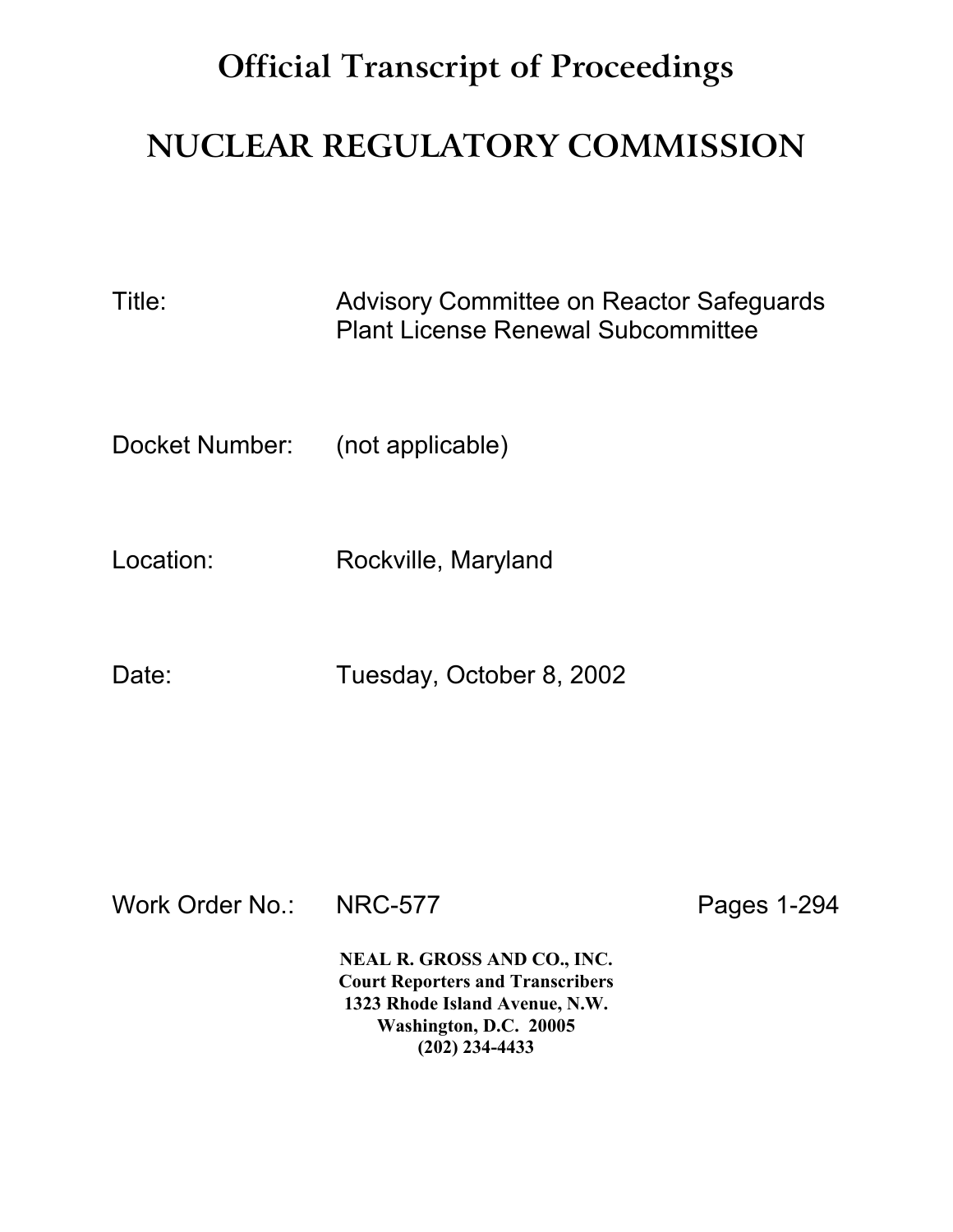|    | $\mathbf 1$                                         |
|----|-----------------------------------------------------|
| 1  | UNITED STATES OF AMERICA                            |
| 2  | NUCLEAR REGULATORY COMMISSION                       |
| 3  | + + + + +                                           |
| 4  | ADVISORY COMMITTEE ON REACTOR SAFEGUARDS            |
| 5  | (ACRS)                                              |
| 6  | PLANT LICENSE RENEWAL SUBCOMMITTEE                  |
| 7  | $+ + + + + +$                                       |
| 8  | TUESDAY                                             |
| 9  | OCTOBER 8, 2002                                     |
| 10 | $+ + + + + +$                                       |
| 11 | ROCKVILLE, MARYLAND                                 |
| 12 | $+ + + + + +$                                       |
| 13 | The Subcommittee met at the Nuclear Regulatory      |
| 14 | Commission, Two White Flint North, Room T2B3, 11545 |
| 15 | Rockville Pike, at 8:30 a.m., Dr. Mario V. Bonaca,  |
| 16 | Chairman, presiding.                                |
| 17 | COMMITTEE MEMBERS:                                  |
| 18 |                                                     |
| 19 | MARIO V. BONACA Chairman                            |
| 20 | F. PETER FORD Member                                |
| 21 | GRAHAM M. LEITCH Member                             |
| 22 | DANA A. POWERS Member                               |
| 23 | STEPHEN L. ROSEN Member                             |
| 24 |                                                     |
| 25 |                                                     |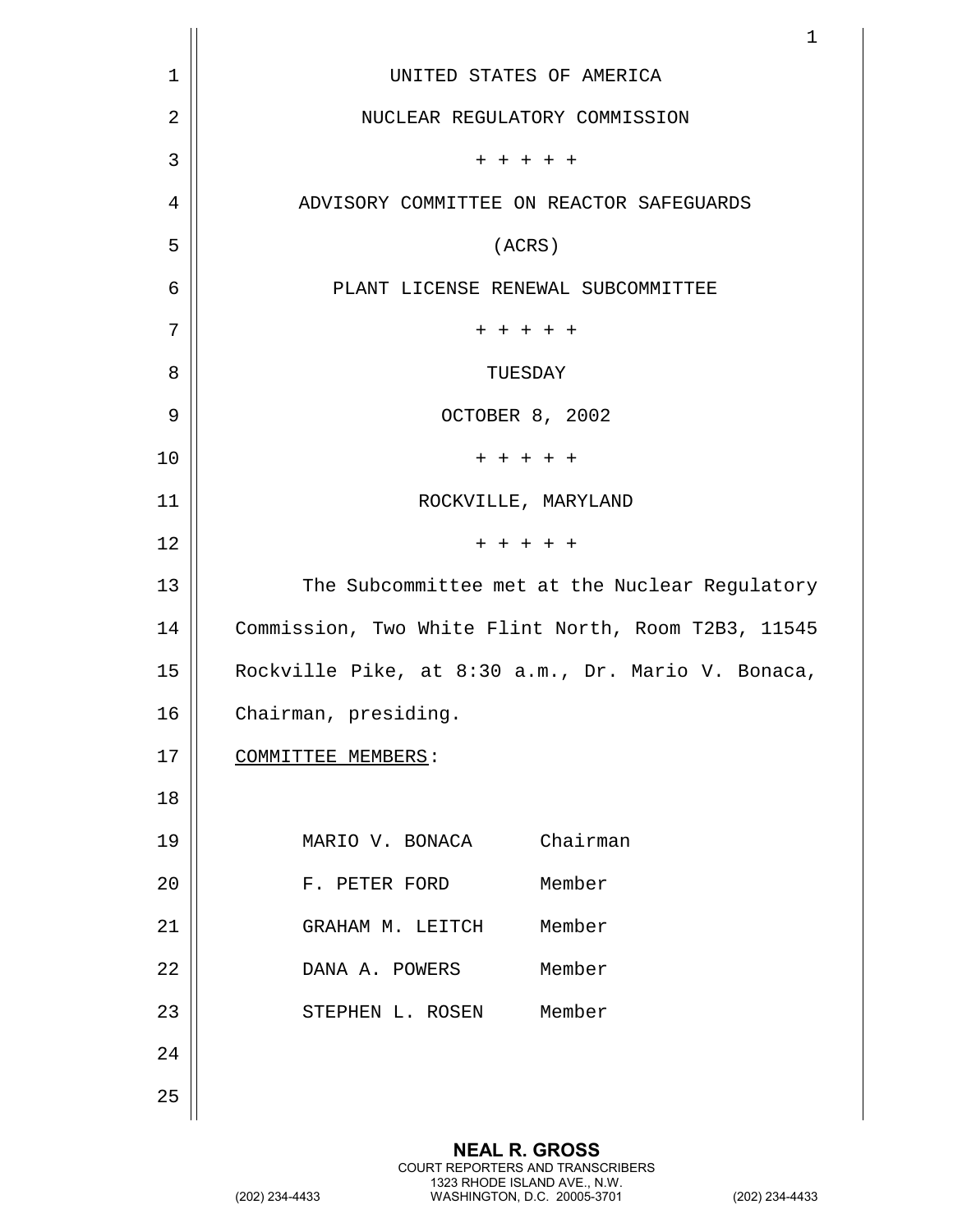| $\mathbf 1$    | ACRS STAFF PRESENT:      |
|----------------|--------------------------|
| $\overline{2}$ | TIMOTHY KOBETZ           |
| 3              |                          |
| 4              |                          |
| 5              | OTHER NRC STAFF PRESENT: |
| 6              | RANI FRANOVICH           |
| 7              | <b>BILL BATEMAN</b>      |
| 8              | TANYA EATON              |
| $\overline{9}$ | <b>BARRY ELLIOT</b>      |
| 10             | JOHN FAIR                |
| 11             | ALLEN HISER              |
| 12             | DAVID JENG               |
| 13             | CAUDLE JULIAN            |
| 14             | PT KUO                   |
| 15             | KAMAL MANOLY             |
| 16             | <b>JAI RAJAN</b>         |
| 17             | BILL ROGERS              |
| 18             | PAUL SHEMANSKI           |
| 19             | SIMON SHENG              |
| 20             | JOHN TSAO                |
| 21             | HAROLD WALKER            |
| 22             |                          |
| 23             |                          |
| 24             |                          |
| 25             |                          |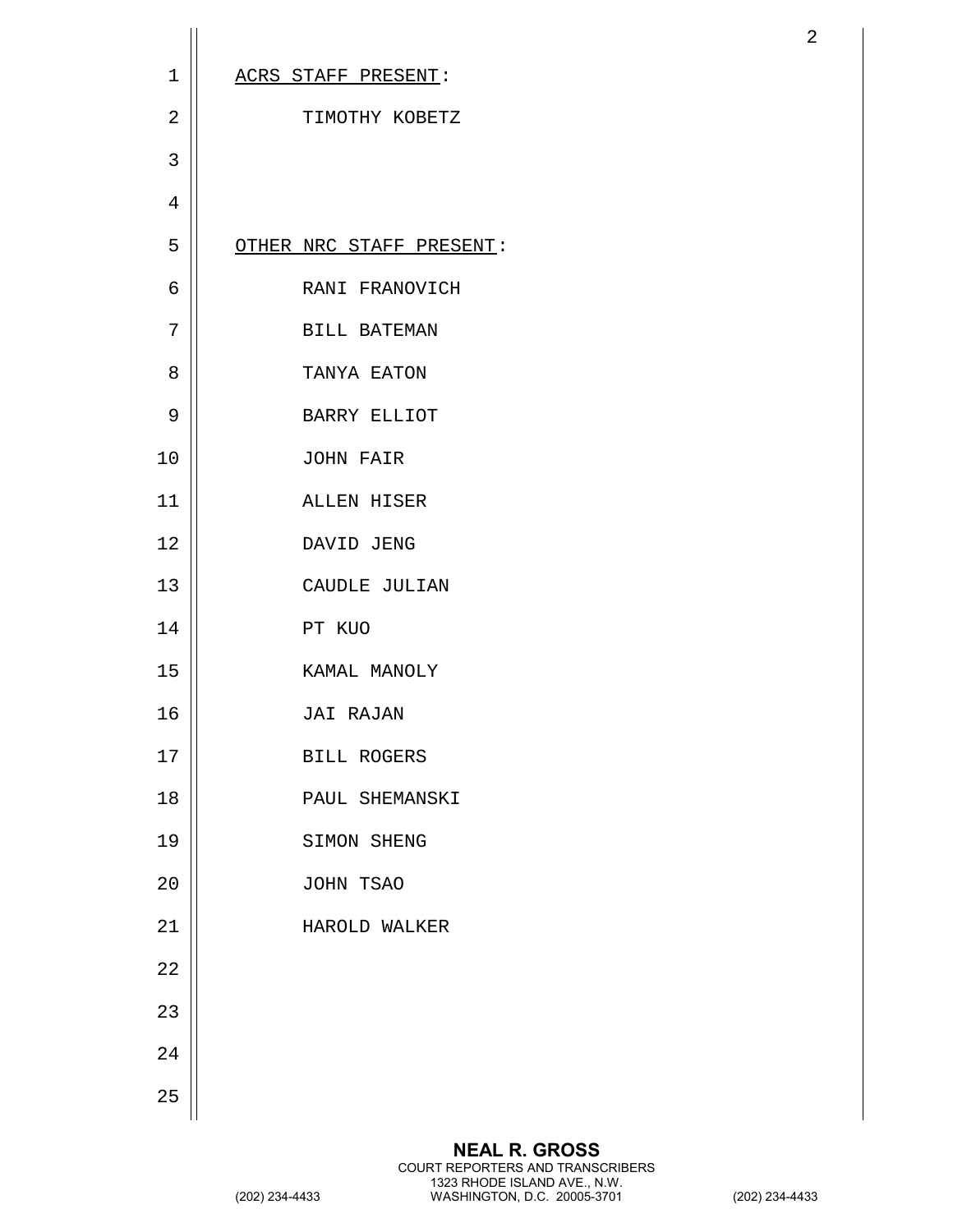|    | 3                                                |
|----|--------------------------------------------------|
| 1  | $I-N-D-E-X$                                      |
| 2  | AGENDA<br>PAGE                                   |
| 3  | Opening Statement - Chairman Bonaca 4            |
| 4  | Opening Statement - Mr. PT Kuo<br>-5             |
| 5  | Agenda Overview - Ms. Rani Franovich 8           |
| 6  | License Renewal Inspection - Caudle Julian<br>20 |
| 7  | Duke Presentation - Greg Robison<br>67           |
| 8  | 98<br>SER Chap 2: Scoping and Screening          |
| 9  | SER Chap 3: Aging Management Programs            |
| 10 | Reactor Coolant Systems<br>119                   |
| 11 | Engineered Safety Features<br>123                |
| 12 | Auxilliary Systems<br>134                        |
| 13 | Steam and Power Conversion<br>$\ldots$ 142       |
| 14 | Containment, Structures and<br>147               |
| 15 | Component Supports                               |
| 16 | Electrical Components 147                        |
| 17 | SER Chap. 4: Time and Limited Aging              |
| 18 | Analyses                                         |
| 19 | Overview                                         |
| 20 | Reactor Vessel Neutron Embrittlement 249         |
| 21 | Thermal Fatigue<br>269                           |
| 22 | Leak-before-break<br>269                         |
| 23 | Subcommittee Discussion<br>. 278                 |
| 24 | Adjourn                                          |
| 25 |                                                  |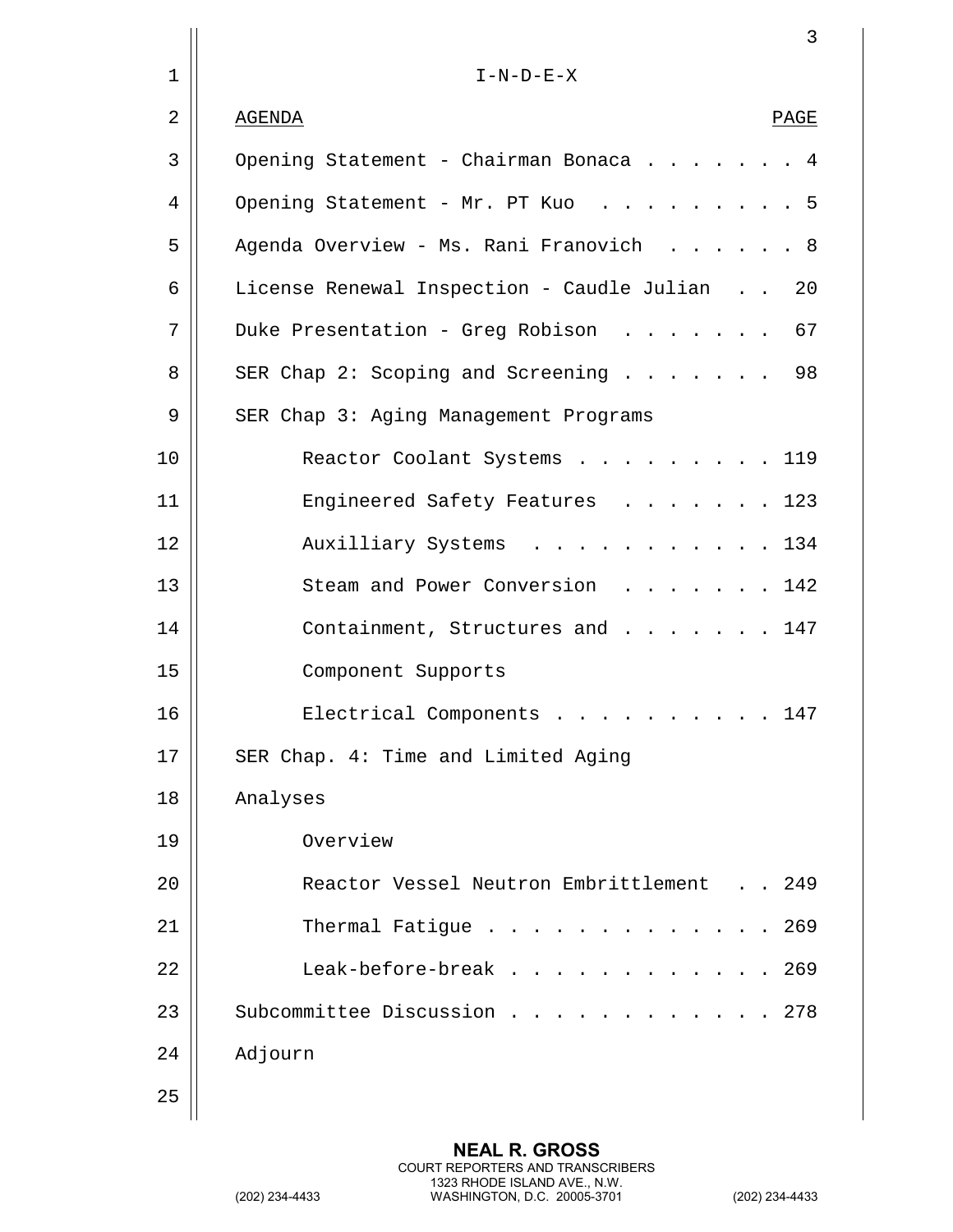|             | 4                                                       |
|-------------|---------------------------------------------------------|
| $\mathbf 1$ | $P-R-O-C-E-E-D-I-N-G-S$                                 |
| 2           | 8:32 a.m.                                               |
| 3           | CHAIRMAN BONACA: Good morning. This is                  |
| 4           | the meeting of the ACRS Subcommittee on Plant License   |
| 5           | Renewal.<br>I am Mario Bonaca, Chairman of the          |
| 6           | Subcommittee. The ACRS members in attendance are        |
| 7           | Graham Leitch, Peter Ford, Dana Powers and Steve        |
| 8           | Rosen. The purpose of this meeting is to review the     |
| 9           | Staff's Safety Evaluation Report with open items        |
| 10          | related to the application for renewal of the           |
| 11          | operating licenses for McGuire Nuclear Station, Units   |
| 12          | 1 and 2, and Catawba Nuclear Station, Unit 1 and 2.     |
| 13          | The Subcommittee will gather information,               |
| 14          | analyze relevant issues and facts and formulate the     |
| 15          | proposed positions and actions as appropriate for       |
| 16          | deliberation by the full Committee. Tim Kobetz is the   |
| 17          | Cognizant ACRS Staff Engineer for this meeting.         |
| 18          | The rules for participation in today's                  |
| 19          | meeting have been announced as part of the notice of    |
| 20          | this meeting previously noticed in the Federal          |
| 21          | Register of September 23, 2002. A transcript of this    |
| 22          | meeting is being kept and will be made available, as    |
| 23          | stated, in the <u>Federal Register</u> notice.<br>It is |
| 24          | requested that speakers first identify themselves, use  |
| 25          | one of the microphones and speak with sufficient        |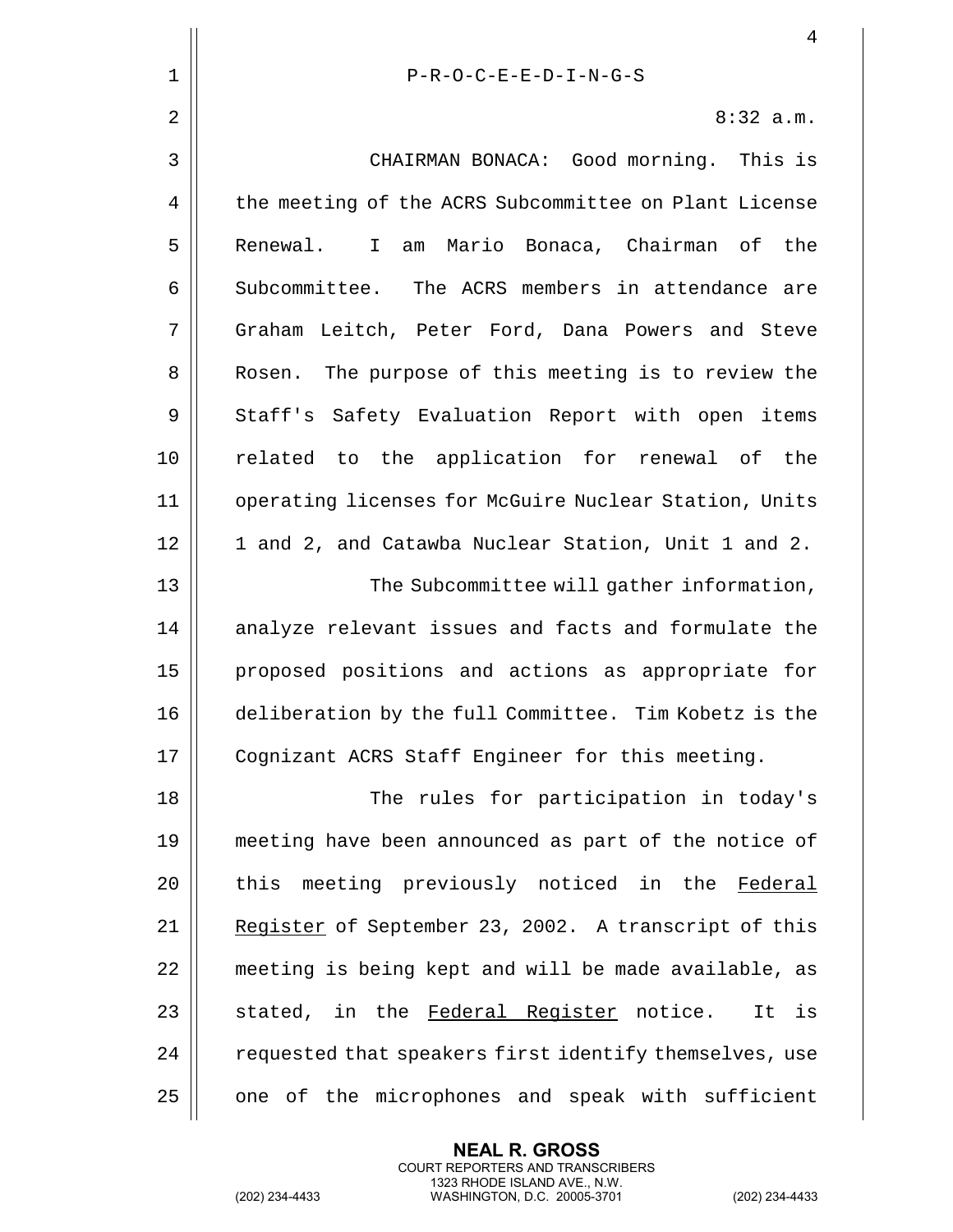|                | 5                                                      |
|----------------|--------------------------------------------------------|
| $\mathbf 1$    | clarity and volume so that they can be readily heard.  |
| $\overline{2}$ | I would like to point out that copies of               |
| 3              | these presentations are in the back of the room.<br>In |
| 4              | addition, copies of the McGuire and Catawba license    |
| 5              | renewal applications are also available for reference  |
| 6              | in the back of the room. We have received no requests  |
| 7              | for time to make oral statements or written comments   |
| 8              | from members of the public regarding today's meeting.  |
| 9              | We will now proceed with the meeting. I                |
| 10             | call upon Mr. Kuo, Program Director for the NRC        |
| 11             | Division of License Renewal and Environmental Impacts  |
| 12             | for opening remarks.                                   |
| 13             | MR. KUO: Good morning. Thank you, Dr.                  |
| 14             | Bonaca. My name is PT Kuo, the Program Director for    |
| 15             | License Renewal and Environmental Impacts Program.     |
| 16             | The Staff will brief the Committee this morning on its |
| 17             | safety evaluation of the McGuire/Catawba license       |
| 18             | renewal application. The project manager for this      |
| 19             | review is Rani Franovich. Ms. Franovich will lead the  |
| 20             | presentation today, and then we'll call upon Staff     |
| 21             | experts to provide technical details when needed.      |
| 22             | There are also technical reviewers sitting in the      |
| 23             | audience who are ready to answer any questions you may |
| 24             | have.                                                  |
| 25             | Briefly, the Staff issued the Safety                   |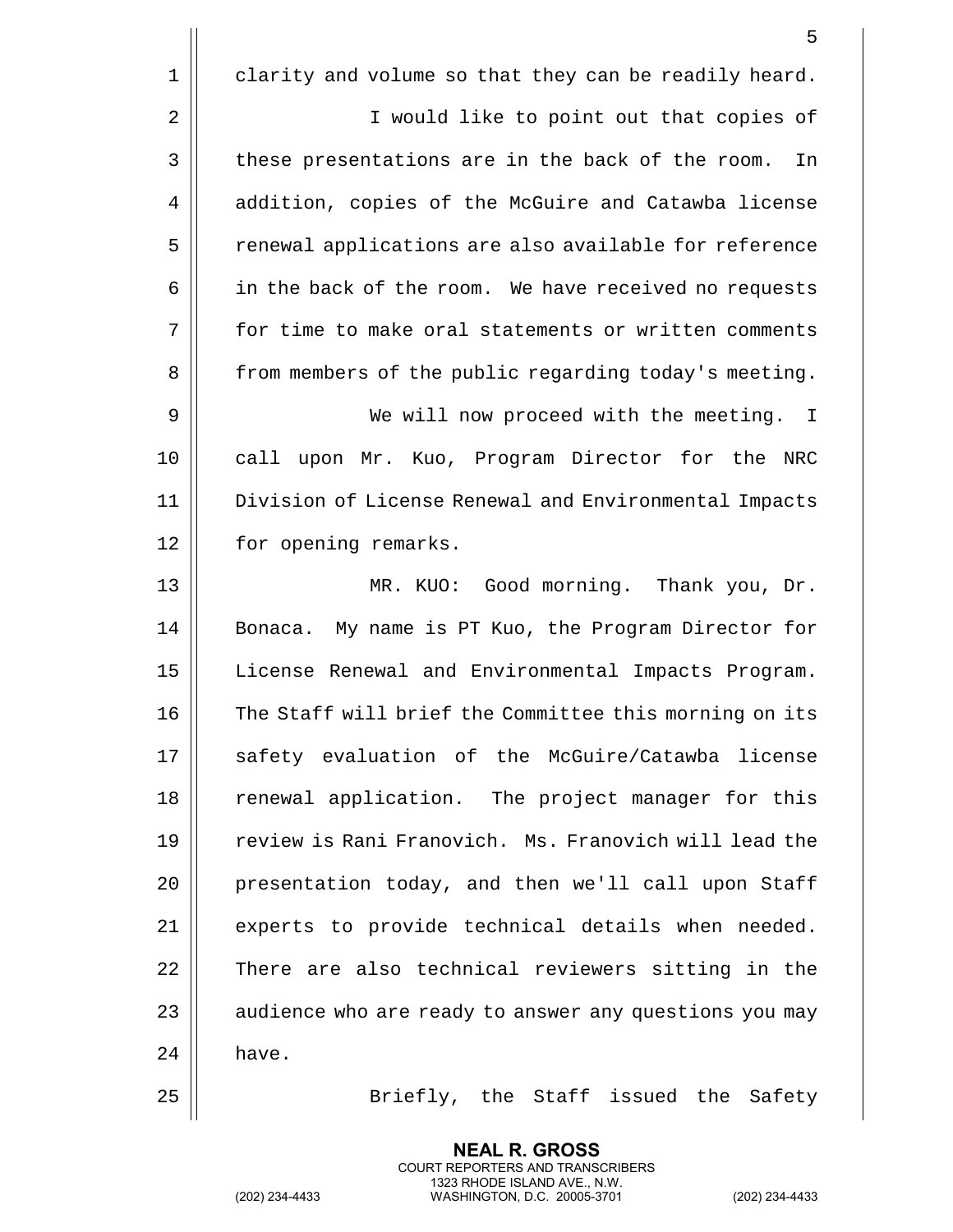1 | Evaluation Report with open items for McGuire/Catawba  $2 \parallel$  August 14, 2002. There were a total of 41 open items 3 || in the SER, but about 70 percent of these items have 4 | been either resolved or become confirmatory items. 5 || The Staff is still working with the Applicant to 6 | resolve the remaining open issues, and Ms. Franovich  $7$   $\parallel$  will talk about the details of these -- about these 8 || open items in her presentation later. 9 During the last ACRS meeting on license 10 || renewal, the Committee indicated an interest in the 11 || license renewal inspection process. We have invited 12 || Caudle Julian of Region II to make a presentation 13 || today for the license renewal inspection process. Mr. 14 Julian is the Team Leader for the license renewal 15 | inspection for Oconee, Hatch, Turkey Point, North Anna 16 and Surry and the McGuire and Catawba. He also 17 || provided the training for the license renewal 18 || inspection for the inspectors in other regions. I'm 19  $\parallel$  qlad that Caudle can -- is able to take time off his

20 || busy inspection schedule to come here to make the 21 | presentation.

22 And with your permission, now I'm asking  $23$  || Ms. Franovich to make the presentation.

24 CHAIRMAN BONACA: Yes. Before we move  $25$  | into that, let me just ask you a question.

> **NEAL R. GROSS** COURT REPORTERS AND TRANSCRIBERS 1323 RHODE ISLAND AVE., N.W.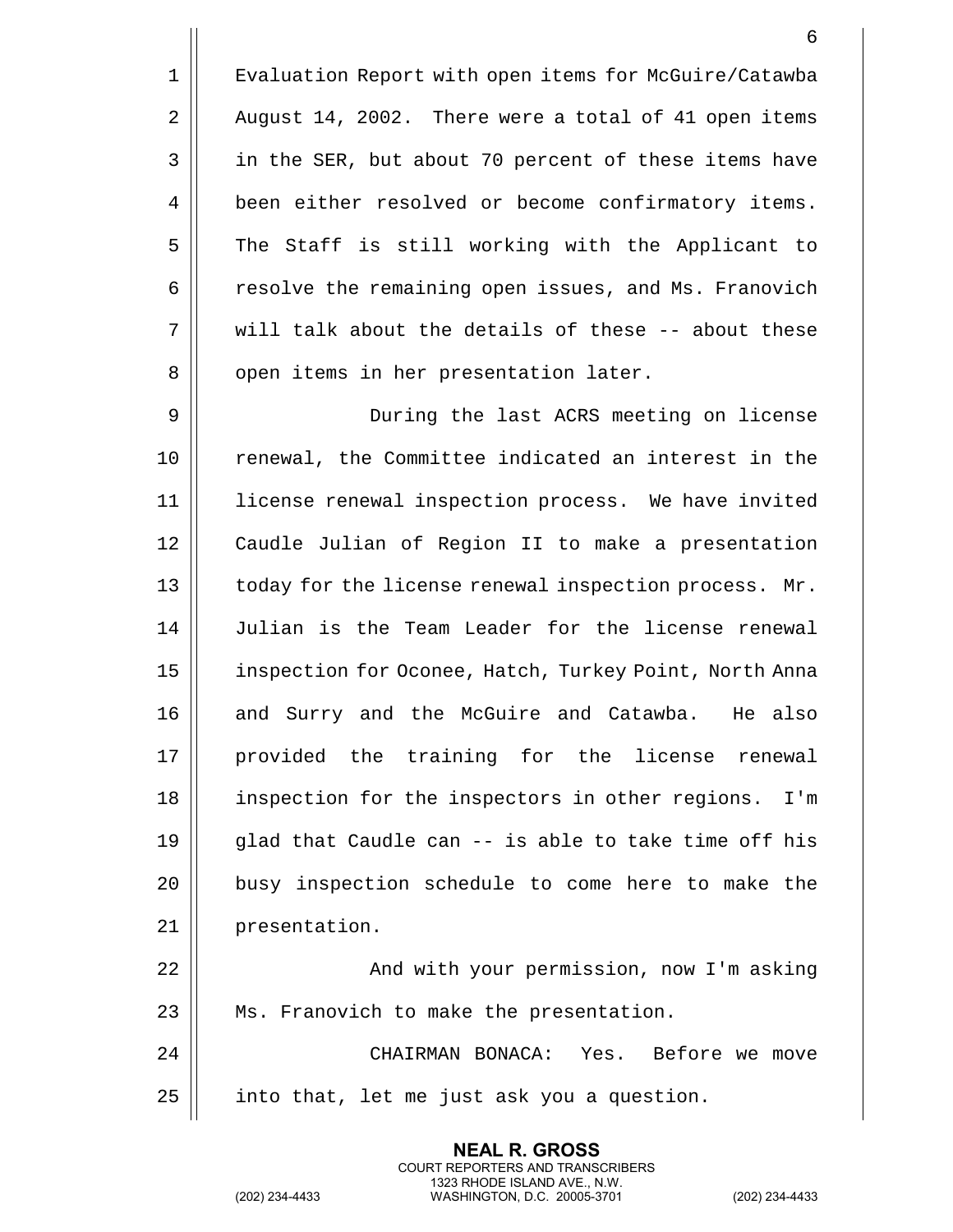|              | 7                                                      |
|--------------|--------------------------------------------------------|
| $\mathbf{1}$ | MR. KUO: Sure.                                         |
| 2            | CHAIRMAN BONACA: We've been asked by the               |
| 3            | Commission regarding the effectiveness and the         |
| 4            | efficiency of the process, and we're reflecting on it  |
| 5            | to provide an answer in the future to that question.   |
| 6            | We have seen some applications where open items have   |
| 7            | come -- I mean SERs have come to us with maybe three,  |
| 8            | four open items. And then we have this application     |
| 9            | coming to us with 42 open items, and, of course, as    |
| 10           | you can imagine, that raises a question in our mind of |
| 11           | what's happening there? Is it because the package      |
| 12           | came too early for our review? Is it because there is  |
| 13           | something about lessons learned which is not being     |
| 14           | utilized, particularly by an Applicant that already    |
| 15           | has significant experience with the process as Duke,   |
| 16           | because they already get license renewal for the       |
| 17           | Oconee units.                                          |
| 18           | So at some point we would appreciate your              |
| 19           | perspectives and the Applicant's perspective on this   |
| 20           | issue because we would like to learn about that.<br>Is |
| 21           | the industry moving towards a more effective and       |
| 22           | efficient process or are we still encountering the     |
| 23           | fickelties which we would like to understand?          |
| 24           | MR. KUO: Yes. Actually, Ms. Franovich is               |
| 25           | going to talk about the whole process and about the    |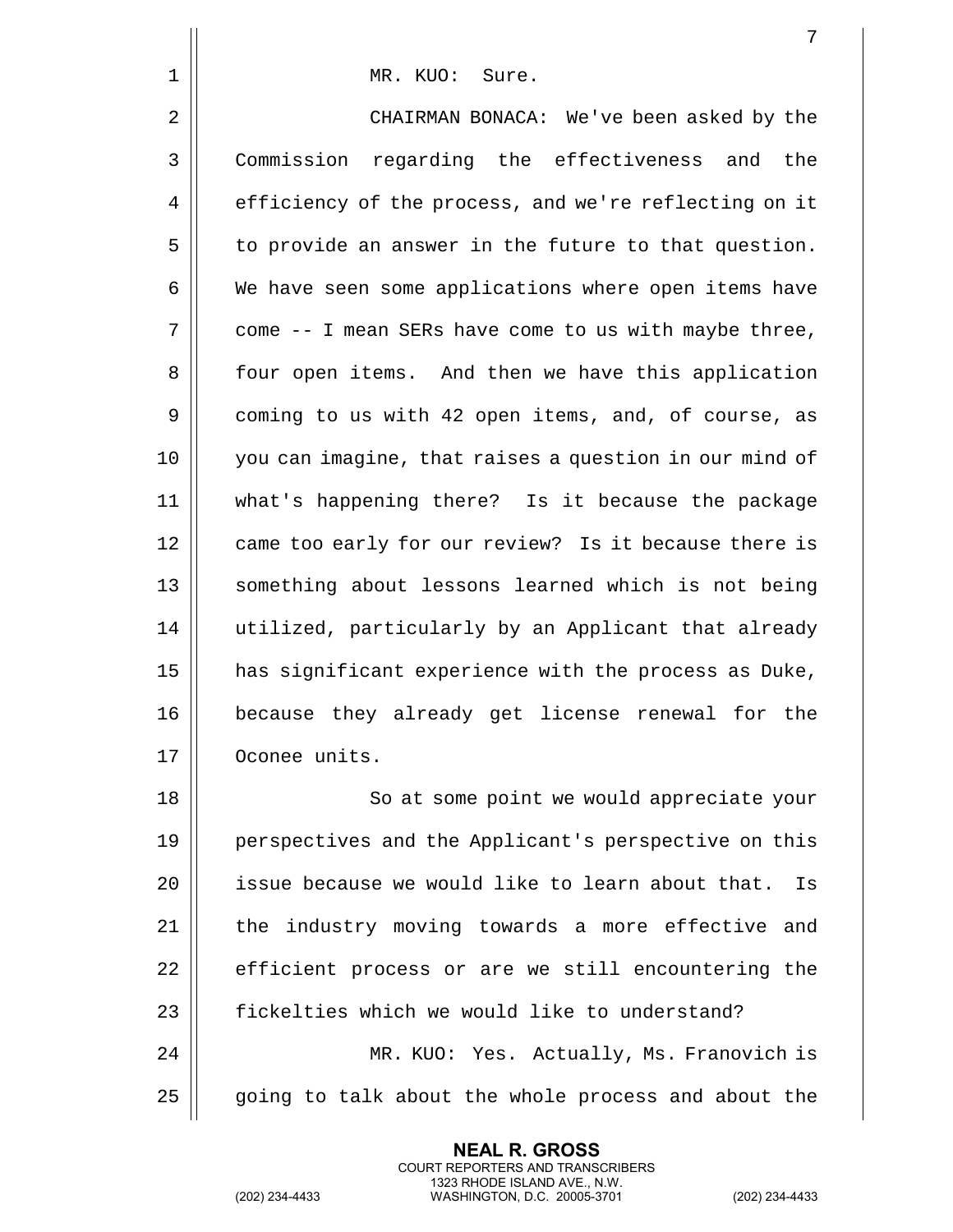1 || nature of the open items and how many have been 2 | resolved and all that. She will go through all that. 3 CHAIRMAN BONACA: Thank you. 4 | MR. KUO: You're welcome. 5 MS. FRANOVICH: Okay. With that, I'm Rani 6 | Franovich, the Project Manager for the Staff Safety 7 Review of the license renewal application for 8 | Catawba/McGuire. 9 Before I get started I wanted to -- 10 MEMBER ROSEN: Would you use the 11 microphone? 12 MS. FRANOVICH: I have one on here but 13 I'll use this one too. Before I get started I wanted 14 || to give a little background on me. I've been with the 15 || NRC for 11 years, spent eight years in Region II. Six 16 || of those years were at Catawba Nuclear Station as a 17 || resident inspector, and I certified on McGuire, so I'm 18 || pretty familiar with these two ice condenser plants. 19 I've been the License Renewal staff for just over a 20 || year, and with that, I'll make a couple of opening 21 | comments. 22 || The first is on the agenda. I apologize 23  $\parallel$  for a correction in the agenda. The opening remarks 24 were actually made by Dr. Bonaca, so I apologize for  $25$  || that. Also, there are some changes that are fairly

> **NEAL R. GROSS** COURT REPORTERS AND TRANSCRIBERS 1323 RHODE ISLAND AVE., N.W.

(202) 234-4433 WASHINGTON, D.C. 20005-3701 (202) 234-4433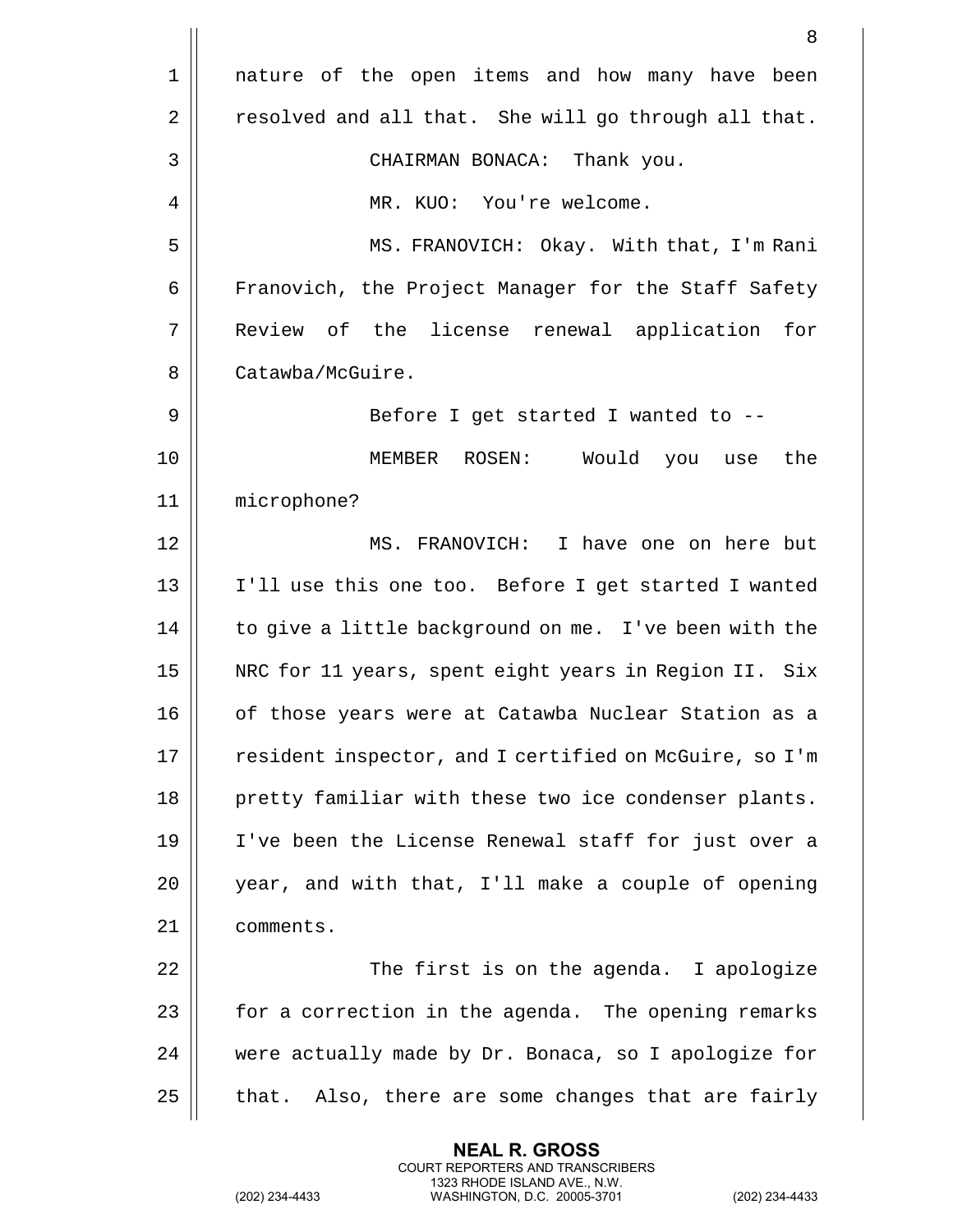1 | recent in the presenters. I will be doing more of the 2 | presentations than we originally planned. So the 3 | presentation slide with the agenda is correct. And 4 | I'm just going to go through briefly the agenda. The  $5$   $\parallel$  times we should still be able to stick to. 6 Okay. The license renewal application for 7 McGuire/Catawba was submitted to the Staff on June 13, 8 2001. McGuire Nuclear Station is located in 9 Mecklenburg County, North Carolina. It's a four-loop 10 Westinghouse ice condenser plant. McGuire Unit 2 11 operating license currently is scheduled to expire in 12 || 2023, so for McGuire Unit 2, the Applicant came in for 13 || an exemption from our requirement that a plant have 20 14 | years of operating experience before they come in for 15 || renewal. Same thing for Catawba Units 1 and 2. And 16  $\parallel$  these exemptions were approved by the Staff. 17 MEMBER LEITCH: What were the reasons for 18 | those exemptions? 19 MS. FRANOVICH: The reason why the 20 || Applicant requested them? 21 MEMBER LEITCH: Yes. 22 MS. FRANOVICH: I think I'd like to defer  $23$  | to the Applicant to answer the question. 24 MEMBER LEITCH: We can address that 25 | question later.

> **NEAL R. GROSS** COURT REPORTERS AND TRANSCRIBERS 1323 RHODE ISLAND AVE., N.W.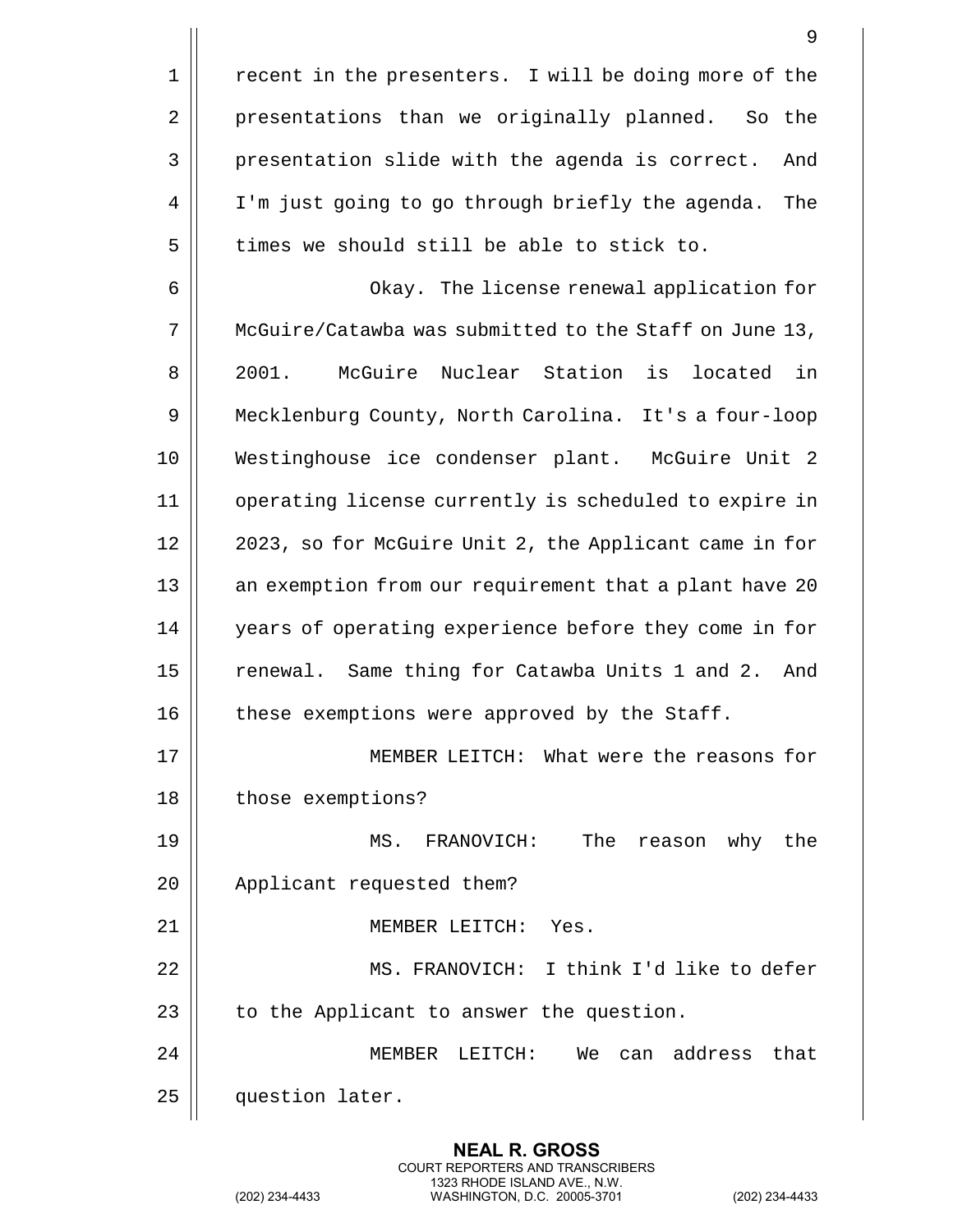|    | 10                                                     |
|----|--------------------------------------------------------|
| 1  | MS. FRANOVICH: But I can talk about the                |
| 2  | basis for the Staff's approval of the amendment, or    |
| 3  | the request.                                           |
| 4  | MEMBER LEITCH: I was just curious why it               |
| 5  | came in earlier than we currently expect.              |
| 6  | MS. FRANOVICH: Can you cover that, Greg?               |
| 7  | MEMBER LEITCH: We can address that later               |
| 8  | in the session. Thank you.                             |
| 9  | MS. FRANOVICH: Okay. Sure. I wanted to                 |
| 10 | talk briefly about the principles of license renewal,  |
| 11 | which essentially state that the regulatory process    |
| 12 | that we're using now is adequate to ensure that        |
| 13 | license bases of all currently operating plants        |
| 14 | provide and maintain an acceptable level of safety.    |
| 15 | And plant-specific licensing basis must be maintained  |
| 16 | during the renewal term. These principles are useful   |
| 17 | for the Staff because they guide the Staff to focus on |
| 18 | aging management rather than current operating issues  |
| 19 | or current performance issues.                         |
| 20 | We have had intervenors in this project $-$ -          |
| 21 | Blue Ridge Environmental Defense League and Nuclear    |
| 22 | Information Resource Service. Both of these groups     |
| 23 | came in with a large number of contentions. Two were   |
| 24 | admitted by the ASLB, the Atomic Safety and Licensing  |
| 25 | The Staff appealed and Duke appealed both of<br>Board. |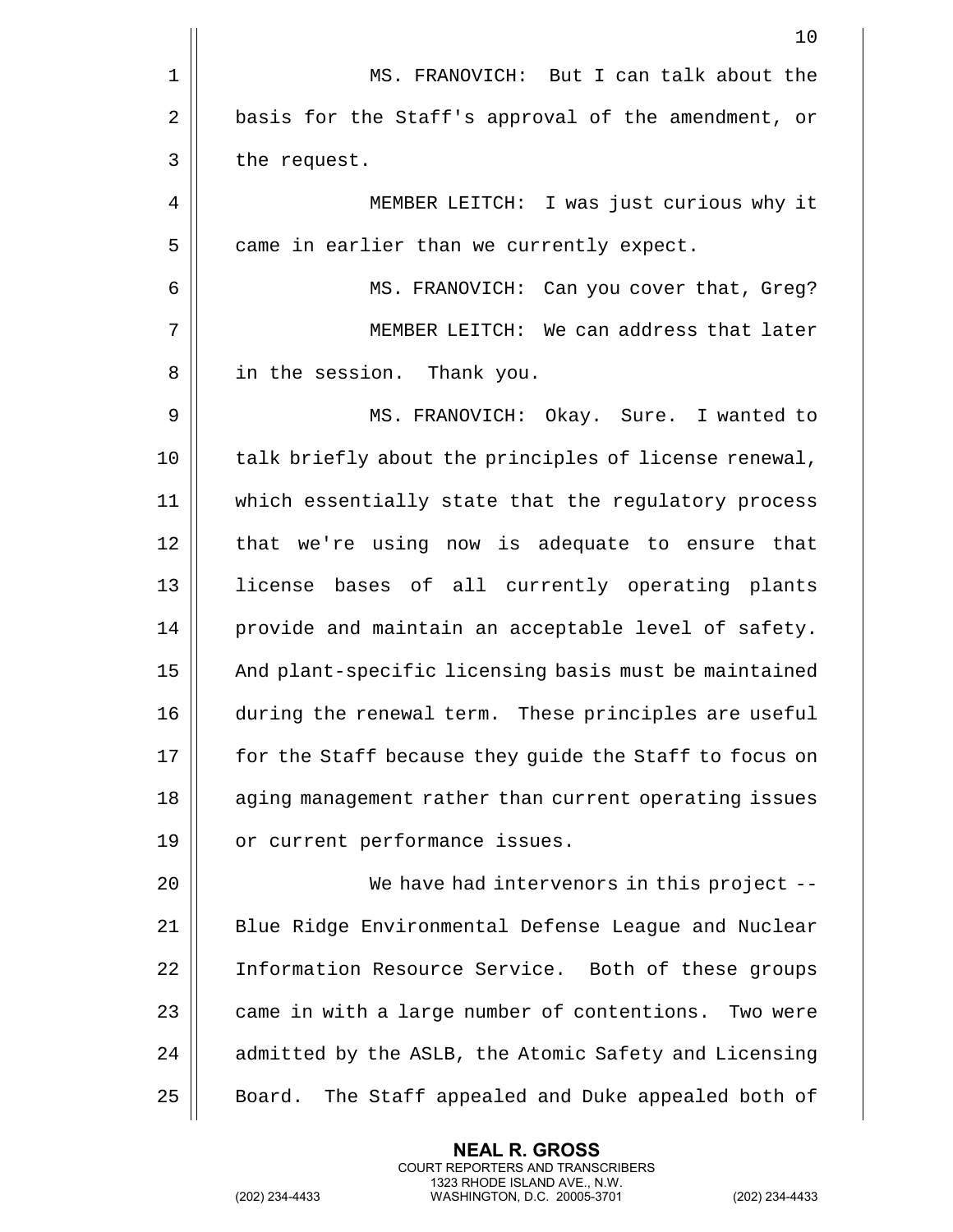|    | 11                                                    |
|----|-------------------------------------------------------|
| 1  | the contentions. The Commission since reversed the    |
| 2  | contention of potential use of<br>fuel<br>MOX<br>at   |
| 3  | Catawba/McGuire, and we are currently in abeyance on  |
| 4  | the severe accident mitigation analysis for station   |
| 5  | blackout events. I just wanted to touch on that       |
| 6  | briefly.                                              |
| 7  | CHAIRMAN BONACA: I have a question.                   |
| 8  | MS. FRANOVICH: Sure.                                  |
| 9  | CHAIRMAN BONACA: I think on Page 312 of               |
| 10 | the application it stated that the aging effects      |
| 11 | identification process assumes that license activity  |
| 12 | is in accordance to current licensing basis, e.g. use |
| 13 | of low enriched uranium dioxide fuel only. What does  |
| 14 | it mean if plants transition to MOX fuel?             |
| 15 | MS. FRANOVICH: Well, this is what we've               |
| 16 | spent a lot of time discussing with the Petitioners.  |
| 17 | Right now their licensing basis is that they use the  |
| 18 | low enriched fuel. They haven't come in with an       |
| 19 | amendment request to either burn the lead test        |
| 20 | assemblies for MOX or burn the batch fuel for MOX. So |
| 21 | Staff has to rely upon the current licensing basis at |
| 22 | the Plant. It's still speculative in nature as to     |
| 23 | whether or not they actually will be using MOX in the |
| 24 | reactors. So if they do come in for a license         |
| 25 | amendment request to use MOX, that is when the Staff  |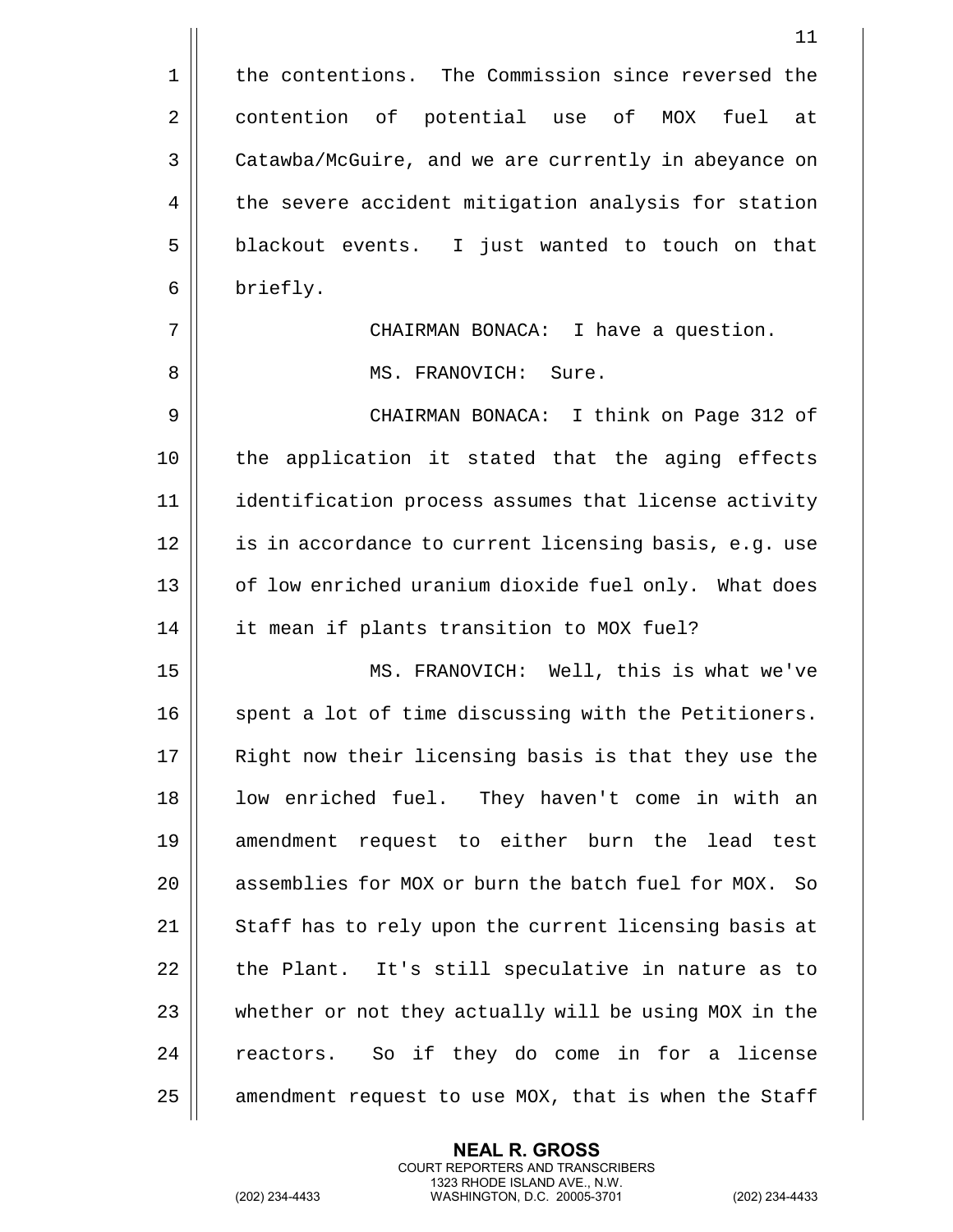|    | 12                                                     |
|----|--------------------------------------------------------|
| 1  | will address the effects on aging, assuming that they  |
| 2  | receive a renewal operating license and their          |
| 3  | operating term is another 40 years.                    |
| 4  | CHAIRMAN BONACA: So I mean -- so really                |
| 5  | there is no process right now to reopen that.<br>The   |
| 6  | process would have to be established.                  |
| 7  | MS. FRANOVICH: Correct.                                |
| 8  | CHAIRMAN BONACA: Okay. Thank you.                      |
| 9  | MS. FRANOVICH: Sure. Okay. Before --                   |
| 10 | MEMBER POWERS: Do we have any reason to                |
| 11 | think that use of MOX fuel would accentuate any aging  |
| 12 | effect?                                                |
| 13 | MS. FRANOVICH: Well, I think, and I can                |
| 14 | let my technical experts jump in if I'm incorrect      |
| 15 | here, but we don't have any information from the       |
| 16 | candidates that might be using MOX fuel to really      |
| 17 | know, and we would expect that information to be given |
| 18 | to us as part of the amendment request package.<br>I'm |
| 19 | not sure if the Staff really knows much at all about   |
| 20 | what the potential effects of MOX fuel use at these    |
| 21 | two plants would be, but I'll open the floor to any    |
| 22 | Staff that wants to comment on that.                   |
| 23 | CHAIRMAN BONACA: Well, my main question                |
| 24 | was regarding the reactor vessel internals.            |
| 25 | MS. FRANOVICH: Right. There are certain                |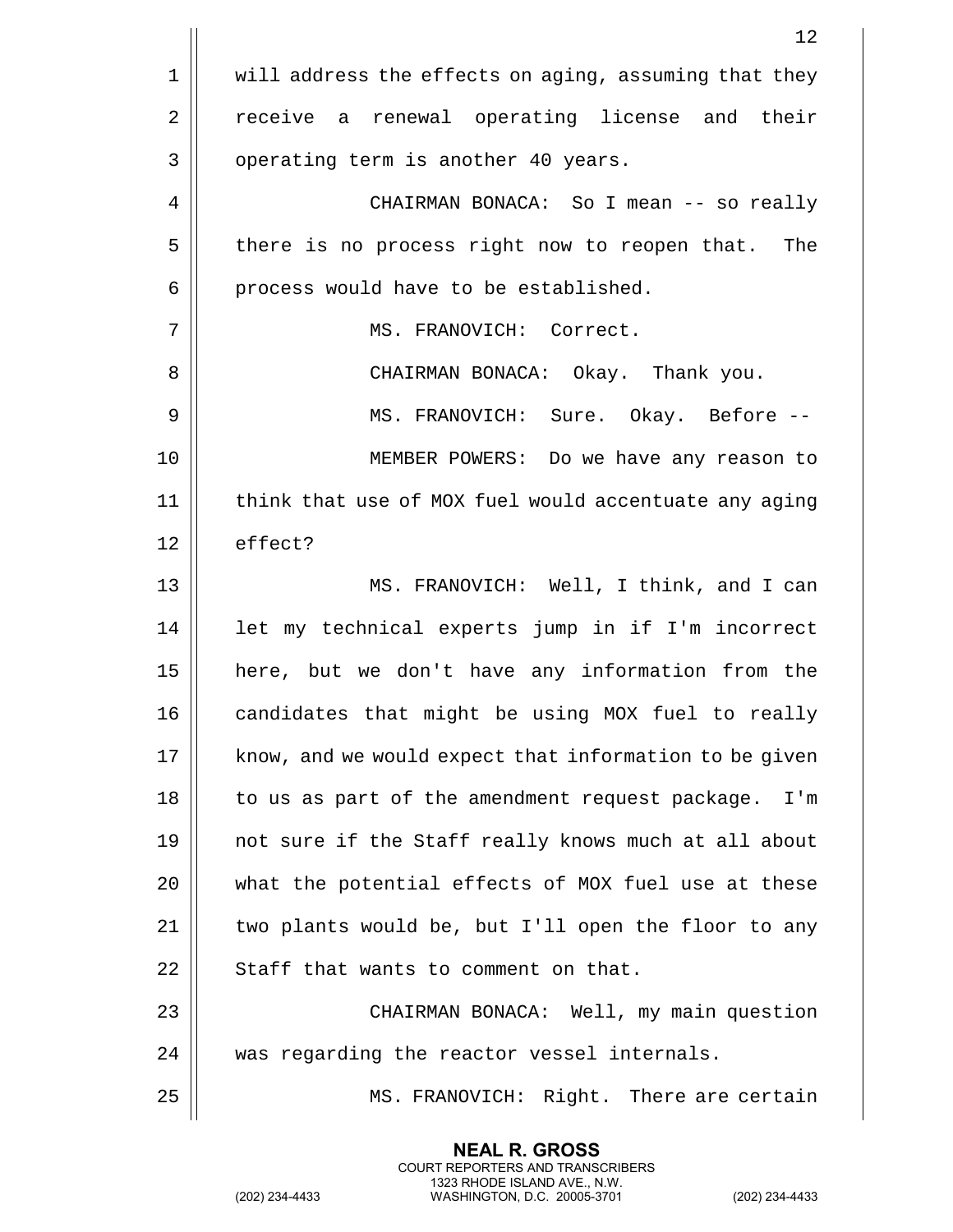$\mathbf 1$ 2 | CHAIRMAN BONACA: And the reason why is 3 || that there is a program here in this application and 4 | lengthy, but it really relies on the Oconee experience  $5 \parallel$  at the inspection, so that's why it came to mind  $6 \parallel$  because I don't know if that may require something 7 || specific to these units. 8 || MS. FRANOVICH: It may, it may, but of 9 || course that would come up in the Staff's review of the 10 || amendment request package. If it comes in, that's 11 when the Staff would review it. And the package would 12 || have the materials that the Staff would need to review 13 | on those effects. 14 CHAIRMAN BONACA: So, essentially, you  $15$  | would -- no, that's okay. I don't need to --16 MS. FRANOVICH: Okay. 17 MEMBER POWERS: It seems to me that the 18 || French are migrating over to use of MOX fuel. Have 19 they seen anything altering the aging of their 20 | facilities as they migrate towards MOX? 21 CHAIRMAN BONACA: Not that I know. Not 22  $\parallel$  that I know, but it's more  $-$ - I already have questions  $23$  || about the full dependency of the reactor vessel in 24 | inspections on Oconee. I would like to hear more 25  $\parallel$  about it when we get to those, you know, why are they

> **NEAL R. GROSS** COURT REPORTERS AND TRANSCRIBERS 1323 RHODE ISLAND AVE., N.W.

(202) 234-4433 WASHINGTON, D.C. 20005-3701 (202) 234-4433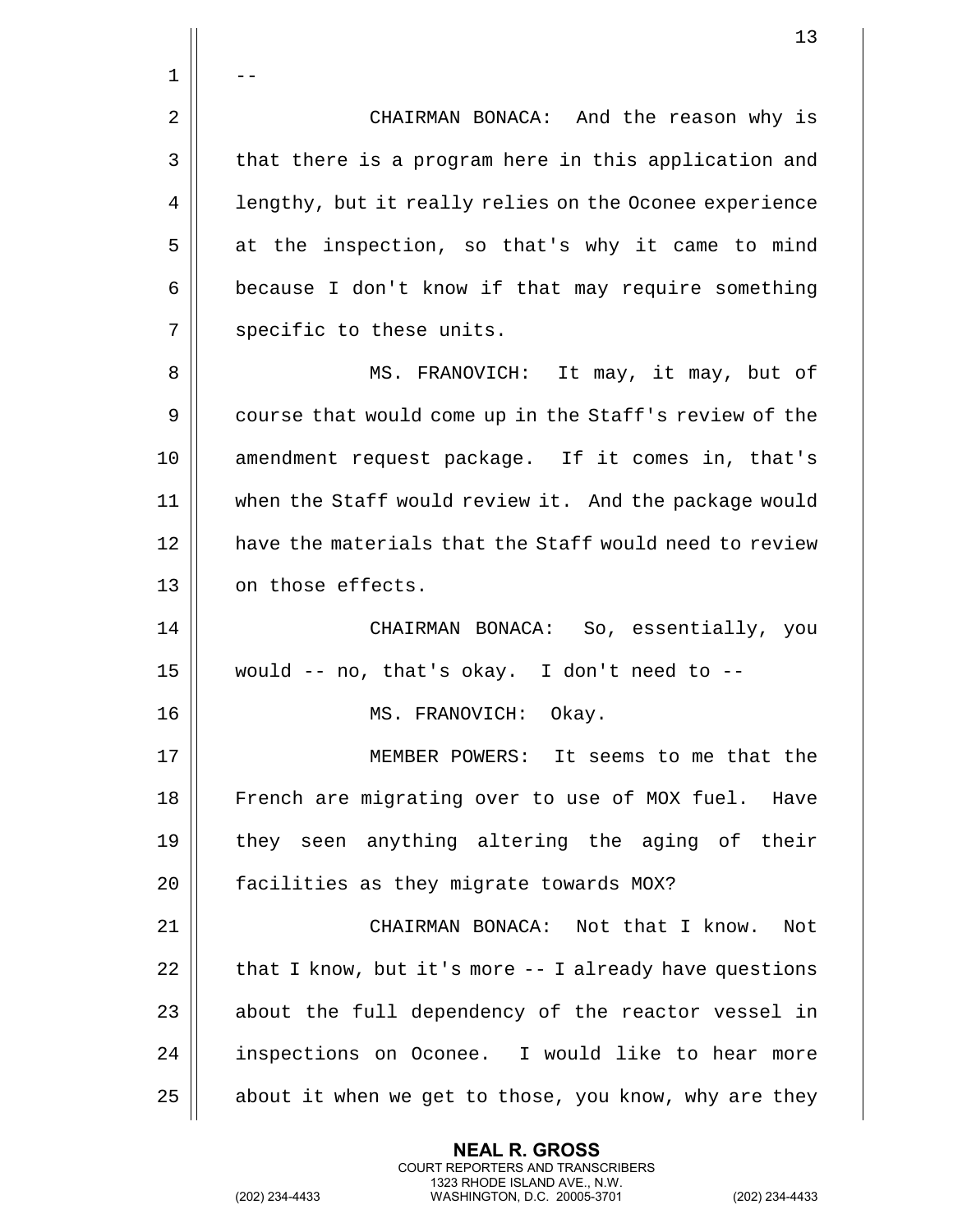1 | applicable in any way and form to McGuire and Catawba. 2 Maybe there are good reasons, but they're not 3 | necessarily spelled out in the application. And so 4 | this puts a little additional twist that says, you  $5 \parallel$  know, I would like to hear more about is there any 6 | effect you would expect from MOX fuel, and maybe the 7 || answer is no, but I think it pertains in that kind of 8 | open question about there isn't any specific reactor 9 | vessel inspection, it seems to me right now, that for 10 internals that focuses specifically on McGuire and 11 Catawba, and this is an additional change that may  $12$  | explain to me why we can do without that. 13 MS. FRANOVICH: Right. I understand your 14 question now, and I would hope, but this is still

 speculative in nature, that the package would address whether or not they would still use the Oconee internals inspection program because of this unique 18 | operating condition for McGuire and Catawba.

 MEMBER ROSEN: I'm uncomfortable going 20 || past this slide without knowing whether we're going to have a full exposition of the last bullet on your  $\parallel$  slide on severe accident mitigation analysis for  $\parallel$  station blackout sometime in this discussion today. MS. FRANOVICH: When you say full | exposition, I think what we were prepared to talk

> **NEAL R. GROSS** COURT REPORTERS AND TRANSCRIBERS 1323 RHODE ISLAND AVE., N.W.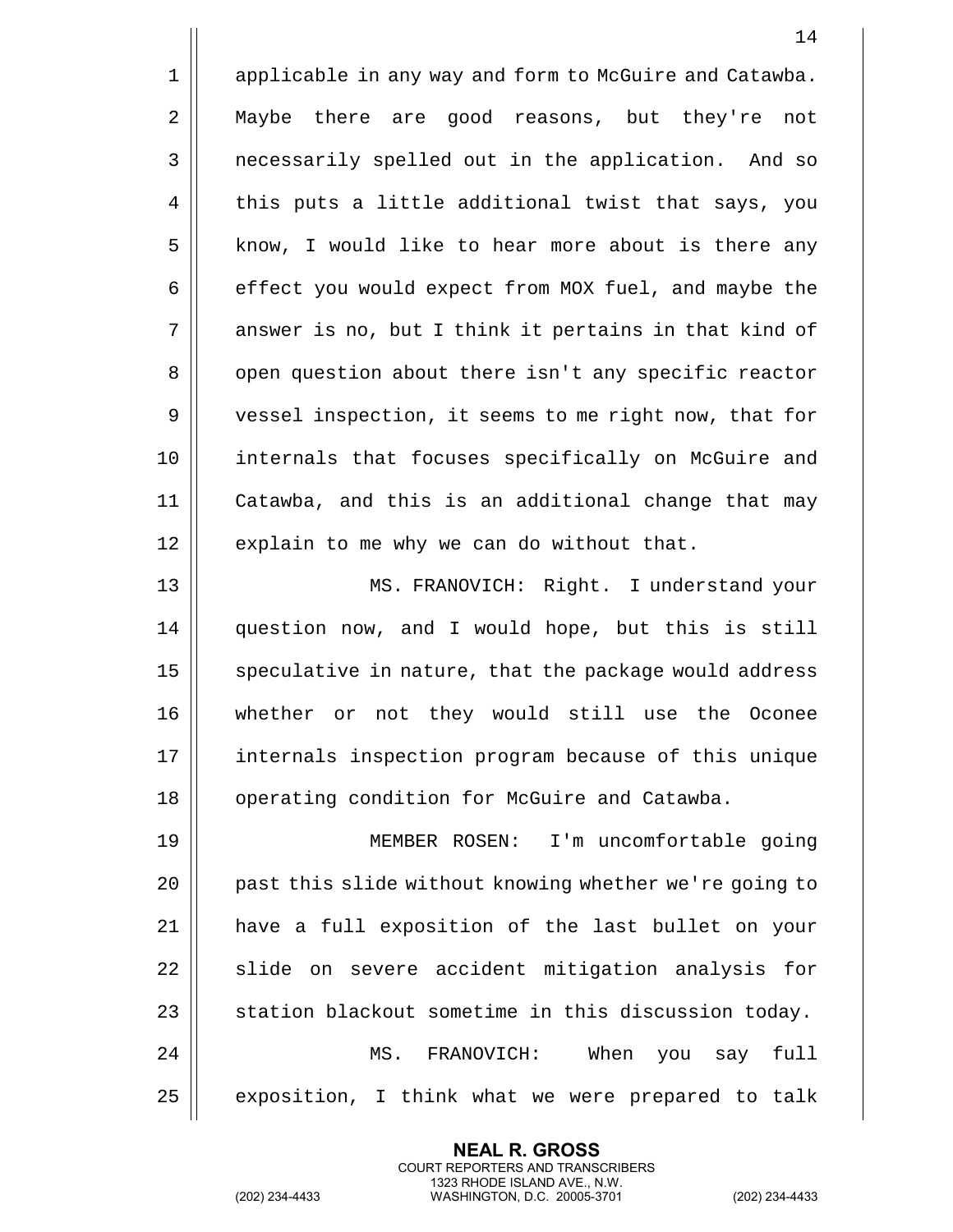1 || about is that this particular contention involves a 2 generic safety issue, I believe it's GSI-189 on 3 | combustible gas control. It's a current operating 4 | issue, and as far as the license renewal process, this 5 | particular contention is held on abeyance, in part --6 | well, it's because the Commission had reversed 7 || partially this contention as well. There was a part 8 || of the contention that had to with the dedicated line 9 | that would be made available for McGuire and Catawba 10 || from hydro units in the event that off-site power were 11 || lost and diesels were not available. That part was 12 | reversed by the Commission.

13 The part that's still in the hearing 14 | process has to do with whether or not Duke considered 15 information from the Sandia report on direct 16 | containment heating. The Staff and Duke has asked the 17 | Commission to define what they mean by Duke should 18 || consider the information in that report or the 19 contention is correct in asserting that Duke had not 20 || fully considered that information. That's why we're 21 || in abeyance now. Since that time, there have been 22 || RAIs, responses from the Applicant addressing the 23 | information that's in that Sandia report. So we're 24 | looking for guidance from the Commission on to what 25 | extent is further evaluation of that information

> **NEAL R. GROSS** COURT REPORTERS AND TRANSCRIBERS 1323 RHODE ISLAND AVE., N.W.

(202) 234-4433 WASHINGTON, D.C. 20005-3701 (202) 234-4433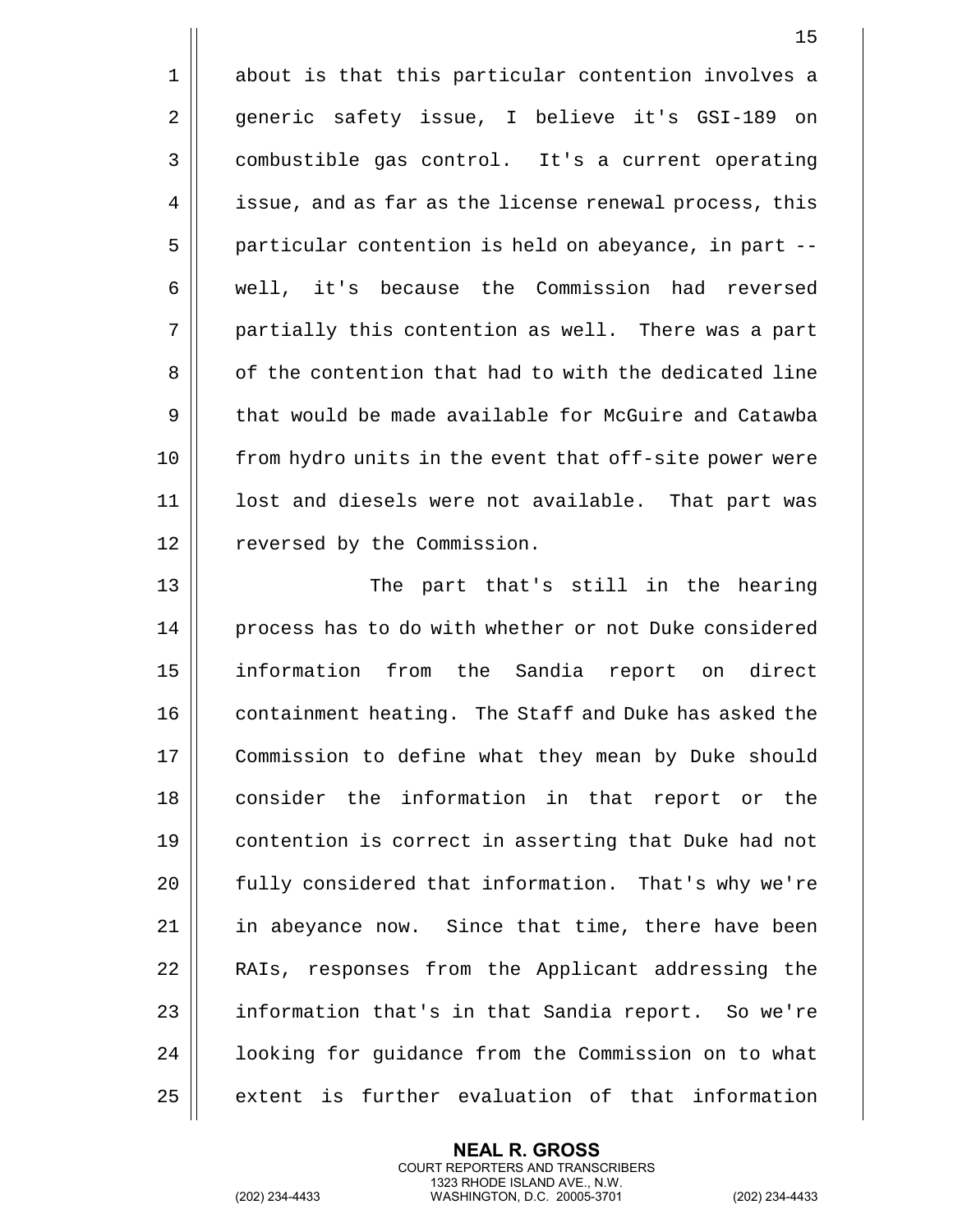|    | 16                                                     |
|----|--------------------------------------------------------|
| 1  | needed?                                                |
| 2  | MEMBER ROSEN:<br>But your Licensee<br>and              |
| 3  | Applicant is asking for a license renewal without that |
| 4  | contention being resolved.                             |
| 5  | MS. FRANOVICH: Well, the License Renewal               |
| 6  | Staff review process pursues a parallel path to the    |
| 7  | hearing process. But the renewed operating license     |
| 8  | will not be issued until the hearing is resolved, the  |
| 9  | outcome of the hearing is known.                       |
| 10 | MEMBER ROSEN: Well, this is a bit of a                 |
| 11 | process problem, isn't it, for ACRS? We're asked to    |
| 12 | write a letter based on what we hear now, and yet some |
| 13 | matter of some significance remains --                 |
| 14 | That's a good point.<br>MS. FRANOVICH:                 |
| 15 | -- on the table.<br>MEMBER ROSEN:<br>so I              |
| 16 | don't understand the process that we'll use. Perhaps   |
| 17 | it's not something we discuss with the Applicant or    |
| 18 | the Staff, it's just something we need to talk about   |
| 19 | internally.                                            |
| 20 | MS. FRANOVICH: Good point. Shall we go                 |
| 21 | on? Okay. Before we issued our formal RAIs, and this   |
| 22 | is to address your question on efficiency and          |
| 23 | effectiveness, Dr. Bonaca, we had a number<br>of       |
| 24 | conference calls, 21 in fact, with the Applicant to    |
| 25 | discuss the Staff's questions or concerns about        |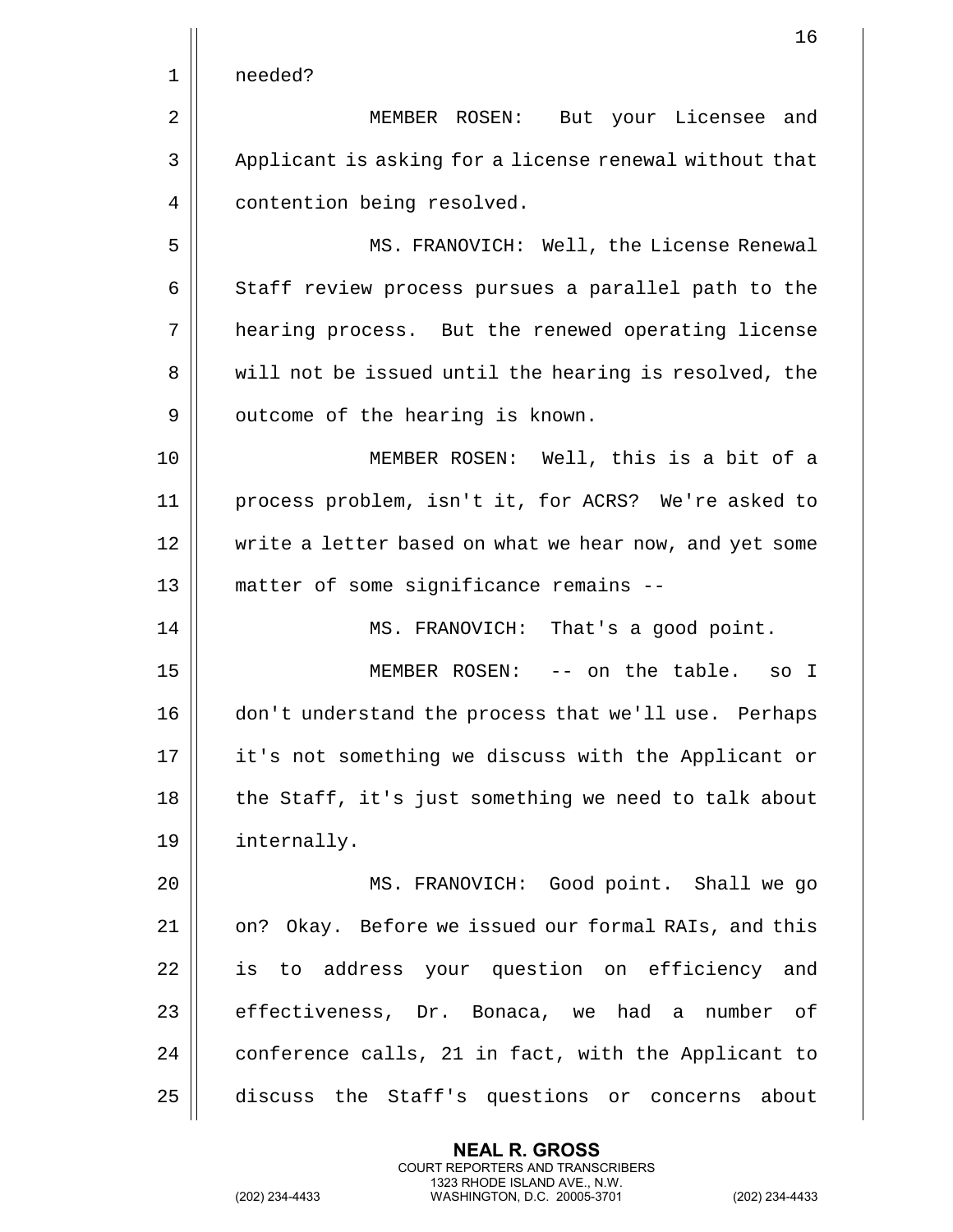1 | information in the license renewal application. We 2 were able to resolve a number of open items -- not 3 | open items but potential questions with that method. 4 The Applicant had an opportunity to clarify 5 | information that was in the application or direct the  $6 \parallel$  Staff to areas of the UFSARs or the application to 7 | find answers to the Staff's questions.

8 || After that process, we issued 273 official 9 || RAIs, or requests for additional information, and in 10 these slides, the next two slides, I've just 11 categorized them by discipline. Duke provided a 12 | response to our formal RAIs between March 1 and April 13 15, 2002. And in addition to our RAIs, we also 14 || applied the scoping methodology review audit, which 15  $\parallel$  one of the lead reviewers will talk about in a minute 16 || here. That was back in October of last year. During 17 || that audit, we looked at how they evaluated seismic 18 || II/I scoping.

19 || We also used two inspections: The scoping  $20$  || inspection, which occurred in the spring of this year, 21 || and the aging management review inspection, which 22  $\parallel$  occurred in the summer, one week at each of the two  $23$  || plants. And with that, I'd like to turn the 24 | presentation over to Caudle Julian so he can talk with 25 | you a little bit about the License Renewal Inspection

> **NEAL R. GROSS** COURT REPORTERS AND TRANSCRIBERS 1323 RHODE ISLAND AVE., N.W.

(202) 234-4433 WASHINGTON, D.C. 20005-3701 (202) 234-4433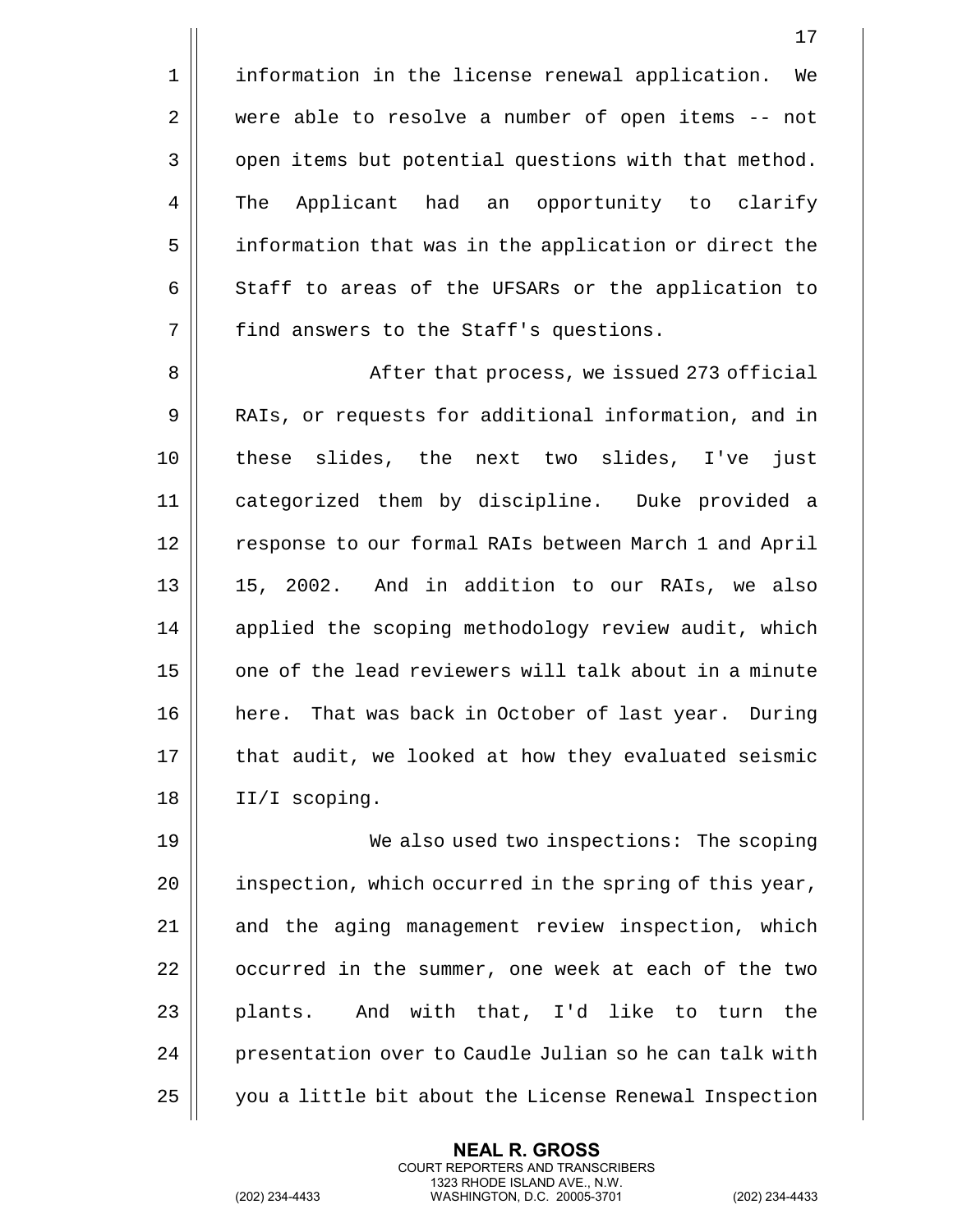|             | 18                                                     |
|-------------|--------------------------------------------------------|
| $\mathbf 1$ | Program.                                               |
| 2           | CHAIRMAN BONACA: Let me ask a question                 |
| 3           | before that.                                           |
| 4           | MS. FRANOVICH: Sure.                                   |
| 5           | CHAIRMAN BONACA: Just your impression.                 |
| 6           | We have transitioned from early applications that      |
| 7           | included two volumes or three volumes to one that is   |
| 8           | quite condensed and seems pretty efficient the way it  |
| 9           | has been put together. But we have seen also a large   |
| 10          | number of RAIs. Is this number of RAIs due to the      |
| 11          | fact that information is not being provided just       |
| 12          | because of the format, the condensed format in it, or  |
| 13          | is it because of other reasons?                        |
| 14          | MS. FRANOVICH: Yes. I understand your                  |
| 15          | question, and I think the format may have something to |
| 16          | do with it. I know that some of our technical          |
| 17          | reviewers are concerned that the applications are      |
| 18          | providing less and less detail over time. Another      |
| 19          | thing that may have to do with it is that the Staff is |
| 20          | getting a lot of applications in at one time, and so   |
| 21          | we're looking to contractors to help provide some of   |
| 22          | the review. So sometimes there's a learning curve for  |
| 23          | the contractors as well. But this is the volume for    |
| 24          | the technical information and the application.<br>It   |
| 25          | applies to both Catawba and McGuire, it's<br>one       |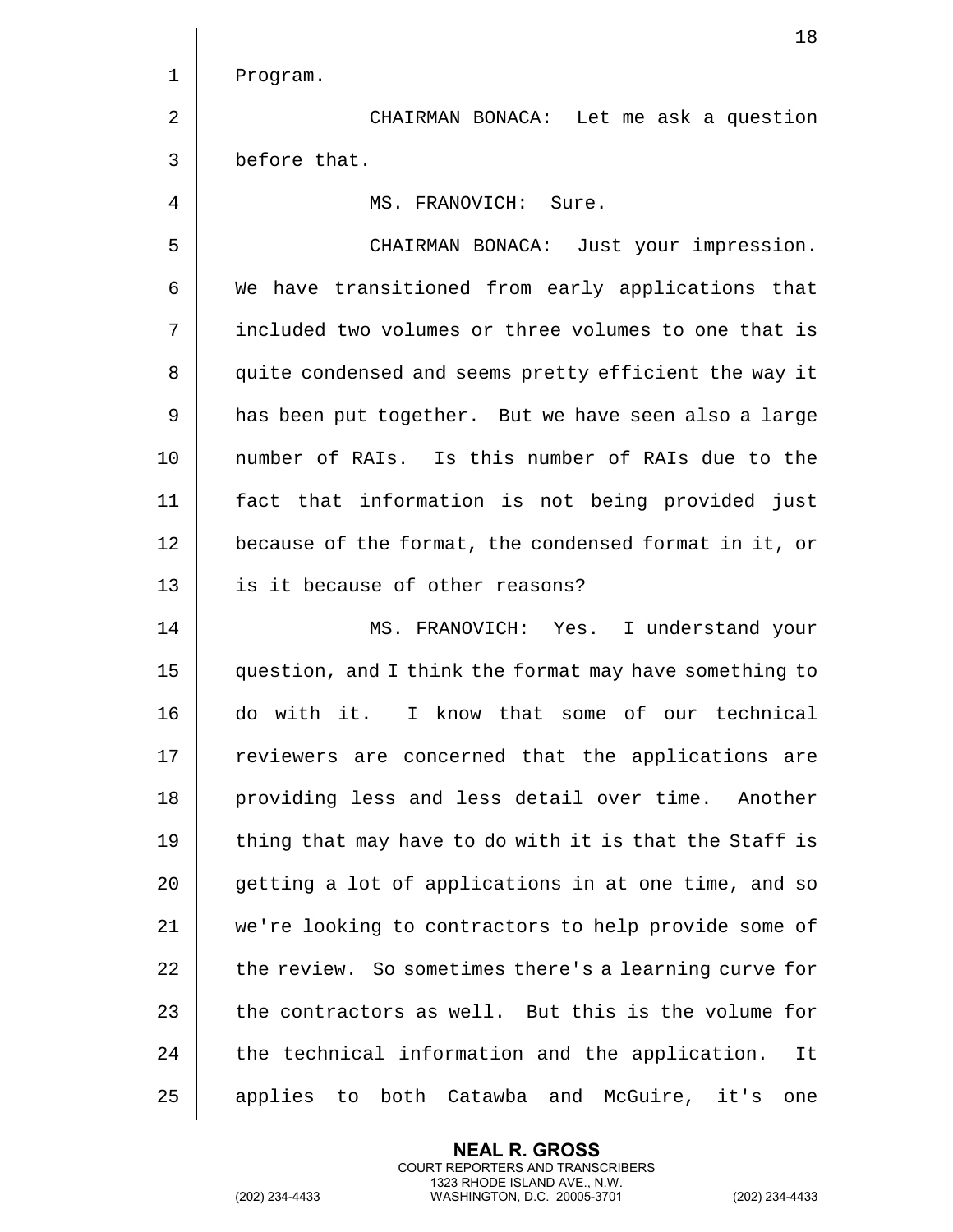1 | application, and it is a very condensed source of 2 | information. But I think those two and the fact that 3 || we're using some contractors, some newer staff and the 4 | fact that applications are getting more scarce on the 5 details is probably the best explanation for why we 6 **h** have this number of RAIs. 7 CHAIRMAN BONACA: Well, I think it's 8 Something we have to understand as we go forth, 9 || because we're seeing more and more condensed 10 applications and we see a surge in RAIs and then we 11 || see a surge in open items, and some of them, I am 12 | convinced, is just a question of communications. 13 MS. FRANOVICH: Yes. I would tend to 14 agree. 15 CHAIRMAN BONACA: So we've got to 16 understand as we go towards a more standardized 17 || approach using GALL whether we are getting better or 18 worse. 19 MS. FRANOVICH: Right. Achieving the  $20$  || efficiencies that we anticipated. 21 || CHAIRMAN BONACA: Absolutely. 22 MS. FRANOVICH: Right. That is certainly  $23$  a question that we're looking at. It will be 24 || interesting to see how the GALL applicants compare to 25 | some of the pre-GALL applicants and the number of open

> **NEAL R. GROSS** COURT REPORTERS AND TRANSCRIBERS 1323 RHODE ISLAND AVE., N.W.

(202) 234-4433 WASHINGTON, D.C. 20005-3701 (202) 234-4433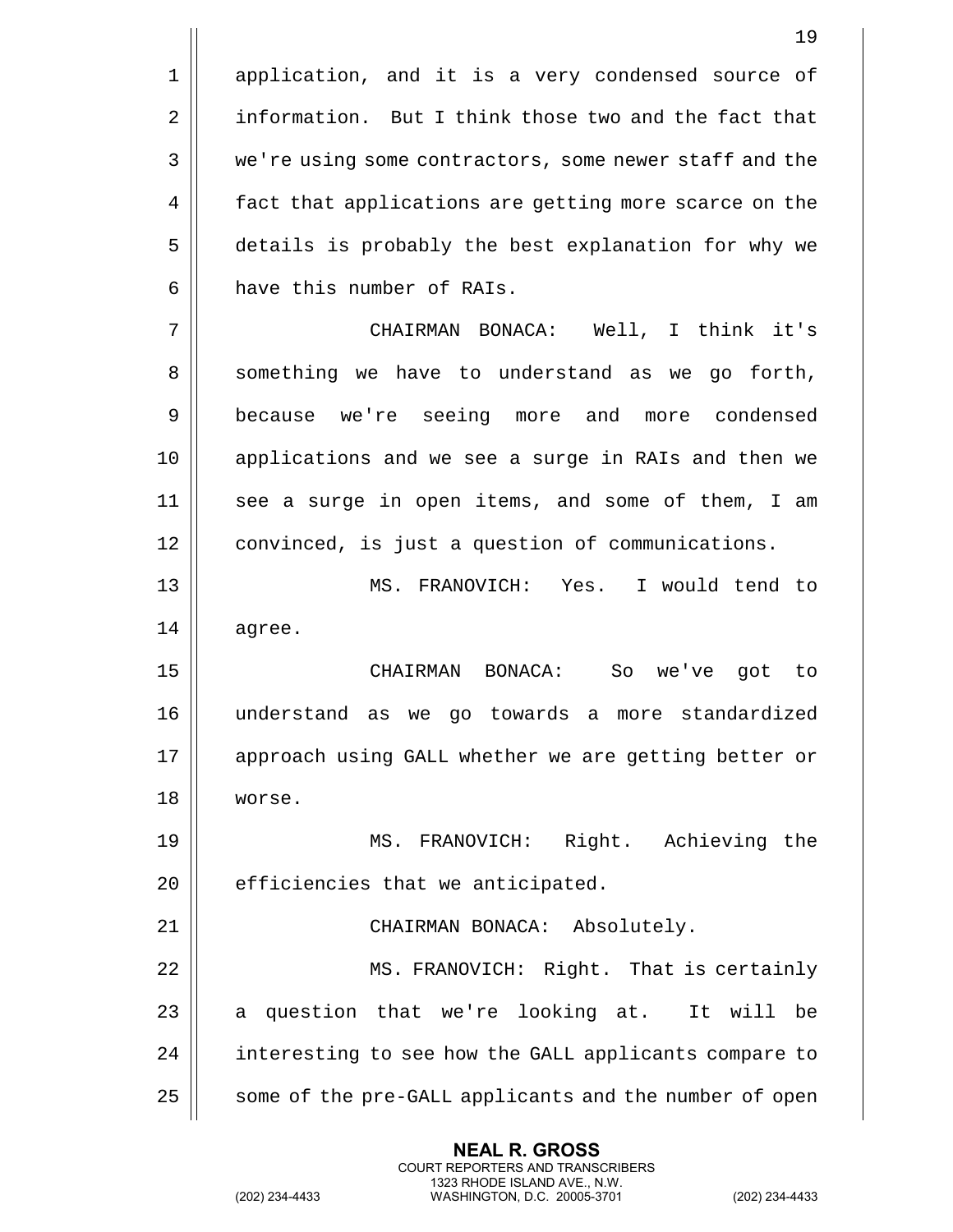|             | 20                                                       |
|-------------|----------------------------------------------------------|
| $\mathbf 1$ | items and RAIs.                                          |
| 2           | CHAIRMAN BONACA: Thank you.                              |
| 3           | MS. FRANOVICH: Sure. With that, I'll                     |
| 4           | turn it over to Caudle.                                  |
| 5           | MR. JULIAN: Thank you. Can you hear me                   |
| 6           | okay? My name is Caudle Julian from NRC Region II,       |
| 7           | and I've been involved in license renewal inspections    |
| 8           | from the start. It's about half of my job. The other     |
| 9           | half is working in the Division Reactor Safety in        |
| 10          | Region II.                                               |
| 11          | We have compiled a Manual Chapter 2516,                  |
| 12          | which is the License Renewal Inspection Program, and     |
| 13          | I'm sure you've probably seen copies, it's been around   |
| 14          | for a long, long time. It was put together for the       |
| 15          | first inspections, which we did at Calvert Cliffs.       |
| 16          | Under that Manual Chapter there's an inspection          |
| 17          | procedure, only one right now, 71002, and it specifies   |
| 18          | how we will do the inspections. For each site, we do     |
| 19          | a site-specific inspection plan, and I compose that,     |
| 20          | or have in the past, as a team leader. I draw from       |
| 21          | the applications quite heavily, but we put together a    |
| 22          | specific list of what we're going to look at, what       |
| 23          | systems we're going to look at and then later on what    |
| 24          | aging management programs we're going to look at.<br>And |
| 25          | that is dually approved by a division director in        |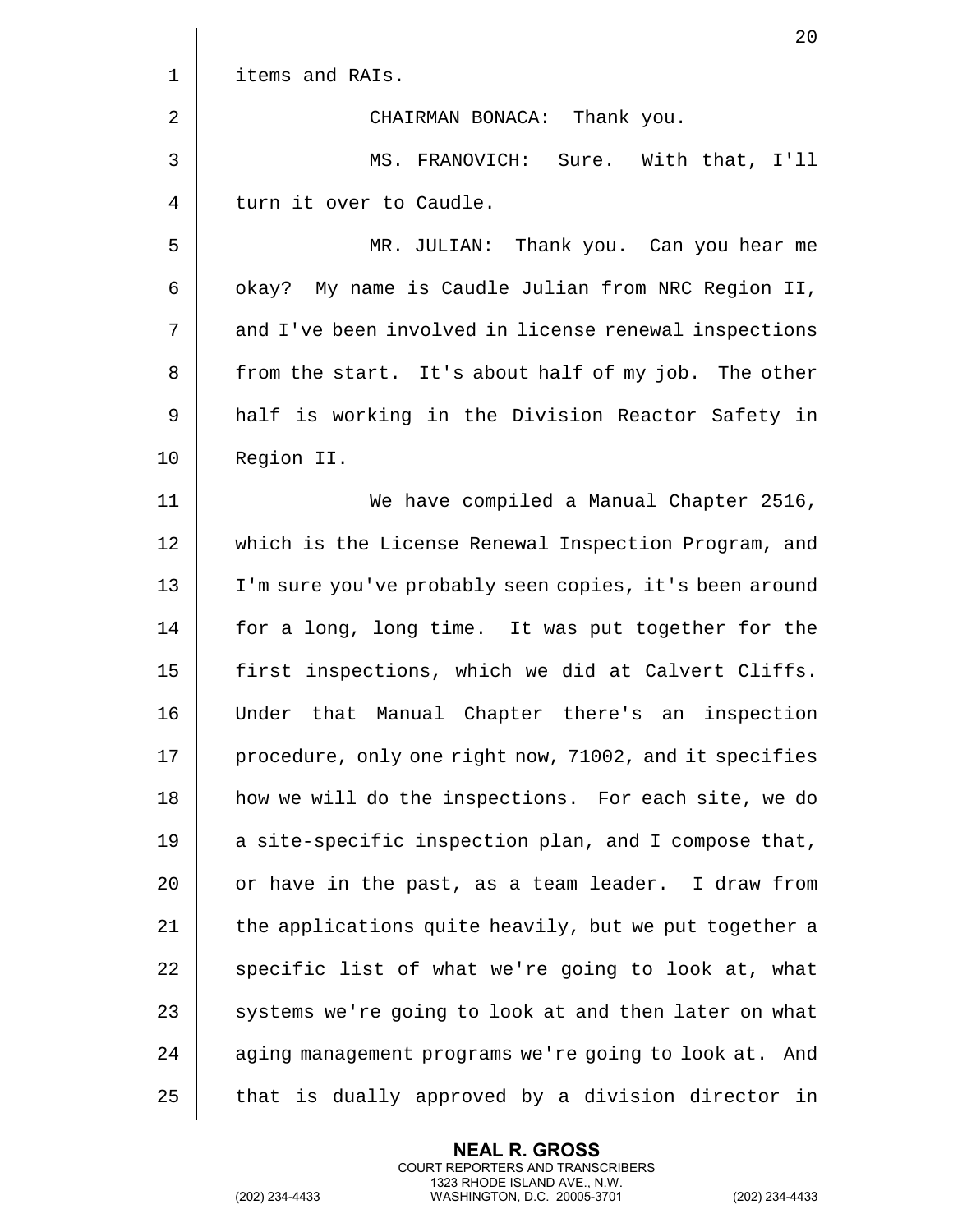|    | 21                                                     |
|----|--------------------------------------------------------|
| 1  | Region II and a manager in NRR.                        |
| 2  | The review level for that has gone down --             |
| 3  | MEMBER LEITCH: When you say what systems               |
| 4  | you're going to look at, is that an audit kind of      |
| 5  | basis; in other words, you pick certain safety-related |
| 6  | systems, presumably, to look at?                       |
| 7  | MR. JULIAN: Yes.                                       |
| 8  | MEMBER LEITCH: Typically, how many                     |
| 9  | systems would that be?                                 |
| 10 | MR. JULIAN: Gosh, I hate to throw out                  |
| 11 | numbers, but I'm going to say 20 or 30.                |
| 12 | MEMBER LEITCH: Oh, okay.                               |
| 13 | MR. JULIAN: We take a large sample.<br>We              |
| 14 | have been in the past. Because I found in my           |
| 15 | experience that in looking at the scoping and          |
| 16 | screening process during our inspection, it's getting  |
| 17 | easier to cover because the applicants are very        |
| 18 | conservative. They tend to put more things in scope    |
| 19 | than not. And so we could take quite a large sample    |
| 20 | of site systems.                                       |
| 21 | MEMBER LEITCH: Now, to what extent does                |
| 22 | inspection look at procedures and paperwork<br>this    |
| 23 | versus actually looking at the physical hardware at    |
| 24 | the plant?                                             |
| 25 | MR. JULIAN: It's a mixture. I'd like to                |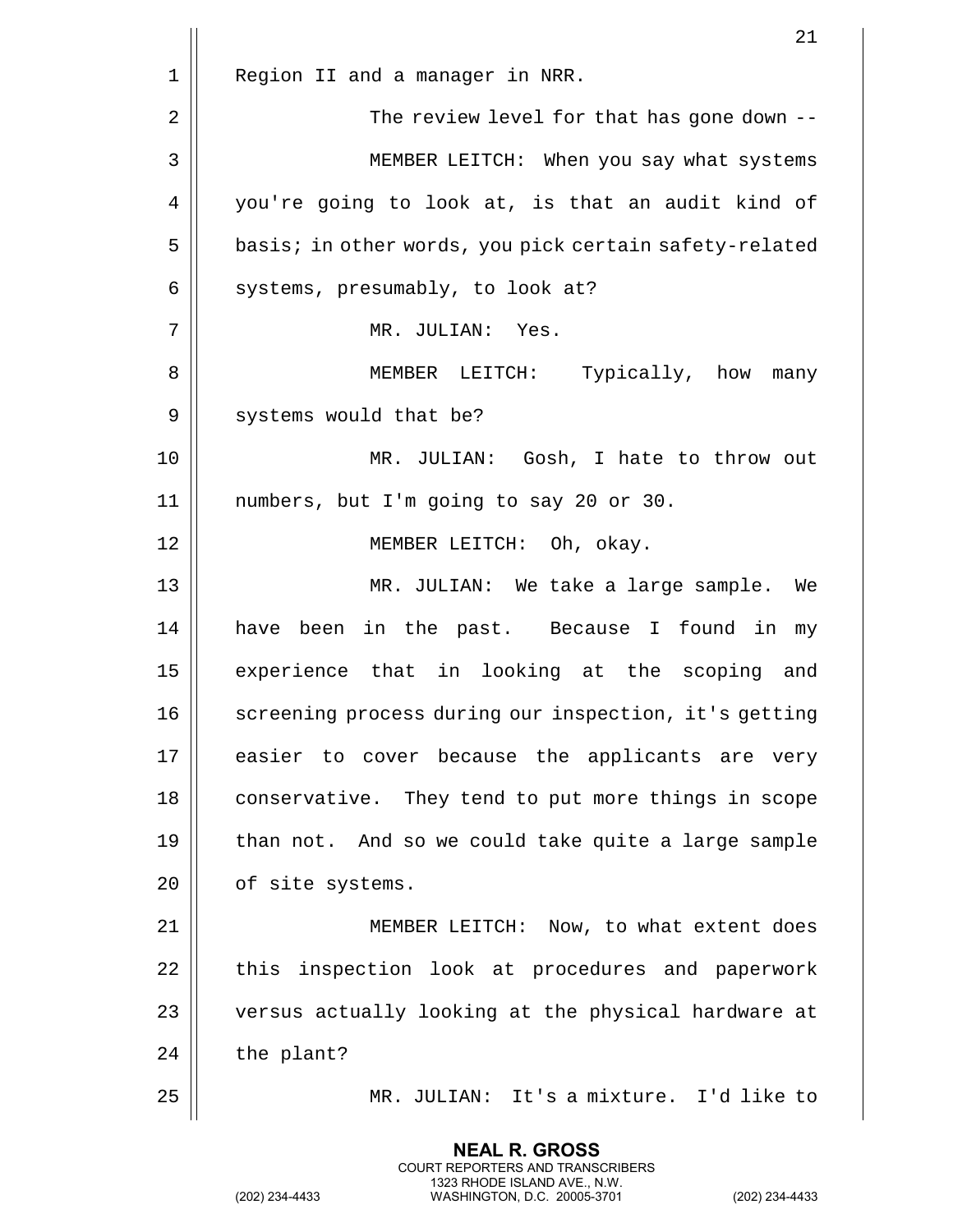|    | 22                                                     |
|----|--------------------------------------------------------|
| 1  | kind of explain that as I go along if I could.         |
| 2  | MEMBER LEITCH: Okay. Sure. Sure.                       |
| 3  | MEMBER ROSEN: Before you go much further,              |
| 4  | I'd like to know how you decide what your criteria are |
| 5  | when you're making up your plan for what systems and   |
| 6  | things you look at.                                    |
| 7  | MR. JULIAN: The criteria is, again, a                  |
| 8  | site-specific one. Our inspection procedure, 71002,    |
| 9  | says we will take at least half of the ones that the   |
| 10 | applicant brings in scope. We're actually going more   |
| 11 | like I'd say 80 or 90 percent. The criteria that       |
| 12 | we've used in the past is we take all the ECCS         |
| 13 | systems, for sure, the major things which you expect   |
| 14 | to be important, the reactor coolant system, the       |
| 15 | reactor vessel, all those things are always included.  |
| 16 | We include as many structures as the applicant says is |
| 17 | in scope, and that's typically very conservative.      |
| 18 | They put many, many things in scope. It would be hard  |
| 19 | to argue whether or not the auxiliary building, for    |
| 20 | example, is in scope, so it's nearly always there.     |
| 21 | MEMBER FORD:<br>So to take a specific                  |
| 22 | example, in the SER the discussion of the pressurized  |
| 23 | valve support lugs, whether they were in scope or not, |
| 24 | and the applicant made the argument that they were not |
| 25 | in scope because there was some piping support systems |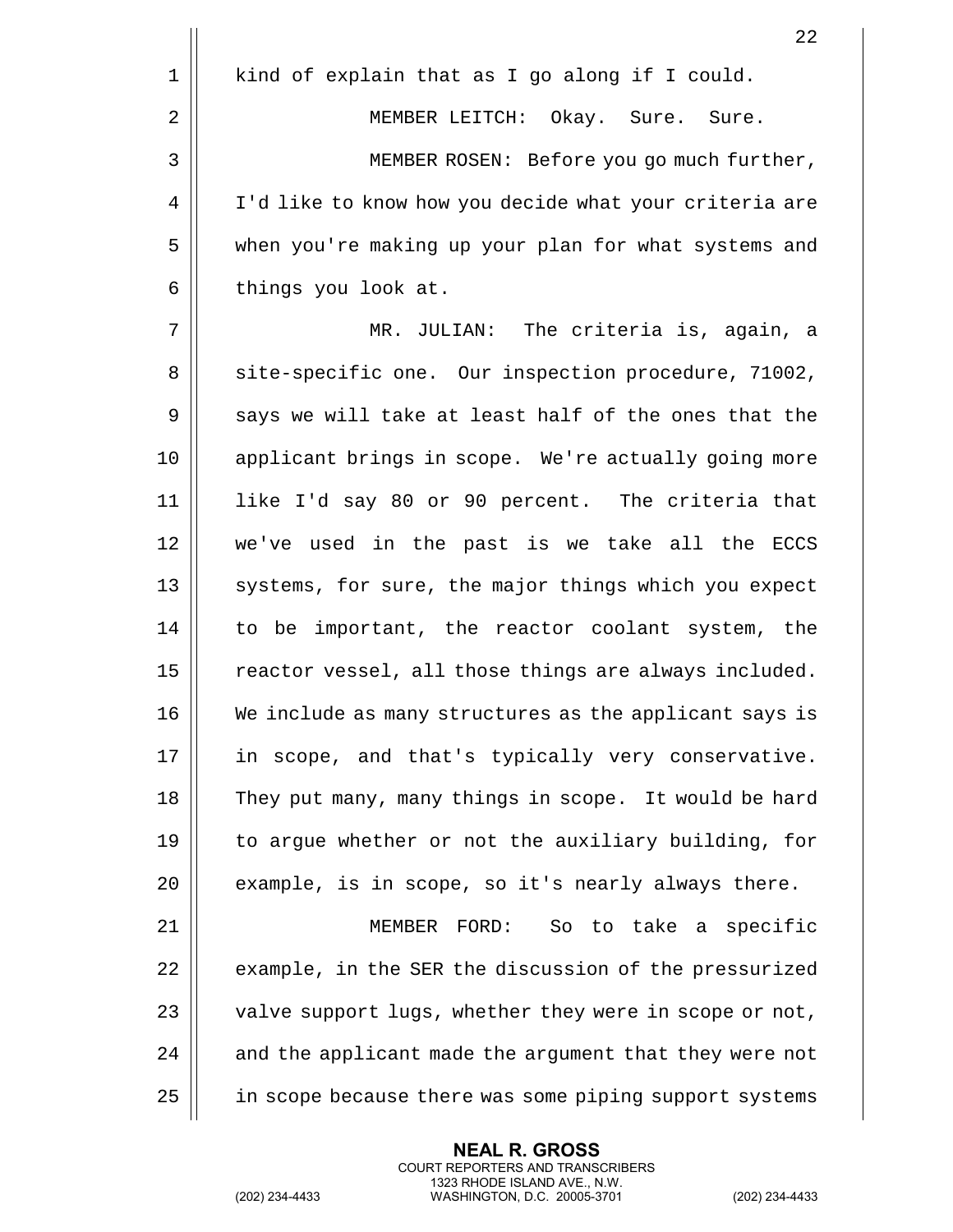|             | 23                                                     |
|-------------|--------------------------------------------------------|
| $\mathbf 1$ | which took in fact the place of the safety-related     |
| 2           | component. In that particular -- then the Staff        |
| 3           | agreed with the applicant.                             |
| 4           | MR. JULIAN: I'm not familiar with that                 |
| 5           | issue. Are you Rani?                                   |
| 6           | MS. FRANOVICH: Well, that was as the                   |
| 7           | result of an RAI, I believe.                           |
| 8           | MEMBER FORD: It was, yes. To answer the                |
| 9           | two previous questions, in using that specific         |
| 10          | example, did the Staff agree with the applicant        |
| 11          | because they just went and looked at the drawings or   |
| 12          | did the look at analyses to show that the pipe         |
| 13          | supports were an adequate safety-related function?     |
| 14          | Did they look at the fact that the pipe supports were  |
| 15          | embedded in the concrete and that there is no          |
| 16          | degradation? I mean to what depths did you go along    |
| 17          | with their contention?                                 |
| 18          | MS. FRANOVICH: If I could ask you to hold              |
| 19          | that question just until we can get through Caudle's   |
| 20          | discussion of the inspections, and when we start       |
| 21          | talking about the Staff's review of Section 3.1, which |
| 22          | is where I believe that issue comes up --              |
| 23          | MEMBER FORD:<br>Okay.                                  |
| 24          | MS. FRANOVICH: -- we'll pick it up again.              |
| 25          | Great. I'll bring it up<br>MEMBER FORD:                |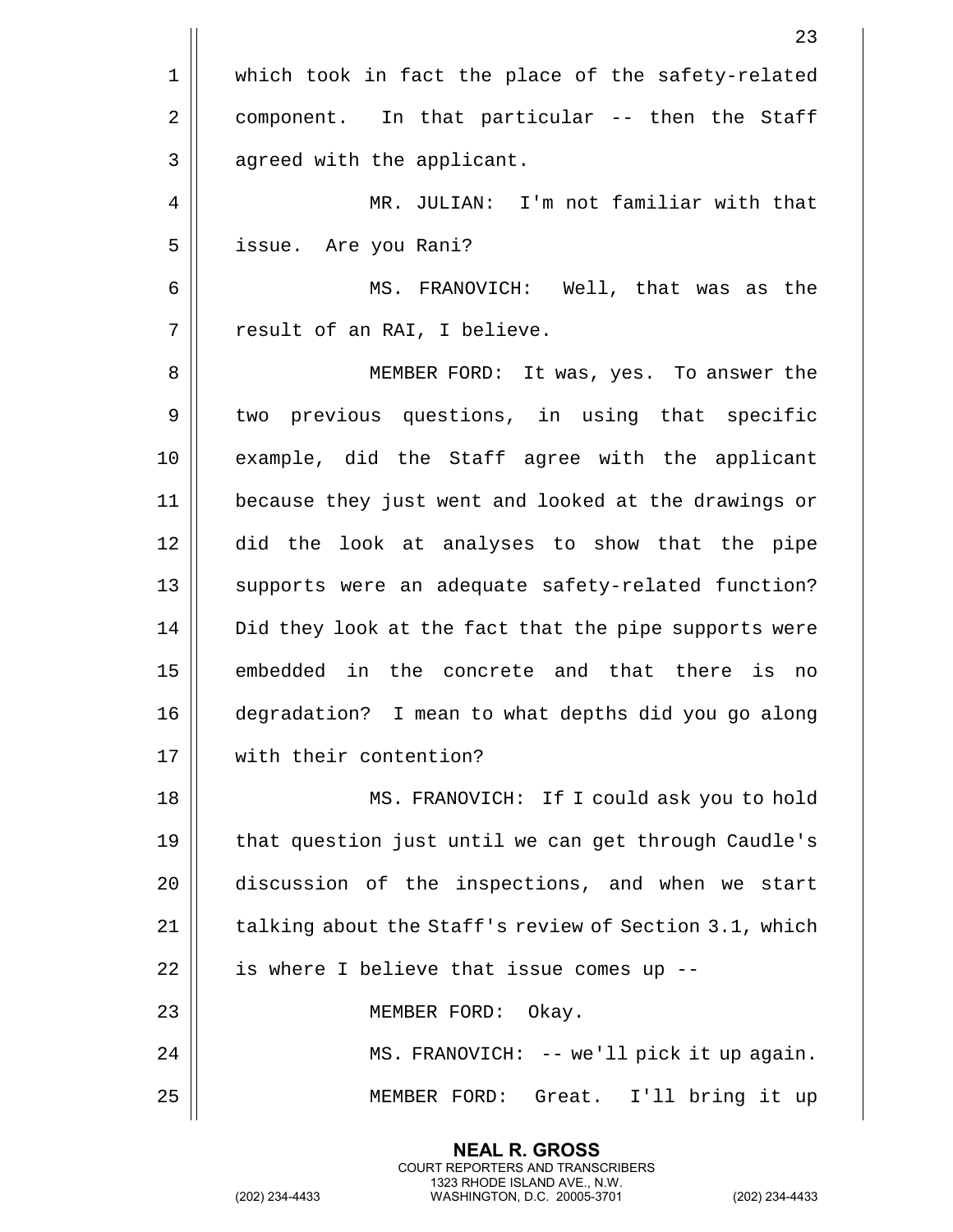|             | 24                                                    |
|-------------|-------------------------------------------------------|
| $\mathbf 1$ | then, because you're talking about this inspection    |
| 2           | manual, procedural manual, and I wondered if that was |
| 3           | covered in this manual. To what degree of depth do    |
| 4           | you go?                                               |
| 5           | MR. JULIAN: well, I think those are                   |
| 6           | probably two separate issues. I'm not familiar with   |
| 7           | the RAI, unfortunately, that you're speaking of.      |
| 8           | MEMBER FORD: Okay. Wait until the next                |
| 9           | items.                                                |
| 10          | MR. JULIAN: Okay. Let's see, moving on,               |
| 11          | we've participated with NRR in following the standard |
| 12          | 30-month schedule. The resources that we have used so |
| 13          | far are a team of five to six inspectors depending on |
| 14          | how many are available. I typically have a gentleman  |
| 15          | from NRR who's in the room here with us who's been    |
| 16          | doing my structural inspection who comes along with   |
| 17          | And in Region II, Luis Reyes, our regional<br>us.     |
| 18          | administrator, thinks very highly of this program,    |
| 19          | thinks it's very, very important, and so he's         |
| 20          | supported us very strongly, and we've been able to    |
| 21          | keep together the same team, basically, of inspectors |
| 22          | going plant to plant, and that helps a whole lot for  |
| 23          | continuity.                                           |
| 24          | Scoping and screening inspection, we did              |
| 25          | a one-week visit. In this case, we went for the Duke  |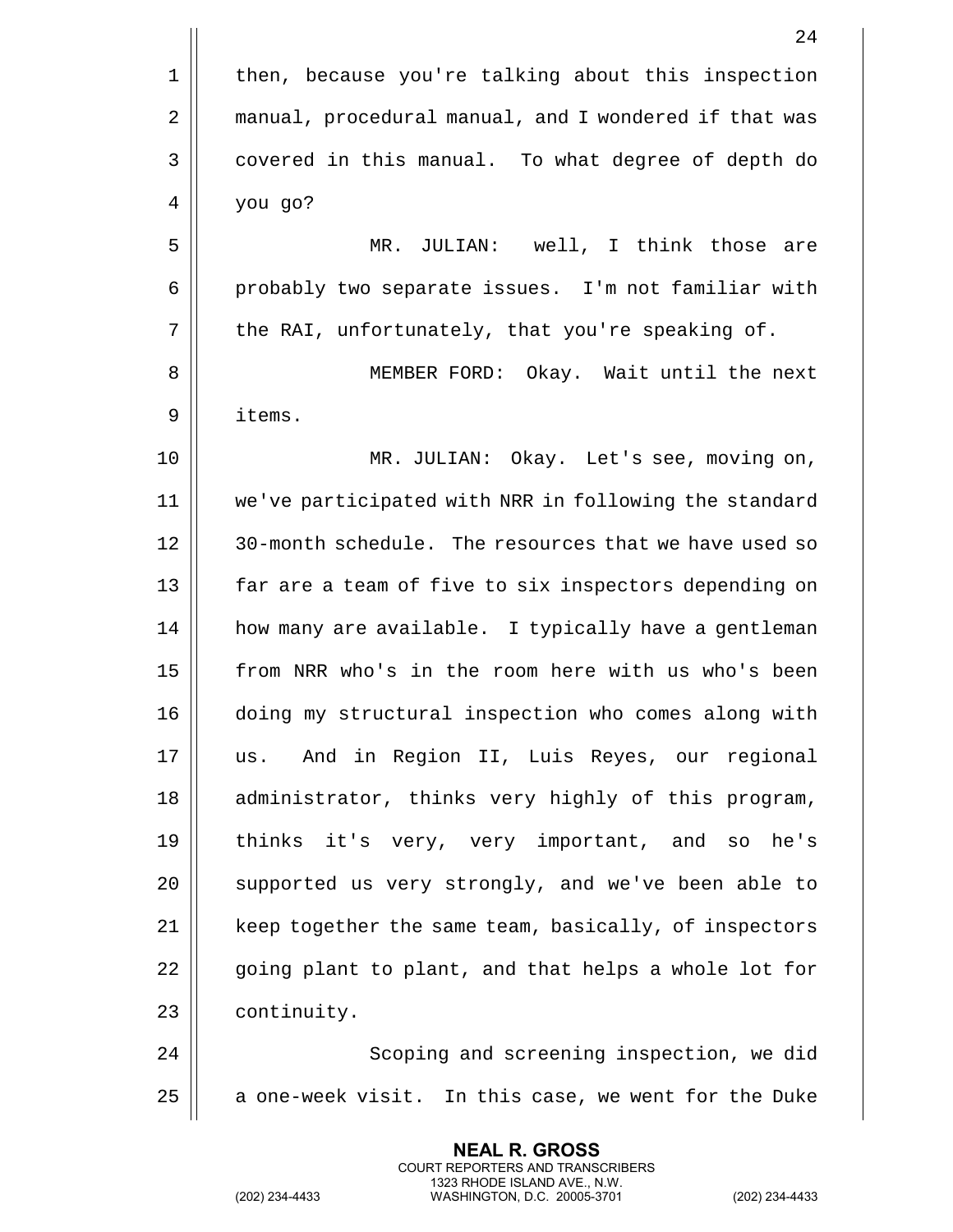1 | corporate office in Charlotte, because that's where 2 | they're engineering staff is and where they were doing  $3 \parallel$  their work. In the past, we've gone out to the site  $4 \parallel$  to do this audit, but in this case it was convenient 5 to work down at the corporate office. We go to 6  $\parallel$  wherever the material is and where it's effective and  $7 \parallel$  efficient for our Staff and for the applicant.

8 We picked, as I said, a sample of systems 9 || and structures inspected, and the objective of this 10 inspection is confirm the output, to confirm that the 11 Applicant included all systems, structures and 12 || components required by the rule into the scope of 13 license renewal. They're typically rather 14 | conservative. There will be some systems that we  $15$  select to look at which are noes. The applicant has 16 determined that this particular system is not in 17 || scope. Those are typically the ones that we have 18 discussions with the applicant about. Why not, why 19 || shouldn't this be in scope?

20 The major review that we have to look at 21 | for the scoping and screening is the plant drawings  $22$   $\parallel$  that they send along with it. The send along with the  $23$  || applications now typically a set of marked up 24 drawings, which are typically color-coded, you may 25 | have seen some of those, that describe the boundaries

> **NEAL R. GROSS** COURT REPORTERS AND TRANSCRIBERS 1323 RHODE ISLAND AVE., N.W.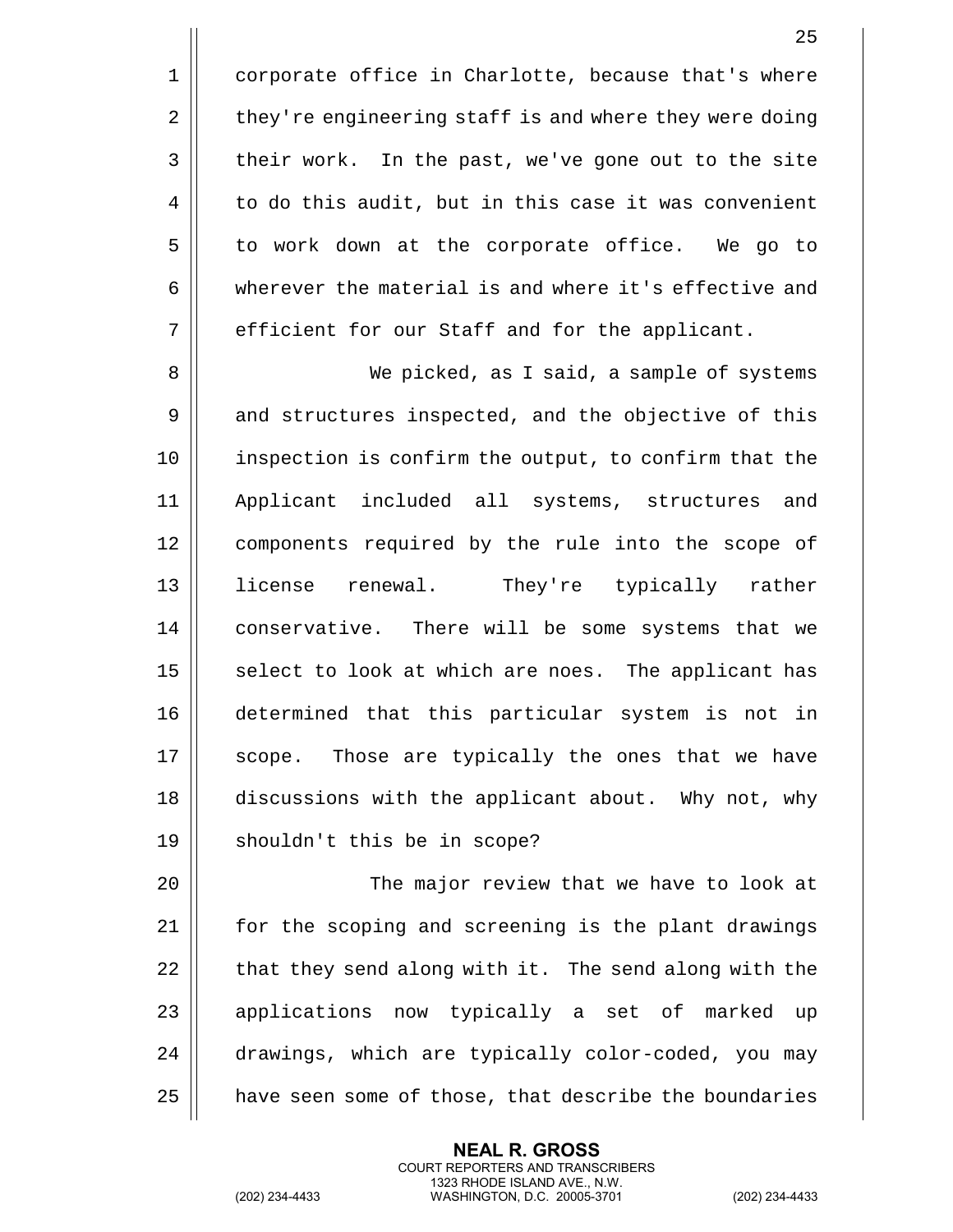|    | 26                                                     |
|----|--------------------------------------------------------|
| 1  | of what is in scope for a given system. Those have     |
| 2  | not been determined to be part of the application but  |
| 3  | they're a very smart way to understand what the        |
| 4  | applicant says is in scope and is not. Without it,     |
| 5  | it's very, very hard to such a review.                 |
| 6  | Calvert Cliffs, for example,<br>the                    |
| 7  | application was nothing but a list, lists and lists    |
| 8  | lists and lists of components, and you're<br>and       |
| 9  | comparing that to equipment lists at the plant, and so |
| 10 | that's very, very hard to do. The drawings themselves  |
| 11 | make is quick to run through systems, and typically if |
| 12 | you'll pick one that's inherently in safety injection, |
| 13 | for example, it will all be in and so you can very     |
| 14 | quickly go through that.                               |
| 15 | MEMBER ROSEN: Now, when you're looking at              |
| 16 | drawings, you're looking at piping and instrument      |
| 17 | diagrams?                                              |
| 18 | MR. JULIAN: Typically, yes.                            |
| 19 | But you don't go on and<br>MEMBER ROSEN:               |
| 20 | look at, say, structural drawings or piping isometrics |
| 21 | or electrical elementary drawings or all the other     |
| 22 | subsidiary sets of drawings that support the piping    |
| 23 | and instrument diagrams.                               |
| 24 | MR. JULIAN: Typically, the biggest bulk                |
| 25 | of them will be piping and instrumentation drawings.   |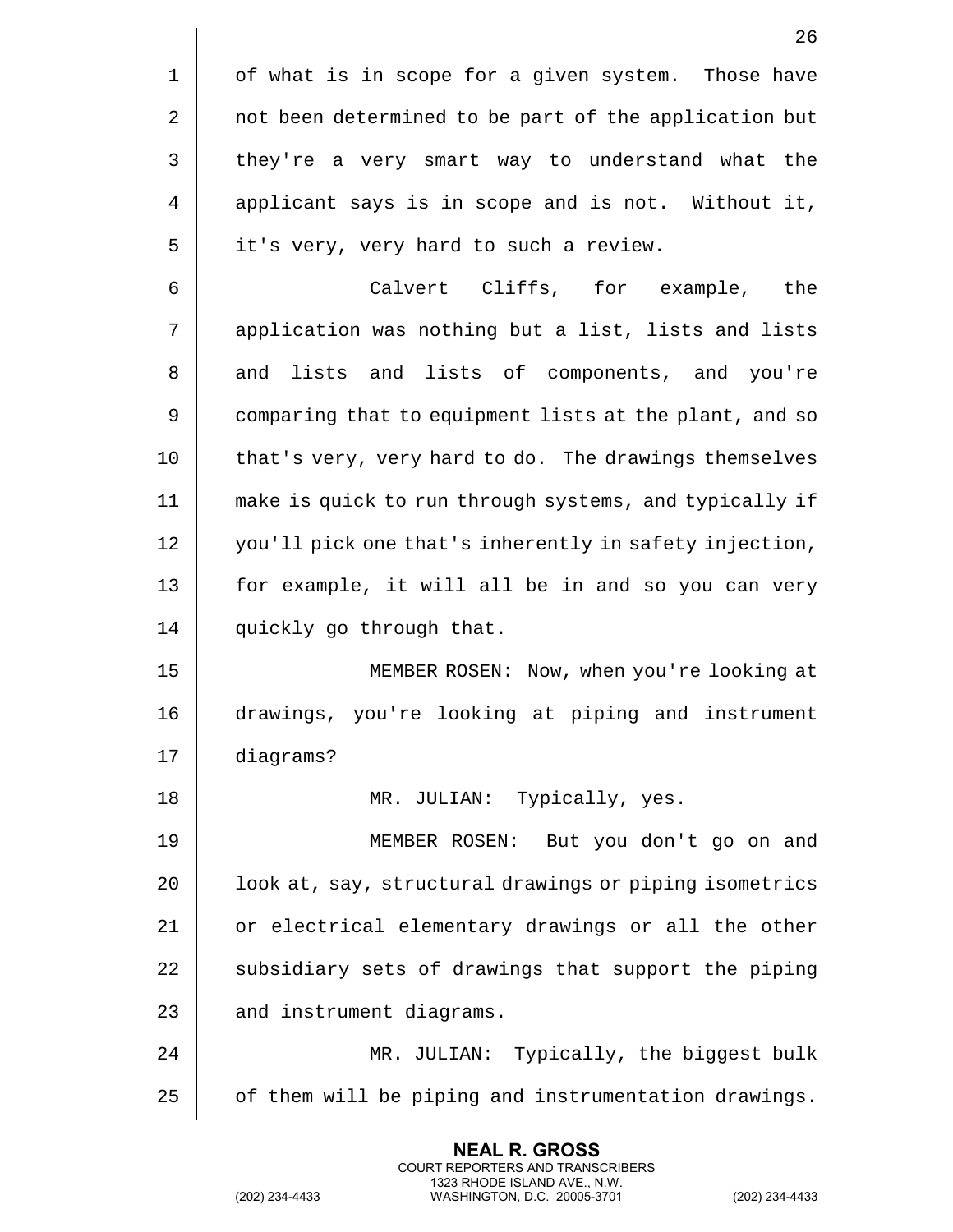|    | 27                                                     |
|----|--------------------------------------------------------|
| 1  | We also have certain structural drawings, but usually  |
| 2  | structure drawings will be kind of limited,<br>the     |
| 3  | they'll be more like a site layout, and the auxiliary  |
| 4  | building and the reactor building will be colored in.  |
| 5  | And, indeed, most applicants do include electrical     |
| 6  | one-line drawings. We have not had occasion to look    |
| 7  | very much at isometrics. If we have a specific         |
| 8  | question about how is something arranged, then we can  |
| 9  | ask the applicant to go get us a copy of it and we'll  |
| 10 | look through a specific isometric. But those are not   |
| 11 | typically included in the group that they send along.  |
| 12 | MEMBER ROSEN: Do you worry at all that                 |
| 13 | just using the piping and instrument diagrams may lead |
| 14 | you to a narrower scope of review than if you had used |
| 15 | the full set?                                          |
| 16 | I don't really think so<br>MR.<br>JULIAN:              |
| 17 | because the current status is that the applicants are  |
| 18 | being rather conservative. There's very<br>few         |
| 19 | disagreements that we get into, and those tend to be   |
| 20 | on the fringes of the systems.                         |
| 21 | MS. FRANOVICH: And I think the answer to               |
| 22 | your question may be where the Staff's safety review   |
| 23 | augments the inspection program. The Staff in the      |
| 24 | application reviews tables that contain the systems    |
| 25 | and the structures that were not included within the   |

(202) 234-4433 WASHINGTON, D.C. 20005-3701 (202) 234-4433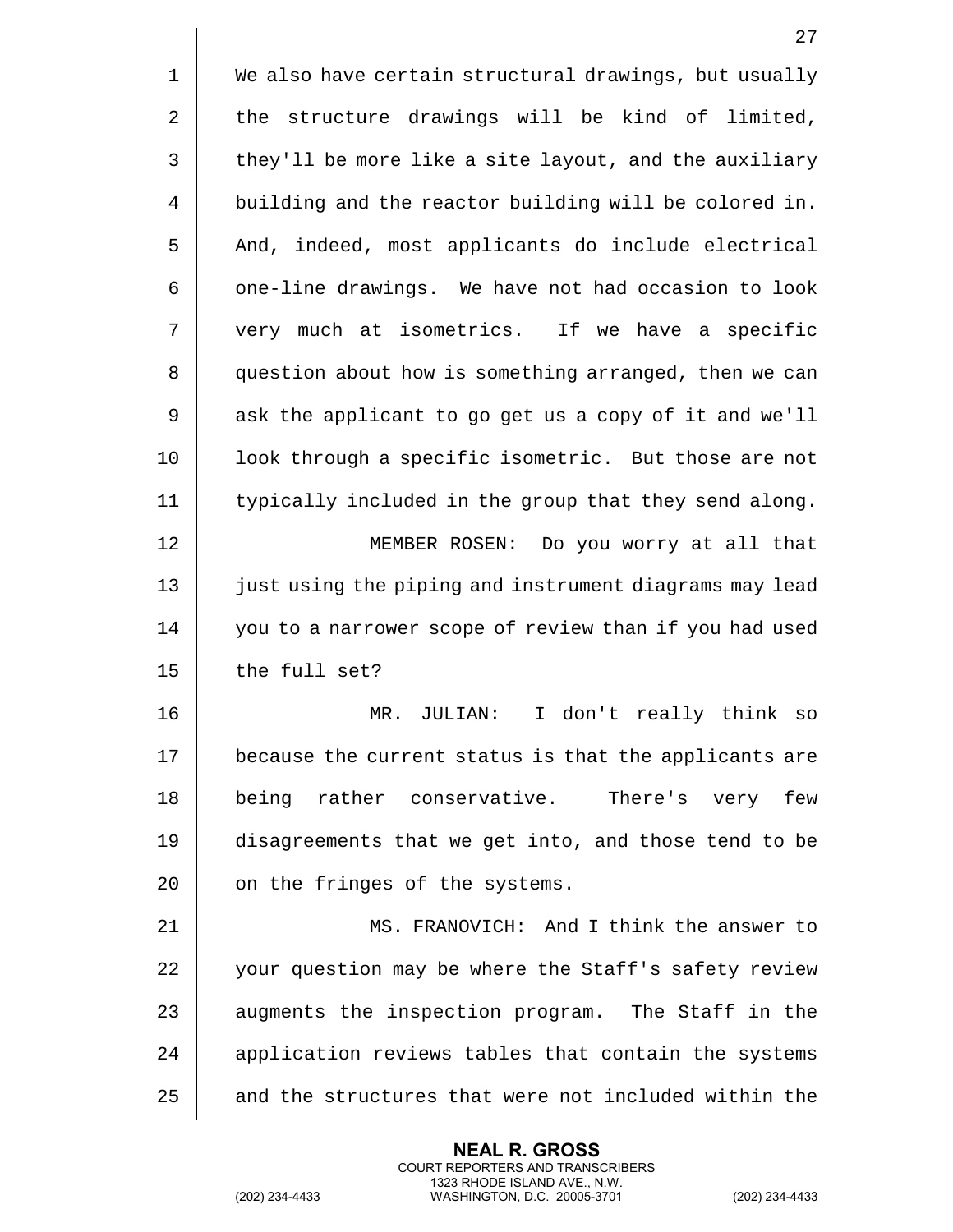|    | 28                                                     |
|----|--------------------------------------------------------|
| 1  | scope of license renewal, as well as the systems and   |
| 2  | structures that were. And so the Staff really kind of  |
| 3  | in-house evaluates for those things that were excluded |
| 4  | whether or not they were excluded appropriately, and   |
| 5  | that kind of augments what the inspection team looks   |
| 6  | at. Does that make sense?                              |
| 7  | MEMBER LEITCH: Let me understand. These                |
| 8  | marked-up drawings then are not part of the document   |
| 9  | material. They're an aid in your review, but they're   |
| 10 | not formally docketed.                                 |
| 11 | MR. JULIAN: That's correct.                            |
| 12 | MS. FRANOVICH: Actually, I think they are              |
| 13 | docketed. They are docketed.                           |
| 14 | MR. JULIAN: They're docketed, but they're              |
| 15 | not a part of the application is my understanding.     |
| 16 | CHAIRMAN BONACA: And they are the source               |
| 17 | of the list of components, right? I mean you're        |
| 18 | pulling out those components from those drawings.      |
| 19 | MS. FRANOVICH: Right.                                  |
| 20 | MR. JULIAN: These drawings depict which                |
| 21 | components will be in scope.                           |
| 22 | CHAIRMAN BONACA: Yes. That's right.                    |
| 23 | MEMBER ROSEN: I need to follow-up my                   |
| 24 | question a bit. If you're using a piping and           |
| 25 | instrument diagram for an ECCS system, for example,    |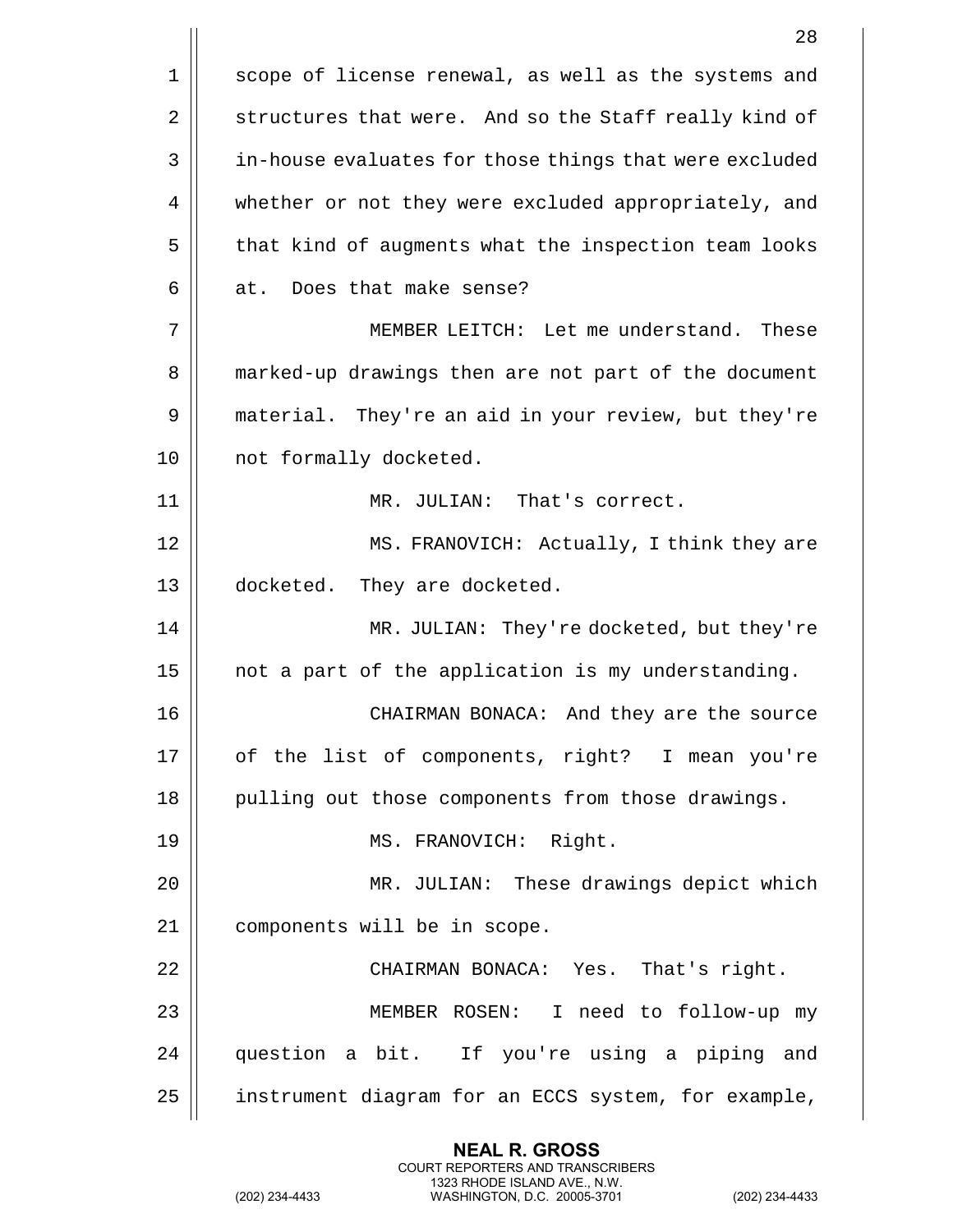|    | 29                                                     |
|----|--------------------------------------------------------|
| 1  | then you pretty much have most of the drawing in scope |
| 2  | because the boundaries show it that way, you could     |
| 3  | pick a piping isometric for that same system and take  |
| 4  | a point off of the piping and instrument diagram and   |
| 5  | go to the piping isometric diagram for that point or   |
| 6  | that area, let's say, on the pipe, and then say, "Oh,  |
| 7  | well, here is a support, a major support for that ECCS |
| 8  | line." That support now doesn't show on the piping     |
| 9  | and instrument diagram, but it's there in the plant,   |
| 10 | and it's shown on the isometrics. Now, how does that   |
| 11 | support -- just as an example now, I mean I could take |
| 12 | all day to talk about these things, I don't intend to  |
| 13 | but I could -- how does that support now get included  |
| 14 | in what you look at?                                   |
| 15 | MR. JULIAN: We have not pursued it that                |
| 16 | much to that depth usually, and the reason is because  |
| 17 | it would be overwhelming. You could go and go and go   |
| 18 | for months and months and months doing just what you   |
| 19 | said again and again and again. Typically, again, the  |
| 20 | licensees' applicants are very conservative, and they  |
| 21 | will typically say all supports are in scope.          |
| 22 | MS.<br>FRANOVICH:<br>The<br>answer to<br>your          |
| 23 | question is that that's part of the Staff review in    |
| 24 | headquarters. The inspection team does not look at     |
| 25 | that level of detail. But the Staff evaluates the      |

(202) 234-4433 WASHINGTON, D.C. 20005-3701 (202) 234-4433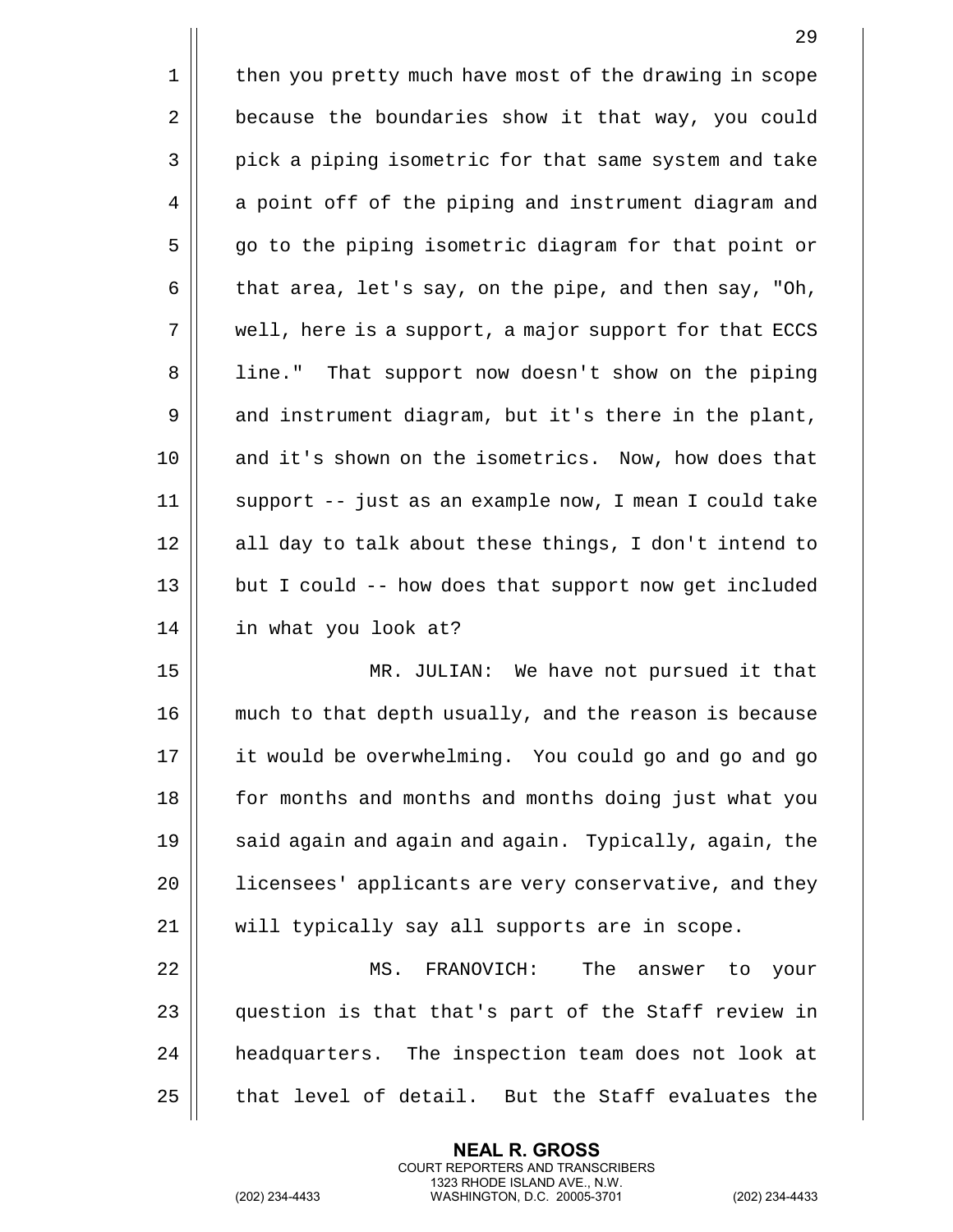1 | scoping and screening methodologies that were used by 2 || the applicants to determine to what extent were 3 || structural supports or seismic supports brought into 4 | the scope of license renewal. So it's really part of 5 | the scoping methodology that the staff evaluates here 6 | in headquarters to make sure that they included all of 7 || those things. A lot of that methodology is described 8 || in the application, but we've also had RAIs and 9 methodology audit to make sure the Staff understood 10 the criteria that the applicant applied to scoping and 11 screening, seismic II/I components as well as 12 || structural supports.

13 MR. JULIAN: And a more direct answer 14 || possibly is we could do that but if the applicant says 15 || all supports on safety-related piping are in scope, we 16 || agree. And so there's no reason for us to disagree 17 || over something we agree on. And so we haven't needed 18 || really to go to that level of detail to debate with 19 the applicant. Very rare occasions we'll get into 20 || something of that nature out on a periphery of a 21 || system where a safety-related system interfaces with 22 | | non-safety-related. And we've put a criteria for that 23 | that says you need to move downstream from the 24 || interface point to one support, the first support, 25 which is seismic support in the non-safety area, and

> **NEAL R. GROSS** COURT REPORTERS AND TRANSCRIBERS 1323 RHODE ISLAND AVE., N.W.

(202) 234-4433 WASHINGTON, D.C. 20005-3701 (202) 234-4433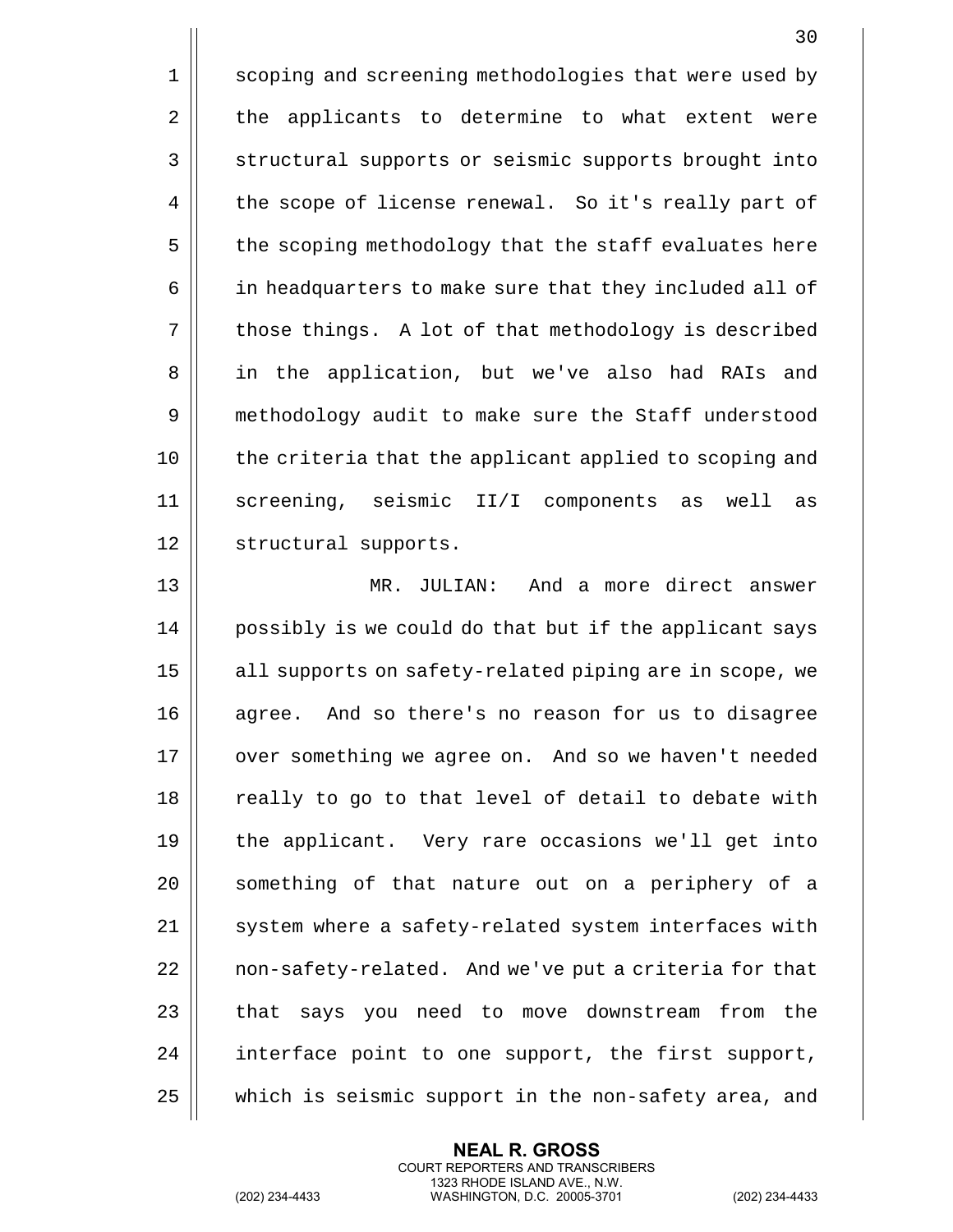|    | 31                                                     |
|----|--------------------------------------------------------|
| 1  | that's the boundary. And I think the industry has      |
| 2  | pretty well agree with that. We find it very           |
| 3  | conservative. Once they say all supports are in,       |
| 4  | there's no reason for us to pursue anymore we've       |
| 5  | found.                                                 |
| 6  | MS. FRANOVICH: Does that answer your                   |
| 7  | question?                                              |
| 8  | MEMBER ROSEN: I hope so.                               |
| 9  | MS. FRANOVICH: Okay.                                   |
| 10 | Let me<br>CHAIRMAN BONACA:<br>just ask a               |
| 11 | question specific to the application. In the SER, on   |
| 12 | containment air return exchange and hydrogen skimmer   |
| 13 | system, the Staff identified certain duct work that    |
| 14 | was not included and should have been included. And    |
| 15 | the response to that was that the duct work doesn't    |
| 16 | exist on the site.<br>Does it mean that there is a     |
| 17 | configuration management issue there? I mean is that   |
| 18 | something defined in drawings that is not --           |
| 19 | Again, that's another<br>MS.<br>FRANOVICH:             |
| 20 | Staff RAI that is not part of the inspection process,  |
| 21 | but I believe that that is a system that has hard pipe |
| 22 | rather than ducting.                                   |
| 23 | CHAIRMAN BONACA: Okay. There is some                   |
| 24 | other place on the auxiliary systems where there is    |
| 25 | some loose ends there.                                 |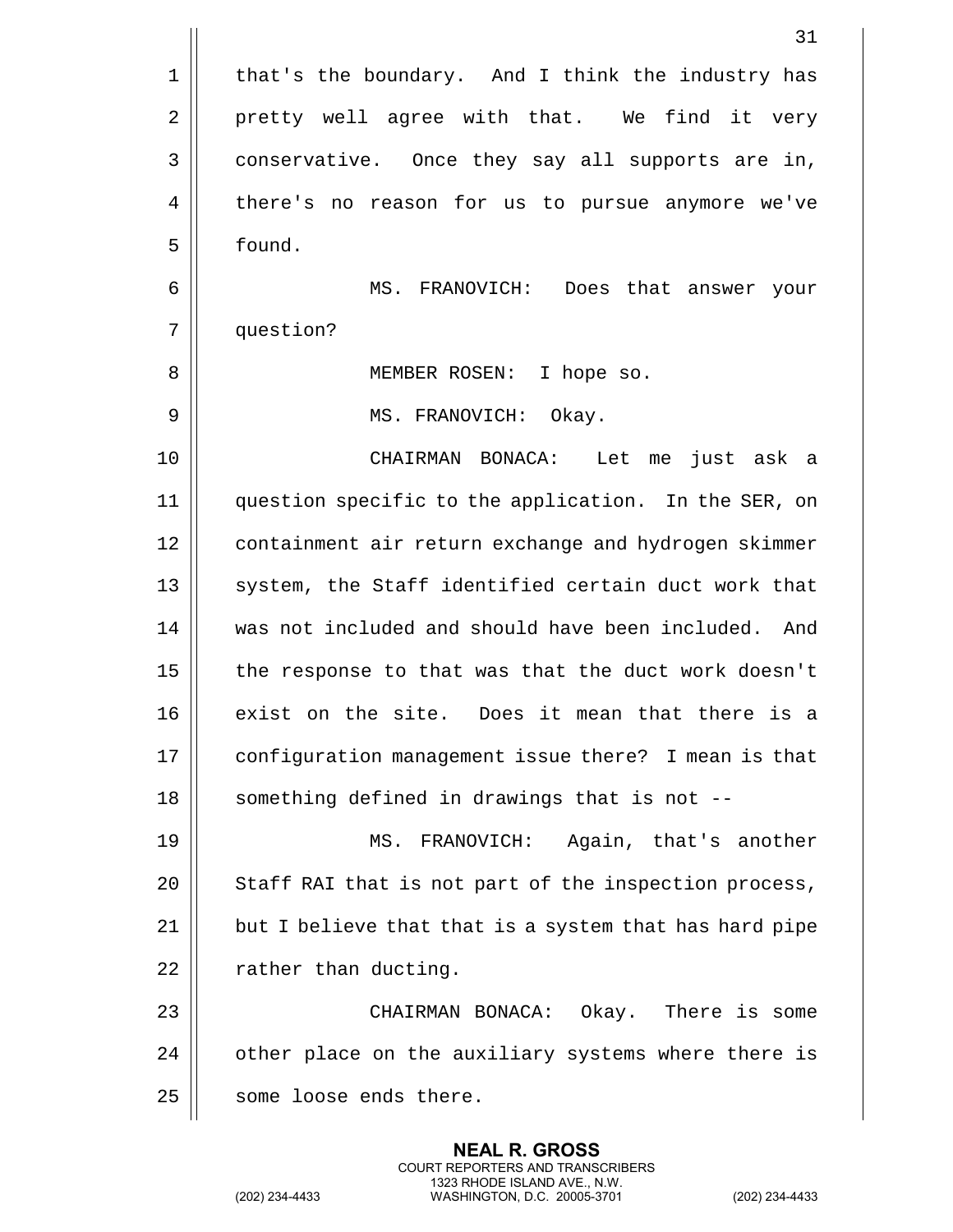|    | 32                                                     |
|----|--------------------------------------------------------|
| 1  | MS. FRANOVICH: Okay.                                   |
| 2  | CHAIRMAN BONACA: And, you know, when you               |
| 3  | perform inspection you don't have the sense that there |
| 4  | is a configuration management issue there where there  |
| 5  | are certain pieces of equipment which are represented  |
| 6  | and are built and you don't know what's up?            |
| 7  | MR. JULIAN: I don't believe so. I'm not                |
| 8  | familiar with that particular RAI, but that sounds     |
| 9  | like one of your communication issues that you         |
| 10 | mentioned.                                             |
| 11 | CHAIRMAN BONACA: Well, I mean, no, that's              |
| 12 | very specific. It says in the SER that they looked at  |
| 13 | the drawings, there is the duct work, so they asked    |
| 14 | why wasn't this scoped, and the answer was, well, it   |
| 15 | doesn't exist, it's not implemented.                   |
| 16 | MS. FRANOVICH: Well, yes. We'll have to                |
| 17 | find where that is in the SER to help you with it.     |
| 18 | CHAIRMAN BONACA: Page 239 in the SER.                  |
| 19 | MS. FRANOVICH: Two dash 239?                           |
| 20 | CHAIRMAN BONACA: Two dash 39.                          |
| 21 | MS. FRANOVICH: Two dash 39, okay.                      |
| 22 | CHAIRMAN BONACA: It's the second to last               |
| 23 | paragraph.                                             |
| 24 | MS. FRANOVICH: Okay. Let me do a little                |
| 25 | bit of reading here, but I'd like to go on and ask     |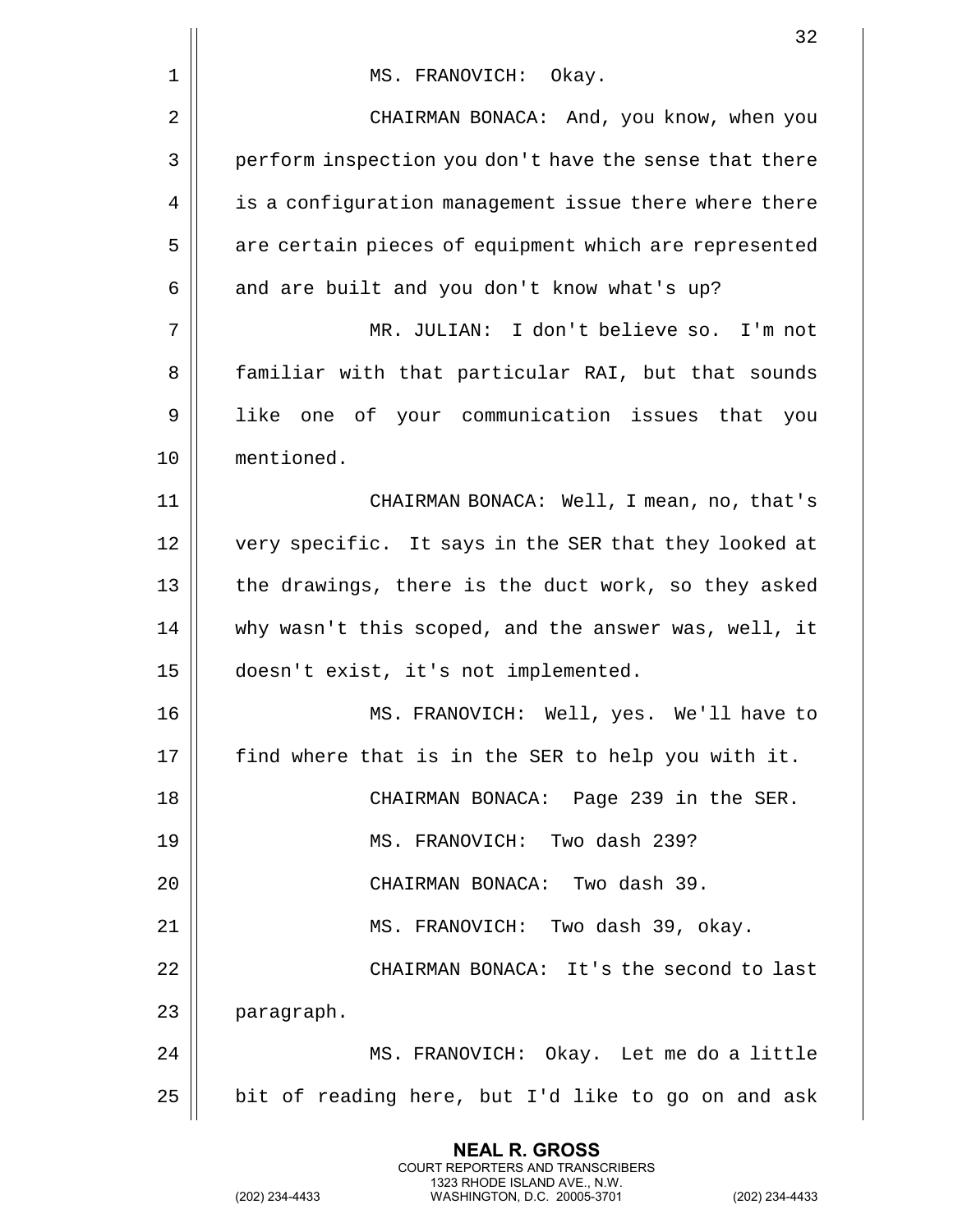|             | 33                                                     |
|-------------|--------------------------------------------------------|
| $\mathbf 1$ | Caudle --                                              |
| 2           | CHAIRMAN BONACA: Well, you don't have to               |
| 3           |                                                        |
| 4           | MS. FRANOVICH: Yes, I'll check on that.                |
| 5           | CHAIRMAN BONACA: I don't want to                       |
| 6           | interrupt the presentation right now, but I'd like to  |
| 7           | hear about that.                                       |
| 8           | MR. JULIAN: Okay. Very good. Well, let                 |
| 9           | me move forward. With the scoping inspection, the      |
| 10          | results that we got from our review were favorable.    |
| 11          | As I say, the applicants are becoming more and more    |
| 12          | conservative as time goes on, including more things in |
| 13          | scope. Our report is published within 45 days, and I   |
| 14          | hope maybe you've seen a copy of it. They're           |
| 15          | available in the PDR, in the ADAMS system.             |
| 16          | As an example of something we came across              |
| 17          | in the scoping inspection at Catawba and McGuire I     |
| 18          | guess probably more confusion over fire protection     |
| 19          | than anything else, what's in scope for Fire           |
| 20          | protection? That's a discussion that we have with the  |
| 21          | whole industry, and Duke is very active in discussing  |
| 22          | this with the Staff. They started off to use a scheme  |
| 23          | that they have at the Plant of fire protection         |
| 24          | equipment being identified as QA Condition 3. That's   |
| 25          | their designation for it. And they thought a very      |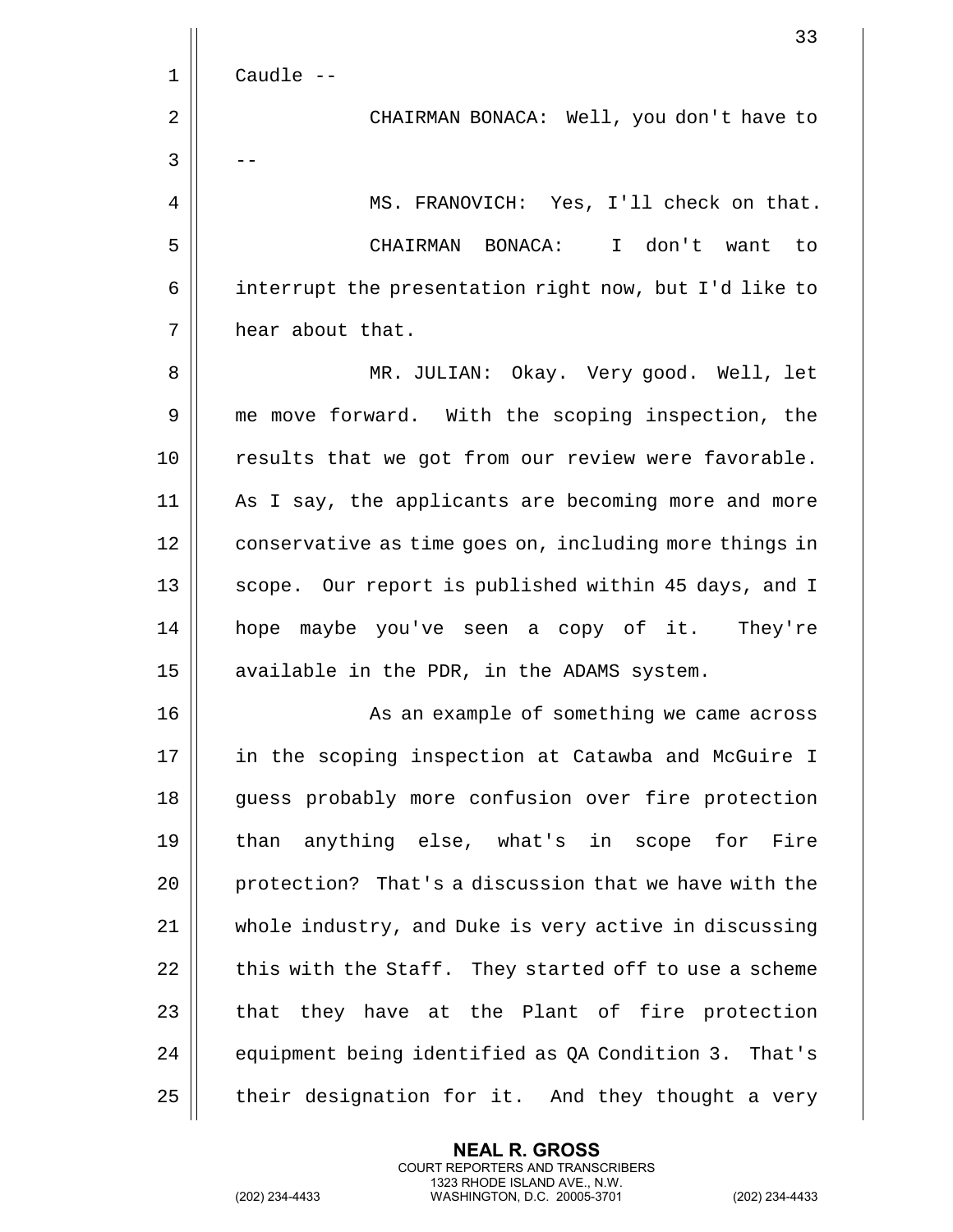|             | 34                                                     |
|-------------|--------------------------------------------------------|
| $\mathbf 1$ | good way to bring things into scope would be to just   |
| 2           | select off the drawings the things that are noted as   |
| 3           | new QA Condition 3. But when we looked at it, it was   |
| 4           | very confusing.<br>There was definitions in the        |
| 5           | paperwork for Catawba and the paperwork for McGuire    |
| 6           | which seemed to not match up, and we couldn't          |
| 7           | understand what was in scope and what was not. And so  |
| 8           | we had to leave that issue for further review by NRR,  |
| 9           | and I'm sure it will be discussed a little bit later   |
| 10          | on today.                                              |
| 11          | simple version of the discussion<br>The                |
| 12          | between us, I think, is that Duke's contention is that |
| 13          | of all the fire protection equipment in the Plant      |
| 14          | there is a subset that is regulatory important and     |
| 15          | they've agreed to take care of in a regulatory manner, |
| 16          | and that's the group of equipment that protects        |
| 17          | safety-related equipment and will allow them to        |
| 18          | perform a safe shutdown. And their contention is that  |
| 19          | other fire protection equipment, yard hydrants, things |
| 20          | of that nature, are there for insurance purposes and   |
| 21          | are included in the description in the FSAR merely for |
| 22          | completeness. And the Staff has been contending that   |
| 23          | if it's described in the FSAR, then it's in regulatory |
| 24          | space and it should be in scope. And so that's a       |
| 25          | discussion that we've had ongoing still.               |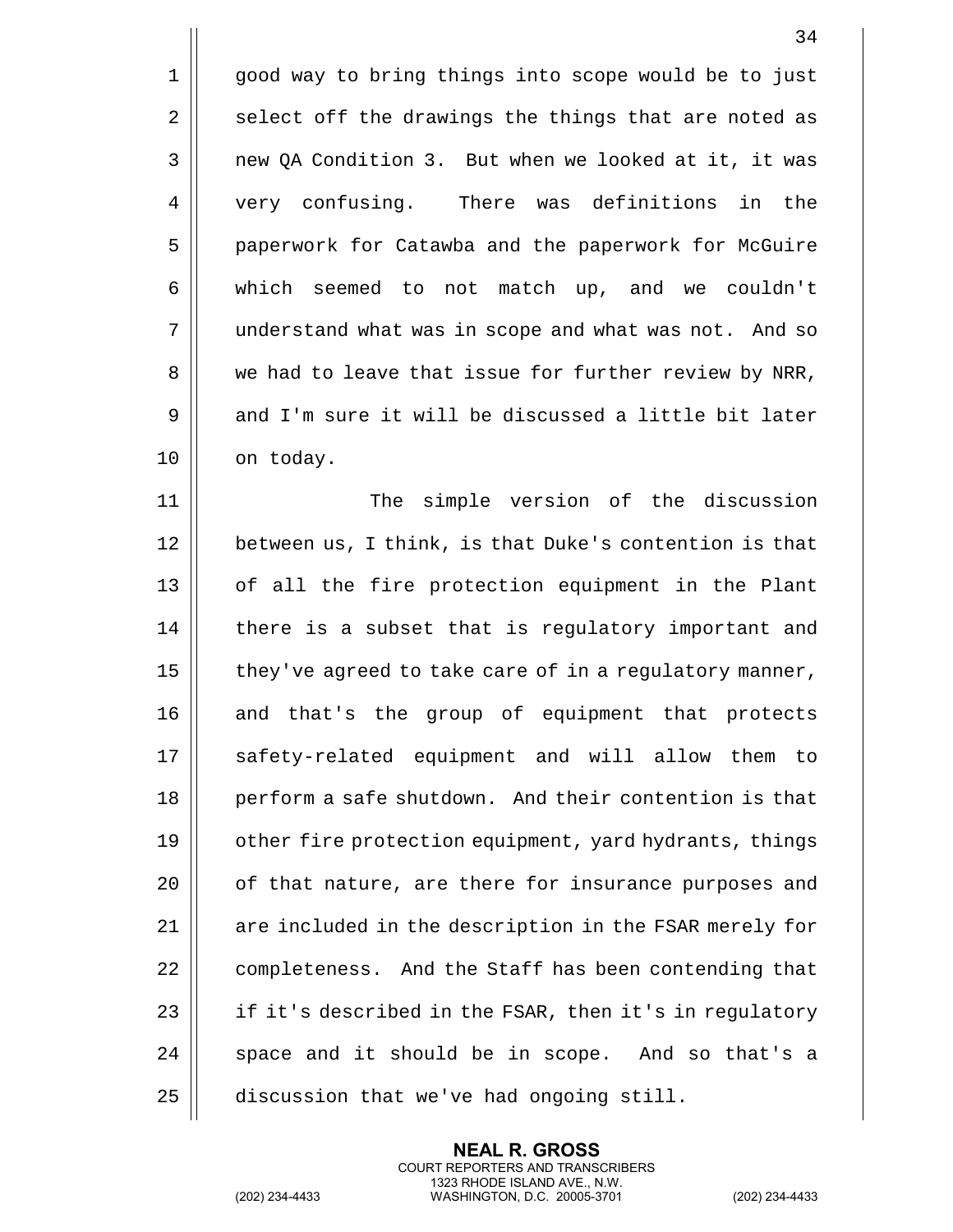|    | 35                                                     |
|----|--------------------------------------------------------|
| 1  | MS. FRANOVICH: And we'll talk about that               |
| 2  | a little bit more later too.                           |
| 3  | MEMBER ROSEN: And that's open now?                     |
| 4  | MS. FRANOVICH: Well, there were six open               |
| 5  | items originally. We met with Duke October 1 and we    |
| 6  | resolved four of those six. So actually they're now    |
| 7  | confirmatory. But we still have an open item on        |
| 8  | whether or not jockey pumps should be within the scope |
| 9  | of license renewal and fire suppression systems,       |
| 10 | particularly manual suppression systems in the turbine |
| 11 | buildings. So those two are not yet resolved.          |
| 12 | CHAIRMAN BONACA: We will hear about them               |
| 13 | later?                                                 |
| 14 | MS. FRANOVICH: Yes.                                    |
| 15 | CHAIRMAN BONACA: Okay. The jockey pumps,               |
| 16 | particularly?                                          |
| 17 | MS. FRANOVICH: Yes.                                    |
| 18 | MR. JULIAN: Let me speak briefly then to               |
| 19 | the next portion of our inspection, and that's the     |
| 20 | Aging Management Programs Inspection. We recognize     |
| 21 | that this one is going to be larger and it's always    |
| 22 | two weeks. In this case, since we had a dual           |
| 23 | application, we did one week at McGuire and then one   |
| 24 | week at Catawba. And I have been fortunate that I      |
| 25 | have pretty good resources and experience staff, and   |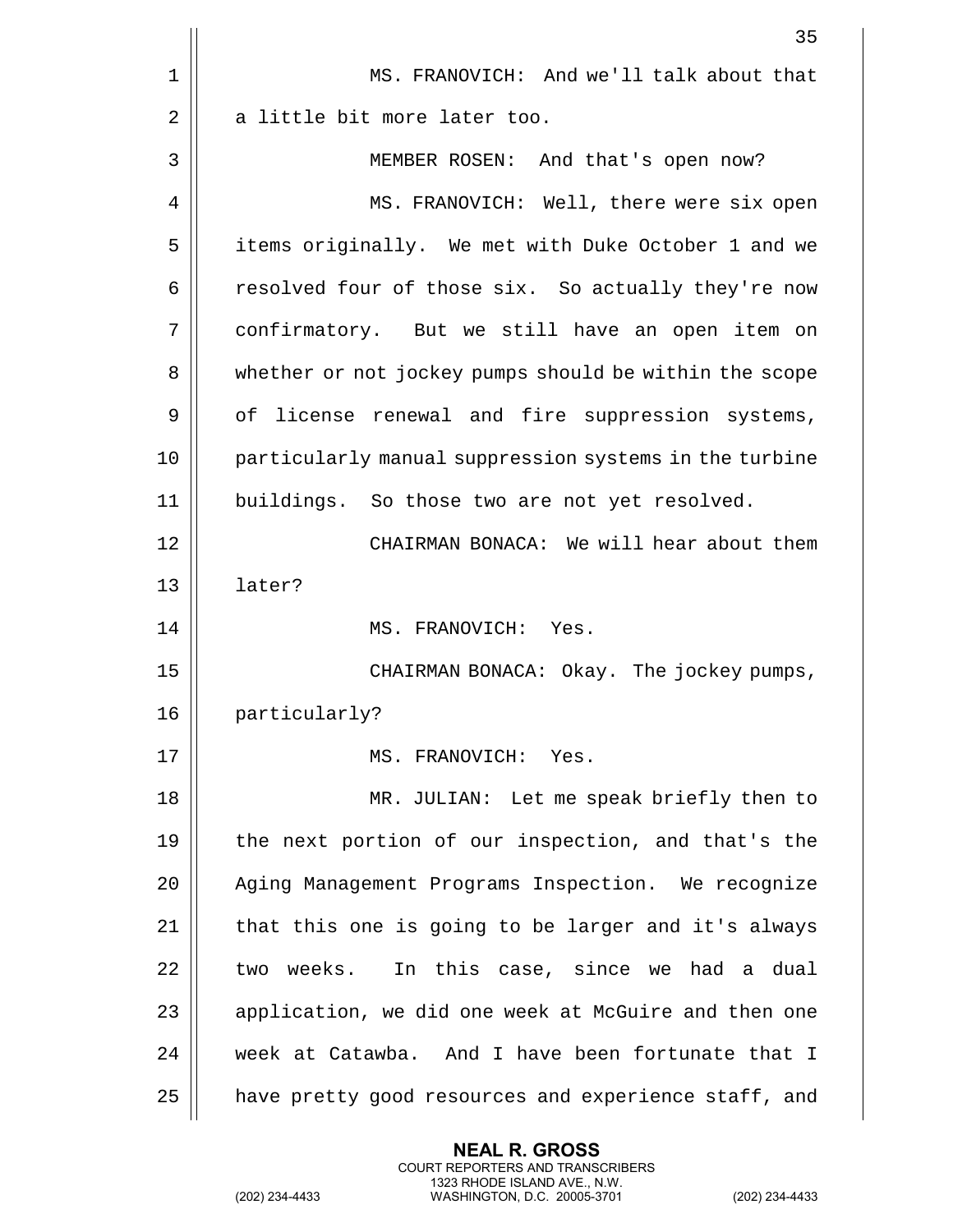| $1 \mid$        | we can take a look at all the aging management         |
|-----------------|--------------------------------------------------------|
| $\overline{a}$  | programs rather than a sample. And in this             |
| $\overline{3}$  | inspection, this changes focus rather than scoping and |
| $4\overline{ }$ | screening. In this way, we're looking at the output    |
| 5               | of their whole process.                                |

6 The net result of all this work should be 7 || aging management programs, which are going to take are 8 || of the plant in the future. The objective is to 9 | confirm that existing aging management programs are 10 effective and to examine the Applicant's plans for 11 || enhancing certain existing programs and establishing 12 || new ones. The net output usually is that the things 13 || that have always been there, like in-service 14 inspection, for example, boric acid corrosion 15 | prevention programs, things of that nature, chemistry  $16$  | programs, things that have been existing in the plant, 17 || are now brought into the license renewal space as 18 | aging management programs.

19 || Some of the existing programs, which the 20 | Applicant has had all along, they may want to enhance 21 || and expand typical service water inspection. Nearly 22 | everybody has some sort of a repetitive program for  $23$  | going out and looking at the service water piping, 24 which is bringing in raw water from the plant or 25 wherever it is, and typically they will expand this a

> **NEAL R. GROSS** COURT REPORTERS AND TRANSCRIBERS 1323 RHODE ISLAND AVE., N.W.

(202) 234-4433 WASHINGTON, D.C. 20005-3701 (202) 234-4433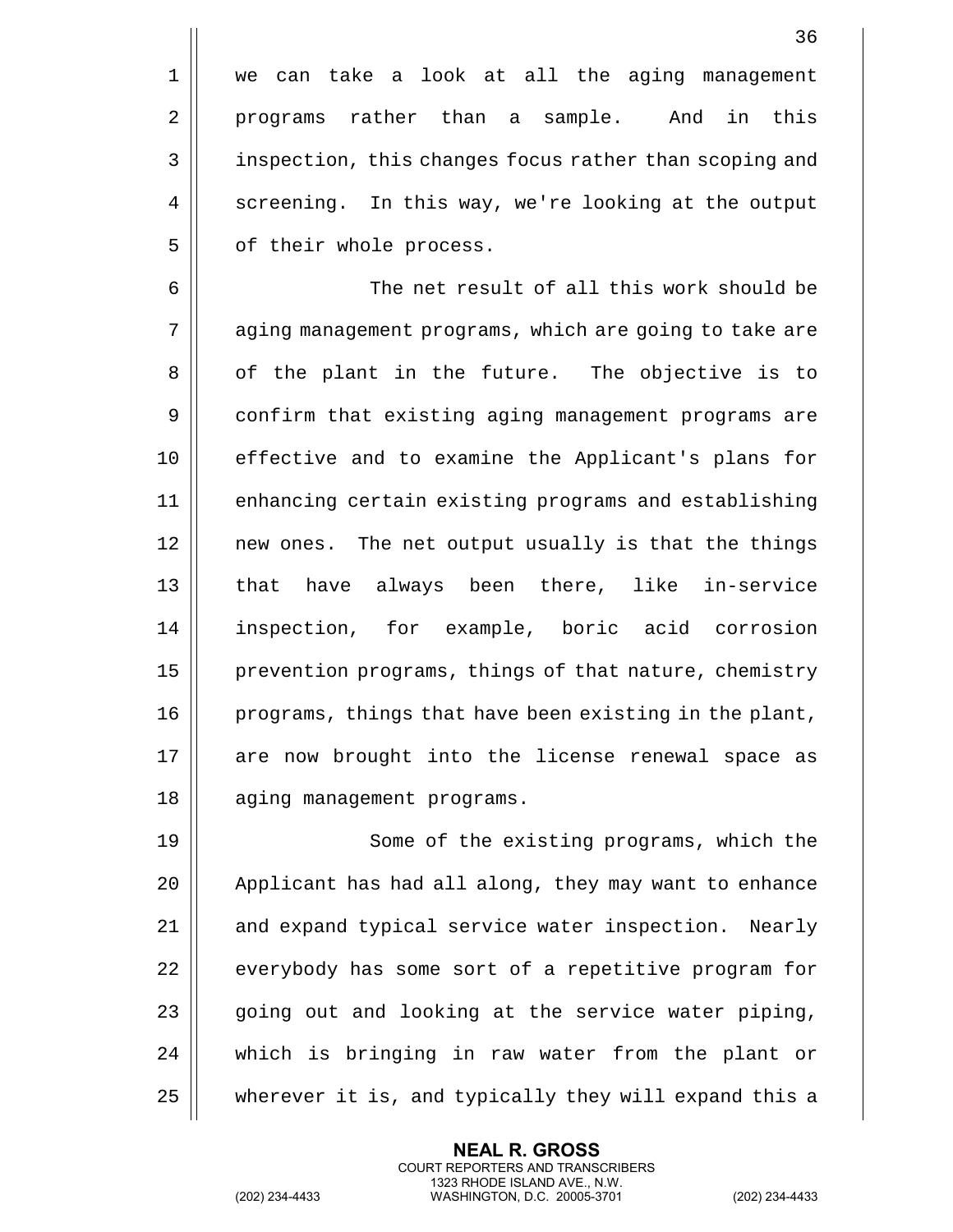|             | 37                                                     |
|-------------|--------------------------------------------------------|
| $\mathbf 1$ | little larger and make it an aging management program. |
| 2           | And then there are some things that are                |
| 3           | just new, and what we're getting at the stage we're at |
| 4           | now is a promise from the Applicant that they're going |
| 5           | to create before the existing license is up, and aging |
| 6           | management program for something such as reactor       |
| 7           | vessel internal inspections that you mentioned. Alloy  |
| 8           | 600 is typically one now, that's a cracking issue in   |
| 9           | the industry. And to the extent to which we can look   |
| 10          | at those is to read the paper that they have there,    |
| 11          | which is more than is in the application. That's by    |
| 12          | design. They have more documentation at the Plant      |
| 13          | than they actually put on the docket. And discuss      |
| 14          | this with the engineers and understand their plans and |
| 15          | agree that where they're headed their promise is going |
| 16          | to be a good thing.                                    |
| 17          | MEMBER LEITCH: Excuse me.                              |
| 18          | CHAIRMAN BONACA: Please go ahead.                      |
| 19          | I had a couple of<br>MEMBER LEITCH:                    |
| 20          | questions about this Aging Management Program          |
| 21          | Inspection. Has this already been done?                |
| 22          | MR. JULIAN: Yes.                                       |
| 23          | MEMBER LEITCH: It has been.<br>Now,                    |
| 24          | normally -- you indicated that normally there would be |
| 25          | a two-week inspection.                                 |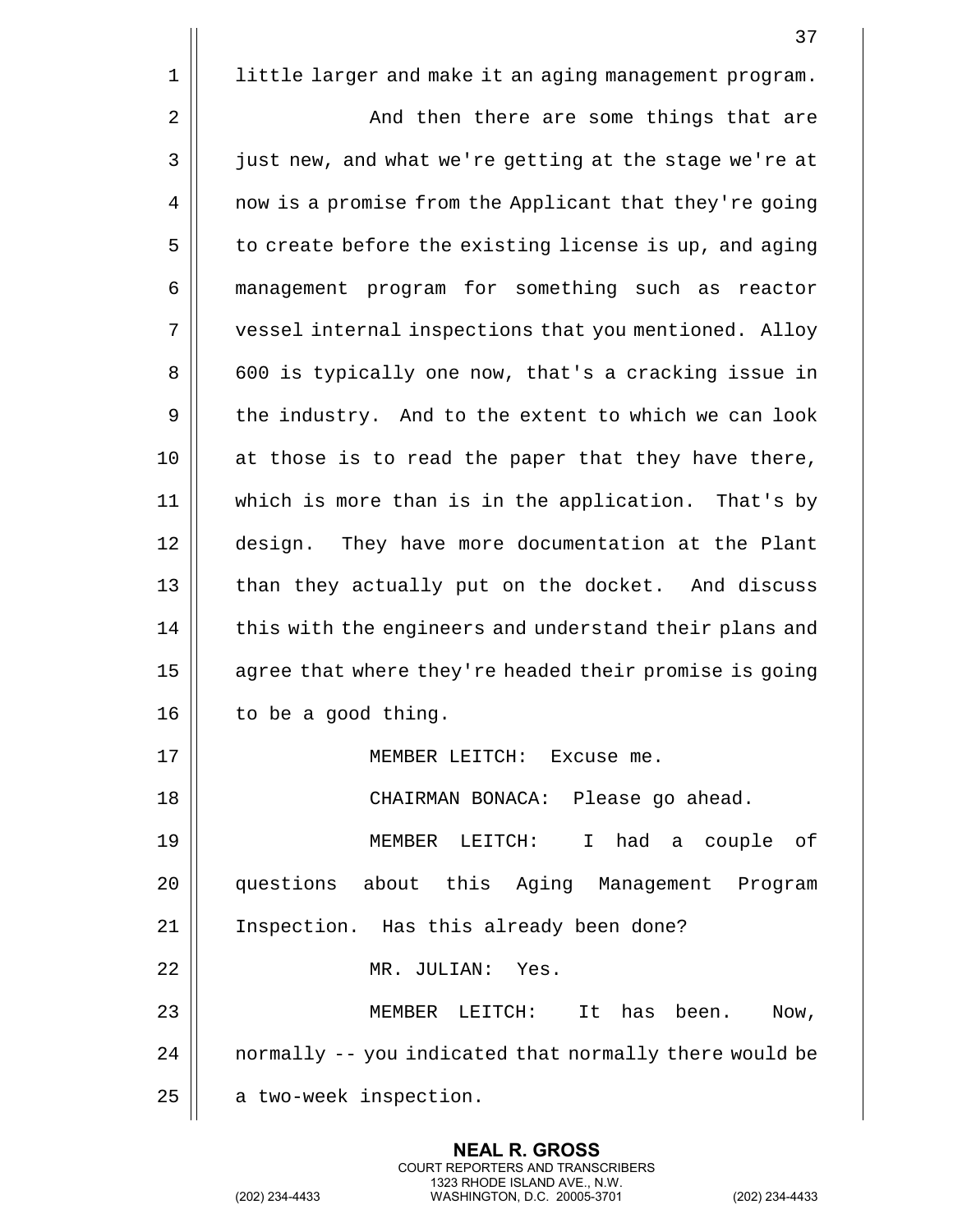|    | 38                                                     |
|----|--------------------------------------------------------|
| 1  | MR. JULIAN: Right.                                     |
| 2  | In this case, because<br>MEMBER LEITCH:                |
| 3  | there were two plants, it was a one-week inspection at |
| 4  | each plant.                                            |
| 5  | MR. JULIAN: At each plant.                             |
| 6  | MEMBER LEITCH: I'm not sure I understand               |
| 7  | the rationale for that. I mean this is a very          |
| 8  | important leg of the program here. Did you look at --  |
| 9  | and I guess the aging management programs are similar  |
| 10 | at the two plants. Is that what --                     |
| 11 | Nearly identical, nearly<br>MR. JULIAN:                |
| 12 | identical. And that's the reason we think this is --   |
| 13 | MEMBER LEITCH: Did you look at some                    |
| 14 | programs at Catawba and some different programs at     |
| 15 | McGuire or did you -- how did you split up that work   |
| 16 | effort?                                                |
| 17 | The programs are nearly<br>MR. JULIAN:                 |
| 18 | identical, the description in the application is       |
| 19 | nearly identical, and the actual program is very, very |
| 20 | similar. I break up those aging management programs    |
| 21 | and dole them out to the inspectors, and each one has  |
| 22 | assigned group of aging management programs. And I     |
| 23 | asked them to look at the aging management program at  |
| 24 | both plants. If they had a Boric Acid Corrosion        |
| 25 | Program or whatever the site-specific name is, I asked |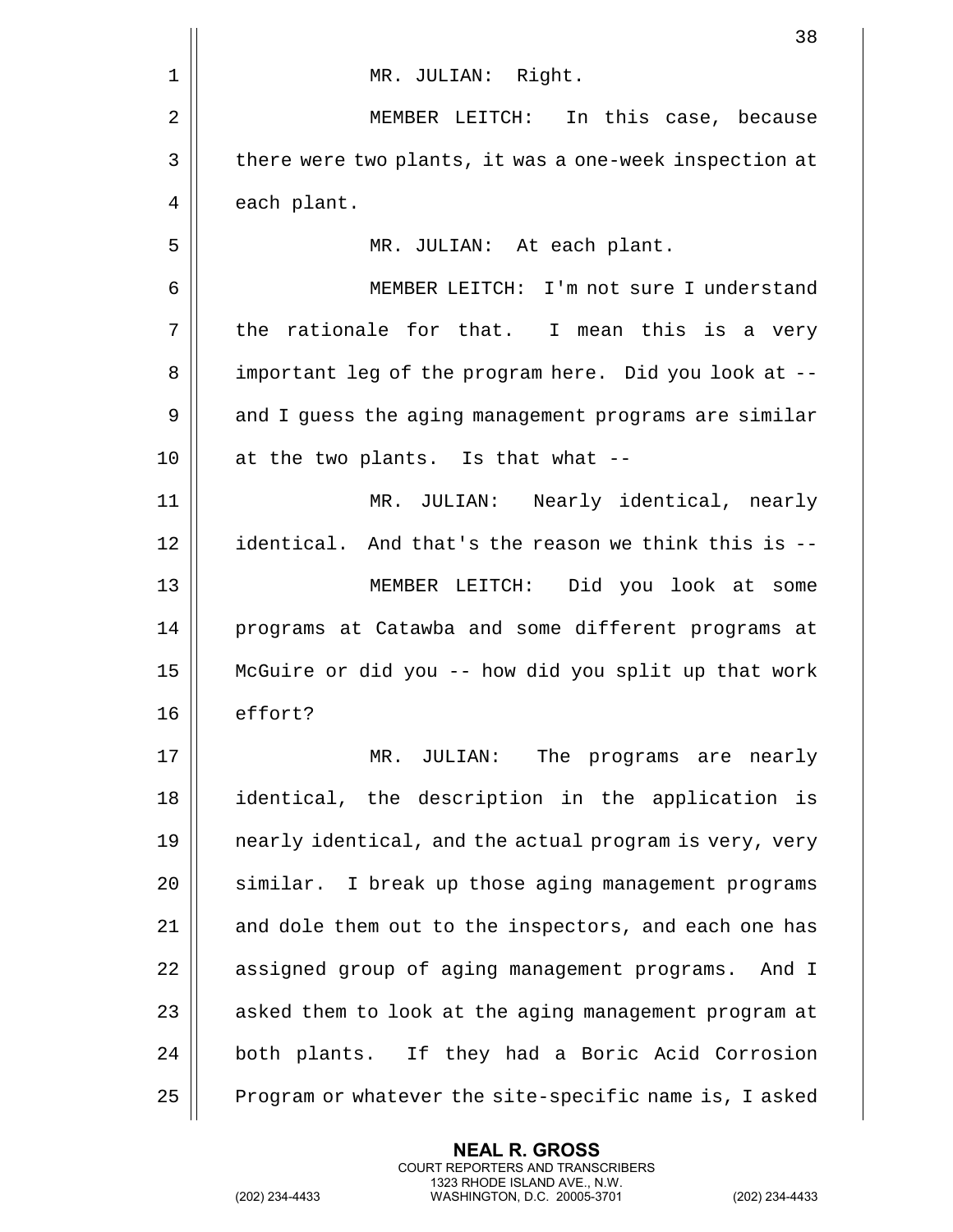39 1 | them to take a look at McGuire and take a look at the  $2 \parallel$  same thing at Catawba to a certain extent. 3 I was about to add the existing aging 4 management program is one of the things we can do to 5 || gain faith that they're working and have been in the 6 | past is to look at past test results. We look at ISI 7 || reports and we look at containment integrated leak 8 || rate test results, and boric acid is one of my 9 | favorites. We look at the records from the last few 10 || outages to see what paper they generated as a record 11 || from the results of their walkdowns after the reactor 12 || is shut down or refueling outage. And so we covered 13 || some information at each plant, and I let my 14 | inspectors use their own judgment about how deep to go 15 | here or how deep to go there. 16 MEMBER LEITCH: I guess I'm getting the 17 || feeling, though, that, for example, boric acid, if you  $18$  || only have so much -- you had half the time then to 19 devote at one particular plant to that inspection, so  $20$  | how did you --21 MR. JULIAN: Yes, but I think we covered  $22$  | it. I think we covered it fairly well. I think we  $23$  || got through all the necessary material.

24 MS. FRANOVICH: And the Region II 25 | inspection team is a little different from the other

> **NEAL R. GROSS** COURT REPORTERS AND TRANSCRIBERS 1323 RHODE ISLAND AVE., N.W.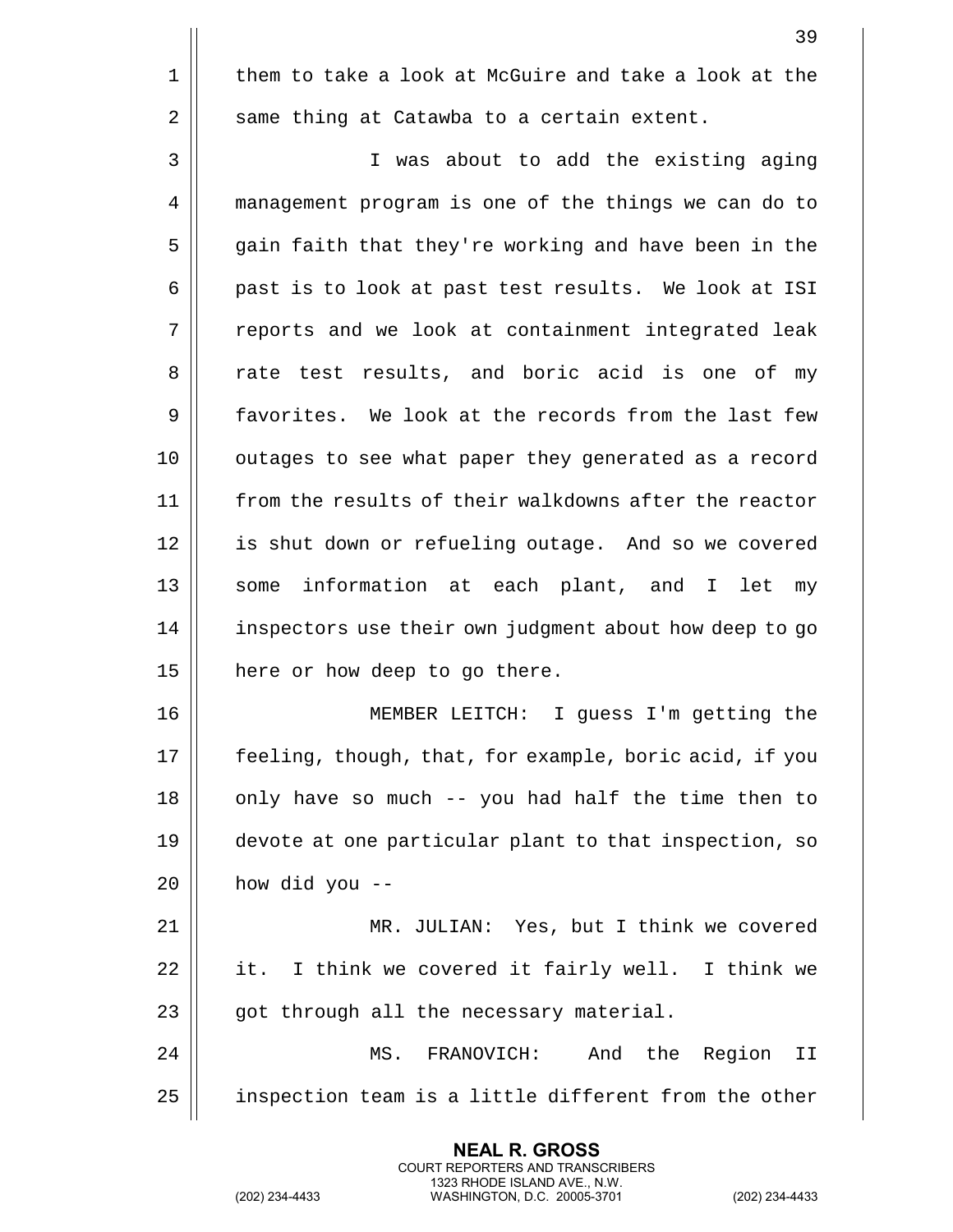|    | 40                                                     |
|----|--------------------------------------------------------|
| 1  | regions. They've had a lot of experience with the      |
| 2  | License Renewal Inspection Program, so they're very -- |
| 3  | MR. JULIAN: One of my team members is a                |
| 4  | former senior resident at Catawba. He's familiar with  |
| 5  | it, he's worked at McGuire before also.                |
| 6  | MS. FRANOVICH: And they're inspectors,                 |
| 7  | and they're proficient at looking at these things at   |
| 8  | this point in time.                                    |
| 9  | CHAIRMAN BONACA: I had a question about                |
| 10 | the issue of -- you mentioned before that you go in    |
| 11 | and you look at the programs and then you look at the  |
| 12 | enhancements to address license renewal. And in some   |
| 13 | cases, as you said, there isn't yet enough detail that |
| 14 | is supposed to be generated. For example, I don't      |
| 15 | know, critical crack size and notice for the internals |
| 16 | hasn't been defined yet.                               |
| 17 | MS. FRANOVICH: Right.                                  |
| 18 | CHAIRMAN BONACA: There's a commitment to               |
| 19 | the solution of that. And there are many commitments   |
| 20 | of this nature as I went through the programs.<br>And  |
| 21 | the question I'm having is the commitment is to        |
| 22 | develop all these criteria before the licensee gets    |
| 23 | into the license renewal area. How do you track these  |
| 24 | commitments? I mean I don't understand exactly.<br>We  |
| 25 | have an application that already is not complete from  |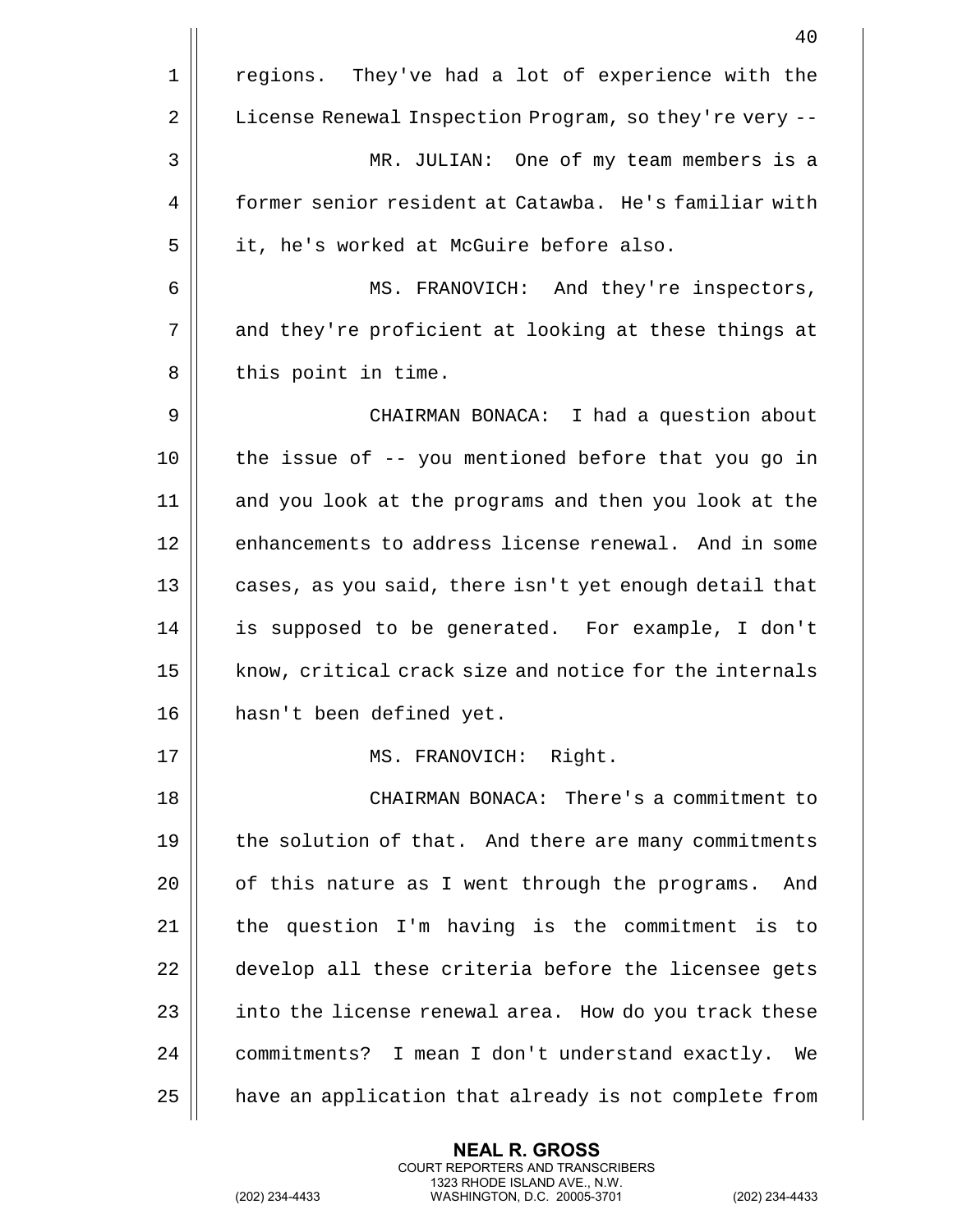|    | 41                                                     |
|----|--------------------------------------------------------|
| 1  | the perspective that there will be modifications to,   |
| 2  | for example, the one-time inspection that you're       |
| 3  | asking through the RAIs and so on and so forth. Then   |
| 4  | you have an SER that we're going to bless as we review |
| 5  | it, and there is a lot of understandings in it that    |
| 6  | something has to be added.                             |
| 7  | MS. FRANOVICH: Right.                                  |
| 8  | CHAIRMAN BONACA: So I don't understand                 |
| 9  | how you're going to keep track of it.                  |
| 10 | MS. FRANOVICH: Let me try to address                   |
| 11 | that.                                                  |
| 12 | CHAIRMAN BONACA: Where is it going to                  |
| 13 | come through and --                                    |
| 14 | MS. FRANOVICH: Let me try to address                   |
| 15 | that.                                                  |
| 16 | -- and when do we get<br>CHAIRMAN BONACA:              |
| 17 | involved with this, if ever?                           |
| 18 | FRANOVICH:<br>That's a very good<br>MS.                |
| 19 | question, and it's a unique challenge because we have  |
| 20 | to essentially plan to either do an inspection to      |
| 21 | verify that the commitments have been met or determine |
| 22 | that, for example, today, we're really focusing on     |
| 23 | more of a risk- based inspection program that wouldn't |
| 24 | go and just verify that commitments are met. So it's   |
| 25 | a unique challenge that we have to plan 20 years from  |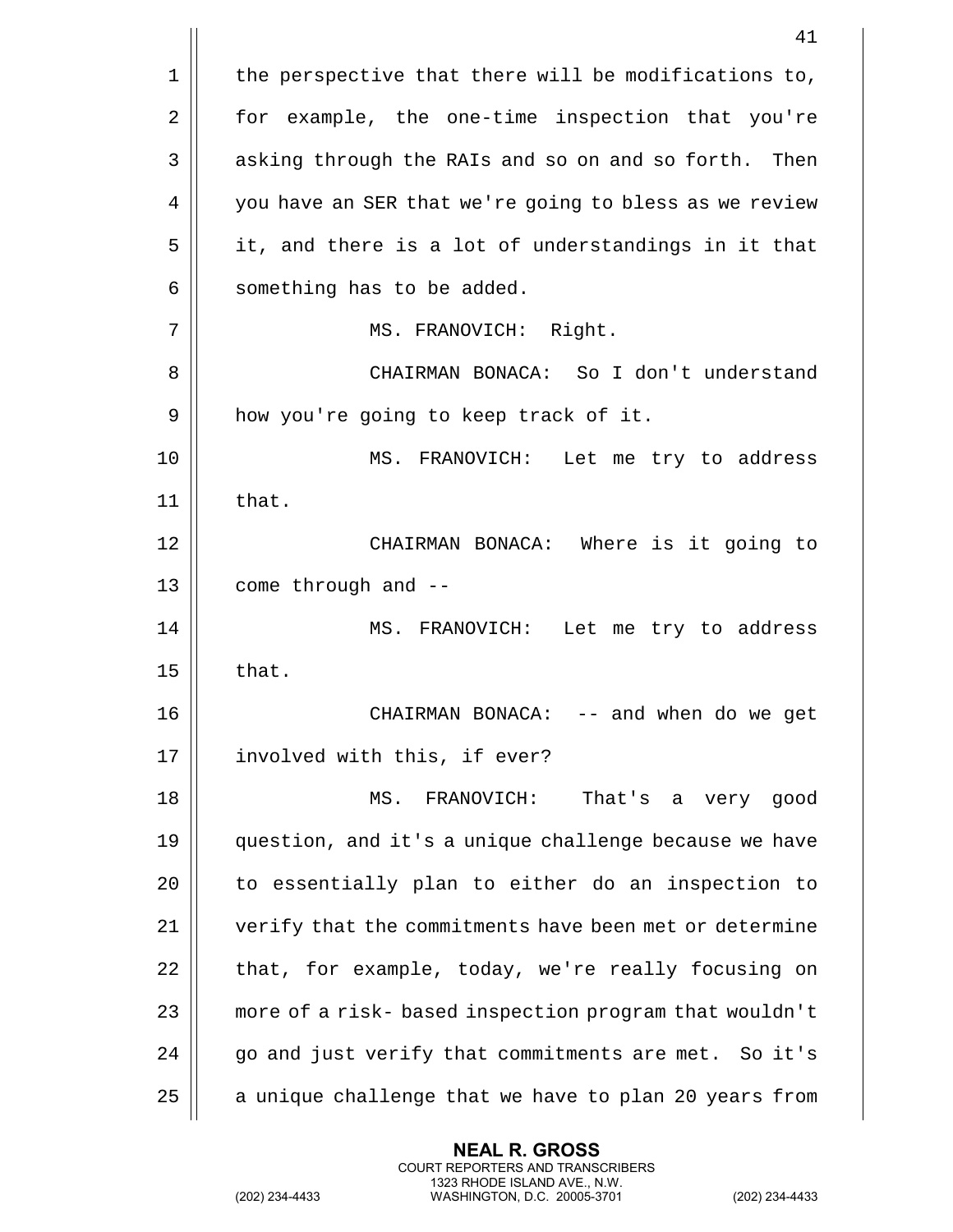1 now to go and follow-up on these loose ends. Two 2 | years ago, I worked on an inspection program that 3 would do that.

4 I'm not sure what the status of that 5 | program is now, but I know that the Staff has been 6 developing an inspection program to do two things. 7 | One is to verify that commitments are met before the 8 | extended period of operation begins, and the other is 9 || to ensure that aging is adequately managed at the 10 sites. And right now it's part of the maintenance 11 || rule inspection procedure. But I'm not sure what the 12 | current status of that is. I'm going to defer to PT 13 || Kuo to handle that.

14 MR. KUO: Yes. Let me just supplement 15 what Rani just said. We've been working on what we 16 || call the post-renew licensing inspection procedures, 17 and actually we signed a number 71003, and that's 18 || almost done. And we just recently a few weeks ago I 19 was talking to our inspection branch managers to see 20 || how we can go about issuing this procedure. That's 21 || one aspect of the tracking. Another aspect of  $22$   $\parallel$  tracking is, of course, the FSAR. All the commitments  $23$   $\parallel$  are listed in the FSAR.

24 CHAIRMAN BONACA: But the FSAR update 25 doesn't seem to include a very detailed list of all

> **NEAL R. GROSS** COURT REPORTERS AND TRANSCRIBERS 1323 RHODE ISLAND AVE., N.W.

(202) 234-4433 WASHINGTON, D.C. 20005-3701 (202) 234-4433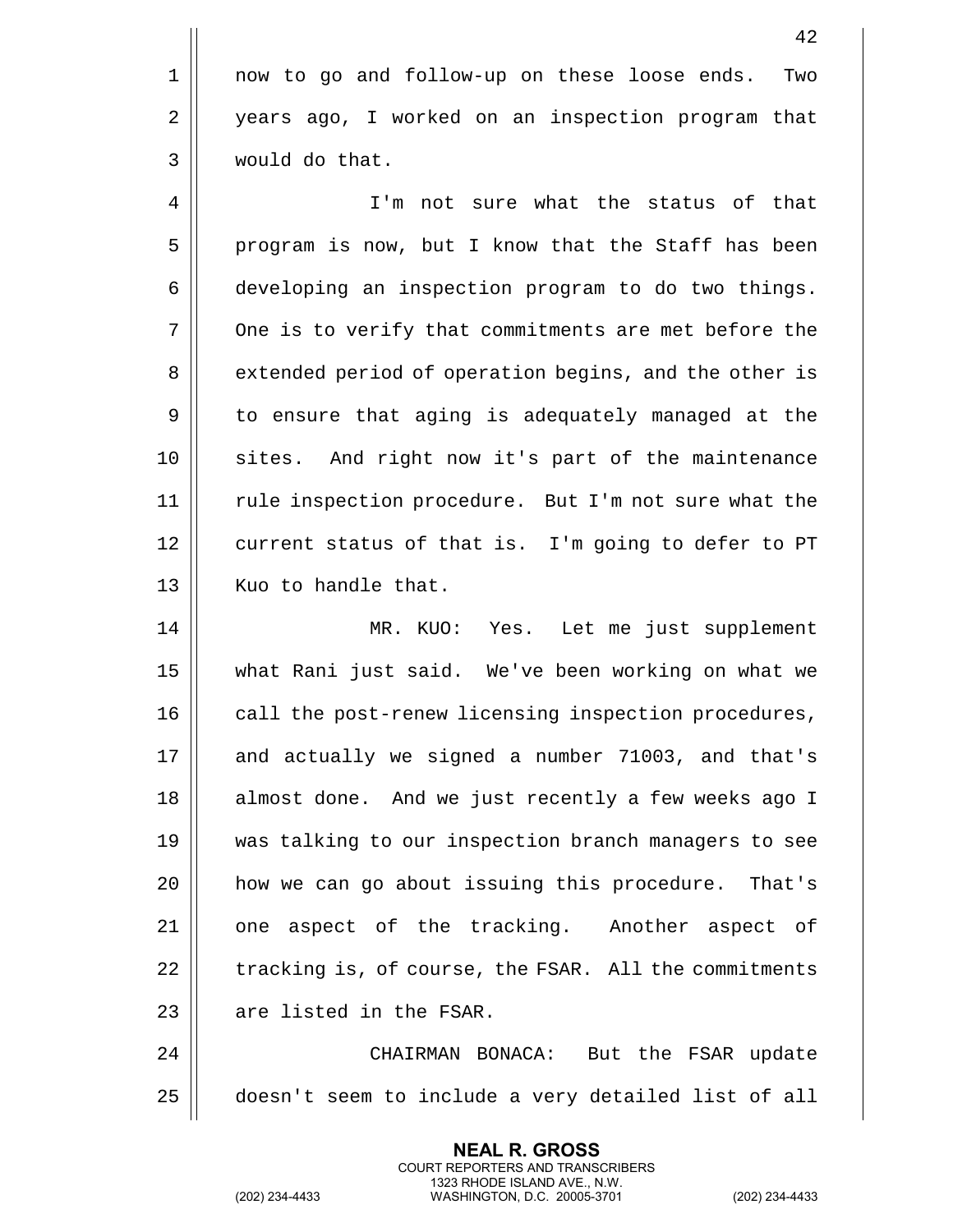$1 \parallel$  these things that have to be enhanced. I mean if 2 | you're going through the SER, you understand, okay? 3 | But the question I'm having is 20 years from now is a 4 | long time, and somebody now has to go through the SER 5 || and understand what was in the mind of whoever wrote 6 || it to understand what needs to be completed and 7 || closed. And I think it's an inefficient process from 8 | that perspective. I mean why do we have to go for a 9 || life extension 20 years before the extension period 10 when we have not developed all this criteria? I mean 11 || let me just say that maybe one could wait ten years 12 || and have all the criteria set already and put on paper  $13$  || so that the commitment will be there. I'm not 14 || challenging here what is happening on this 15 | application. I'm only asking what is the rationale to 16 || qet a license renewal so much ahead of time when so 17 || much definition of the enhancements of the programs is 18 || not there. 19 MS. FRANOVICH: Yes. Let me try to 20 || address --21 MR. KUO: Your question is right on, Dr. 22 || Bonaca, and that's the major aspect of this post-23 | renewal inspection procedure, how to track all these 24 | commitments that the Applicant is making right now. 25 CHAIRMAN BONACA: And you'll inform us on

> **NEAL R. GROSS** COURT REPORTERS AND TRANSCRIBERS 1323 RHODE ISLAND AVE., N.W.

(202) 234-4433 WASHINGTON, D.C. 20005-3701 (202) 234-4433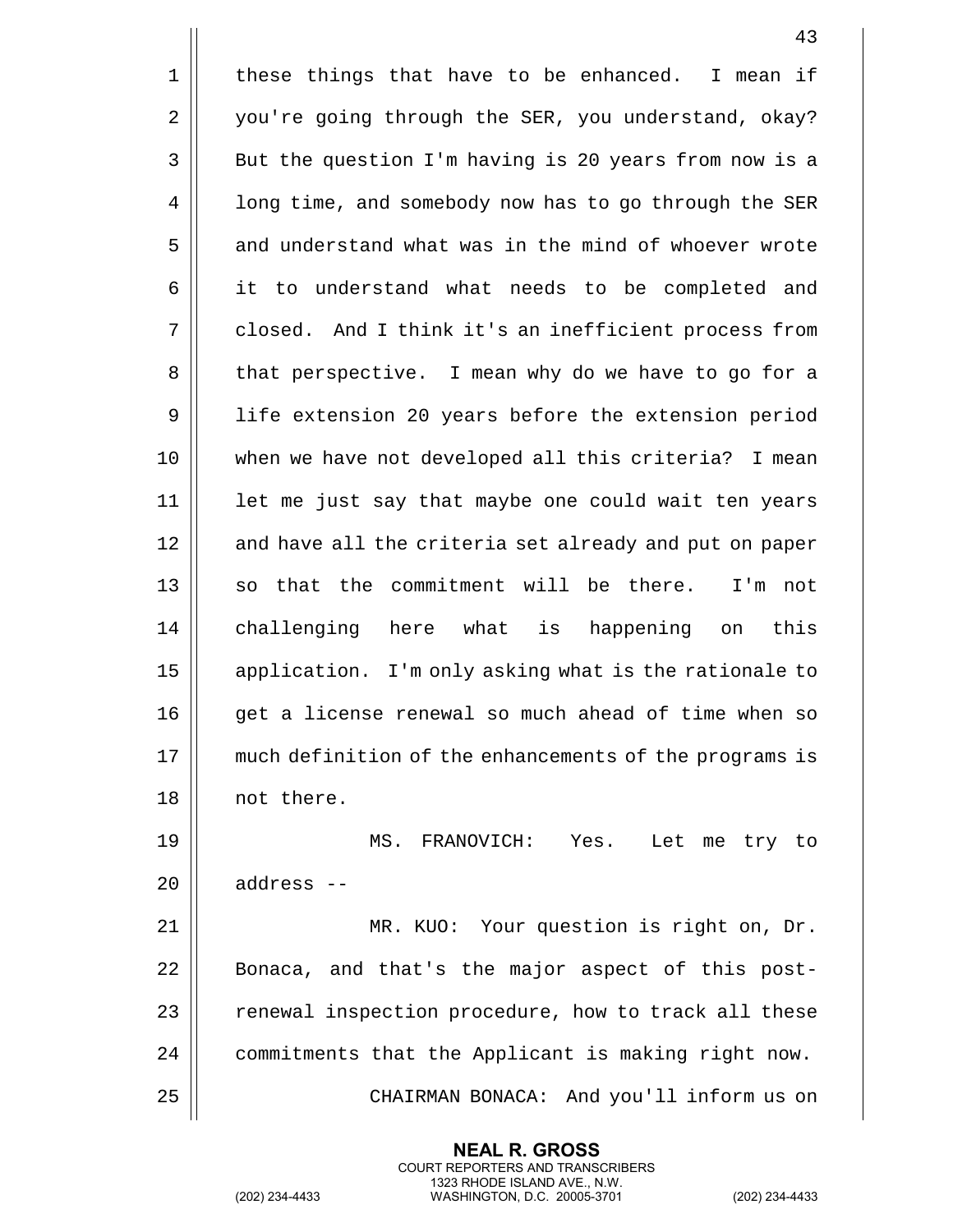|    | 44                                                     |
|----|--------------------------------------------------------|
| 1  | how you're going to do that?                           |
| 2  | MR. KUO: Yes, sir. As soon as we get it                |
| 3  | issued, we will come back to the Committee to report   |
| 4  | to you.                                                |
| 5  | MEMBER ROSEN: Perhaps we could get some                |
| 6  | comfort also from the Applicant himself about this     |
| 7  | process, because, obviously, the Applicant does not    |
| 8  | want to cross into the license renewal period and miss |
| 9  | a bunch of commitments.                                |
| 10 | CHAIRMAN BONACA: Right. Absolutely.                    |
| 11 | MEMBER ROSEN: Maybe Duke can address that              |
| 12 | when you $-$                                           |
| 13 | MR. JULIAN: Okay.                                      |
| 14 | Could I ask one<br>MEMBER FORD:<br>more                |
| 15 | question?                                              |
| 16 | MR. JULIAN:<br>Sure.                                   |
| 17 | MEMBER FORD: It relates to what is being               |
| 18 | discussed. As I understand it, you've got the two      |
| 19 | weeks, one at McGuire, one at Catawba, looking at very |
| 20 | similar aging management programs, the scopes, the     |
| 21 | procedures, et cetera. One thing that could be         |
| 22 | missing from that examination is this whole safety     |
| 23 | culture question as to how well they are performing.   |
| 24 | You have different staff at each plant. One staff      |
| 25 | might be highly motivated, I'm not saying that they    |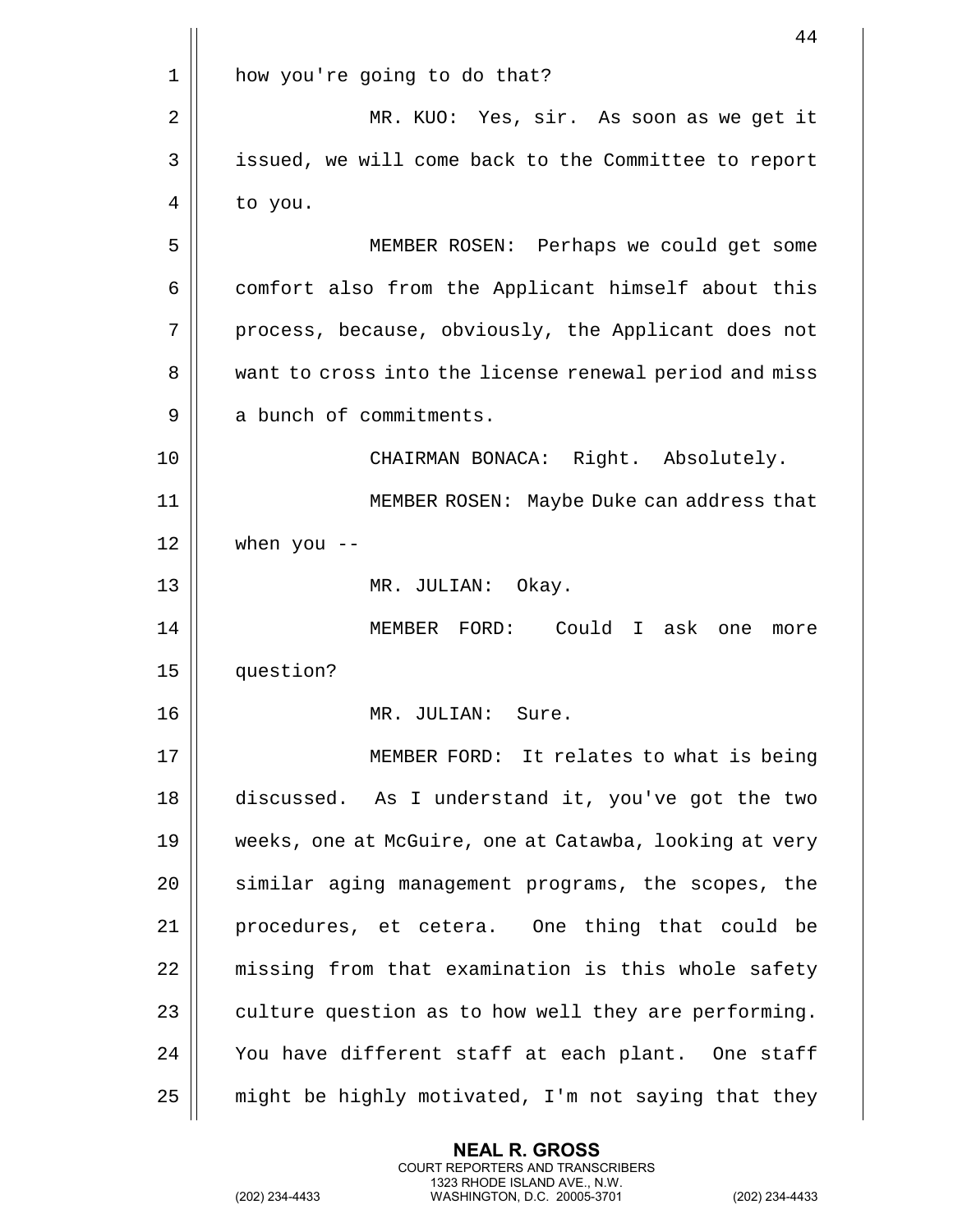1 all aren't motivated, but assume that one is motivated 2 || and one is not, and yet they both are characterized in  $3 \parallel$  terms of their plans and procedures in the same way. 4 | Is that an issue?

5 MR. JULIAN: For our inspection purposes, 6 | we're looking at the aging management programs as they 7 exist, and we're spending a good bit of time, I 8 | haven't got to that part yet, but out and about in the 9 | plant looking at the current status of the hardware 10 || today. During these inspections, I have my inspectors 11 spend a good bit of time with Applicant 12 | representatives walking down physically in the plant 13 || the systems that they were assigned at the first 14 || inspection. I have a person who's doing safety 15 injection, and he's out with hopefully either the 16 || system engineer or an operator-type person and goes 17 || out and physically looks at it today. That's one of 18 || the features of our inspection program is maybe we get 19 || some comfort about the future, how things are going to  $20$  | be in the future by how they apparently are today.  $21$  | And so, hopefully, if one plant is in a particularly  $22$   $\parallel$  bad condition and the other is not, you could  $23$  | recognize that difference.

24 | Now, our people, of course, are focusing  $25$  | again, as I say, on the license renewal aspect and are

> **NEAL R. GROSS** COURT REPORTERS AND TRANSCRIBERS 1323 RHODE ISLAND AVE., N.W.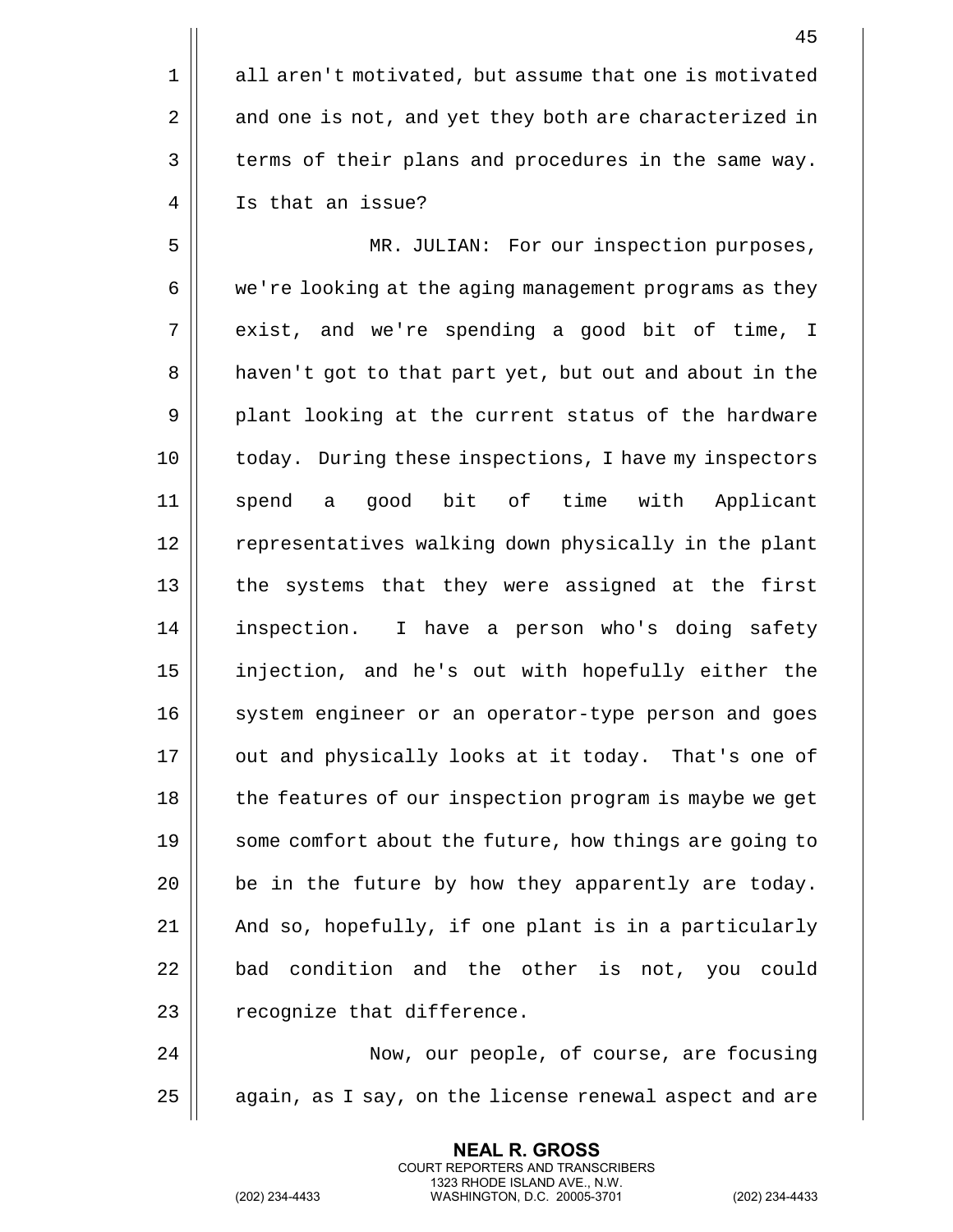|    | 46                                                     |
|----|--------------------------------------------------------|
| 1  | not pursuing the current performance day to day of the |
| 2  | operators and the overall performance of the plant.    |
| 3  | CHAIRMAN BONACA: That would be more an                 |
| 4  | issue of moving the current licensing basis.           |
| 5  | MR. JULIAN:<br>Yes.                                    |
| 6  | CHAIRMAN BONACA: I mean that would be an               |
| 7  | issue --                                               |
| 8  | MS. FRANOVICH: Right.                                  |
| 9  | MR. JULIAN: That's exactly like where we               |
| 10 | started with current licensing basis. Hopefully, the   |
| 11 | applicants are running their plant in a safe fashion   |
| 12 | today and we have a resident inspector program and     |
| 13 | region-based inspector program who are watching that   |
| 14 | day by day.                                            |
| 15 | MS. FRANOVICH: Right. That's the revised               |
| 16 | process that's managing the performance<br>oversight   |
| 17 | aspect of the current operation.                       |
| 18 | MR. JULIAN: But going out --                           |
| 19 | MEMBER ROSEN: That comes down to the                   |
| 20 | question of what we do, Mario, with a plant, a         |
| 21 | hypothetical plant now, not the current one, but a     |
| 22 | hypothetical plant that was in a severely degraded     |
| 23 | status in the ROP and came in for license renewal. It  |
| 24 | hasn't happened.                                       |
| 25 | CHAIRMAN BONACA: It hasn't happened yet.               |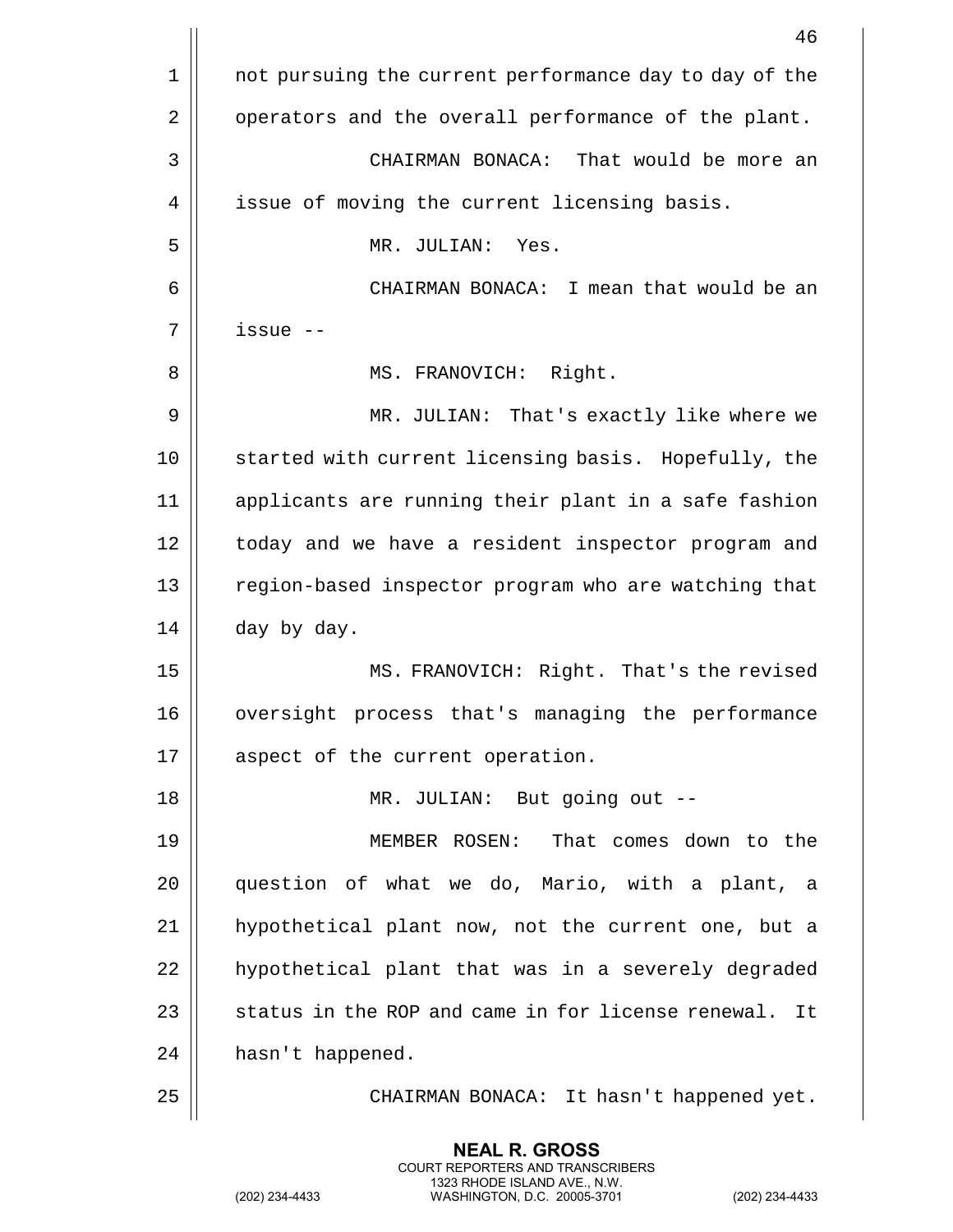|    | 47                                                     |
|----|--------------------------------------------------------|
| 1  | MEMBER ROSEN: These plants, though, are                |
| 2  | not in that category. But it clearly would raise       |
| 3  | questions.                                             |
| 4  | CHAIRMAN BONACA: I agree with you. And                 |
| 5  | yet, you know, the current performance or culture of   |
| 6  | the plant is not going to tell us anything about a     |
| 7  | culture 20 years from now.                             |
| 8  | MS. FRANOVICH:<br>That's right.<br>That's              |
| 9  | right.                                                 |
| 10 | CHAIRMAN BONACA: So I think the only                   |
| 11 | thing that we can say is that, certainly, I agree with |
| 12 | you that if there was a significant problem today, I   |
| 13 | doubt that we would be reviewing this application,     |
| 14 | because we are receiving now a commitment from the     |
| 15 | Applicant that he will do all these things, and if you |
| 16 | don't trust the Applicant, we have a problem with      |
| 17 | that. So I agree with you that there is an issue.      |
| 18 | But, again, I think we have to trust that the ROP will |
| 19 | be effective 20 years from now when --                 |
| 20 | MEMBER ROSEN: And I agree with you that                |
| 21 | it's possible that one could get into the position     |
| 22 | that we would suggest to the Commission that they      |
| 23 | extend the license for an applicant who is currently   |
| 24 | in good shape, and then ten years from now that        |
| 25 | applicant may go into a degraded status in the ROP.    |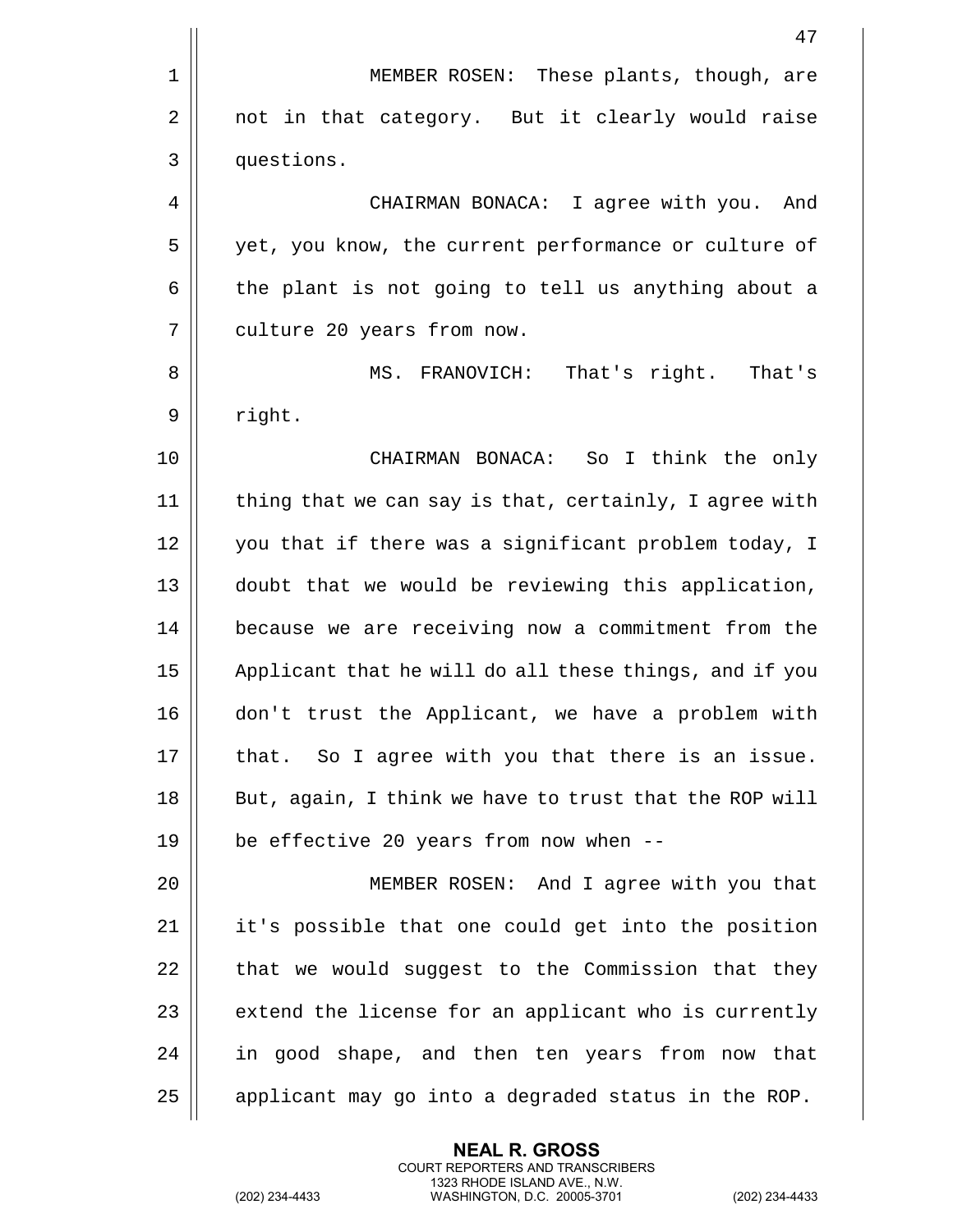|    | 48                                                     |
|----|--------------------------------------------------------|
| 1  | CHAIRMAN BONACA: Right.                                |
| 2  | MEMBER ROSEN: And in that case, we'd have              |
| 3  | to rely on the ROP, not the LRA, not the license       |
| 4  | renewal process, to catch it.<br>The ROP is<br>our     |
| 5  | safeguard.                                             |
| 6  | FRANOVICH: And, of course, the<br>MS.                  |
| 7  | requirements of 10 CFR Part 50 --                      |
| 8  | CHAIRMAN BONACA: But I think, in part, I               |
| 9  | mean the license renewal rule, you know, the more we   |
| 10 | look at it it's quite effective in the sense that it's |
| 11 | segregated all the issues that have to do with the     |
| 12 | current operation from the issue of aging and how you  |
| 13 | have to deal with them in case you go to license       |
| 14 | renewal. Of course, your performance is so awful that  |
| 15 | you can't run those plants 20 years from now, then you |
| 16 | won't go to the license renewal. But in case you do,   |
| 17 | then there is a series of commitments that seems to    |
| 18 | care of the equipment passive long-lived<br>take       |
| 19 | components the proper way, as far as we understand it  |
| 20 | today, the technology today. So that's an issue that   |
| 21 | is always coming up.                                   |
| 22 | JULIAN: Well, let's see, moving<br>MR.                 |
| 23 | along, we started this discussion talking about how    |
| 24 | we're going to attract commitments down the line, and  |
| 25 | one of the things that we do take a look at and did    |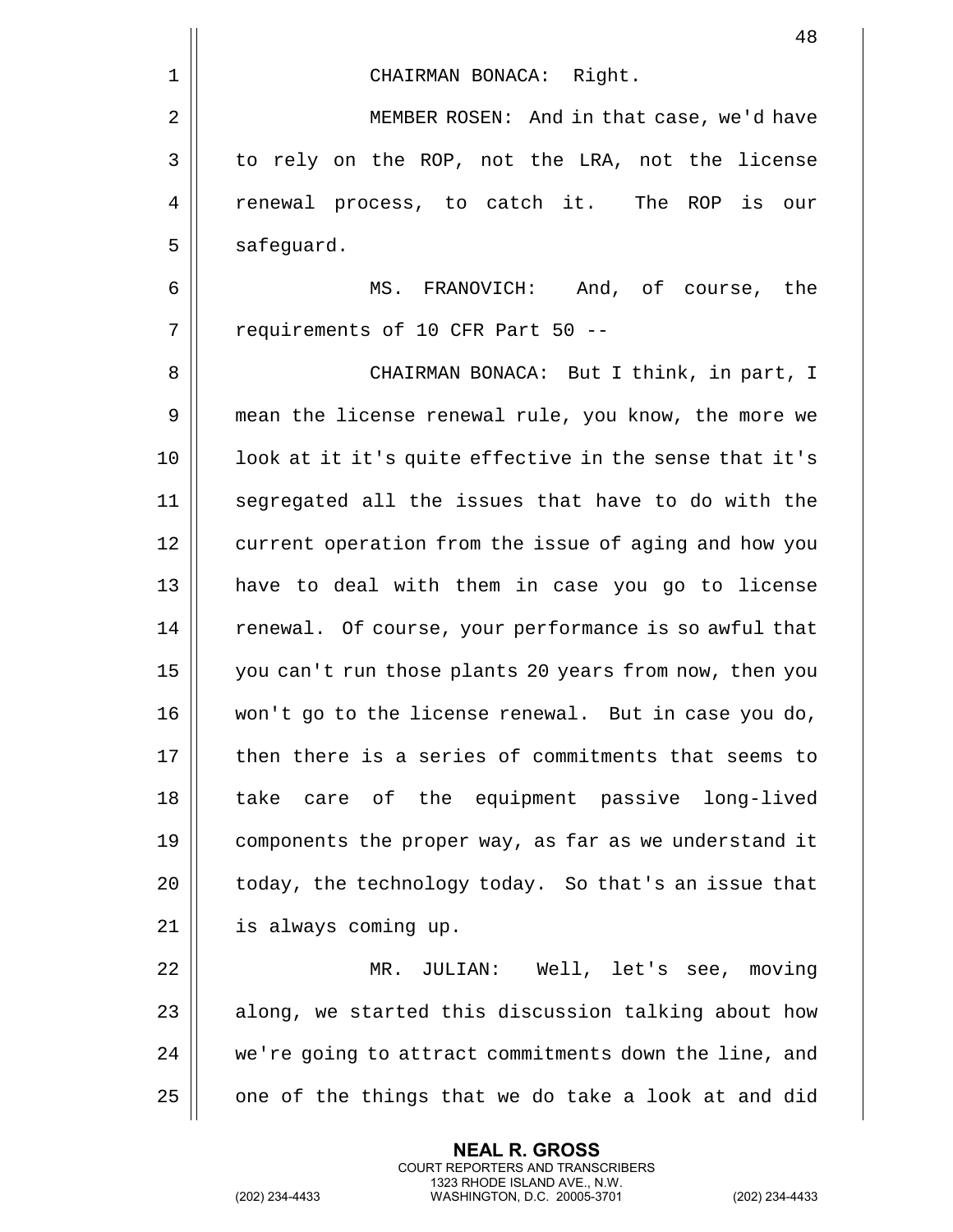1 | during this inspection is their future plans for how 2 | they are going to track commitments in the license 3 || renewal space. We saw that Duke had a very 4 | comprehensive program. It was one just like the one 5 | they built at Oconee that we took a hard look at back 6 | when we were there. They have a document they call a 7 Specification 16 which has a very well laid out 8 || program for tracking commitments in the future and 9 || putting those commitments over into regular, 10 established commitment tracking systems at the Plant. 11 I believe that Duke has decided they can tell you the 12 details, but they're going to have, I believe, a 13 || license renewal coordinator person at each of the 14 || plants, at McGuire and Catawba and Oconee. Most 15 || applicants have come to that conclusion now, and 16 || that's going to be a person in the future who's 17 || supposed to be thinking aging all the time and 18 || continually coaching and bringing up aging issues to 19  $\parallel$  the plant management, and we think that will help go  $20$  | a long way towards doing this. 21 CHAIRMAN BONACA: This will be part of 22 what they call life cycle management, right? I mean  $23$   $\parallel$  you have a big plant and this fits into it or does the

 $24$  || same thing? It's part of it.

25 MR. JULIAN: All right. The findings from

**NEAL R. GROSS** COURT REPORTERS AND TRANSCRIBERS 1323 RHODE ISLAND AVE., N.W.

(202) 234-4433 WASHINGTON, D.C. 20005-3701 (202) 234-4433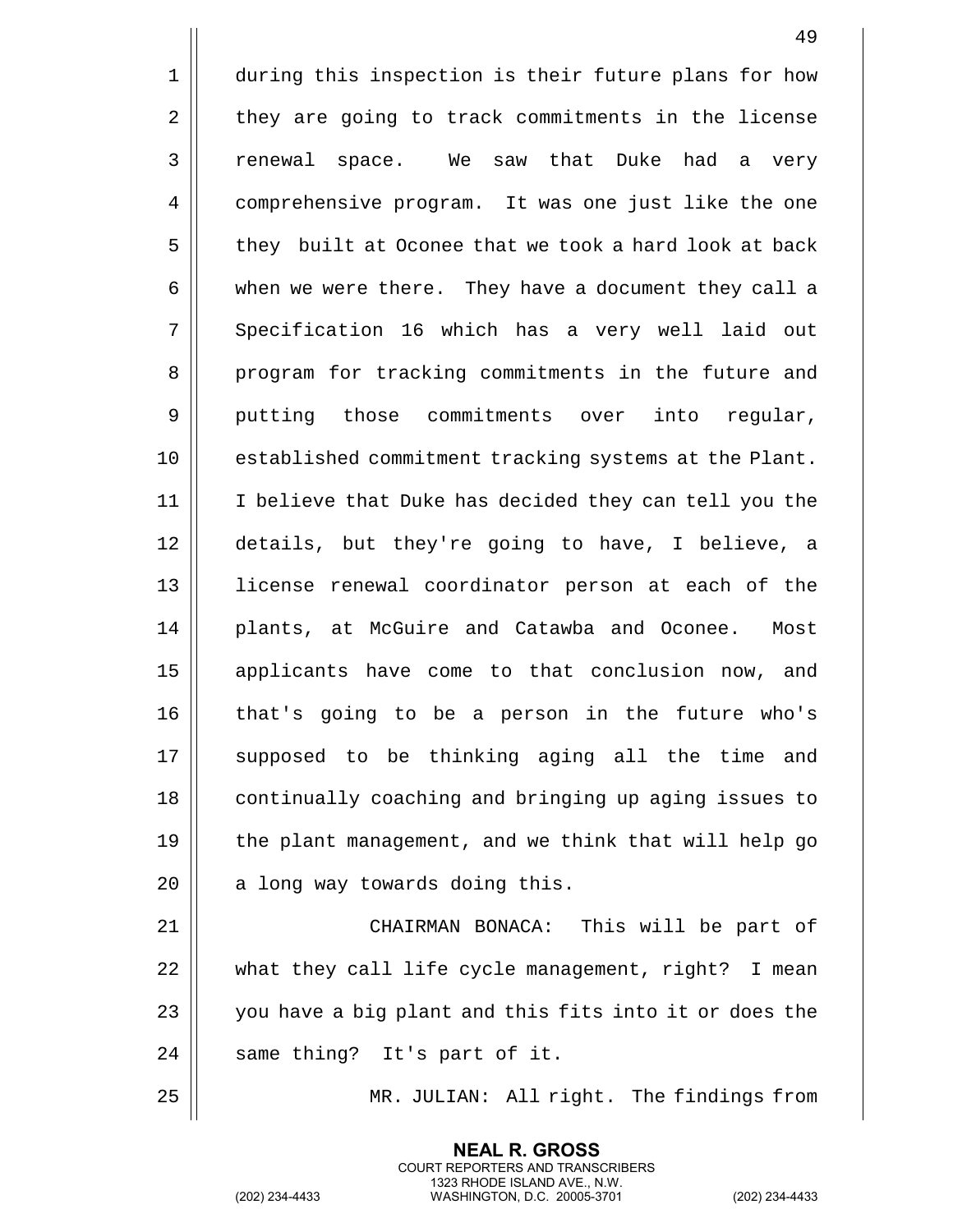50 1 || this inspection, the Aging Management Program 2 | Inspection at these plants were rather good. We have 3 || no big issues at all with them. I think the one that  $4 \parallel$  stuck out to me as I was reading through the report 5 | again last night to refresh my memory was again fire 6 | protection. That's something I looked at. And when 7 we started looking around at all the surveillances 8 | that they were doing in the fire protection area, they 9 identified in their review, when they were getting 10 || ready, I think, for our inspections, that they had 11 missed some in the past. 12 There was a couple of surveillances at 13 McGuire that had fallen through the crack and weren't 14 | being done. They were of minor safety significance, 15 || going out and visually inspecting fire barriers to 16 make sure that they're still in good condition. And 17 | when we started asking the same questions at Catawba, 18 || I believe they identified again that they had missed 19 || some surveillances in the sense that it appeared that 20 | the work was getting done but they were not properly

**NEAL R. GROSS**

21 documenting the work, they weren't following the

22 | procedure. These were of minor significance and were

 $23$  | not pursued for the purposes of enforcement at all.

 $24$   $\parallel$  and we observed that the overall

 $25$  | condition, we thought, Of the power plants was very

COURT REPORTERS AND TRANSCRIBERS 1323 RHODE ISLAND AVE., N.W. (202) 234-4433 WASHINGTON, D.C. 20005-3701 (202) 234-4433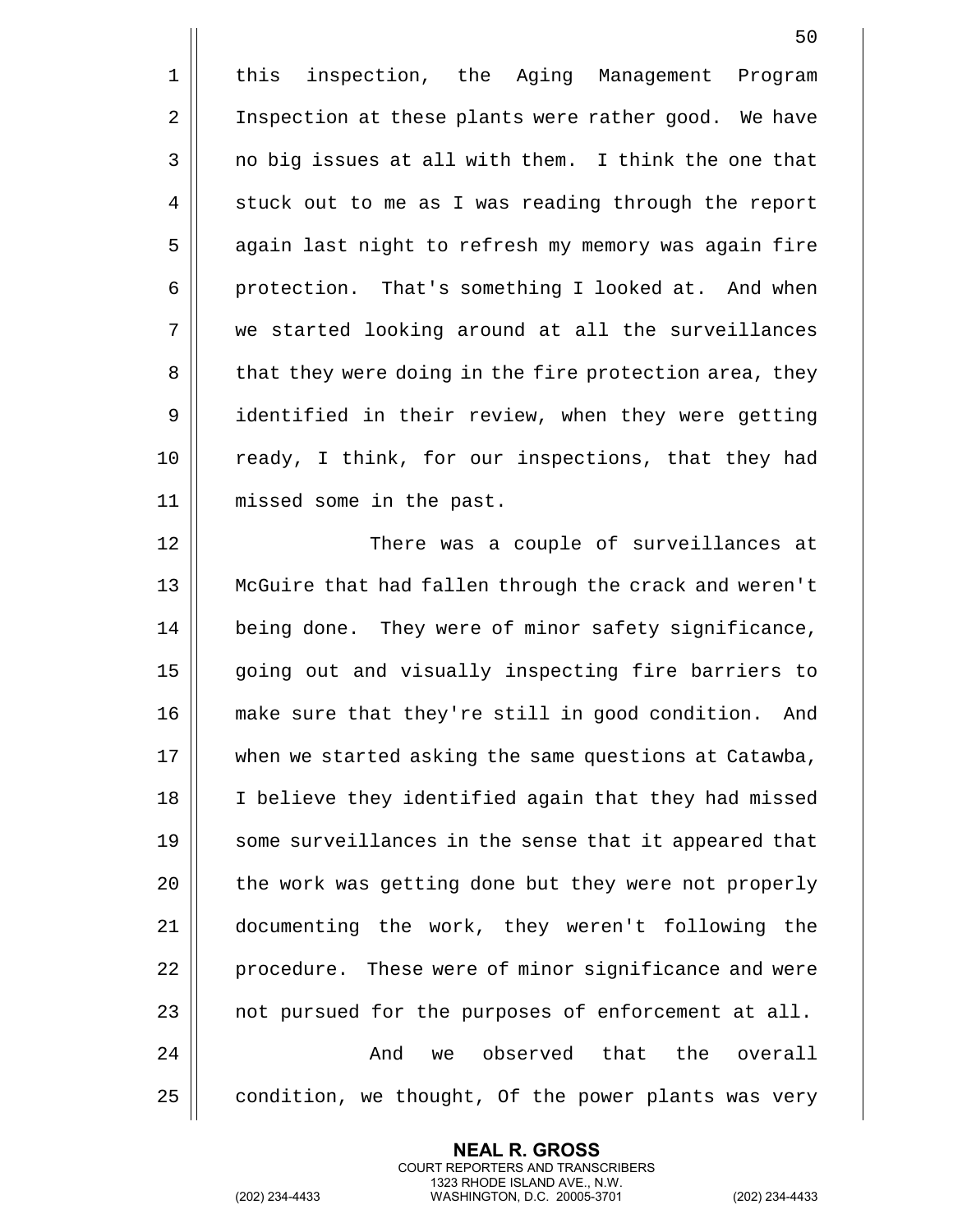|    | 51                                                     |
|----|--------------------------------------------------------|
| 1  | good.                                                  |
| 2  | MEMBER POWERS: Let me ask you a question.              |
| 3  | MR. JULIAN: Yes.                                       |
| 4  | MEMBER POWERS:<br>They were missing                    |
| 5  | surveillances or not documenting that they had done    |
| 6  | surveillances in the fire protection area. Was that    |
| 7  | characteristic of surveillances done for other aspects |
| 8  | of plant operation?                                    |
| 9  | MR. JULIAN: I did not pursue that. I                   |
| 10 | don't know. I haven't -- for it to get done and I get  |
| 11 | done that week but I got the --                        |
| 12 | MEMBER POWERS: Maybe you should have                   |
| 13 | spent two weeks.                                       |
| 14 | MR. JULIAN: Maybe we should have. Maybe                |
| 15 | should have. Maybe we<br>should have.<br>We<br>we      |
| 16 | communicated to the resident inspector, so we expect   |
| 17 | that they will be looking into that down the road.     |
| 18 | MEMBER POWERS: What I'm wondering is, is               |
| 19 | there something peculiar about the fire protection     |
| 20 | culture at these plants or is it just a general        |
| 21 | culture that we miss surveillances or fail to document |
| 22 | surveillances?                                         |
| 23 | MR. JULIAN: In the case of McGuire, the                |
| 24 | situation, as described to us, was several years back, |
| 25 | four years back, they took a<br>large<br>three<br>or   |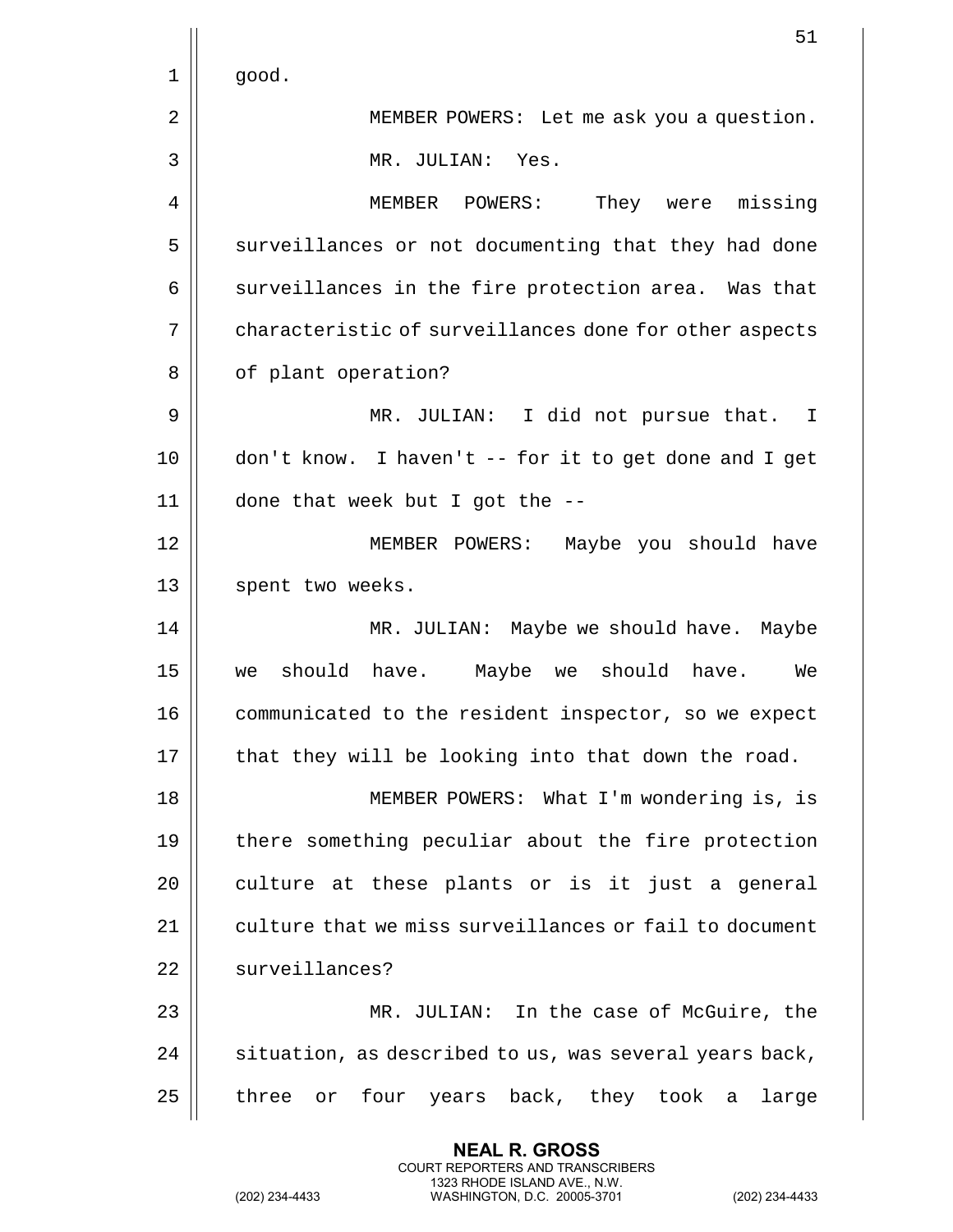52

4 every 18 months. And some way they missed a couple of 5 | facets of the procedure. That was the explanation 6 | that they put on their documentation, and they wrote  $7 \parallel$  that up in their corrective action system.

 In the case of Catawba, it was a little different in that mechanical people were doing this 10 || routine, surveillance, and going out and looking at the equipment, but they, for whatever reason, had decided they'd done long enough and weren't following 13 || the proper format to document their results. They log 14 || in the log, "Yes, we did it successfully," but they did not fill out the proper procedures.

16 MS. FRANOVICH: The extent to which the 17 || inspectors would determine whether or not that's 18 indicative of how they manage their overall 19 Surveillance tech spec or selected licensing 20 | commitments surveillance program is really beyond the 21 || scope of the License Renewal Inspection Program 22 | objective. So we really don't have an answer for you 23  $\parallel$  on that, but Caudle did indicate that he shared that 24 | with the resident inspectors, so, presumably, they've  $25$  |  $\sigma$  got the information that they'll follow-up on and see

> **NEAL R. GROSS** COURT REPORTERS AND TRANSCRIBERS 1323 RHODE ISLAND AVE., N.W.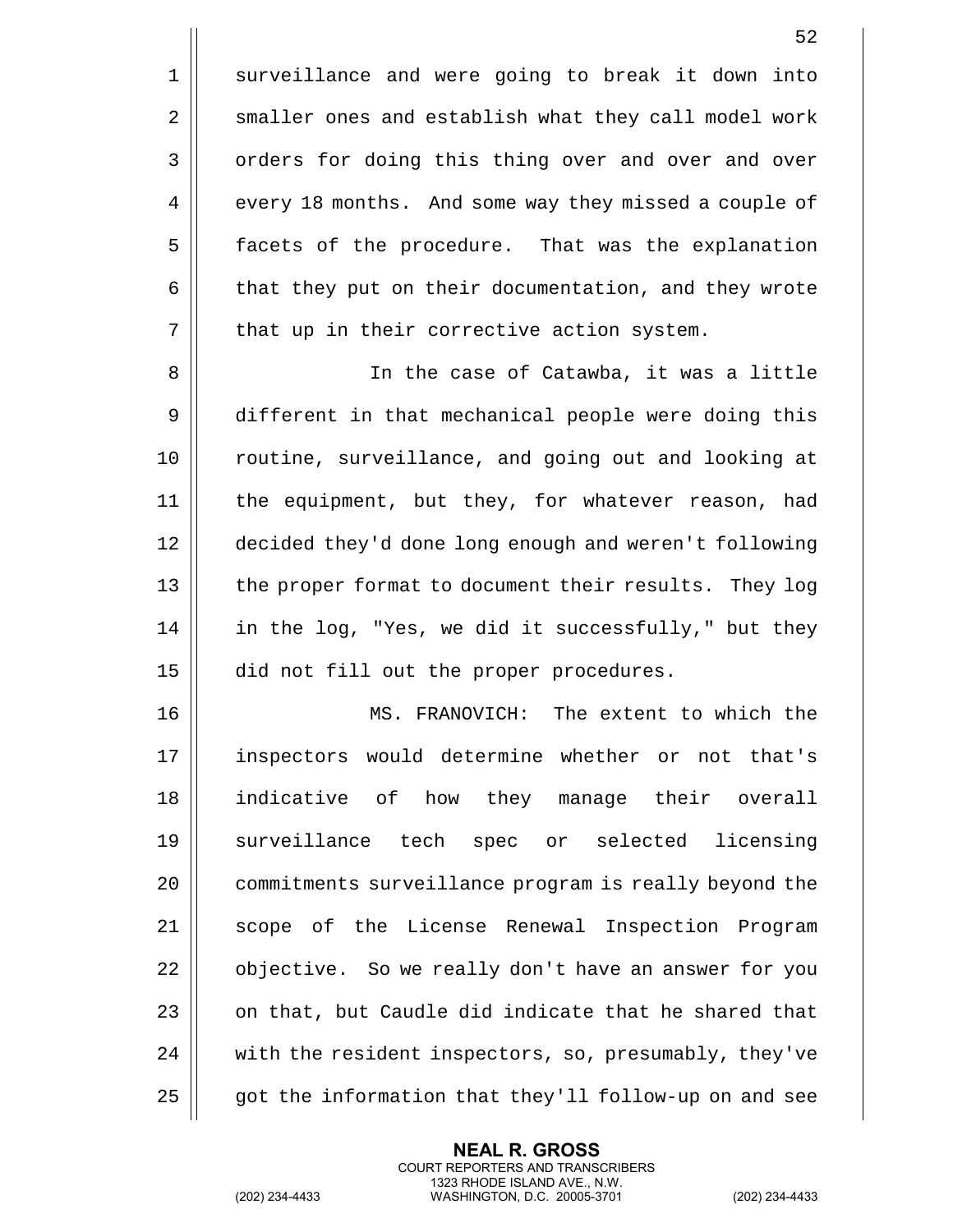|    | 53                                                            |
|----|---------------------------------------------------------------|
| 1  | how extensive that might be. Of course, the ROP would         |
| 2  | -- it's in process now. It would probably reveal              |
| 3  | those kinds of problems.                                      |
| 4  | MEMBER POWERS: Well, and it seems to me                       |
| 5  | that if I found people breaking systems down into             |
| 6  | smaller unit works and missing some things, failing to        |
| 7  | document inspections and what not, I would be very            |
| 8  | concerned about the proposed aging management programs        |
| 9  | here, which rely heavily on inspections and                   |
| 10 | surveillances.                                                |
| 11 | MS. FRANOVICH: And documented findings.                       |
| 12 | MR. JULIAN: And we did see that this was                      |
| 13 | put into a corrective action system, and I have faith         |
| 14 | that they will pursue that and get to the bottom of           |
| 15 | it. The fire protection area, you mentioned is it             |
| 16 | susceptible, it probably is because there are so many,        |
| 17 | many, many things that they do for going out and              |
| 18 | looking at fire protection equipment. And so it is a          |
| 19 | little bit more prone to losing something in the              |
| 20 | crack. It seems to me that's fire protection.<br>$\mathbf{I}$ |
| 21 | think $--$                                                    |
| 22 | MEMBER POWERS: Especially if they're                          |
| 23 | having not the fire protection people doing it but            |
| 24 | general maintenance people doing it. I find that very         |
| 25 | distressing.                                                  |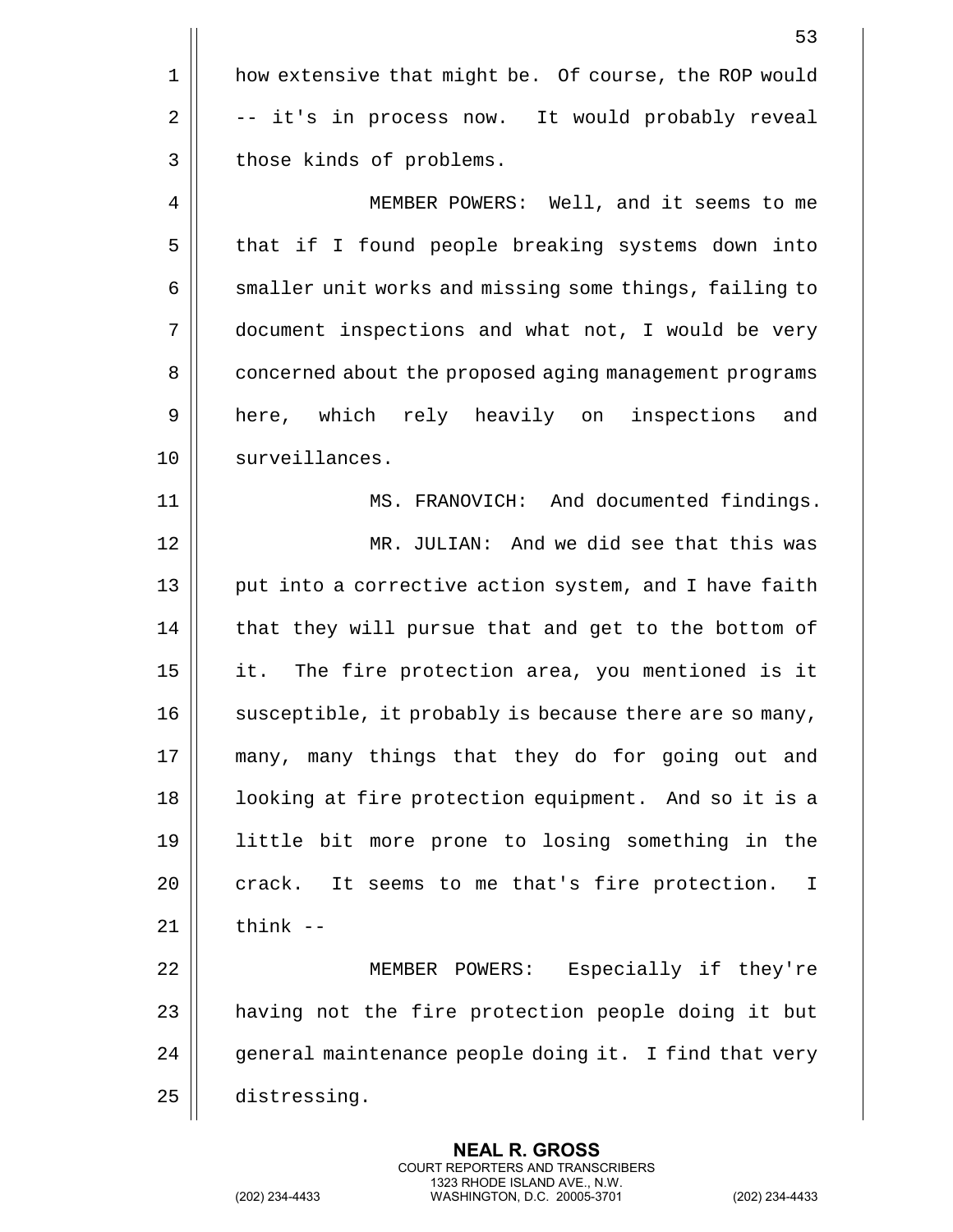|             | 54                                                     |
|-------------|--------------------------------------------------------|
| $\mathbf 1$ | MR. JULIAN: That is typical at most of                 |
| 2           | the plants now in that fire protection surveillance is |
| 3           | going out and visually inspecting things that are      |
| 4           | typically done by plants now. So that concludes what   |
| 5           | I had to say. Are there any questions?                 |
| 6           | Did you want to<br>MS.<br>FRANOVICH:<br>say            |
| 7           | anything about the optional final inspection and what  |
| 8           | would drive the NRC to perform that final one?         |
| 9           | MR. JULIAN: We wrote into our program an               |
| 10          | optional third inspection, and it's at the discretion, |
| 11          | decision of the Regional Administrator, Luis Reyes.    |
| 12          | He has not yet reached a conclusion on the Duke, the   |
| 13          | Applicant, whether or not we want to do a third        |
| 14          | inspection. We just completed one a few weeks back at  |
| 15          | VEPCO. We did not do one at Turkey Point, we did one   |
| 16          | at Hatch. And the judgment that is made by the         |
| 17          | Regional Administrator I think is based on the number  |
| 18          | of issues that we find in our inspections that are     |
| 19          | open that we feel need following up, things that were  |
| 20          | not right in the application, inaccuracies and any     |
| 21          | particularly interesting features that we see out in   |
| 22          | the plant that we think need prompt corrective action. |
| 23          | We did not have any large number of issues             |
| 24          | at the Duke plants that would require it, but we have  |
| 25          | not yet made that final decision yet whether or not    |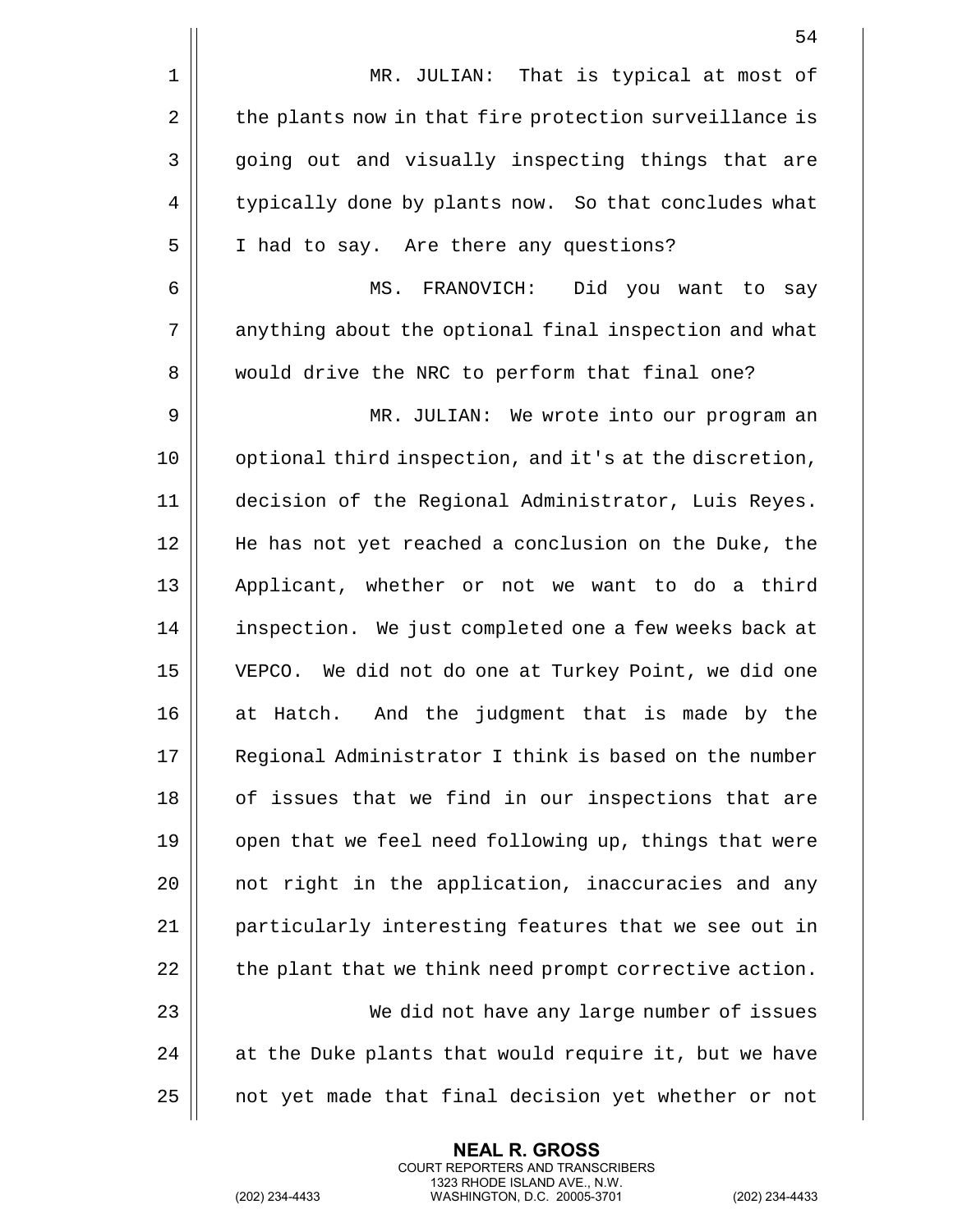|    | 55                                                     |
|----|--------------------------------------------------------|
| 1  | we're going to do it. We also could use that           |
| 2  | inspection as a vehicle if we're requested by NRR to   |
| 3  | go follow-up on particular aspects of their review.    |
| 4  | MEMBER FORD: You mentioned that you did                |
| 5  | a final -- optional final inspection of VEPCO. What    |
| 6  | the turning -- as you read through this<br>was         |
| 7  | application in the SER, the history of a lot of RAIs   |
| 8  | and open items which have been, some of them,          |
| 9  | resolved. But by your description just now as to the   |
| 10 | kind of gut feeling as to what goes into the decision- |
| 11 | making as to whether there's going to be a final       |
| 12 | inspection, you'd say that, yes, there should be a     |
| 13 | final inspection since there are some milestones that  |
| 14 | haven't been determined for commitments, et cetera.    |
| 15 | So you say you don't think we're going to have a final |
| 16 | inspection. What is the thinking behind that?          |
| 17 | MR. JULIAN: Well, our --                               |
| 18 | MEMBER FORD: -- for this Station?                      |
| 19 | MR. JULIAN: For our inspection program,                |
| 20 | we wrote into our program that we're looking primarily |
| 21 | at open items from our inspections, from the scoping   |
| 22 | and screening inspection and from the Aging Management |
| 23 | Program Inspection. We would do some things if         |
| 24 | requested for confirmation by NRR. After all is said   |
| 25 | and done, usually there comes down to be very few of   |

(202) 234-4433 WASHINGTON, D.C. 20005-3701 (202) 234-4433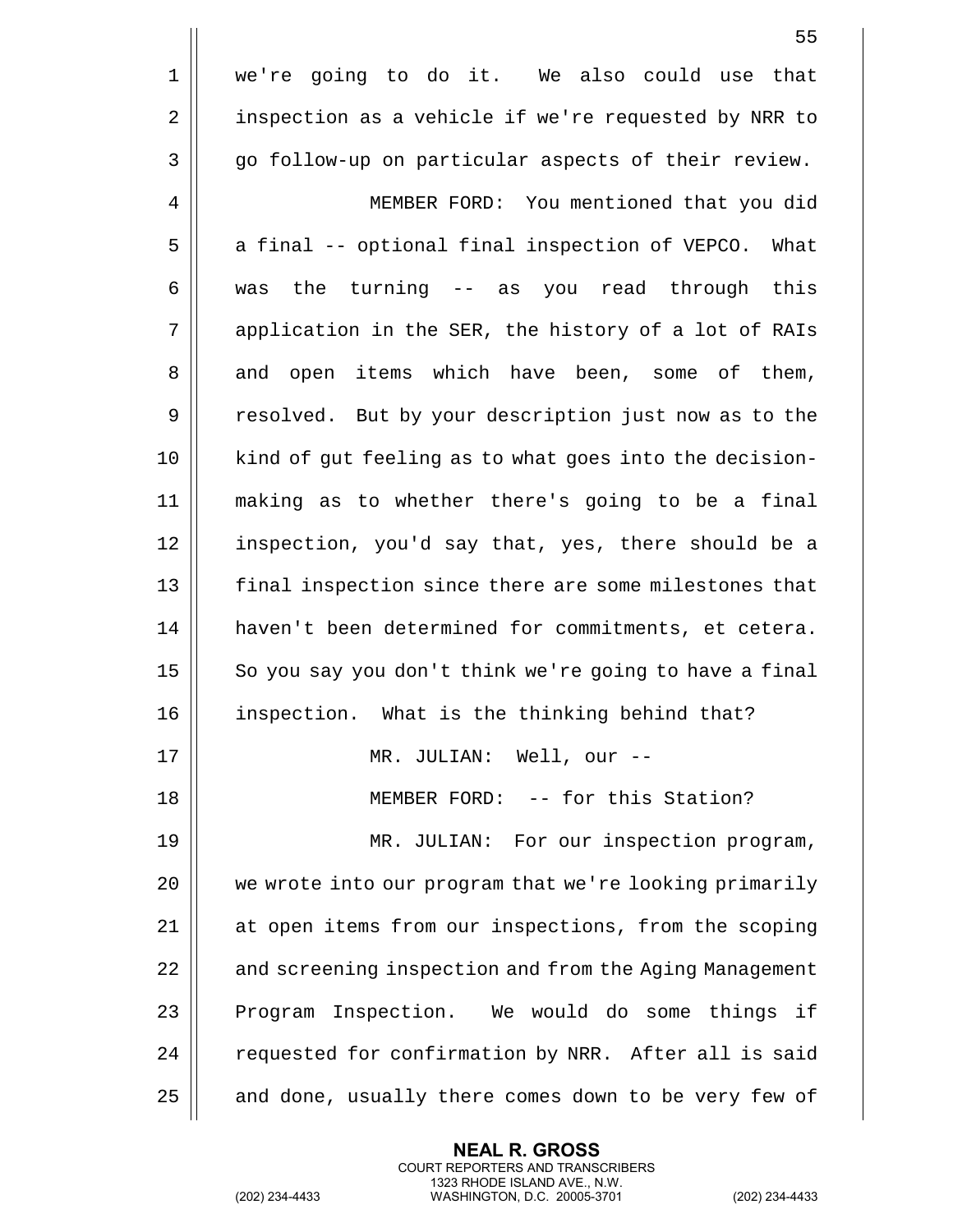|             | 56                                                     |
|-------------|--------------------------------------------------------|
| $\mathbf 1$ | those from NRR.                                        |
| 2           | MS. FRANOVICH: Right. The SER open items               |
| 3           | are really for the Staff and headquarters to resolve.  |
| 4           | So when Caudle's management decides whether he needs   |
| 5           | to go back to do the optional final inspection, it has |
| 6           | more to do with what items did the inspectors identify |
| 7           | that have not yet been resolved, unresolved items from |
| 8           | the inspection reports, that kind of thing.            |
| 9           | MR. JULIAN: One of our --                              |
| 10          | MEMBER FORD: Okay.                                     |
| 11          | MR. JULIAN: -- heavy interests is in just              |
| 12          | the issue you all have described about how is the      |
| 13          | applicant going to track issues down the road, and in  |
| 14          | the case of VEPCO they were early in the process of    |
| 15          | doing that. When we went back last week or so.<br>We   |
| 16          | found that they had advanced significantly. When we    |
| 17          | went to Duke, they had a leg up on that because they   |
| 18          | had already established that process at Oconee and had |
| 19          | two years to work out a scheme, and so they were well  |
| 20          | down the road. But, again, that decision has not been  |
| 21          | made, and we have time to do that.                     |
| 22          | MS. FRANOVICH: Thank you, Caudle.                      |
| 23          | MEMBER LEITCH: Just one further question.              |
| 24          | I'm coming away with the impression that in both the   |
| 25          | scoping and screening inspection and the Aging         |

(202) 234-4433 WASHINGTON, D.C. 20005-3701 (202) 234-4433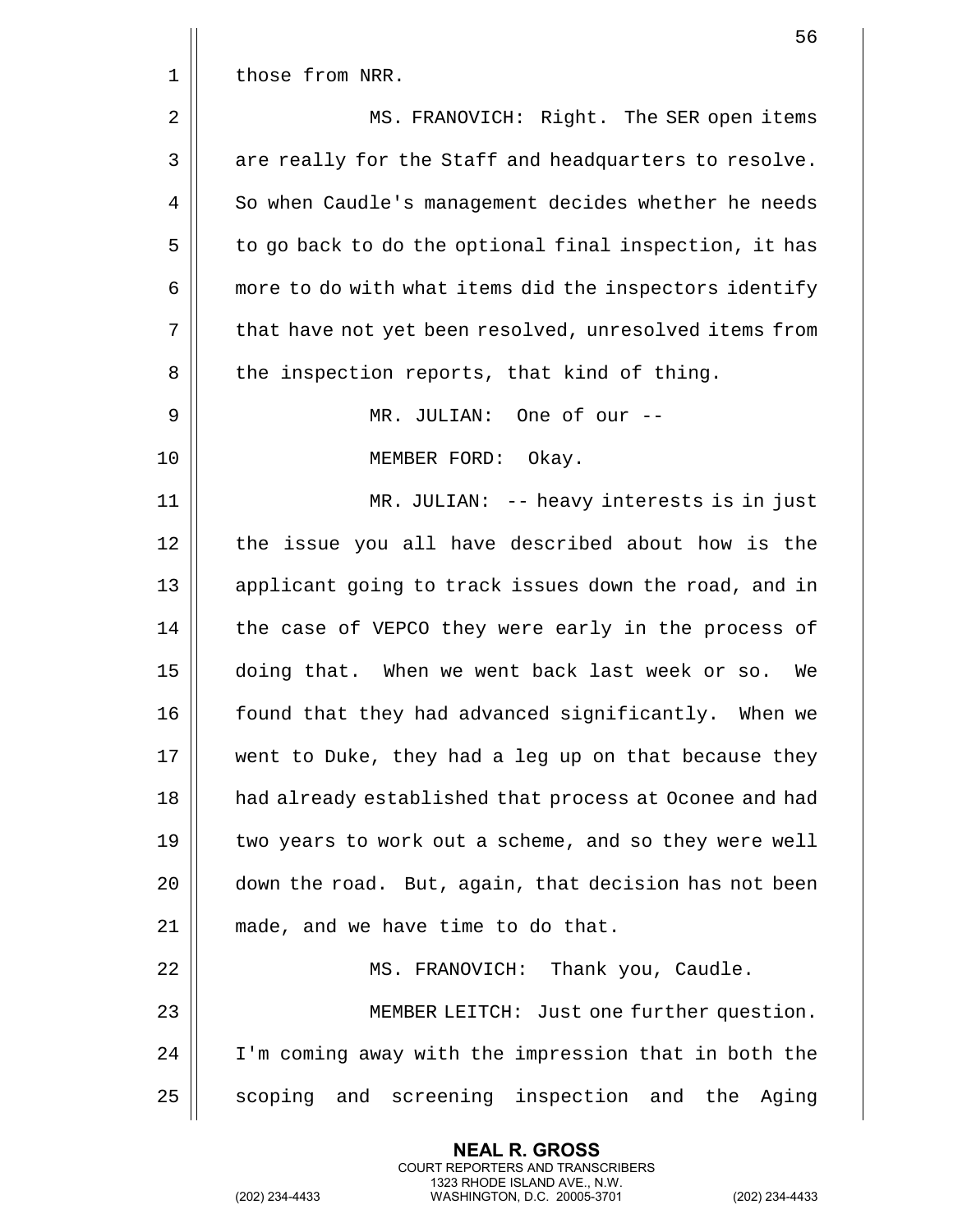|             | 57                                                     |
|-------------|--------------------------------------------------------|
| $\mathbf 1$ | Management Program inspection a very high fraction of  |
| 2           | the work is a paperwork review, and I guess I'm still  |
| 3           | trying to understand was there any conclusion drawn as |
| 4           | to the general material condition of these plants?     |
| 5           | That is, did you go and look at things such as, for    |
| 6           | example, cable tray for cable degradation --           |
| 7           | MR. JULIAN:<br>Yes.                                    |
| 8           | MEMBER LEITCH: -- or something like that?              |
| 9           | Or is that kind of an inspection primarily left to the |
| 10          | residents and the current licensing basis?             |
| 11          | MR. JULIAN:<br>No. We try to perform a                 |
| 12          | mixture of that. I didn't touch that feature, but      |
| 13          | it's probably important that I mention it. At each     |
| 14          | site that we go to for a license renewal inspection,   |
| 15          | we've managed to find a time when they're in an outage |
| 16          | and sent an inspector up for a walk-about inside       |
| 17          | containment for a day. We did that at one of the       |
| 18          | Catawba units and one of the McGuire units and         |
| 19          | documented the results in our report. They have        |
| 20          | nothing bad to say about what they saw inside the      |
| 21          | containment at the Duke plants. The overall condition  |
| 22          | of the Plant we thought was good, and that's what we   |
| 23          | wrote in our report. I was not at the last meeting     |
| 24          | that you all had, but I understand that was a topic of |
| 25          | discussion about why we would say that. We do try to   |

(202) 234-4433 WASHINGTON, D.C. 20005-3701 (202) 234-4433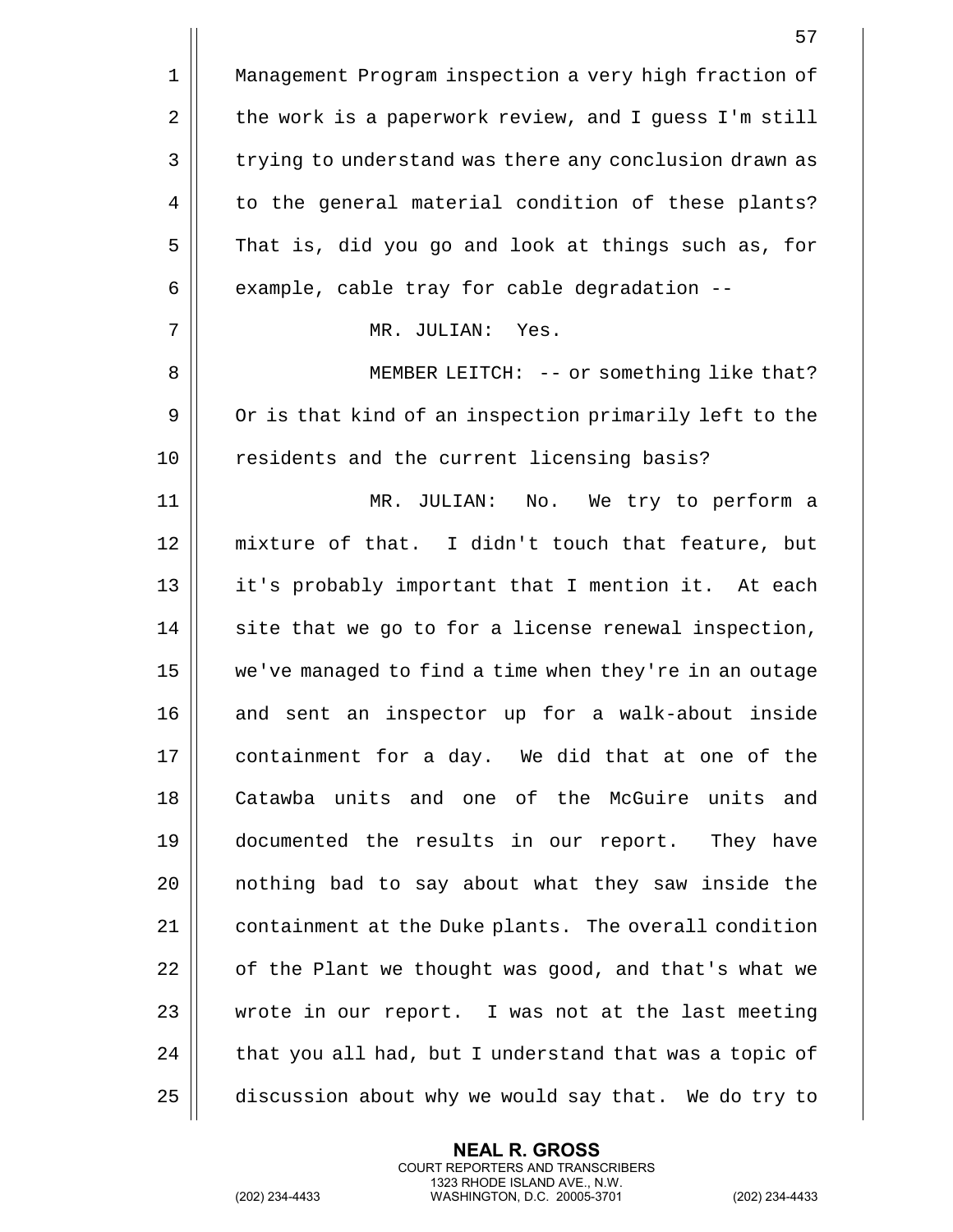1 | reach a conclusion in our inspection reports, and we 2 | thought the overall condition of the Duke plants was  $3 \parallel$  a good one.

4 | We found some corrosion on external piping 5 | in the service water, the in-take structure pit where 6 detable has been a bad condition down there that existed 7 for a number of years where a seal leak-off from a 8 || pump had been just spraying all over the outside of  $9 \parallel$  the piping. That was, I think, the major issue that 10 we had at Catawba and McGuire. We did mention in our 11 || report that has Catawba has a continuing struggle with 12 || plugging up of raw water systems coming in from their 13 lake because their lake water is susceptible to 14 | causing fouling inside their piping. We saw that they 15 had a really good program, a good start on a program 16 || to go clean all those pipes out. They've already done 17 || the safety-related one, and they're working on 18 programs to clean out the others. They have some 19 internal inspections, some photographs that we looked 20  $\parallel$  at, and we talked to the engineers who are in charge 21  $\parallel$  of that, and we have confidence that they're on top of  $22$  | that issue.

23 || So we do quite a bit of looking about, and  $24$   $\parallel$  we go during the outage to get to areas that are 25 | inaccessible inside the containment and other areas

> **NEAL R. GROSS** COURT REPORTERS AND TRANSCRIBERS 1323 RHODE ISLAND AVE., N.W.

(202) 234-4433 WASHINGTON, D.C. 20005-3701 (202) 234-4433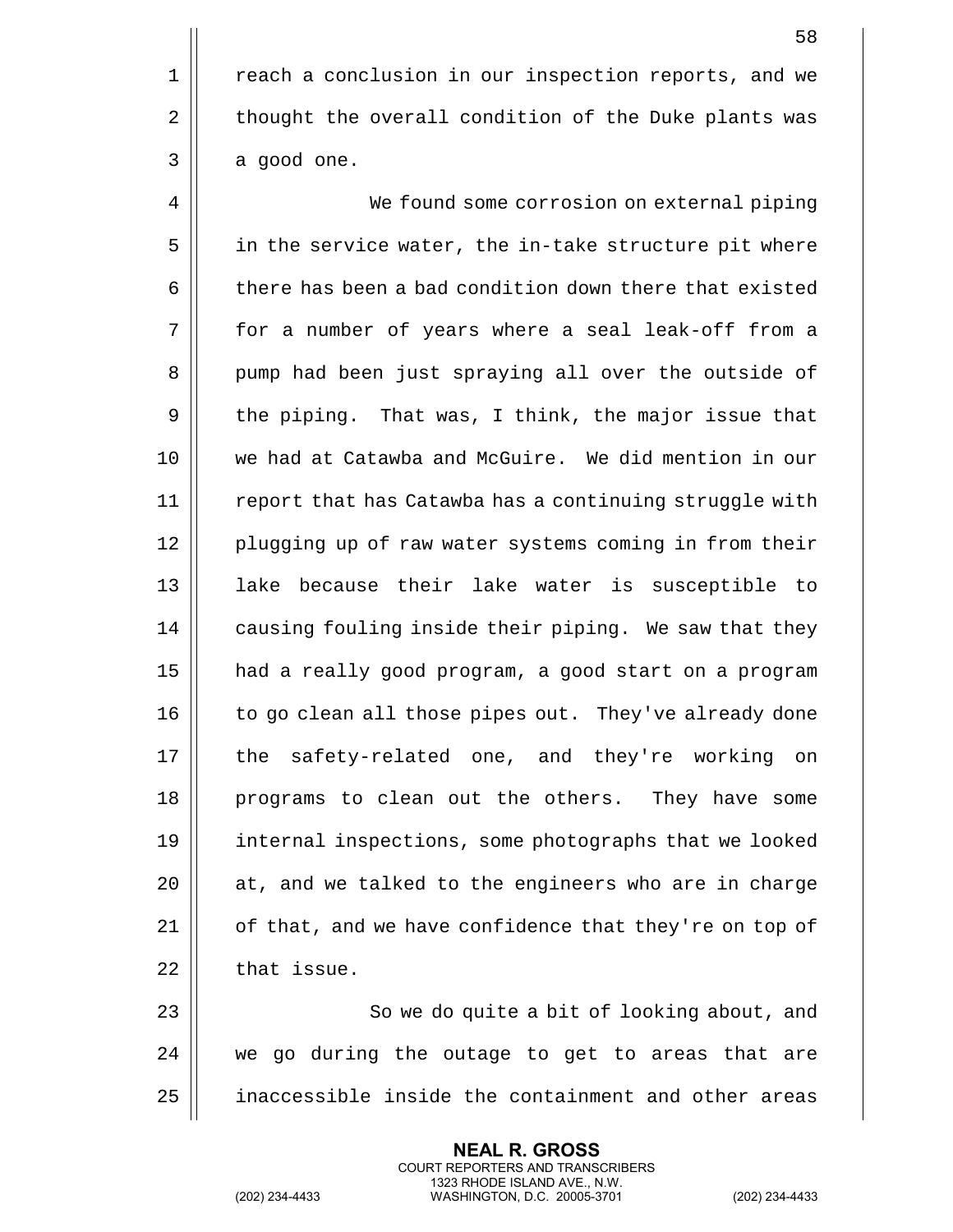|          | 59                                                     |
|----------|--------------------------------------------------------|
| 1        | that might be high radiation while they're running.    |
| 2        | And then all my inspectors fan out across the plant    |
| 3        | and walk down their particular systems, and we write   |
| 4        | about it in our inspection reports. We typically       |
| 5        | don't write good stuff. We typically write if we see   |
| 6        | something bad, because otherwise the report could get  |
| 7        | very, very thick. And so it's not spread throughout    |
| 8        | the report, but it's typically in one paragraph in the |
| 9        | back, one section in the back. So it's a mixture of    |
| 10       | looking at paper, which we must do, and trying as much |
| 11       | as we can to also look at hardware in the plant to get |
| 12       | a feel for the condition of the plant today.           |
| 13       | MEMBER LEITCH: Yes. One of the things                  |
|          |                                                        |
|          | that I'm grappling with is just how significant those  |
| 14<br>15 | material condition issues are. When you look at the    |
| 16       | plant today, what does that really say about license   |
| 17       | renewal 20 years hence? You know, it's a little        |
| 18       | difficult to know just how focused these inspections   |
| 19       | should be on material condition. In our gut, we kind   |
| 20       | of say if it's good today, it may or may not be good   |
| 21       | tomorrow. If it's bad today --                         |
| 22       | MEMBER ROSEN: It's unlikely to be great                |
| 23       | tomorrow. I think that's where I come down. That's     |
| 24       | a very good question.                                  |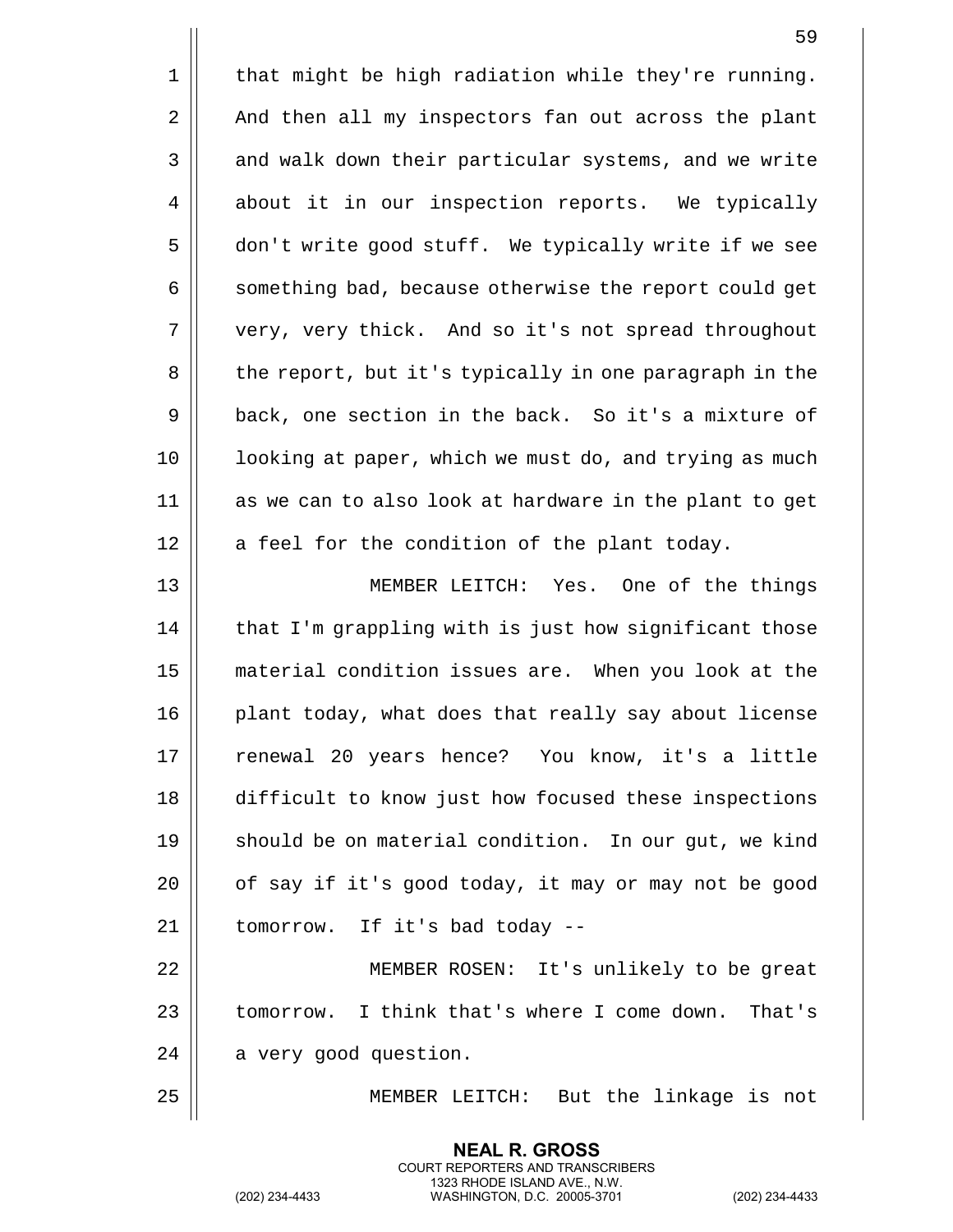|    | 60                                                    |
|----|-------------------------------------------------------|
| 1  | entirely clear when we're dealing so far into the     |
| 2  | future.                                               |
| 3  | MS. FRANOVICH: Let me comment.                        |
| 4  | MR. JULIAN: Let me say, we struggled with             |
| 5  | those same issues when we were writing our inspection |
| 6  | procedures and starting this off, but we thought what |
| 7  | we lined out is the best we could think of to do      |
| 8  | today. And doing what we're doing is better than not  |
| 9  | doing anything at all.                                |
| 10 | MEMBER ROSEN: Doing what you're doing is              |
| 11 | very encouraging, and I think I'd like to continue to |
| 12 | use your presence here, pardon me, to get a little    |
| 13 | better feel.                                          |
| 14 | MR. JULIAN: Sure.                                     |
| 15 | MEMBER ROSEN: It's very helpful to me to              |
| 16 | listen to you about what you've done. In the area of  |
| 17 | fire protection, and we're going to discuss, I        |
| 18 | understand later, the scope issues, and that's        |
| 19 | important, but what about the condition of the fire   |
| 20 | protection system at these plants? Did your           |
| 21 | inspectors go out and take a hard look at that?       |
| 22 | MR. JULIAN: I did. That was my assigned               |
| 23 | system to do fire protection, and I thought that the  |
| 24 | equipment was in good condition, the fire protection  |
| 25 | that usually observed from the outside.<br>That's     |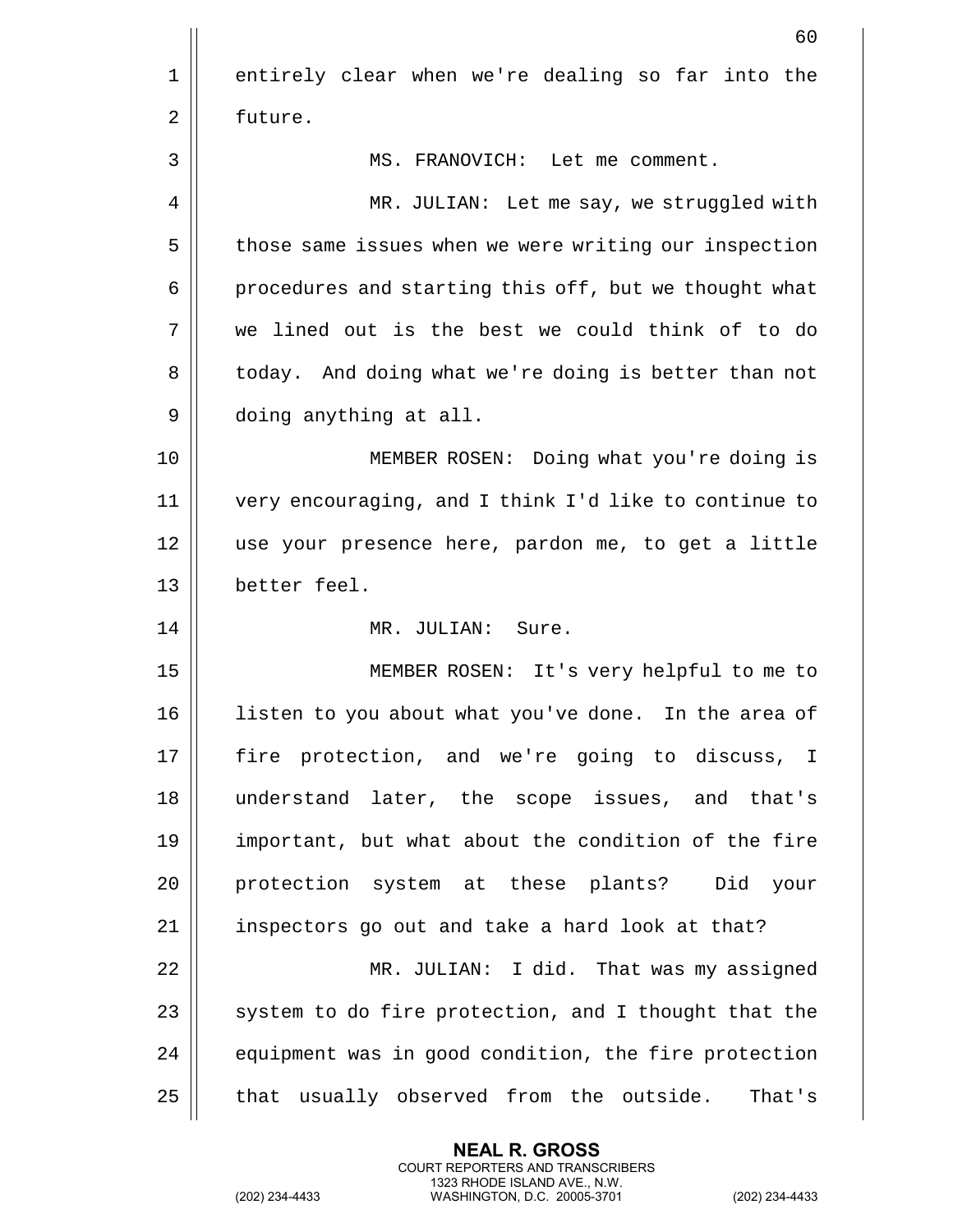1 another limitation is that we can't out wrenches and 2 | tear things apart. They won't let us do that. But I 3 did look at also at the surveillances, the results of  $4 \parallel$  tests that they had done. Overall, I think they're 5 | pretty good. They have one ongoing issue at Catawba 6 where they have an underground rising post valve 7 || that's twisted off or something, and they can't 8 || perform a flow test to test redundancy of water 9 || capacity coming up from the river. But that's an 10 || operational type thing that we see at all plants. 11 From time to time, equipment just, with time, 12 degrades. That is aging, and they need to be working 13 on things. When they successfully complete 14 || surveillances, write a work request, tear it apart at 15  $\parallel$  the proper time and refurbish it. 16 MEMBER ROSEN: But you get a sense at 17 | Catawba and McGuire that the fire protection equipment 18 || -- pumps, piping, sprinkler heads, hose stations --19  $\parallel$  are in  $-$ 20 MR. JULIAN: Good condition. 21 || MEMBER ROSEN: -- what kind of condition? 22 MR. JULIAN: Good condition. They're in 23  $\parallel$  good condition. The biggest struggle, I think, that  $24$  | they'll have at Catawba is the one that I mentioned 25 | earlier with continuing to worry about plugging or

> **NEAL R. GROSS** COURT REPORTERS AND TRANSCRIBERS 1323 RHODE ISLAND AVE., N.W.

(202) 234-4433 WASHINGTON, D.C. 20005-3701 (202) 234-4433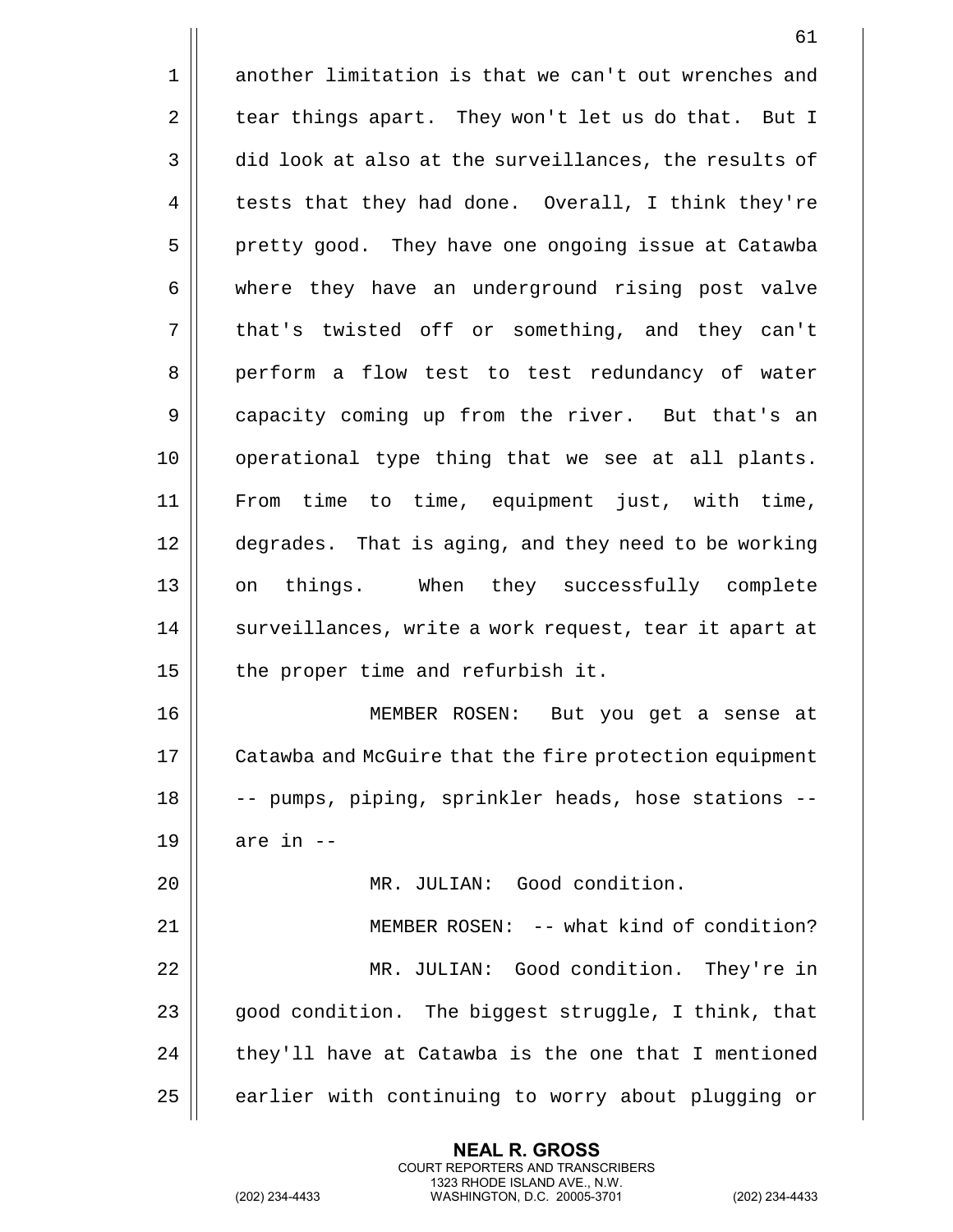|             | 62                                                     |
|-------------|--------------------------------------------------------|
| $\mathbf 1$ | piping. They do flushes, of course. Part of our        |
| 2           | surveillances are to flow test systems periodically    |
| 3           | and see that they have sufficient flow, and I think    |
| 4           | they are in good condition.                            |
| 5           | MEMBER ROSEN: Good. Thank you.                         |
| 6           | MS. FRANOVICH: Shall we proceed? Thank                 |
| 7           | you very much, Caudle, appreciate it.                  |
| 8           | MR. JULIAN: You're welcome.                            |
| 9           | MS. FRANOVICH: We need to make up for                  |
| 10          | some lost time or Greg will only have five minutes to  |
| 11          | present. The next slide just reveals the format and    |
| 12          | organization of the SER, which is consistent with that |
| 13          | of previous SERs. And just briefly wanted to mention   |
| 14          | that, again, we met with Duke on October 1 to talk     |
| 15          | about five scoping open items and September 17 through |
| 16          | the 19 to talk about the other open items from the     |
| 17          | Out of those meetings, we were able to resolve<br>SER. |
| 18          | or make confirmatory the bulk of the RAI -- or open    |
| 19          | items. We still have 13 that are not resolved yet.     |
| 20          | We had to add one open item that's not in              |
| 21          | the SER because it came -- it revealed itself after    |
| 22          | the SER was issued through Part 50, a reactor vessel   |
| 23          | coupon surveillance test result that indicated that    |
| 24          | their TLAAs from McGuire Unit 1, I believe, would need |
| 25          | to be reevaluated. So we've given that an open item    |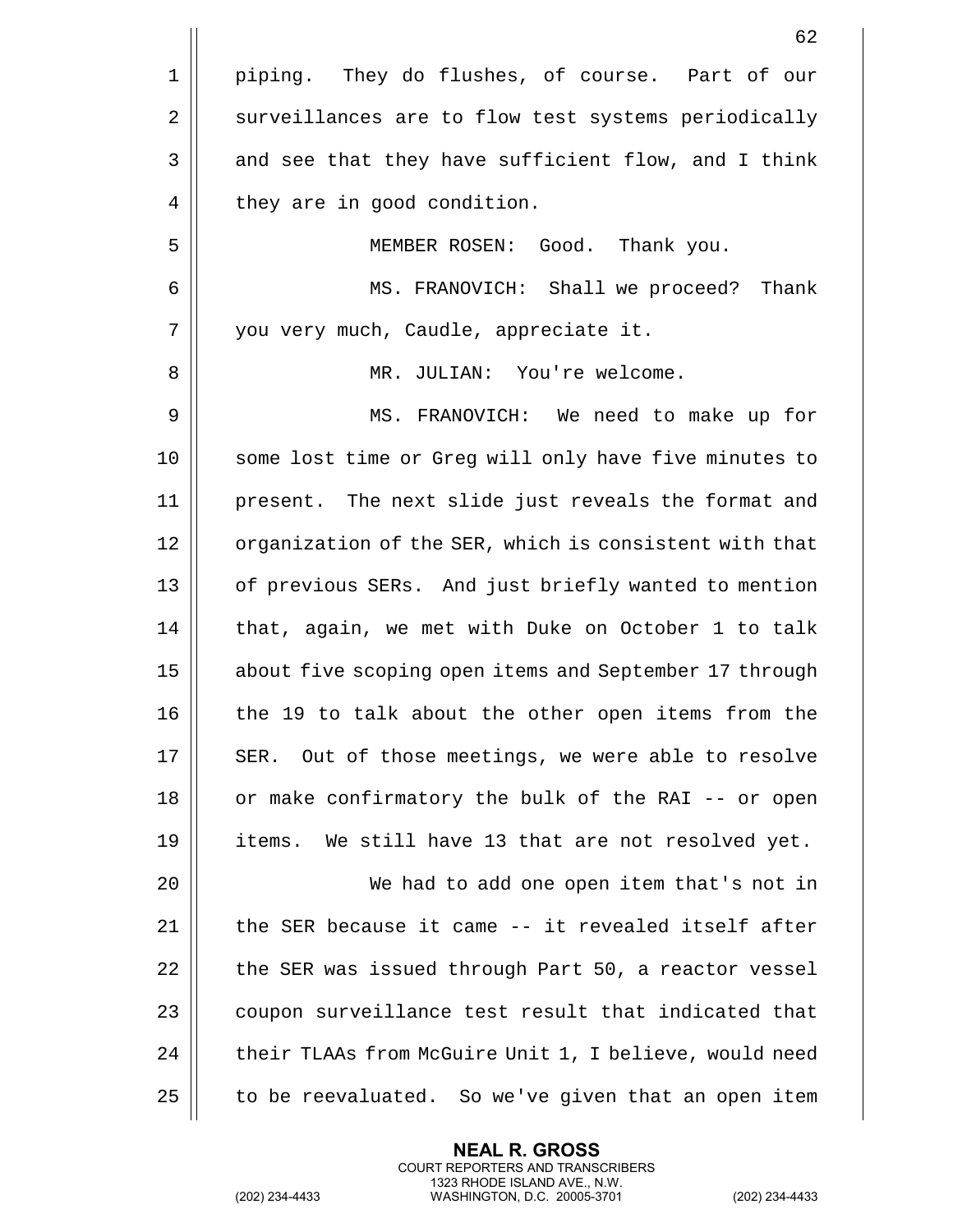|    | 63                                                     |
|----|--------------------------------------------------------|
| 1  | number 4.2-1 for tracking purposes only. We sent a     |
| 2  | letter to Duke asking them to submit their reevaluated |
| 3  | TLAAs and we're waiting for that information. Thirty   |
| 4  | of the previously identified open items are now        |
| 5  | confirmatory, two are resolved, and on October 2, Duke |
| 6  | provided some responses, interim responses to a number |
| 7  | of the confirmatory items but that letter is still     |
| 8  | under Staff review, so those issues are<br>still       |
| 9  | characterized as confirmatory in today's presentation. |
| 10 | I'm having a little<br>MEMBER LEITCH:                  |
| 11 | trouble with the scorekeeping here, and I guess some   |
| 12 | of our questioning later today may deal with some of   |
| 13 | these open SERs or open items. Do you have a list or   |
| 14 | some way to help us scorekeep as to which 13 you       |
| 15 | consider still to be open?                             |
| 16 | MS. FRANOVICH: Sure. What we're going to               |
| 17 | do is when we talk about the areas that they were      |
| 18 | identified in, the sections of the SER, we're going to |
| 19 | list those that are still open and those that are      |
| 20 | confirmatory.                                          |
| 21 | MEMBER LEITCH: Okay. That will be                      |
| 22 | helpful. Okay. Thank you.                              |
| 23 | MS. FRANOVICH: Sure.                                   |
| 24 | MEMBER ROSEN: I guess I can't let it go                |
| 25 | by on this one. I know you added 4.2-1. Clearly,       |

(202) 234-4433 WASHINGTON, D.C. 20005-3701 (202) 234-4433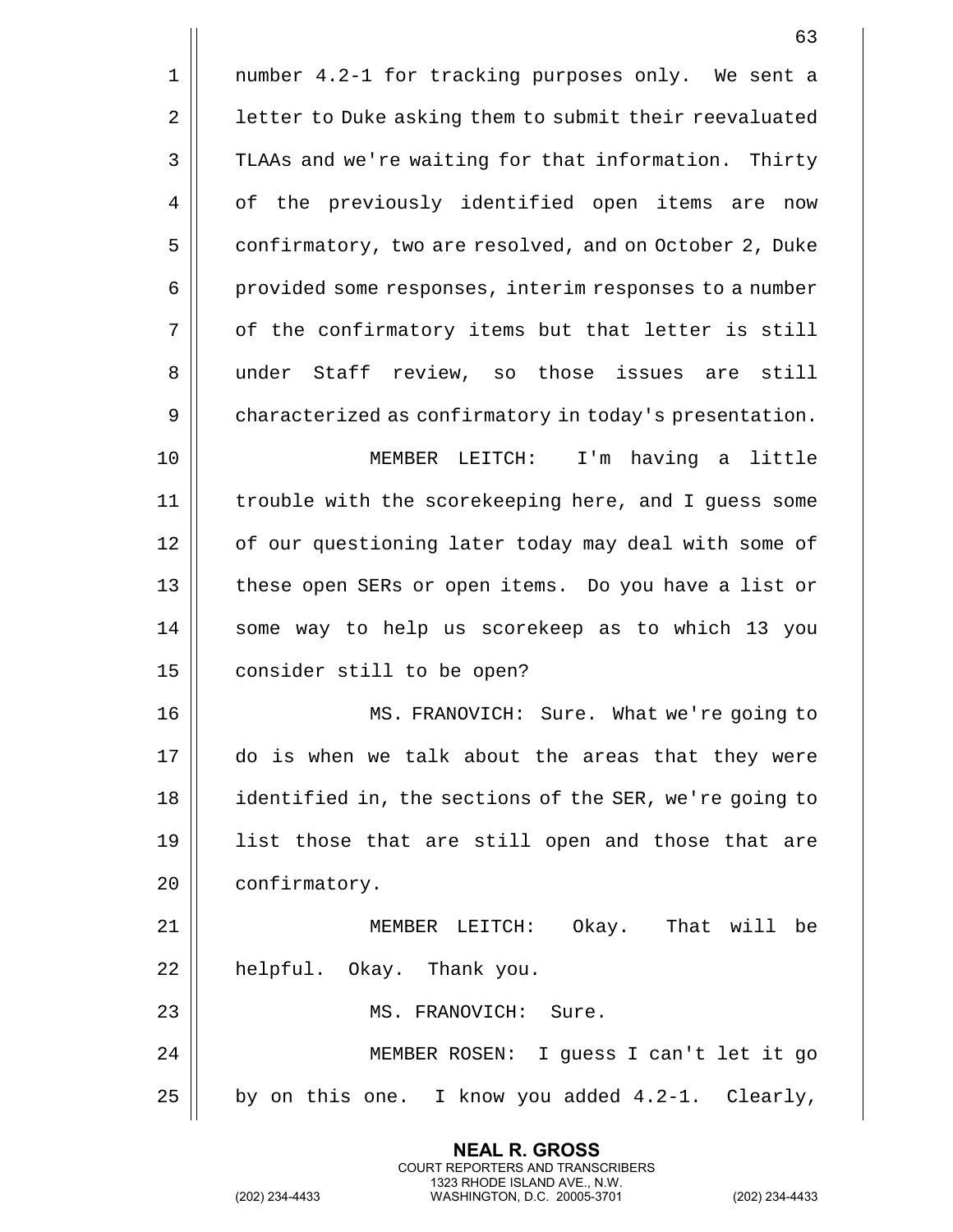|    | 64                                                                |
|----|-------------------------------------------------------------------|
| 1  | it's a reactor vessel issue?                                      |
| 2  | MS. FRANOVICH: Correct.                                           |
| 3  | MEMBER ROSEN: We need to hear a whole lot                         |
| 4  | more about that --                                                |
| 5  | MS. FRANOVICH: Yes.                                               |
| 6  | MEMBER ROSEN: -- before we leave today.                           |
| 7  | MS. FRANOVICH: Sure. When we discuss                              |
| 8  | Section 4 -- or Chapter 4 of the SER, which is the                |
| 9  | TLAAs, my lead reviewer will be up here talking to you            |
| 10 | about that open item.                                             |
| 11 | MEMBER ROSEN: Okay. Good.                                         |
| 12 | MS. FRANOVICH: Yes. And final letter                              |
| 13 | from Duke, we expect at this month to resolve,                    |
| 14 | hopefully, remaining open items. This slide will help             |
| 15 | with that question on where are there still open                  |
| 16 | items, where are there still confirmatory items. This             |
| 17 | is just a quick rundown of the sections that these are            |
| 18 | in.                                                               |
| 19 | With that, I'd like to take a break from                          |
| 20 | my presentation and invite Greg Robison from Duke to              |
| 21 | come up and present his.                                          |
| 22 | MEMBER LEITCH: Just before we move on, I                          |
| 23 | think Dr. Bonaca has surfaced an important issue.<br>$\mathbf{I}$ |
| 24 | just would like to just add my comments to it, and                |
| 25 | that is this issue not only of the licensee continuing            |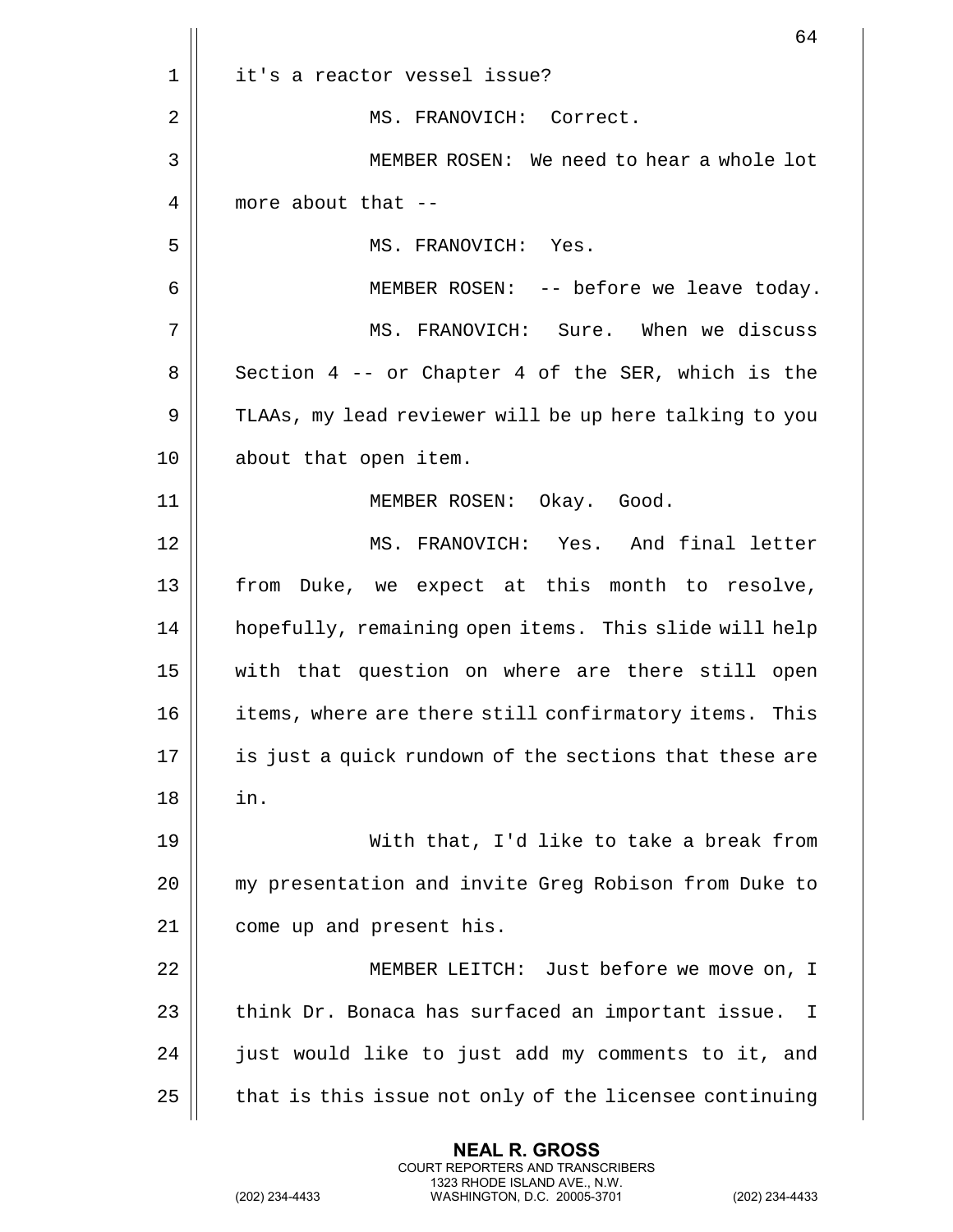1 | to develop the programs necessary to support license 2 | renewal in this period of the current license, but I 3 | think we're also building up a significant bow wave of 4 | inspection activities for the NRC down the road here,  $5 \parallel$  perhaps 15, 20 years out into the future. 6 | So I mean I just wanted to point out, I 7 guess, what is perhaps obvious to everyone, but there 8 || is a significant workload of inspection activities 9 | coming on down the line. And to the extent that 10 || that's all deferred until the last minute, it's going 11 to be very difficult to deal with. So, obviously, in 12 || some fashion, those inspection activities have to be

13 undertaken as soon as possible so that we don't have  $14$   $\parallel$  too big a peak in the workload as we approach the 15 | license renewal period of these plants.

 CHAIRMAN BONACA: The other thing that would be added to that, by the way, is some of these 18 || one-time inspections may not be turning out to the **expectation that there is no problem there.** And that will be followed by further notification to the 21 | problems, the commitments to carry out the inspection, || potentially. So you're going to have  $-$ - you're || absolutely right, there's going to be another war 24 | coming and we will have to really understand how the | planning is going to be.

> **NEAL R. GROSS** COURT REPORTERS AND TRANSCRIBERS 1323 RHODE ISLAND AVE., N.W.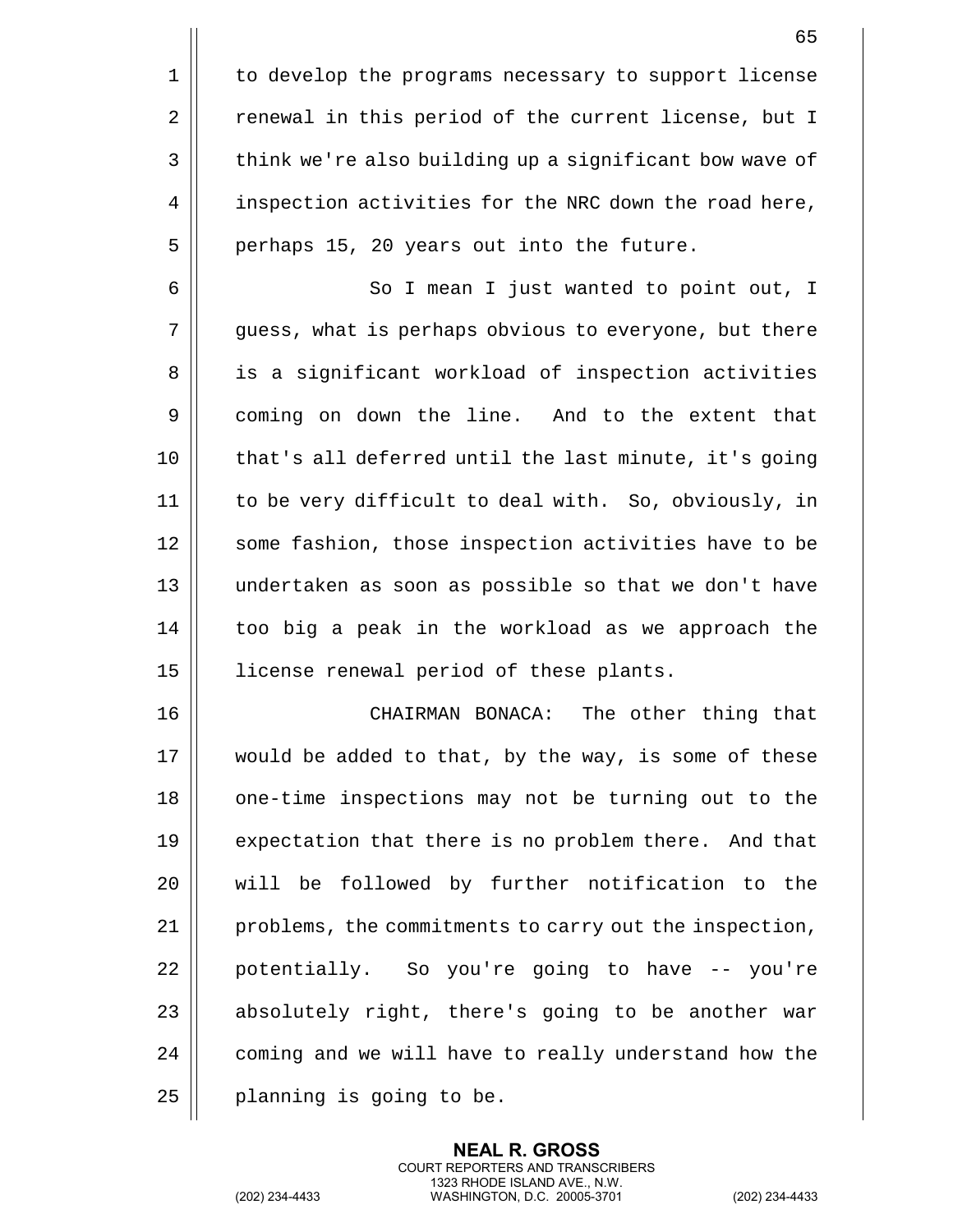1 || MR. JULIAN: And we are building a 2 | procedure. As Dr. Kuo mentioned, that's 71003, and 3 | there's been discussion amongst the Staff about where 4 do we put it, but everyone agrees that the substance 5 || is going to be in a document that has a list for each 6 | plant of what items need inspection and when. That 7 || will be ours to pursue on down the road.

8 MR. KUO: And Dr. Leitch, I just wanted to  $9 \parallel$  add that you're exactly correct. It's a subject of 10 extensive discussion among the Staff and the region as 11 to how many FTEs is going to be required to do this 12 || inspection. So as part of that discussion, some 13 || options were discussed. Now, for instance, just an 14 | example, whether the post-renewal licensing inspection 15 || should be part of the visions of regular inspection or 16 || it should be an independent inspection. So these are 17 being discussed -- has been discussed and that's the 18 || reason that we are still working on it and trying to 19 || resolve these type of issues. It's been definitely 20 | discussed already.

21 MEMBER LEITCH: Good. Good. Thank you. 22 || MS. FRANOVICH: Okay. And with that, 23 | Greg, do you want to come up and present for Duke? 24 | CHAIRMAN BONACA: We are running about 20  $25$  minutes late, and so what I would like to do is just

> **NEAL R. GROSS** COURT REPORTERS AND TRANSCRIBERS 1323 RHODE ISLAND AVE., N.W.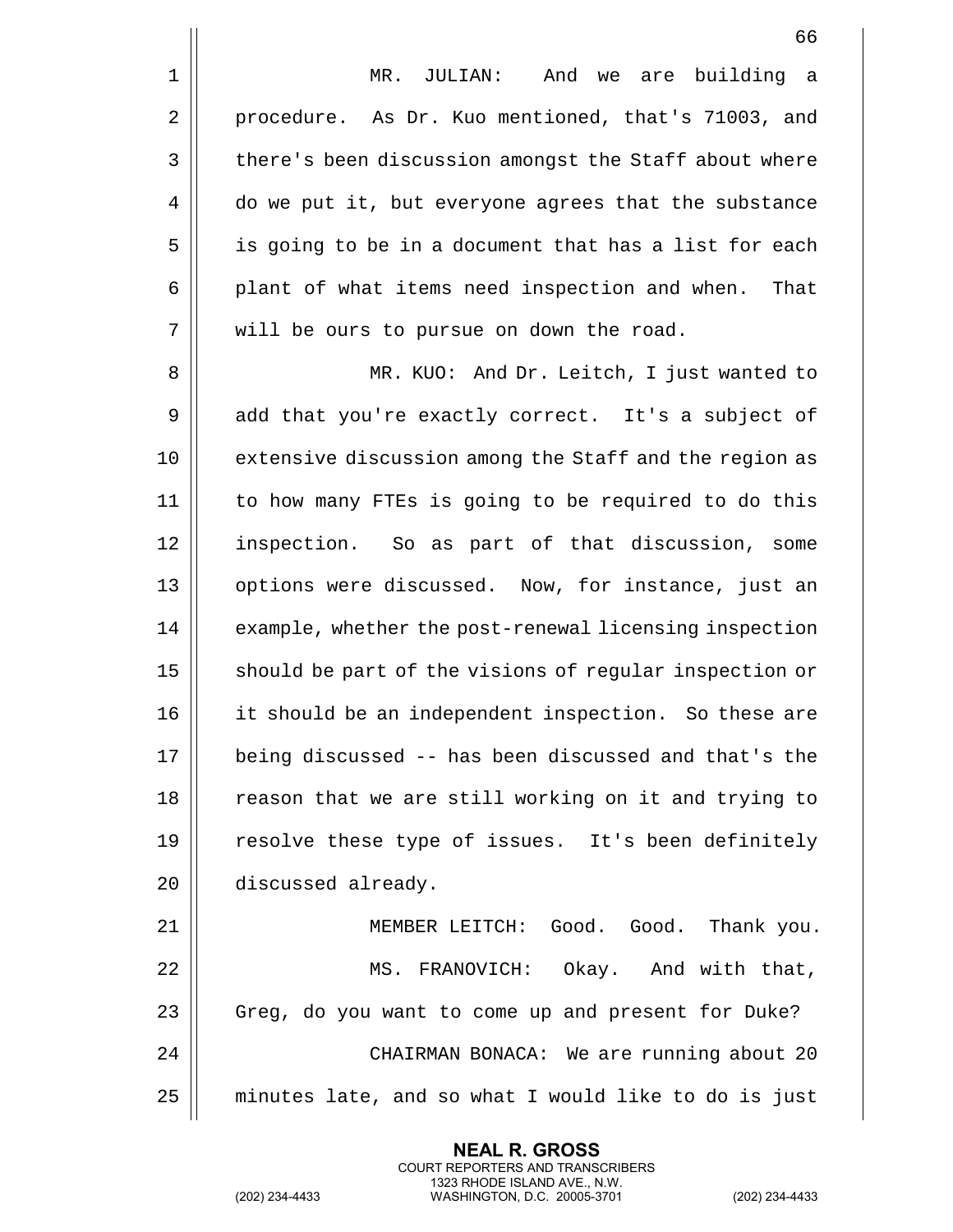|    | 67                                                     |
|----|--------------------------------------------------------|
| 1  | for you to proceed until you see a good place for a    |
| 2  | break between now and 10:30 and then we'll take a      |
| 3  | break at that time.                                    |
| 4  | MR. ROBISON: All right.                                |
| 5  | CHAIRMAN BONACA: You let me know when you              |
| 6  | get to that point.                                     |
| 7  | MR. ROBISON: Okay? All right. Good                     |
| 8  | morning. My name is Greg Robison. I'm the Project      |
| 9  | Manager for License Renewal for Duke Energy, and it's  |
| 10 | a pleasure to be here with you this morning.           |
| 11 | What I'm going to do is take a few minutes             |
| 12 | and just overview various aspects of the application.  |
| 13 | I think we will hit some of the topics where questions |
| 14 | have already been raised this morning. Perhaps we can  |
| 15 | explore those a little further. And with that, we'll   |
| 16 | go on.                                                 |
| 17 | The second slide in your package, I want               |
| 18 | to acknowledge my team is with me today. Up here with  |
| 19 | me in front is Bob Gill. He's our licensing point      |
| 20 | person and really handles the bulk of the load at the  |
| 21 | end of the project. As you can see from the slide,     |
| 22 | Paul Colaianni, our electrical person, handles the     |
| 23 | electrical area. Paul is here with us today.<br>And    |
| 24 | should questions come up through the course of the     |
| 25 | day, I want to make sure that our technical folks are  |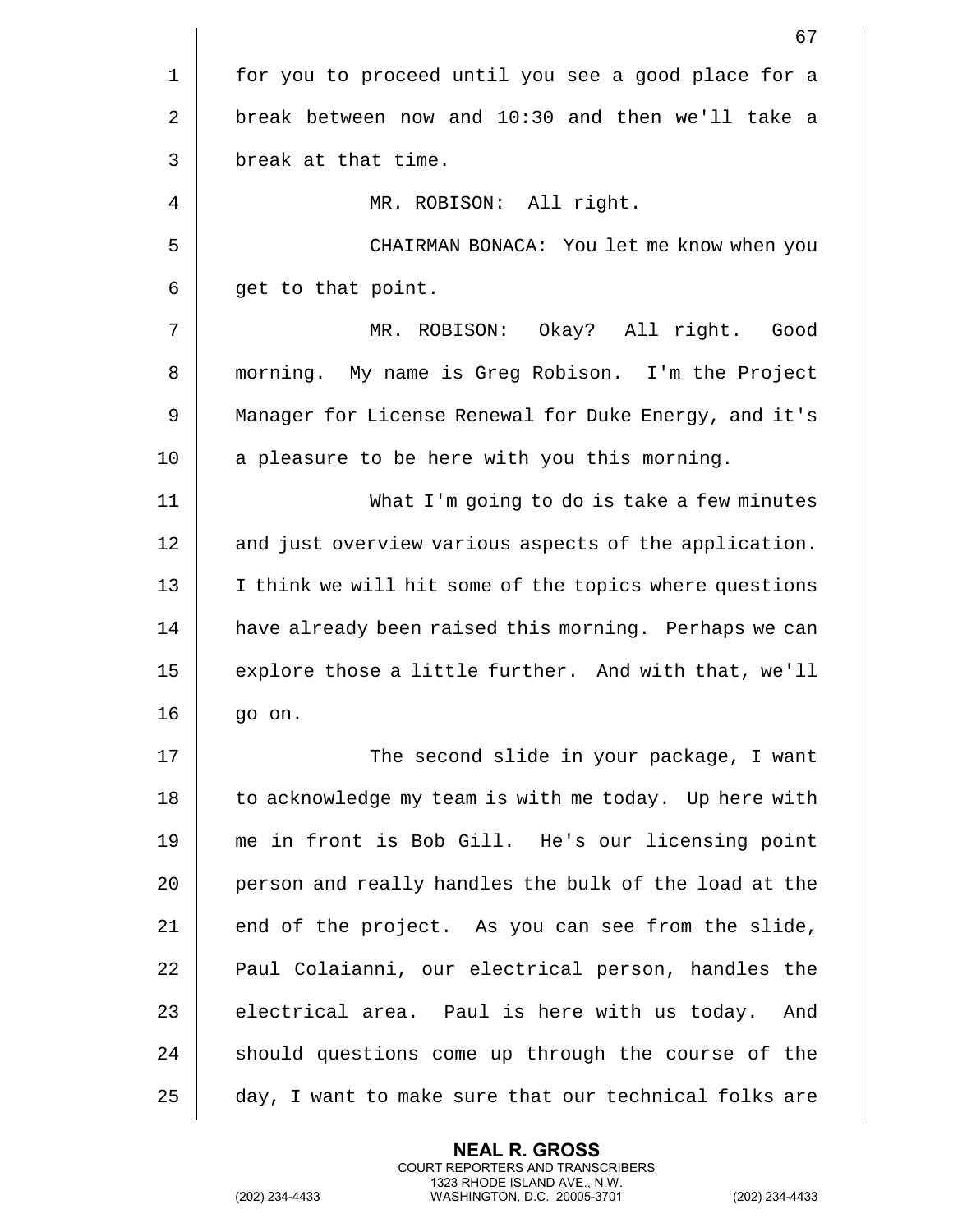1 | available to also contribute. Mary Hazeltine did our 2 | reactor coolant system work. Mary is here with us 3 | today. Debbie Keiser's our structural person, and 4 Debbie's with us. Rounette Nader is one of our two 5 mechanical folks and Rounette is here along with Mike 6 | Semmler, who also is a mechanical person. And also on 7 || this slide I would ask you to note the significant 8 | industry participation that these folks have had over 9 || the last ten years. Collectively, on this team, 10 || there's over 60 years of license renewal experience. 11 So this is a very experienced team. We brought the 12 | Oconee team forward and we're glad to keep it together 13 || and work on McGuire and Catawba. 14 || I won't spend much time on the next two.

15 I brought some diagramatics. This is a map that you 16 || can perhaps read it. The McGuire and Catawba plants 17 || are north and south. Bob, could you point to those on 18 || the map? McGuire and Catawba are north and south of 19 Charlotte; Oconee is approximately 180 miles to the 20 west. So what you're looking at is a map of the Duke 21 || system, and I wanted you to have a perspective on 22 || where our plants are located.

23 And one of the reasons when Caudle 24 | mentioned that we could have a meeting in Charlotte 25 | and encompass McGuire and Catawba, each of the plants

> **NEAL R. GROSS** COURT REPORTERS AND TRANSCRIBERS 1323 RHODE ISLAND AVE., N.W.

(202) 234-4433 WASHINGTON, D.C. 20005-3701 (202) 234-4433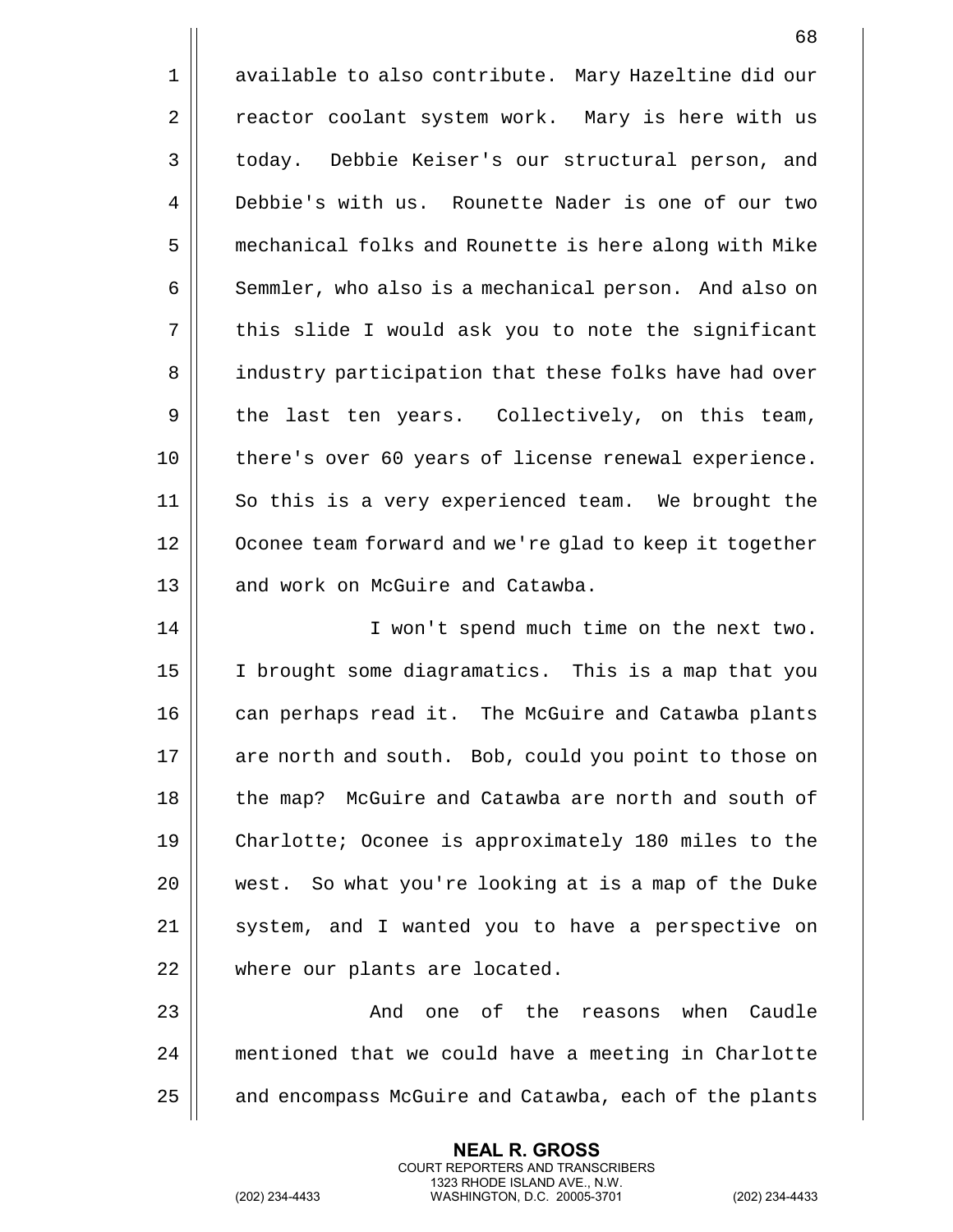1 || are just a 30-minute drive either way from the 2 | downtown area, so it's easy to have a central team and 3 | then migrate to the site even that morning if we 4 | needed to.

5 The next picture is some photographs of 6 | the Plant just to give us some visual familiarity with 7 || the Plant here this morning. McGuire up on Lake 8 | Norman and Catawba down on Lake Wiley, south of 9 | Charlotte. Plant details, Rani has covered a good bit 10 || of this. Again, the details are there in your 11 package, and I won't belabor them, but I thought it 12 would be interesting to show you some statistics on 13 | the plants themselves.

14 || The meat of our presentation is to review 15 | the high points of our application. I thought I would 16 || take a few minutes and give you a little bit of 17 background on the application. We really -- we 18 believe we're the first SRP plants to go through 19 license renewal, and this will begin to put a certain 20 different spin on things because of the structure of  $21$   $\parallel$  the materials, the standardization that went into the  $22$  | Plant design in the beginning. We're the first ice 23 | condenser containment plants to pursue renewal, we've 24 || done steam generator replacement at three of the four 25 units, and also we're the first second renewal

> **NEAL R. GROSS** COURT REPORTERS AND TRANSCRIBERS 1323 RHODE ISLAND AVE., N.W.

(202) 234-4433 WASHINGTON, D.C. 20005-3701 (202) 234-4433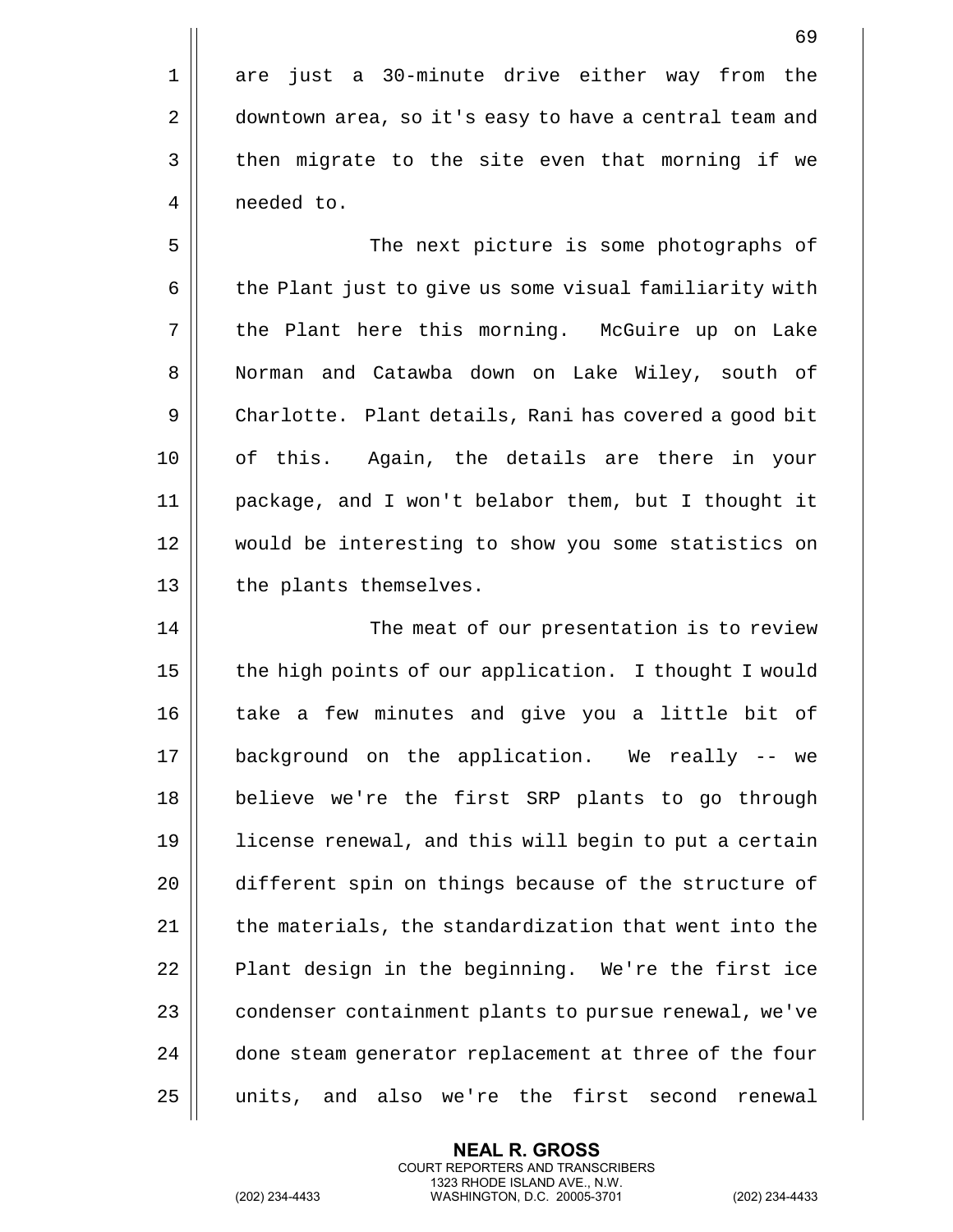|    | 70                                                     |
|----|--------------------------------------------------------|
| 1  | application and the second two-site applicant with a   |
| 2  | couple of new twists and wrinkles.                     |
| 3  | MEMBER ROSEN: Greg, you said three of the              |
| 4  | four have had their steam generators replaced.<br>The  |
| 5  | fourth is scheduled?                                   |
| 6  | MR. ROBISON: No, sir, not yet. Catawba                 |
| 7  | Unit 2 has not been scheduled because the materials in |
| 8  | Catawba Unit 2 are a little different breed than       |
| 9  | McGuire 1 and 2 and Catawba 1. We're trending the      |
| 10 | plugging rate, but we're not at a point where we can   |
| 11 | foresee replacement yet. Again, for 40 additional      |
| 12 | years of operation, you can anticipate the generators  |
| 13 | will need replacement, but right<br>now we can't       |
| 14 | anticipate when that will be. But we do have a -- as   |
| 15 | part of our Aging Management Program, the Steam        |
| 16 | Generator Surveillance Program, which would track the  |
| 17 | two plugging rates.                                    |
| 18 | MEMBER ROSEN: So when did Catawba go into              |
| 19 | service?                                               |
| 20 | MR. ROBISON: I'm sorry.                                |
| 21 | MEMBER ROSEN: Catawba 2 went into service              |
| 22 | what year?                                             |
| 23 | MR. ROBISON: Nineteen eighty-six.                      |
| 24 | MEMBER ROSEN: So it's 16 years and it's                |
| 25 | not showing signs of needing replacement?              |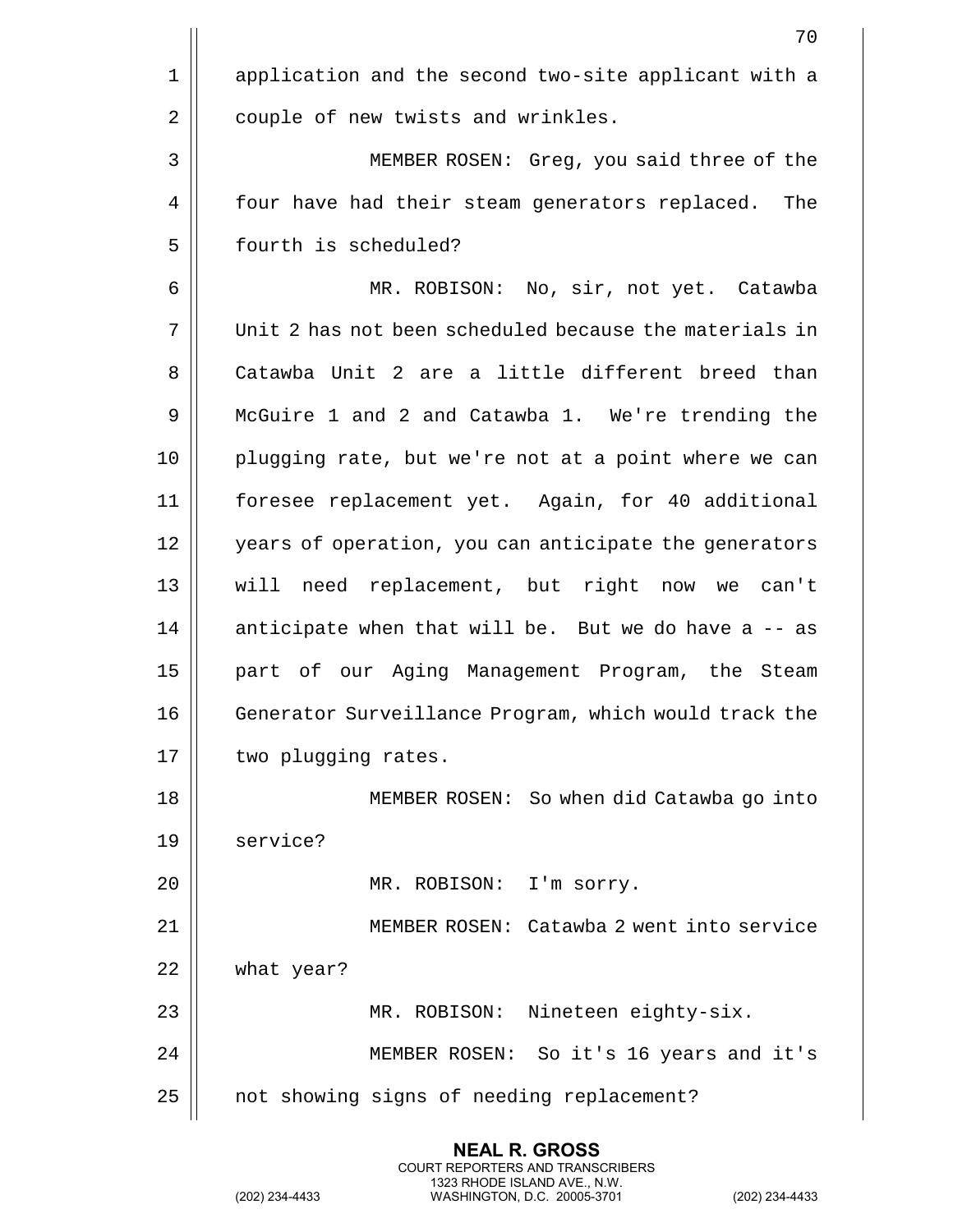|    | 71                                                     |
|----|--------------------------------------------------------|
| 1  | MR. ROBISON: No, sir, not yet.                         |
| 2  | MEMBER ROSEN: What's special about it?                 |
| 3  | MR. ROBISON: I think the -- Mary, do you               |
| 4  | know any particulars that you could add on Catawba     |
| 5  | Unit 2 steam generator materials?                      |
| 6  | MS. HAZELTINE: I believe it has to do                  |
| 7  | with the Alloy 600 tubes. You'll also note that        |
| 8  | Oconee, which is a much older Plant, is just now going |
| 9  | to be replaced. So if you put it into that             |
| 10 | perspective, you look at how much longer the Oconee    |
| 11 | generators lasted than the generators at McGuire and   |
| 12 | Catawba.                                               |
| 13 | MEMBER ROSEN: You said the treatment of                |
| 14 | the Alloy 600.                                         |
| 15 | MS. HAZELTINE: I believe that it was a                 |
| 16 | heat treatment process.                                |
| 17 | MEMBER POWERS: The plants with annealed                |
| 18 | materials are much more corroded than those that were  |
| 19 | heat treated in situ.                                  |
| 20 | But the replacement<br>MEMBER FORD:                    |
| 21 | generators are 690?                                    |
| 22 | MR. ROBISON:<br>Yes.                                   |
| 23 | MEMBER POWERS: On the Catawba 2 using the              |
| 24 | alternate repair criteria?                             |
| 25 | MR. ROBISON: I do not know. I do not                   |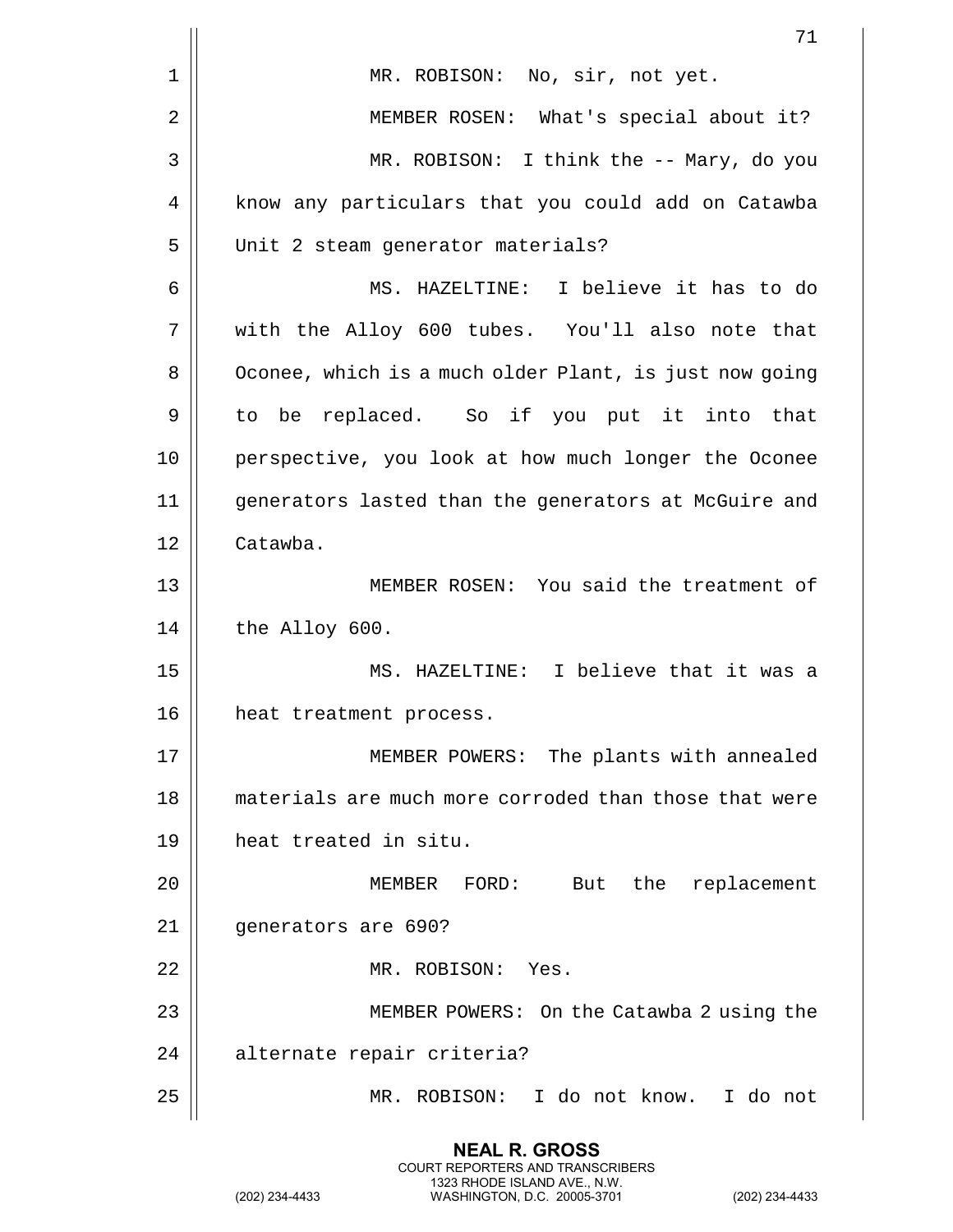|    | 72                                                     |
|----|--------------------------------------------------------|
| 1  | know that detail. Let's see, again, some<br>more       |
| 2  | application background.<br>The<br>NRC approved our     |
| 3  | exemption request. The reason for the exemption        |
| 4  | request and the fact that we have four sister units,   |
| 5  | we have McGuire Unit 1 that's over 20 years old, but   |
| 6  | we felt like with the collective operating experience, |
| 7  | the fact they were built at the same time and have     |
| 8  | exhibited very similar behavior, that we could use     |
| 9  | that to be confident in a pursuing a license renewal.  |
| 10 | And with McGuire Unit 1 already having reached 20      |
| 11 | years, we asked for an exemption for McGuire Unit 2,   |
| 12 | Catawba 1 and Catawba 2, and that was the basis of the |
| 13 | exemption request.                                     |
| 14 | What that causes on the next bullet is an              |
| 15 | interesting twist when it comes to finalizing the      |
| 16 | license renewal date, because as it says here, it's 20 |
| 17 | years from the expiration of the current license or 40 |
| 18 | years from the date of the issuance, which may mean,   |
| 19 | depending on when the license is issued, that the      |
| 20 | Catawba licenses may be somewhat less than 60 years,   |

 | Catawba licenses may be somewhat less than 60 years,  $\parallel$  two or three years less than 60 years if you do the || math. And there's some cute phrases that you can say  $\parallel$  about the 20 years or 40 years from the point of 24 | renewal.

25 || We did ask, however, that the safety

**NEAL R. GROSS** COURT REPORTERS AND TRANSCRIBERS 1323 RHODE ISLAND AVE., N.W.

(202) 234-4433 WASHINGTON, D.C. 20005-3701 (202) 234-4433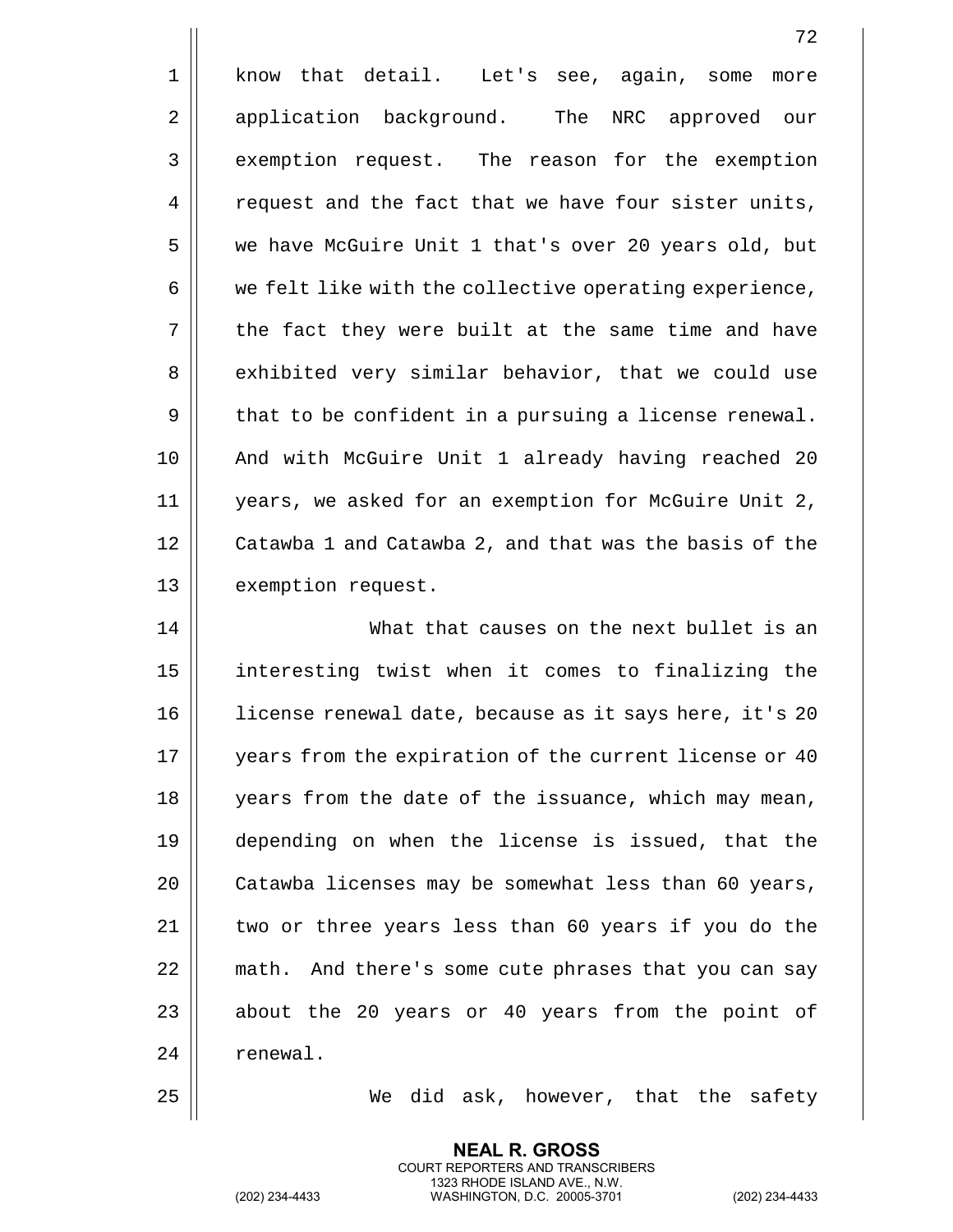1 evaluation review and the environmental reviews cover  $2 \parallel$  the 60-year time period. There was no reason to ask 3 || for 57 years to be thought of or 58 years to be 4 | thought of. If you're going to be think the technical 5 || thoughts, think for 60 years, and that was our 6 | request.

7 MEMBER LEITCH: But the exemption request 8 does not impact the criteria 40 years from the date 9 | issuance of the renewed operating license; is that 10 || correct? In other words, we're still dealing with 40 11 years from the issuance of the renewed operating 12 license.

13 MR. ROBISON: Yes. We're still dealing 14 || with 40 years from the issue date of the license, yes.

15 || Another little bit of application 16 | background that may also answer some of the questions 17 || that Dr. Bonaca was asking, we began application 18 | preparation in January of 2000. It was May of 2000 19 || when the Oconee application was approved. So we began 20 || this project while we were still finishing Oconee. So 21 || we took our team, our expertise and our procedures and 22 | forms and we moved on to begin McGuire and Catawba. 23  $\parallel$  You see here that in August of 2000 the draft version 24 | of the NRC quidance documents and industry quidance 25 documents were available to us. In 2001, July, the

> **NEAL R. GROSS** COURT REPORTERS AND TRANSCRIBERS 1323 RHODE ISLAND AVE., N.W.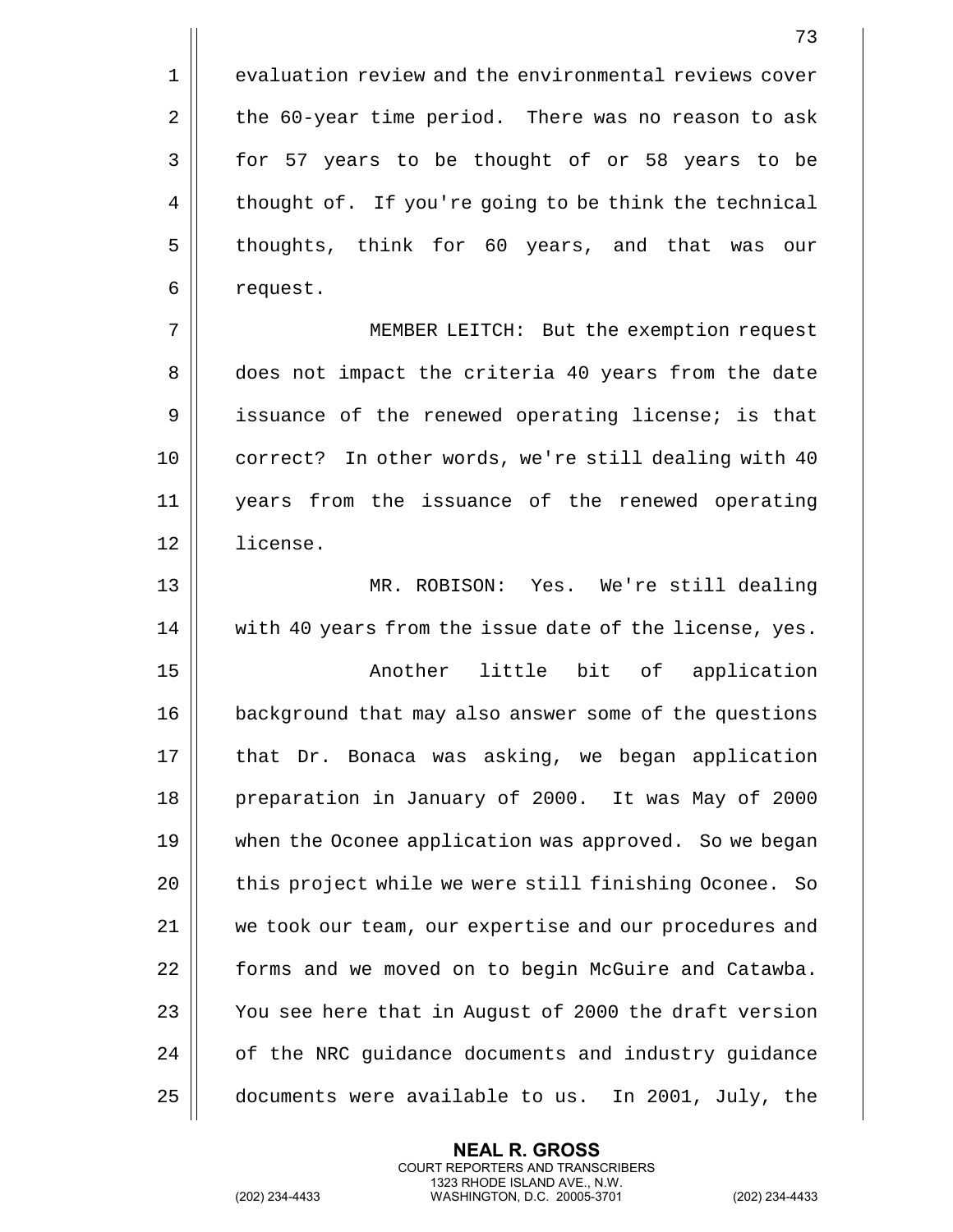1 | final documents were available. So we worked with 2 draft information and also with our Oconee formats.  $3 \parallel$  so when we produced an application, it was very much 4 | berthed out of the style we used on Oconee. Whereas 5 | the reviewers were more trained to the guidance 6 documents from mid-2001 and I believe perhaps their 7 familiarity with the latest and greatest techniques 8 || and guidance documents and here we came with something  $9 \parallel$  that was perhaps a little bit old school. That threw 10 || the reviewers off some. 11 MEMBER LEITCH: I don't really want to 12 || belabor this point, but it still is puzzling to me why 13 || you would go for license renewal with the possible 14 || sacrifice of two to three years of operation at the  $15$  | end of this period? It almost seems to me like we 16 would be doing you a favor were we to delay approving  $17$  | this for three years. 18 MR. ROBISON: Perhaps, but -- 19 MEMBER LEITCH: I just don't understand 20 | that rationale. 21 MR. ROBISON: Perhaps, and I won't ask for  $22$  || that. Part of the rationale, the easy part of the 23  $\parallel$  rationale, was we wanted to keep the team together. 24 We looked at what it would cost Duke in time and 25 | materials and labor to reconstitute a team five years

> **NEAL R. GROSS** COURT REPORTERS AND TRANSCRIBERS 1323 RHODE ISLAND AVE., N.W.

(202) 234-4433 WASHINGTON, D.C. 20005-3701 (202) 234-4433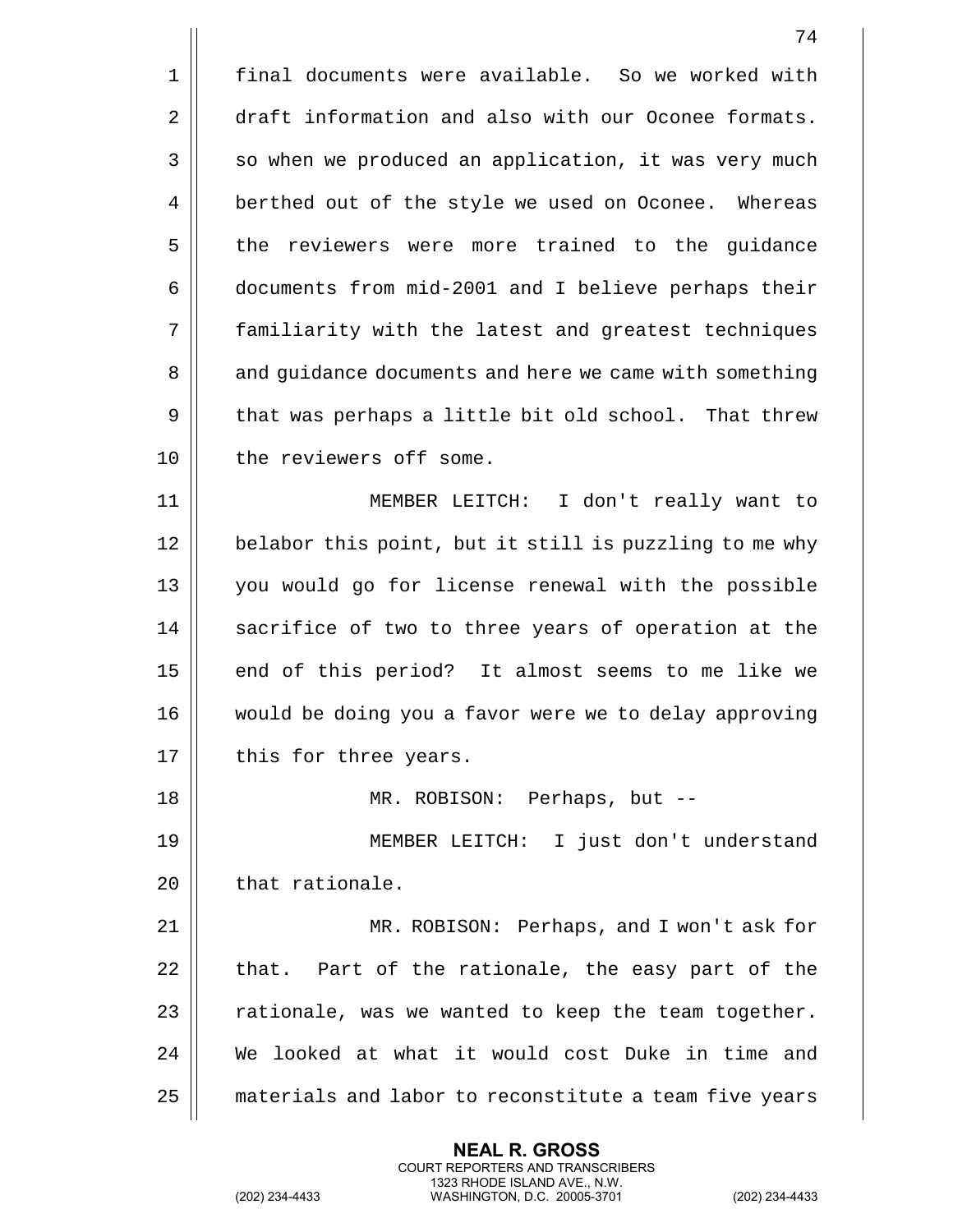|    | 75                                                     |
|----|--------------------------------------------------------|
| 1  | from now to do Catawba, and it didn't make any sense   |
| 2  | to us to try to recreate a team when in fact if we get |
| 3  | to year 57 on Catawba, we can come in and renew the    |
| 4  | license again if we're in good shape and things are    |
| 5  | still well with us. So that with the possibility of    |
| 6  | another renewal many years out in the future, we're    |
| 7  | really not sacrificing those three years, it's just    |
| 8  | going to cause us to take additional action just a     |
| 9  | smidgeon earlier.                                      |
| 10 | MEMBER ROSEN: You mean renew again in 57               |
| 11 | years for three years?                                 |
| 12 | MR. ROBISON: No, renew for additional 20               |
| 13 | years beyond that.                                     |
| 14 | These plants are much<br>MEMBER POWERS:                |
| 15 | better than those in south Texas.                      |
| 16 | (Laughter.)                                            |
| 17 | MR. ROBISON: The --                                    |
| 18 | MEMBER ROSEN: This could go on till your               |
| 19 | Plant rivals the pyramids --                           |
| 20 | MR. ROBISON:<br>Yes.                                   |
| 21 | MEMBER ROSEN: -- in longevity, with your               |
| 22 | model.                                                 |
| 23 | MEMBER POWERS: I have a great deal of                  |
| 24 | confidence in the ability of neutrons to embrittle     |
| 25 | steel. That will bring it to an end.                   |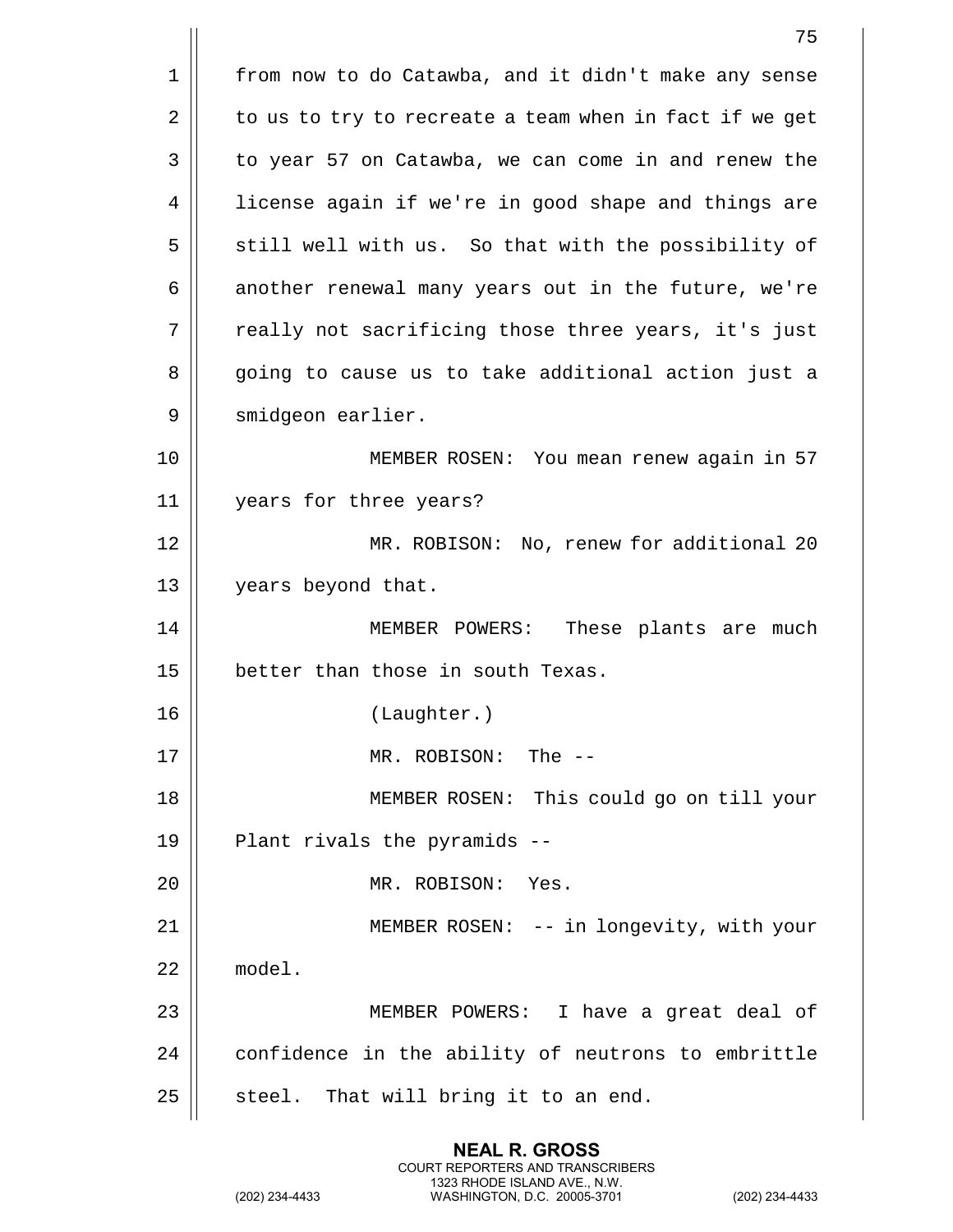76 1 CHAIRMAN BONACA: It takes time but we'll  $2 \parallel$  get there. 3 MR. ROBISON: Moving on through some of 4 | the highlights of the application, the Integrated Plan 5 | Assessment topics that are housed in the application  $6 \parallel$  are the scoping and screening that we've begun to talk 7 about today and also the aging management reviews. 8 The Integrated Plan Assessment we performed along 9 discipline lines, and that's why when I introduced the 10 || team to you this morning, they're important because 11 along with the individuals go their responsibilities 12 for a very large team of mechanical people, 13 || operations, maintenance, system engineering that they 14 || were able to reach into the Plant and tap. So they 15 || really were the managers of each of these areas to 16 pull the information together that you have in front 17 | of you in the application.

18 || Scoping and screening, several slides. 19 This slide in particular gives you a feel for the 20 || structure of the application itself. Scoping and 21 | screening methodology again, it always helps to define 22 | your procedures. We did provide that in the Section  $23 \parallel 2.1$  of the application. We gave broad Plant-level 24 || scoping results for all of the disciplines, and we 25 considered RCS a separate area. The Plant-level

> **NEAL R. GROSS** COURT REPORTERS AND TRANSCRIBERS 1323 RHODE ISLAND AVE., N.W.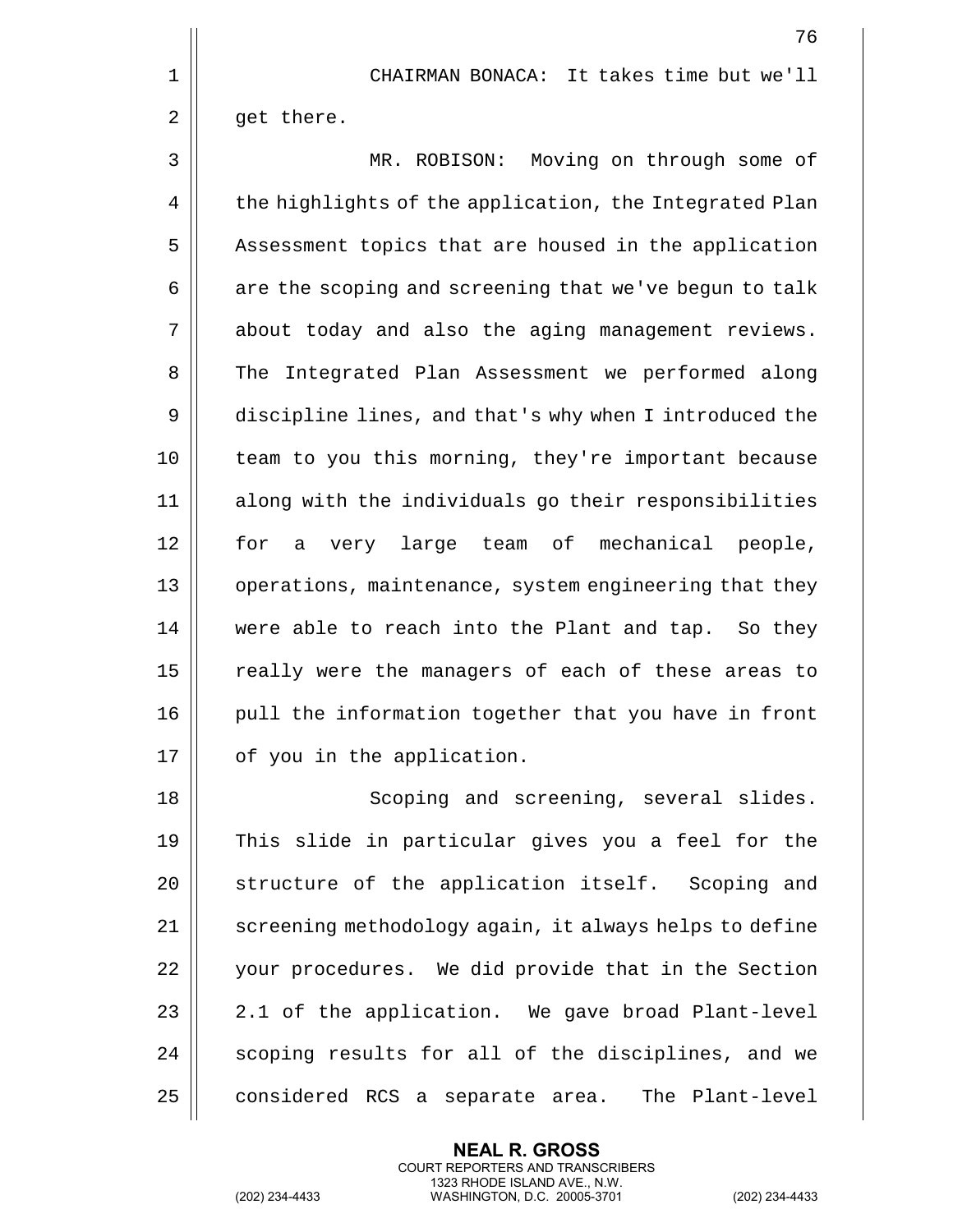1 | scoping results in Section 2.2, and then you can see 2 | how the results fed out into Section 2.3, 2.4 and 2.5.

3 And I will point out in the electrical  $4 \parallel$  area that we used a bounding approach. We've had that 5 discussion in a number of meetings in industry, 6 | perhaps you've heard of that. The bounding approach 7 allows us to really take a very broad view of 8 electrical components, not go inside of cable trays 9 || and pick out which cable, perhaps, is a safety-related 10 || cable, but look at the area, look how aging could 11 impact the electrical hardware in that area and make 12 || judgments that way. So it's more of a superset or a 13 || broader sweeping type approach but it's conservative 14 and it served us.

15 || The scoping and screening results  $16$   $\parallel$  continue. The system descriptions are generically 17 || applicable to McGuire and Catawba unless otherwise  $18$  stated. Again, four sister units, things are very, 19 very similar at the functional level. It's the 20 physical layout level where you begin to get 21 differences in plants, and that's just a function of 22 || the piping people and the equipment people and how  $23$  || they laid the plants out. But, certainly, at the 24 | functional level, there's extreme overlap of the two 25 designs.

> **NEAL R. GROSS** COURT REPORTERS AND TRANSCRIBERS 1323 RHODE ISLAND AVE., N.W.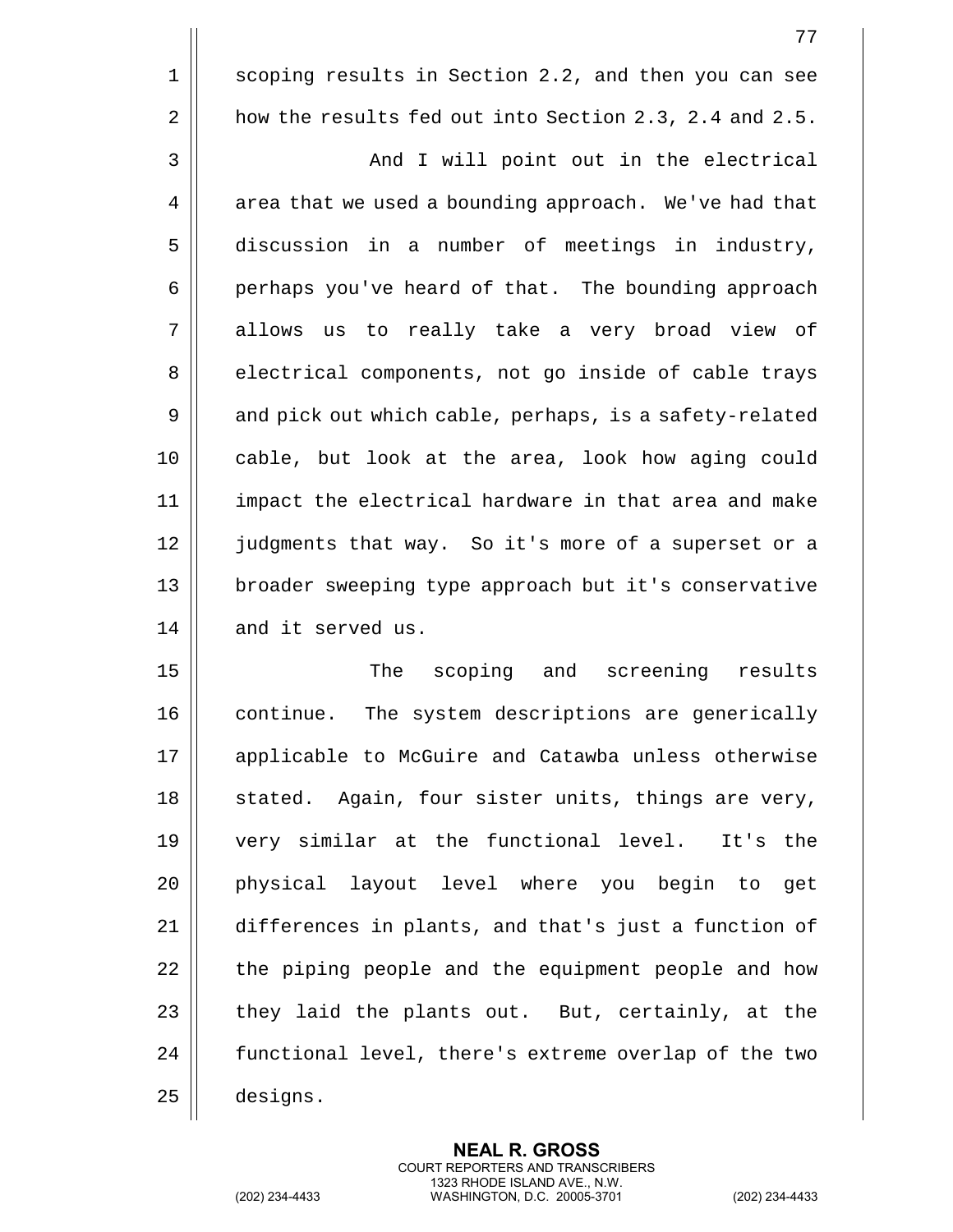78 1 | The electrical and instrumentation 2 descriptions are done on a component basis. Again, 3 || when you're doing a superset you don't need to go in 4 | and describe each electrical system if all electrical  $5 \parallel$  systems are going to be included -- safety, non-6 | safety. Again, we're taking component views in areas 7 || or zones, looking for aging in those areas or zones 8 || and making sure that we can manage the aging of the 9 || hardware. And all discipline screening results are 10 provided in the Chapter 3 tables. We used, as I'll 11 || show you in just a moment, the six-column table format 12 | for communication purposes. So that's a high-level 13 | overview of scoping and screening. 14 || Being an engineer, I have to give you an 15 || equation. The aging management review follows an 16 || equation that we were able to understand many, many 17 || years ago, that if we took a component and its aging 18 || effects and we took that combination and understood 19 how programmatically to manage it, if that program 20 happened to exist and we could go into operating  $21$  | experience and see that it was doing a good job, all 22 | cf that collectively then gave us reasonable assurance

24 MEMBER POWERS: Why is it an additive and  $25$  | not a multiplicative equation?

 $23$  || that we could carry that exercise forward.

**NEAL R. GROSS** COURT REPORTERS AND TRANSCRIBERS 1323 RHODE ISLAND AVE., N.W.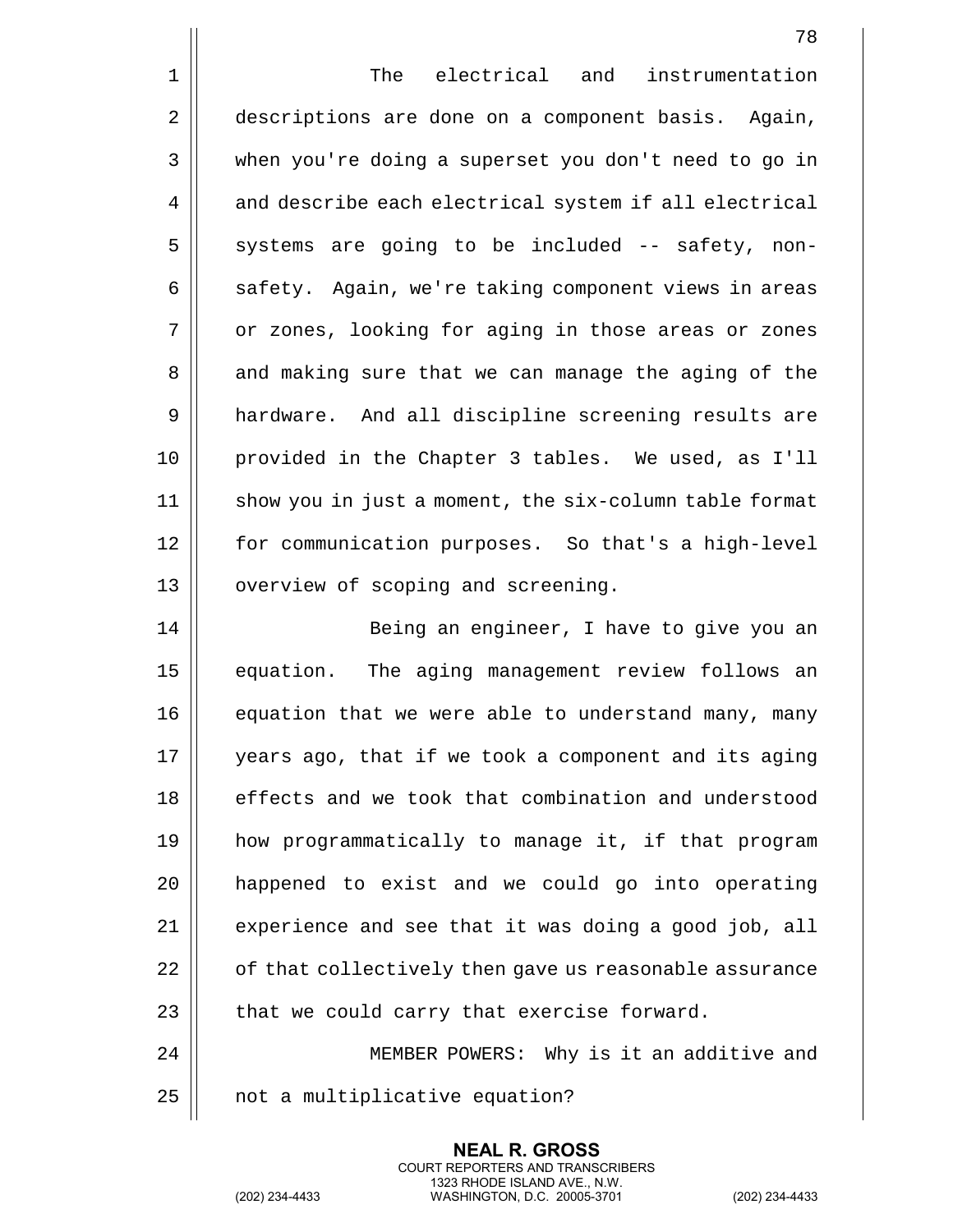|                | 79                                                    |
|----------------|-------------------------------------------------------|
| $\mathbf 1$    | MR. ROBISON: I think someone raised that              |
| $\overline{2}$ | issue in the past, and I had -- I'm not sure I have a |
| 3              | good answer for that. Perhaps it is multiplicative.   |
| 4              | MEMBER POWERS: So you show us<br>one                  |
| 5              | equation and it's wrong.                              |
| 6              | (Laughter.)                                           |
| 7              | MEMBER POWERS: I couldn't resist.                     |
| 8              | MR. ROBISON: He made that comment to me               |
| 9              | last time I showed this equation. Thank you. So what  |
| 10             | this allowed us to do -- it's a very important memory |
| 11             | trigger for us, because we would begin to talk to the |
| 12             | Plant people and they would say, "We have this        |
| 13             | particular aspect." We could ask them, "Are we        |
| 14             | talking about definition of the component and its     |
| 15             | functions? Are we talking about the environment and   |
| 16             | materials which would lead us to an aging effect?"    |
| 17             | What is it we are talking about, and help us          |
| 18             | understand where we are so we could avoid thinking we |
| 19             | had solved a problem but somehow not being able to    |
| 20             | communicate. Again, we did a lot of work pulling      |
| 21             | Plant records together, pulling operating experience  |
| 22             | together, and we wanted to make sure we got it        |
| 23             | correctly captured.                                   |
| 24             | just mentioned aging effects<br>I.                    |
| 25             | determinations. We found early on that it was very    |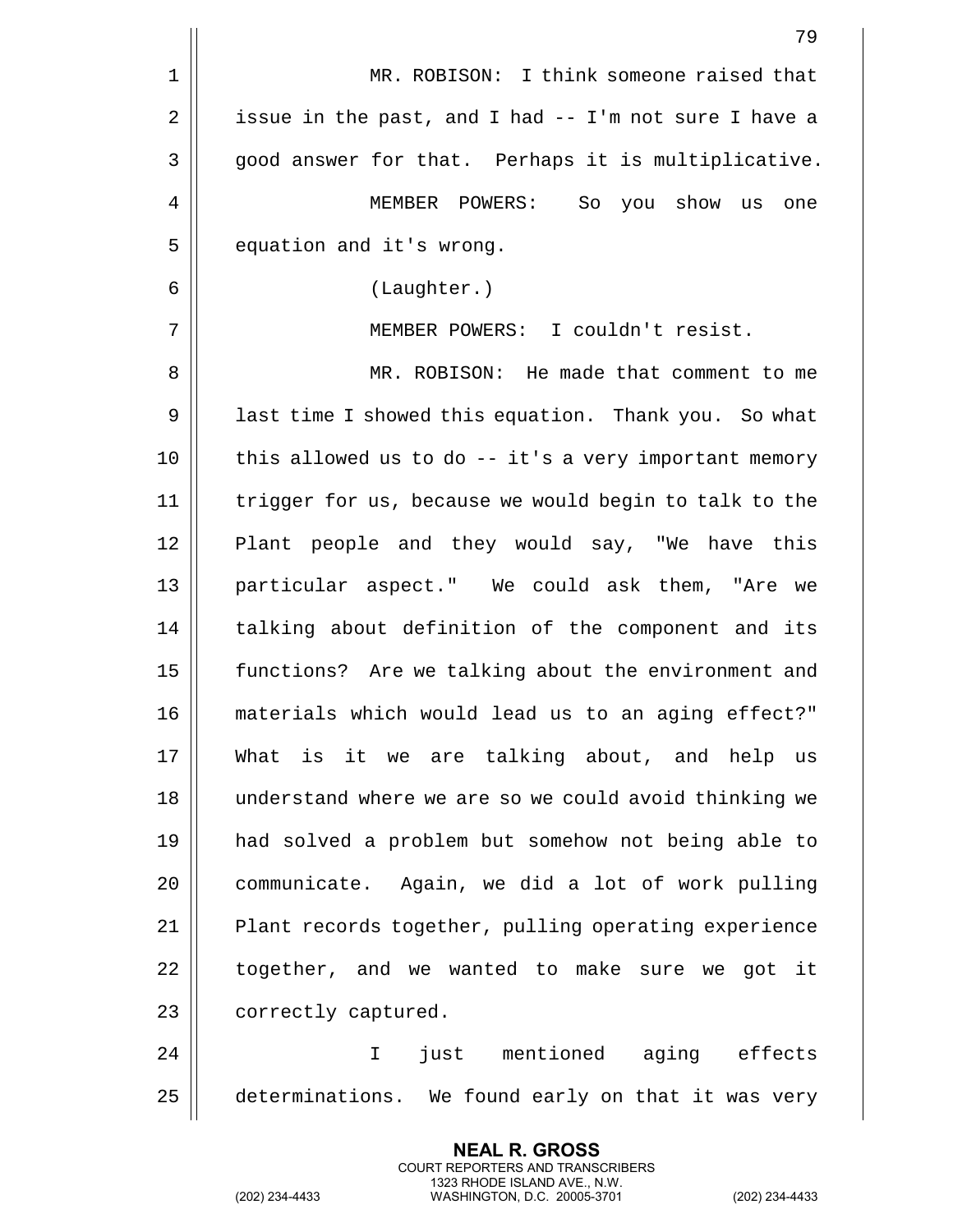1 difficult to go to your metallurgist every single time 2 | you wanted corrosion defined. So what we did was we 3 | | 1ooked at the component materials, what is your power 4 | plant built of? How many different kinds of materials 5 | Preally are in a power plant? How many different kind  $6 \parallel$  of environments are there in a power plant? If you 7 || take those combinations, how many different aging 8 || effects are we talking about here? So rather than 9 taking a Christian name of a component, working 10 through its material and trying to say for this 11 Christian name of the component, here's how it ages, 12 we said, if they're all carbon steel and they're all 13 in this environment, won't they exhibit similar 14 || behavior? Let's go and think about the broader 15 || sweeping behavior of things first so we don't lose our 16 || acclamation and then come back and apply operating 17 || experience. And what you see here is we ultimately 18 documented that in a series of tools that we have had 19 || EPRI publish, and those tools have allowed us to sort 20 || of standardize our perspective so we don't get 21 || confused on definitions of terms. This is a very 22 | valuable piece developed during the Oconee days, and 23 We've continued to use it on McGuire and Catawba. 24 CHAIRMAN BONACA: That's somewhat the

 $25$  | process that the GALL report uses too.

**NEAL R. GROSS** COURT REPORTERS AND TRANSCRIBERS 1323 RHODE ISLAND AVE., N.W.

(202) 234-4433 WASHINGTON, D.C. 20005-3701 (202) 234-4433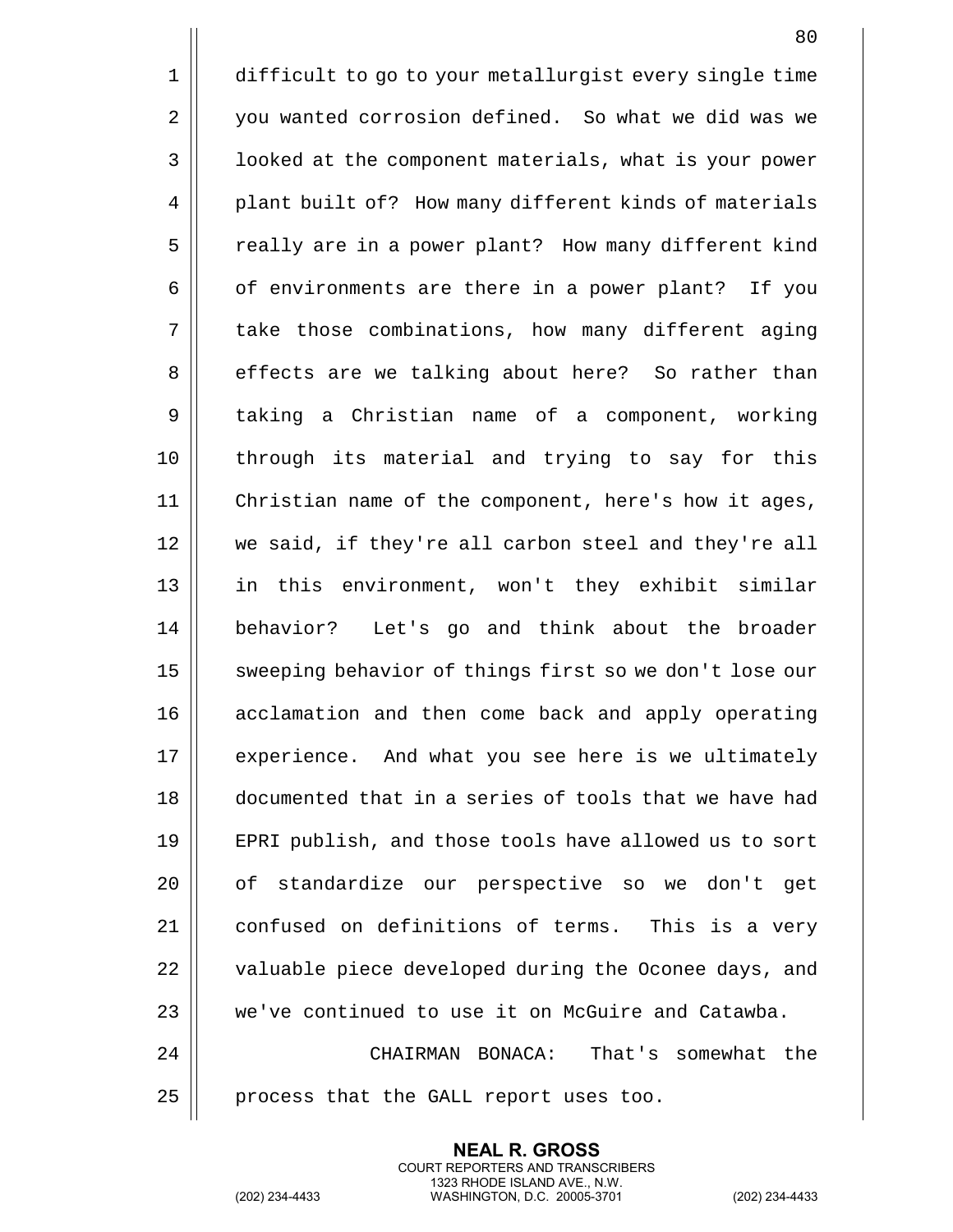|    | 81                                                     |
|----|--------------------------------------------------------|
| 1  | MR. ROBISON: It is.                                    |
| 2  | CHAIRMAN BONACA: To what extent do you                 |
| 3  | make use of GALL?                                      |
| 4  | MR. ROBISON: We're not able to use GALL                |
| 5  | at all. We did compare ourselves to it in the end,     |
| 6  | but we did not have it available to us in the          |
| 7  | beginning to use. And, again, we had our Oconee        |
| 8  | experience and also our tools, as we call them, that   |
| 9  | we used and were able to consistently apply those.     |
| 10 | But there's very few, and I can't think of any         |
| 11 | differences with GALL that our tools would bring up.   |
| 12 | CHAIRMAN BONACA: Okay.                                 |
| 13 | MEMBER FORD: Could I ask something that's              |
| 14 | been concerning me for a little while? Oconee got      |
| 15 | their license from you all just before the CRDM        |
| 16 | housing situation arose. And you assure there aren't   |
| 17 | aging effects determination, but you're very much      |
| 18 | dependent on industry tools coming out of EPRI, and I  |
| 19 | guess you're forced to do that. You can't do your      |
| 20 | independent research to come up with a proactive aging |
| 21 | management program for your specific Plant, I'm        |
| 22 | assuming.                                              |
| 23 | MR. ROBISON: The Oconee --                             |
| 24 | MEMBER FORD: So you are at risk, aren't                |
| 25 | you?                                                   |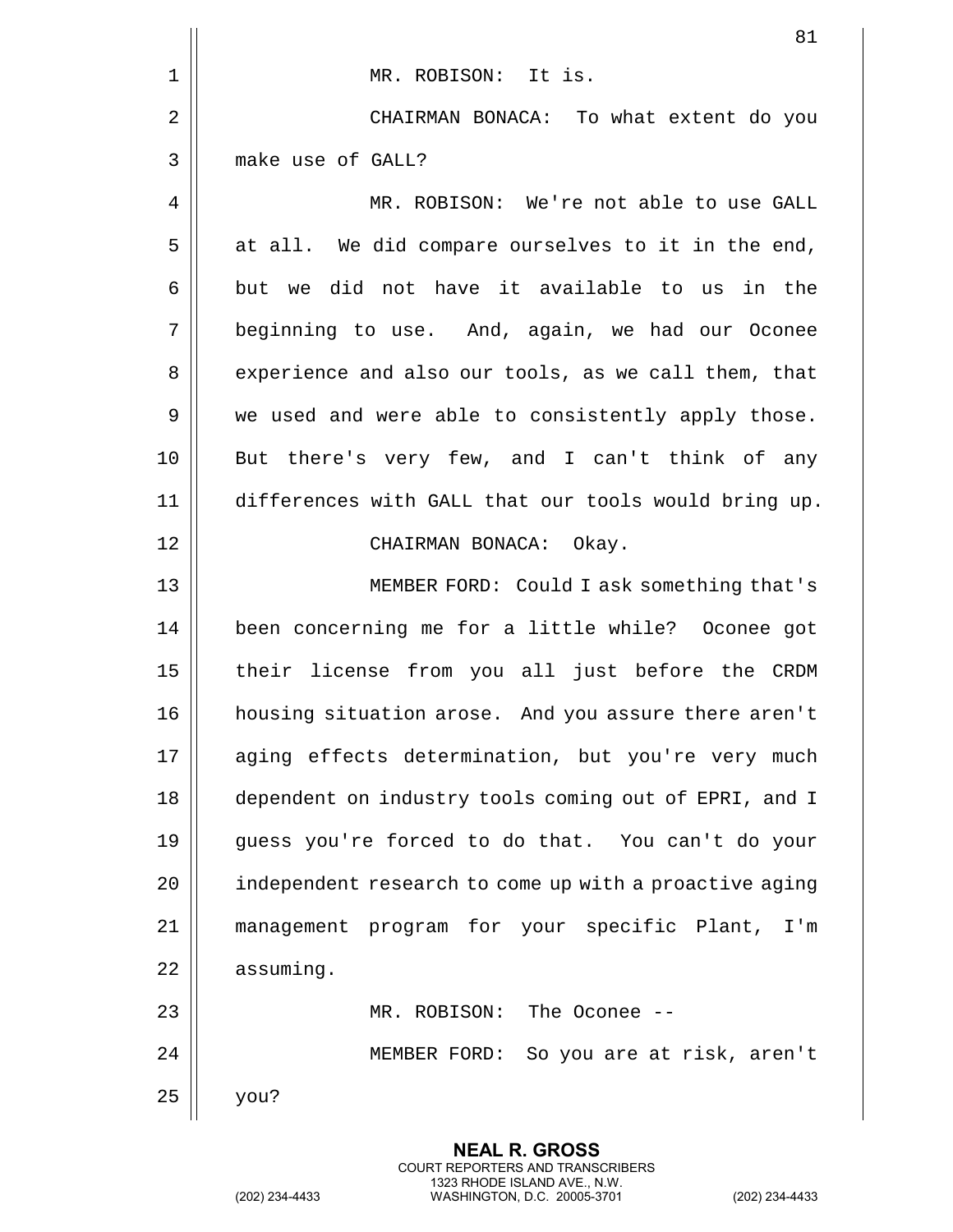1 || MR. ROBISON: You are somewhat at risk for 2 || unique materials and things that -- how does the 3 phrase go, you can't know the unknown. And so as  $4 \parallel$  things are revealed to us and we become aware of them, 5 | we have to make sure we have an opportunity to put  $6$  || that back into our plant experience. 7 Turns out on Oconee we actually had a CRDM 8 | housing program that we took through license renewal. 9 What has occurred since we relicensed Oconee is that 10 || program has had to be returned to incorporate the new 11 knowledge that's come out of the Oconee experiences 12 || and other experiences in industry. 13 MEMBER FORD: Okay. But you have no way

 $14$  | of -- it's an obvious statement -- you have no way of 15 || knowing what's going to happen in the future if you 16 || had imperfect tools.

 MR. ROBISON: That's correct. MEMBER FORD: And you're depending on EPRI 19 || or some other organizations to perfect those tools. MR. ROBISON: Or your own operating

21 | experience to contribute to your awareness of what may 22 be out there.

23 MEMBER FORD: Well, that's what worries me  $24$   $\parallel$  since we're talking about 20 years hence when this 25  $\parallel$  thing goes into operation. You're essentially saying,

> **NEAL R. GROSS** COURT REPORTERS AND TRANSCRIBERS 1323 RHODE ISLAND AVE., N.W.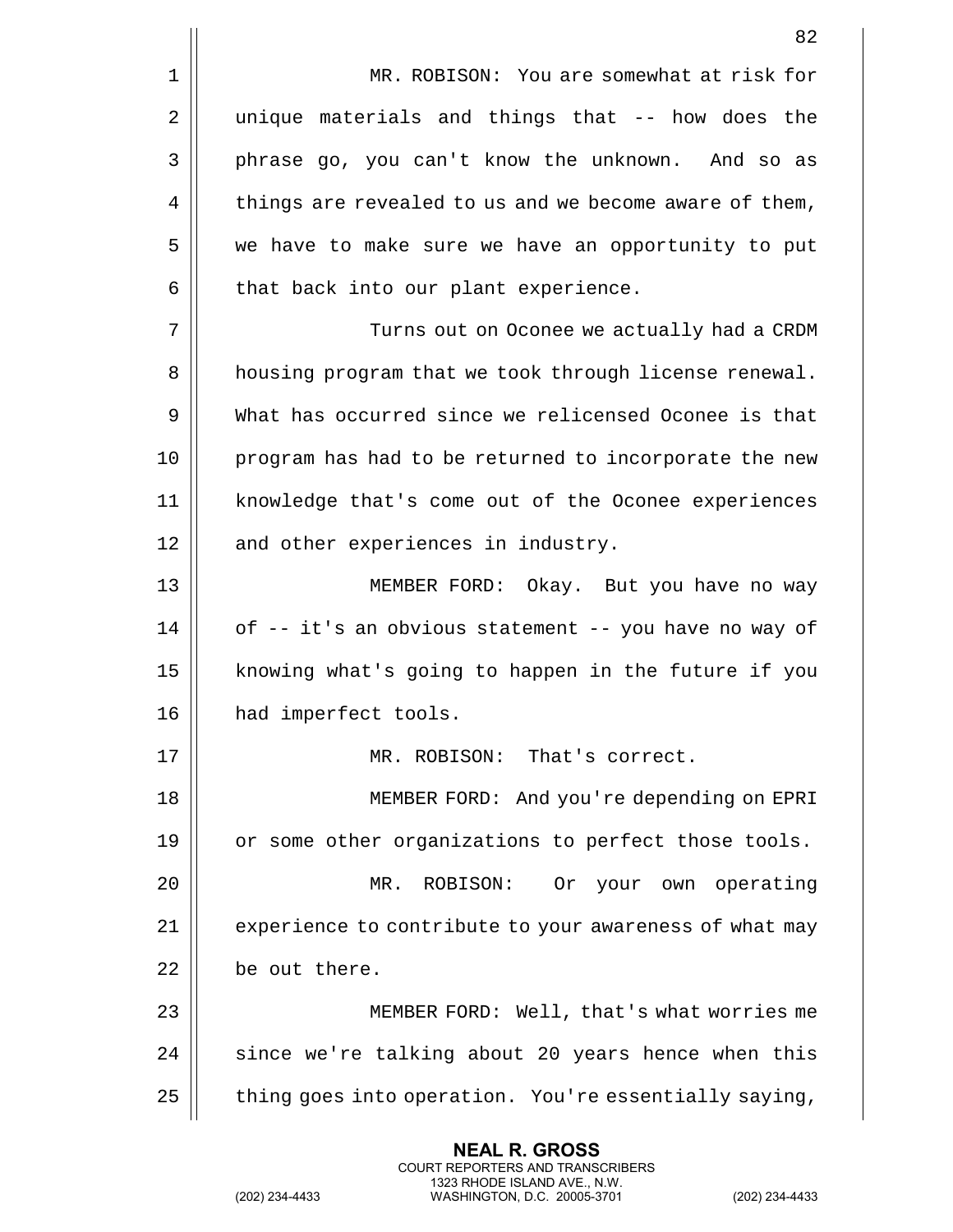|    | 83                                                       |
|----|----------------------------------------------------------|
| 1  | although you don't define it, that you will be relying   |
| 2  | on living developments of these tools as the industry    |
| 3  | comes up with better predictive technologies so you      |
| 4  | incorporate them. But they are not in your current       |
| 5  | license renewal plan, because they don't exist.          |
| 6  | MR. ROBISON: They don't exist, we don't                  |
| 7  | know them. Perhaps --                                    |
| 8  | MEMBER FORD:<br>But you are committing to                |
| 9  | use it -- obviously, you're going to commit to using     |
| 10 | these operator tools as they become available over the   |
| 11 | next few years.                                          |
| 12 | MR. ROBISON: And in fact, today, in the                  |
| 13 | 50 world today, we're faced with the same<br>Part        |
| 14 | challenge. As new information comes available to us      |
| 15 | and we rely on -- we, the industry collective, rely on   |
| 16 | things<br>like<br>the<br>generic<br>letter process<br>or |
| 17 | identifications via perhaps our INPO representatives     |
| 18 | provide us with information.<br>the<br>would<br>So       |
| 19 | infrastructure's in place to provide that information,   |
| 20 | we just have to be wise enough to go look. I think       |
| 21 | I'll move on.                                            |
| 22 | Here's the six-column table, again,                      |
| 23 | communication style that we used. Very effective for     |
| 24 | us to make sure we've communicated things and make       |
| 25 | sure that we can do a QC and it makes sense.<br>It       |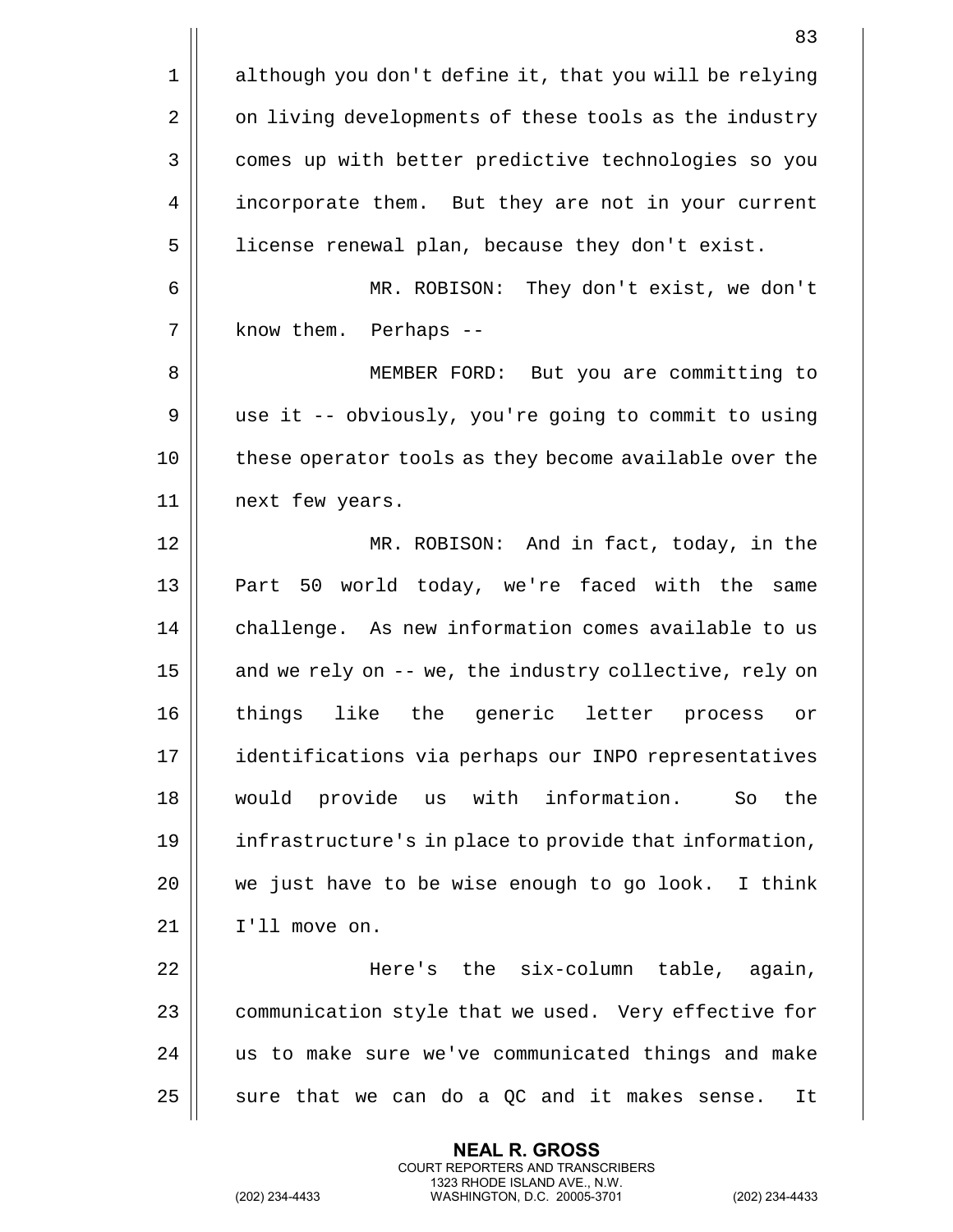1 || allows some easy bookkeeping. So Chapter 3 of our 2 || application is full of these tables.

3 | Program summaries. Some more statistics. 4 | There are 54 total programs -- these are application 5 || numbers -- 54 total programs are credited for the 6 | safety work. Fifty-one of those are aging management 7 || programs, 34 of them exist in the Plant today. Nine 8 | of the programs are new programs for renewal, eight of 9 | them are one-time inspections, and one-time 10 inspections involve things where we don't believe 11 aging is occurring but we want to go at some point in 12 || time and validate that feeling or conclusion or 13 || assumption and make sure that before we enter the 14 | extended period that we can indeed say that. Three of  $15$  | the programs deal with time-limited aging analyses.

16 Commonality of the programs, 48 of the 54 17 || programs are common to both sites, and Caudle, I 18 || believe, mentioned some of that in his discussions 19 || earlier on the inspection. And 31 of the 54 programs 20 || are equivalent to the Oconee programs that we've 21 | already processed through license renewal with the NRC  $22 \parallel$  Staff.

23 MEMBER POWERS: You indicate that eight of 24 | these programs involve one-time inspections and the  $25$  | balance of them involve multi-time inspections?

> **NEAL R. GROSS** COURT REPORTERS AND TRANSCRIBERS 1323 RHODE ISLAND AVE., N.W.

(202) 234-4433 WASHINGTON, D.C. 20005-3701 (202) 234-4433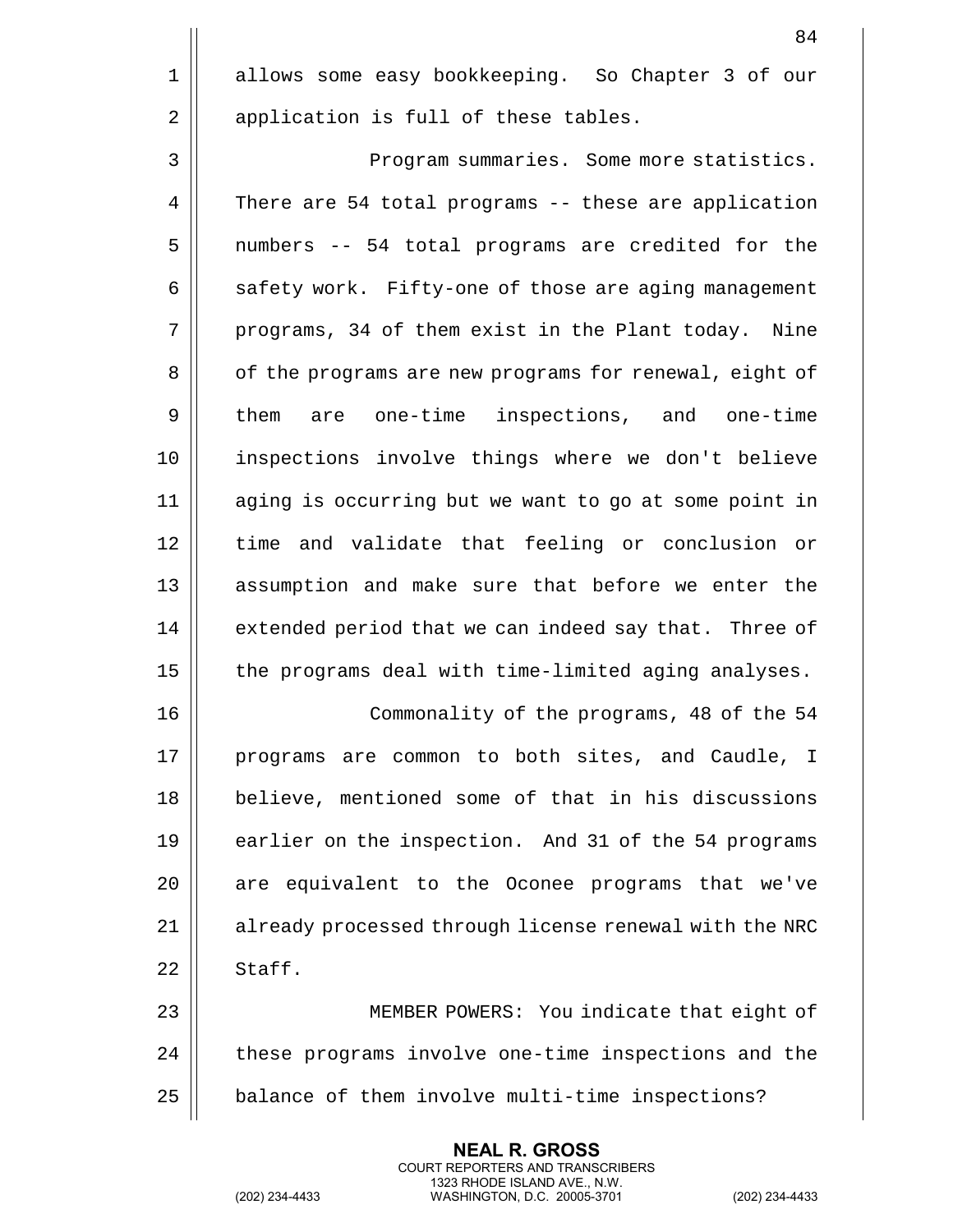|    | 85                                                     |
|----|--------------------------------------------------------|
| 1  | MR. ROBISON: Yes.                                      |
| 2  | MEMBER POWERS: And surveillances?<br>And               |
| 3  | what fraction of those surveillances will be missed    |
| 4  | and what fraction will be reported or documented?      |
| 5  | MR. ROBISON: It's my intention that we                 |
| 6  | don't miss any more surveillances. It does bring up    |
| 7  | an interesting point, Dr. Powers. We have taken the    |
| 8  | opportunity in license renewal when we kicked over the |
| 9  | rock and found something that didn't look so great to  |
| 10 | say let's fix this and let's also use this as an       |
| 11 | opportunity to mature. Let's ask ourselves how we got  |
| 12 | here. Many of our programs at the Plant grew up in     |
| 13 | their own individual little areas, and they've never   |
| 14 | been aggregated like we've done for renewal, where we  |
| 15 | have an entire UFSAR chapter, new Chapter 18, where we |
| 16 | put this information. Many of these programs existed   |
| 17 | in a notebook on someone's shelf with a line item      |
| 18 | commitment in a letter. Well, we've pulled all that    |
| 19 | together, made it much more visible so that as we go   |
| 20 | forward we hope we can drive maturity into the way we  |
| 21 | manage the aging. So I'm sorry that we missed the      |
| 22 | surveillances, but on the other hand if we can use it  |
| 23 | an opportunity to learn and grow, which we<br>as       |
| 24 | certainly are at Duke --                               |
| 25 | this<br>CHAIRMAN BONACA:<br>So you enter               |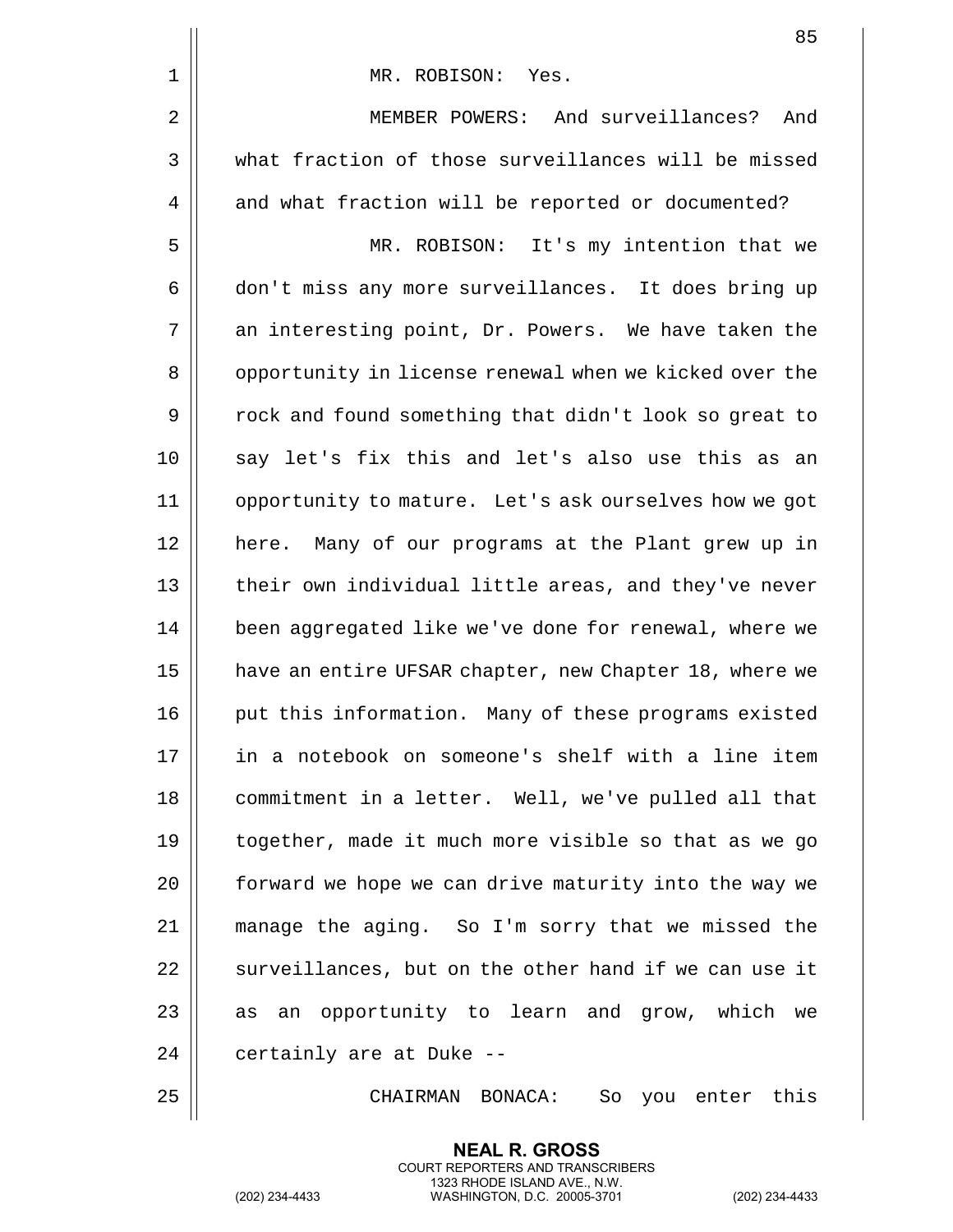|    | 86                                                       |
|----|----------------------------------------------------------|
| 1  | finding in your corrective action program?               |
| 2  | MR. ROBISON: Yes, sir. It goes into the                  |
| 3  | corrective action program. We make sure<br>we            |
| 4  | understand, make sure that it's not broader than just    |
| 5  | the few surveillances and the documentation --           |
| 6  | CHAIRMAN BONACA: I raised an issue before                |
| 7  | about the duct work that has been referenced or quoted   |
| 8  | in the SER that was on the drawing but is not in the     |
| 9  | Plant. Has that issue been entered in the corrective     |
| 10 | action program?                                          |
| 11 | MR. ROBISON: Do you know?                                |
| 12 | MR. GILL: Doctor, I think the drawing was                |
| 13 | an electronic drawing so that it had to use the          |
| 14 | symbols of the drawing. What we did was we went back     |
| 15 | to the technical manual for that. That was the fan       |
| 16 | and the dampers associated with bypass flow and the      |
| 17 | And it was an RAI and we did send a copy of<br>like.     |
| 18 | that drawing to the Staff so they could see that         |
| 19 | physically it's all one unit. There is no duct work      |
| 20 | even though the flow diagram indicates duct work.<br>The |
| 21 | dampers and fan are all one compact unit made by the     |
| 22 | manufacturer. It sits on the divider barrier between     |
| 23 | the upper and lower containment. So what we found out    |
| 24 | was the drawing was basically drawn by the tools they    |
| 25 | had and they have to have dampers and they have to       |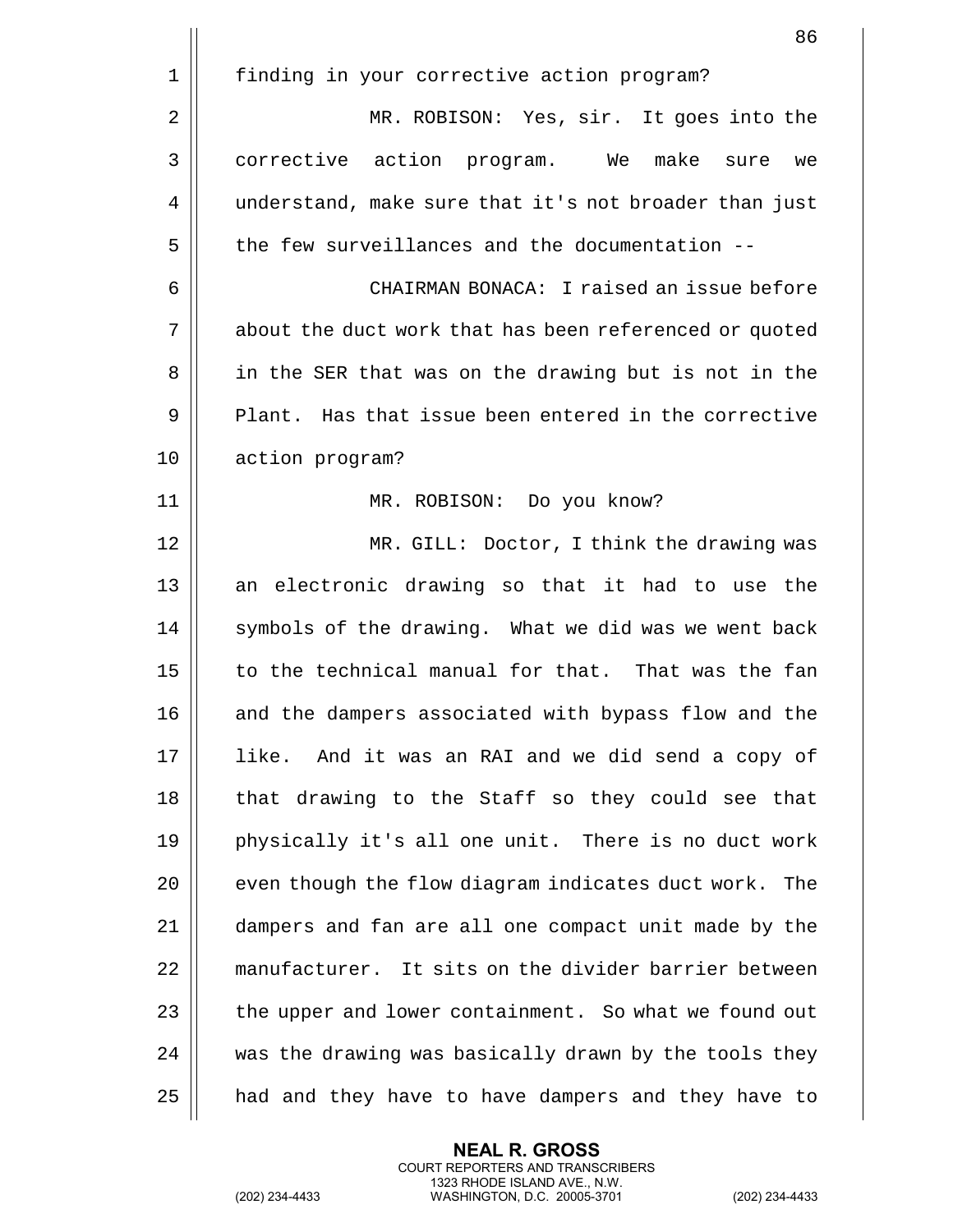|                | 87                                                    |
|----------------|-------------------------------------------------------|
| 1              | have fans and they had to connect them, but really    |
| $\overline{2}$ | it's all one unit if you actually physically look at. |
| 3              | So we were able to, I think, resolve that issue       |
| 4              | effectively by showing a drawing from a tech manual.  |
| 5              | And the<br>CHAIRMAN BONACA:<br>issue<br>is            |
| 6              | resolved.                                             |
| 7              | So the issue would be<br>MR. ROBISON:                 |
| 8              | resolved for that, yes.                               |
| 9              | MS. FRANOVICH: I also looked at the SER,              |
| 10             | Dr. Bonaca, and it's just as what Bob has explained.  |
| 11             | The flow diagrams are useful for indicating flow in   |
| 12             | the -- where components fall in the flow path, but    |
| 13             | they're misleading sometimes in<br>the<br>actual      |
| 14             | configuration of the as-built system. So when Duke    |
| 15             | responded that these components are really bolted     |
| 16             | together, I think it was the fan and the damper       |
| 17             | housing, there's no ducting in between them, that was |
| 18             | a satisfactory response to the RAI and the issue was  |
| 19             | resolved.                                             |
| 20             | MR. GILL: This was heating, ventilating               |
| 21             | and air conditioning flow diagram which is typically  |
| 22             | used to balance flows and that kind of thing. Is that |
| 23             | what we're talking about?                             |
| 24             | MS. FRANOVICH: Not really. I think the                |
| 25             | system, which is the hydrogen skimmer<br>VX<br>and    |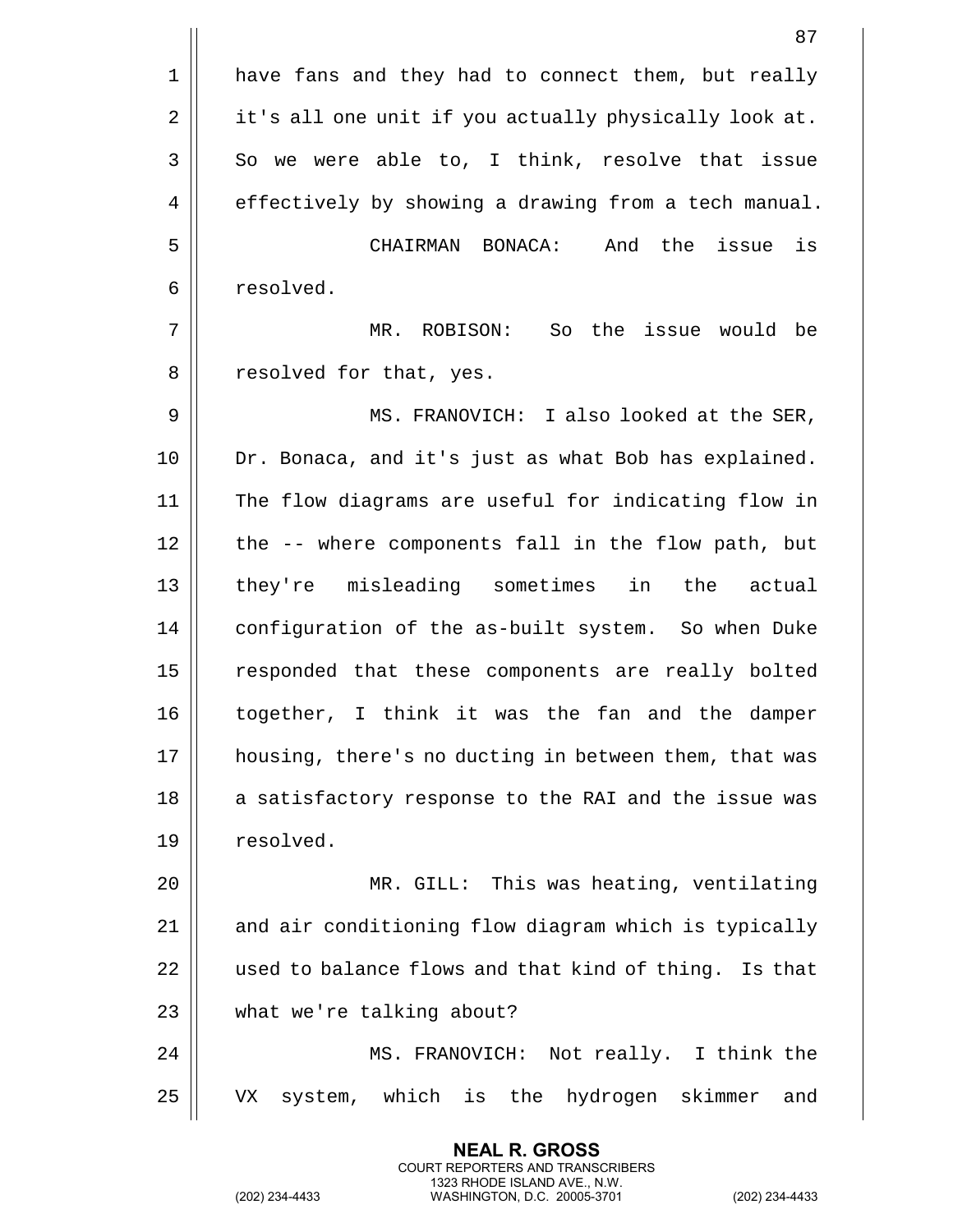|    | 88                                                    |
|----|-------------------------------------------------------|
| 1  | containment air return system, is an ESF that is not  |
| 2  | an HVAC system. It's a ventilation system but it's    |
| 3  | for the combustible gas control. It just draws the    |
| 4  | hydrogen out of the compartments of the containment   |
| 5  | and eliminates the hydrogen to the extent possible by |
| 6  | the system.                                           |
| 7  | MR. GILL: It helps to keep the pressure               |
| 8  | balanced between<br>upper and lower part of the       |
| 9  | containment within the ice condenser. I don't believe |
| 10 | we have a copy of that response, Rani. Maybe we can   |
| 11 |                                                       |
| 12 | MS. FRANOVICH: It's right there in the                |
| 13 | SER.<br>I opened it to the page.                      |
| 14 | MR. GILL: I mean the picture.                         |
| 15 | MS. FRANOVICH:<br>No.                                 |
| 16 | MR. GILL: The actual --                               |
| 17 | MS. FRANOVICH:<br>No.                                 |
| 18 | GILL: That would just show<br>MR.<br>a                |
| 19 | demonstration.                                        |
| 20 | MS. FRANOVICH: We can probably get it.                |
| 21 | MR. GILL: You can do that in a break or               |
| 22 | whatever.                                             |
| 23 | MS. FRANOVICH: Right.                                 |
| 24 | MR. ROBISON: I will add that one of the               |
| 25 | things we did do was go beyond the P&IDs when we were |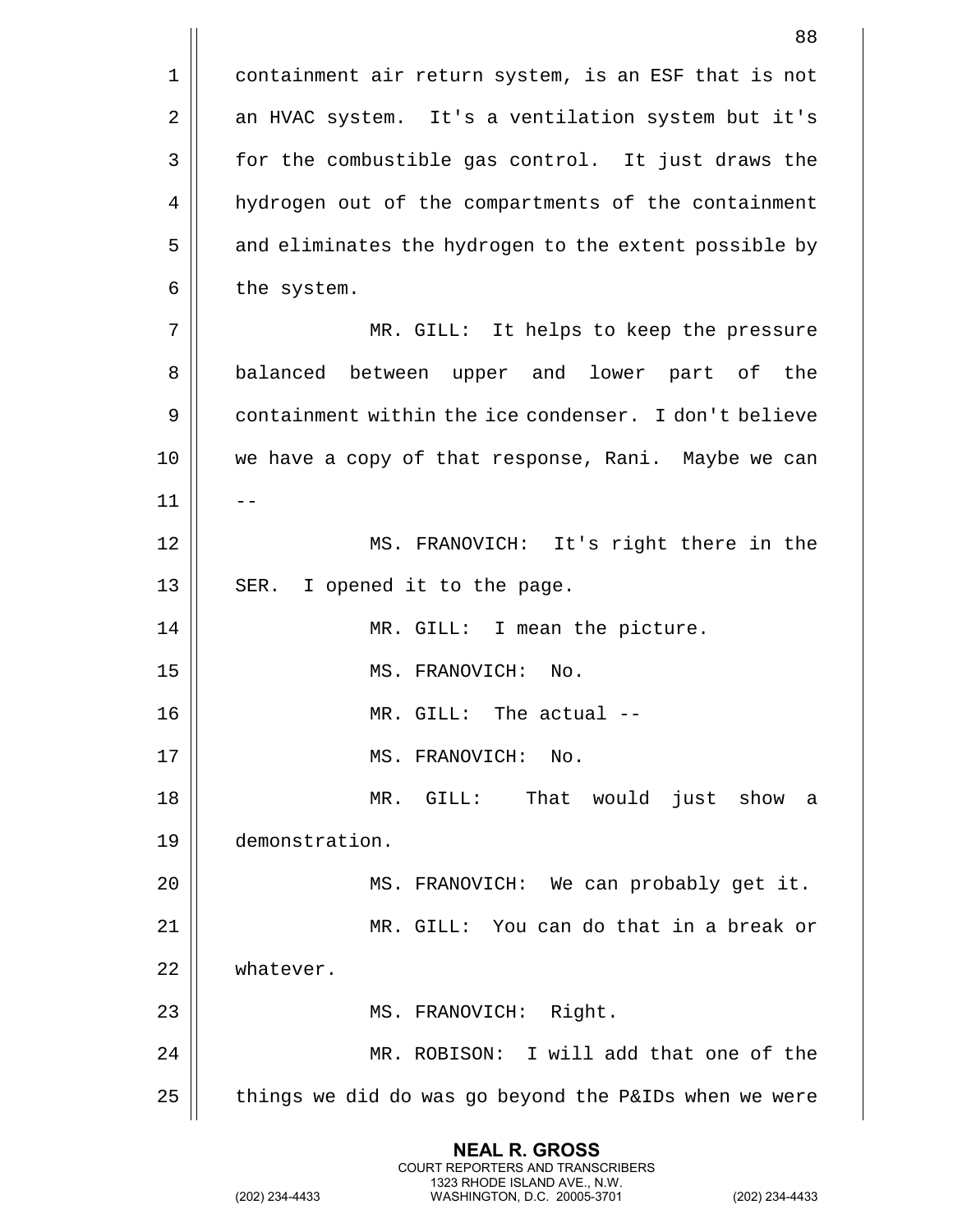|                | 89                                                     |
|----------------|--------------------------------------------------------|
| $\mathbf 1$    | it<br>identifying hardware. If<br>was<br>very<br>а     |
| $\overline{2}$ | straightforward piping system where a P&ID could       |
| 3              | easily show the hardware, we used predominantly the    |
| 4              | P&IDs. But when we got into HVAC or other areas where  |
| 5              | the drawings may not be good clear descriptors, we did |
| 6              | pull the tech manuals out, opening up the layout,      |
| 7              | physical layout drawings themselves to make sure we    |
| 8              | didn't miss any components. So it wasn't like there    |
| 9              | was a high-level scoping review by my team and then    |
| 10             | they stopped. We actually wrote specifications on      |
| 11             | each mechanical system, and I believe between the two  |
| 12             | plants it was well over 100 systems, collectively,     |
| 13             | that we dug into the details of to make sure that we   |
| 14             | had things complete and comprehensive.                 |
| 15             | MEMBER ROSEN: You're answering part of                 |
| 16             | the question that I asked earlier, and it's helpful,   |
| 17             | but did you do, for instance, I&C loops? Did you do    |
| 18             | that with I&C loop diagrams?                           |
| 19             | MR. ROBISON: Actually, what we did for                 |
| 20             | I&C was we took a look at the specification that       |
| 21             | install physical taps off the mechanical systems, what |
| 22             | is the material made of, and we included the I&C to    |
| 23             | the materials with the mechanical system. So we would  |
| 24             | add stainless steel tubing, for example.               |
| 25             | MEMBER ROSEN: But when you looked at the               |

(202) 234-4433 WASHINGTON, D.C. 20005-3701 (202) 234-4433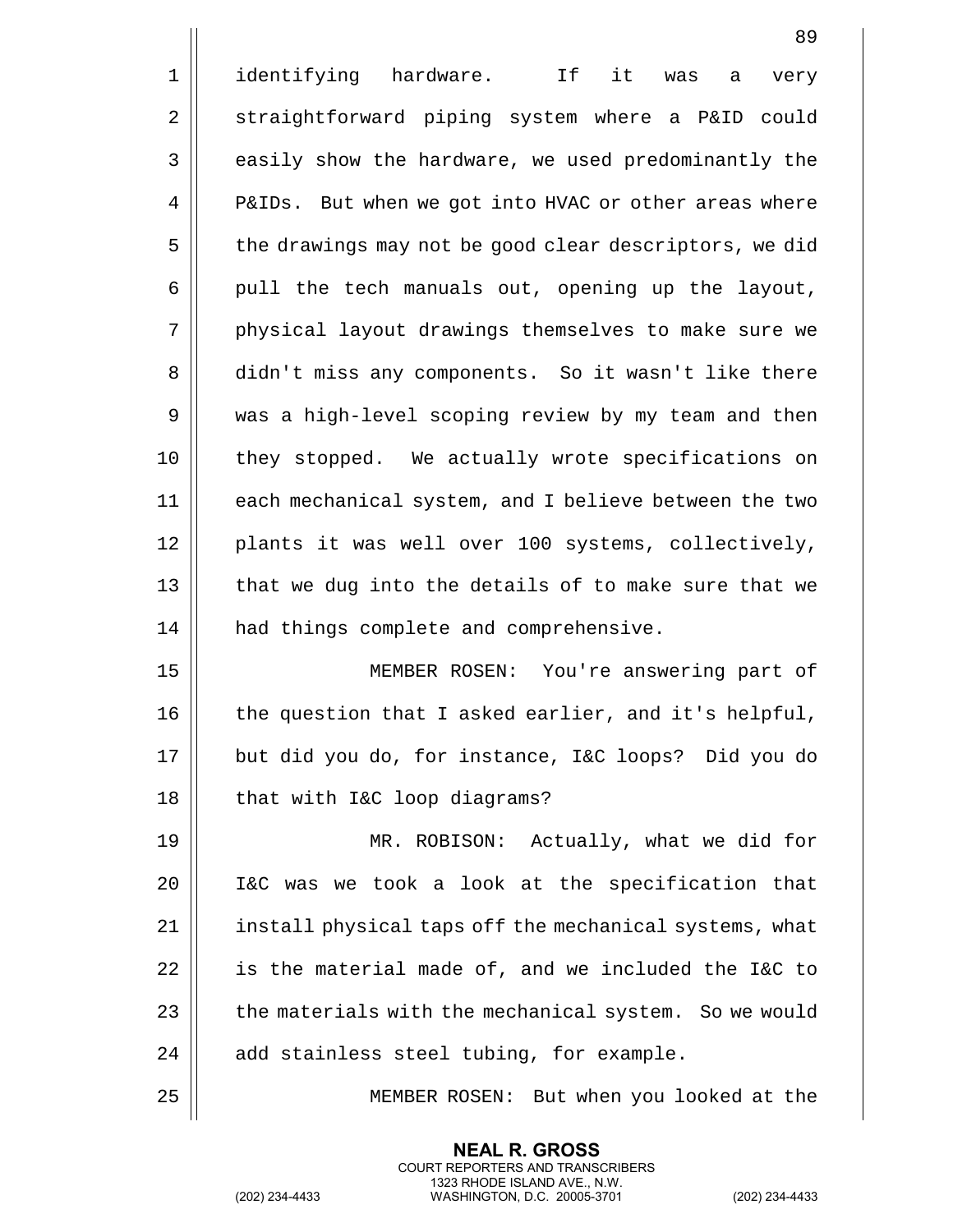|    | 90                                                      |
|----|---------------------------------------------------------|
| 1  | I&C loop diagrams, did you see components on them that  |
| 2  | are not really visible on the other diagrams?           |
| 3  | found<br>ROBISON:<br>We<br>MR.<br>some                  |
| 4  | instrumentation associated with containment, yes, that  |
| 5  | was not on the mechanical drawing that we found out     |
| 6  | containment pressures and whatnot, that<br>the<br>the   |
| 7  | instrument system is there to function to serve.<br>And |
| 8  | we found that information off the I&C type drawings,    |
| 9  | yes.                                                    |
| 10 | MEMBER ROSEN: Is that all you're going to               |
| 11 | say about this Specification 16 we heard about?         |
| 12 | MR. ROBISON: No. I have a slide and some                |
| 13 | more discussion on that in just a moment.               |
| 14 | MEMBER ROSEN: I'll wait.                                |
| 15 | The last area, the other<br>MR. ROBISON:                |
| 16 | area to highlight would be the time-limited aging       |
| 17 | analysis, and I just have just a moment. I know you     |
| 18 | know the definitions of the time-limited aging          |
| 19 | analyses. I will point out our results here for -- we   |
| 20 | did try to follow the standard review plan for license  |
| 21 | renewal as far as presenting the information.<br>The    |
| 22 | reactor vessel, of course, has several time-limited     |
| 23 | aging analysis. We did resolve those by redoing the     |
| 24 | analysis or assuring that the analysis is up to date.   |
| 25 | In the metal fatigue area, the EQ area and              |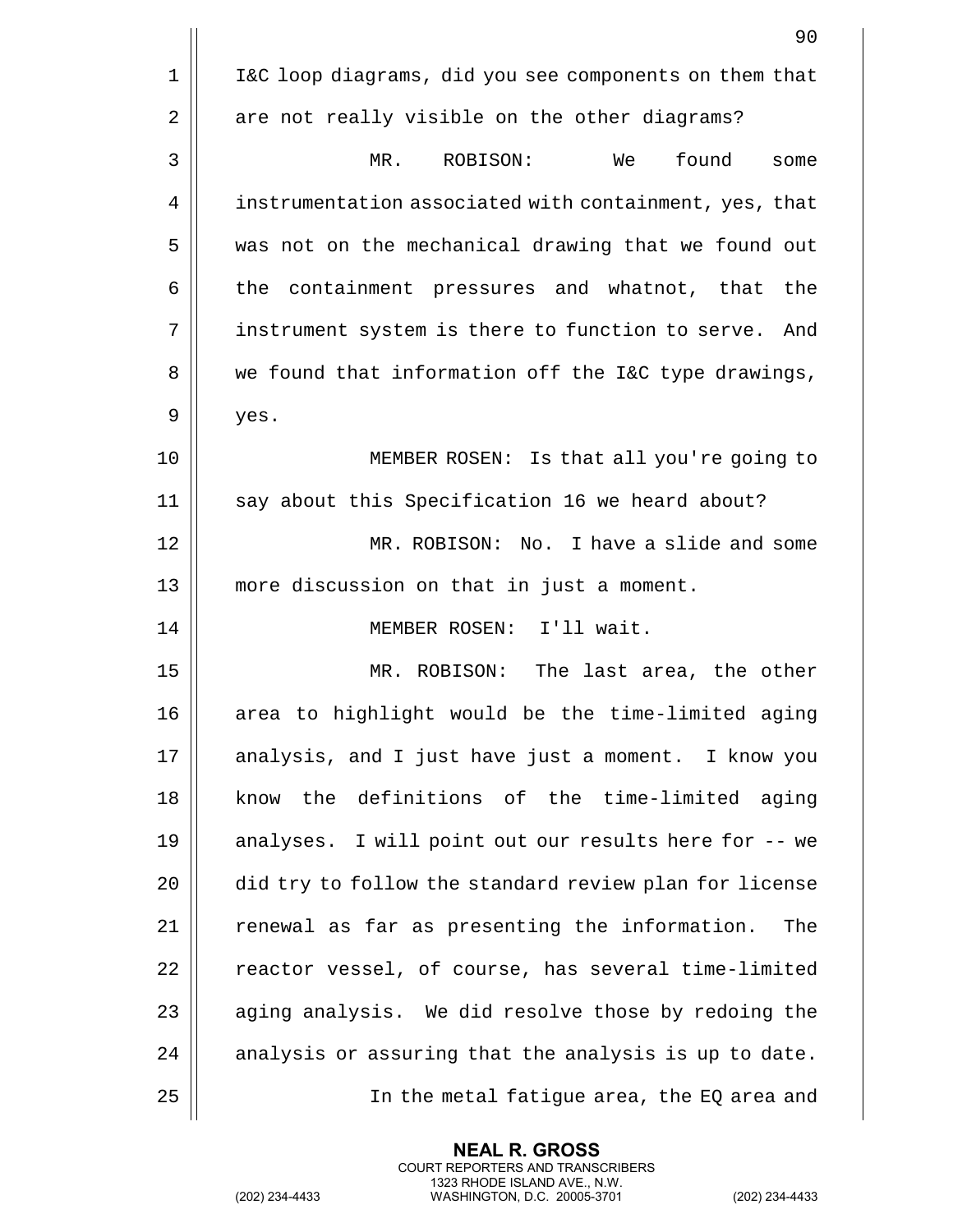|    | 91                                                        |
|----|-----------------------------------------------------------|
| 1  | one other area, we resolved the time-limited aging        |
| 2  | analysis by program. For example, in the metal            |
| 3  | fatigue area, we've got the Thermal Fatigue Management    |
| 4  | Program that has its own way of doing business that       |
| 5  | will manage the fatigue cycles of the Plant. EQ, of       |
| 6  | course, we have the EQ Program.                           |
| 7  | MEMBER POWERS: So these -- the Thermal                    |
| 8  | Fatigue Management Program looks at thermal fatigue,      |
| 9  | but they don't look at vibrational fatigue or anything    |
| 10 | like that?                                                |
| 11 | MR. ROBISON: No, sir. Actually, what we                   |
| 12 | did for vibrational fatigue is we looked at and we        |
| 13 | thought about the number of operating hours that it       |
| 14 | would take at a certain high number of cycles before      |
| 15 | you'd see failure. And we concluded that many years       |
| 16 | before you ever went into the extended period of          |
| 17 | operation something that was going to break would have    |
| 18 | It's almost<br>like a hot<br>function<br>broken.<br>or a  |
| 19 | shakedown test. And because of that, because of this      |
| 20 | very, very short time duration, you're going to have      |
| 21 | operational problems. We couldn't look ahead 20 years     |
| 22 | and say we're going to go have a vibrational problem      |
| 23 | at that point in time because it would cause us to        |
| 24 | have to make a plant change if we believe in endurance    |
| 25 | limits<br>and things like that. So<br>somewhat<br>of<br>a |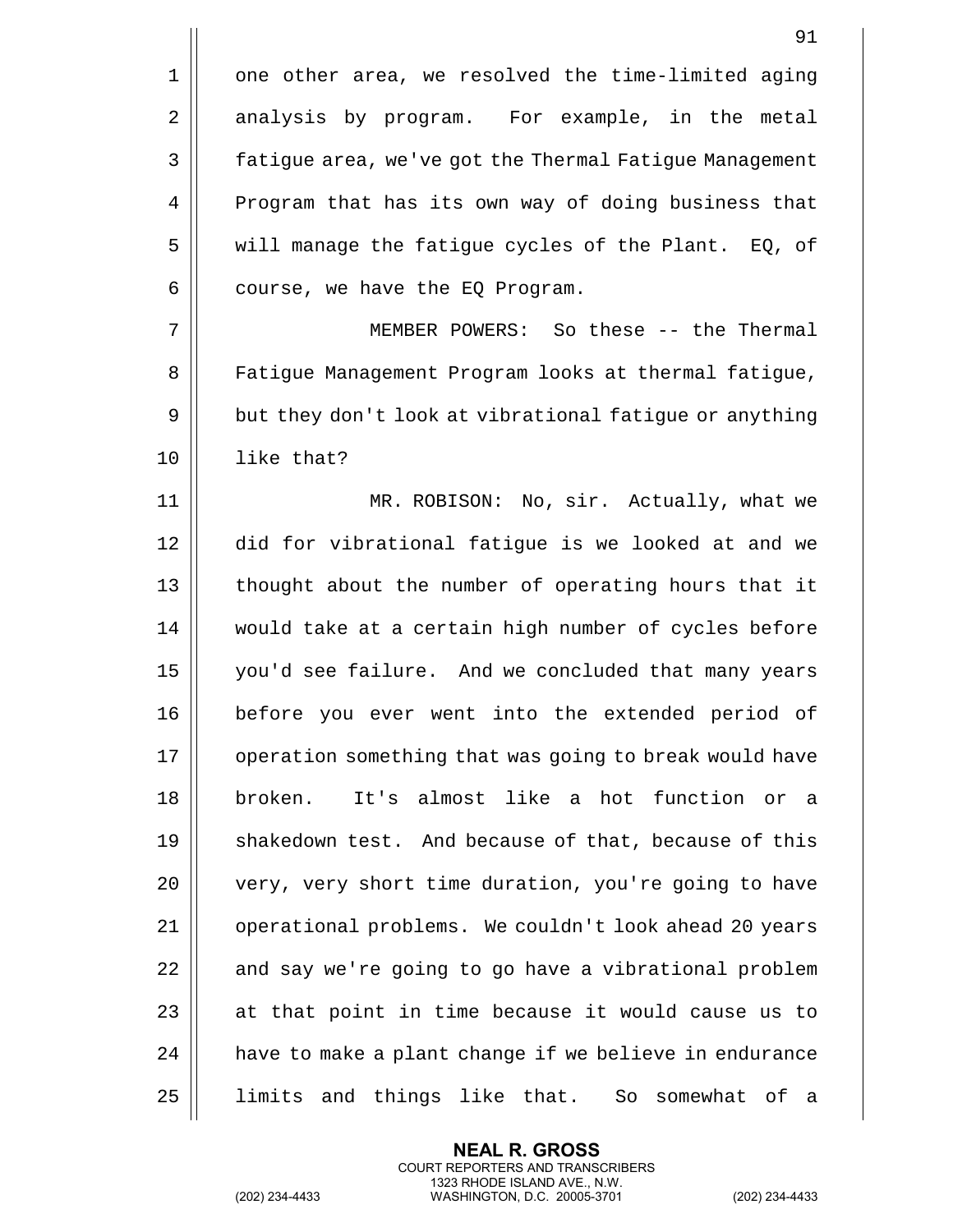1 | technical philosophy that we used on vibration. 2 Here are the last lists of some Plant-3 | specific time-limited aging analyses: Reactor coolant 4 | pump flywheel, critical crack size we took a look at 5 || for 60 years, leak-before-break is reanalyzed, and  $6 \parallel$  then the other specific program was the standby 7 | | nuclear service water pond volume at Catawba. We have 8 | a program that looks at pond volume periodically to 9 | make sure that the pond can contain enough water for 10 it. 11 Now we're talking about site 12 | implementation, now we're talking about what caudle 13 || Julian referred to as Spec 16. We've actually even 14 | gone beyond Spec 16. What I've got up here are four 15 bullets that just hit the highlights of the 16 implementation area, but let me tell you a little why 17 we do this. We were as concerned as some of the 18 questioners this morning of what do we do 20 years 19 from now when there's no one here to explain the 20 commitment we've made? And how do we leave this

21 commitment in good enough shape so we know how to 22 || implement it? And then I sat down with the site 23 | manager that said when do want to begin to implement 24 || some of these commitments? If indeed we wanted to 25 || play legal in licensing games and wait until year 40

> **NEAL R. GROSS** COURT REPORTERS AND TRANSCRIBERS 1323 RHODE ISLAND AVE., N.W.

(202) 234-4433 WASHINGTON, D.C. 20005-3701 (202) 234-4433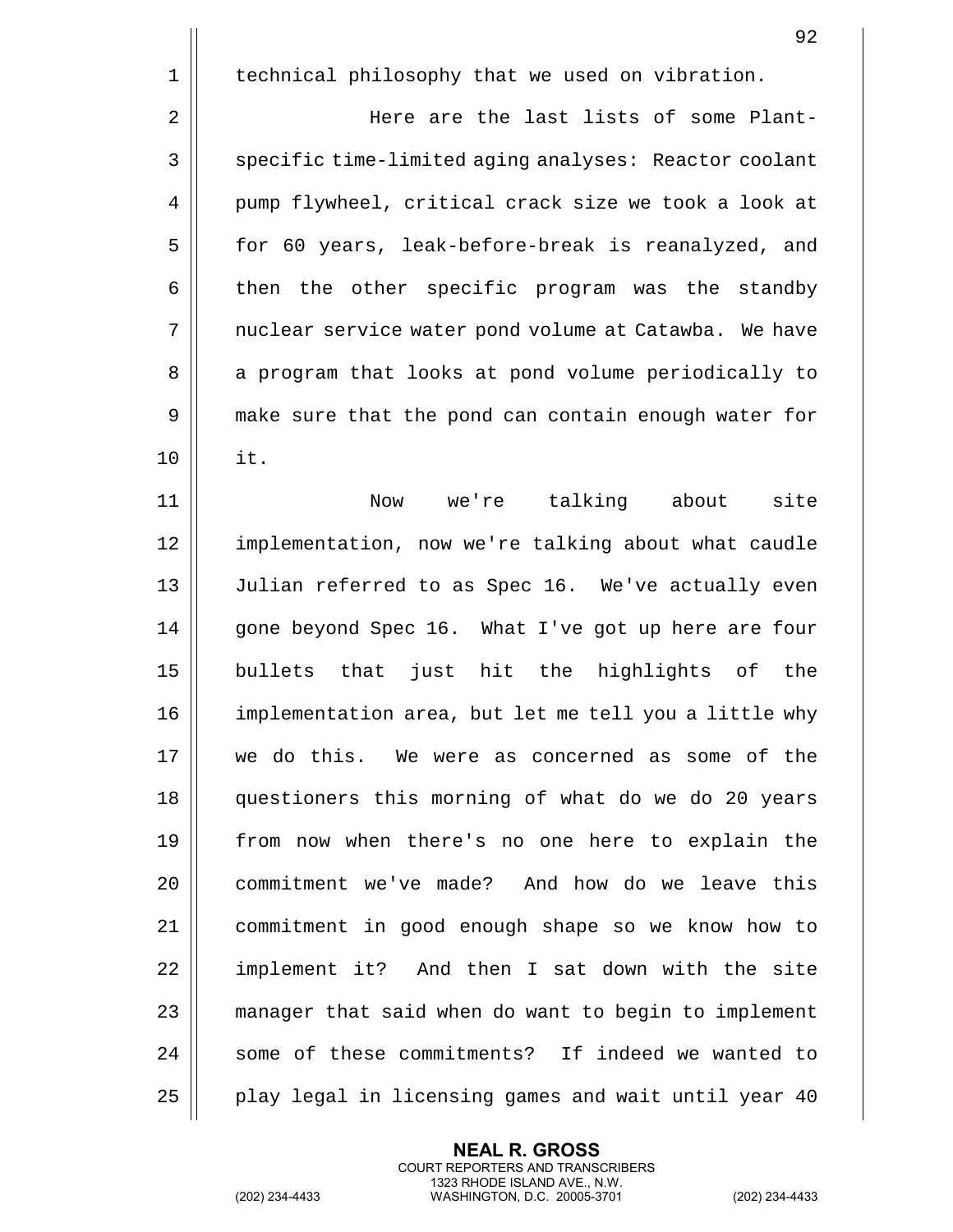1 | to implement things, perhaps we'd miss something, 2 | perhaps the energy level of the staff or the interest 3 || level of the staff that we've just now been in the 4 | Plant three years are peaking, perhaps we have a whole 5 | new generation that wouldn't care about what we were 6 worrying about.

7 || So what we decided to do was begin to 8 | implement as much as we could today, and that led us 9 | to some things we can implement today. For example, 10 || the change to the chemistry program where we go into 11 the program and make a notation that the chemistry 12 || program is important because of the commitments we've 13 made for license renewal. Before you make changes to 14 | the chemistry program, be mindful of how the chemistry 15 || program's been used in license renewal. Easy enough 16 || to add that note to the chemistry program. the 17 | chemistry people wanted to go ahead and do it. Why 18 || should I wait 20 more years to do that? So we're 19 making that change today.

20 In our implementation world, we've 21 | actually gone in and red-marked all the procedures for 22 McGuire and Catawba. We're finishing that up this 23 || month, as a matter of fact. We're going to red-mark  $24$  || all the procedures and have everything ready to be 25 | implemented that can be implemented. Things that

> **NEAL R. GROSS** COURT REPORTERS AND TRANSCRIBERS 1323 RHODE ISLAND AVE., N.W.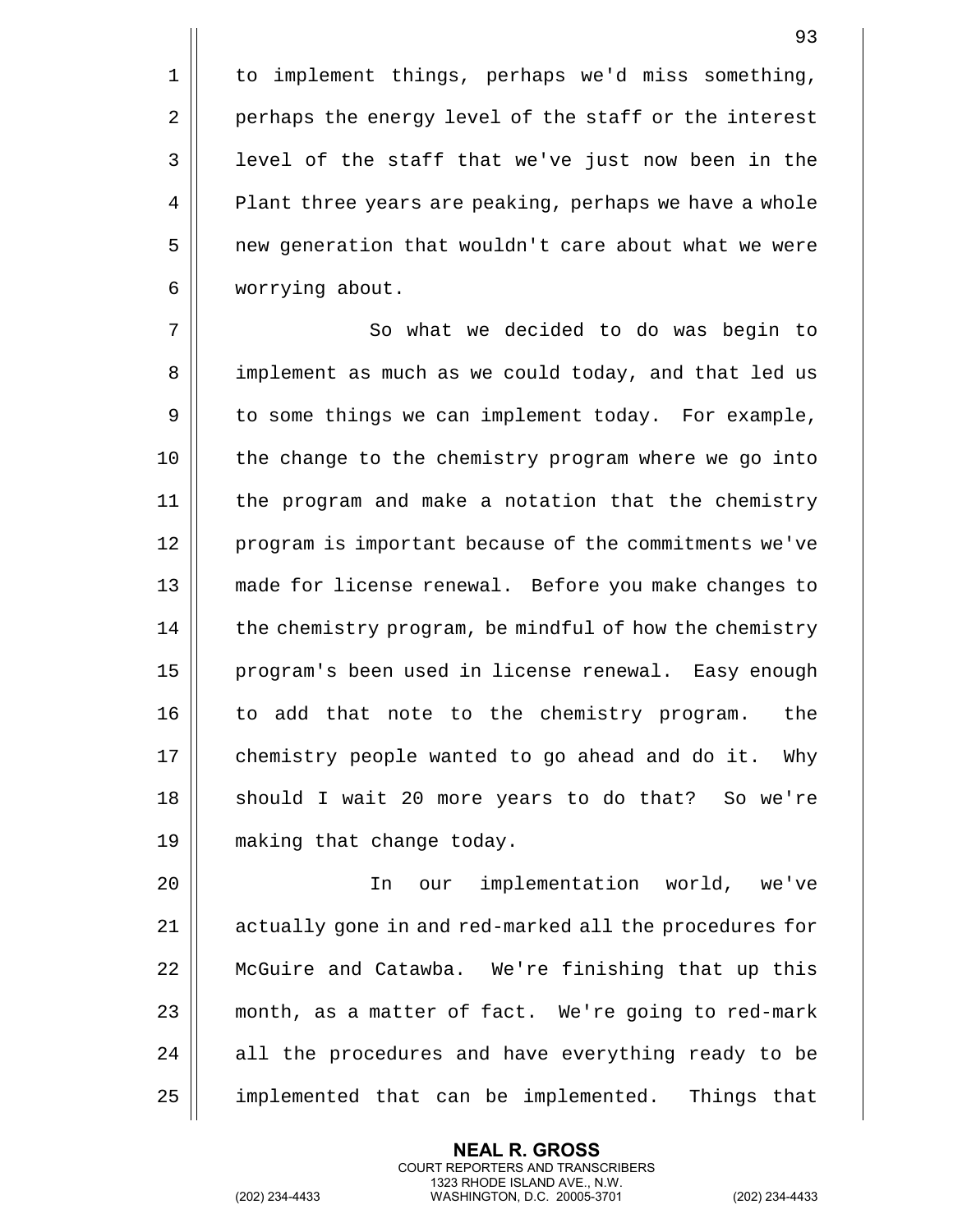1 || cannot be implemented, for example, one-time 2 | inspections that need to be planned for the future, we  $3 \parallel$  will plan them at a certain level of detail with 4 || leading milestones such that the Plant licensing 5 people, compliance people and the engineering people  $6 \parallel$  will know well in advance of any commitment date to go 7 || ahead and make sure they're planning the work. If, 8 | for example, the inspection requires NRC approval,  $9 \parallel$  that we get it to the NRC in the future, in time for 10 || them to review it and accept our techniques and then 11 get in the Plant and do the inspections. We decided 12 || to go ahead and do that as part of a comprehensive 13 || implementation effort, and it will be in place at 14 McGuire and Catawba, and it is in place already at 15 Oconee. 16 In addition to that, we have written a

17 || specification called EDM-229, which is our engineering 18 || oversight of license renewal aging management 19 || programs. This particular directive allows us to take 20 || information that may come in from operating 21 | experience, from operations, from the NRC, from new  $22$  || knowledge we gain via EPRI and work it through a 23 | process down to the point of changing the programs 24  $\parallel$  that we have committed to for renewal if there's more 25 | knowledge or better knowledge that needs to be applied

> **NEAL R. GROSS** COURT REPORTERS AND TRANSCRIBERS 1323 RHODE ISLAND AVE., N.W.

(202) 234-4433 WASHINGTON, D.C. 20005-3701 (202) 234-4433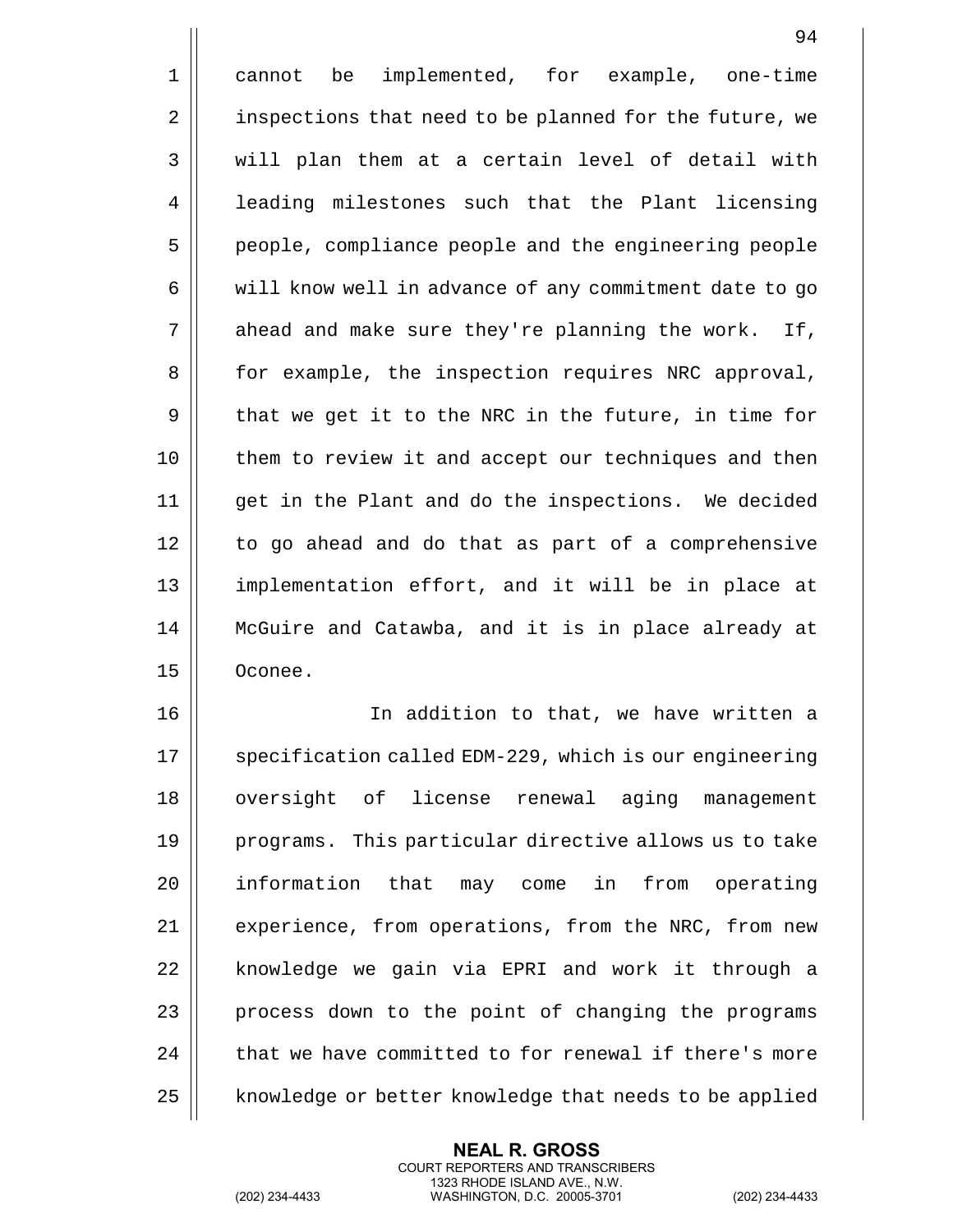1 | in the Plant.

2 And in addition to EDM-229, we have an 3 || aging management site point of contact, this point 4 | person, this cognizant aging guru that will be on-site 5 | for us. We've actually got one at each location, each 6 | of the three locations, and Mike Semmler from our 7 License Renewal staff will be our general office site 8 || point of contact, and he will be able to take the 9 license renewal knowledge and transfer it into the 10 || implementation world with our site people. For those 11 folks we have written a handbook. We've taken all the 12 detail level, six-column tables and whatnot and boiled 13 || them down into things that can be a quick reference 14 | guide, so when a question about material applicability  $15$  | in the system  $-1$  want to replace carbon steel with  $16$  || a piece of stainless steel, can I do that, and will I 17 undo a commitment -- we've created a process where 18 || that can be easily be done by our SPOC, or our site 19 || point of contact. And that way we feel like we can 20 maintain a bit of control rather than hoping that 21 || someone can go and read a commitment list or pull  $22$   $\parallel$  something out of a database in the future and trying 23  $\parallel$  to true the plant up with it at that point in time. 24 In addition to that, we've actually begun  $25$  || to train all of the people on-site that will be

> **NEAL R. GROSS** COURT REPORTERS AND TRANSCRIBERS 1323 RHODE ISLAND AVE., N.W.

(202) 234-4433 WASHINGTON, D.C. 20005-3701 (202) 234-4433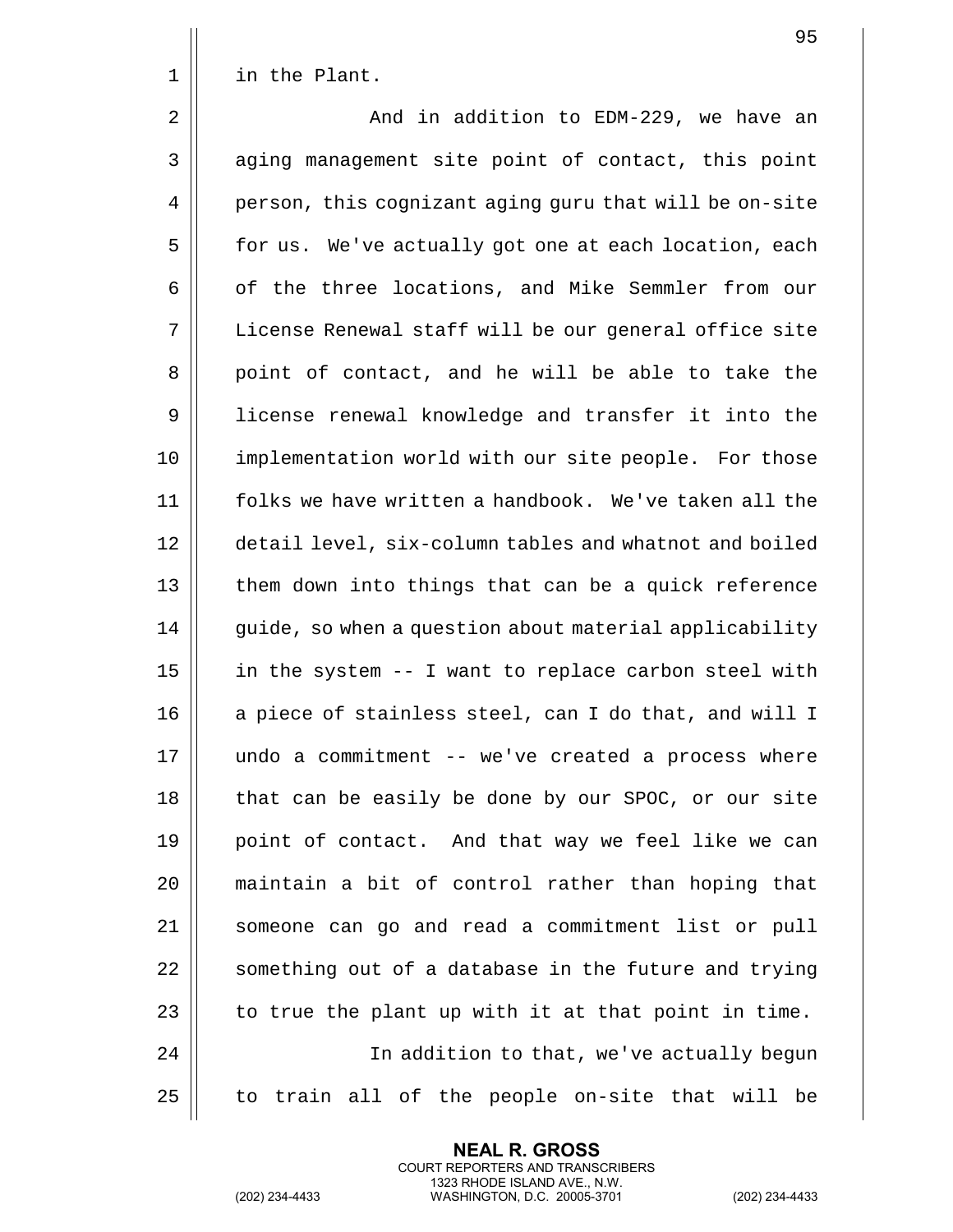1 | associated with all of this work, again, raising the 2 | level of awareness. How that training carries forward  $3 \parallel$  in the future, it will be the single point of 4 | contact's responsibility to make sure that goes 5 forward and there is a presence maintained in 6 | engineering for this work and for aging management now 7 || that we've gone to all the trouble of constructing 8 || this solution. 9 MEMBER ROSEN: So is that some -- these 10 "Dr. SPOCs" you've -- 11 MR. ROBISON: I was trying to avoid that 12 | term, but go ahead. 13 MEMBER ROSEN: I couldn't resist. They  $14$  || are now -- there's one in place for Oconee --15 MR. ROBISON: Yes. 16 || MEMBER ROSEN: -- and McGuire and Catawba, 17 | separately? 18 MR. ROBISON: Yes. 19 MEMBER ROSEN: So now they are able to  $20$  | talk to each other and get the programs in a uniform  $21$  Way. 22 MR. ROBISON: Yes. Again, that adds a  $23$  || level of maturity to our effort, and in Mike, 24 || similarly moving over from license renewal, he has 25 | moved actually moved over to the metals and metallurgy

> **NEAL R. GROSS** COURT REPORTERS AND TRANSCRIBERS 1323 RHODE ISLAND AVE., N.W.

(202) 234-4433 WASHINGTON, D.C. 20005-3701 (202) 234-4433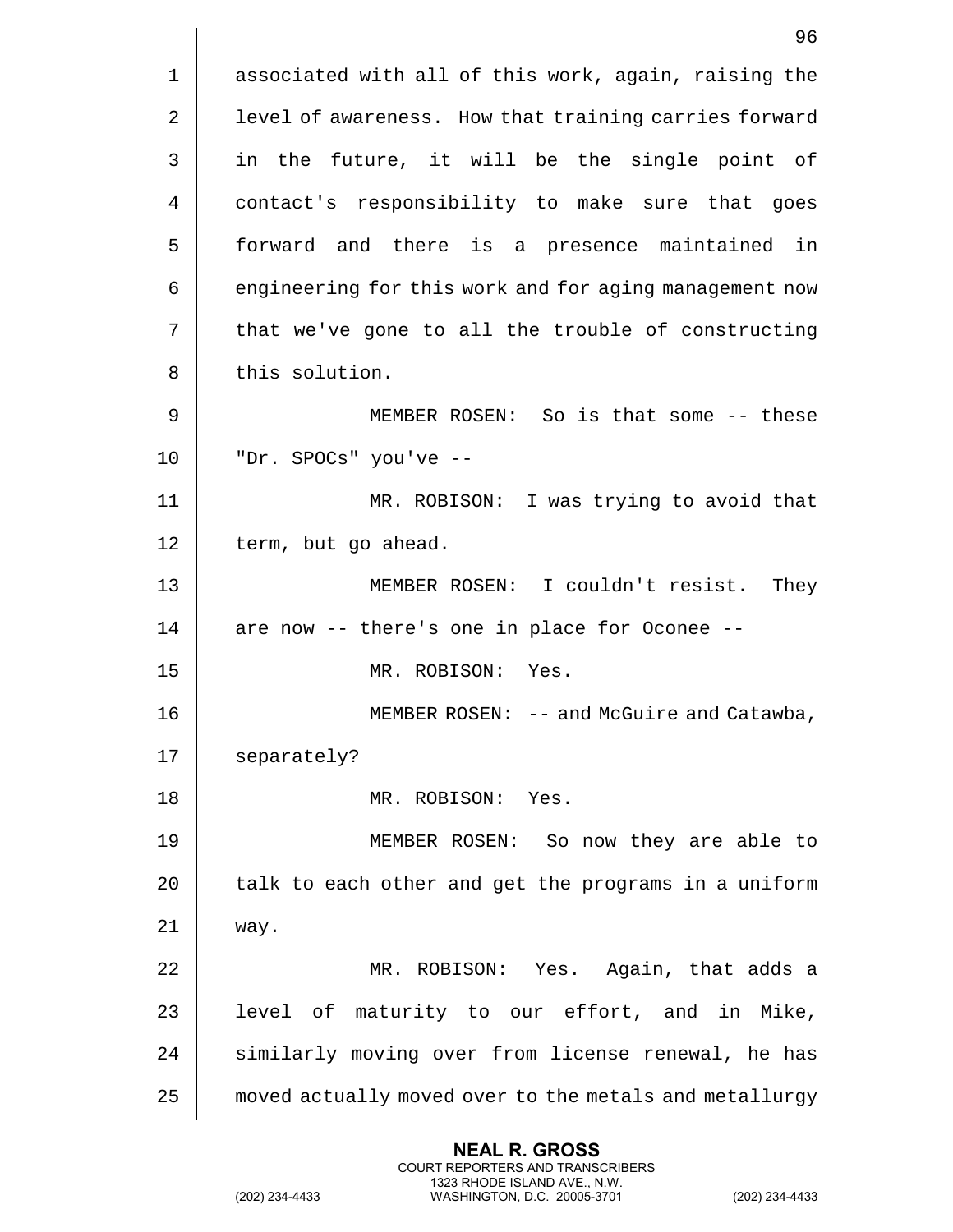|             | 97                                                     |
|-------------|--------------------------------------------------------|
| $\mathbf 1$ | area in our general office, and taking this knowledge  |
| 2           | with him, and he can chair a group among the three     |
| 3           | sites to continue this awareness, and ability to find  |
| 4           | common ways to solve problems.                         |
| 5           | MEMBER ROSEN:<br>Are they pretty young                 |
| 6           | people?                                                |
| 7           | MR. ROBISON: Some of them are.                         |
| 8           | MEMBER ROSEN: I can be accused of ageism,              |
| 9           | but $--$                                               |
| 10          | CHAIRMAN BONACA: Let me -- this completes              |
| 11          | your presentation, I guess. I have a number of         |
| 12          | questions regarding some specifics on scope issues,    |
| 13          | and I don't know if the best time is to ask them       |
| 14          | during the staff presentation on scoping, or -- and my |
| 15          | sense would be let's take a recess right now, and then |
| 16          | have you still here and we can ask questions regarding |
| 17          | these issues.                                          |
| 18          | MR. ROBISON: That's fine.                              |
| 19          | CHAIRMAN BONACA: And it may take more                  |
| 20          | time, but we will take a recess until quarter-of-      |
| 21          | eleven                                                 |
| 22          | MS. FRANOVICH: When we resume the meeting              |
| 23          | do you want the people from Duke at the table still?   |
| 24          | CHAIRMAN BONACA: Yes.                                  |
| 25          | (Whereupon, the meeting was recessed at                |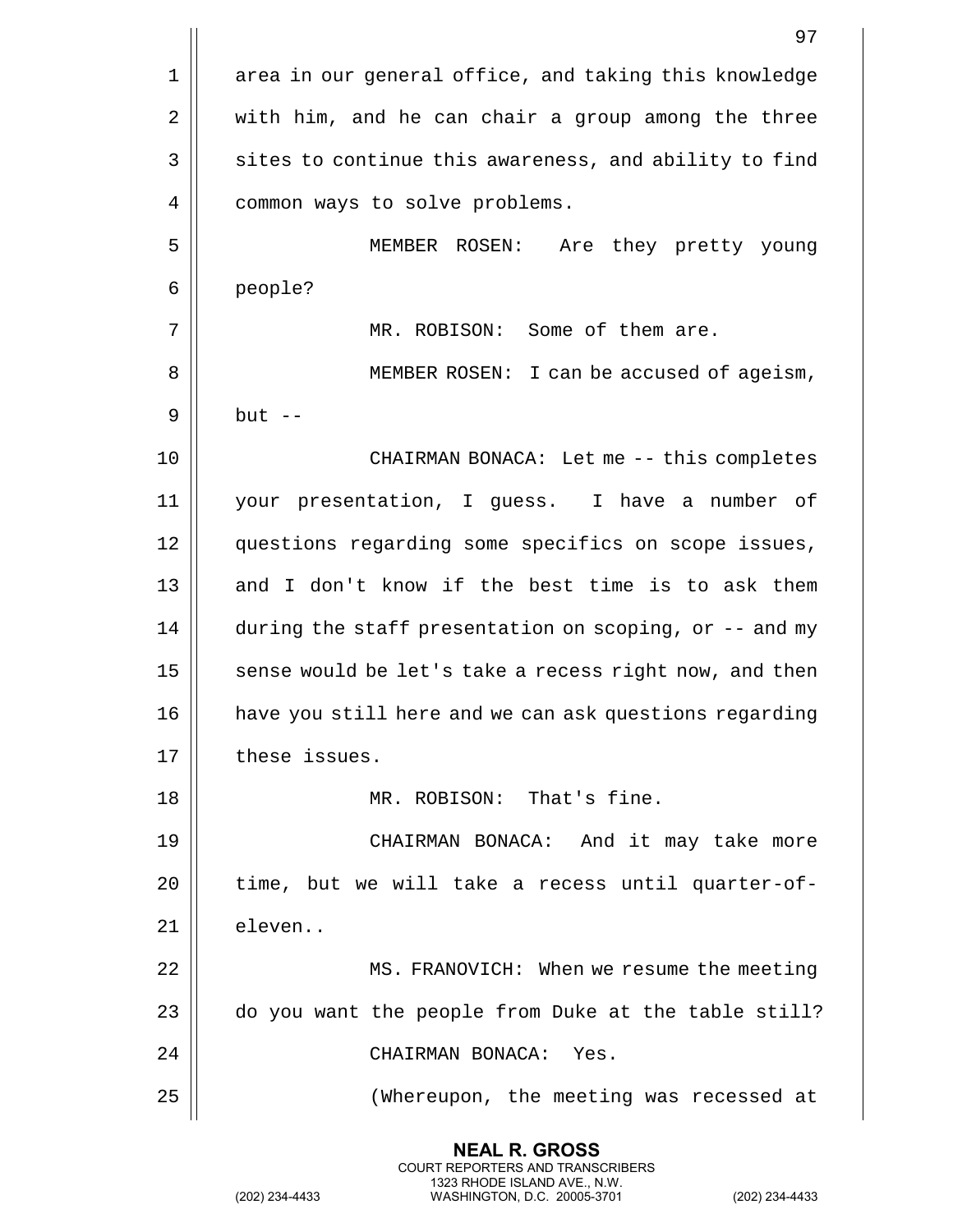|    | 98                                                     |
|----|--------------------------------------------------------|
| 1  | $10:28$ a.m., and resumed at $10:46$ a.m.)             |
| 2  | CHAIRMAN BONACA: Okay. Let's resume the                |
| 3  | meeting, and the way we are going to conduct it        |
| 4  | actually, even if we have questions of the applicant,  |
| 5  | we will ask them as the staff walks through the        |
| 6  | scoping and screening, and so on and so forth, and     |
| 7  | some of the answers will be provided by the staff, and |
| 8  | some of them will be provided by the licensee.         |
| 9  | MS. FRANOVICH: Okay. Bob Gill and I went               |
| 10 | back to the original RAI response for the containment  |
| 11 | air return exchange and hydrogen skimmer question. I   |
| 12 | believe you all have a copy of that now.               |
| 13 | CHAIRMAN BONACA: Yes.                                  |
| 14 | MS. FRANOVICH: And at the back of that                 |
| 15 | response there is a drawing of the fan and the damper  |
| 16 | that indicates that these are one continuous or two    |
| 17 | components joined together without any duct in         |
| 18 | between, and if there are any questions on this        |
| 19 | diagram, I will defer to Bob Gill to answer them.      |
| 20 | CHAIRMAN BONACA: No, it's just that --                 |
| 21 | let me just verify that from the text that it sounded  |
| 22 | like it was something in the drawing that was          |
| 23 | different from the plant. Now, it is a different       |
| 24 | issue.                                                 |
| 25 | MS.<br>FRANOVICH:<br>Okay. Maybe we<br>can             |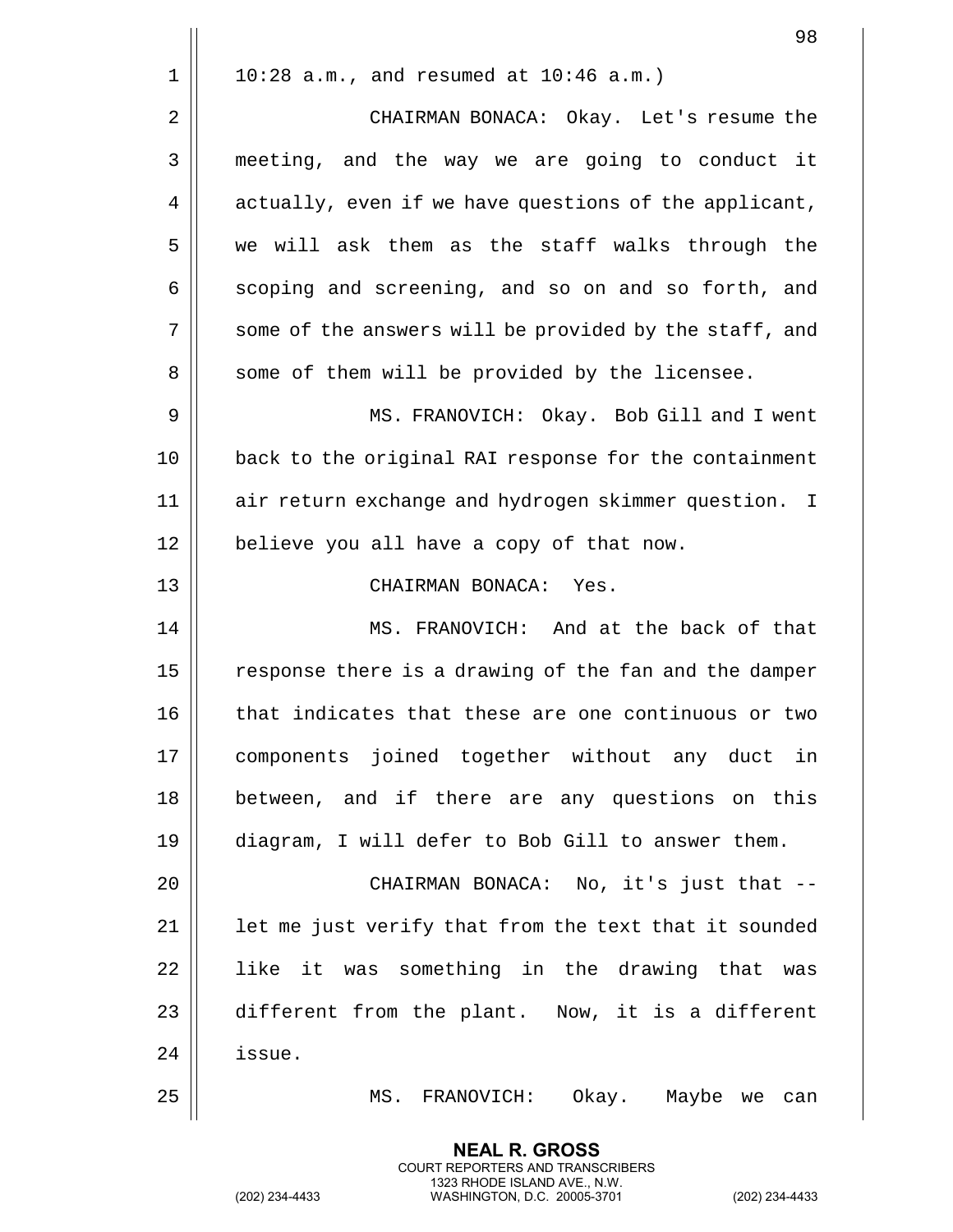|                | 99                                                     |
|----------------|--------------------------------------------------------|
| 1              | improve on how we characterize this as being resolved  |
| $\overline{2}$ | in the SER to make it clearer.                         |
| 3              | MEMBER ROSEN: Did you say we have a copy               |
| 4              | of it now?                                             |
| 5              | MS. FRANOVICH: Yes. Okay. Shall I go                   |
| 6              | on?                                                    |
| 7              | CHAIRMAN BONACA: Sure.                                 |
| 8              | MS. FRANOVICH: Okay. the scoping                       |
| 9              | methodology audit was performed by a team of           |
| 10             | headquarters auditors, and Bill Rogers, here to my     |
| 11             | left led that team. and he is going to talk a little   |
| 12             | bit about how the audit was conducted, and what the    |
| 13             | findings and conclusions were.                         |
| 14             | MR. ROGERS: Good morning. I am Bill                    |
| 15             | Rogers, and I am from the Equipment and Human          |
| 16             | Performance Branch. Our branch was responsible for     |
| 17             | the review of the scoping and screening methodologies  |
| 18             | for the review of the license renewal application.     |
| 19             | The progress began with the desktop review             |
| 20             | of the LRA, and supporting documentation provided by   |
| 21             | the applicant. The audit was performed by a team of    |
| 22             | three of our branch engineers, a regional inspector,   |
| 23             | who was Caudle Julian, and the license renewal project |
| 24             | manager, Rani.                                         |
| 25             | We were on site for three full days to perform         |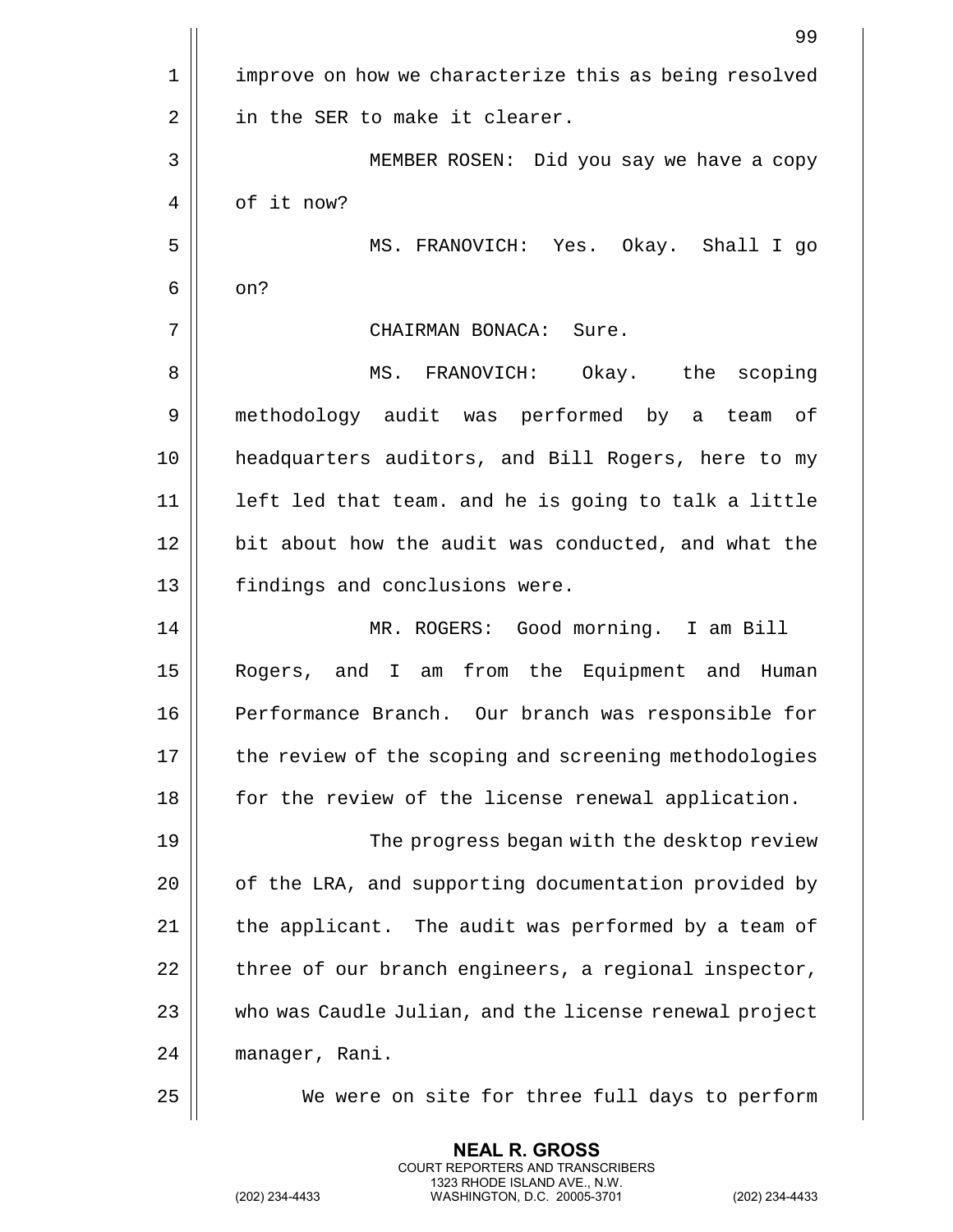$1$  | the audit. During the audit, we reviewed implementing 2 || procedures, engineering reports, engineering 3 || procedures, design documentation, including system 4 design basis documents, Q-lists, maintenance rule 5 | matrix, training records of the license renewal staff, 6 | and we had numerous discussions with the applicant's 7 license renewal staff and management.

8 In addition, the team reviewed examples of 9 || implementation. This was a spot check. It was on 10 four systems. Systems were chosen on or based on 11 importance to risk and having a variety of safety 12 || related components within the systems and also in 13 || addition interfacing between non-safety and safety 14 | systems.

15 || The applicant's approach is consistent with 10 16 CFR 55.4, being their consideration of safety related 17 || SSCs, non-safety related SSCs, and the evaluation of 18 | regulated events.

19 Concerning one of the areas which we had a 20 | request for additional information, the one area that 21  $\parallel$  I think might be of interest is the seismic II/I area. 22 || The applicant had taken the approach during the  $23$  || initial plant design to designate  $-$  actually, to 24 || identify and designate certain non-safety related  $25$  | piping which could have a potential impact on safety

> **NEAL R. GROSS** COURT REPORTERS AND TRANSCRIBERS 1323 RHODE ISLAND AVE., N.W.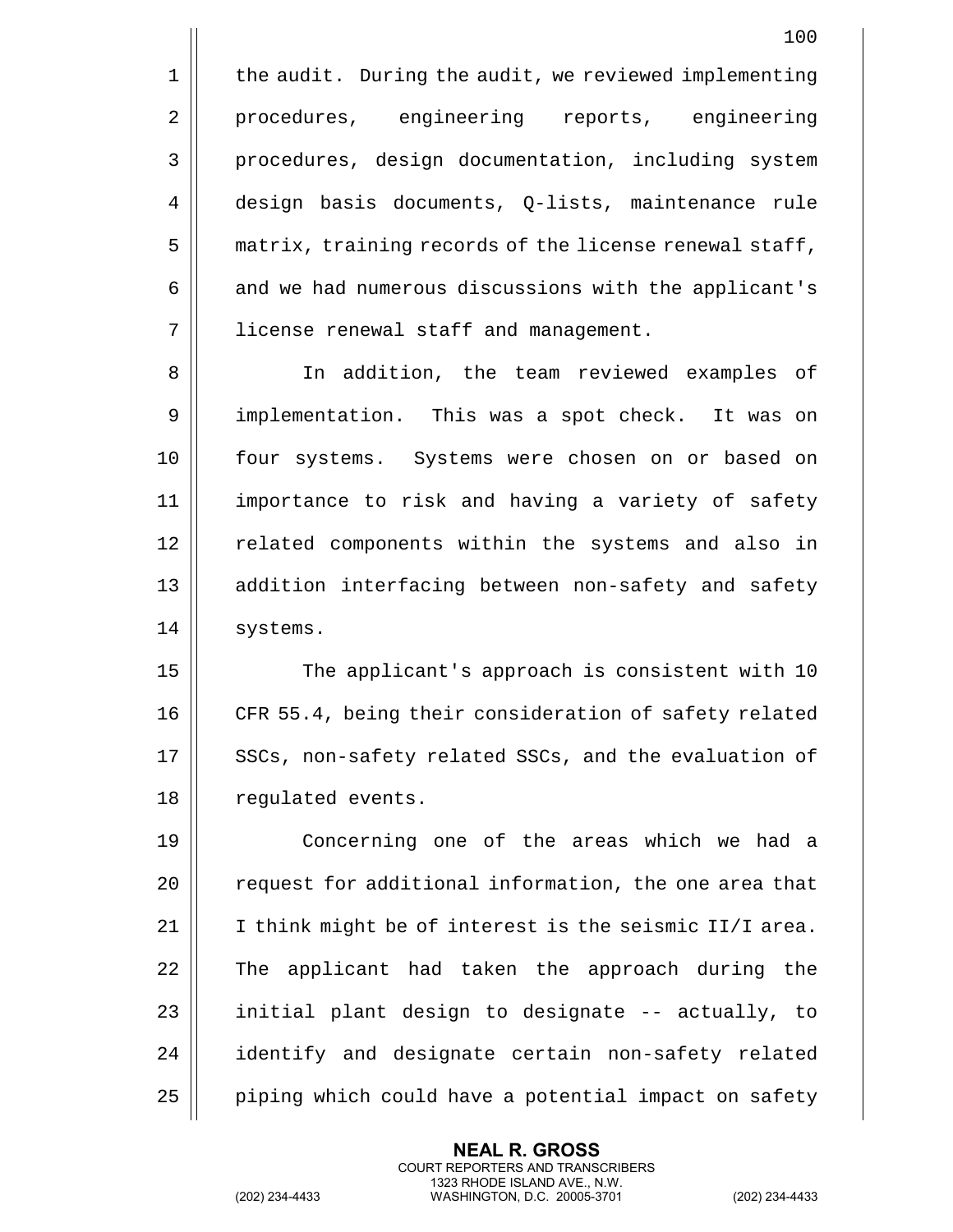101 1 | related SSCs, and they identified this piping as Class  $2 \parallel$  F. 3 || They routed the piping into areas with safety 4 | related equipment when possible, and also took a 5 | mitigative approach, which would include things such  $6 \parallel$  as spray shield curves, qualification of the 7 || approximate safety related equipment, and this was 8 | done to prevent potential interaction. 9 || As a result for license renewal, all Class F 10 piping was included in scope in accordance with 11 54.4(a)(2). Contrasting this with other plants, the 12 || other Duke plant that was done prior to this was 13 Oconee. 14 || The issue of the potential spanning scope of  $15$  || (a)(2) was actually developed subsequent to that 16 || review of the LRA during the Hatch review. In 17 || contrast to other plants subsequent to the Hatch 18 || review, Duke's approach was somewhat different, in  $19$   $\parallel$  that they had taken actual steps during the initial 20  $\vert$  plant design, which actually answered the  $(a)(2)$ 21 | question much easier than other plants. 22 | Some of the conclusions that we drew during the  $23$  || audit was that the applicant's methodology and

24 | implementation was robust. The scoping process was 25 well-defined and proceduralized. The license renewal

> **NEAL R. GROSS** COURT REPORTERS AND TRANSCRIBERS 1323 RHODE ISLAND AVE., N.W.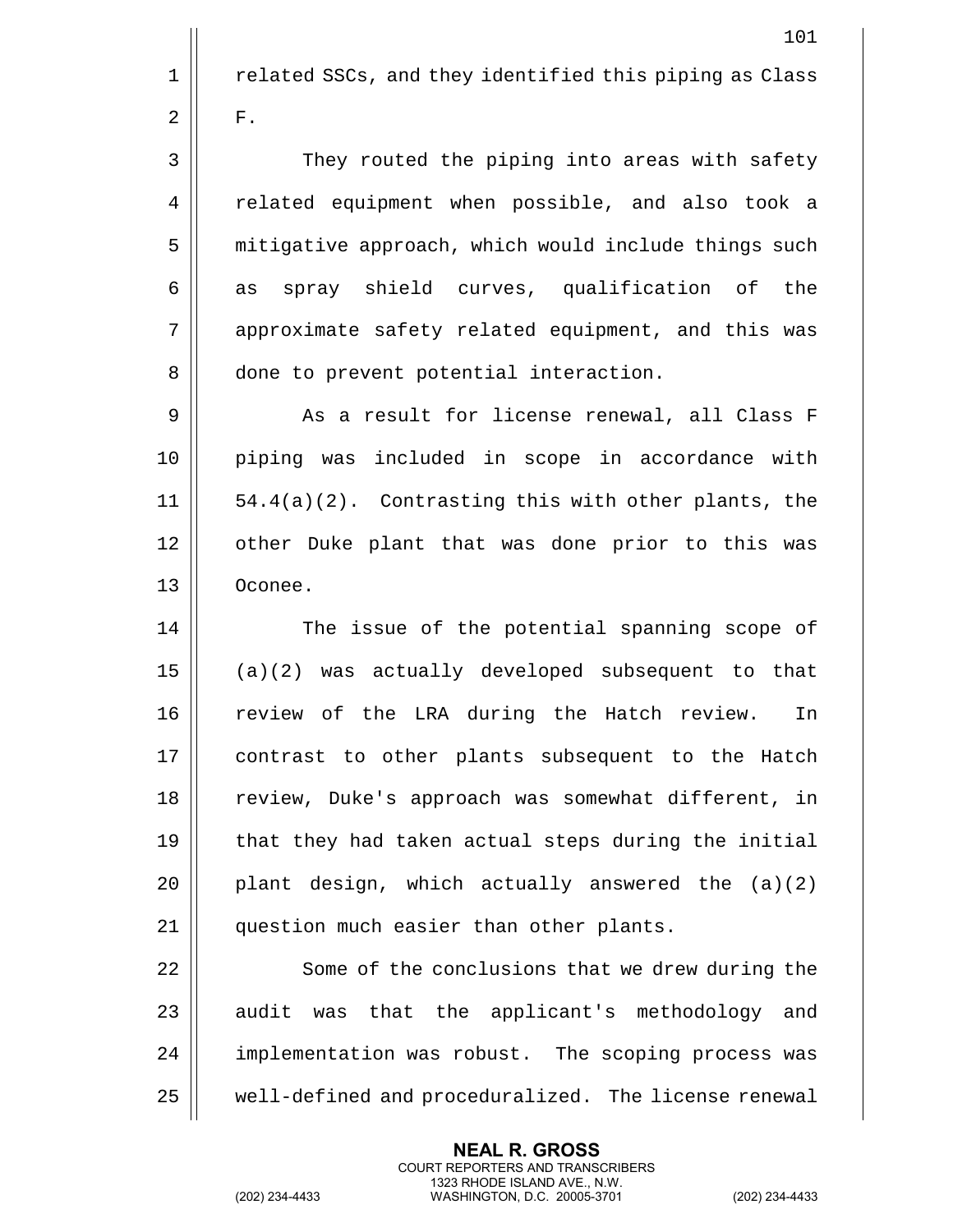|             | 102                                                          |
|-------------|--------------------------------------------------------------|
| $\mathbf 1$ | team was well trained on the implementation process.         |
| 2           | And the audit provided confirmation of the                   |
| 3           | process and implementation. The staff found that             |
| 4           | there is reasonable assurance that the applicant's           |
| 5           | methodology for identifying SSCs and scope of license        |
| 6           | renewal, and SCs that are subject to an AMR, is              |
| 7           | consistent with the requirements of 10 CFR 54.4, and         |
| 8           | CFR 54.21, respectively, and is therefore<br>10 <sub>o</sub> |
| 9           | acceptable.                                                  |
| 10          | MS. FRANOVICH: Any questions for Mr.                         |
| 11          | Rogers? If you think of any, he is not going to be           |
| 12          | very far from here. So, thank you.                           |
| 13          | And this<br>is<br>CHAIRMAN BONACA:<br>on                     |
| 14          | methodology, right?                                          |
| 15          | MS. FRANOVICH: Correct. Correct. Okay.                       |
| 16          | Thank you, Bill.                                             |
| 17          | MR. ROGERS: Thank you.                                       |
| 18          | MEMBER FORD: I suddenly realized, because                    |
| 19          | our methodology is not in specifics. To what extent          |
| 20          | do you ask the what if questions? And it comes back          |
| 21          | to the question that I heard earlier no about the            |
| 22          | pressurizer valve support lugs, which is one of the          |
| 23          | questions that came out in an RAI, and whether it was        |
| 24          | part of the scope or not when it comes to your               |
| 25          | methodology.                                                 |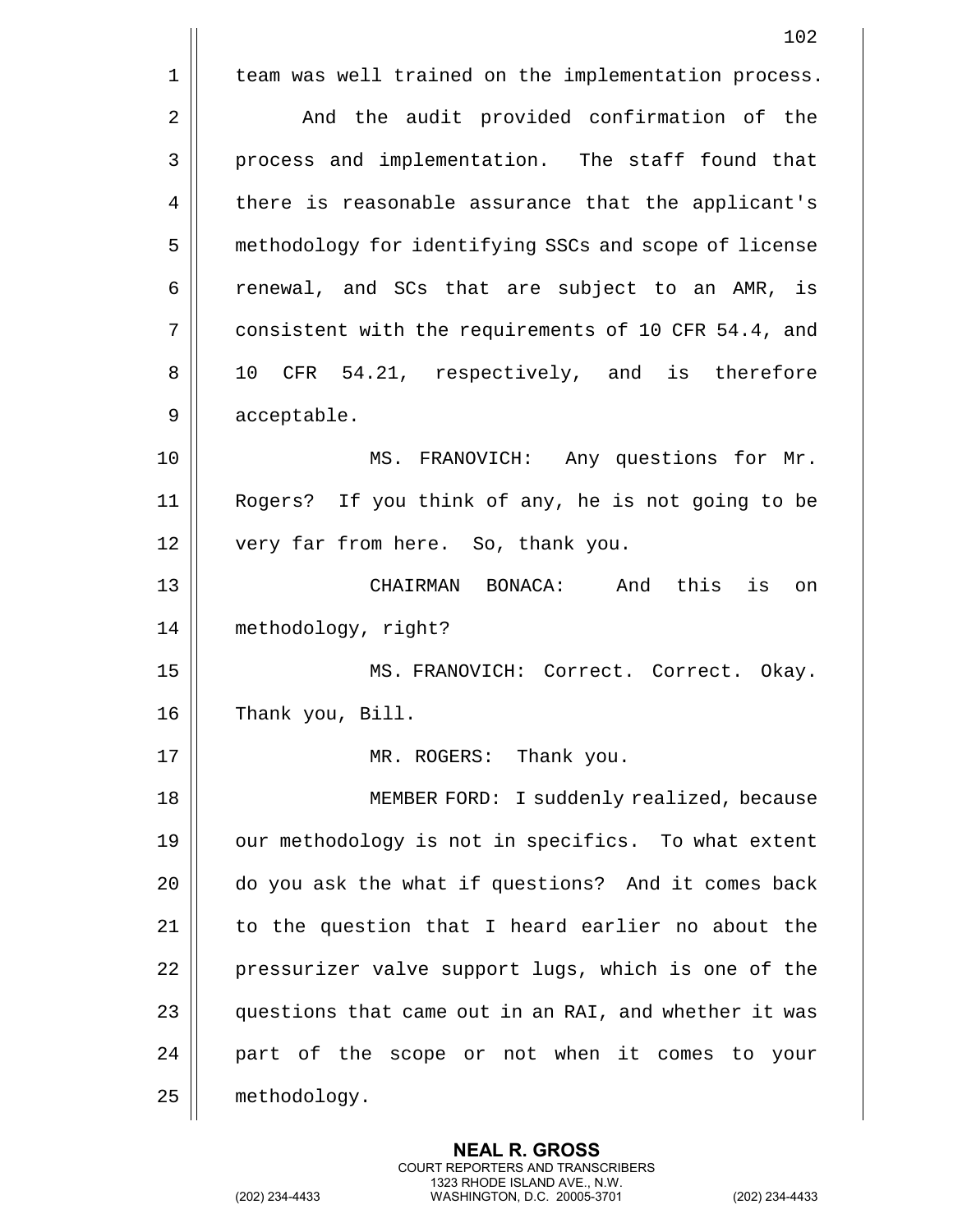|    | 103                                                    |
|----|--------------------------------------------------------|
| 1  | And the agreed upon answer from the                    |
| 2  | applicant was that that particular valve would be      |
| 3  | supported by pipe restraints. It should be left into   |
| 4  | the concrete of the containment building I seem to     |
| 5  | remember, which is a fair enough answer I suppose in   |
| 6  | itself.                                                |
| 7  | But is the what if question asked as to what if        |
| 8  | the concrete degrades where it is attached to the      |
| 9  | containment?                                           |
| 10 | MR. ROGERS: Well, let me try to answer                 |
| 11 | that.                                                  |
| 12 | MEMBER FORD: How deeply do you go into                 |
| 13 | the what if question?                                  |
| 14 | MR. ROGERS: I understand your question.                |
| 15 | To answer the question specifically about the concrete |
| 16 | and the pipe restraints, that would be a level of      |
| 17 | detail that we would not get into during the audit.    |
| 18 | That would be a very specific question.                |
| 19 | And that would be reviewed by another                  |
| 20 | group of people subsequent to the audit, but in        |
| 21 | general, I think this might help. Part of their        |
| 22 | consideration of what ifs has to do with the actual    |
| 23 | experiences in the field.                              |
| 24 | And of course not hypothetical situations,             |
| 25 | and so the what ifs, at least from our audit point of  |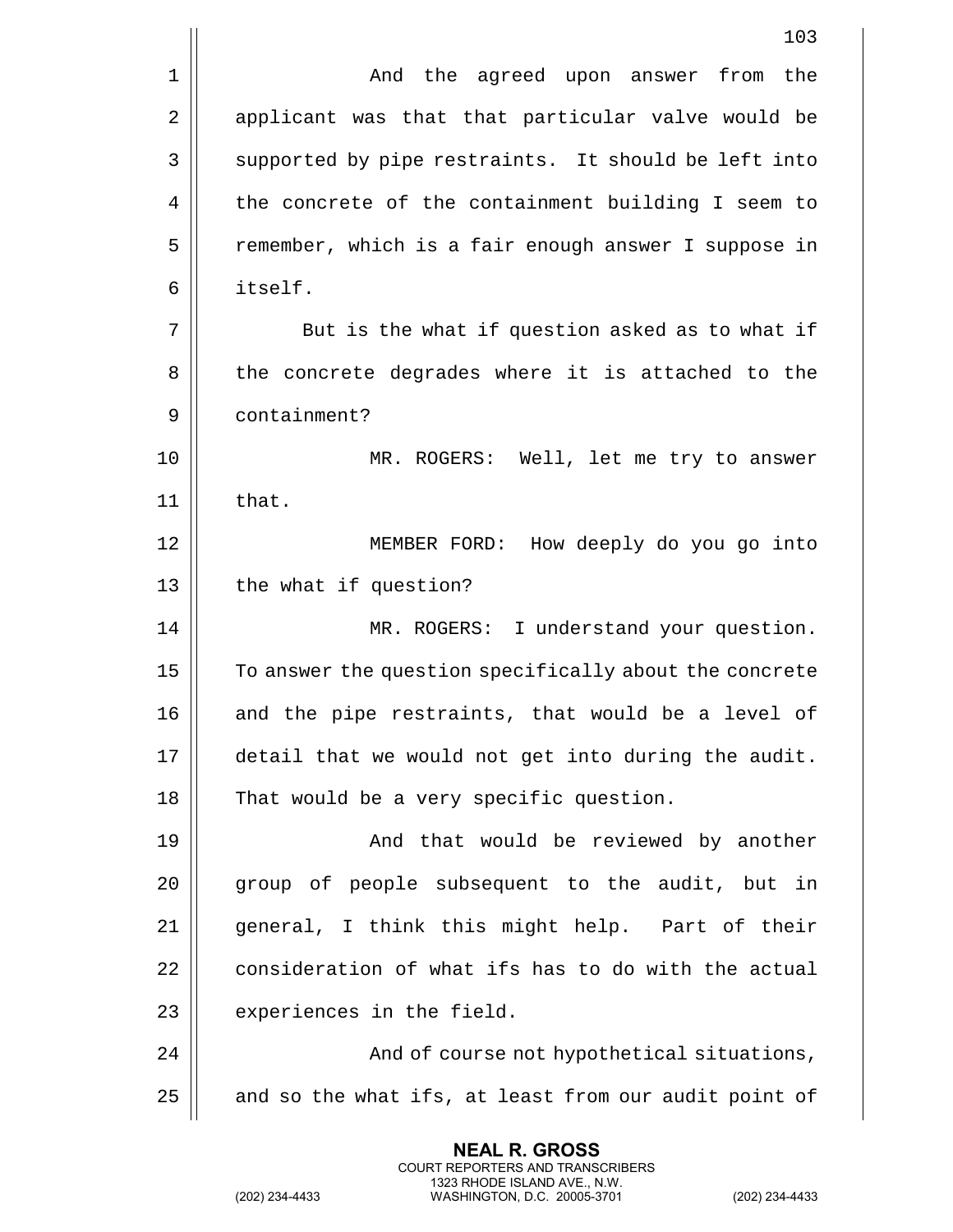|    | 104                                                    |
|----|--------------------------------------------------------|
| 1  | view, we would limit our what ifs to things that we    |
| 2  | knew had occurred in the field, and would therefore    |
| 3  | need to be considered by the applicant during their    |
| 4  | scoping and screening.                                 |
| 5  | MEMBER FORD: But the experience in the                 |
| 6  | field might only become evident during an accident     |
| 7  | situation, which hopefully is very rare.               |
| 8  | MR. ROGERS:<br>True.                                   |
| 9  | MEMBER FORD: And so we are still sitting               |
| 10 | on an unknown.                                         |
| 11 | MS. FRANOVICH: Well, there are currently               |
| 12 | inspectors and surveillances. For example, the         |
| 13 | maintenance rule requires that they monitor<br>the     |
| 14 | condition of passive long-lived structures that you    |
| 15 | wouldn't know what the condition of those is unless    |
| 16 | you are either in an accident or you are looking.      |
| 17 | So they are taking current actions that                |
| 18 | reveal problems, and that is part of the operating     |
| 19 | experience that they would tap from, if that answers   |
| 20 | your question.                                         |
| 21 | MEMBER FORD: Okay. What you are saying                 |
| 22 | is that that particular potential problem, and how     |
| 23 | well the attachments are held into the concrete if you |
| 24 | like, would be covered in other maintenance programs?  |
| 25 | MS. FRANOVICH: Well, not so much of that.              |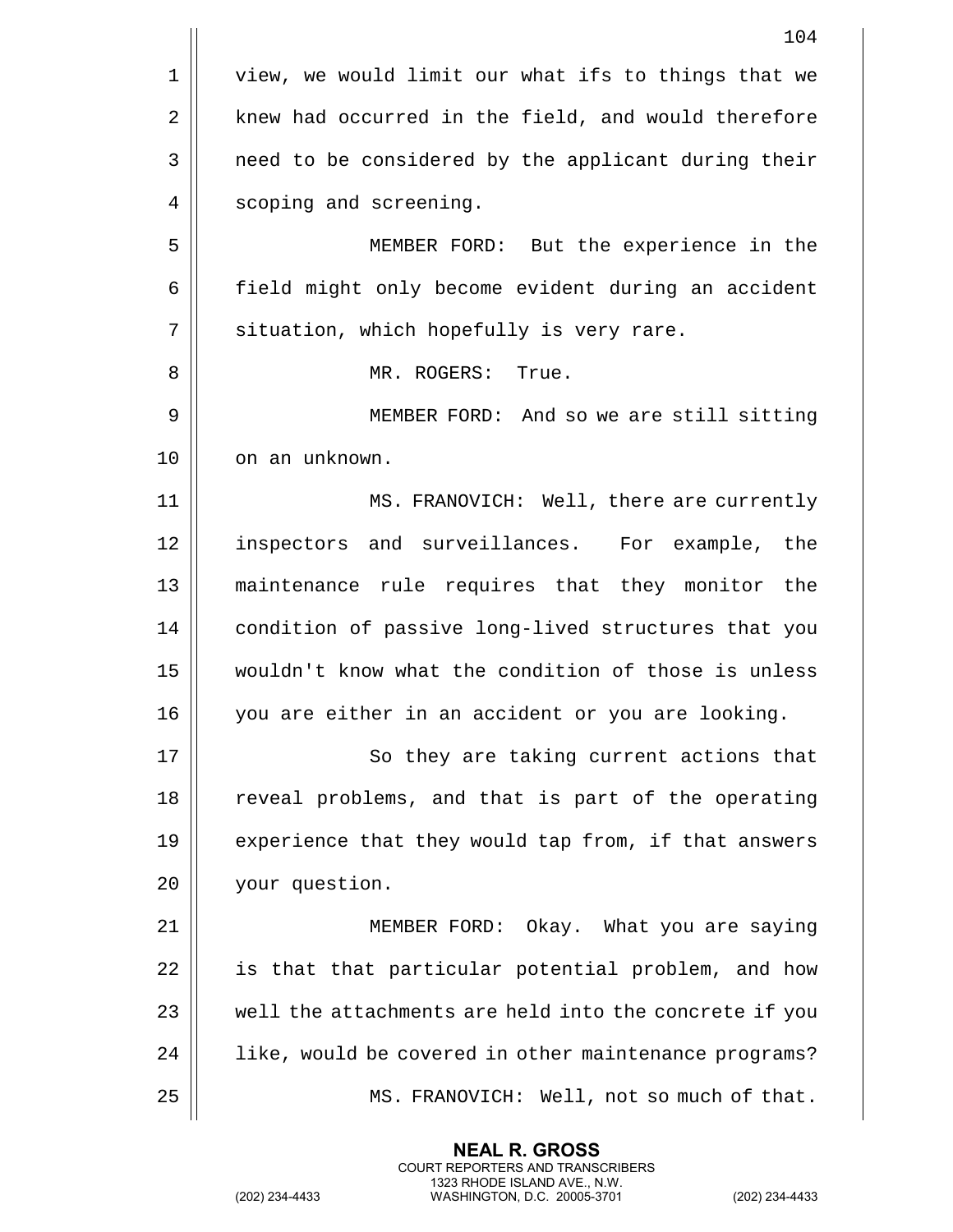105 1 | Another reviewer -- we have the audit team that looks 2 at the scoping and screening methodology that was 3 || implemented by the applicant. 4 | Then the reviewers here in headquarters 5 | review the results of those screening reviews 6 | performed by the applicant. The question that you are 7 coming up with about the supports and embeddlement 8 | into the concrete structure would be addressed by the 9 headquarters reviewers that are looking at what 10 structures are in scope, what structural supports in 11 are scope. 12 MEMBER FORD: And that is you? 13 MS. FRANOVICH: Well, I was the project 14 || manager, and so I have a staff of technical reviewers 15 who actually did the technical evaluations of the 16 || information in the application. 17 || And when we talk about Chapter 2, Scoping 18 || and Screening, I would like to address that question, 19 || because I know that you are eager to get the answer. 20 MEMBER FORD: Well, it is not specific. 21  $\parallel$  I don't doubt that the answer is probably correct. I  $22$   $\parallel$  am trying to delve into how deep do you go into the 23 what if questions. That is essentially the question. 24 | I am not doubting your conclusions. 25 MS. FRANOVICH: I think the answer is that

> **NEAL R. GROSS** COURT REPORTERS AND TRANSCRIBERS 1323 RHODE ISLAND AVE., N.W.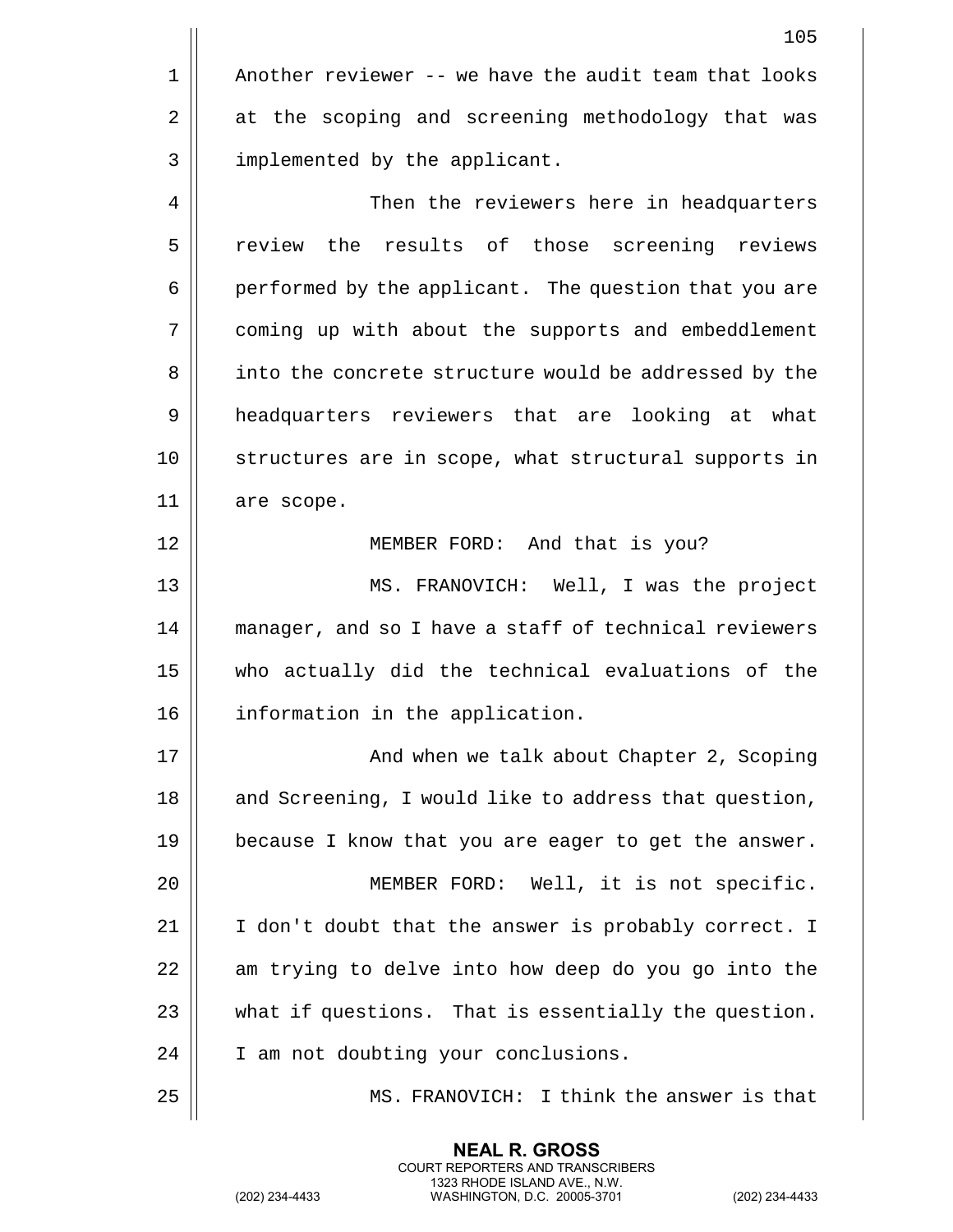|    | 106                                                    |
|----|--------------------------------------------------------|
| 1  | we go as deep as what operating experience will        |
| 2  | support, because the statement of considerations for   |
| 3  | the license renewal rule indicates that we can't       |
| 4  | really ask the applicant to consider hypothetical      |
| 5  | failures.                                              |
| 6  | It just mushrooms the scope of review to               |
| 7  | things that may not be reasonable. So the depth of     |
| 8  | our review is, I would say, dictated by operating      |
| 9  | experience that we can use to demonstrate that this    |
| 10 | really needs to be considered.                         |
| 11 | CHAIRMAN BONACA: My question was very                  |
| 12 | simple regarding -- well, first of all, yes, in the    |
| 13 | application it is clear of the fact that the plants    |
| 14 | are recent -- the recent plants, are modern designs.   |
| 15 | It is helpful, for example, the Class F                |
| 16 | piping, allows to have a full category of piping       |
| 17 | already identified that goes straight into license     |
| 18 | The bigger question was how easy was it to<br>renewal. |
| 19 | go from the genetic methodology to the tables provided |
| 20 | in the application.                                    |
| 21 | Did you have to do a lot of questioning in             |
| 22 | the other to understand how you would not be getting   |
| 23 | through that?                                          |
| 24 | Oh, to go to the results<br>MR.<br>$ROGERS$ :          |
| 25 | tables?                                                |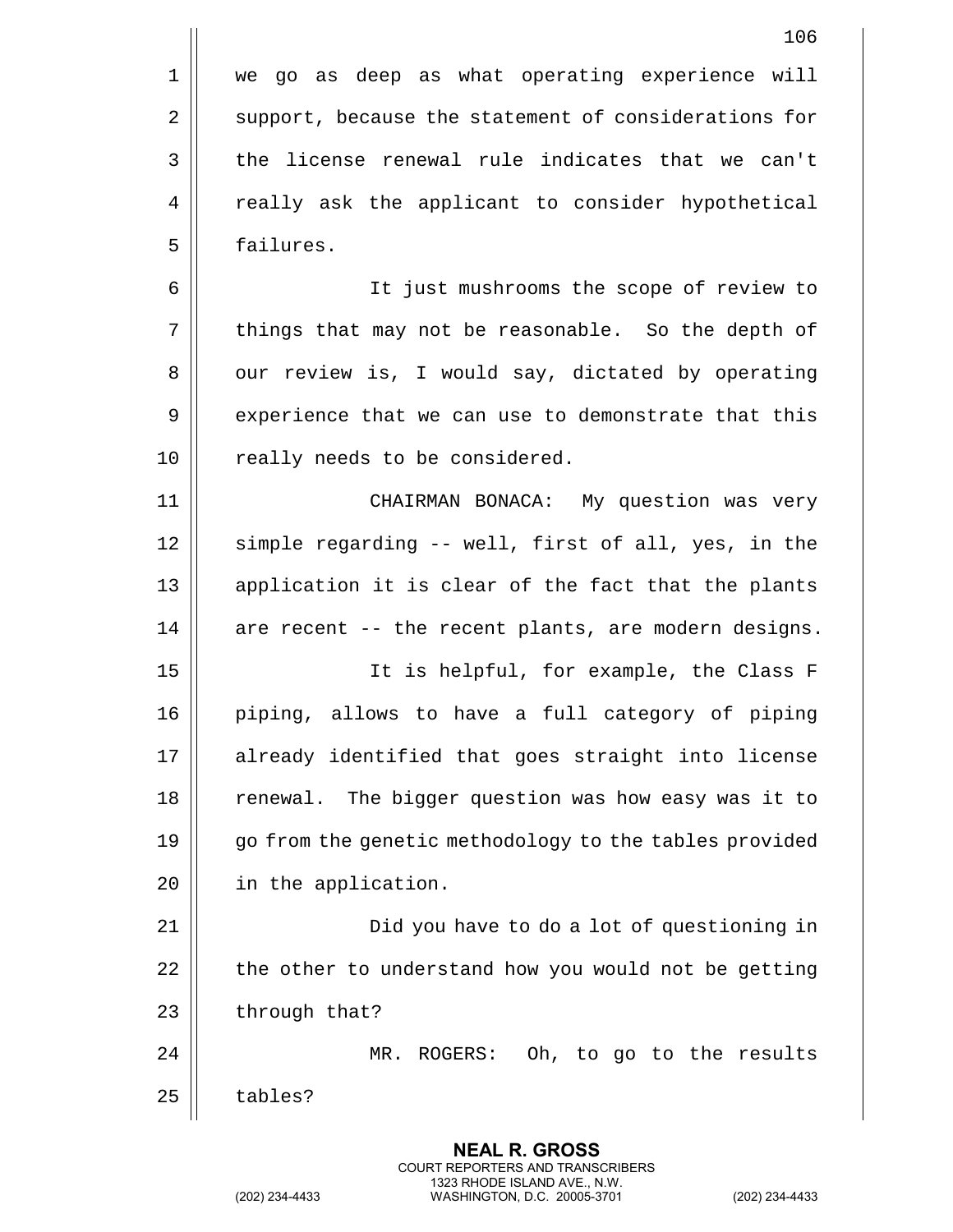|    | 107                                                    |
|----|--------------------------------------------------------|
| 1  | CHAIRMAN BONACA: Yes. Was there enough                 |
| 2  | information or did you have some struggle? I mean, I   |
| 3  | have $--$                                              |
| 4  | MR. ROGERS: Once again, that would be the              |
| 5  | next group on that would have to answer that.          |
| 6  | MS. FRANOVICH: Let me try to answer the                |
| 7  | question. You are absolutely right. When it comes to   |
| 8  | understanding the methodology that they applied, and   |
| 9  | what you see in the AMR result tables, there is no     |
| 10 | nexus.                                                 |
| 11 | And the drawings are what bridge that gap.             |
| 12 | The drawings indicate what the pipe classes are for    |
| 13 | the various piping segments, and Duke's methodology    |
| 14 | was to include in scope piping that is designated      |
| 15 | Class A, B, or C, which falls into the safety related  |
| 16 | category, or class F, which falls into the support     |
| 17 | $(a)(2)$ criterion for license renewal.                |
| 18 | So we had to rely on the drawings really               |
| 19 | to bridge that gap.                                    |
| 20 | CHAIRMAN BONACA: Yes. That is the reason               |
| 21 | that I asked these questions, is because I had trouble |
| 22 | going from those statements to those tables, and so I  |
| 23 | just picked up from the table. Actually, I had to      |
| 24 | rely more on what was out of scope, and I had some     |
| 25 | questions about that at some point when we get to      |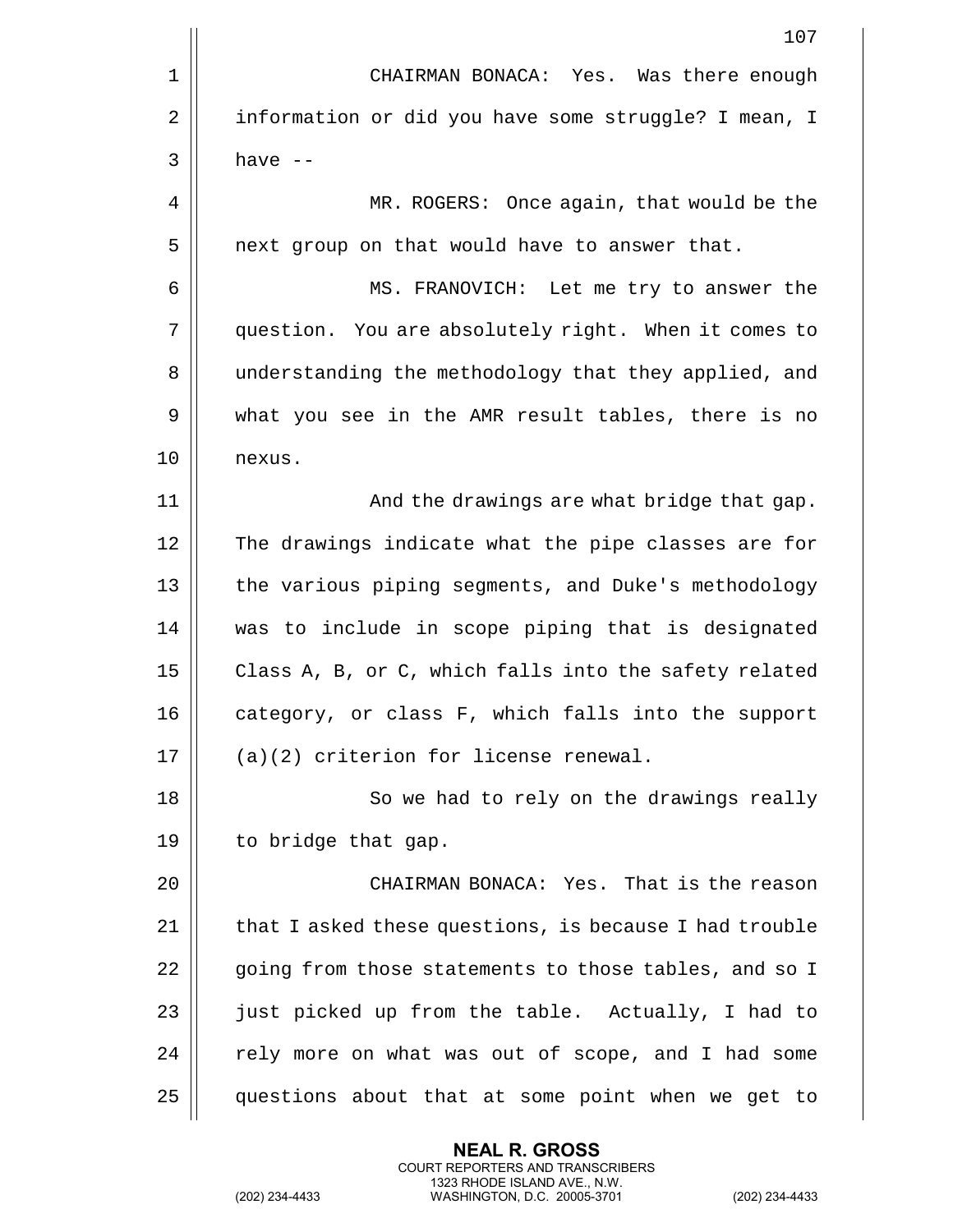|    | 108                                                   |
|----|-------------------------------------------------------|
| 1  | those systems --                                      |
| 2  | MS. FRANOVICH: Okay.                                  |
| 3  | CHAIRMAN BONACA: -- than anything else,               |
| 4  | and then just again struggling for the question that  |
| 5  | I think the Commission is interested in, too, is how  |
| 6  | effective and efficient is the process becoming.      |
| 7  | These applications are getting skimpier               |
| 8  | and skimpier, and does it mean that we really are     |
| 9  | improving, or is it in fact an obstacle to the        |
| 10 | reviewers?                                            |
| 11 | MS. FRANOVICH: Let me address that in my              |
| 12 | presentation, but I think the message that I would    |
| 13 | espouse is that when it comes to scoping and          |
| 14 | screening, what was provided by Duke was very         |
| 15 | beneficial to the staff.                              |
| 16 | But we did have to rely on the drawings,              |
| 17 | and focus on areas of the drawings that were not in   |
| 18 | scope to determine if the piping and components met   |
| 19 | any of the criteria for scoping to see if everything  |
| 20 | that should have been in scope was.                   |
| 21 | CHAIRMAN BONACA: But you found that the               |
| 22 | drawings provided with the application provided you a |
| 23 | very effective bridge between the methodology and the |
| 24 | tables?                                               |
| 25 | I believe so.<br>MS. FRANOVICH:                       |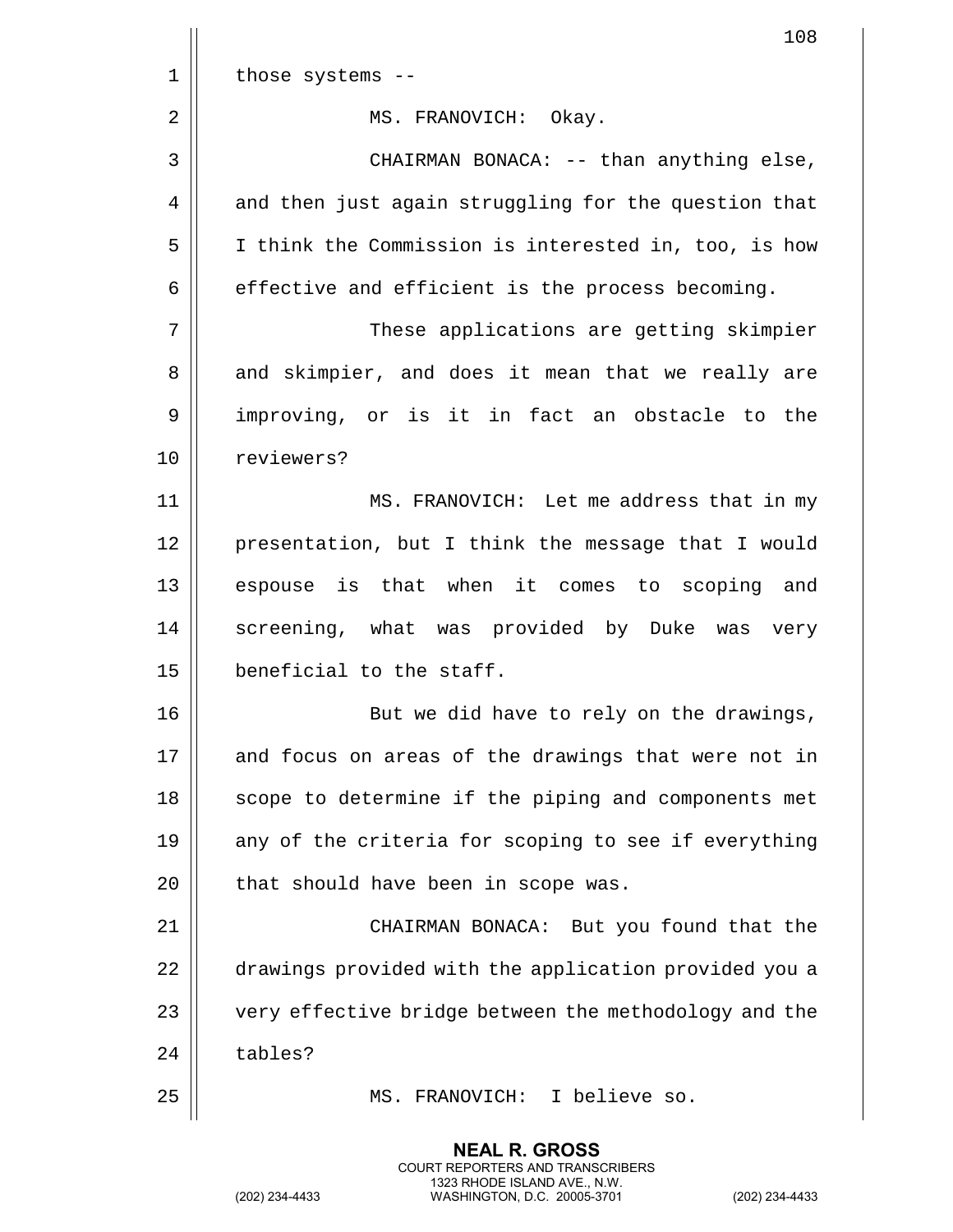|    | 109                                                    |
|----|--------------------------------------------------------|
| 1  | CHAIRMAN BONACA: Thank you.                            |
| 2  | MS. FRANOVICH: Without the drawings, I                 |
| 3  | don't see how the staff really could have done that    |
| 4  | review.                                                |
| 5  | MEMBER ROSEN: And those drawings are of                |
| 6  | the piping and instrument documents mainly?            |
| 7  | MS. FRANOVICH: Correctly.                              |
| 8  | Not all<br>MEMBER ROSEN:<br>the<br>subset              |
| 9  | documents?                                             |
| 10 | MS. FRANOVICH: Correct. Correct. Thank                 |
| 11 | you, Bill.                                             |
| 12 | MR. ROGERS: Thank you.                                 |
| 13 | MS. FRANOVICH: I would like to ask Harold              |
| 14 | Walker and Tanya Eaton to come up to the table. We     |
| 15 | are going to start talking about the scoping results.  |
| 16 | But before we do, I did want to mention that there are |
| 17 | some unique systems and structures associated with     |
| 18 | these two plants, because they are ice condenser       |
| 19 | plants.                                                |
| 20 | They are late vintage Westinghouse four-               |
| 21 | loop design. They are what I like to call the          |
| 22 | Cadillac of nuclear power plants. They offer some      |
| 23 | systems that the staff had never seen before.<br>- Of  |
| 24 | course, the ice condenser containment structure, the   |
| 25 | annulus ventilation system, which draws the annulus    |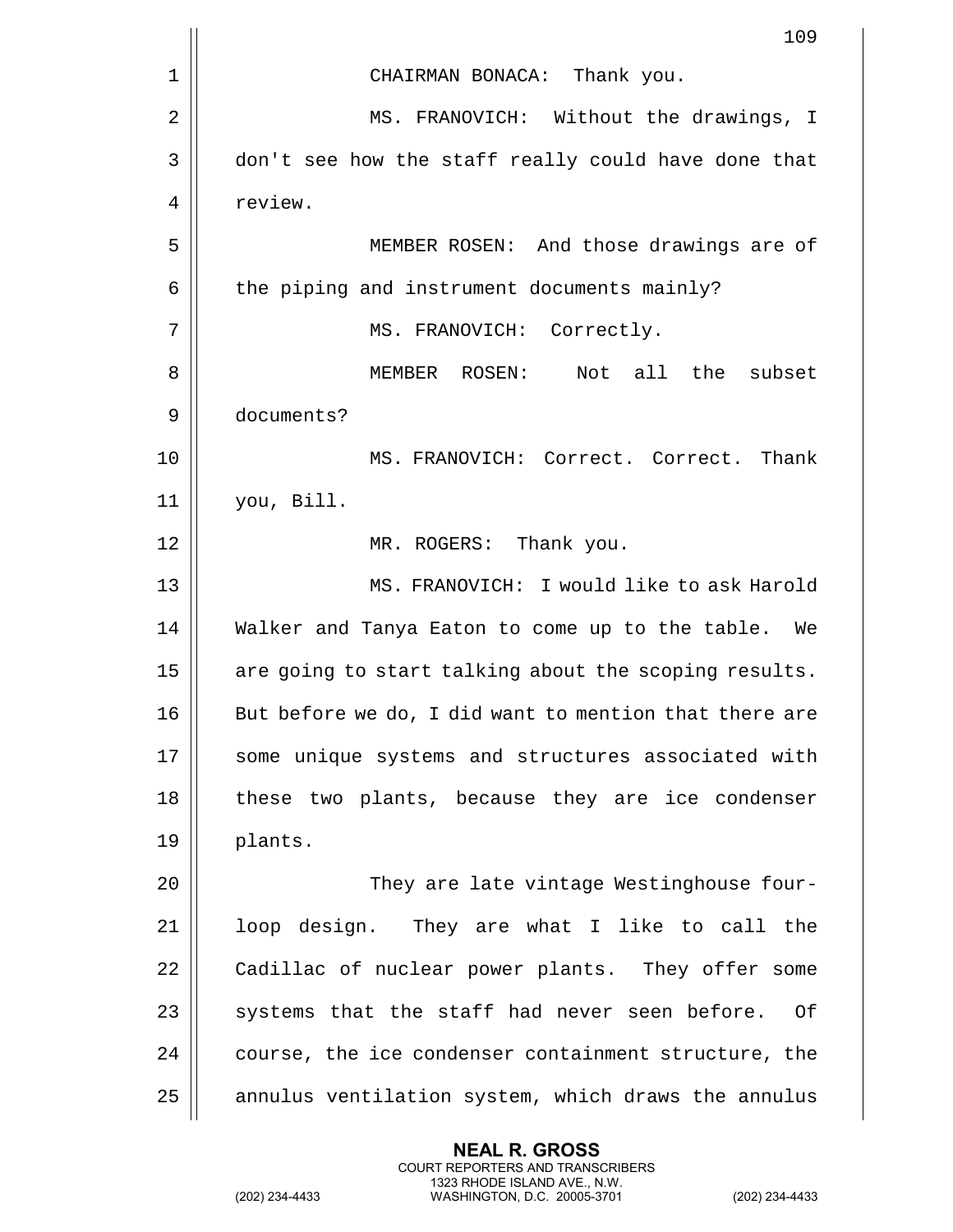|    | 110                                                    |
|----|--------------------------------------------------------|
| 1  | between steel containment in the reactor building to   |
| 2  | a vacuum during design basis accidents.                |
| 3  | And the containment air<br>and<br>return               |
| 4  | hydrogen skimmer system, and the containment valve     |
| 5  | injection water system, which is a unique system for   |
| 6  | ensuring that the containment isolation valves do not  |
| 7  | allow leakage, especially the gate valves which were   |
| 8  | prone to leakage.                                      |
| 9  | So I just wanted to mention those unique               |
| 10 | systems, and --                                        |
| 11 | DR, LEITCH: I saw another unique system                |
| 12 | here that I didn't understand anyway that has been     |
| 13 | both McGuire and Catawba systems not within the scope, |
| 14 | and in both cases, there is a system simply called     |
| 15 | oxygen system. I don't know what that means, and what  |
| 16 | is the oxygen system.                                  |
| 17 | MS. FRANOVICH: I am going to take a stab               |
| 18 | at this, but then I am going to defer to the Duke      |
| 19 | folks. It may be a breathing air system.               |
| 20 | MR. ROBISON: The oxygen system is a bulk               |
| 21 | oxygen system run through the plant for whatever you   |
| 22 | want to use oxygen for. It is just routed, and it is   |
| 23 | not in scope, and it really serves no function         |
| 24 | associated with the renewal scoping, but it is there   |
| 25 | for service work or whatever we are going to need it   |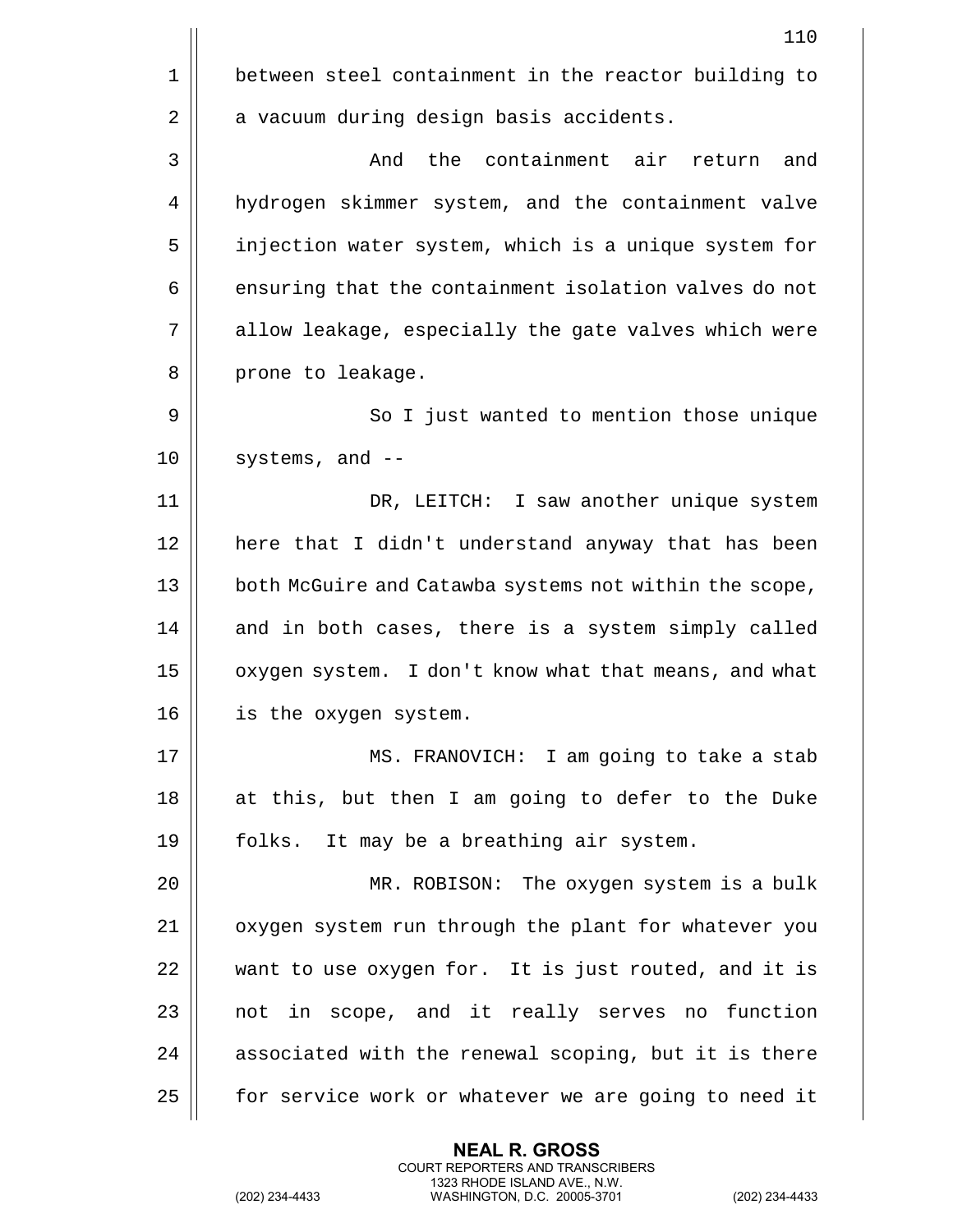|    | 111                                                    |
|----|--------------------------------------------------------|
| 1  | for in the plant.                                      |
| 2  | DR, LEITCH: Okay. Thank you.                           |
| 3  | CHAIRMAN BONACA:<br>Among the systems not              |
| 4  | in scope, there are a couple of them that I am curious |
| 5  | about, and I don't know if this is the right time to   |
| 6  | ask.                                                   |
| 7  | MS. FRANOVICH: Sure.                                   |
| 8  | CHAIRMAN BONACA: One was the condensate                |
| 9  | storage tank. I mean, throughout the application and   |
| 10 | the SER there is written that the condensate storage   |
| 11 | system is an known safety system whose failure could   |
| 12 | prevent satisfactory accomplishment of certain safety  |
| 13 | functions.                                             |
| 14 | Therefore, it is an $(a)(2)$ kind of system.           |
| 15 | So that is in scope. Well, it says that the parts      |
| 16 | with system design are in scope. What about or why is  |
| 17 | the condensate storage tank not in scope? That is the  |
| 18 | one that provides the supply to the system.            |
| 19 | MS. FRANOVICH: Let me ask a question.                  |
| 20 | Were you just reading from a previous application or   |
| 21 | from our SER?                                          |
| 22 | CHAIRMAN BONACA: From the SER.                         |
| 23 | MS. FRANOVICH: From our SER?                           |
| 24 | CHAIRMAN BONACA: Yes.                                  |
| 25 | MS. FRANOVICH: And you were reading from               |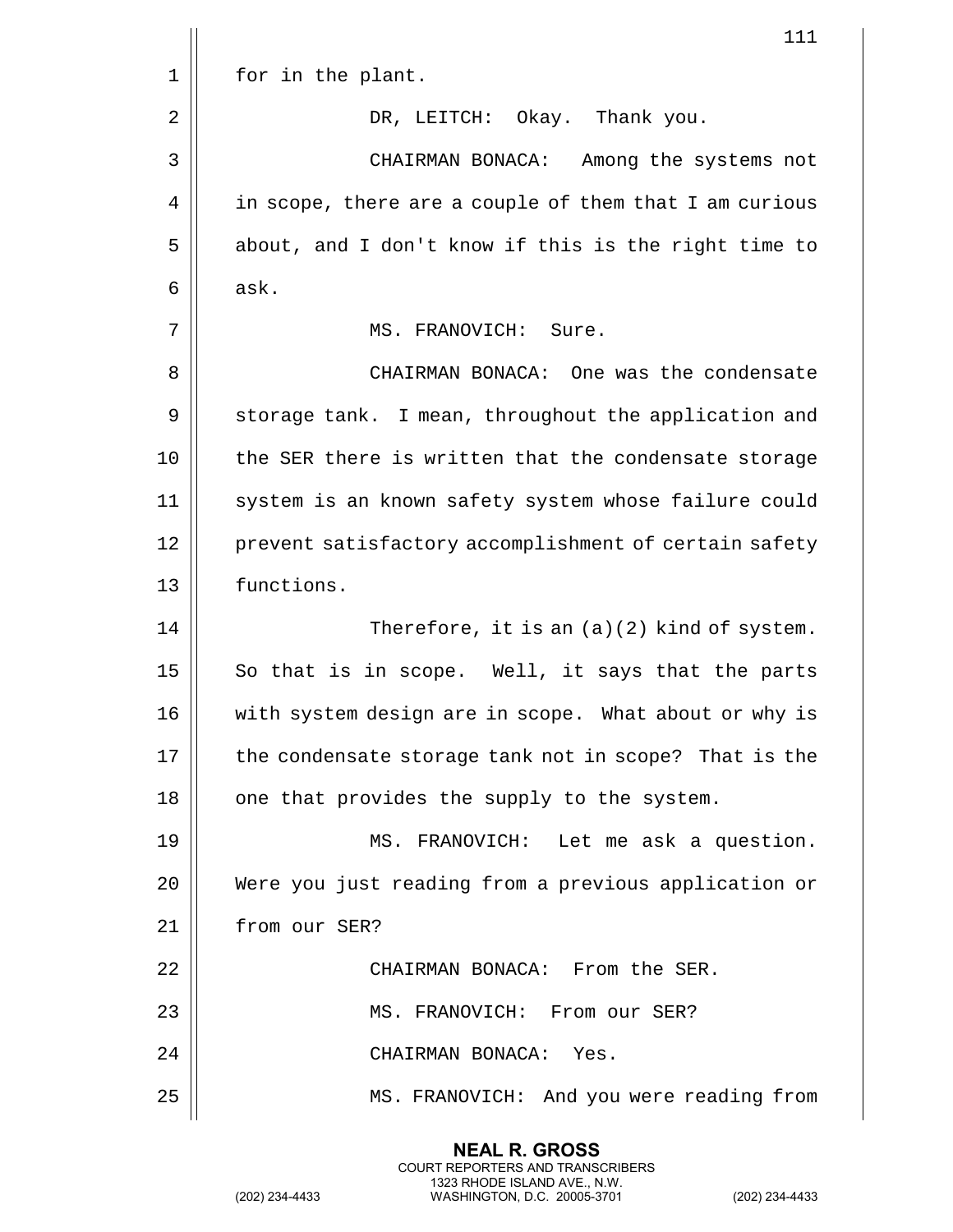|    | 112                                                    |
|----|--------------------------------------------------------|
| 1  | the condensate storage?                                |
| 2  | CHAIRMAN BONACA: Yes, Subsection 2344.                 |
| 3  | MS. FRANOVICH: At the time of McGuire,                 |
| 4  | they have what is called an auxiliary feedwater        |
| 5  | condensate storage tank. They also have a condensate   |
| 6  | storage tank, but it is not a primary supply, or maybe |
| 7  | even a secondary supply for the auxiliary feedwater    |
| 8  | suction.                                               |
| 9  | insurance supply is the nuclear<br>The                 |
| 10 | surface water system. So that is the safety related    |
| 11 | supply for aux feedwater.<br>The aux feedwater         |
| 12 | condensate storage system is part of a larger          |
| 13 | condensate storage system that provides quality water  |
| 14 | to the steam generators, but it is not safety related. |
| 15 | So it doesn't mean --                                  |
| 16 | CHAIRMAN BONACA: So what you are telling               |
| 17 | me is that a condensate storage system will operate    |
| 18 | and will have a supply of water independently of the   |
| 19 | condensate storage tank?                               |
| 20 | MS. FRANOVICH: Well, the condensate                    |
| 21 | storage system consists of a number of tanks. The aux  |
| 22 | feedwater condensate storage tank, and the upper surge |
| 23 | tanks, the condenser hot well, they all provide a      |
| 24 | volume of condensate grade water, but none of them are |
| 25 | safety related.                                        |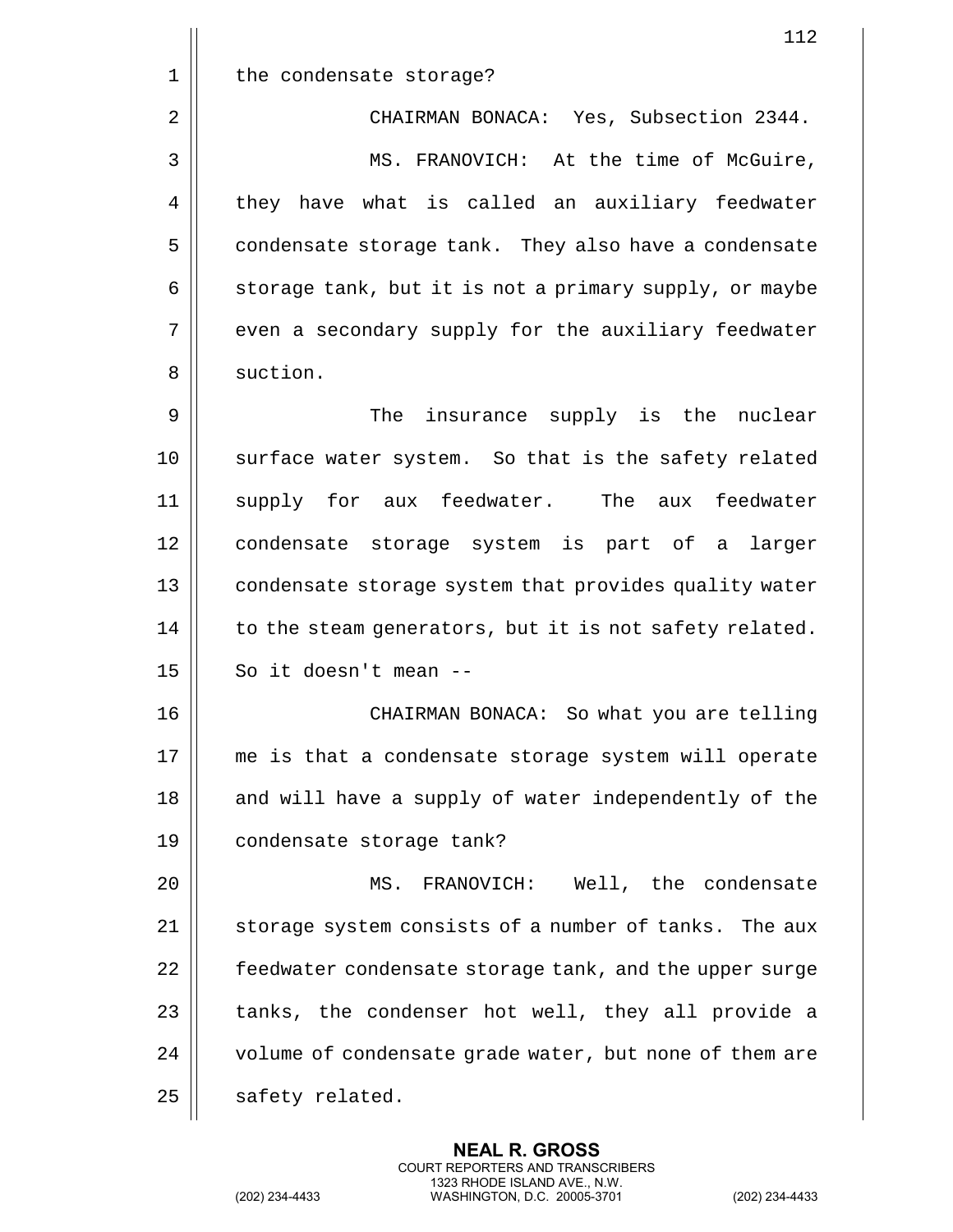|    | 113                                                    |
|----|--------------------------------------------------------|
| 1  | So that system doesn't meet the license                |
| 2  | renewal scoping criteria.                              |
| 3  | MS. HAZELTINE: But really the reason that              |
| 4  | part of the system is in is because it is Class F      |
| 5  | piping.                                                |
| 6  | CHAIRMAN BONACA: I'm sorry?                            |
| 7  | MS. HAZELTINE: It is Class F piping,                   |
| 8  | which falls into the $(a)(3)$ category, the non-safety |
| 9  | that impacts safety.                                   |
| 10 | MS. FRANOVICH: Okay.                                   |
| 11 | MS. HAZELTINE: And that's why -- and in                |
| 12 | fact I think it is only at Catawba because of the      |
| 13 | routing differences between the plants. It is the      |
| 14 | physical layout differences, and that part of the      |
| 15 | condensate storage systems are in scope at Catawba     |
| 16 | because they are Class F, and they are routed near     |
| 17 | safety related equipment so that their failure can't   |
| 18 | impact a safety function.                              |
| 19 | And so it is not for a functional reason.              |
| 20 | It is an interaction.                                  |
| 21 | CHAIRMAN BONACA: So you are saying that                |
| 22 | the only reason why there are in scope is because      |
| 23 | their failure could cause an impact on other systems,  |
| 24 | and not because the function of a system has to        |
| 25 | perform?                                               |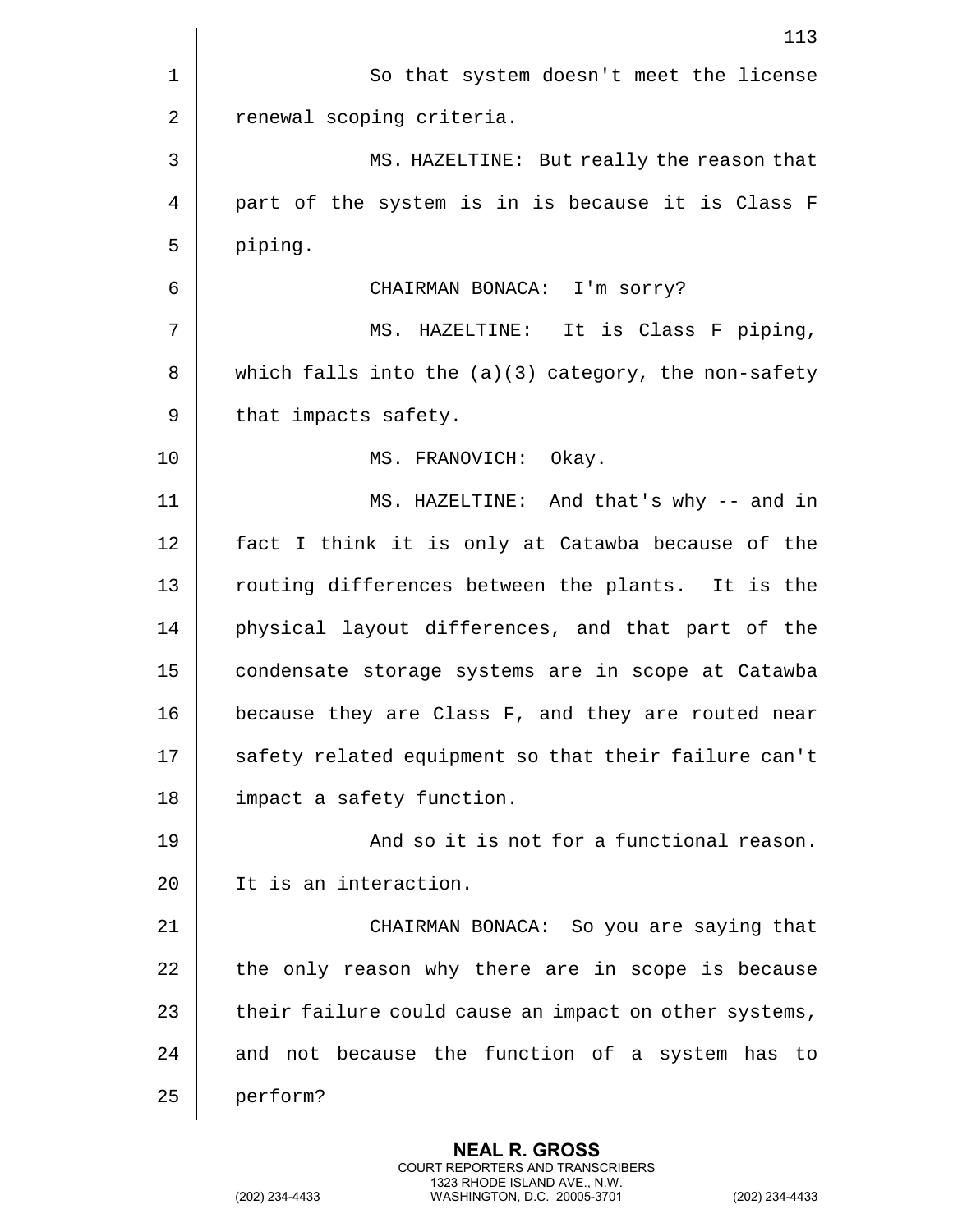|    | 114                                                    |
|----|--------------------------------------------------------|
| 1  | MS. HAZELTINE: That's correct.                         |
| 2  | MS. FRANOVICH: Right.                                  |
| 3  | Now, let me understand<br>MEMBER ROSEN:                |
| 4  | this. Are you saying that collectively that safety     |
| 5  | related supply of auxiliary feedwater is actually      |
| 6  | service water?                                         |
| 7  | MS. FRANOVICH: Yes.                                    |
| 8  | MEMBER ROSEN: What is the quality of that              |
| 9  | water?                                                 |
| 10 | MS. FRANOVICH: It's not very good.                     |
| 11 | MEMBER ROSEN: So that if you have a                    |
| 12 | reactor plant trip, do you inject this water in that   |
| 13 | case or not?                                           |
| 14 | MS. FRANOVICH: No. If you have a reactor               |
| 15 | trip, then the primary source as such would be the     |
| 16 | condensate grade water to preserve the<br>steam        |
| 17 | generators. But if you have a design basis accident,   |
| 18 | the seismically qualified source is the service water. |
| 19 | MEMBER ROSEN: And how many times is that               |
| 20 | injected into the steam generators, these machines?    |
| 21 | MS. FRANOVICH: Not many.                               |
| 22 | MS. NADER: Once at Catawba, and I believe              |
| 23 | that's all. Once at Catawba.                           |
| 24 | MS. FRANOVICH: Do you know if that was                 |
| 25 | Unit 1 or Unit 2, because I know that we have new      |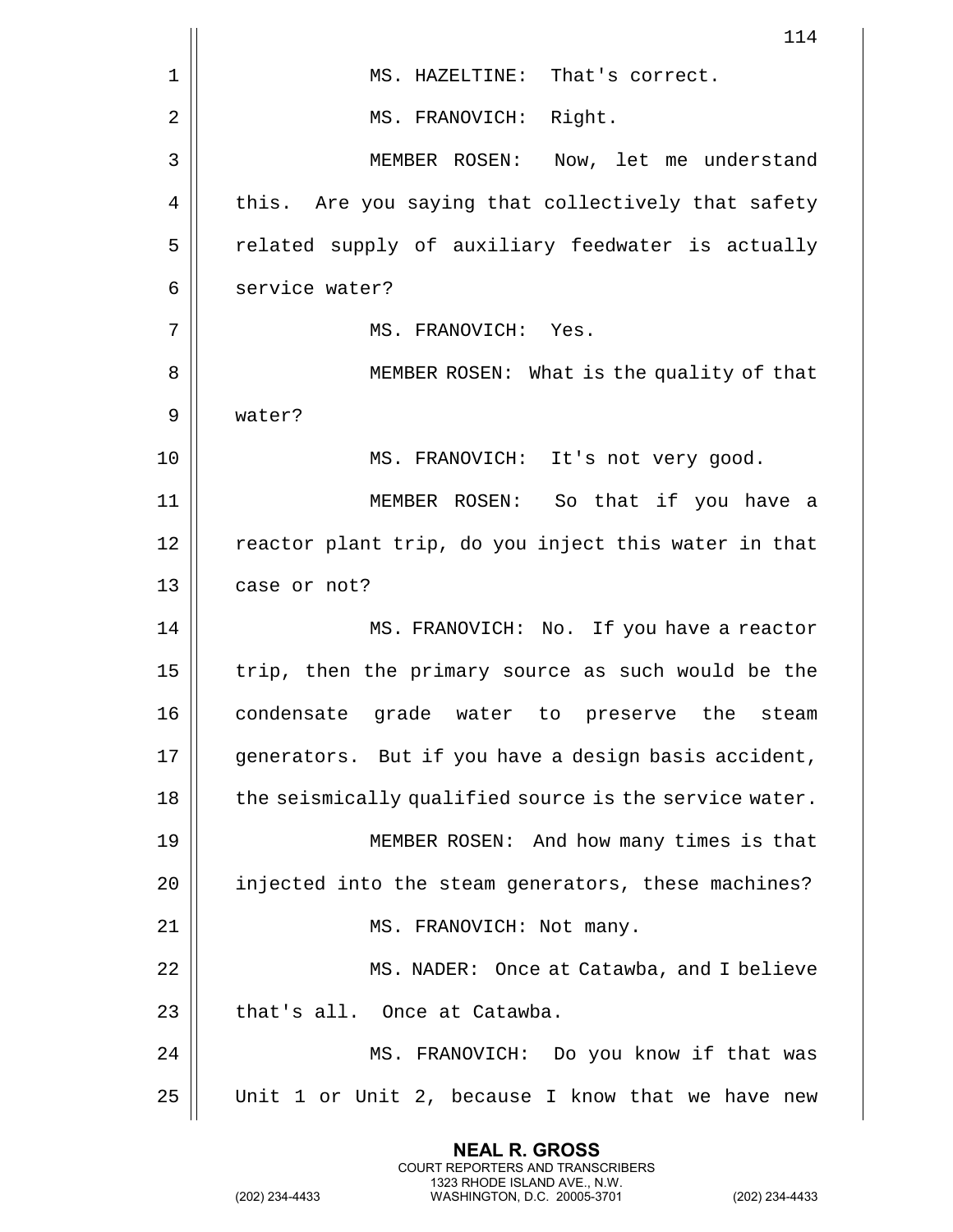|                | 115                                                    |
|----------------|--------------------------------------------------------|
| 1              | steam generators on Unit 1.                            |
| $\overline{2}$ | NADER: And it was prior to steam<br>MS.                |
| 3              | generator replacement, but I am not really sure which  |
| 4              | unit it was.                                           |
| 5              | MS. FRANOVICH: Okay.                                   |
| 6              | CHAIRMAN BONACA: Another question I had                |
| 7              | was about the control rod drive ventilation. Why is    |
| 8              | that not in scope?                                     |
| 9              | MS. FRANOVICH: I will take a stab at                   |
| 10             | this, and you guys can chime in. My understanding is   |
| 11             | that that system does not perform an accident          |
| 12             | mitigative function at all. It is not a safety         |
| 13             | related system, and I think it provides cooling to the |
| 14             | CRDM components during normal operation, but there is  |
| 15             | no accident mitigating function of that system.        |
| 16             | That is the consensus over<br>MS. HAZELTINE:           |
| 17             | here as well. That is a normal operating system, but   |
| 18             | doesn't function during an event, and so it is not     |
| 19             | safety related.                                        |
| 20             | CHAIRMAN BONACA: So that means that your               |
| 21             | rod insertion was not impacted by that? And then       |
| 22             | there is another one that sounds funny to me, and that |
| 23             | was the containment ventilation. What system is that?  |
| 24             | MS. FRANOVICH: Yes. Now, the containment               |
| 25             | ventilation system was the subject of a lot of         |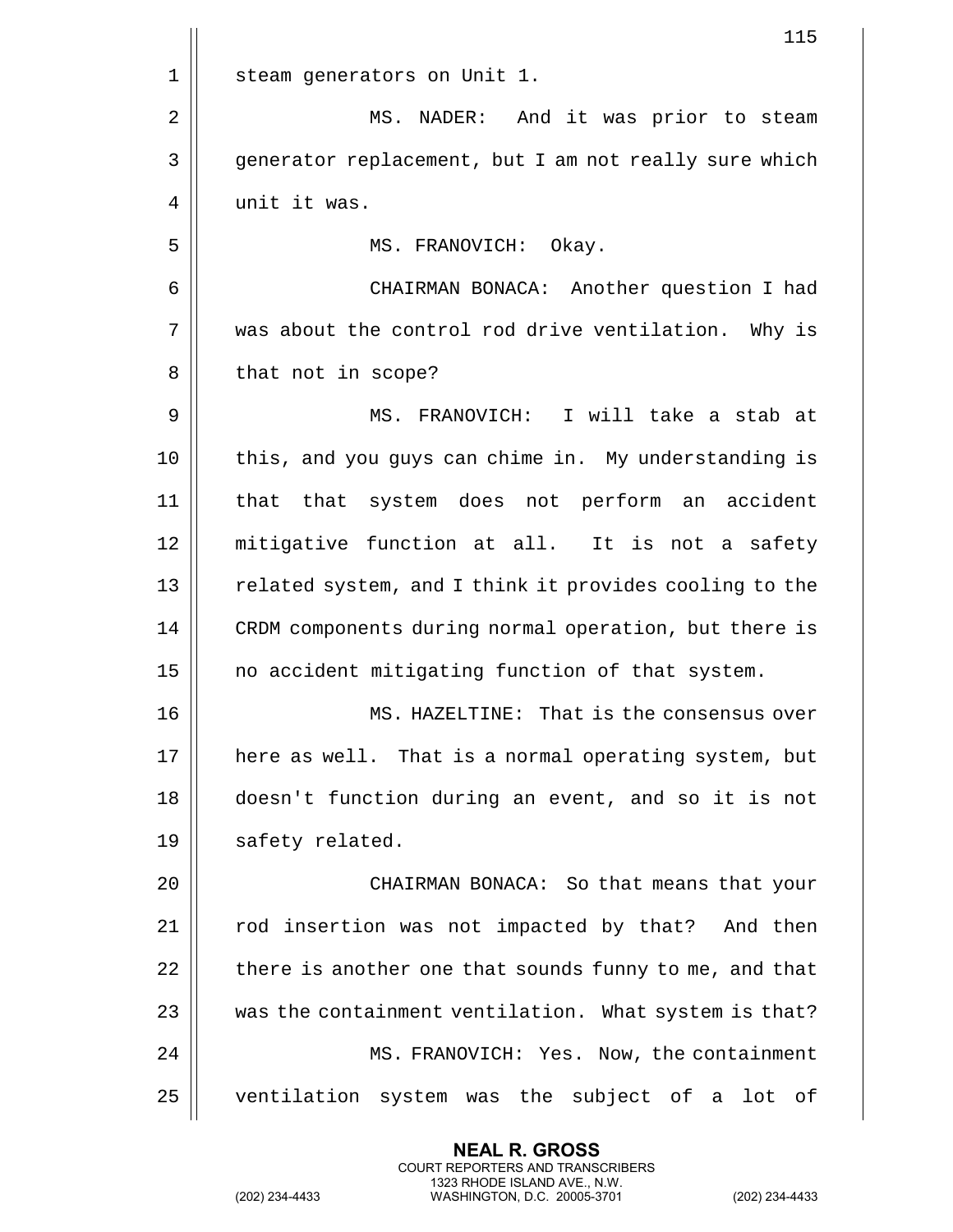|                | 116                                                    |
|----------------|--------------------------------------------------------|
| 1              | discussion when we had our early on conference calls,  |
| $\overline{2}$ | and the containment ventilation system is required to  |
| 3              | ensure that a certain text spec requirement is met.    |
| 4              | The<br>tex spec is<br>really containment               |
| 5              | temperature. I believe it is 80 to a hundred degrees   |
| 6              | in upper containment, and a hundred to 120 degrees in  |
| 7              | lower containment. But that is just to ensure that the |
| 8              | initial conditions of the design basis accident are    |
| 9              | met.                                                   |
| 10             | Once the accident occurs the system can go             |
| 11             | It doesn't mitigate the effects of the<br>away.        |
| 12             | accident. The ice condenser is what controls the       |
| 13             | internal temperature and pressure of the containment   |
| 14             | post-accident.                                         |
| 15             | We had to go back to the text spec basis               |
| 16             | to ensure that that was indeed the design basis of the |
| 17             | plant and that is exactly what we have.                |
| 18             | CHAIRMAN BONACA: And you apparently have               |
| 19             | reviewed that. I mean, you are knowledgeable of that.  |
| 20             | MS. FRANOVICH:<br>Yes.                                 |
| 21             | Now, while you have the<br>MEMBER ROSEN:               |
| 22             | slide on that you have on now, that shows the unique   |
| 23             | systems instruction, and all four of those systems are |
| 24             | in-scope?                                              |
| 25             | MS. FRANOVICH:<br>Correct. Of course, the              |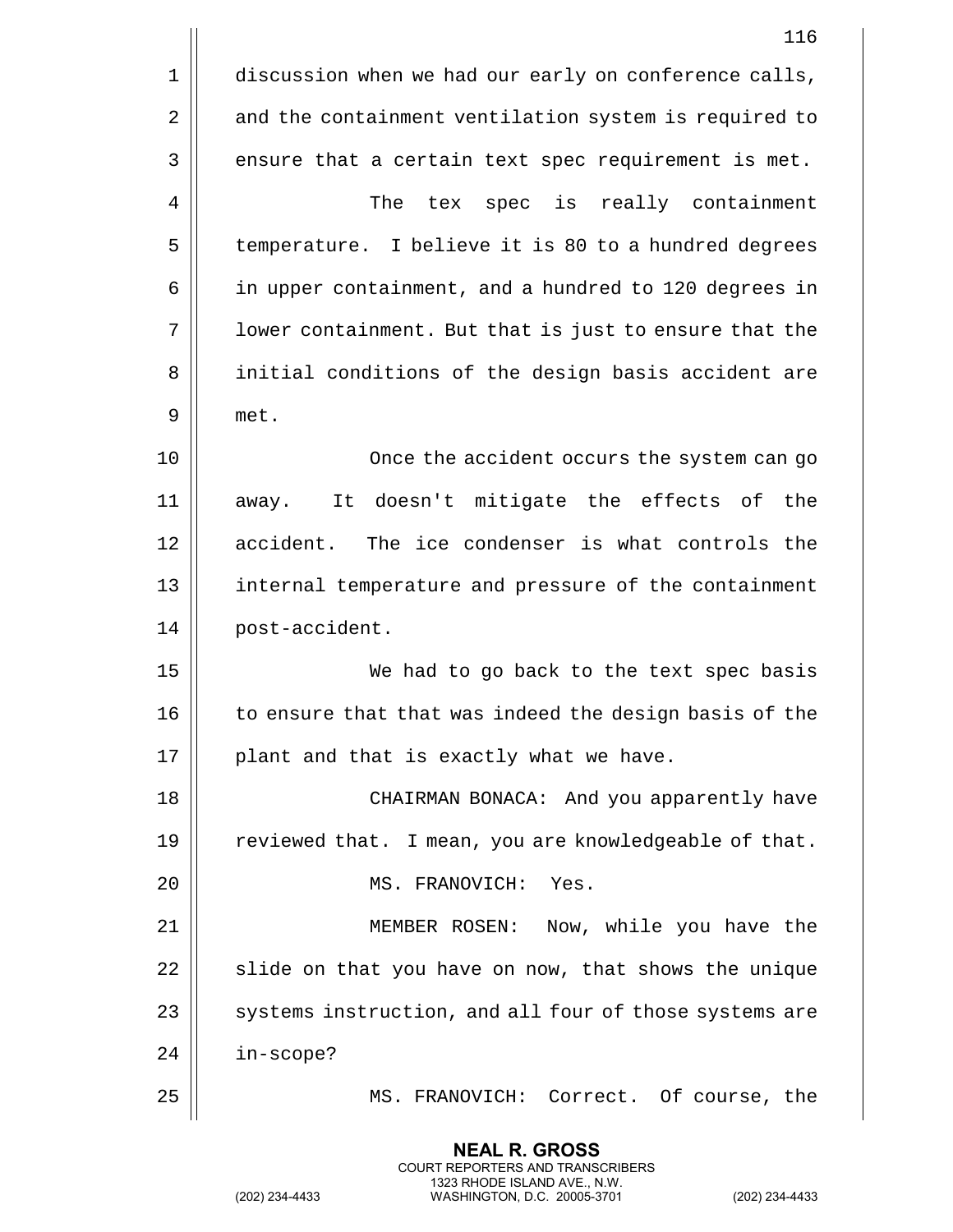117 1 | ice condenser containment is more of a structure than  $2 \parallel$  a system, but it is in scope. Any other questions? 3 DR, LEITCH: I have a question about the 4 electrical scope. I guess we are going to have an 5 | opportunity to talk about the electrical system later? 6 MS. FRANOVICH: Yes. We are going to go 7 || through the results of each of the sections of their 8 || application. 9 DR, LEITCH: So the question is really out 10 in the switch yard just exactly where the break is 11 between in scope and out of scope. 12 MS. FRANOVICH: Okay. I can answer that. 13 MEMBER ROSEN: That's one of our favorite  $14$   $\parallel$  set of questions, and of course the other set is about 15 || this open contention on severe accident litigation 16 during station blackout. 17 || MS. FRANOVICH: Okay. 18 || MEMBER ROSEN: And not unrelated. 19 || MS. FRANOVICH: Okay. 20 || CHAIRMAN BONACA: And that issue, I mean, 21 you should address it and tell us if it is a 22 | correlating license basis issue, and that's why it is  $23$  | separate, or  $-$ 24 MS. FRANOVICH: You are talking about the 25 | GSI issue, the SAMA contention?

> **NEAL R. GROSS** COURT REPORTERS AND TRANSCRIBERS 1323 RHODE ISLAND AVE., N.W.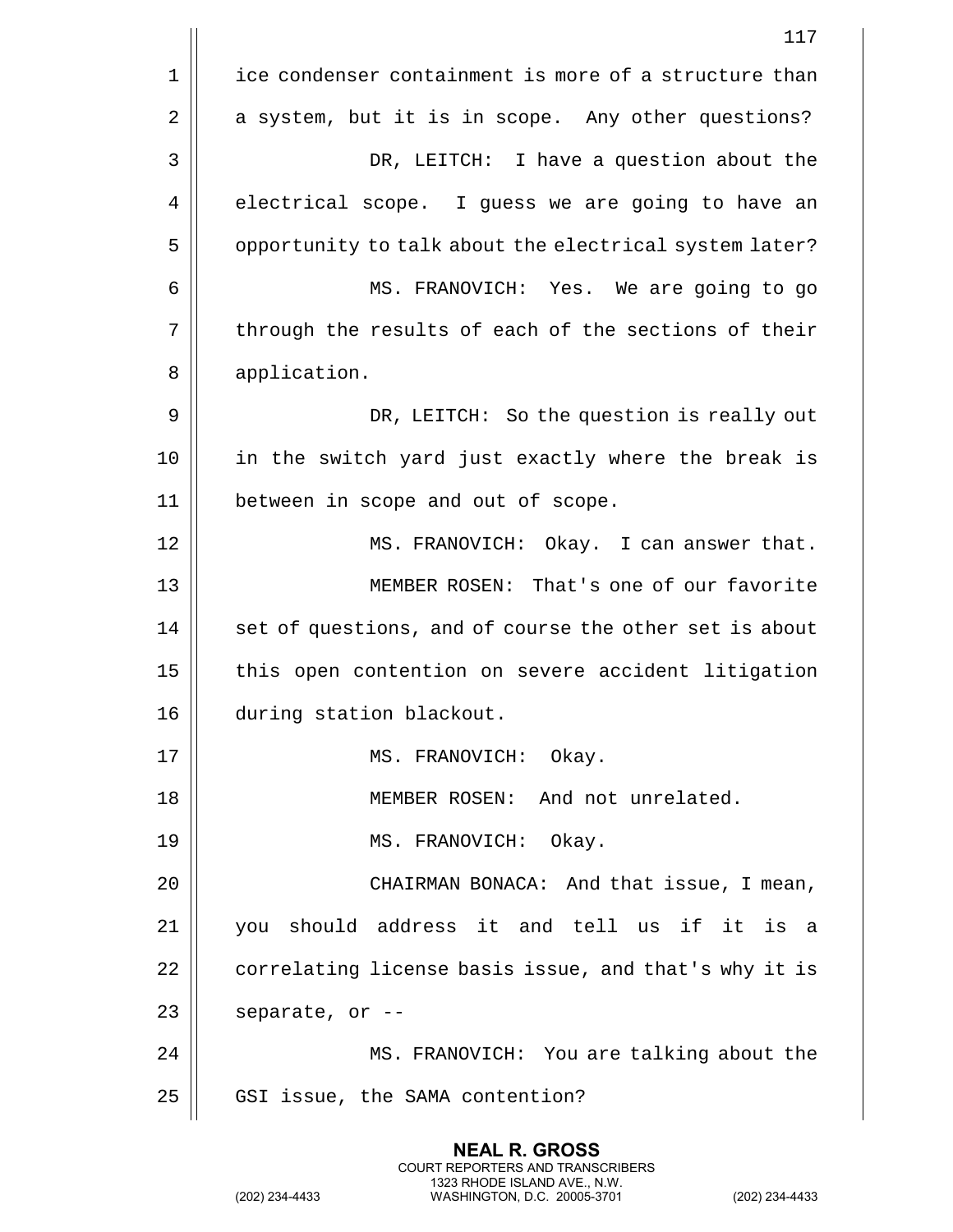|    | 118                                                     |
|----|---------------------------------------------------------|
| 1  | CHAIRMAN BONACA: Yes.                                   |
| 2  | MS. FRANOVICH: I will. I will.                          |
| 3  | CHAIRMAN BONACA: Okay.                                  |
| 4  | MS. FRANOVICH: Should I talk about that                 |
| 5  | now or should we -- because I don't know if there is    |
| 6  | a -- why don't we talk about it when we get to the      |
| 7  | station blackouts scoping results.                      |
| 8  | CHAIRMAN BONACA: Very good. Let's do                    |
| 9  | that.                                                   |
| 10 | MS. FRANOVICH: Okay. The staff's review                 |
| 11 | process is essentially to review the UFSARs for both    |
| 12 | stations, and review the piping and instrumentation     |
| 13 | diagrams, and be familiar with the license conditions,  |
| 14 | and interim staff guidance or ISGs that the staff has   |
| 15 | issued to communicate positions on license renewal      |
| 16 | scoping to the industry.                                |
| 17 | And the staff is directed by its review                 |
| 18 | guidance to focus on out-of-scope systems, structures,  |
| 19 | and components, to ensure that nothing that meets the   |
| 20 | scoping criteria was omitted.                           |
| 21 | The scoping results have to do with the                 |
| 22 | staff, or I'm sorry, the applicant's determination of   |
| 23 | what systems, structures, and components, meet the      |
| 24 | three criterion in $54.4.$ (a)(1) is for safety related |
| 25 | SSCs, or systems, structures, and components.           |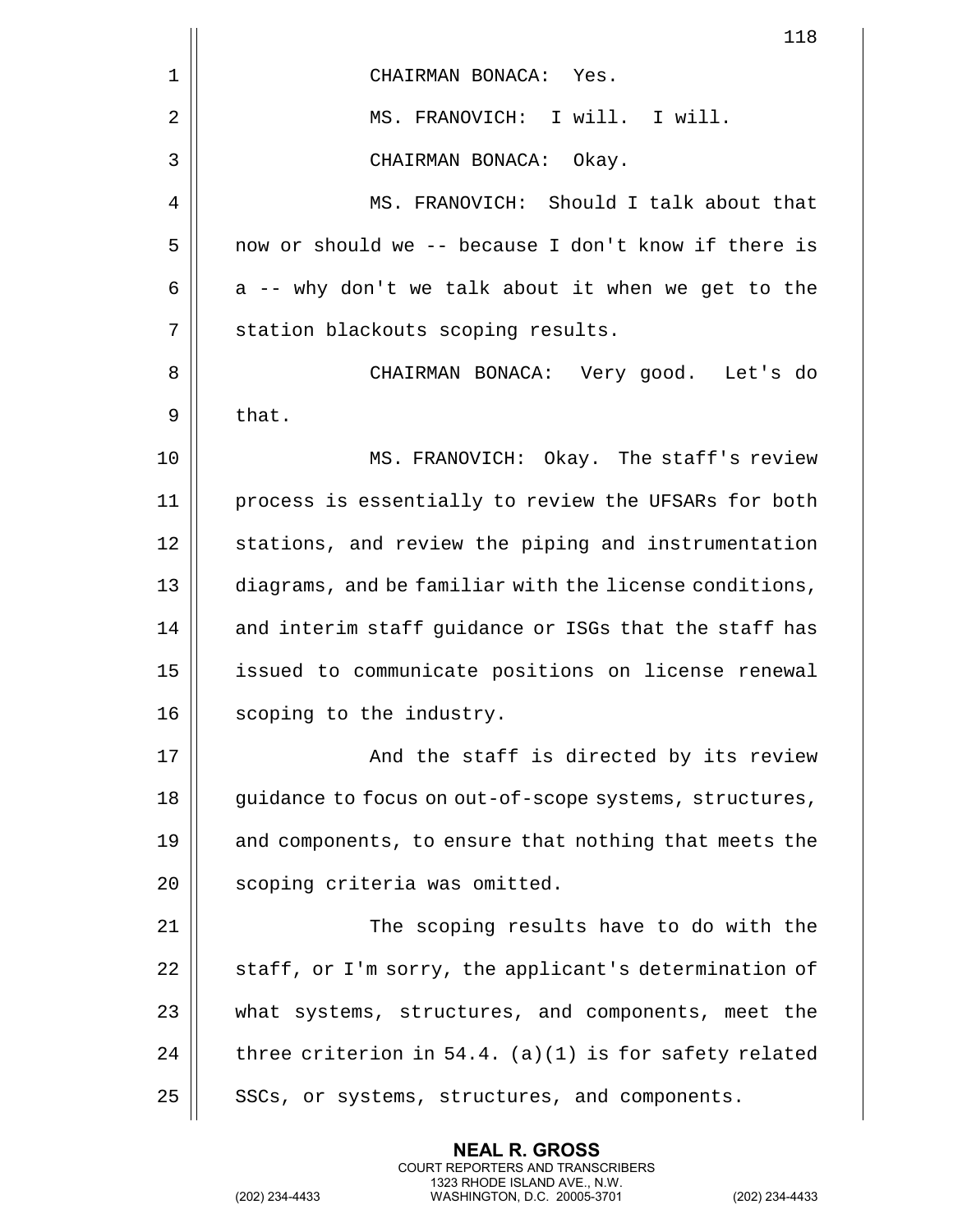|                | 119                                                   |
|----------------|-------------------------------------------------------|
| $\mathbf 1$    | $(a)(2)$ is for non-safety related that               |
| 2              | support those safety related SSC functions; and then  |
| 3              | the third criterion is for regulated events -- fire   |
| $\overline{4}$ | protection, ATWS, station blackout, PTS, and          |
| 5              | environmental qualification.                          |
| 6              | And then what the staff did was review the            |
| 7              | screening results which the applicant performed to    |
| 8              | determine which components were passive, and which    |
| 9              | components and structures were long lived and not     |
| 10             | subject to replacement.                               |
| 11             | For the reactor coolant system, which                 |
| 12             | consisted of Class One piping valves and pumps,       |
| 13             | pressurizer, reactor vessel and CDRM pressure         |
| 14             | boundary, steam generators, and the reactor vessel    |
| 15             | internals, the staff did not identify any open items. |
| 16             | And this would be a good time to address              |
| 17             | your question on the pressurizer valve support lugs,  |
| 18             | and I am hoping that Muhammad Razzaque is in the      |
| 19             | audience, and if he is not, then we may need to come  |
| 20             | back to it.                                           |
| 21             | I don't see him, and I guess I will come              |
| 22             | back to that question as soon as I do see him here.   |
| 23             | MEMBER FORD: I think you can defer that               |
| 24             | question. My question really was as I said before     |
| 25             | inquiring into the depth of the issue, because I am   |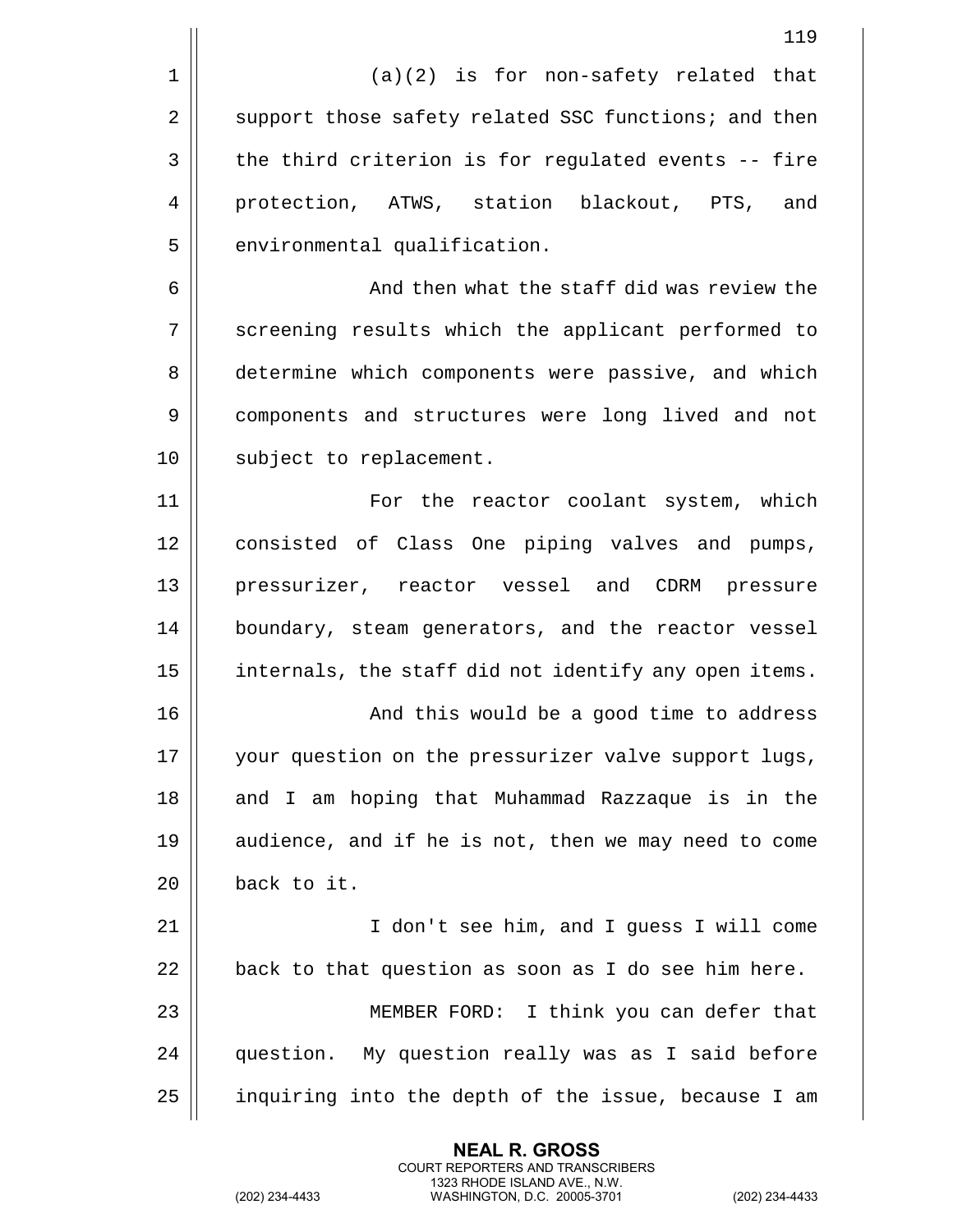|    | 120                                                    |
|----|--------------------------------------------------------|
| 1  | ont questioning the conclusion.                        |
| 2  | MS. FRANOVICH: Okay. And we answered the               |
| 3  | question on the depth.                                 |
| 4  | MEMBER FORD:<br>Yes.                                   |
| 5  | MS. FRANOVICH: Very good.                              |
| 6  | CHAIRMAN BONACA: I have some questions                 |
| 7  | later on, on the reactor vessel internals. This is     |
| 8  | just scoping right now, right?                         |
| 9  | MS. FRANOVICH: Correct.                                |
| 10 | CHAIRMAN BONACA: So we will talk about                 |
| 11 | that when we get to the ageing management problem?     |
| 12 | MS. FRANOVICH: Correct. Sure.<br>Sure.                 |
| 13 | Any questions about this slide? Okay. One thing that   |
| 14 | I did want to mention was that the reviewer who        |
| 15 | reviewed the RCS scoping results questioned whether or |
| 16 | not the pressurized respray heads should be within the |
| 17 | scope of license renewal.                              |
| 18 | And as a result of an RAI the applicant                |
| 19 | agreed that the sprayheads should be in scope because  |
| 20 | of a post-fire reliance on auxiliary spray to reach    |
| 21 | cold shutdown conditions.                              |
| 22 | So they also brought in a new inspection               |
| 23 | or ageing management program that is not in the SER,   |
| 24 | and that is the only AMP that was added to the license |
| 25 | renewal application.                                   |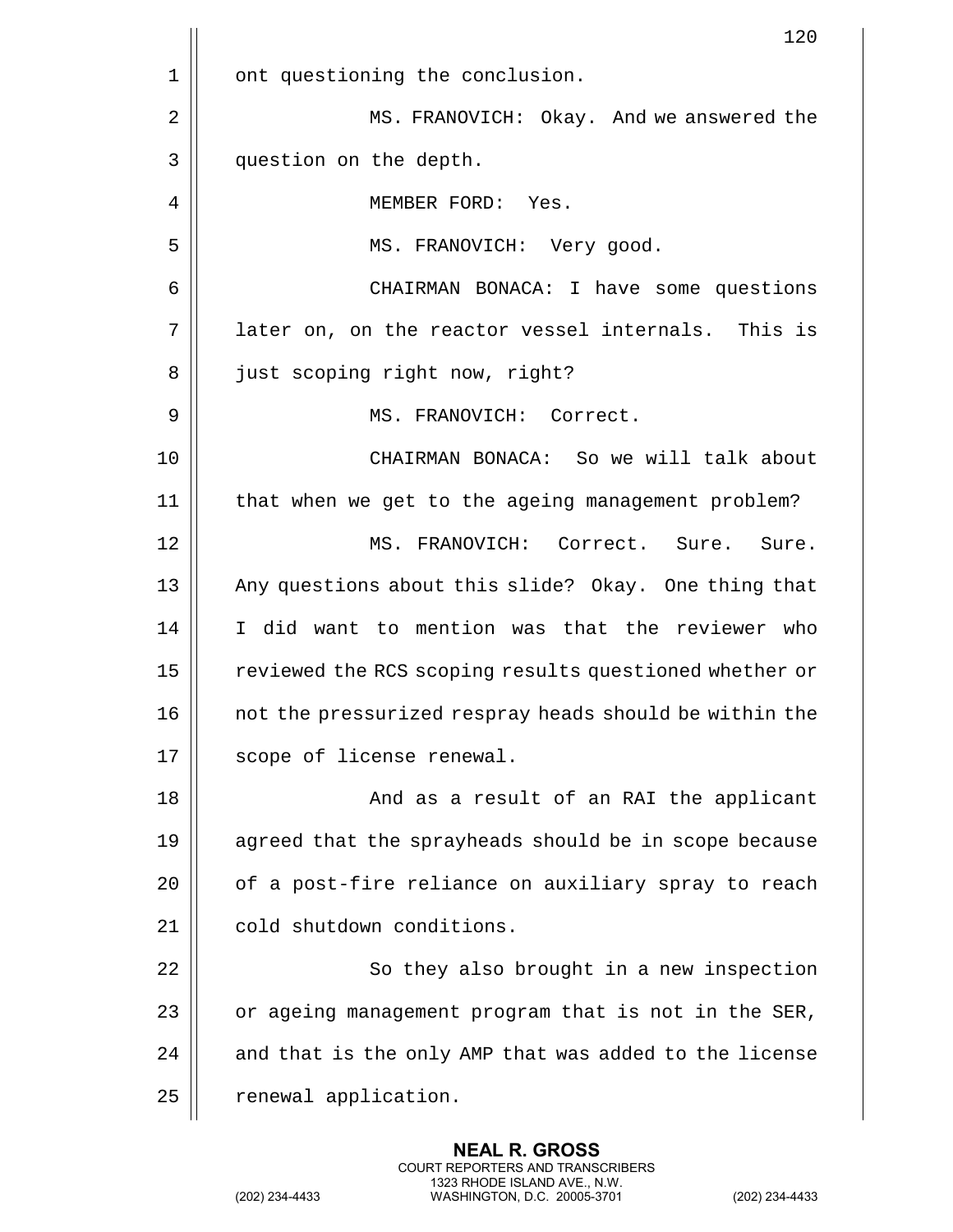1 | MEMBER ROSEN: And when that happens does  $2 \parallel$  the staff go back and think about what other -- and 3 || maybe this is a broader question for PT, but when the  $4 \parallel$  staff gets a revelation like that, what are the 5 || implications of that to the previously licensed  $6 \parallel$  extended term plans?

7 || MS. FRANOVICH: That is a very good 8 question and I will take a shot at this PT. The staff 9 | reviewer actually asked this question of the applicant 10 || because he read in the USFARs that they rely on this 11 || auxiliary spray for post-fire events.

12 || So his question was prompted because in 13 || the rigor of his review, he identified this potential 14 function that may meet the scoping criteria, in 15 | particular  $(a)(3)$ , for fire events.

16 || The rigor of the staff's review has always 17 || looked at the USFARs, and they have always relied on 18 || the USFARs as a source of what the design basis of the 19 || plants is. So when this came up, it occurred to the  $20$  || staff that post-fire events had not been a design 21  $\parallel$  basis event that the staff considered reliance on the 22 || pressurized spray for previously.

 $23$   $\parallel$  23  $\parallel$  23  $\parallel$  23  $\parallel$  24  $\parallel$  25  $\parallel$  25  $\parallel$  25  $\parallel$  25  $\parallel$  25  $\parallel$  25  $\parallel$  25  $\parallel$  25  $\parallel$  25  $\parallel$  25  $\parallel$  25  $\parallel$  25  $\parallel$  25  $\parallel$  25  $\parallel$  25  $\parallel$  25  $\parallel$  25  $\parallel$  25  $\parallel$  25  $\parallel$  25  $\parallel$  25  $\parallel$  25  $\parallel$  25 24 | reviewing the USFARs and if a prior applicant had 25  $\parallel$  relied on the sprays for a fire event, the staff would

> **NEAL R. GROSS** COURT REPORTERS AND TRANSCRIBERS 1323 RHODE ISLAND AVE., N.W.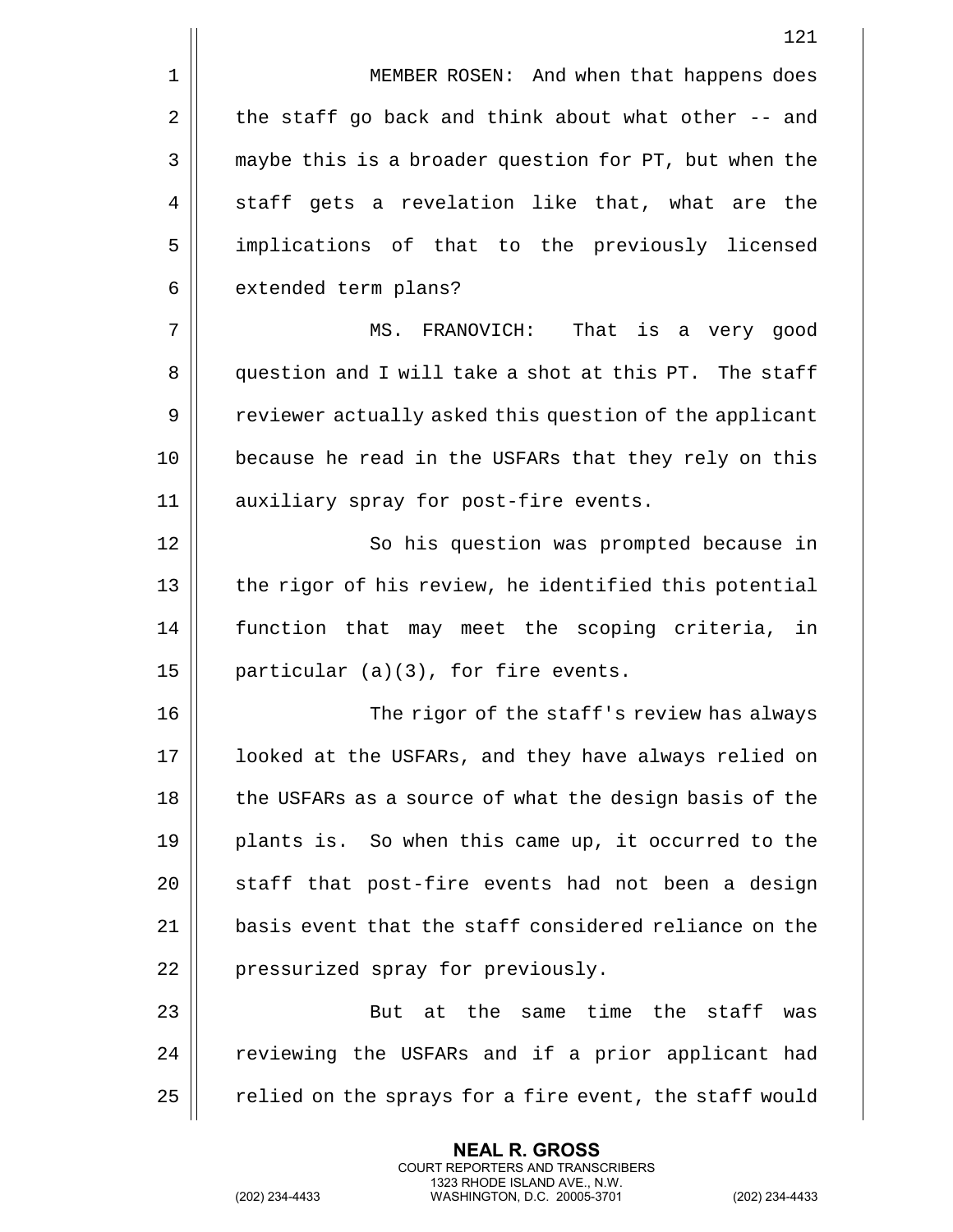|    | 122                                                    |
|----|--------------------------------------------------------|
| 1  | have found that in the USFARs, assuming that that      |
| 2  | level of detail was available to the staff.            |
| 3  | But I believe that what we are doing since             |
| 4  | we recognized that this post-fire event is somewhat    |
| 5  | obscure, is that we are looking back at the USFARs for |
| 6  | previously renewed plants to see if we find similar    |
| 7  | words in there.                                        |
| 8  | If we do, we have the 50.109 backup                    |
| 9  | process that we will follow to address that. Does      |
| 10 | that answer your question?                             |
| 11 | MEMBER ROSEN: Oh, eloquently. Now I am                 |
| 12 | interested in what you find.                           |
| 13 | MS. FRANOVICH: Okay. We will keep you                  |
| 14 | apprised. We will keep you apprised.                   |
| 15 | MEMBER ROSEN: And I think I am interested              |
| 16 | and encouraged by all of this, and that there are      |
| 17 | smart people on the staff asking penetrating           |
| 18 | questions, and that is a good thing.                   |
| 19 | MS. FRANOVICH: Right.                                  |
| 20 | MEMBER ROSEN: And occasionally they will               |
| 21 |                                                        |
| 22 | MS. FRANOVICH: Find something.                         |
| 23 | MEMBER ROSEN: -- find something, and then              |
| 24 | what do we do with that when they do is the question.  |
| 25 | MS. FRANOVICH: Right. And another thing                |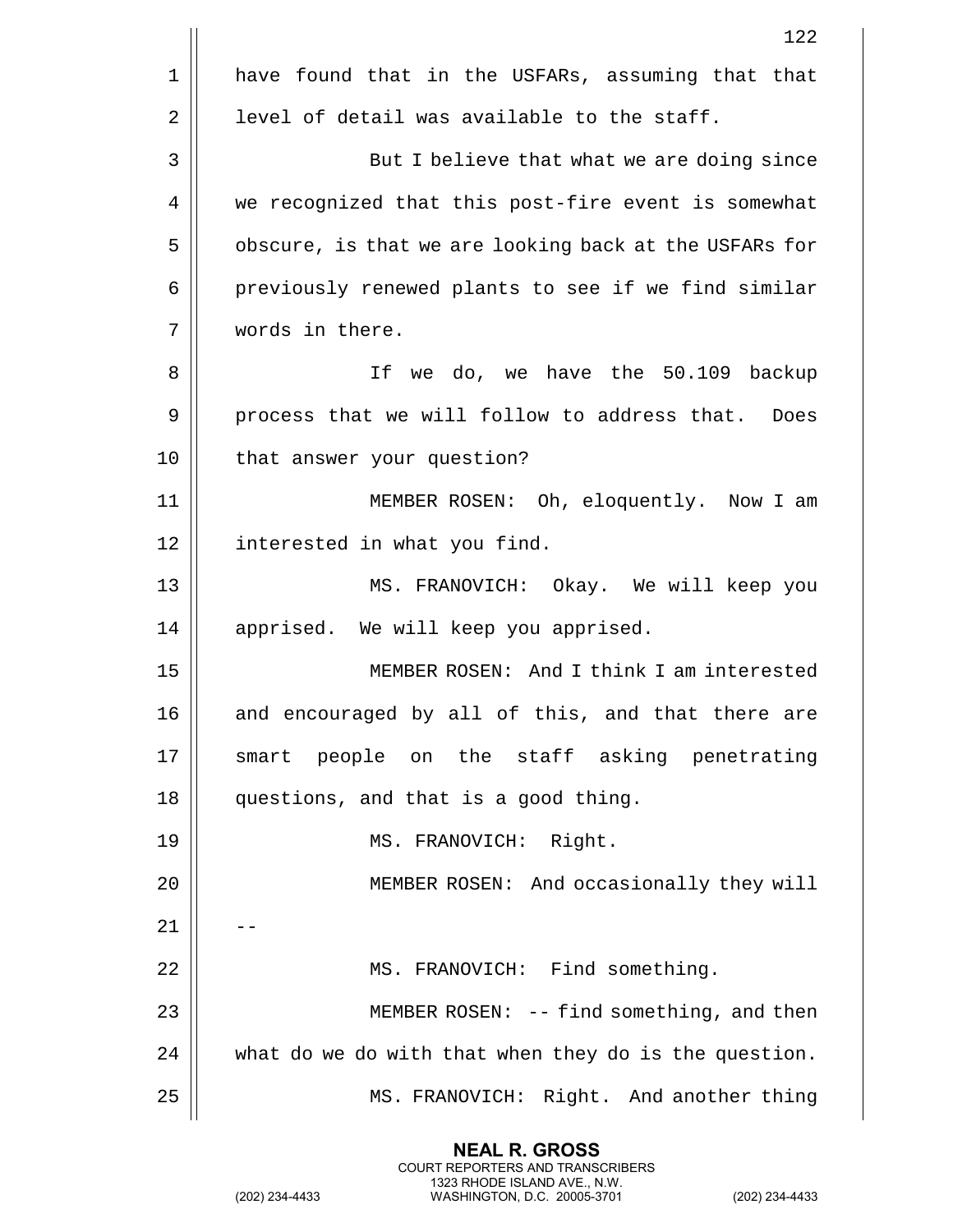1 | with this particular reviewer, he did a wonderful job. 2 | He also found that steam generator support structures 3 | were not in scope. Things like the U-bend support 4 | anti-vibration bars, lattice structure support plates, 5 | and as a result of an RAI, they brought those things 6 | in scope as well, and provided the ageing management 7 The review results, and credit their steam generator 8 || surveillance program for them. 9 || So it was a good staff review, and there 10 is my reviewer, but I have already answered his 11 questions, and so he is off the hook. Hi, Muhammad. 12 MR. KUO: If I might add to what Rani just  $13$   $\parallel$  said, that in fact we have established what we call 14 | the interim staff guidance process. Whenever we have 15 || a lessons learned like this, we will put that into the 16 IC process and see if there is any safety concerns, 17 || and then we will apply this 5109 back to the process 18 ot the issue. 19 MEMBER ROSEN: And frontfit. 20 MR. KUO: Right. 21 MEMBER ROSEN: In other words, people who 22 | come after will have the opportunity to answer this 23 question, too. 24 MS. FRANOVICH: Right. Right. Okay. 25 | Engineered safety features. I have just listed a few

> **NEAL R. GROSS** COURT REPORTERS AND TRANSCRIBERS 1323 RHODE ISLAND AVE., N.W.

(202) 234-4433 WASHINGTON, D.C. 20005-3701 (202) 234-4433

123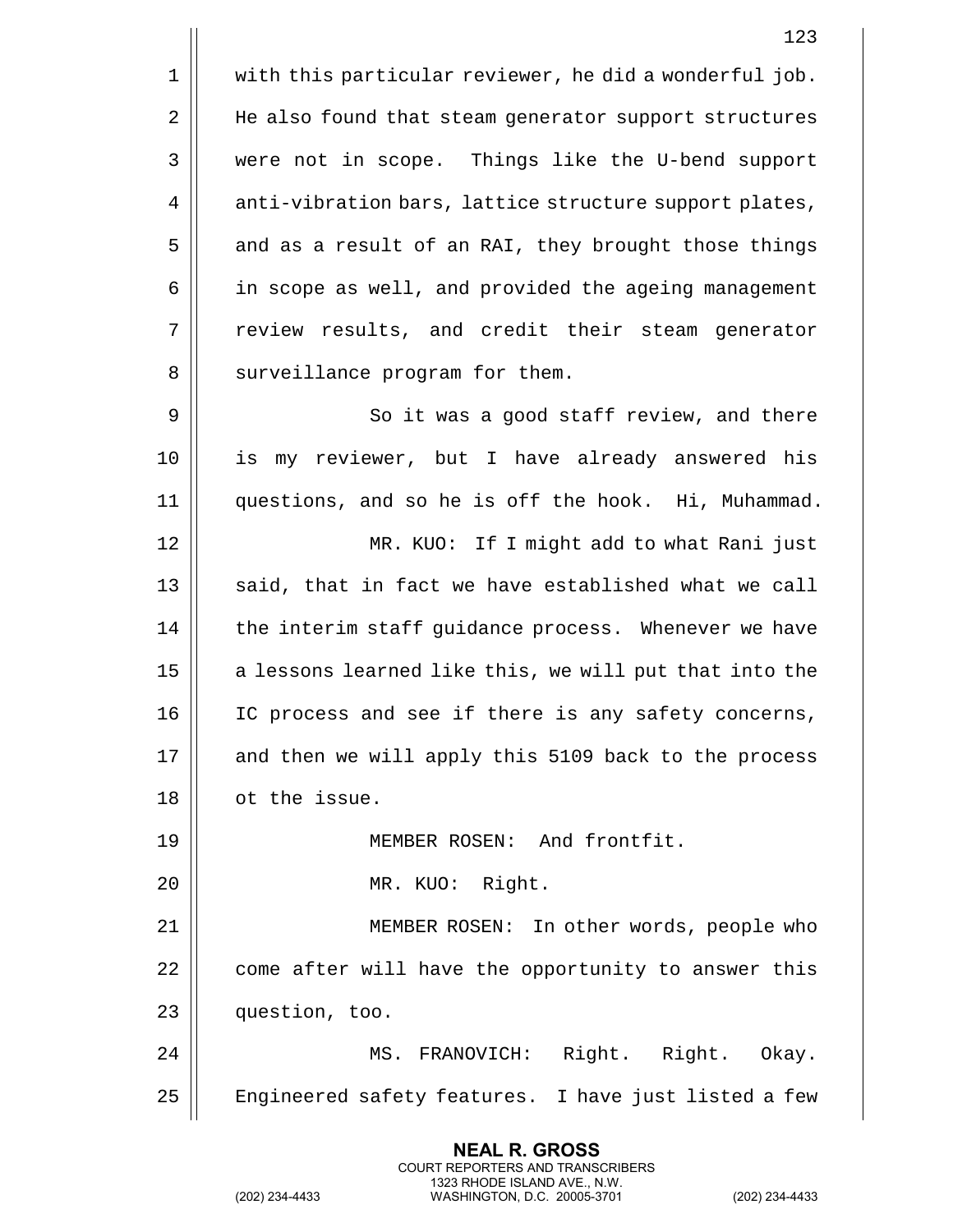1 | here, but there are quite a number of  $-$ - well, I think 2 there are eight of these systems. The annulus 3 ventilation system, safety system, residual heat 4 | removal system, and containment valve injection water 5 | system.

6 We have three open items under the ESF  $7 \parallel$  section of the SER that also apply to auxiliary 8 || systems. The applicant did not indicate that fan 9 | housings and damper housings were within the scope of 10 license renewal.

11 || We have not resolved those two open items 12 || yet. Another thing that the staff found was that 13 || structural sealants were not addressed in the 14 | application. So that is something that the applicant 15 has provided aging management programs, or proposed 16 || aging management programs, for.

17 || Programs that are being credited right now 18 for structural sealants -- and this is for things like 19 the control pressure boundary envelope, the 20 | containment, and the spent fuel pool-building, and 21  $\parallel$  these are structural sealants that have to provide a 22 | pressure boundary for the structures.

23 And the applicant is proposing some 24 differential pressure surveillance tests, but the  $25$   $\parallel$  staff is concerned that those tests really assess the

> **NEAL R. GROSS** COURT REPORTERS AND TRANSCRIBERS 1323 RHODE ISLAND AVE., N.W.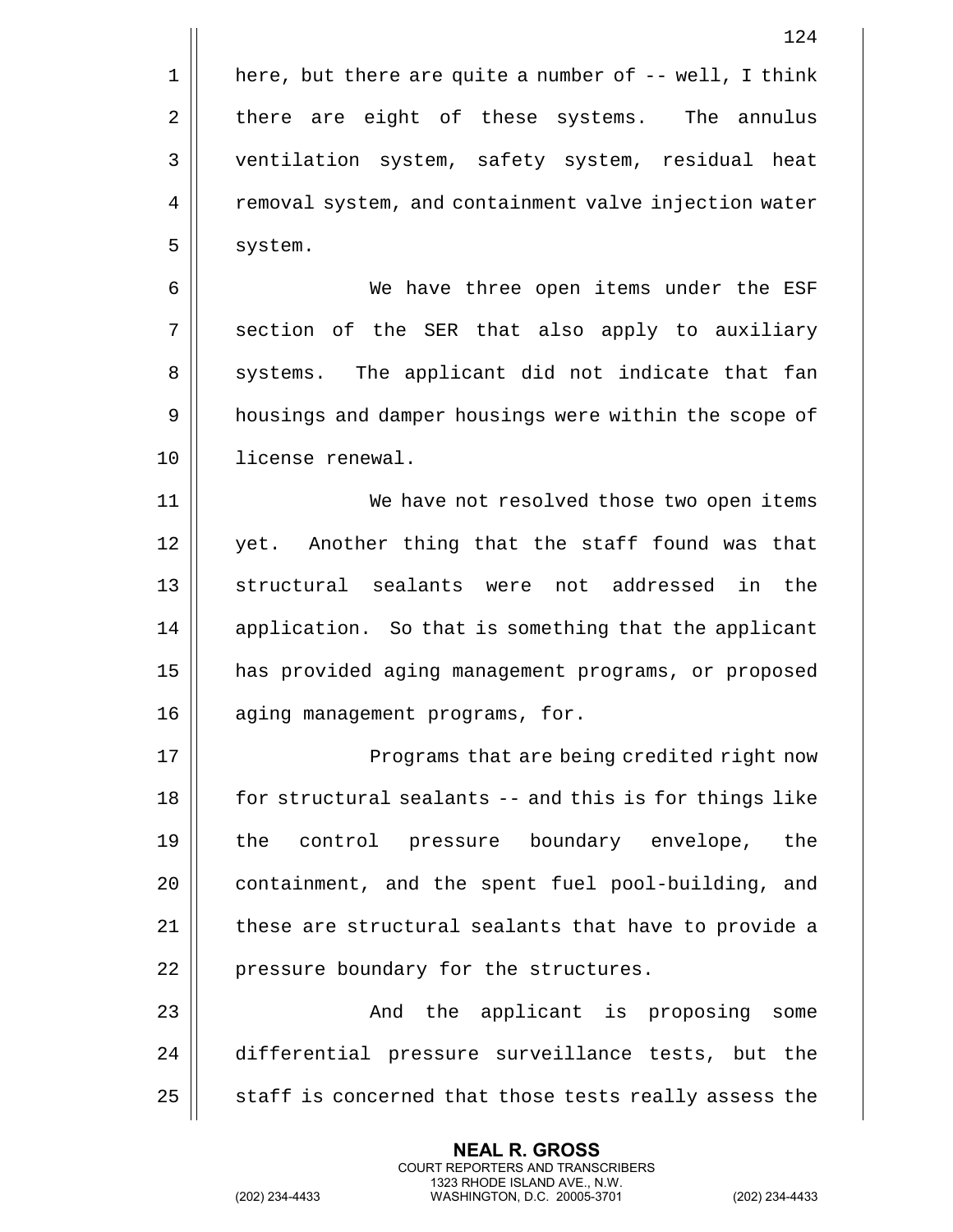|    | 125                                                    |
|----|--------------------------------------------------------|
| 1  | performance of the fans that are either drawing a      |
| 2  | vacuum or pressurizing the structure.                  |
| 3  | And feel that perhaps a visual inspection              |
| 4  | of<br>the structural sealant may provide a better      |
| 5  | indication of the condition of the sealants. So those  |
| 6  | are the three open items under the ESF section of the  |
| 7  | SER.                                                   |
| 8  | CHAIRMAN BONACA: We need to hear more                  |
| 9  | about fan housing and damper housing. I mean, this     |
| 10 | was an issue that was debated with industry, and with  |
| 11 | closure on it, and now it is reopened, and what is the |
| 12 | contention?                                            |
| 13 | Clearly there are passive components,                  |
| 14 | although they have fan or reactive components in them. |
| 15 | So what is the issue?                                  |
| 16 | MS. FRANOVICH: Let me first update you on              |
| 17 | the ISG, and then I will defer to Duke to answer the   |
| 18 | question.                                              |
| 19 | MEMBER ROSEN: Tell me what ISG is.                     |
| 20 | The interim<br>staff<br>FRANOVICH:<br>MS.              |
| 21 | guidance. We issued an ISG, interim staff guidance,    |
| 22 | on the staff's position with respect to passive        |
| 23 | components, or passive subcomponents of acting         |
| 24 | passive housings really of active components.<br>In    |
| 25 | particular, the fans and dampers.                      |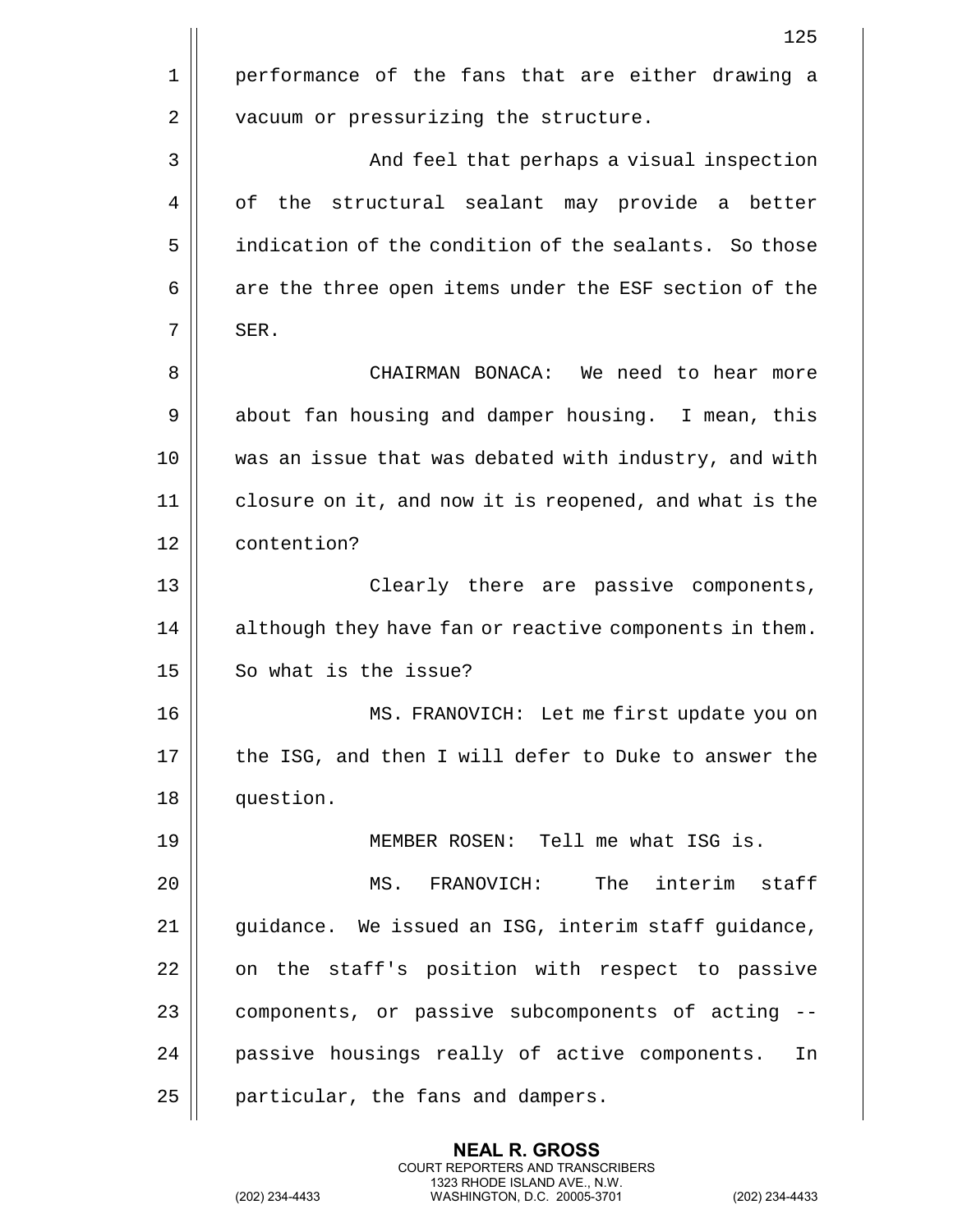1 | I believe that NEI commented on our ISG, 2 | and we are now revising it to address some industry 3 | concerns that there will be a slippery slope, and the 4 || staff will start looking for instrument housings and  $5 \parallel$  scope.

6 | But that ISG is not formal yet. However, 7 || the staff's position on housings is fairly well 8 || established, and it has been fairly consistently 9 || applied. I think for Oconee that there were certain 10 damper housings that were not included in the scope, 11 and the staff back then -- and this was only the 12 || second applicant for license renewal -- agreed with 13 || Duke's argument that fan or dampers are active.

14 || But that was before we wrote our ISG, and 15 | since then we have consistently applied the position 16 || that housings for active components belong in scope of 17 || license renewal, and with that update, I am going to  $18$  || let the Duke folks address that contention.

 CHAIRMAN BONACA: Let me understand now. 20 | If the damper housing or fan housing loses integrity, you are losing the pressure boundary aren't you? MS. FRANOVICH: That's correct. That is | the staff's position. CHAIRMAN BONACA: And the same issue is on | the building sealant, and let's stay on the housing

> **NEAL R. GROSS** COURT REPORTERS AND TRANSCRIBERS 1323 RHODE ISLAND AVE., N.W.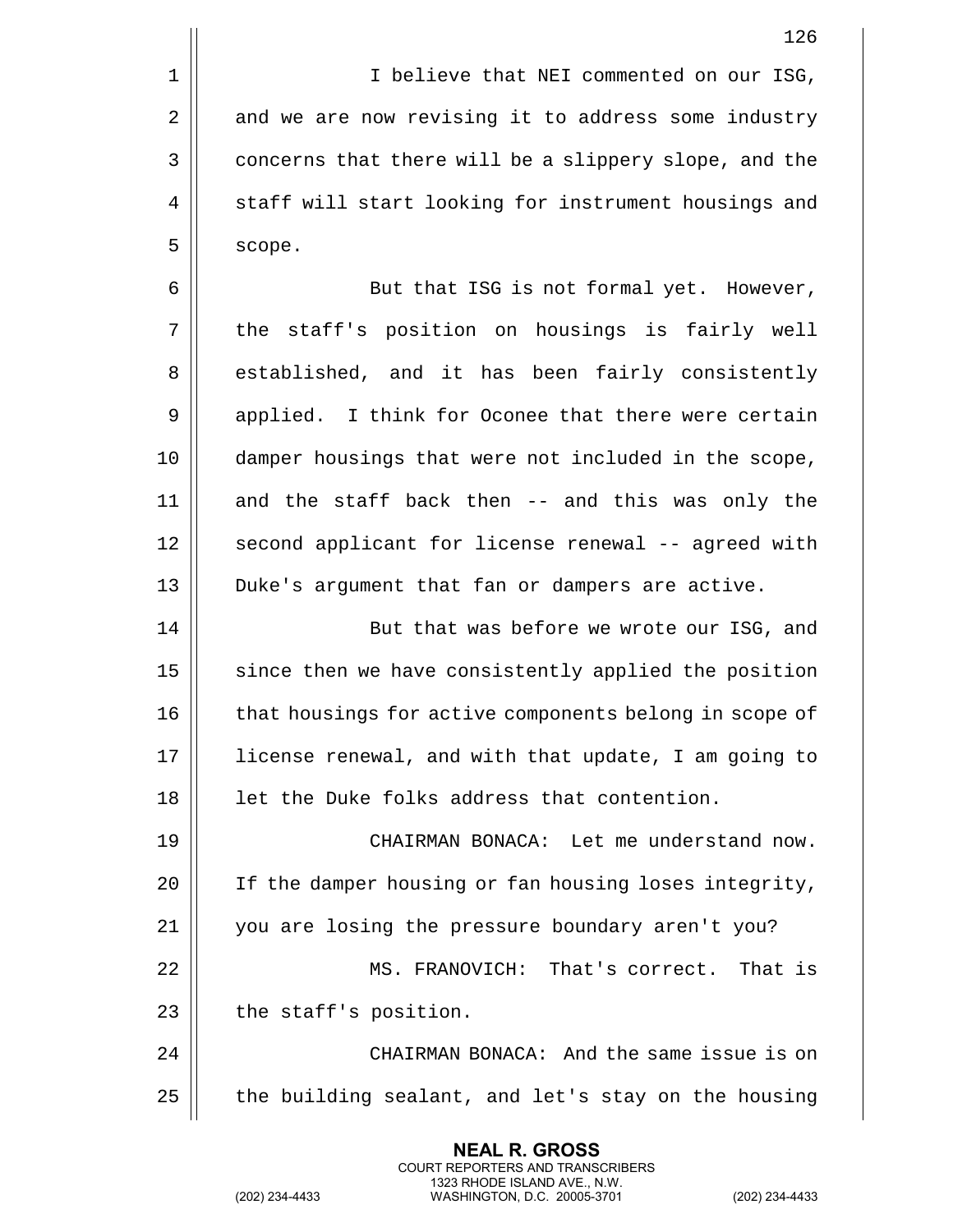|    | 127                                                    |
|----|--------------------------------------------------------|
| 1  | now, and try to understand what is the logic behind    |
| 2  | this.                                                  |
| 3  | MR. ROBISON: I'll be glad to offer some                |
| 4  | thoughts here. When we read the license renewal rule,  |
| 5  | and it excludes fans and dampers, we don't break them  |
| 6  | subcomponents. If a fan has blades, and<br>into        |
| 7  | connections to a motor, and a housing, it is the fan.  |
| 8  | We don't go in and begin to subdivide that             |
| 9  | piece of hardware. And that was the philosophy that    |
| 10 | we used on Oconee. The performance test of the fan     |
| 11 | will be the performance test of the fan with its       |
| 12 | entire set of components.                              |
| 13 | We didn't try to get cute and make it any              |
| 14 | more detailed than that, and when we went back through |
| 15 | the discussions that we had had in industry over the   |
| 16 | had never<br>subdivided those<br>last 10 years, we     |
| 17 | components that way.                                   |
| 18 | CHAIRMAN BONACA: So what you are saying                |
| 19 | is that the test of the adequacy of the housing result |
| 20 | from the active test --                                |
| 21 | MR. ROBISON: Of the fan, yes.                          |
| 22 | CHAIRMAN BONACA: Rather than by a visual               |
| 23 | inspection of that housing?                            |
| 24 | ROBISON: Yes, and that was the<br>MR.                  |
| 25 | position that we began with, again consistent with     |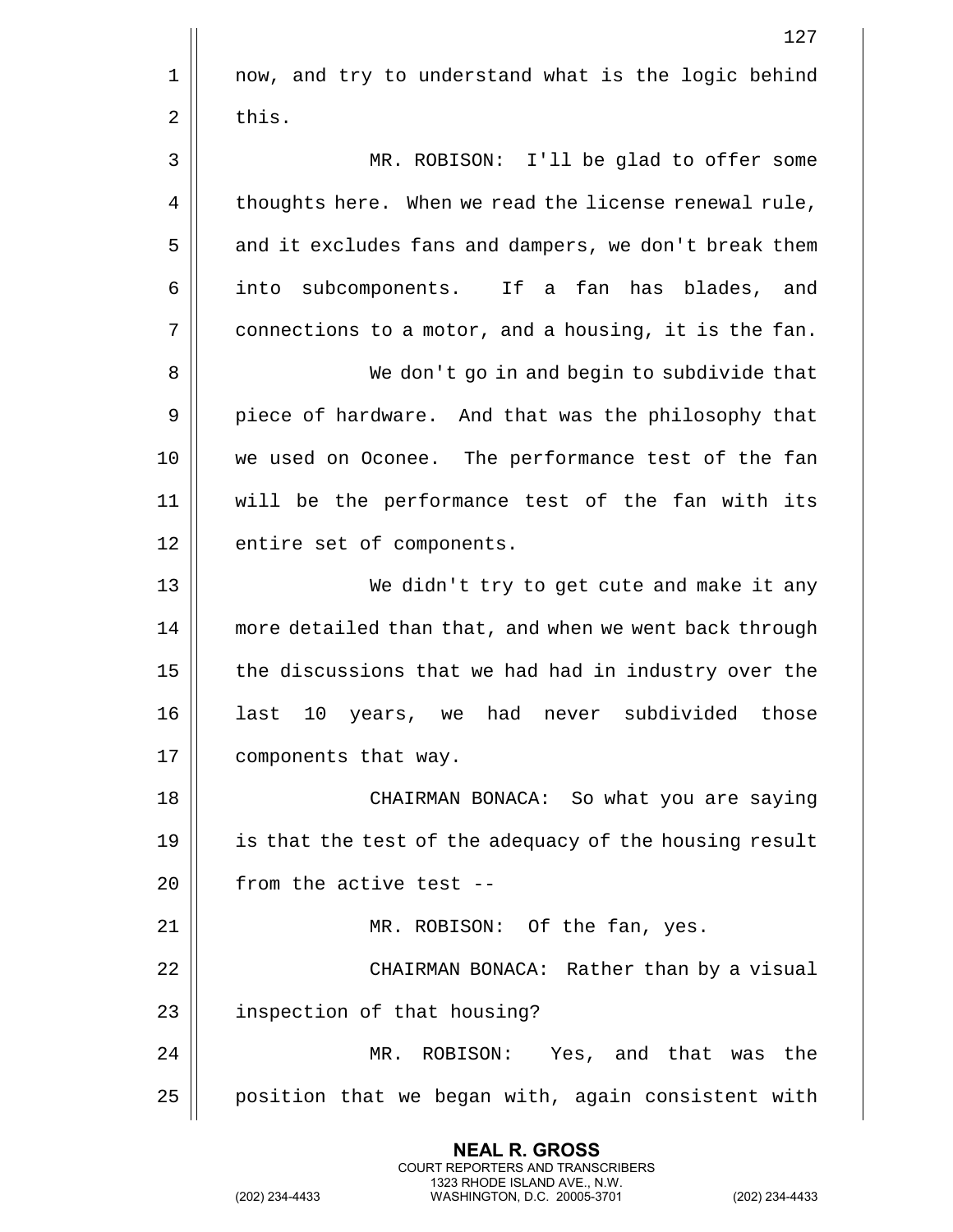|    | 128                                                    |
|----|--------------------------------------------------------|
| 1  | Oconee's as Rani has pointed out.                      |
| 2  | CHAIRMAN BONACA: And what is wrong about               |
| 3  | looking at it, too? I mean, that is not -- this is     |
| 4  | not a brainer. I mean, you know, this housing is a     |
| 5  | pretty busy boulder.                                   |
| 6  | MR. ROBISON: Sure. I mean, I don't --                  |
| 7  | CHAIRMAN BONACA: I mean, you walk by and               |
| 8  | you see it completely corroded with bolts falling out, |
| 9  | and you just say, yeah, but the test didn't work. And  |
| 10 | will it tell you that maybe you want to do something?  |
| 11 | I mean, I am just trying to understand,                |
| 12 | you know.                                              |
| 13 | MEMBER ROSEN: The resting tells you that               |
| 14 | it just worked, but it doesn't tell you anything about |
| 15 | the future.                                            |
| 16 | Right<br>CHAIRMAN BONACA:                              |
| 17 | MEMBER ROSEN: Whereas, it might be just                |
| 18 | about able or ready to fall apart, and you could see   |
| 19 | that if you looked at that.                            |
| 20 | CHAIRMAN BONACA: Exactly. And, you know,               |
| 21 | $I$ -- that's right.                                   |
| 22 | MR. ROBISON: And if I can add, that Rani               |
| 23 | again pointed out that one of the slippery slope items |
| 24 | was what about a motor housing. What about<br>an       |
| 25 | instrument housing. It was more -- Duke was<br>not     |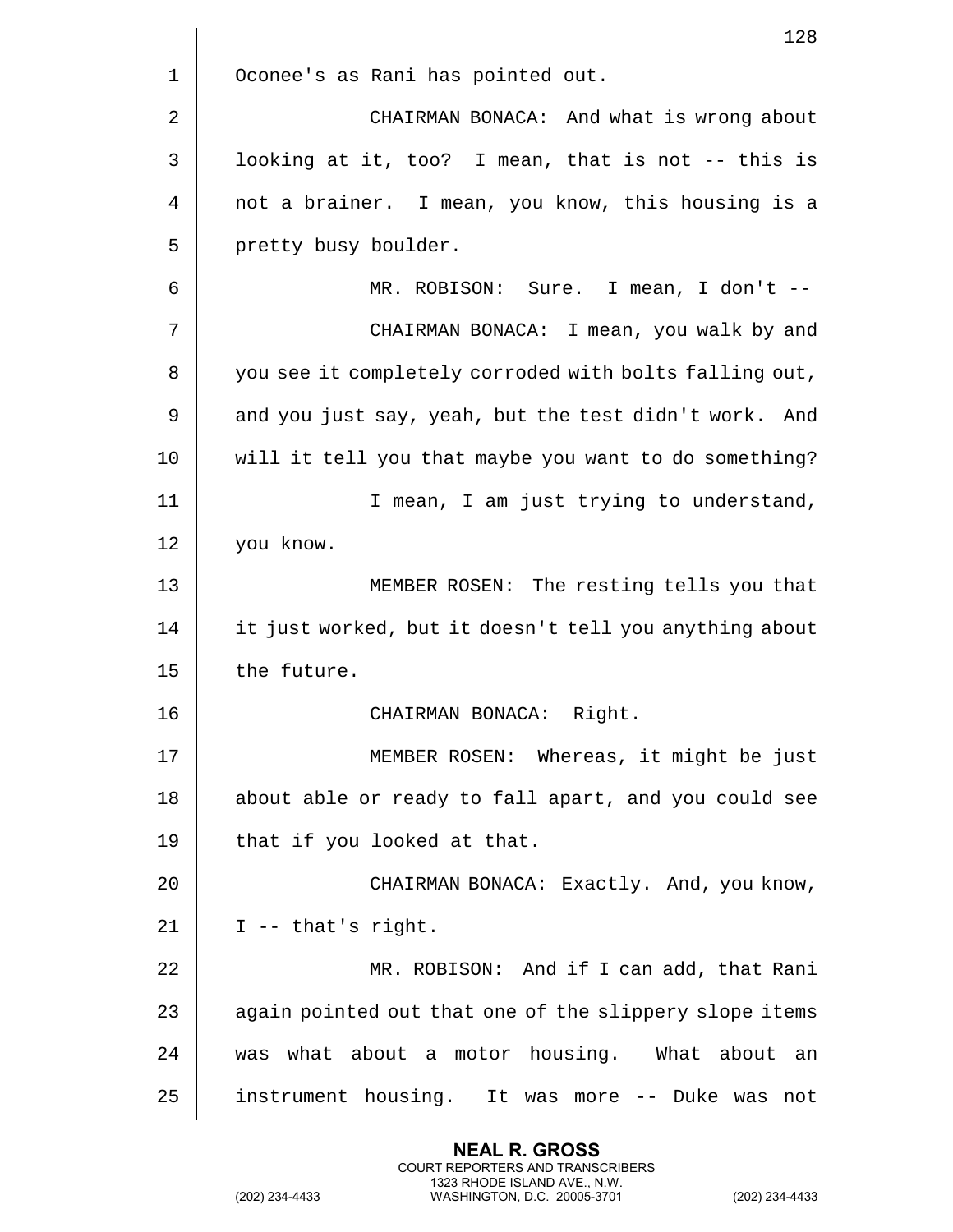|    | 129                                                    |
|----|--------------------------------------------------------|
| 1  | arguing so much for a particular fan in the plant.     |
| 2  | It was more of the design of our industry              |
| 3  | guidelines that we put together, and at<br>the         |
| 4  | philosophical level how many components are we going   |
| 5  | to subdivide, and how far will this go.                |
| 6  | And there was a feeling -- you know, a                 |
| 7  | general philosophy feeling that there<br>was<br>some   |
| 8  | instability being introduced in the process here. And  |
| 9  | not to mention at Duke, as you pointed out, we didn't  |
| 10 | use this philosophy at Oconee, and we were trying to   |
| 11 | be consistent.                                         |
| 12 | One of the difficulties that we have with              |
| 13 | three sites is to try to remain consistent between the |
| 14 | three sites. This is beginning to cause us to look.    |
| 15 | And you are right. It is not that big an issue to go   |
| 16 | and take a look at the fans that would be within the   |
| 17 | scope of renewal.                                      |
| 18 | But again our arguments were more at the               |
| 19 | philosophy level and making sure that our guideline    |
| 20 | documents and what not were consistent.                |
| 21 | MEMBER ROSEN:<br>I think your argument                 |
| 22 | sounds from the philosophical standpoint, but in       |
| 23 | practice you do look at the fans, and when they go out |
| 24 | there on the desk, there are people around, and they   |
| 25 | look at them, and they are not blind.                  |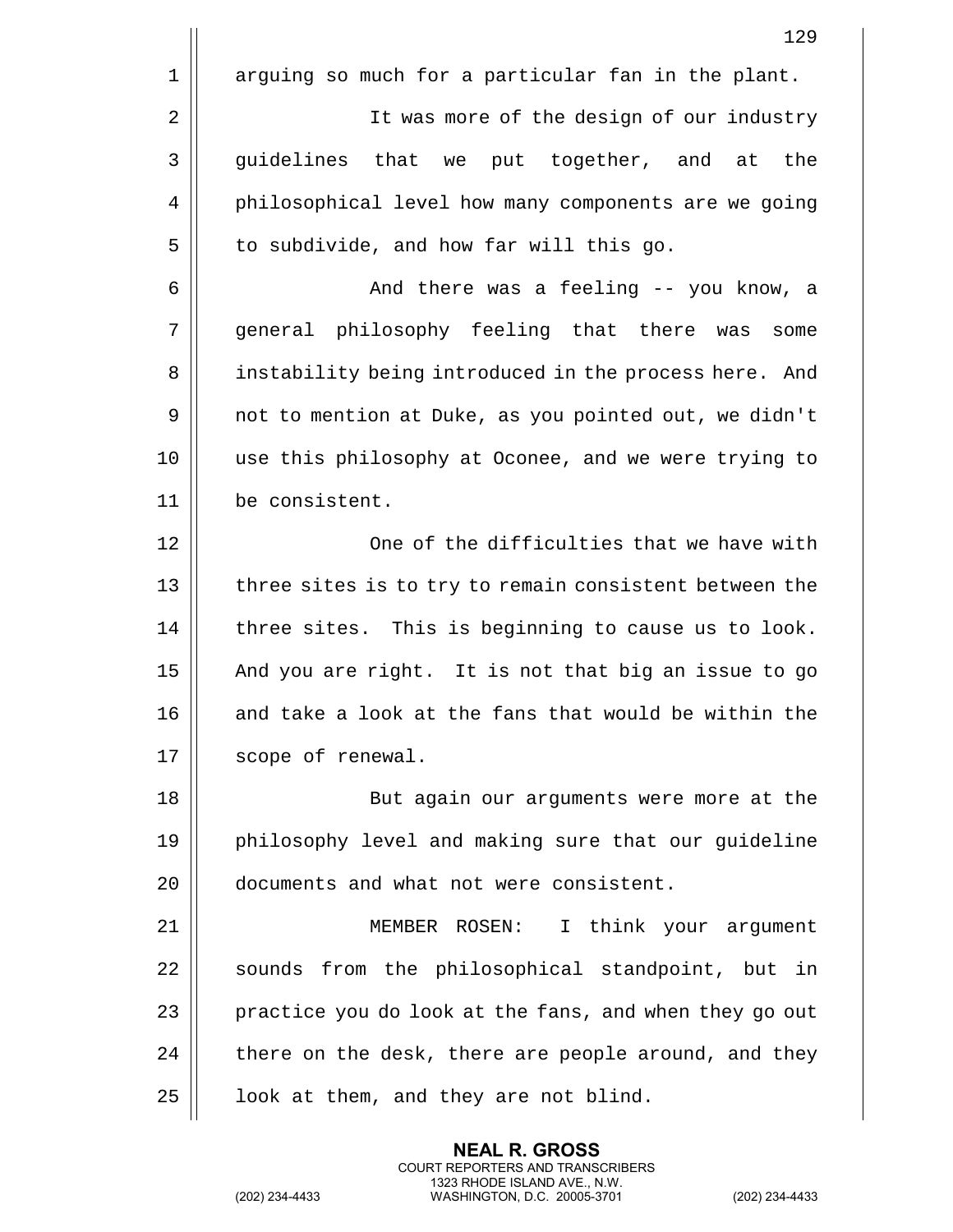|                | 130                                                   |
|----------------|-------------------------------------------------------|
| $\mathbf 1$    | And so the amount of additional work is               |
| $\overline{2}$ | probably next to nothing. It is a process question,   |
| 3              | and maybe my mind has just gone blank. But have we    |
| 4              | dealt with a plant and license renewal -- I am asking |
| 5              | really Mario and Graham -- where open items were --   |
| 6              | that things were still open when our letter was       |
| 7              | requested?                                            |
| 8              | CHAIRMAN BONACA: Well, you know, this is              |
| 9              | -- yes. all the time. The process has always been     |
| 10             | that we receive an SER still with open items.         |
| 11             | MEMBER ROSEN: Yes.                                    |
| 12             | CHAIRMAN BONACA: And then in the early                |
| 13             | times when we were looking at each design, we also    |
| 14             | wrote an interim letter, you know, discussing that.   |
| 15             | MEMBER ROSEN: All right.                              |
| 16             | CHAIRMAN BONACA: And we kept discussing               |
| 17             | very much the open items there, and just to let them  |
| 18             | be resolved, because there was a lot of integration   |
| 19             | between the industry and the staff.                   |
| 20             | And then we wrote a letter for the final              |
| 21             | SER when it comes with all the open items closed. We  |
| 22             | have taken an approach now whereby we look at what I  |
| 23             | call the interim SER with open items, and we don't    |
| 24             | write typically a letter unless there is something    |
| 25             | that we want to communicate to the staff really, and  |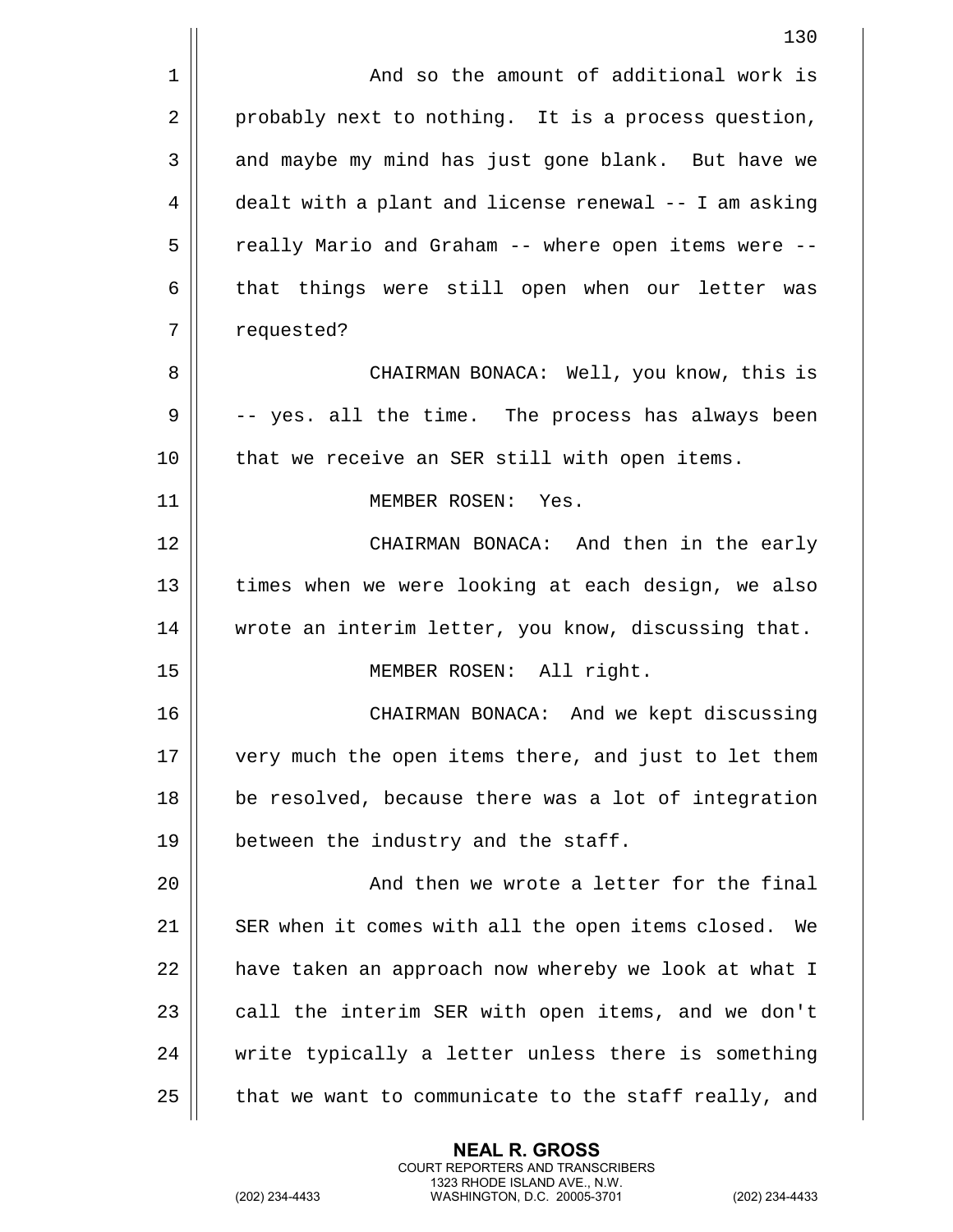|                | 131                                                    |
|----------------|--------------------------------------------------------|
| 1              | then we review again the SER with closed items.        |
| $\overline{2}$ | we will<br>MEMBER ROSEN:<br>So<br>have<br>an           |
| 3              | opportunity again later to write a letter, a final     |
| 4              | letter.                                                |
| 5              | CHAIRMAN BONACA: Yes.                                  |
| 6              | MEMBER ROSEN: So our decision today will               |
| 7              | be to listen and then decide if we want to write an    |
| 8              | interim letter, and point maybe some views on these    |
| 9              | open items perhaps.                                    |
| 10             | CHAIRMAN BONACA: Yes.                                  |
| 11             | MEMBER ROSEN:<br>But ultimately a clean                |
| 12             | application where the staff has resolved the open      |
| 13             | items, and we don't have to be guessing about where    |
| 14             | they end up.                                           |
| 15             | CHAIRMAN BONACA: Right. Now, on this fan               |
| 16             | and damper housing, if I remember it was at Hatch that |
| 17             | it was an open item, and it was debated, and then it   |
| 18             | was closed.                                            |
| 19             | And the industry really took a common                  |
| 20             | position on that. I mean, there was some concurrence   |
| 21             | between NEI and I believe the industry in general, and |
| 22             | the staff. And these housings were included in the     |
| 23             | scope of license renewal. It was after Oconee, of      |
| 24             | course.                                                |
| 25             | And what concerns me is if there is a                  |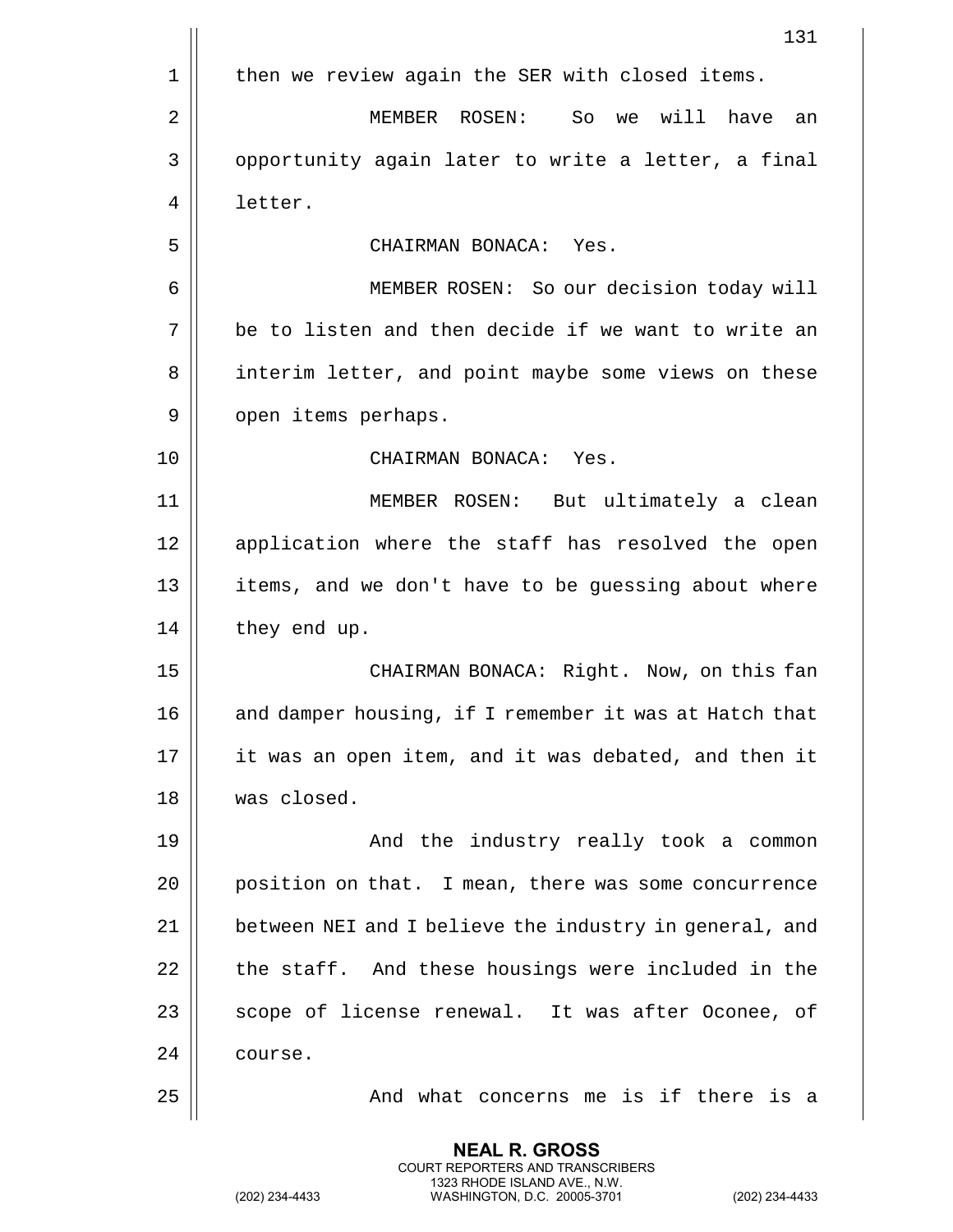|    | 132                                                    |
|----|--------------------------------------------------------|
| 1  | position that is accepted by the industry and the      |
| 2  | staff at a further point on, we should hold to that,   |
| 3  | hold on to that. Otherwise, this process is not going  |
| 4  | to become streamlined, effective, and efficient.       |
| 5  | Now, I understand the concern about a                  |
| 6  | slippery slope, but I think -- I don't think we are on |
| 7  | that slope, because some of the other issues are not   |
| 8  | being reopened, and they are already settled.          |
| 9  | MS. FRANOVICH: Yes. The only RAIs on                   |
| 10 | housings for active components that Duke needs to      |
| 11 | address are the ones for dampers and fans.             |
| 12 | CHAIRMAN BONACA: Yes.                                  |
| 13 | MS. FRANOVICH: And the staff's position                |
| 14 | is that these housings are really no different from    |
| 15 | valve bodies and pump casings. And for some of the     |
| 16 | ventilation systems that are carrying radioactive      |
| 17 | gases, we feel that a breach of the ducting, and a     |
| 18 | breach of the housing are equal conditions that are    |
| 19 | adverse to quality.                                    |
| 20 | CHAIRMAN BONACA: Yes, but the question is              |
| 21 | why do you have to wait until you have lots of         |
| 22 | functions before you do go and --                      |
| 23 | MS. FRANOVICH: Do corrective action?                   |
| 24 | CHAIRMAN BONACA: -- do something about                 |
| 25 | it.                                                    |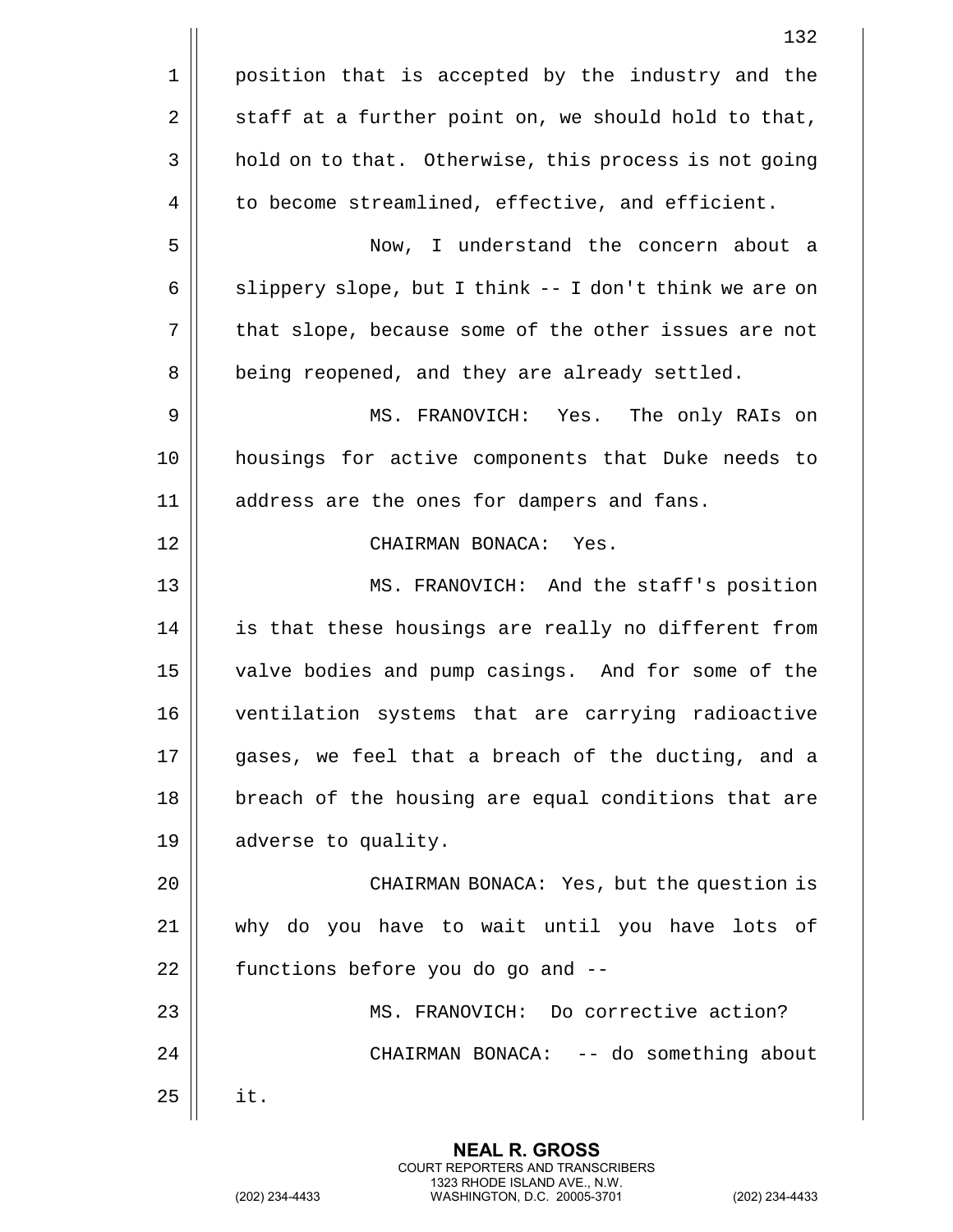1 || MS. FRANOVICH: Right. Right. So those  $2 \parallel$  are the three outstanding open items. We have not 3 | been able to resolve them, but we still have a couple 4 | of weeks.

5 MEMBER ROSEN: Well, you can have a small 6 amount of degradation, some corrosion, which is 7 || causing some leakage from the housing, which could be 8 clearly visible, and these are systems that carry 9 humid air, and they could corrode. It would be 10 || clearly visible to an inspection.

11 Whereas, a fan or damper could still work 12 || on the command to close or open. And the delta p's 13 || that are required for testing could still be apparent 14 | because so much air is being transferred through these 15 || systems compared to the leakage that these systems  $16 \parallel$  could still develop the correct delta p's.

17 || But on the other hand, they could be 18 || leaking as Rani pointed out substantially. So there 19 || is two different things that we are talking about 20 here.

 CHAIRMAN BONACA: We have supported the | last decision that we had on Hatch of including this 23 | fan housing and damper housing, and my perspective is  $\parallel$  that I should report this back to the staff.

25 MS. FRANOVICH: Thank you. Okay. With

**NEAL R. GROSS** COURT REPORTERS AND TRANSCRIBERS 1323 RHODE ISLAND AVE., N.W.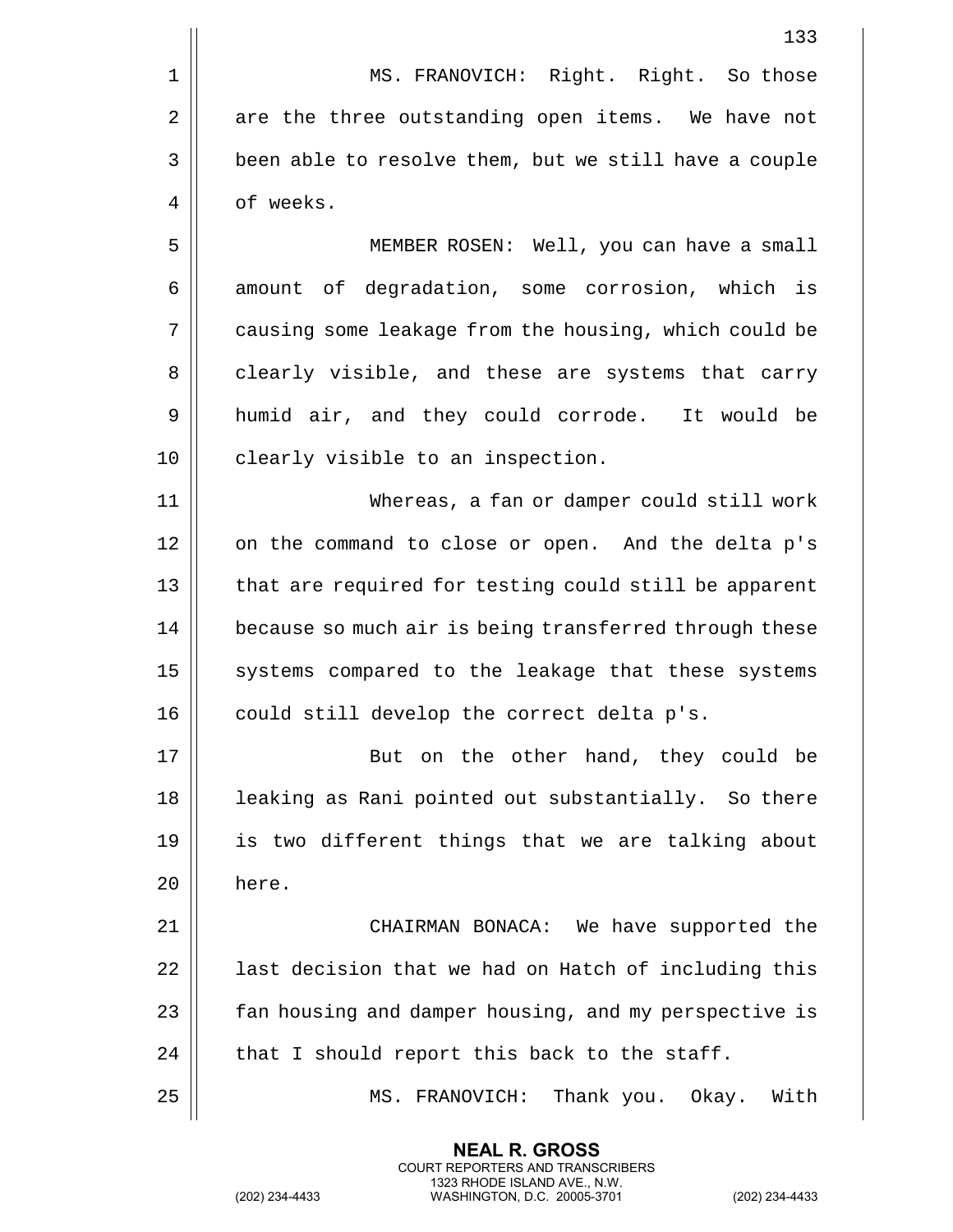|    | 134                                                    |
|----|--------------------------------------------------------|
| 1  | that, we will go on to the next slide. And this is a   |
| 2  | slide that discusses the scoping and screening results |
| 3  | for auxiliary systems, and these are just examples of  |
| 4  | the kinds of systems that fall into the auxiliary      |
| 5  | systems category.                                      |
| 6  | There were, I believe, 38 of these                     |
| 7  | auxiliary systems in the application. We identified    |
| 8  | two open items that pertained to -- well, actually,    |
| 9  | the SER says that we have six open items in fire       |
| 10 | protection.                                            |
| 11 | We have resolved or made confirmatory four             |
| 12 | of those items. The ones that remain unresolved have   |
| 13 | to do with whether or not jockey pumps belong within   |
| 14 | the scope of license renewal, and manual suppression   |
| 15 | capability for potential fire exposure areas.          |
| 16 | And in particular I think the SER mentions             |
| 17 | the turbine building. for the jockey pumps, the        |
| 18 | applicant does not believe that they perform a         |
| 19 | function to mitigate a fire event. Therefore, they     |
| 20 | are not required to be in the scope of license         |
| 21 | renewal.                                               |
| 22 | The staff's position is that these                     |
| 23 | components are relied upon to meet requirements of 50- |
| 24 | The staff has traced back commitments by the<br>48.    |
| 25 | applicant to have these jockey pumps to maintain       |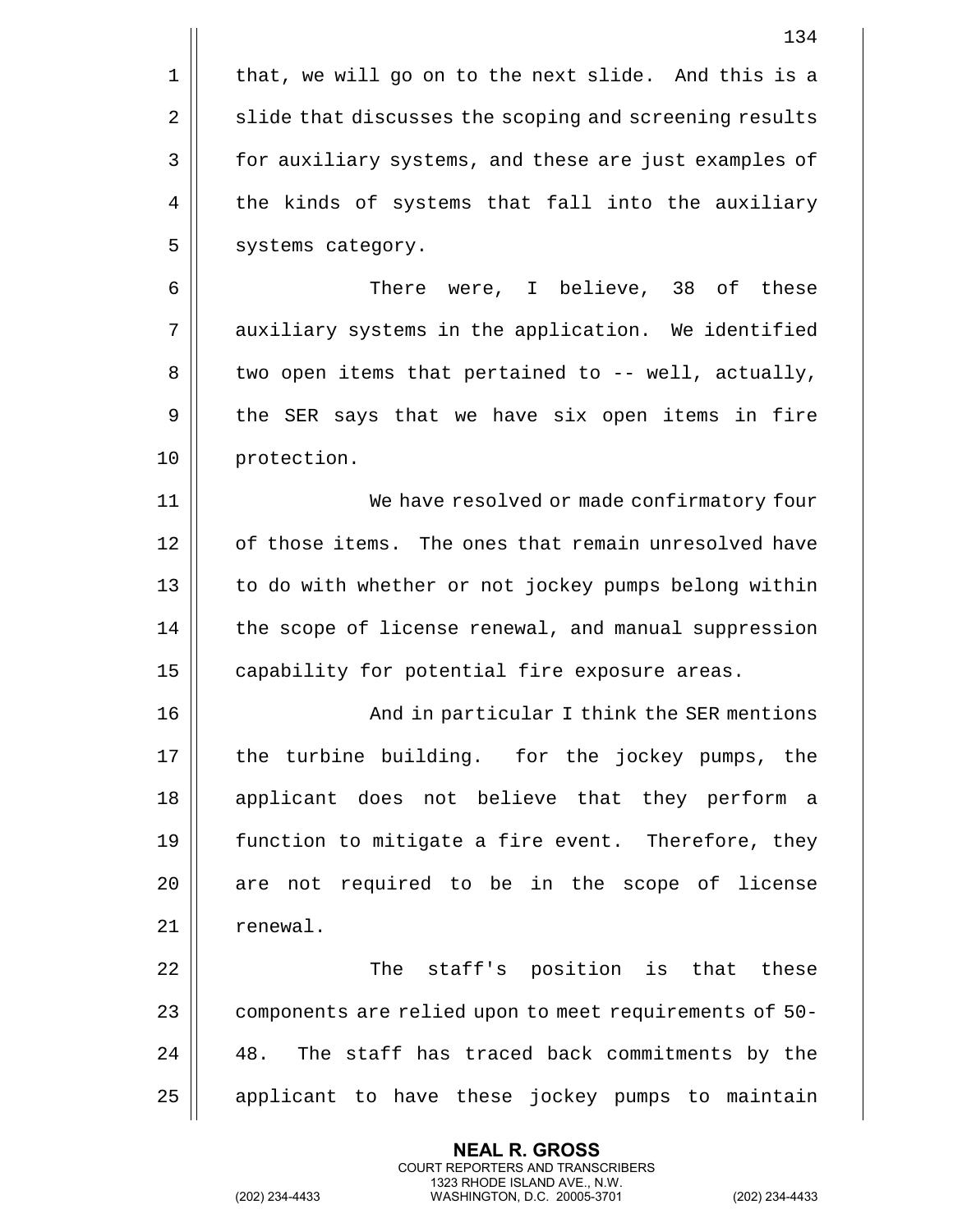135 1 | pressure on the fire system header to prevent constant  $2 \parallel$  cycling of the main fire water pumps. 3 And as part of their licensing basis, that 4 || they commit to having these jockey pumps, and 5 | therefore because they are relied on to meet the 6  $\vert$  requirements of 10 CFR 50-48, they have to be within 7 || the scope of license renewal. 8 || Manual suppression capability in fire 9 | exposure areas is one where Duke is going back to do 10 || a little more research into where their fire exposure 11 || areas are. But the applicant's position is that fire 12 || barriers is what they rely on to prevent a spread of  $13$  || a fire from the turbine building to safety related 14 | structures, like the auxiliary building. 15 || The staff believes that they have to have 16 || the fire barrier, but to provide defense in depth 17 manual suppression capability also is required. 18 Therefore, the suppression water system, and parts of 19  $\parallel$  that system that protect the turbine building should  $20$  | be within the scope of license renewal. 21 || And that is the status of those two open  $22$  | items. The confirmatory items, as I indicated  $-$ 23 MEMBER ROSEN: Before you get off that, do 24 || we want to ask the applicant at this point to address 25 | those so we understand where you come down on the

> **NEAL R. GROSS** COURT REPORTERS AND TRANSCRIBERS 1323 RHODE ISLAND AVE., N.W.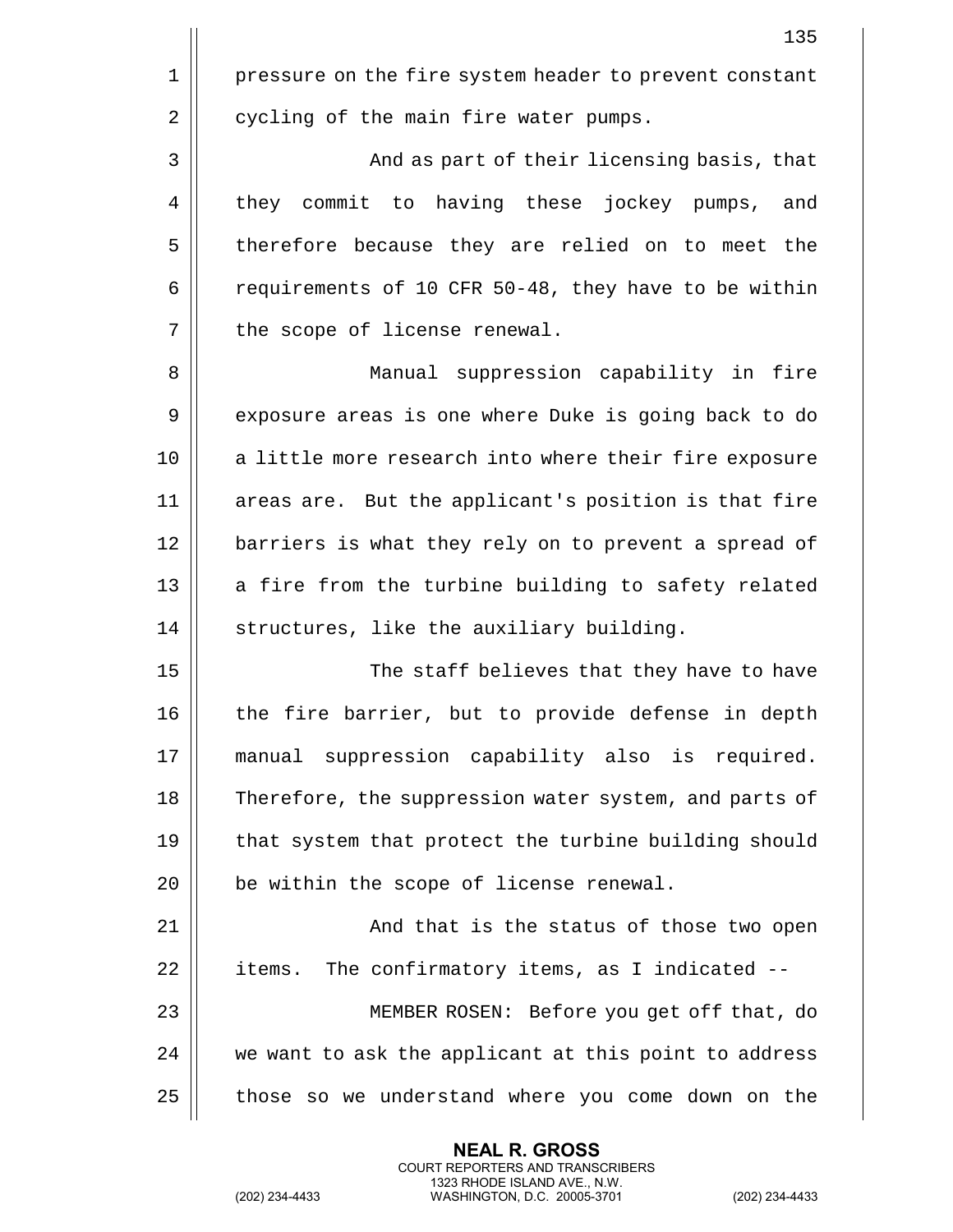|    | 136                                                    |
|----|--------------------------------------------------------|
| 1  | question of those two items.                           |
| 2  | MR. ROBISON: Let me preface it by saying               |
| 3  | that Caudle Julian mentioned earlier that we had used  |
| 4  | our QA 3 designation to identify fire protection items |
| 5  | for license renewal.                                   |
| 6  | What we have done to follow up with these              |
| 7  | additional questions from the staff is to do a very    |
| 8  | detailed licensing and design review. We have gone     |
| 9  | beyond labels. We have gone back into the document     |
| 10 | set to make sure that we understood the plant.         |
| 11 | Now, on these particular items, we read                |
| 12 | the 54.48 requirements apparently a little differently |
| 13 | than the staff does, at least at this point. We are    |
| 14 | still doing some more homework again. We owe our       |
| 15 | responses here in a few weeks.                         |
| 16 | The way we have our system designed the                |
| 17 | jockey pump failure will not prevent<br>the            |
| 18 | accomplishment of what we believe the functions        |
| 19 | associated with 50-48 are. Neither will the failure    |
| 20 | of a jockey pump lead to cycling of the main pump      |
| 21 | because of the way that things are designed in the     |
| 22 | system.                                                |
| 23 | What we want to avoid here is splitting                |
| 24 | hairs on the details of the design of the plant, when  |
| 25 | in fact we may get to the end and say, well, it is     |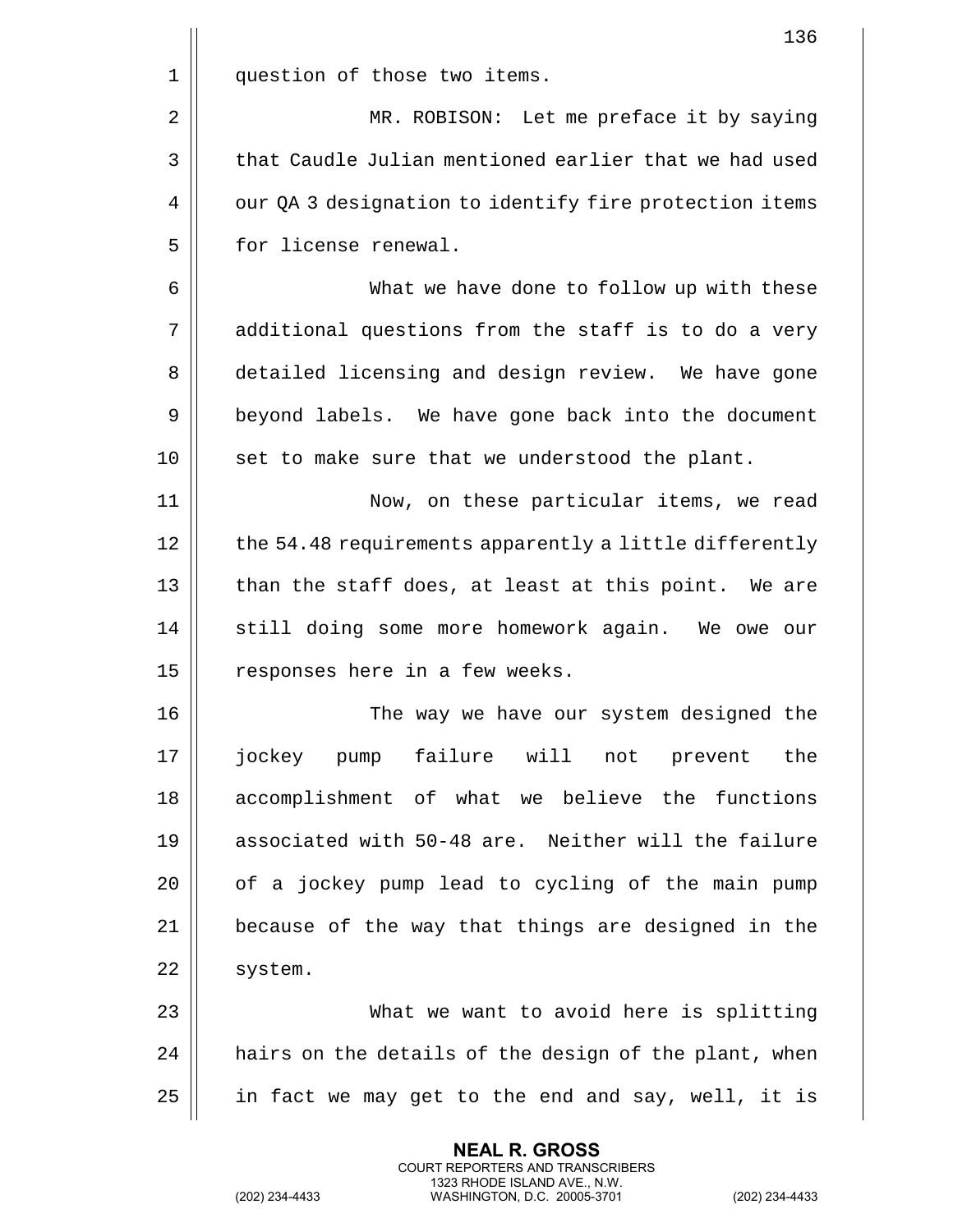1 || just carbon steel with lake water in it. Don't you 2 | already have programmatic oversight of those types of  $3 \parallel$  things. 4 | So we don't want again to get down into 5 || the legalities of what meets what function, and  $6 \parallel$  splitting what hair. Up to this point in our plant 7 design, the jockey points have not held that high a 8 || place as our main pumps and our main fireheaders have 9 | obviously. 10 || The Movington Communist And so what we want to do is make sure 11 that we are clear on what our design and licensing 12 || basis today, and we will be going forward, so we don't 13 || take some sort of odd step change for license renewal. 14 || So that is where we are. 15 We have not fully resolved where we are on 16 || the jockey pumps. Now, on the manual suppression, 17 when we went back and took a look, again we are doing 18 || a detailed licensing review to see exactly how we 19 || answered many of the license renewal, branch technical 20 || positions and what not from years past, not trying to 21 || guess at the top level label level what the answers  $22$  | are, but really dig down deep, and read all the  $23$   $\parallel$  letters, and read all the correspondence, and 24 | reconstruct something that we can feel confident in 25 | today, and we can feel confident in, in going forward

> **NEAL R. GROSS** COURT REPORTERS AND TRANSCRIBERS 1323 RHODE ISLAND AVE., N.W.

(202) 234-4433 WASHINGTON, D.C. 20005-3701 (202) 234-4433

137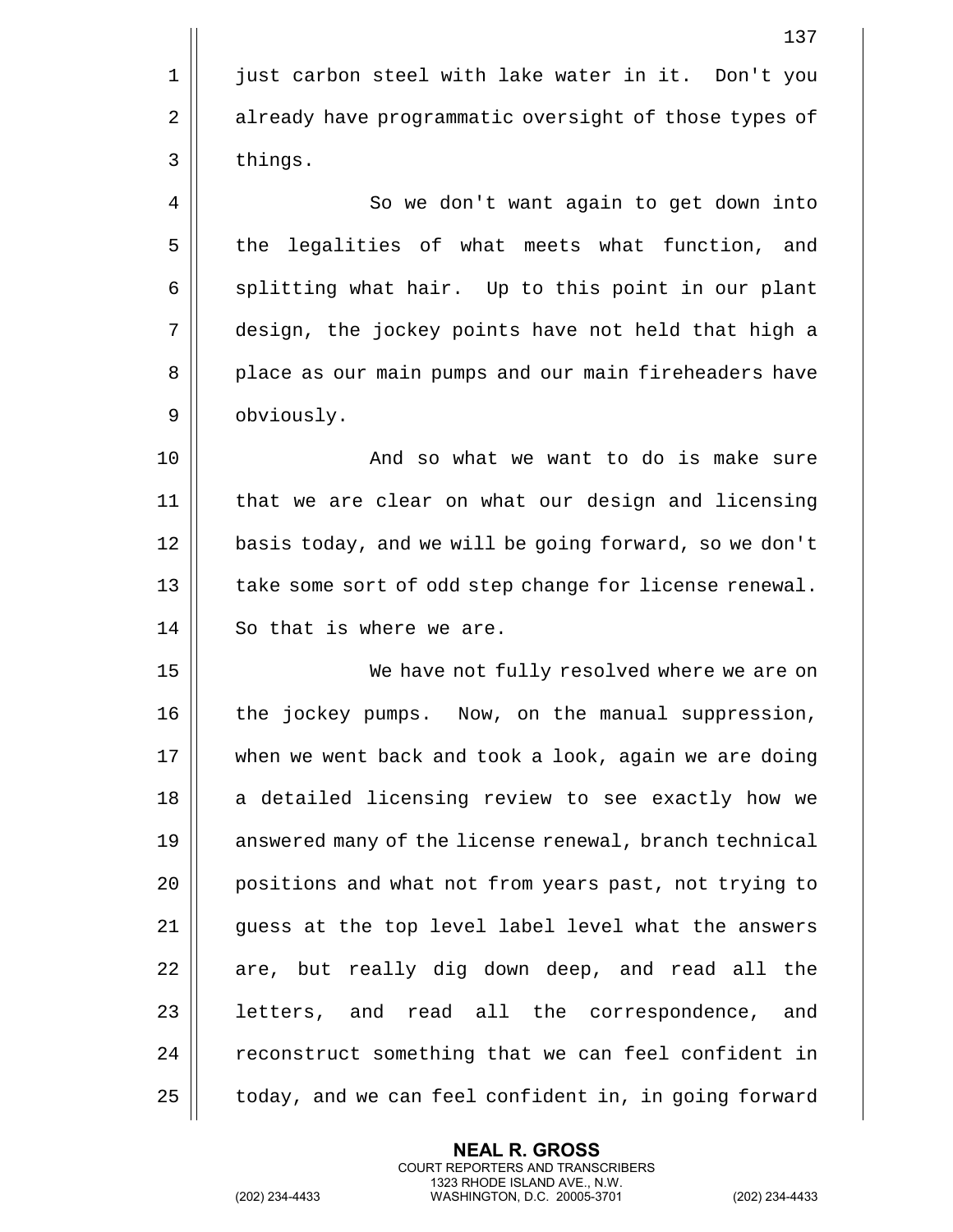|             | 138                                                    |
|-------------|--------------------------------------------------------|
| $\mathbf 1$ | in the future.                                         |
| 2           | When we met with the staff, a very helpful             |
| 3           | meeting on the 1st of October, we did describe         |
| 4           | features in our design that were somewhat unique to    |
| 5           | our plant the way that things are laid out, and one of |
| 6           | the staff reviewers even pointed out, well, that's not |
| 7           | typically the way it is done in a commercial business, |
| 8           | or in another nuclear plant.                           |
| 9           | They wouldn't lay the piping facility out              |
| 10          | the way that you have described it, and perhaps that   |
| 11          | is different. Perhaps we need to understand better     |
| 12          | your design. Again, we are going to go do some         |
| 13          | homework and make sure that we can tell that story.    |
| 14          | CHAIRMAN BONACA: So essentially the staff              |
| 15          | and the licensee are going to work to clarify the      |
| 16          | licensee basis of this plant, and then they will live  |
| 17          | by that.                                               |
| 18          | MS. FRANOVICH: For the second item, Dr.                |
| 19          | For the first the staff feels like it has a<br>Bonaca. |
| 20          | thorough understanding of the licensing basis, and     |
| 21          | what it comes down to is whether or not the applicant  |
| 22          | would acknowledge that what they credit to meet 40-48  |
| 23          | is the only criterion that they have to focus on to    |
| 24          | bring it within the scope of license renewal.          |
|             |                                                        |

So the licensing basis, we need to

**NEAL R. GROSS** COURT REPORTERS AND TRANSCRIBERS 1323 RHODE ISLAND AVE., N.W.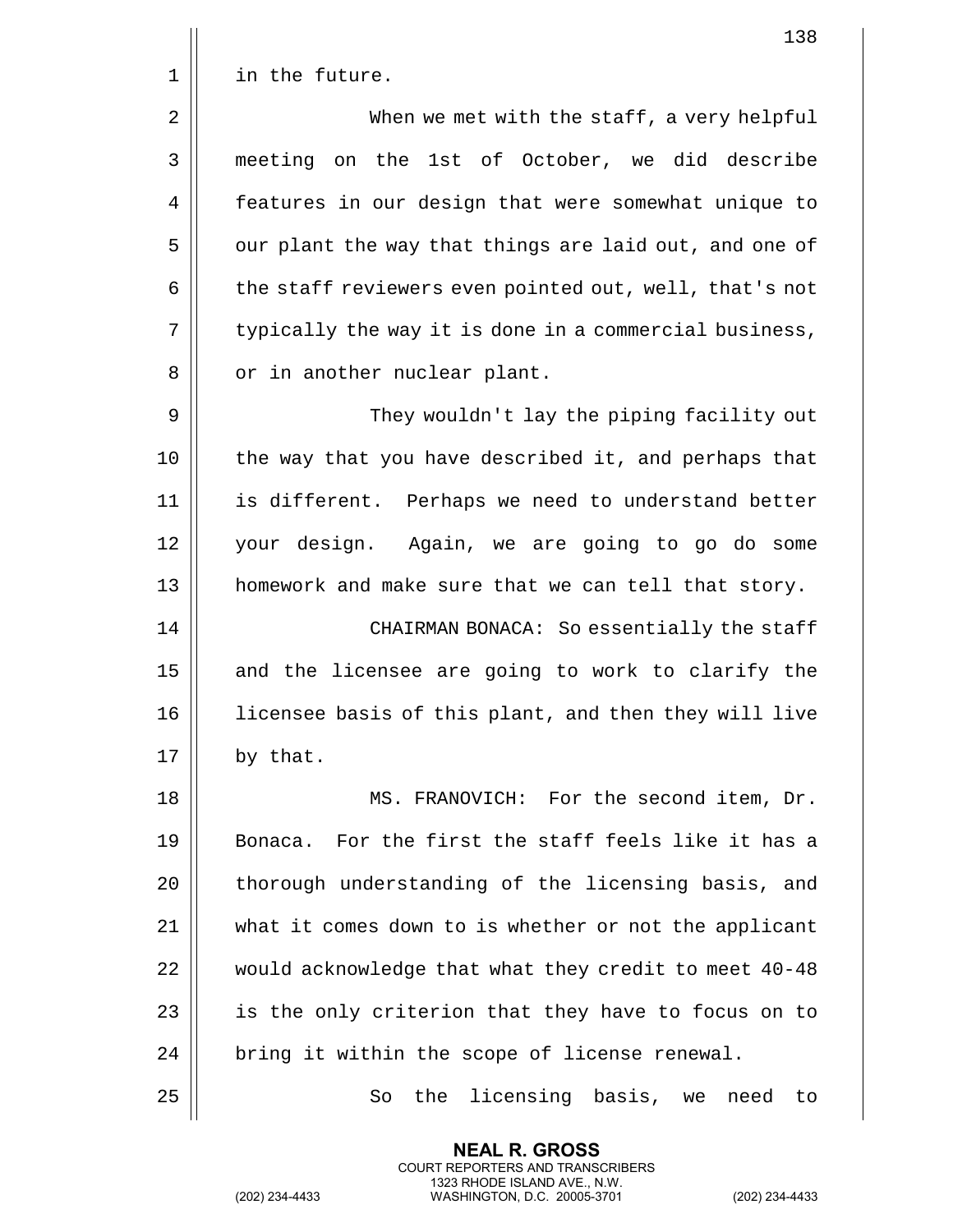|    | 139                                                      |
|----|----------------------------------------------------------|
| 1  | understand a little bit more for the second item.<br>But |
| 2  | for the first one, the staff feels very confident.       |
| 3  | And another thing that I would like to mention is that   |
| 4  | for the previous applicants, they have all brought       |
| 5  | their jockey pumps into scope.                           |
| 6  | Maybe not initially, but after RAIs and                  |
| 7  | discussions with the staff, and also Oconee included     |
| 8  | the jockey pumps in the scope. So we are looking for     |
| 9  | consistency.                                             |
| 10 | MEMBER ROSEN: It seems like that is what                 |
| 11 | you want, Duke, consistency.                             |
| 12 | MR. ROBISON: Oconee didn't include the                   |
| 13 | jockey pumps in the scope.                               |
| 14 | MS. FRANOVICH: I looked at the PNIDs and                 |
| 15 | saw that they were highlighted for the jockey pump, I    |
| 16 | believe, but we will check on that. We will check on     |
| 17 | that.                                                    |
| 18 | MEMBER ROSEN: It seems to be a little bit                |
| 19 | of difference as a factual matter that could be          |
| 20 | cleared up easily.                                       |
| 21 | MR. ROBISON: Yes, and just a technical                   |
| 22 | point of note. The layout of the system, and the         |
| 23 | design of the system from McGuire and Catawba is much    |
| 24 | different than many of the other applicants who have     |
| 25 | come through renewal.                                    |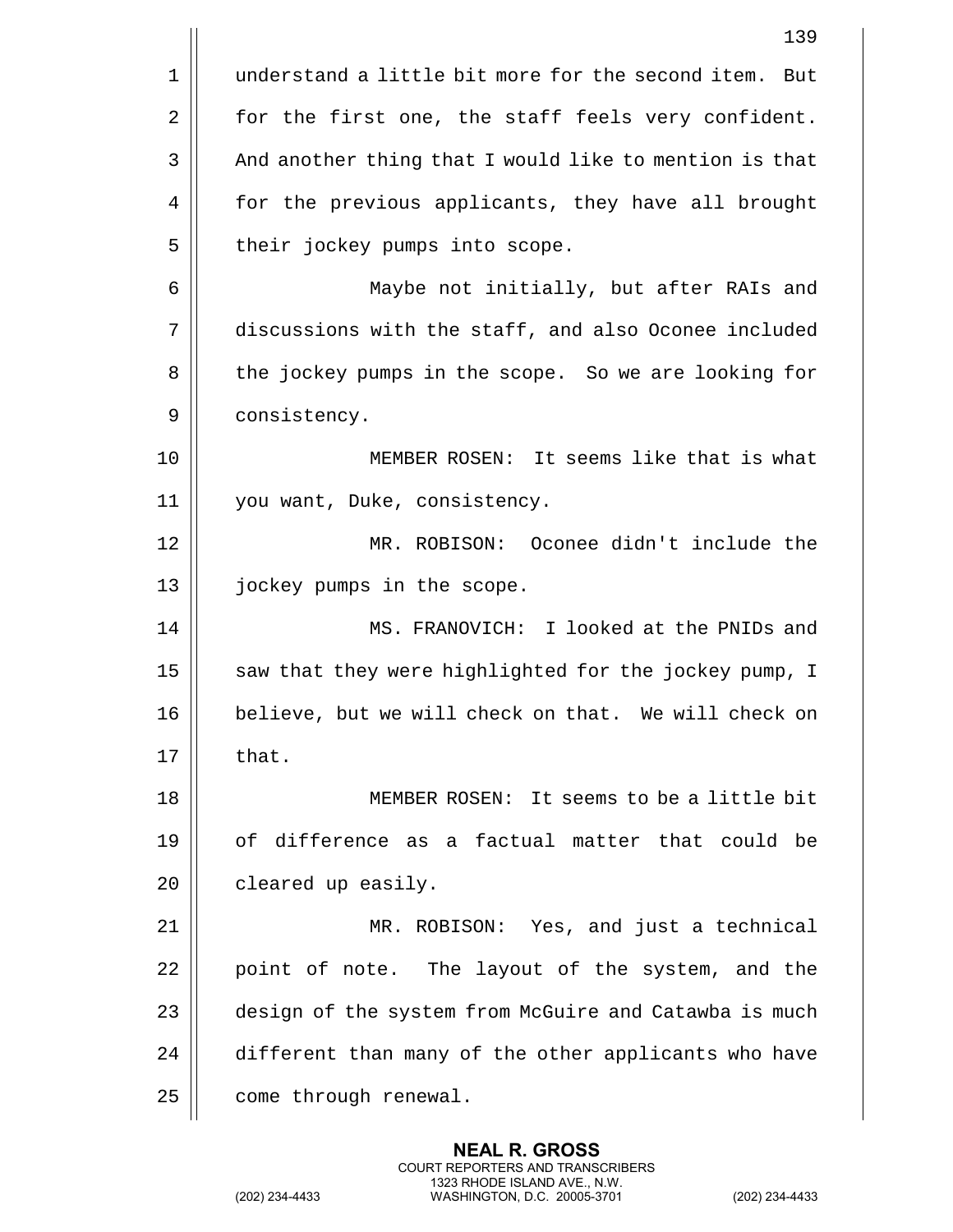1 || It has to do with the physical layout and 2 | proximity of equipment, and those types of things as 3 | well. Again, I don't know that we are at an impasse  $4 \parallel$  that can't be bridged. We want to make sure, and we  $5 \parallel$  are not as confident as the staff in our 6 | interpretation of the regulations, and we are doing 7 | our homework.

8 || MEMBER ROSEN: I think that is all very 9 || good, but I would say that in the fire protection 10 || area, as well as in many others, but in particular in 11 the fire protection area, the views that were 12 | expressed by Rani about the defense in depth I share. 13 One has to be very careful when you are

14 || talking about fire and nuclear plants, and that we 15 don't rely on one aspect of what we put in place; 16 detection, prevention, mitigation. All of these 17 | things are important.

18 || So I would encourage Duke, as the staff 19 has seemed to have been encouraging you, to think 20 || holistically about fire protection, and not overly  $21$   $\parallel$  credit one aspect of the fire protection program.

 MS. FRANOVICH: Thank you. And Tanya  $\parallel$  Eaton is the reviewer on my left here, and she is the || 1ead fire protection reviewer, and she has done an 25 | outstanding job digging through their licensing basis

> **NEAL R. GROSS** COURT REPORTERS AND TRANSCRIBERS 1323 RHODE ISLAND AVE., N.W.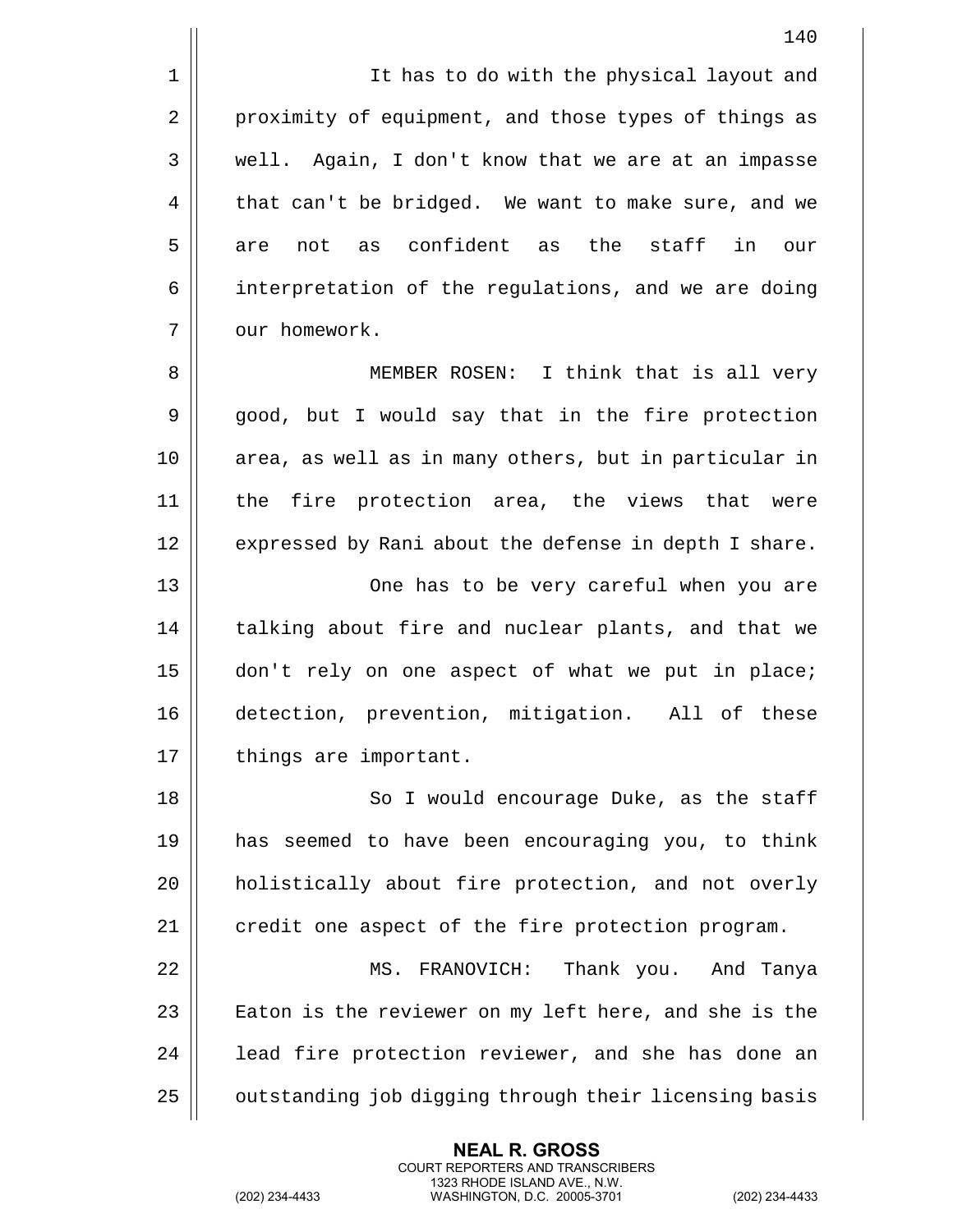|    | 141                                                    |
|----|--------------------------------------------------------|
| 1  | to identify these things that appear to be excluded.   |
| 2  | So I would like to commend her on her                  |
| 3  | effort. Harold Walker, on my right, was the lead       |
| 4  | coordinator for the staff's review of scoping and      |
| 5  | screening.                                             |
| 6  | I would like to acknowledge<br>So<br>his               |
| 7  | contribution as well. I would like to go on to the     |
| 8  | confirmatory items before we leave this slide. One of  |
| 9  | the questions that came up was why were there so many  |
| 10 | open items. Is there an efficiency and effectiveness   |
| 11 | problem with the staff's review.                       |
| 12 | And if so, is the problem with the                     |
| 13 | application or is it with the staff's review. Some of  |
| 14 | these confirmatory items were items that we probably   |
| 15 | could have resolved with a potential open items        |
| 16 | letter, which is a letter that the staff issues to the |
| 17 | applicant several weeks, or maybe a month, before the  |
| 18 | SER open items is to be issued.                        |
| 19 | It is the last opportunity to get answers              |
| 20 | to questions to preclude unnecessary open items in the |
| 21 | SER, and some of these confirmatory items pertaining   |
| 22 | to replacement of consumables were identified after    |
| 23 | the potential open items letter was issued.            |
| 24 | So there were four opn items and one                   |
| 25 | confirmatory item that probably could have<br>been     |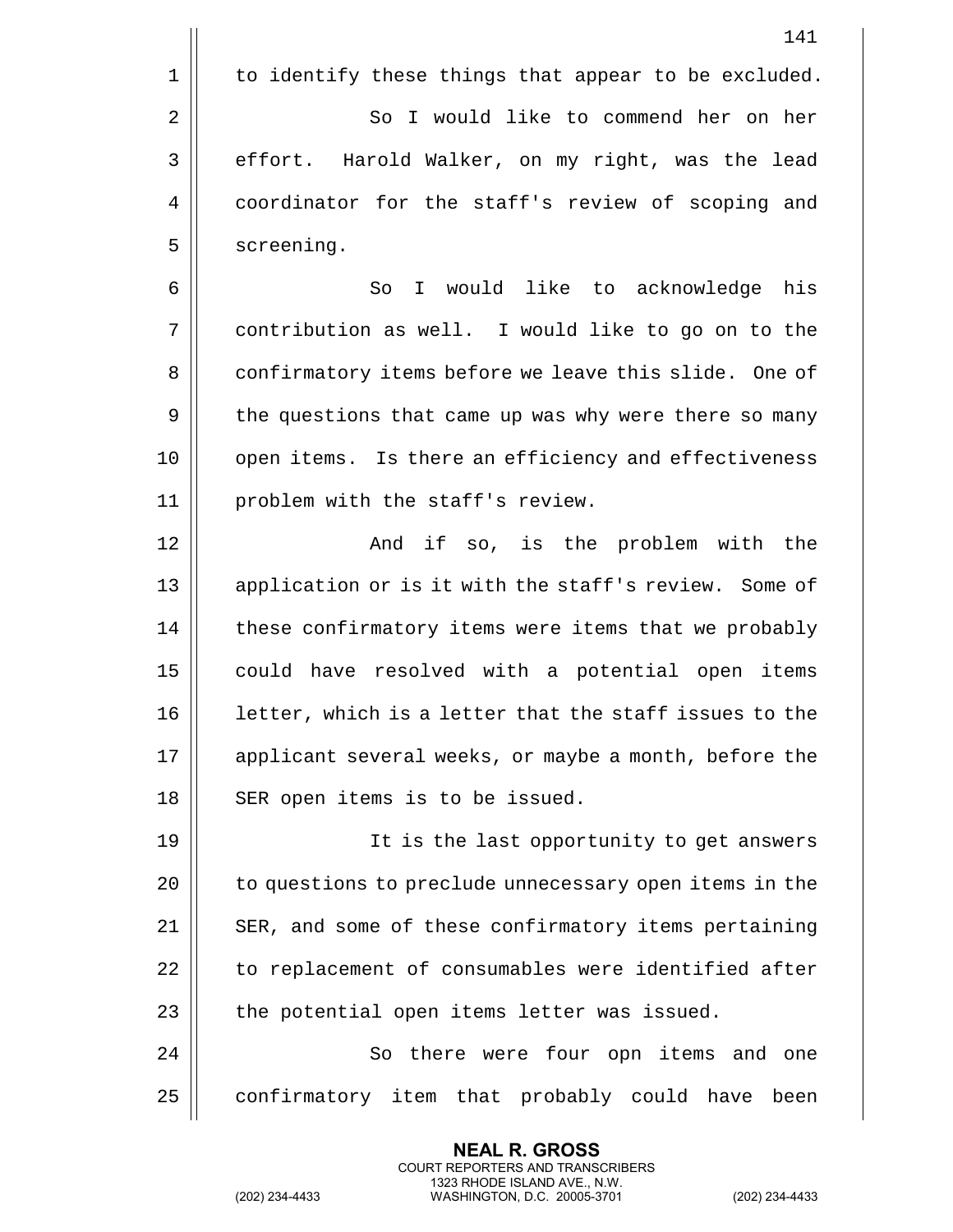|             | 142                                                    |
|-------------|--------------------------------------------------------|
| $\mathbf 1$ | precluded if the staff had recognized that we didn't   |
| $\sqrt{2}$  | have sufficient information from the applicant earlier |
| 3           | to resolve these items.                                |
| 4           | With that, I would like to go on to                    |
| 5           | scoping and screening of ESS, and auxiliary -- I'm     |
| 6           | sorry, we already did ESS. Steam power and conversion  |
| 7           | systems. The staff asked a number of questions of the  |
| 8           | applicant, and we didn't issue any official RAIs.      |
| 9           | We just asked some questions preliminary               |
| 10          | to find out about flow accelerated corrosion in        |
| 11          | certain areas of the secondary system piping, and      |
| 12          | concluded based upon our discussions with<br>the       |
| 13          | applicant that for the piping segments that met the    |
| 14          | scoping criteria, if you looked at the piping and      |
| 15          | instrumentation diagrams, the pressure and temperature |
| 16          | ratings for that piping did not present the conditions |
| 17          | that would lead to flow accelerated corrosion.         |
| 18          | And that was the primary concern that the              |
| 19          | staff had. There were some other segments of piping    |
| 20          | that was scoped for which they credited the flow       |
| 21          | accelerated corrosion programs. So there was no        |
| 22          | concerns with what they did credit that program for.   |
| 23          | The staff just wanted to make sure that                |
| 24          | they found all the areas that would cause that adverse |
| 25          | aging effect. So there were no open items for this     |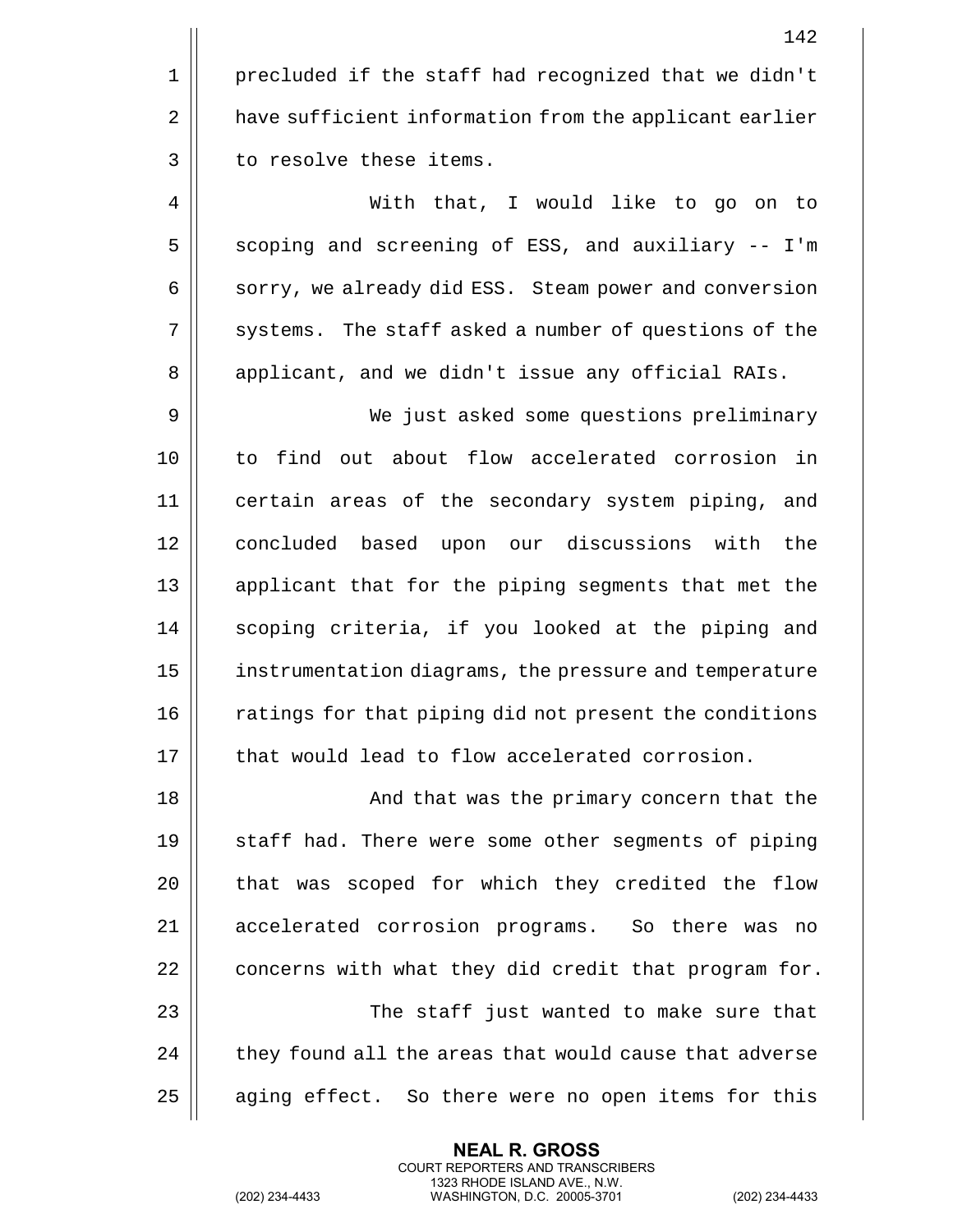|    | 143                                                    |
|----|--------------------------------------------------------|
| 1  | section.                                               |
| 2  | CHAIRMAN BONACA: The question about the                |
| 3  | main steam bypass to condenser, which is not in scope. |
| 4  | I would not see that as a separate system, but I would |
| 5  | like to understand that if you have a load reject,     |
| 6  | what is the design in the relief system?               |
| 7  | ROBISON: Your question is about<br>MR.                 |
| 8  | pressure settings or --                                |
| 9  | CHAIRMAN BONACA: Well, no. The percent                 |
| 10 | $of --$                                                |
| 11 | MEMBER ROSEN: The capacity.                            |
| 12 | CHAIRMAN BONACA: The capacity.                         |
| 13 | MS. FRANOVICH: I can share some antidotal              |
| 14 | on Catawba. There was a load reject and the turbine    |
| 15 | ran back to 12 percent from a hundred percent, if that |
| 16 | is what you are asking for. I think they are designed  |
| 17 | to at least run back to 50 percent, if not more.       |
| 18 | CHAIRMAN BONACA:<br>trying to<br>I.<br>am              |
| 19 | understand the reliance that they have on the main     |
| 20 | stem bypass to the condenser.                          |
| 21 | MS. FRANOVICH: Let me try to give an                   |
| 22 | answer to that. Unless it meets one of the scoping     |
| 23 | criteria, it won't be in scope, and the main steam     |
| 24 | bypass is not safety related, and it is not required   |
| 25 | to support a safety related function.                  |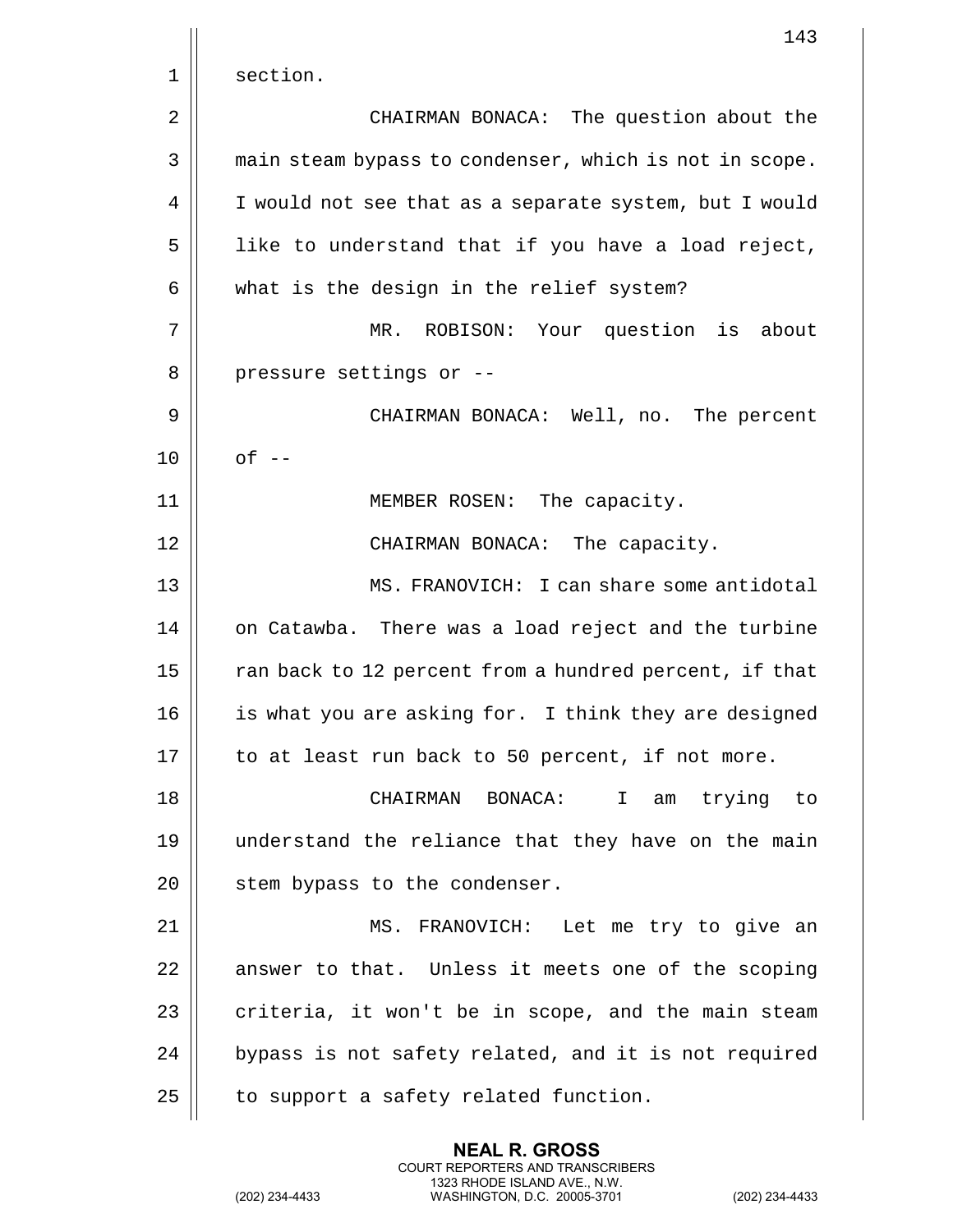|    | 144                                                    |
|----|--------------------------------------------------------|
| 1  | And to my knowledge, it is not credited                |
| 2  | for the blackout event or ATWS.                        |
| 3  | CHAIRMAN BONACA: No, but I was more                    |
| 4  | curious to understand the logic behind the fact that   |
| 5  | for this kind of design it would not be -- well, I     |
| 6  | guess generally it is not separately related. All      |
| 7  | right. Anyway, if you can get information, and it is   |
| 8  | just more for my curiosity than anything else.         |
| 9  | MS. FRANOVICH: Okay.                                   |
| 10 | MR. ROBISON: We do understand on the                   |
| 11 | secondary plant that there are many areas in the       |
| 12 | secondary plant that are not in the scope of renewal,  |
| 13 | but certainly followed in our accelerated corrosion    |
| 14 | program.                                               |
| 15 | Things where you are putting steam back                |
| 16 | into a vacuum will cause all kind of havoc as far as   |
| 17 | erosion, and we know that, and those are key points in |
| 18 | our program. But that doesn't happen to be something   |
| 19 | that falls within the purview of the license rules     |
| 20 | scope.                                                 |
| 21 | But it is certain something that is                    |
| 22 | important to us at the plant.                          |
| 23 | MS. FRANOVICH: So, Dr. Bonaca, this is a               |
| 24 | follow-up item, and what you are looking for is --     |
| 25 | CHAIRMAN BONACA:<br>Keep it out of the                 |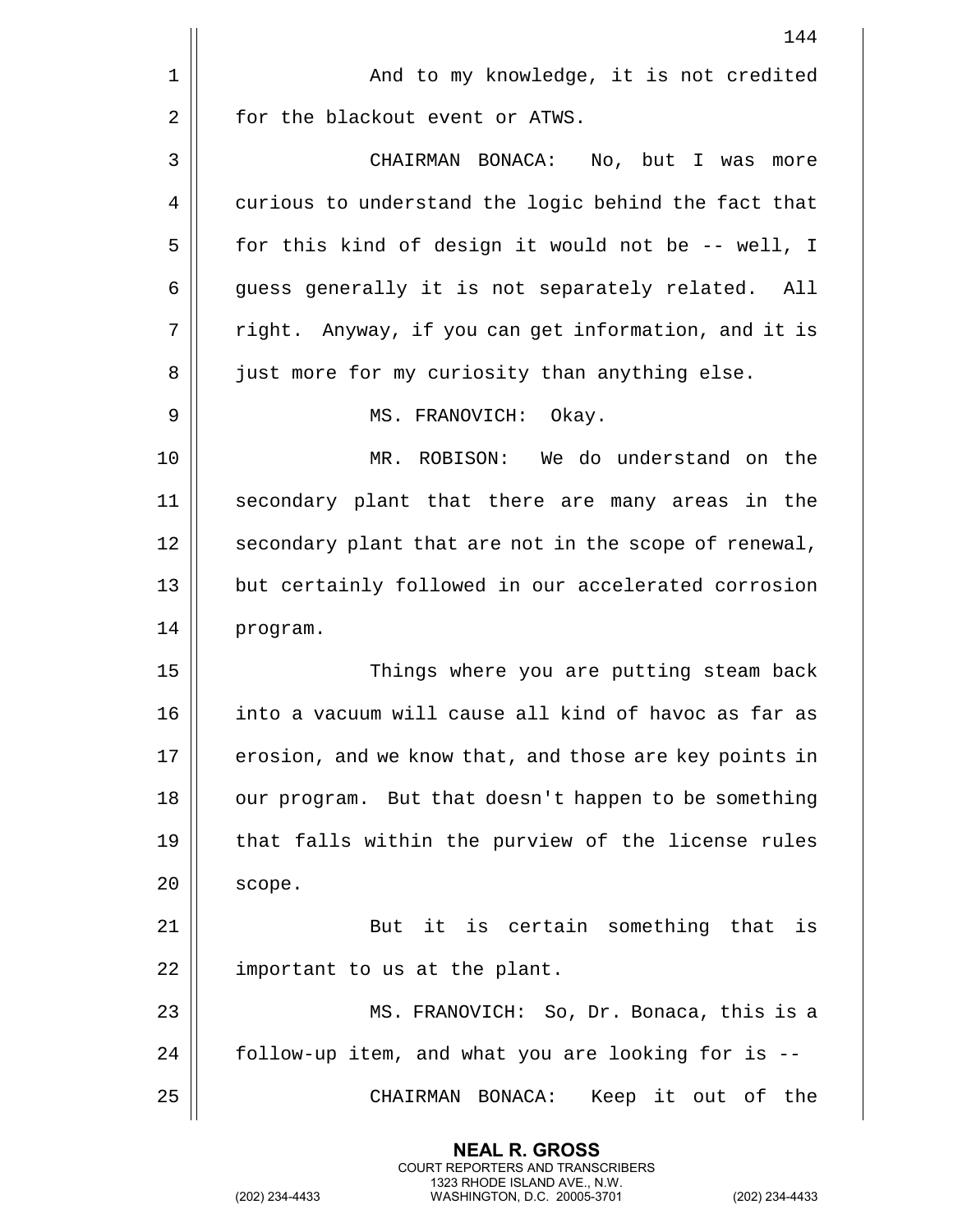|    | 145                                                   |
|----|-------------------------------------------------------|
| 1  | I don't believe it is in scope.<br>record.            |
| 2  | MS. FRANOVICH: Keep it out? Okay.                     |
| 3  | CHAIRMAN BONACA: But it is more of my                 |
| 4  | curiosity to know what is the bypass capacity and if  |
| 5  | you have a lot of rejection.                          |
| 6  | MS. FRANOVICH: Okay. We will work with                |
| 7  | Duke to get an answer to that question. Mike Semmler, |
| 8  | Duke staff.                                           |
| 9  | The main steam bypass<br>MS. SEMMLER:                 |
| 10 | condenser is about 45 percent of steam capacity. But  |
| 11 | we have the system in as main steam vent atmosphere,  |
| 12 | which is 55 percent capacity of the steam.            |
| 13 | So if we have a low rejection to 50                   |
| 14 | percent that lifts, and that is where it goes, and    |
| 15 | then the power operator relief valves are about 10    |
| 16 | percent.                                              |
| 17 | CHAIRMAN BONACA: So you are really                    |
| 18 | getting a hundred percent that way?                   |
| 19 | MS. SEMMLER: Yes.                                     |
| 20 | CHAIRMAN BONACA: Okay. Thank you.                     |
| 21 | MEMBER ROSEN: So you can have a full load             |
| 22 | rejection and keep the reactor on line; is that what  |
| 23 | you are saying?                                       |
| 24 | MS. SEMMLER: That's the intent, that you              |
| 25 | could have a turbine reback and reject. In theory, it |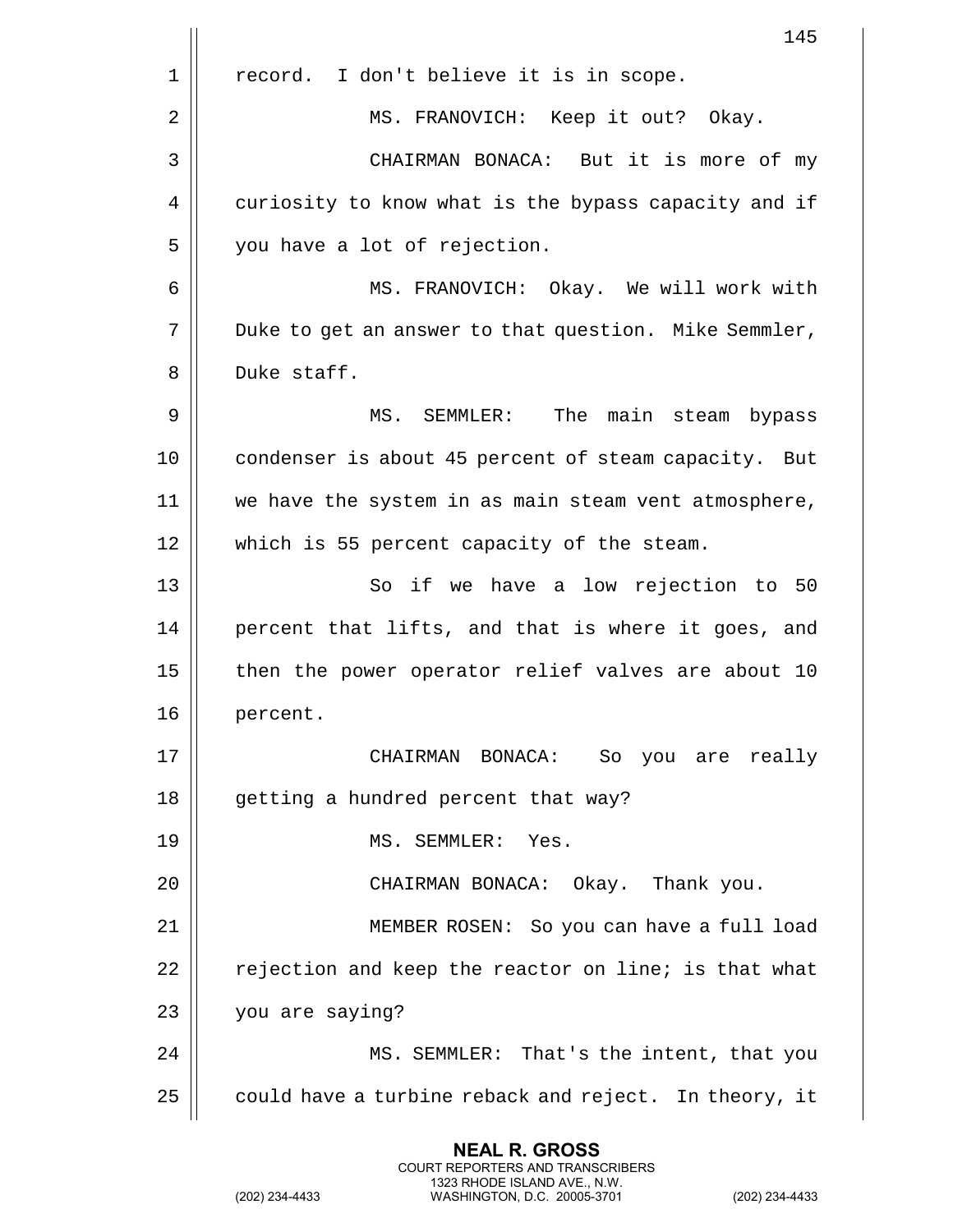|    | 146                                                    |
|----|--------------------------------------------------------|
| 1  | is supposed to work, but it only worked -- I think     |
| 2  | only 50 percent full load rejection has really worked, |
| 3  | and a hundred percent doesn't work that way.           |
| 4  | And this is for both<br>MS. FRANOVICH:                 |
| 5  | Catawba and McGuire, Mike?                             |
| 6  | MS. SEMMLER: That is my understanding,                 |
| 7  | I don't think we take credit for a hundred<br>yes.     |
| 8  | percent full load rejection. I think it<br>just        |
| 9  | automatically trips the plant at that point.           |
| 10 | MS. FRANOVICH: My recollection on Catawba              |
| 11 | is that that is the design. The design is that it can  |
| 12 | withstand a 100 percent load rejection, but the        |
| 13 | closest that I have seen is when it went down to 12.   |
| 14 | the turbine ran back, to 12 percent without --         |
| 15 | MS. SEMMLER: Right, without a rack trip,               |
| 16 | and I think usually when you get past 50 percent, I    |
| 17 | think the steam generator level rises too quickly, and |
| 18 | we just end up tripping anyways.                       |
| 19 | MS. FRANOVICH: Okay.                                   |
| 20 | MS. SEMMLER: So I know that we had done                |
| 21 | a load rejection of 50 percent several times, and it   |
| 22 | has been successful to do that.                        |
| 23 | MS. FRANOVICH: Sure. Thank you, Mike.                  |
| 24 | Okay. On to the next slide. Structures. The staff      |
| 25 | reviewed the scoping and screening for structures.     |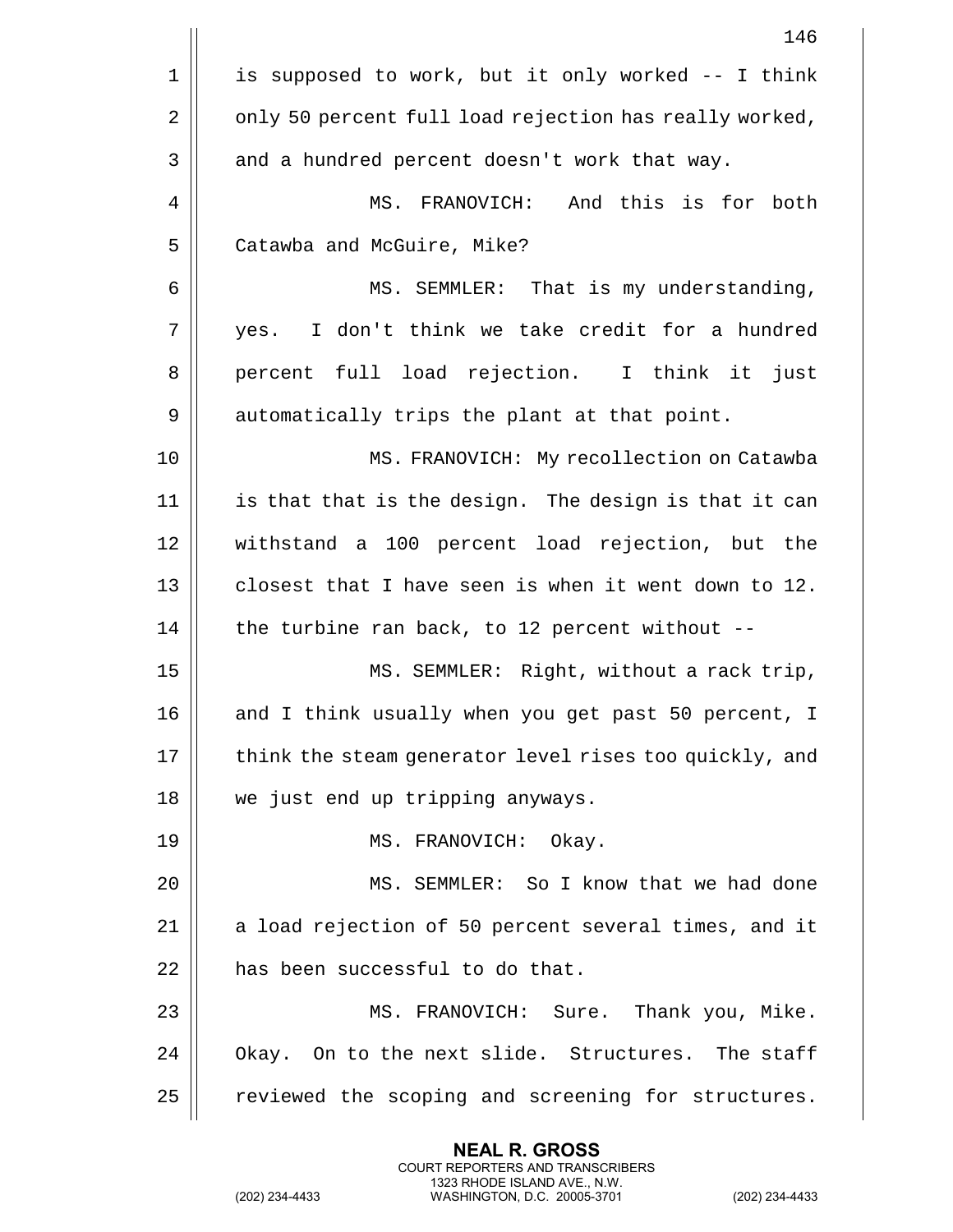|    | 147                                                    |
|----|--------------------------------------------------------|
| 1  | The reactor building included the concrete shield      |
| 2  | building, the steel containment building, or vessel,   |
| 3  | and reactor building and internal structures.          |
| 4  | For the other structures, that includes                |
| 5  | things like the turbine building, the auxiliary        |
| 6  | building, the nuclear service water system, pump, pump |
| 7  | house, pump structure, the standby shutdown facility,  |
| 8  | which is credited for fire events, and security        |
| 9  | events, and station blackout.                          |
| 10 | Component supports included things like                |
| 11 | battery racks, and cable trays, new and spent fuel     |
| 12 | storage, platform and grading supports, control boards |
| 13 | and crane rails, et cetera.                            |
| 14 | And there were a number of RAIs, but the               |
| 15 | staff was able to have all the RAIs addressed by       |
| 16 | Duke's responses. So there were no open items in this  |
| 17 | section either.                                        |
| 18 | Okay. The results for electrical. Duke's               |
| 19 | approach to performing its electrical review was to    |
| 20 | identify all passive electrical and I and amp; C       |
| 21 | components, and to identify those components that --   |
| 22 | I guess at that point they didn't include them all in  |
| 23 | the scope.                                             |
| 24 | They basically evaluated them all, and                 |
| 25 | then identified those that didn't meet the scoping     |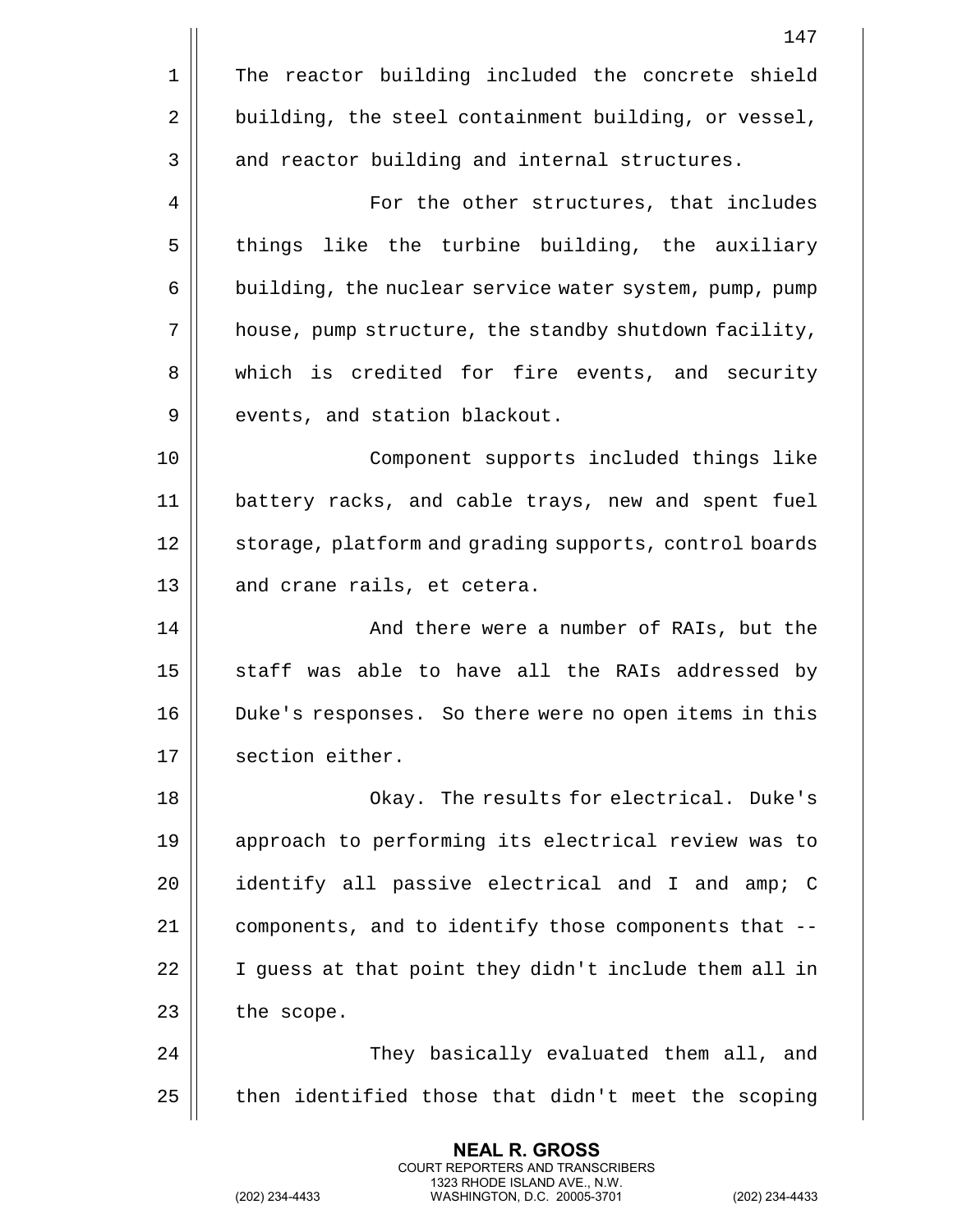1 | criteria, or actually what Greg describes is probably 2 | more accurate. They did a space ease approach, and 3 | conservative scoped in more than what met the scoping 4 criteria.

5 I see Paul Colaianni coming up to the  $6$  | mike, and so I will let him clarify that.

7 MR. COLANIANNI: Paul Colaianni, Duke 8 || Electrical Lead. Yes, we basically took a 9 | conservative approach with all electrical, especially 10 cables, and that included all cables within the plant 11 and the switch yard within scope as far as what 12 materials and environments we consider in the aging 13 management review.

14 || We took all of that and put it together, 15 || and we found where we may have problem areas, and that 16 | became the basis for our program. In the beginning, 17 || we did initially cut out some electrical components, 18 || but we ended up in augmenting our scoping for station 19 blackout by putting in most of the switcher passive 20 | components back into scope.

21 MS. FRANOVICH: And I think part of the 22 | process, and Paul, correct me if I am wrong, was to 23 | identify those things that were subject to replacement  $24$   $\parallel$  and that were not long lived, and remove those from  $25$  | the scope of license renewal as well.

> **NEAL R. GROSS** COURT REPORTERS AND TRANSCRIBERS 1323 RHODE ISLAND AVE., N.W.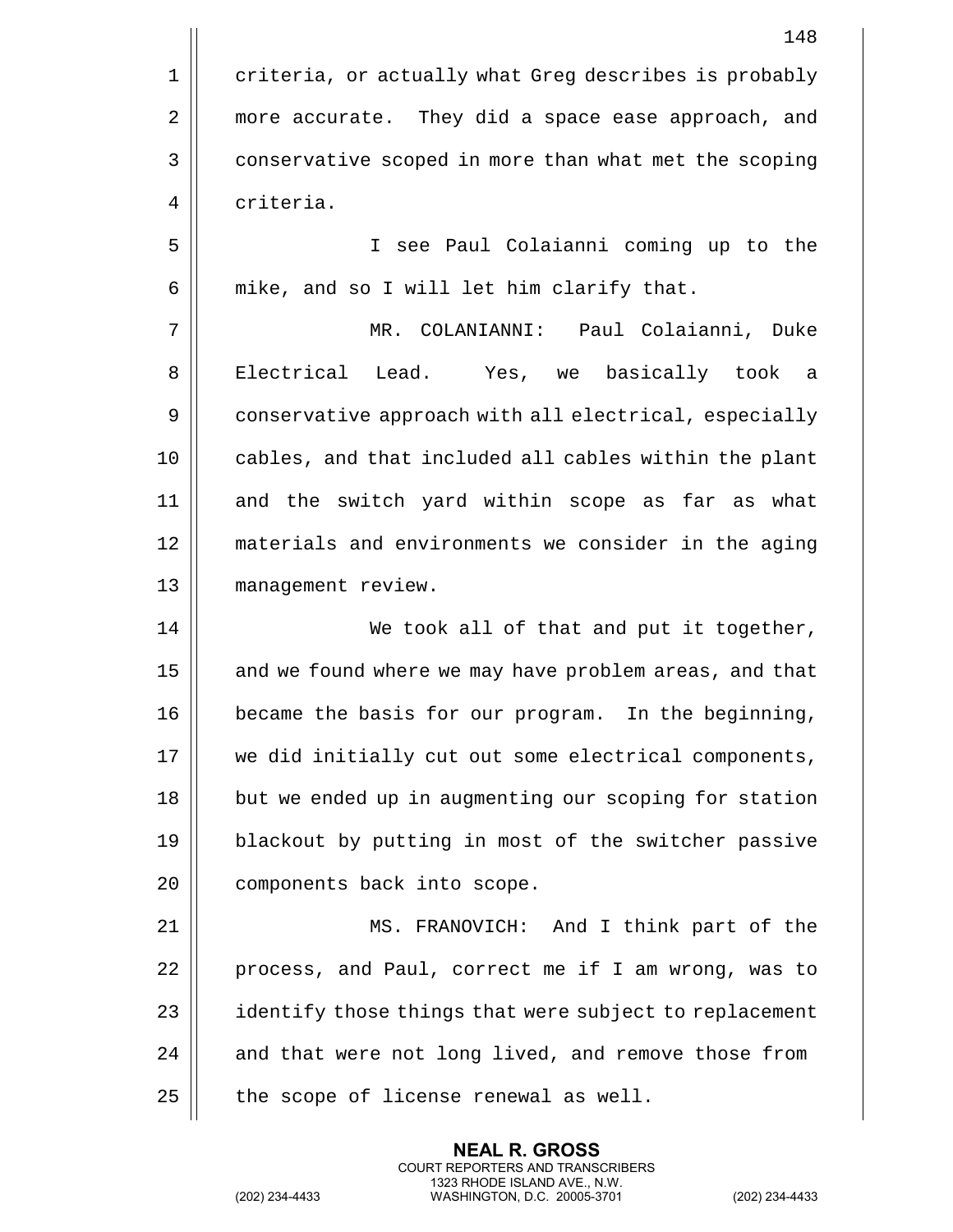|             | 149                                                    |
|-------------|--------------------------------------------------------|
| $\mathbf 1$ | MS. SEMMLER: Right. We did basically                   |
| 2           | exclude all EQ equipment from the aging management     |
| 3           | review as being long lived.                            |
| 4           | MEMBER ROSEN: Because those have been                  |
| 5           | determined --                                          |
| 6           | MS. SEMMLER: That's correct, because they              |
| 7           | are replaced based on the qualified life.              |
| 8           | MS. FRANOVICH: At this point, I would                  |
| 9           | like to put up a slide to help illustrate the          |
| 10          | electrical distribution system for Catawba<br>and      |
| 11          | McGuire, and they are very similar for each.           |
| 12          | One of the staff RAIs was on the recovery              |
| 13          | path for station blackout, and Duke brought in, as     |
| 14          | Paul indicated, a lot of equipment as a result of that |
| 15          | RAI response. And I just wanted to outline for you     |
| 16          | what was brought in that had not been in scope         |
| 17          | originally.                                            |
| 18          | CHAIRMAN BONACA: All right.                            |
| 19          | MS. FRANOVICH: This is potentially the                 |
| 20          | switch yard, and you have the PCBs coming into sight,  |
| 21          | and the main transformers, and then your step down or  |
| 22          | step up transformers, depending on whether we are      |
| 23          | producing power or getting power from off-site.        |
| 24          | Essentially, the path goes from here, down             |
| 25          | this way to this breaker, and continues down to this   |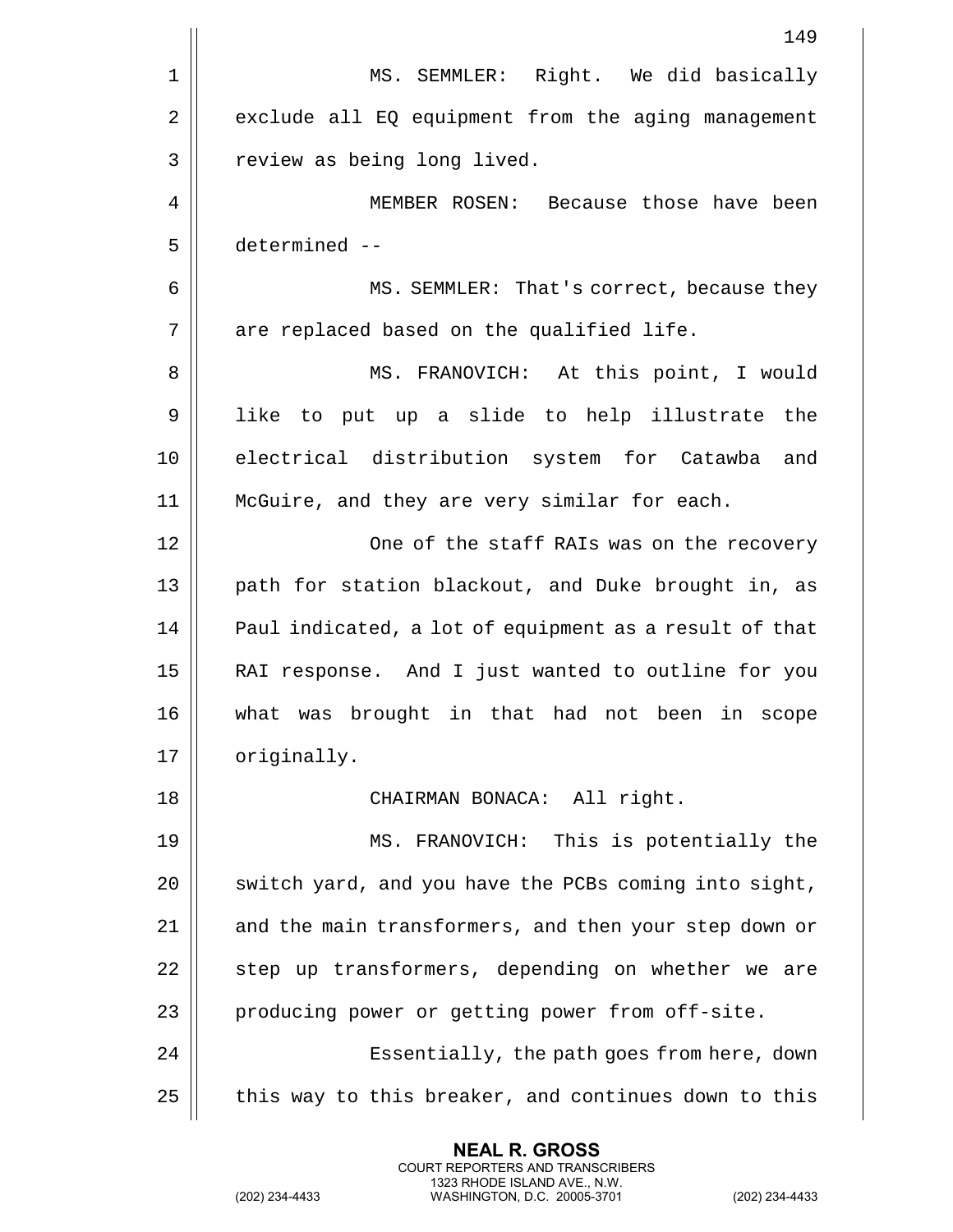|    | 150                                                    |
|----|--------------------------------------------------------|
| 1  | transformer, a 6.9 kV bus, and all the way down to the |
| 2  | four 4.16 kV potentially bus. Both sides.              |
| 3  | So what came into scope was the passive                |
| 4  | components associated with this power pack. And at     |
| 5  | this point, I wanted to check and see if there are any |
| 6  | questions about the station blackout recovery path,    |
| 7  | and the scoping and screening for license renewal.     |
| 8  | MEMBER ROSEN: Well, let's be sure that we              |
| 9  | understand when you talk about passive components.     |
| 10 | Which ones are passive by your definition?             |
| 11 | MS. FRANOVICH:<br>Well the<br>cables                   |
| 12 | connection, and things that would be active would be   |
| 13 | things like breakers, which actually move.             |
| 14 | MEMBER ROSEN: But not transformers?                    |
| 15 | MS. FRANOVICH: Transformers? No.                       |
| 16 | The transformers<br>COLANIANNI:<br>MR.<br>are          |
| 17 | active.                                                |
| 18 | MEMBER ROSEN: Right.                                   |
| 19 | MR. COLANIANNI: And to answer that more                |
| 20 | fully, in addition to that power path, what specific   |
| 21 | amounts were added that are passive are phase bussing. |
| 22 | There were some isolated phase buss in the 22 kV       |
| 23 | system that you see there, and that was an isolated    |
| 24 | phase bus that connects those transformers and the     |
| 25 | generator.                                             |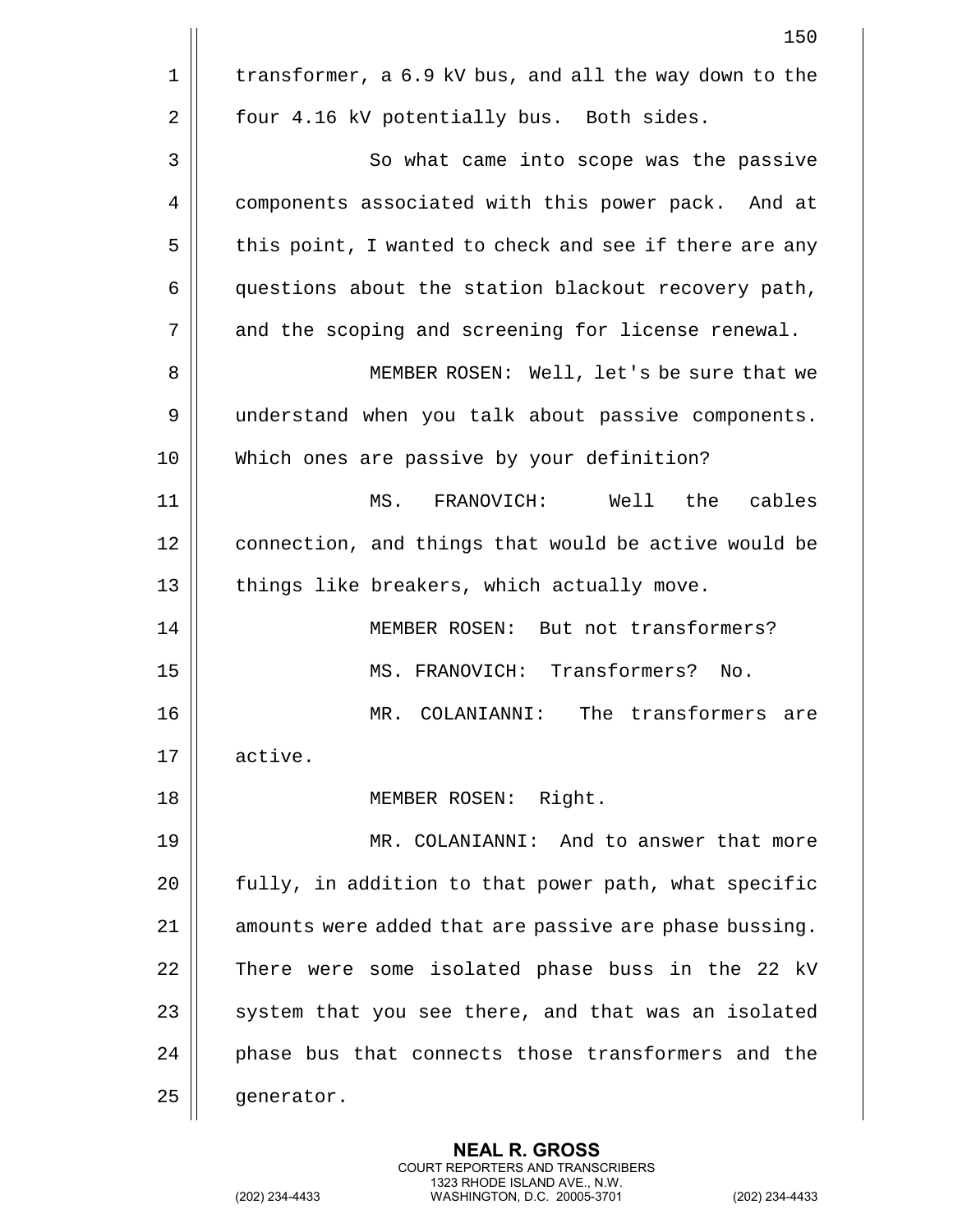1 || And then there is also between -- going 2 down to the 6900 buses, there is segregated phase bus, 3 | or excuse me, non-segregated phase bus, where there is 4 | three phases within one housing, versus the isolated 5 || phase bus, where there is just one phase within a 6 housing.

7 And so it did add phase busing to the 8 || scope, and then out in the switch yard, of course, it 9 | added the transmitter conductors, the bare conductors 10 || that you normally see on transmission lines, those 11 types of conductors, connecting the plant to the 12 | switch yard.

13 || And the large insulators that hold that 14 | conductor in place for that connection to end within 15  $\parallel$  the switch yard itself. And we also added the  $-$ - you 16  $\parallel$  see the 2.30 kV there, and that is on what would be 17 | the switch yard bus.

18 There are two long buses that we added to 19 || the scope of the license renewal review, and that 20 | comprises the additional passive components.

21 || MS. FRANOVICH: Thank you, Paul. Any 22 | other questions? 23 DR, LEITCH: I am still a little confused  $24$  || about the switch yard. Everything, all passive

25  $\parallel$  components of the drawing that we see are in scope, or

**NEAL R. GROSS** COURT REPORTERS AND TRANSCRIBERS 1323 RHODE ISLAND AVE., N.W.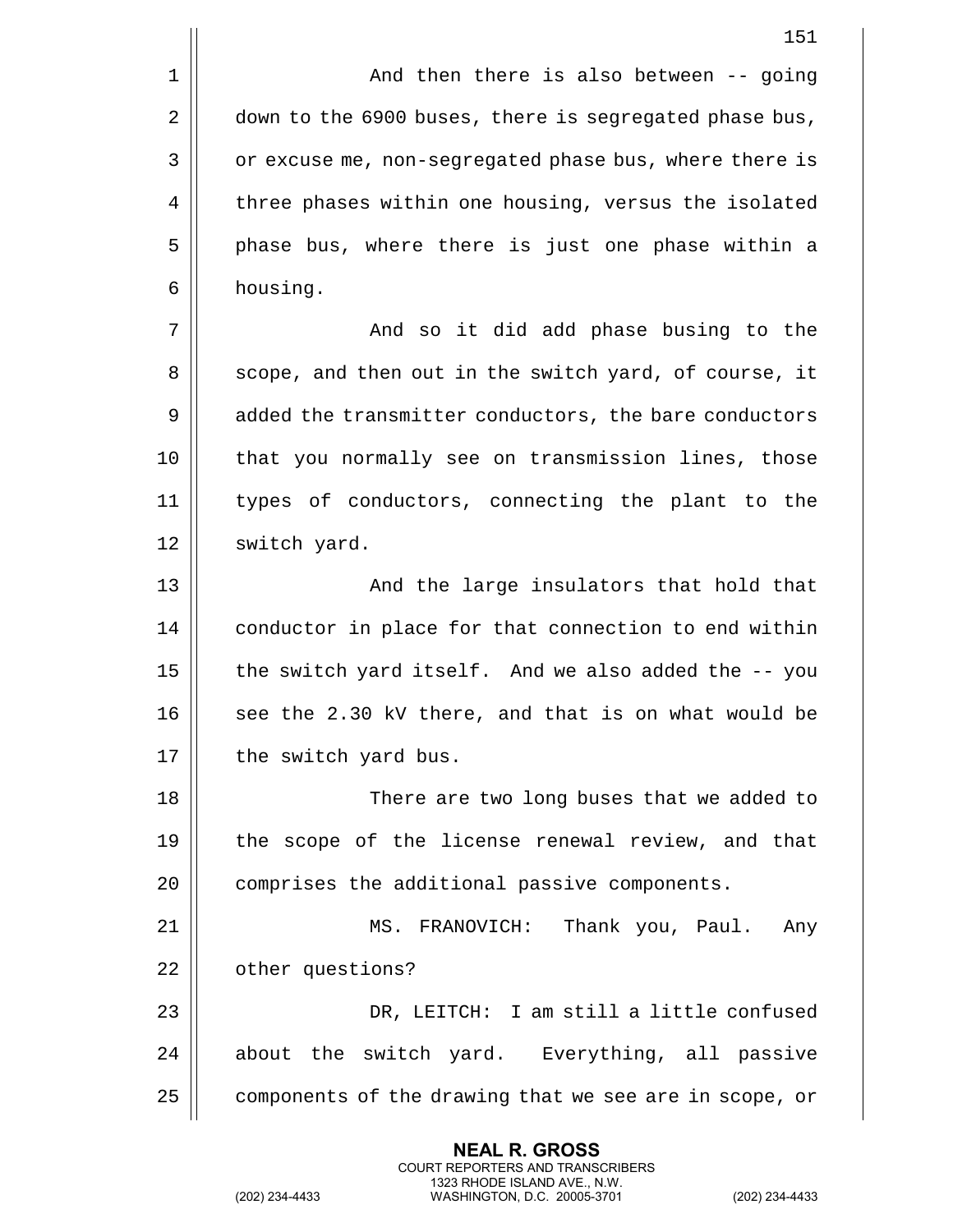|    | 152                                                    |
|----|--------------------------------------------------------|
| 1  | does the scope end at the -- at where the high side of |
| 2  | the transformer ties into the switch yard?             |
| 3  | MS. FRANOVICH: I think that this is the                |
| 4  | evaluation boundary, right; the first active component |
| 5  | from the switch yard?                                  |
| 6  | MR. COLANIANNI: Take that one breaker                  |
| 7  | below that.                                            |
| 8  | MS. FRANOVICH: Right here?                             |
| 9  | MR. COLANIANNI: Yes. That breaker and                  |
| 10 | the one right below it are called the bus line PcVs,   |
| 11 | and so those two breakers, which is the connection to  |
| 12 | the plant, is called the bus line. Those are the       |
| 13 | boundaries of what actually is in scope.               |
| 14 | DR, LEITCH: Okay. Thank you.                           |
| 15 | MEMBER ROSEN: What does the relay house                |
| 16 | fall in your mind?                                     |
| 17 | MR. COLANIANNI: The relay house as far as              |
| 18 | the scoping comes into the controls that would be      |
| 19 | needed to close those breakers, the bus line breakers. |
| 20 | So the controls, the batteries, that may be needed to  |
| 21 | function those breakers, would be in scope, and not    |
| 22 | pulled into the relay house.                           |
| 23 | MEMBER ROSEN: So the relay house and all               |
| 24 | the components in it are in scope?                     |
| 25 | MR. COLANIANNI: Yes.                                   |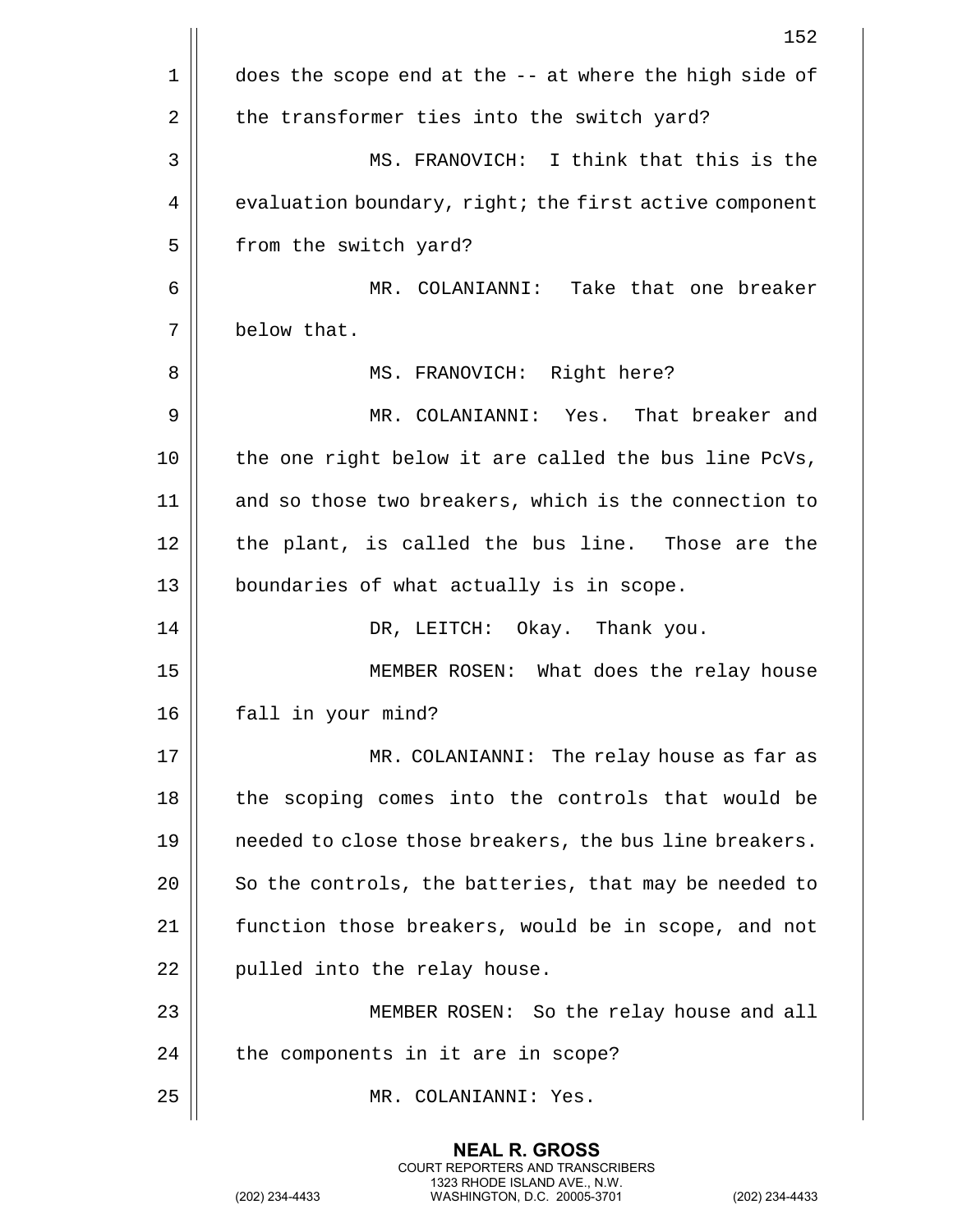|    | 153                                                    |
|----|--------------------------------------------------------|
| 1  | MR. COLANIANNI: Well, all the --                       |
| 2  | MS. FRANOVICH: Passive.                                |
| 3  | MEMBER ROSEN: All the passive components.              |
| 4  | MR. COLANIANNI: Yes, all the components                |
| 5  | needed to open or needed to close those breakers       |
| 6  | again, and the structure to support those electrical   |
| 7  | components, like the batter supports, and then the     |
| 8  | physical structure itself.                             |
| 9  | The cable trenches going between or that               |
| 10 | held the control cables between those four breakers    |
| 11 | and the relay house, and the controls, would also be   |
| 12 | in scope, along with the cables in the trench.         |
| 13 | MEMBER ROSEN: Now is this the time to                  |
| 14 | talk about the open contention or is this just         |
| 15 | background for it?                                     |
| 16 | We can talk about that<br>MS. FRANOVICH:               |
| 17 | contention now. How about if you ask me what you need  |
| 18 | to know, what you would like to know, and I will try   |
| 19 | to answer it.                                          |
| 20 | MEMBER ROSEN: I don't know if we have                  |
| 21 | time before lunch. When do you want to take lunch?     |
| 22 | CHAIRMAN BONACA: The schedule says 12:15,              |
| 23 | and so let's keep going.                               |
| 24 | All right. The open<br>MEMBER ROSEN:                   |
| 25 | contention is about whether there is power to the fans |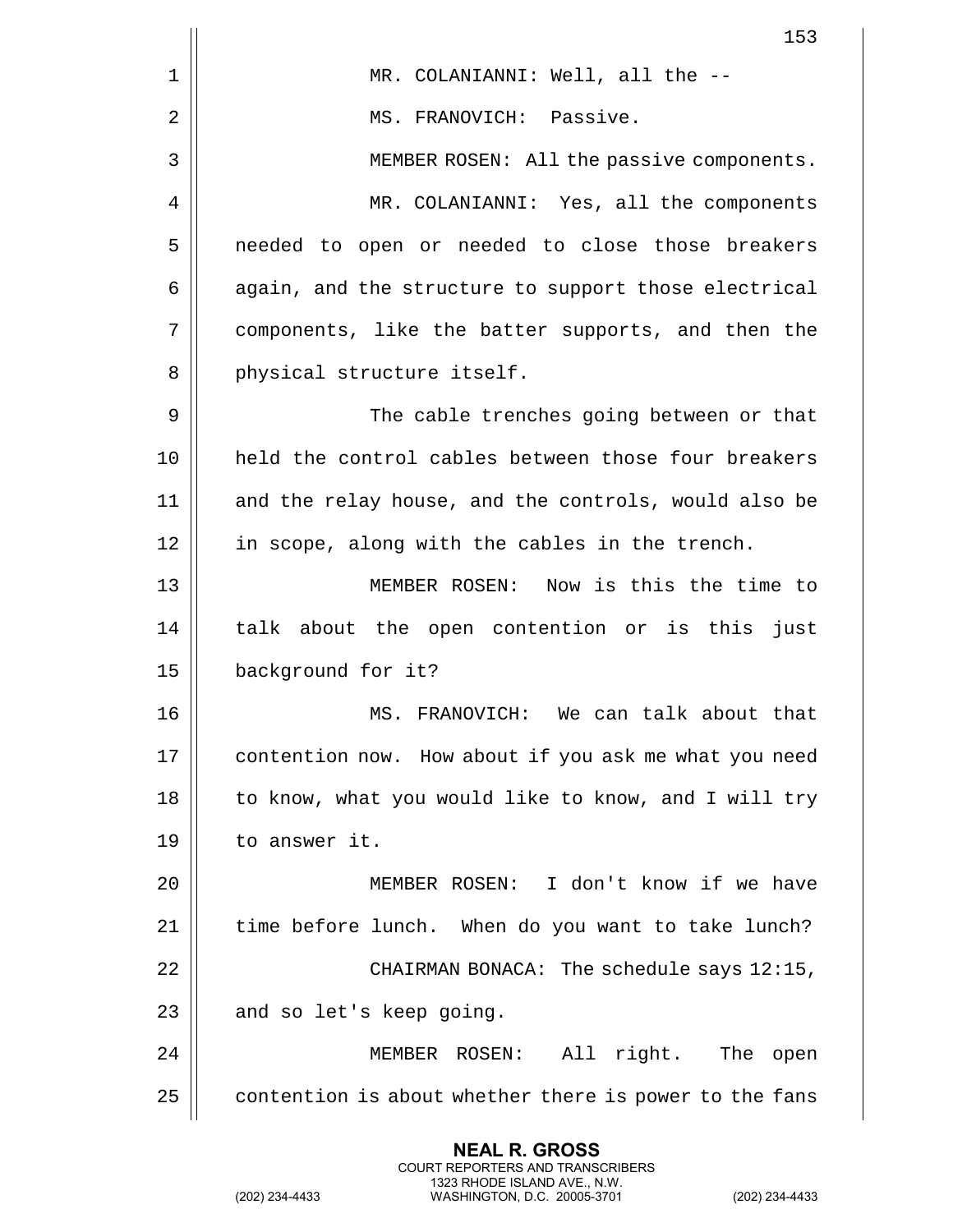|    | 154                                                    |
|----|--------------------------------------------------------|
| 1  | in containment in the station blackout. Is that my     |
| 2  | understanding?                                         |
| 3  | MS. FRANOVICH:<br>Not exactly.<br>The                  |
| 4  | contention as it was originally framed was that Duke   |
| 5  | failed to consider information in the Sandia report    |
| 6  | addressing direct containment heating.                 |
| 7  | And the Sandia report has some<br>$\mathbf{I}$         |
| 8  | believe it is failure probabilities, or risk estimate, |
| 9  | that the petitioner's felt were not used by Duke, and  |
| 10 | that these should have been used by Duke.              |
| 11 | The question was should Duke have used the             |
| 12 | information in this report in developing its severe    |
| 13 | accident mitigation alternatives for license renewal,  |
| 14 | which is really in the environmental review portion of |
| 15 | the staff's review, and not the safety review.         |
| 16 | So that is the contention, but it is                   |
| 17 | related to GSI-189, in that combustible gas control is |
| 18 | the concern. If you don't have a means of mitigating   |
| 19 | hydrogen concentrations, then you are susceptible to   |
| 20 | large early failure of your containment.               |
| 21 | So the GSI-189 issue is related, but that              |
| 22 | is a current operating issue that was not in the scope |
| 23 | of license renewal. So we have really informed the     |
| 24 | petitioners that we are addressing that generically    |
| 25 | with the GSI.                                          |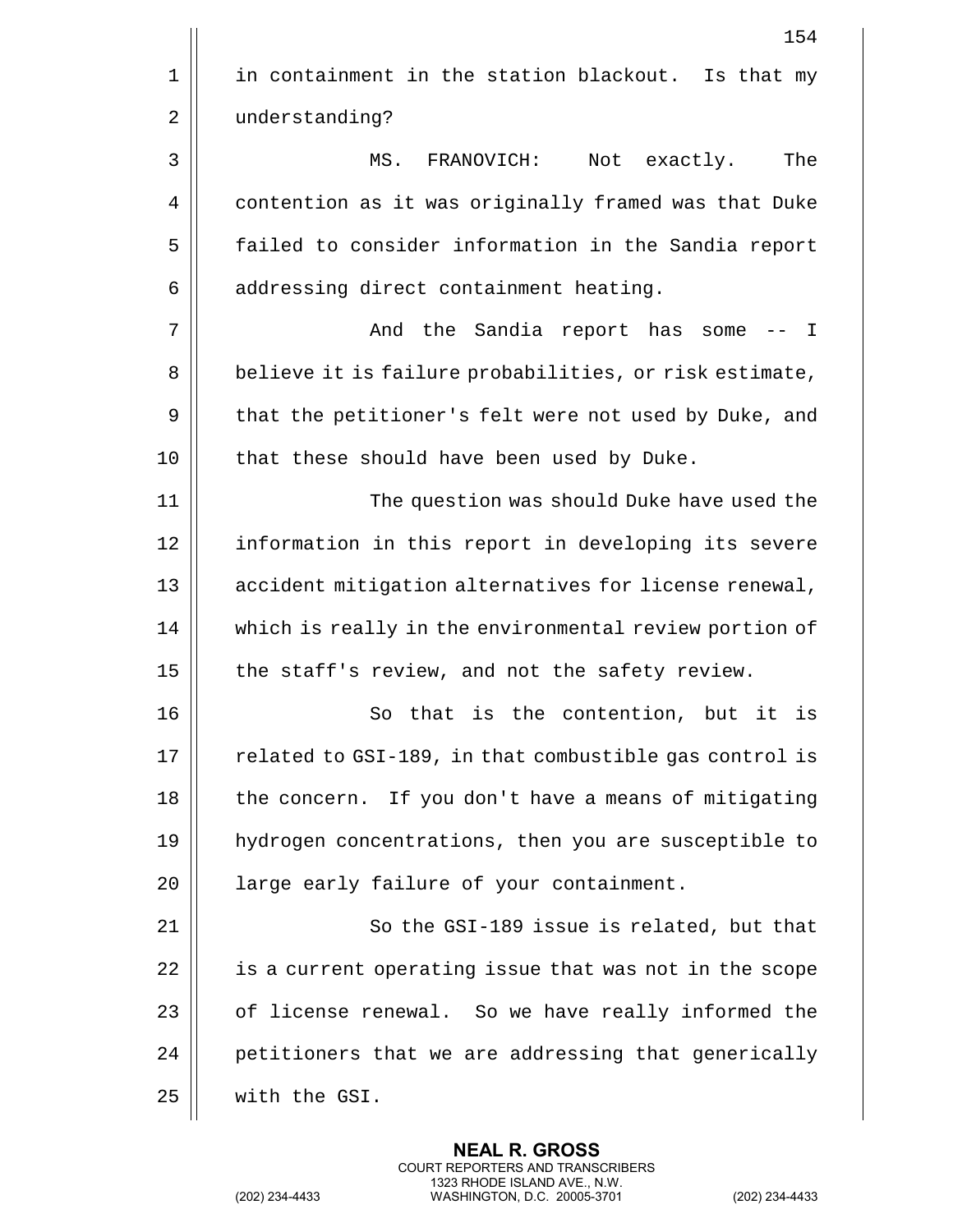|    | 155                                                    |
|----|--------------------------------------------------------|
| 1  | It's not just a Catawba-McGuire specific               |
| 2  | issue. If you are interested in the status of the      |
| 3  | GSI-189, I really cannot speak to that. But we can     |
| 4  | make arrangements to have someone brief you.           |
| 5  | MEMBER ROSEN: We are always interested in              |
| 6  | the status of GSIs, and particularly 189.              |
| 7  | MS. FRANOVICH: Okay. Okay. Then we will                |
| 8  | take that back.                                        |
| 9  | MEMBER ROSEN: They keep showing up and                 |
| 10 | here it is again. If it only could get resolved way    |
| 11 | one or the other, then we could count on it in a lot   |
| 12 | of different ways.                                     |
| 13 | MS. FRANOVICH: Yes.                                    |
| 14 | MEMBER ROSEN: And on that resolution,                  |
| 15 | whatever the Agency's resolution is.                   |
| 16 | MS. FRANOVICH: Yes, and I think Duke                   |
| 17 | would like to speak to where they are in addressing    |
| 18 | the GSI. Bob Gill.                                     |
| 19 | MR. GILL: Yes. This is Bob Gill again.                 |
| 20 | The original environment reports that we put on last   |
| 21 | summer had the SAMA reviews. We used our plant         |
| 22 | specific PRAs, one from McGuire and one for Catawba,   |
| 23 | and came up with an initial conclusion that there were |
| 24 | no cost beneficial plant modifications that met the    |
| 25 | criteria.                                              |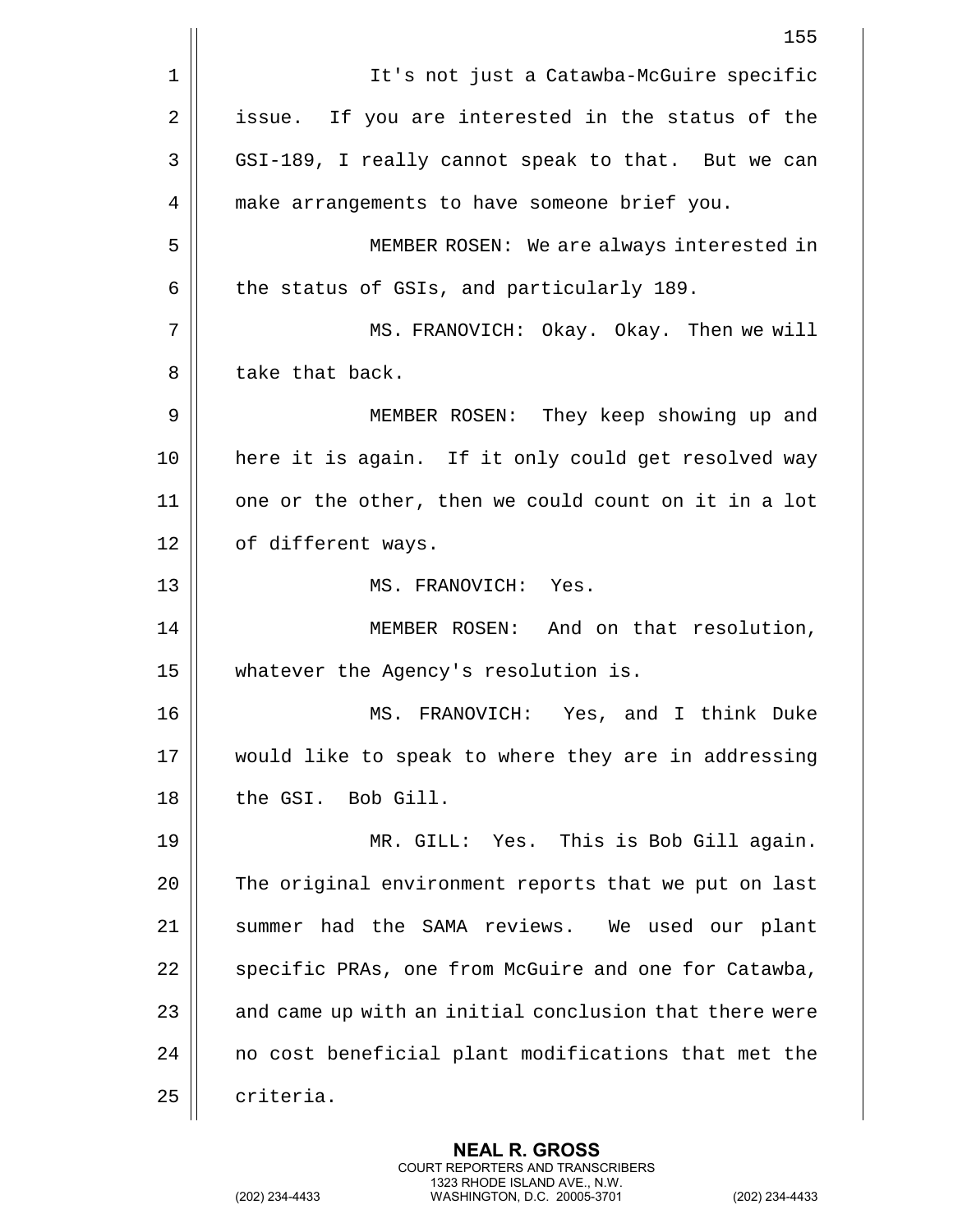|    | 156                                                    |
|----|--------------------------------------------------------|
| 1  | received RAIs late last year<br>We<br>and              |
| 2  | answered them, and several of them related to          |
| 3  | considering redoing the analysis considering certain   |
| 4  | values contained in the new reg, the Sandia new reg on |
| 5  | the direct containment heating.                        |
| 6  | We did that, and we answered those RAIs in             |
| 7  | January, January 31st/February 1st, actually.<br>In    |
| 8  | parallel with that, we had the contention going on     |
| 9  | that said that we should include the results in our    |
| 10 | environmental review.                                  |
| 11 | By submitting the responses to the RAIs on             |
| 12 | the docket, we in fact supplemented or augmented our   |
| 13 | original environmental review. The staff subsequently  |
| 14 | in the May time period issued the draft supplement     |
| 15 | EIS's, one from McGuire and one from Catawba.          |
| 16 | And concluded that there may be cost                   |
| 17 | beneficial modifications, SAMAs, to address this issue |
| 18 | under certain assumptions. And the assumptions have    |
| 19 | to do with core damage frequency, and containment      |
| 20 | failure probability, and a number of things.           |
| 21 | provided some additional<br>We<br>even                 |
| 22 | information on potential modifications, and what they  |
| 23 | would cost in doing that. So subsequently, and I       |
| 24 | forget exactly when we did it, but I think it was July |
| 25 | or August, we responded and commented on the draft     |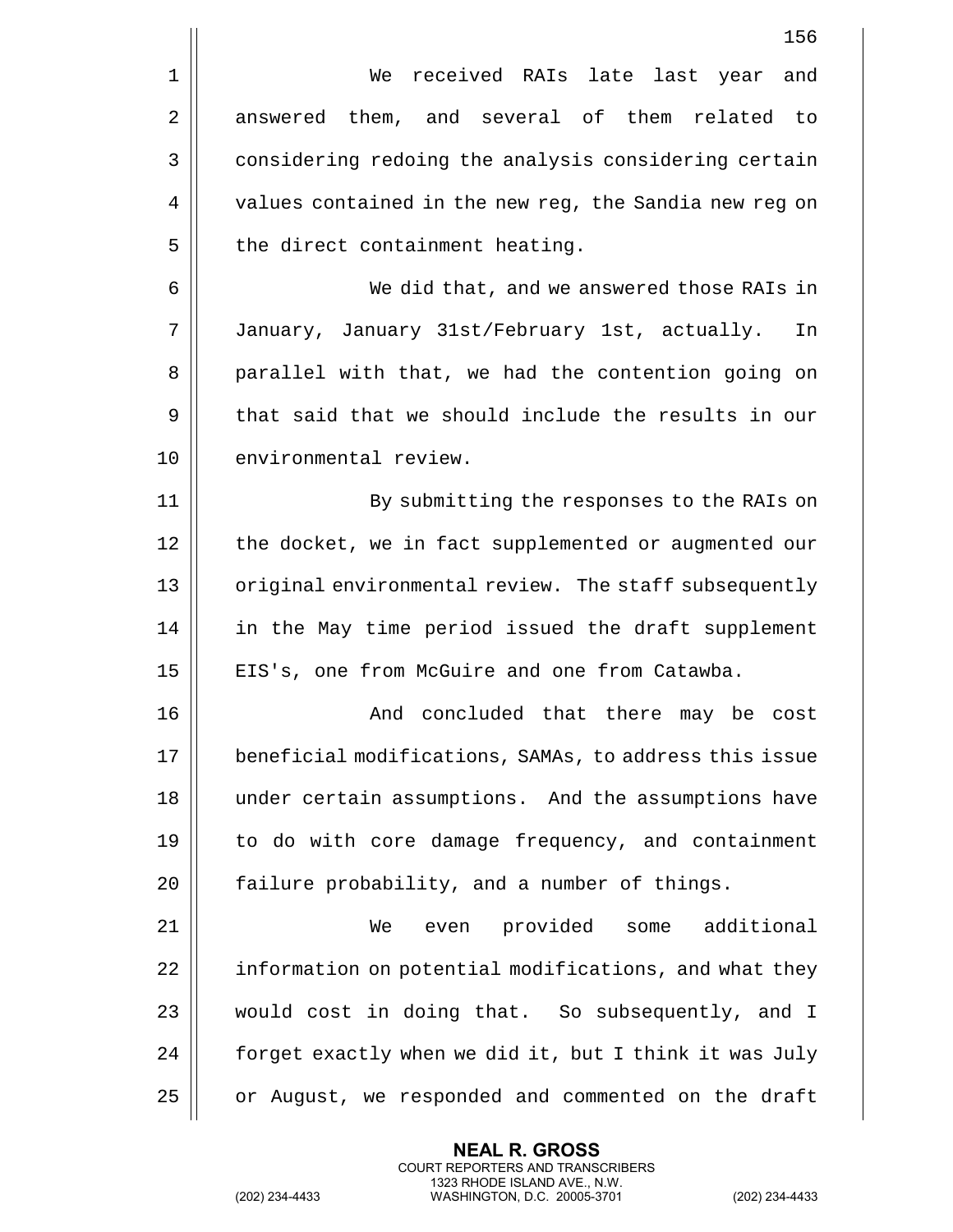|    | 157                                                    |
|----|--------------------------------------------------------|
| 1  | SEIS's and provided some additional information to the |
| 2  | staff.                                                 |
| 3  | And they are in the process now of                     |
| 4  | collecting all the comments that were received, and we |
| 5  | will issue the final SEISs in the January time period, |
| 6  | I believe, is what is scheduled. In parallel with      |
| 7  | that, Duke's -- each site sent in a letter committing  |
| 8  | to monitor, and follow, and support the staff's effort |
| 9  | in the research of GSI-189.                            |
| 10 | footnote, I will put another<br>As<br>a                |
| 11 | commitment we put in on Catawba, was that one of the   |
| 12 | contributors to lost off-site power was flooding of    |
| 13 | some switch gear in the basement of Catawba, and we    |
| 14 | committed in a separate letter there to go ahead and   |
| 15 | put in a flood wall at Catawba to reduce the frequency |
| 16 | of that event from occurring.                          |
| 17 | So in parallel, and the letters were                   |
| 18 | signed specifically by the site vice presidents as     |
| 19 | commitments to do work. So those went in and those     |
| 20 | are really a Part 50 issue.                            |
| 21 | Subsequent to that, we contacted research              |
| 22 | and offered to provide any assistance we could in more |
| 23 | PRA numbers, sensitivity studies, uncertainty values,  |
| 24 | estimates of modifications that they might<br>be       |
| 25 | interested in.                                         |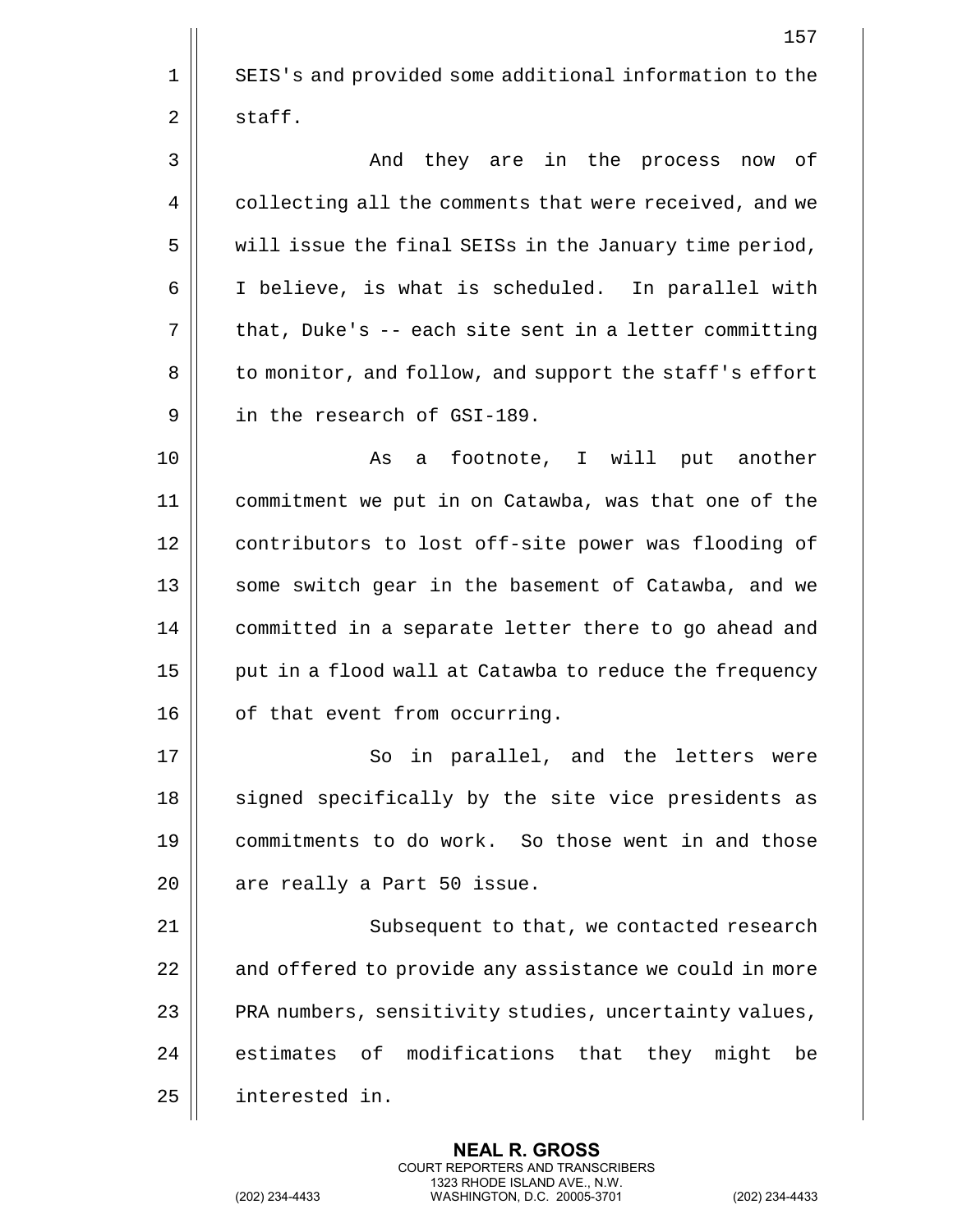|                | 158                                                    |
|----------------|--------------------------------------------------------|
| $\mathbf 1$    | And we have provided that to them, and                 |
| $\overline{2}$ | that should be in the package that you all<br>are      |
| 3              | receiving very shortly here. We understand that the    |
| 4              | staff is going to provide something soon, and you all  |
| 5              | are to discuss it next month, I believe.               |
| 6              | And we are very interested in assisting as             |
| 7              | move forward and refining what the real cost<br>we     |
| 8              | benefits are, and what the rage might be, and the      |
| 9              | various assumptions, and also what the potential plant |
| 10             | modifications might be in this area.                   |
| 11             | And in fact I had the opportunity to go to             |
| 12             | Catawba and do a brain storming session to kind of     |
| 13             | figure out what the costs might be for a particular    |
| 14             | MOD of cross-connecting one unit to the other as a     |
| 15             | backup.                                                |
| 16             | And the particular scenario that we are                |
| 17             | talking about is extending the station blackout well   |
| 18             | beyond the four hours, and you would have no AC power, |
| 19             | and you have to provide power. And we believe that     |
| 20             | you need power to the fans, as well as the igniters,   |
| 21             | and of course that changes the costs associated if you |
| 22             | bring in a new power source.                           |
| 23             | But if you are able to cross-connect from              |
| 24             | one unit to the other, you don't need to worry about   |
| 25             | the power source, because you are just going from      |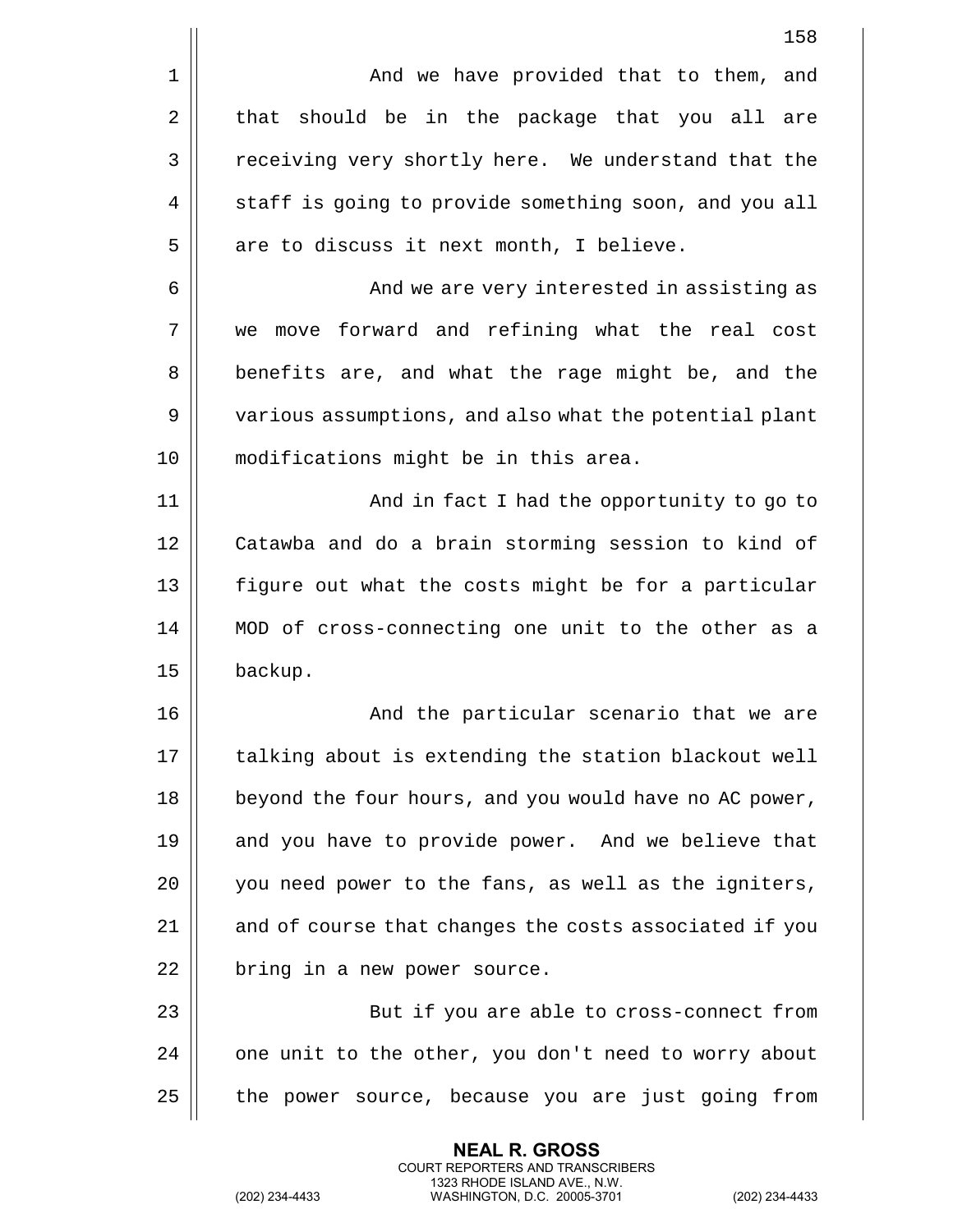|    | 159                                                     |
|----|---------------------------------------------------------|
| 1  | Train A of Unit 2 to Train A of Unit 1.                 |
| 2  | MEMBER ROSEN: So your igniters and fans                 |
| 3  | will work even under those circumstances?               |
| 4  | MR. GILL: Yes, sir. And we did provide                  |
| 5  | that cost estimate, and not only just providing power   |
| 6  | to the fans. There is some dampers that have to be      |
| 7  | repositioned, and igniters, and then we provided        |
| 8  | subsequently a cost estimate just with providing power  |
| 9  | to the igniters.                                        |
| 10 | So again you have a range of SAMA, of                   |
| 11 | costs, a nd then there will be a range of a varied cost |
| 12 | benefits, and the question is going to be where do      |
| 13 | they overlap.                                           |
| 14 | And I think that the package that you will              |
| 15 | be getting shortly, if you haven't already received     |
| 16 | it, will be or would have all of that in there          |
| 17 | hopefully.                                              |
| 18 | MEMBER POWERS: Will the package that we                 |
| 19 | receive describe this flood wall?                       |
| 20 | MR. GILL: Excuse me, sir?                               |
| 21 | MEMBER POWERS: Will the package that you                |
| 22 | are talking about describe this flood wall?             |
| 23 | MR. GILL: I don't think so.                             |
| 24 | MEMBER POWERS: I would be interested if                 |
| 25 | you have any information on it.                         |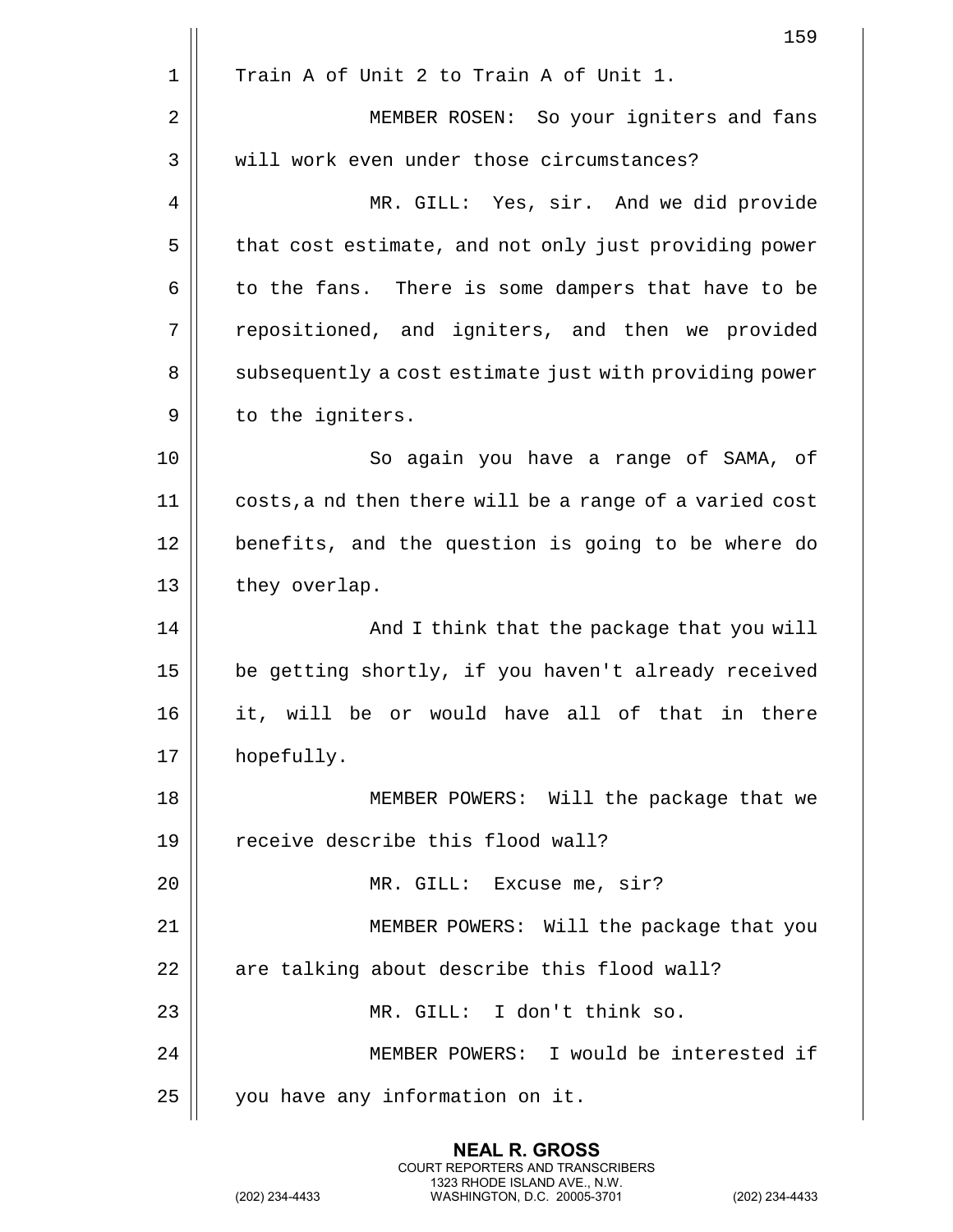|    | 160                                                    |
|----|--------------------------------------------------------|
| 1  | MS. FRANOVICH: I have a copy.                          |
| 2  | MR. GILL: It is just a concrete wall.                  |
| 3  | MS. FRANOVICH: I have a copy of the                    |
| 4  | letter from Gary Peterson, and I can provide that to   |
| 5  | you now.                                               |
| 6  | MEMBER POWERS: I would like to see that.               |
| 7  | MR. GILL: The letter describes<br>it                   |
| 8  | briefly. It is just a wall around this to prevent      |
| 9  | damage and it is a relatively simple modification.     |
| 10 | MEMBER POWERS: My interest has nothing to              |
| 11 | do with the generic issue, or the license renewal. It  |
| 12 | has to do with the potential for a MOX application.    |
| 13 | MR. GILL: Yes, sir, and we appreciate                  |
| 14 | that.                                                  |
| 15 | MEMBER ROSEN: Well, I think that is a                  |
| 16 | very comprehensive answer. I think Duke, and Mr.       |
| 17 | Gill, and Mr. Robison, for that. It is very helpful,   |
| 18 | and understand that we are involved very passionately  |
| 19 | in these issues, the GSIs, and then they keep popping  |
| 20 | up in licensing actions that come before us, and there |
| 21 | are matters that are related to it.                    |
| 22 | And it is hard to separate our interests               |
| 23 | one topic to another.<br>They are always<br>from       |
| 24 | overlapping, and integrated, and so I think what you   |
| 25 | have said now importantly is that the issue is getting |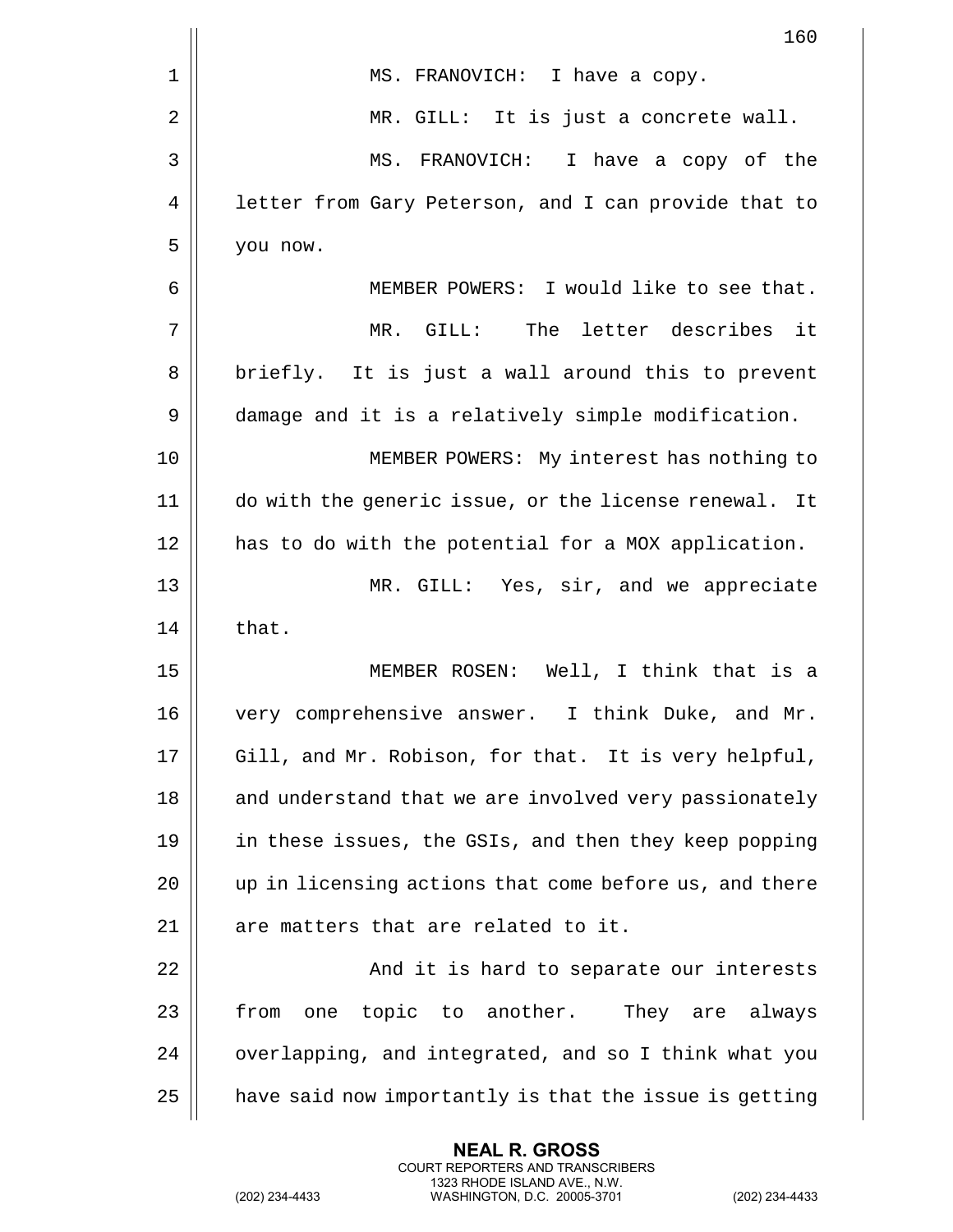|    | 161                                                    |
|----|--------------------------------------------------------|
| 1  | some real engineering review, at least in the context  |
| 2  | of these particular plants, ice condenser plants, and  |
| 3  | we will have some resolution.                          |
| 4  | So for the point, Mario, the present                   |
| 5  | matter in front of us, I think we can -- I feel        |
| 6  | comfortable in saying that the open contention on      |
| 7  | severe accident mitigation analysis on station         |
| 8  | blackouts will get resolved in due course              |
| 9  | appropriately, and the related matters that we just    |
| 10 | discussed will as well.                                |
| 11 | That's right, and<br>CHAIRMAN BONACA:                  |
| 12 | clearly it is a core license issue, and --             |
| 13 | MEMBER ROSEN: And not specifically a                   |
| 14 | license renewal issue for these plants.                |
| 15 | CHAIRMAN BONACA: Very good. Yes.                       |
| 16 | MS. FRANOVICH: Okay. I have this off-                  |
| 17 | site power path characterized as a confirmatory item   |
| 18 | because we have asked the applicant to provide a       |
| 19 | simplified line diagram. This is hand-drawn by the     |
| 20 | staff based on its understanding.                      |
| 21 | But we are waiting for a simplified line               |
| 22 | drawing from the applicant to characterize as a        |
| 23 | resolved item. One of the things that we found in the  |
| 24 | AMR results provided for the structures and components |
| 25 | that were brought in from the off-site power path is   |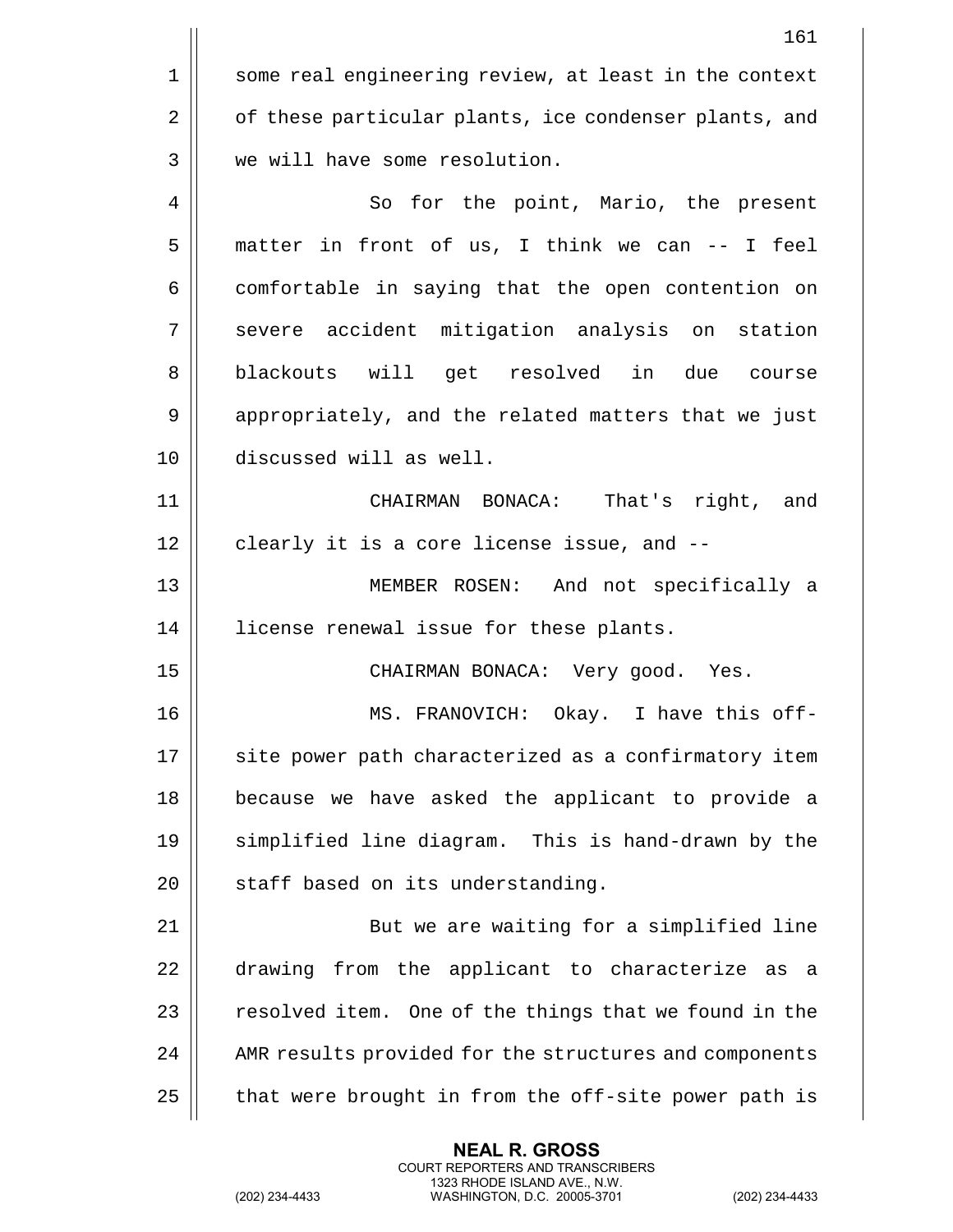|    | 162                                                    |
|----|--------------------------------------------------------|
| 1  | that some of them are concrete structures that are the |
| 2  | subject of an existing open item and that these just   |
| 3  | fall in as additional examples of that open item.      |
| 4  | And we will talk about that open item when             |
| 5  | we talk about aging management review results for      |
| 6  | structures.                                            |
| 7  | MEMBER ROSEN: Now, the thing that you                  |
| 8  | just mentioned about waiting for a<br>line<br>item     |
| 9  | simplified diagram from the applicant, goes back to    |
| 10 | this question of site points of contact, and the long  |
| 11 | term preservation of knowledge base that would be      |
| 12 | necessary to make sure that Duke is able to implement  |
| 13 | the commitments that they make.                        |
| 14 | It seems to me that Duke would want to                 |
| 15 | carefully and not just hand you back an envelope, or   |
| 16 | a napkin, and say here is what it really looks like,   |
| 17 | a drawing. You would want to do an engineering         |
| 18 | drawing of this, and put it in the docket not just for |
| 19 | the staff's purposes, but for your own purposes within |
| 20 | the plant so that you can be sure that you treat all   |
| 21 | this stuff, and get it properly scoped to make sure    |
| 22 | that your document is correct.                         |
| 23 | MS. FRANOVICH: And in all fairness to                  |
| 24 | Duke, when we met with them several weeks ago, they    |
| 25 | brought beautiful, large diagrams of the electrical    |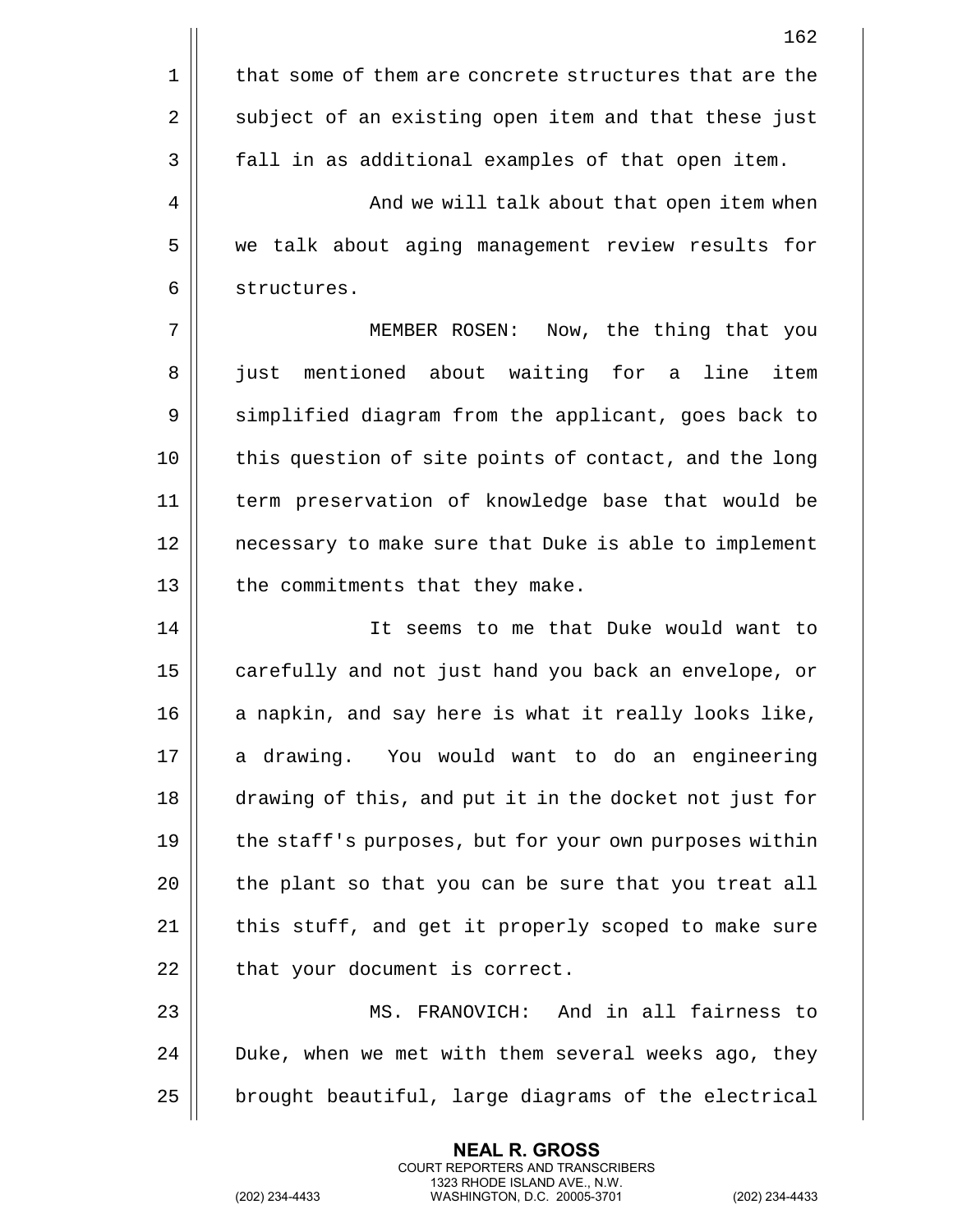1 distribution and highlighted those things that are now 2 | in scope for the staff.

3 The staff is asking for the simplified 4 | line diagrams so that the staff's understanding of 5 | this power path is transparent to the public. We want 6 | to make sure that public confidence is addressed, and 7 || it is not in their response, and it may not be clear 8 || to the public, and they didn't have access to the 9 | drawings that we saw in the meeting.

10 MEMBER ROSEN: Very good clarification. 11 That's a great reason to go to simplified drawings, 12 || but I was worried about the other piece of it, which 13 || is that in the other plant, and not in the public, but 14 making sure that the commitments are followed, it 15 | takes a level of engineering accuracy and drawing that 16 is different from a --

17 || MR. ROBISON: Just to add, Steve, we have 18 || in the electrical area also a specification. We have 19 || structural specs for license renewal, and we call them 20 || license renewal basis documents, where all of this 21 | level of detail is captured.

22 || So that way it doesn't get lost somehow in 23  $\parallel$  the correspondence files. I mean, these are easily 24 || retrievable document controlled type engineering work.  $25$  So just for that very reason, so that the

> **NEAL R. GROSS** COURT REPORTERS AND TRANSCRIBERS 1323 RHODE ISLAND AVE., N.W.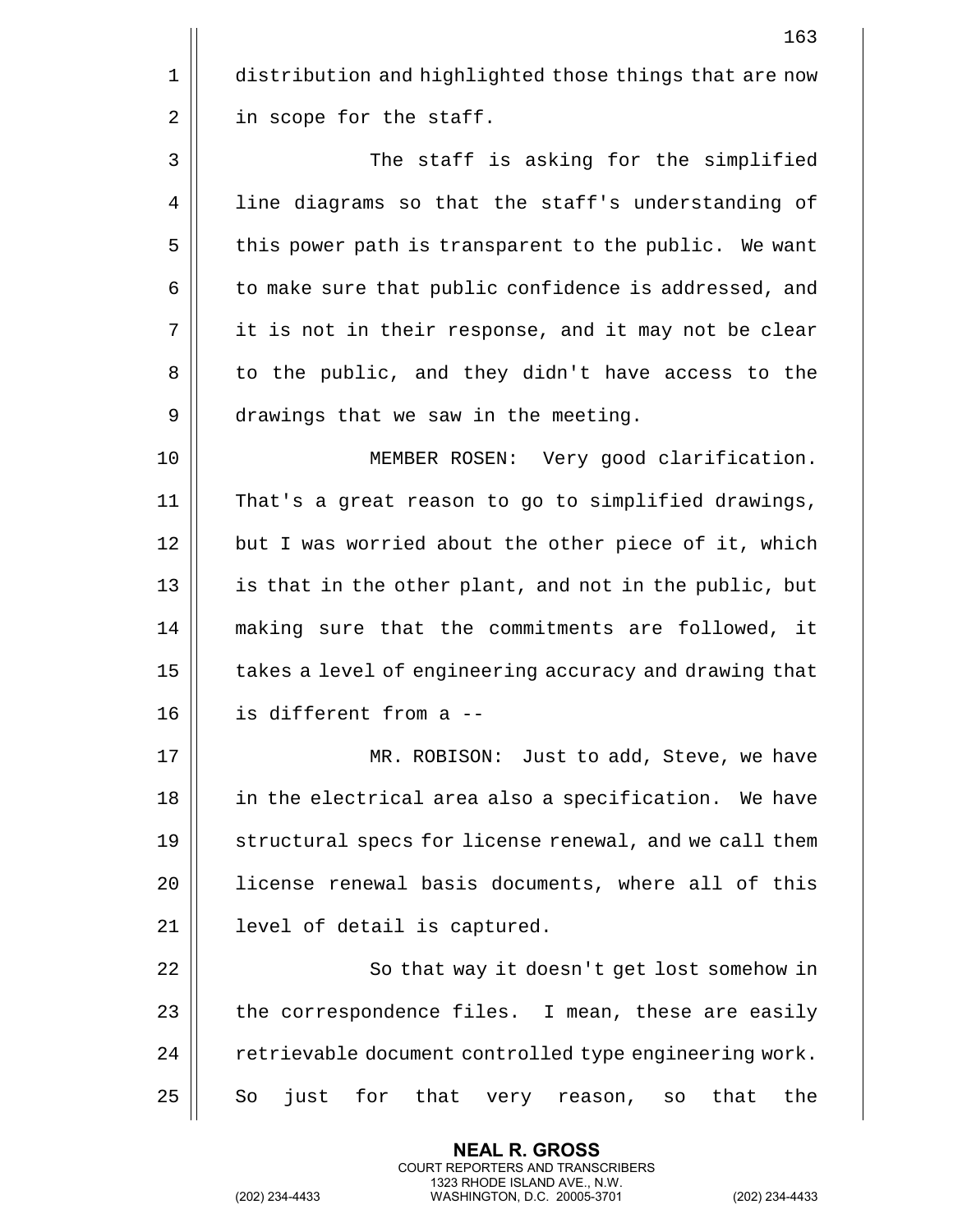|    | 164                                                     |
|----|---------------------------------------------------------|
| 1  | specifications are clear.                               |
| 2  | MEMBER ROSEN:<br>Good.                                  |
| 3  | MS. FRANOVICH: Okay. Next slide.                        |
| 4  | DR, LEITCH: Before you leave this scoping               |
| 5  | area, I had a question about the raw water supply to    |
| 6  | these two plants. I guess we have heard that one of     |
| 7  | the plants seems to have a problem with silting.        |
| 8  | I guess my question really is, or I guess               |
| 9  | as I understand it, these are both lake-fed plant       |
| 10 | plants, and where do the circulating water pumps take   |
| 11 | suction from, and where do the service water pumps      |
| 12 | take suction from?                                      |
| 13 | Could we hear a little description of just              |
| 14 | what is the ultimate heat sync in each case?            |
| 15 | MS. FRANOVICH: Sure. I will take a stab                 |
| 16 | at this, and Duke can keep me straight if I need to be  |
| 17 | corrected. The nuclear service water system is the      |
| 18 | ultimate heat sync for both McGuire and Catawba.<br>The |
| 19 | standby or nuclear -- standby nuclear service water     |
| 20 | pond is the seismically assured source for the nuclear  |
| 21 | service water system.                                   |
| 22 | The condenser circulating water pump at                 |
| 23 | Catawba, I know, are beside the turbine building, and   |
| 24 | right outside the condenser, and the cooling towers     |
| 25 | are out in the yard several hundred feet away.          |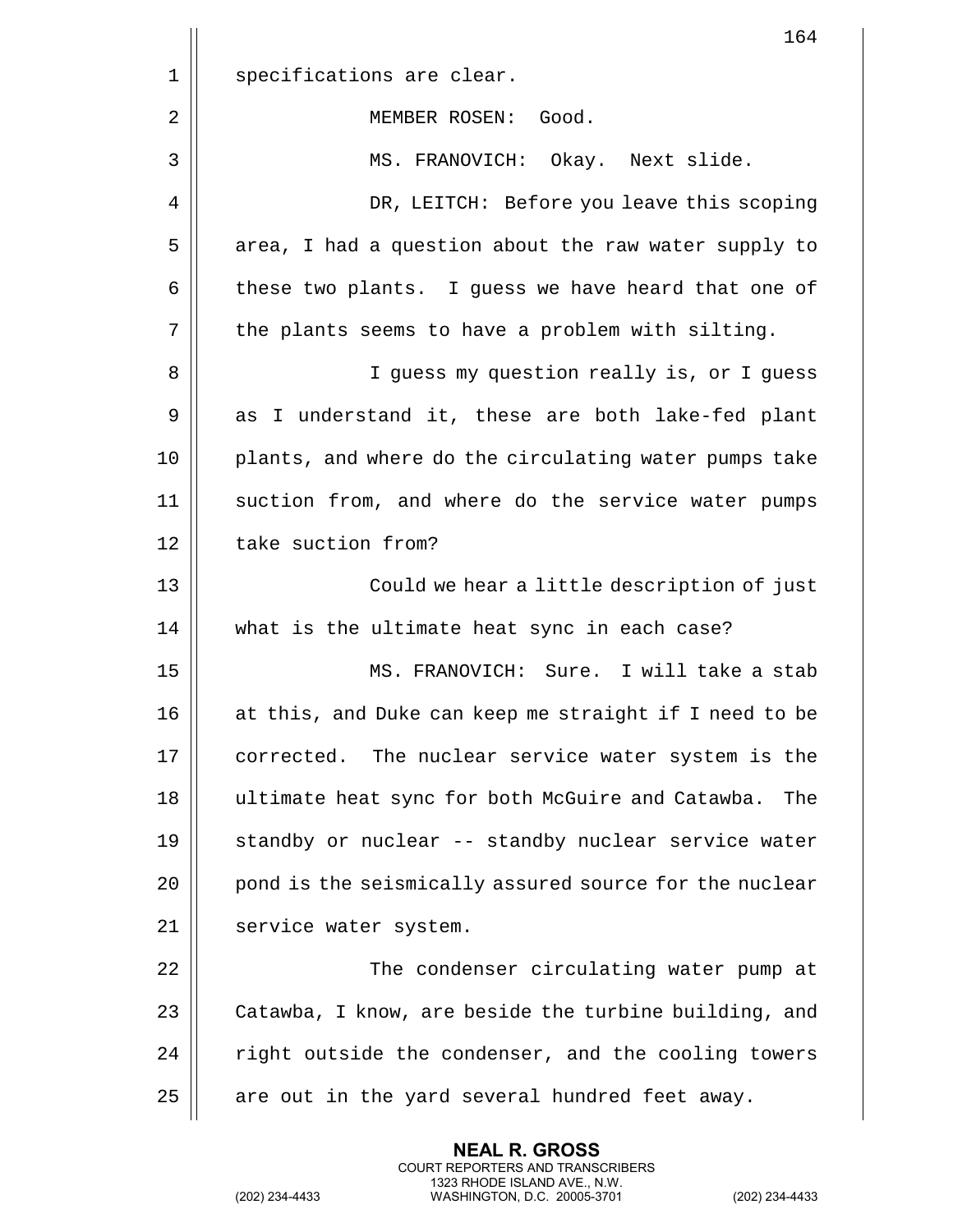|    | 165                                                    |
|----|--------------------------------------------------------|
| 1  | There is raw water going through these                 |
| 2  | systems, and they do have a silting problem. One of    |
| 3  | the things that they are required to address for       |
| 4  | license renewal is fouling and heat transfer loss as   |
| 5  | a result of that aging effect for those SSCs that are  |
| 6  | within the scope of license renewal, which would       |
| 7  | involve the nuclear service water system, and with     |
| 8  | that, I will turn it over to Duke to see if I did not  |
| 9  | cover something that they would like to speak to.      |
| 10 | DR, LEITCH: I guess my question is that                |
| 11 | pond from which those nuclear service water pumps draw |
| 12 | sucking, how do we monitor that it has the required    |
| 13 | volume?                                                |
| 14 | MS. FRANOVICH: Volume? That is a TLAA,                 |
| 15 | a time limited aging analysis that we are going to     |
| 16 | cover when we address Chapter 4 of our SER.            |
| 17 | DR, LEITCH: Okay.                                      |
| 18 | MS. FRANOVICH: So can we address it then?              |
| 19 | DR, LEITCH: Sure.                                      |
| 20 | MS. FRANOVICH: Okay.                                   |
| 21 | DR, LEITCH: Now, does one of these plants              |
| 22 | have a greater silting problem than the other, and if  |
| 23 | so, why?                                               |
| 24 | MR. ROBISON: Lake Wiley is downstream                  |
| 25 | from Lake Nolan, but Lake Wiley is also a major        |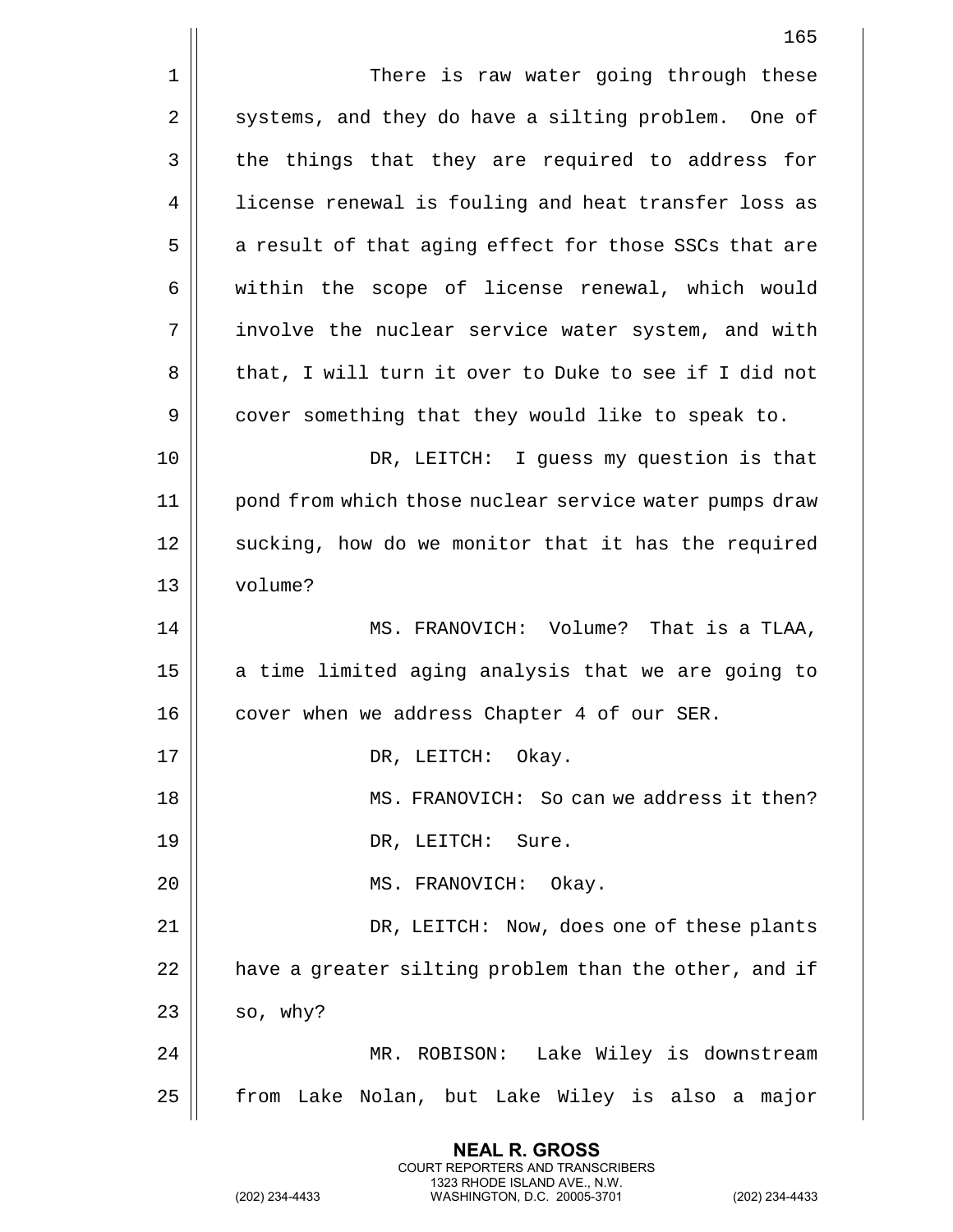|    | 166                                                        |
|----|------------------------------------------------------------|
| 1  | dumping ground for a lot of steams from the City of        |
| 2  | Charlotte, and plus their sanitary.                        |
| 3  | So the lake is a very poor quality water                   |
| 4  | compared to Lake Nolan, which is of much higher            |
| 5  | quality water.                                             |
| 6  | DR, LEITCH: And Wiley is associated with                   |
| 7  | which plant?                                               |
| 8  | MS. FRANOVICH: Catawba.                                    |
| 9  | ROBISON: Catawba.<br>lot<br>$MR$ .<br>$\mathbf{A}$<br>more |
| 10 | suspended solids, and clay, and other debris in Lake       |
| 11 | Wiley; and it is also a much shallower lake, and it        |
| 12 | has not had as much time to settle out like it does at     |
| 13 | Lake Norman, and at McGuire, and so just in general        |
| 14 | the water quality is much poorer.                          |
| 15 | It has a higher level of suspended solids                  |
| 16 | in the water, and to which again the plant just            |
| 17 | settles out in the piping and heat exchanges.              |
| 18 | DR, LEITCH: And that sediment not only                     |
| 19 | impacts the circulated water pumps, but is it also --      |
| 20 | as I understand it, is there a separate reservoir from     |
| 21 | the nuclear service water pond?                            |
| 22 | MR. ROBISON: Yes, each site has a standby                  |
| 23 | nuclear service water pond which they use in case they     |
| 24 | lose the lake at McGuire. And they have to monitor         |
| 25 | the ponds at Catawba because there is this higher          |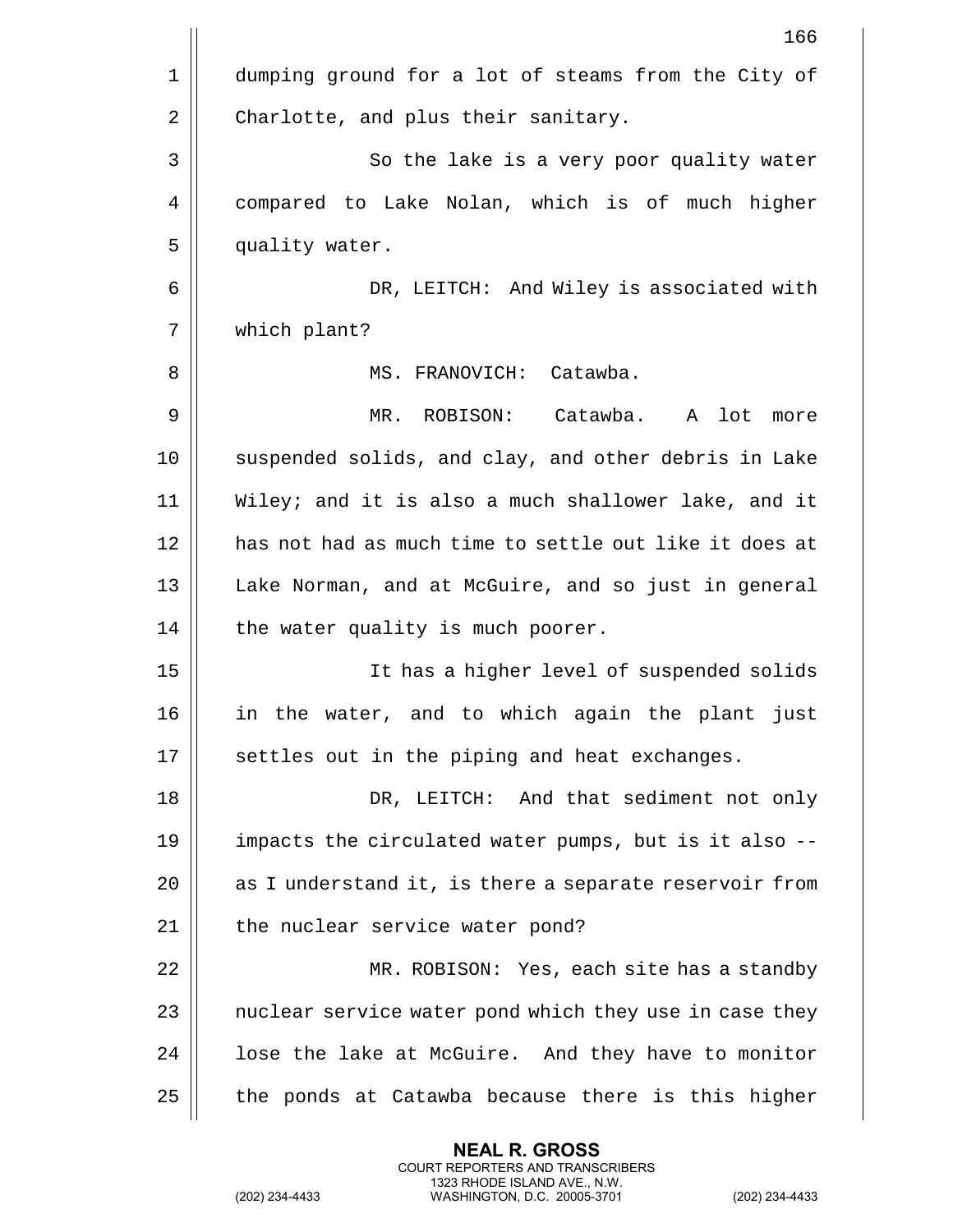|             | 167                                                    |
|-------------|--------------------------------------------------------|
| $\mathbf 1$ | level of sediment in the water, and it settles out.    |
| 2           | And as Rani said, they will talk about                 |
| 3           | that later, and there is a TLA. They don't seen to     |
| 4           | have that problem at McGuire as such, because the      |
| 5           | water quality is just that much better.                |
| 6           | DR, LEITCH: And is there any filtration,               |
| 7           | or any settling kind of process that takes place       |
| 8           | between the big lake and the pond from which the       |
| 9           | nuclear service water pond takes consumption, or is it |
| 10          | basically the same water quality?                      |
| 11          | MR. ROBISON: At McGuire now the safety                 |
| 12          | related nuclear service water system takes their       |
| 13          | suction directly off the condenser circulating water   |
| 14          | system, which is directly from the lake.               |
| 15          | So there is no filtering process. Now, at              |
| 16          | Catawba, their condensing circulating water system is  |
| 17          | -- I hate to use the word treated, but there is some   |
| 18          | treatment done to it to take some out because it       |
| 19          | recirculates around and around.                        |
| 20          | But it is not like a filtering system that             |
| 21          | removes all of the stuff out of it.                    |
| 22          | DR, LEITCH: Okay. Thank you.                           |
| 23          | MS. FRANOVICH: Okay. We are running                    |
| 24          | quite a bit behind schedule, and I would like to start |
| 25          | on Chapter 3 if I may.                                 |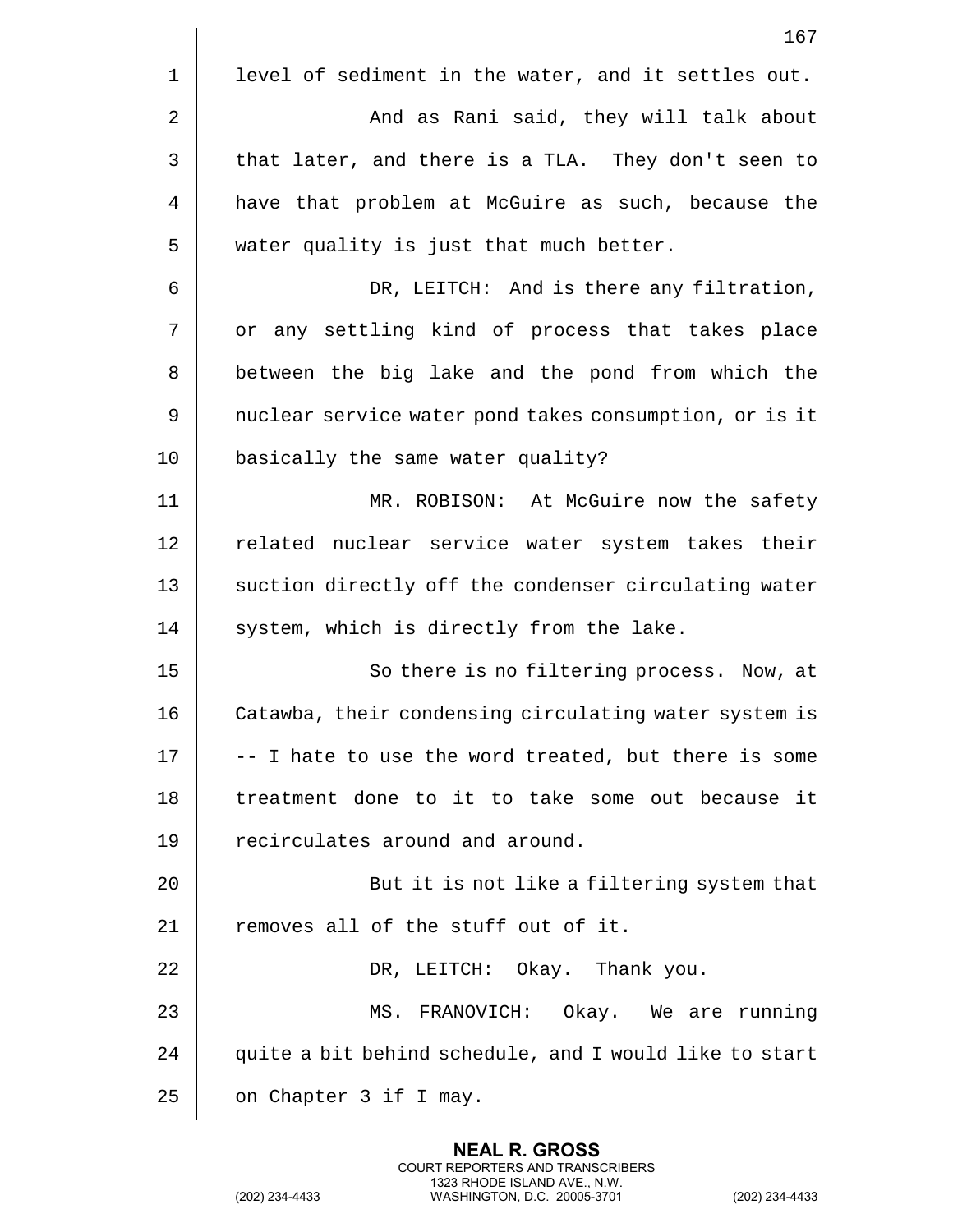|    | 168                                                     |
|----|---------------------------------------------------------|
| 1  | CHAIRMAN BONACA: Sure.                                  |
| 2  | MS. FRANOVICH: And then we will take our                |
| 3  | lunch break after I complete the discussion of the      |
| 4  | ESFs.                                                   |
| 5  | CHAIRMAN BONACA: Good.                                  |
| 6  | MS. FRANOVICH: Okay. The staff's review                 |
| 7  | process for evaluating aging management programs        |
| 8  | involves following the standard review plan<br>for      |
| 9  | license renewal, and that the staff is directed by the  |
| 10 | review guidance to evaluate 10 attributes of every      |
| 11 | program.                                                |
| 12 | We have a number of conference calls with               |
| 13 | the applicant to address staff questions or concerns, a |
| 14 | nd we also wrote a number of requests for additional    |
| 15 | information.                                            |
| 16 | In the application, these numbers differ                |
| 17 | a little bit from what Greg indicated earlier, and      |
| 18 | Greg's numbers are probably more accurate because they  |
| 19 | didn't really characterize their programs as being      |
| 20 | existing, new, or augmenting the application.           |
| 21 | But they had according to this slide 30                 |
| 22 | existing programs, 5 augmented programs, and 13 new.    |
| 23 | I think the numbers were different from Duke, but       |
| 24 | there were eight one-time inspections, and the one-     |
| 25 | time inspections credited by Duke were really not       |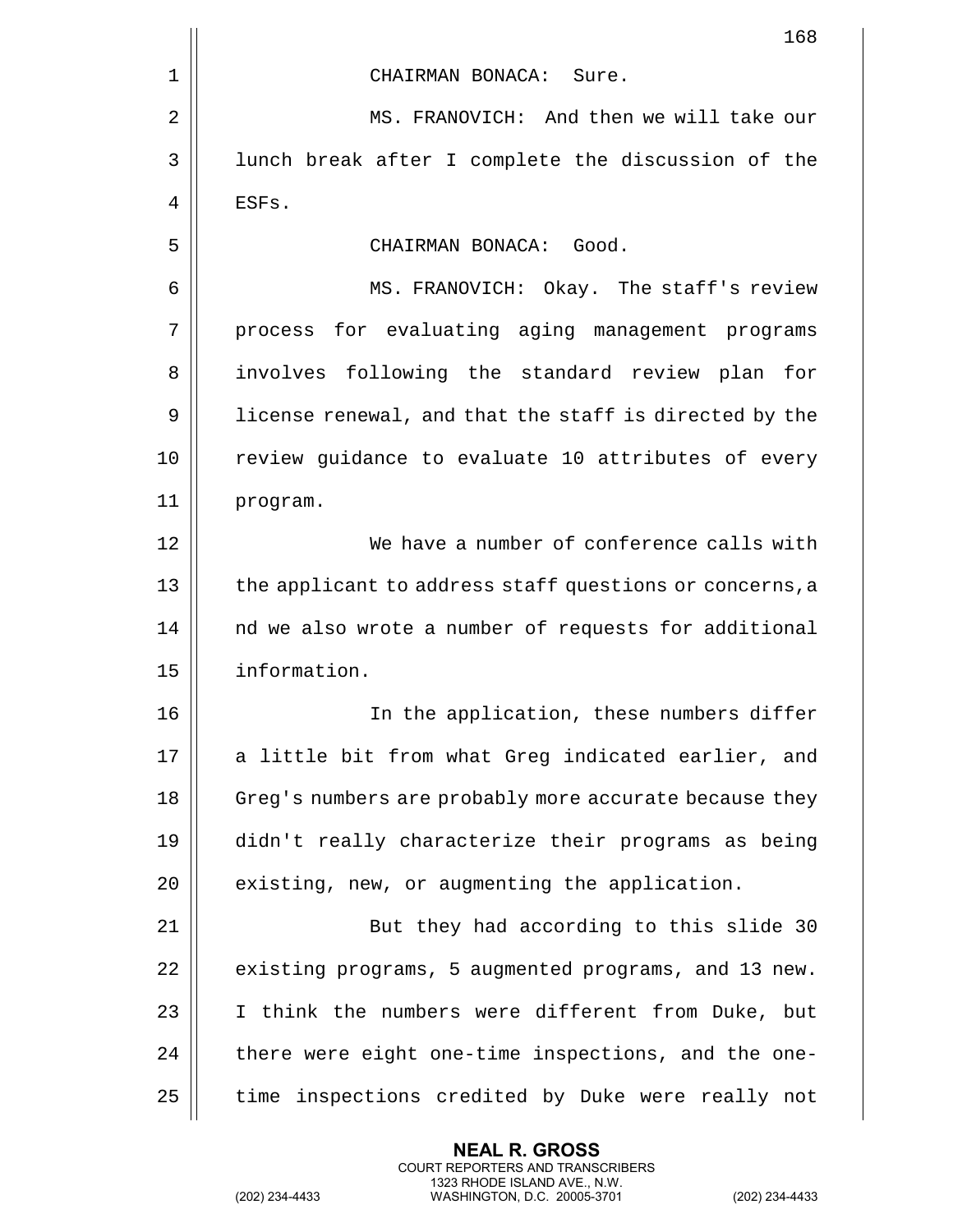|    | 169                                                          |
|----|--------------------------------------------------------------|
| 1  | intended to provide an indication of the effectiveness       |
| 2  | of an existing aging management program.                     |
| 3  | They are really credited to verify that an                   |
| 4  | aging effect that they have not identified in their          |
| 5  | operating experience is not occurring, or if it is           |
| 6  | occurring, it is a very slow progressing phenomenon          |
| 7  | that does not require an aging management program.           |
| 8  | So that is the intent of the one-time                        |
| 9  | inspections that Duke proposes to manage aging.              |
| 10 | CHAIRMAN BONACA: Yeah, I think you both                      |
| 11 | agree on the number of new programs, but we will have        |
| 12 | an opportunity to ask questions as we go through them.       |
| 13 | The new aging<br>MS.<br>FRANOVICH:<br>Sure.                  |
| 14 | management programs are indicated on this slide and          |
| 15 | the next slide. And with an asterisk, I have                 |
| 16 | indicated those that are the one-time inspections.           |
| 17 | CHAIRMAN BONACA: Go back to the previous                     |
| 18 | was looking at the Alloy-600 aging<br>slide.<br>$\mathbf{I}$ |
| 19 | management review. And there seems to be a new               |
| 20 | procedure for license renewal, and so the question I         |
| 21 | had was didn't you have already an Alloy-600 aging           |
| 22 | management program? I mean, today, being with Alloy-         |
| 23 | 600?                                                         |
| 24 | don't<br>MR.<br>ROBISON:<br>We<br>have<br>а                  |
| 25 | comprehensive Alloy-600 program in place.                    |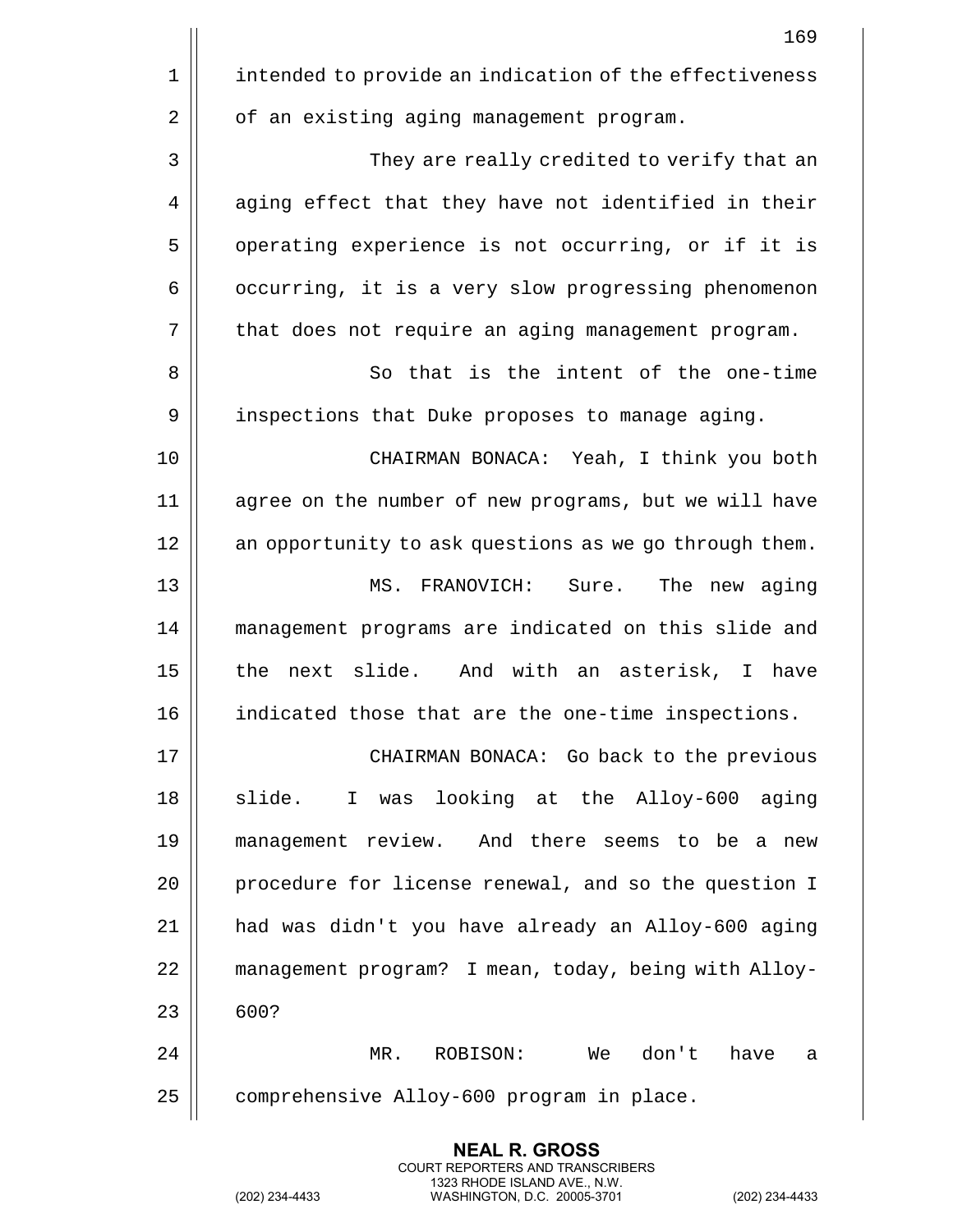|    | 170                                                    |
|----|--------------------------------------------------------|
| 1  | CHAIRMAN BONACA: Okay.                                 |
| 2  | MR. ROBISON: What this is doing is taking              |
| 3  | in addition to the steam generator work, and in        |
| 4  | addition to the CRD end nozzles, it is taking a        |
| 5  | comprehensive view of all of the Alloy 600, and        |
| 6  | bringing it together, and understand<br>the            |
| 7  | susceptibility, and then making sure that we properly  |
| 8  | and programmatically manage it from there.             |
| 9  | This particular view was to get our arms               |
| 10 | around all of the 600 material, and then from there    |
| 11 | take the appropriate next steps.                       |
| 12 | CHAIRMAN BONACA: But it seems to me that               |
| 13 | you would want to use this program now, and not 20     |
| 14 | years from now, because when I looked at it, it is     |
| 15 | significant, and it pulls together the other programs  |
| 16 | and it tries to inter-tie the activities that you have |
| 17 | and it is very significant.                            |
| 18 | MR. ROBISON: You are correct, and in fact              |
| 19 | are doing it now. And this is one of the<br>we         |
| 20 | definitional anomalies for license renewal. It is new  |
| 21 | for license renewal, and it was birthed somewhere here |
| 22 | over the past year or so, as our industry issues began |
| 23 | to get higher and higher visibility.                   |
| 24 | But in fact we have proceeded well on the              |
| 25 | way with this review, and are even beyond that have    |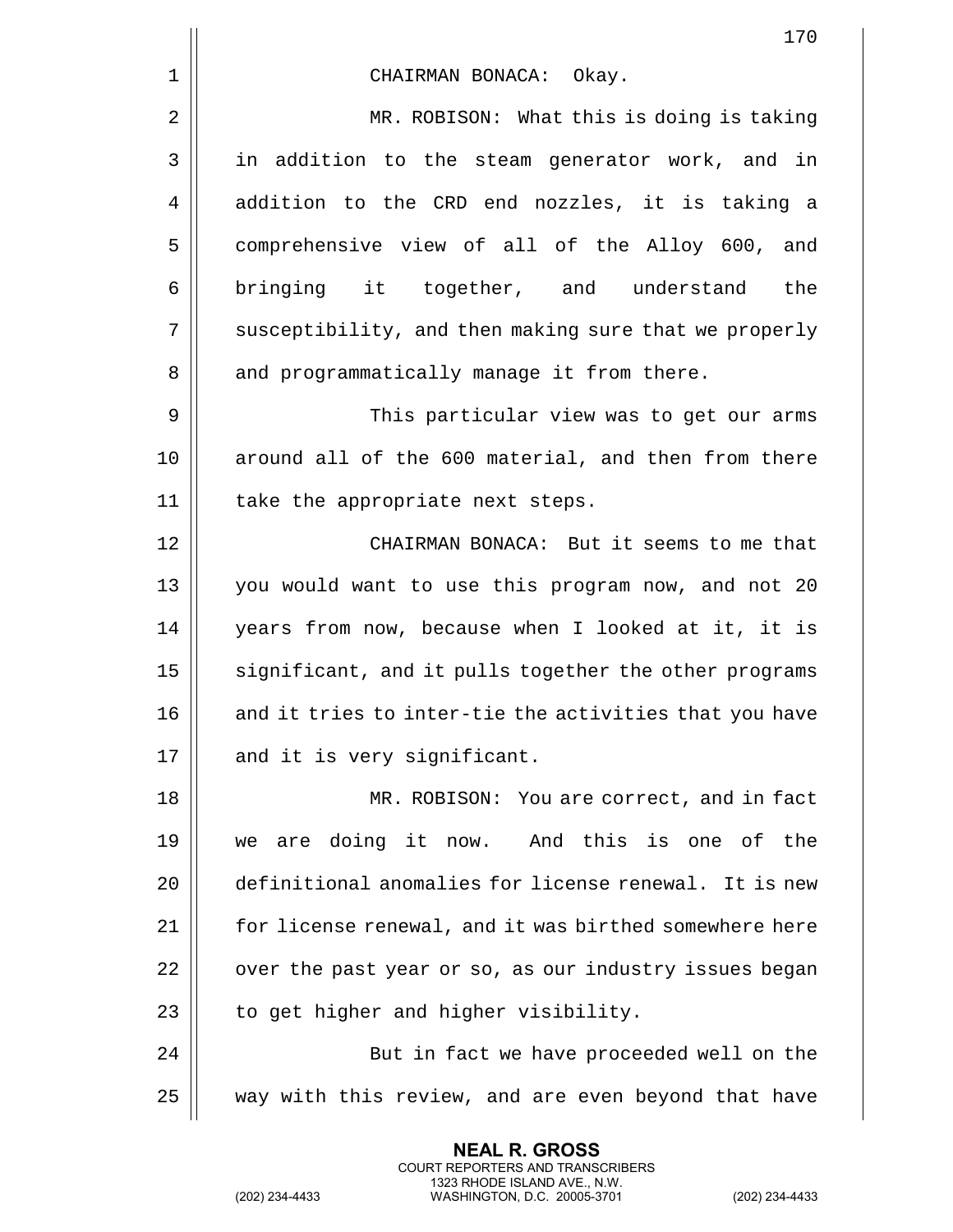|    | 171                                                    |
|----|--------------------------------------------------------|
| 1  | begun to take other actions to add some things to the  |
| 2  | CRDM program, and all of that is happening in the Part |
| 3  | 50 world right now, even in parallel with what we are  |
| 4  | doing with license renewal.                            |
| 5  | MEMBER FORD: Now, when you say you are                 |
| 6  | going to add things to the current program that you    |
| 7  | have given Appendix B, I think it is, those are in     |
| 8  | addition to those which are being proposed by EPRI and |
| 9  | the MRP program?                                       |
| 10 | MR. ROBISON: I can't speak in detail to                |
| 11 | the whole MRP. We are actively involved in the MRP     |
| 12 | effort, and I know that the additional things that we  |
| 13 | doing are in conjunction with all of the<br>are        |
| 14 | discussions, and we are very active in that work.      |
| 15 | But I can't speak to the details of it.                |
| 16 | MEMBER FORD:<br>Okay.                                  |
| 17 | MS. FRANOVICH: Okay. I will go on. This                |
| 18 | is slide two of the new aging management programs, and |
| 19 | as I indicated earlier, the last program on this       |
| 20 | slide, the pressurizer spray head examination, is a    |
| 21 | new aging management program proposed by the applicant |
| 22 | in response to a staff request for additional          |
| 23 | information.                                           |
| 24 | Section 3 of our SER provides the staff's              |
| 25 | evaluation of all the common aging management programs |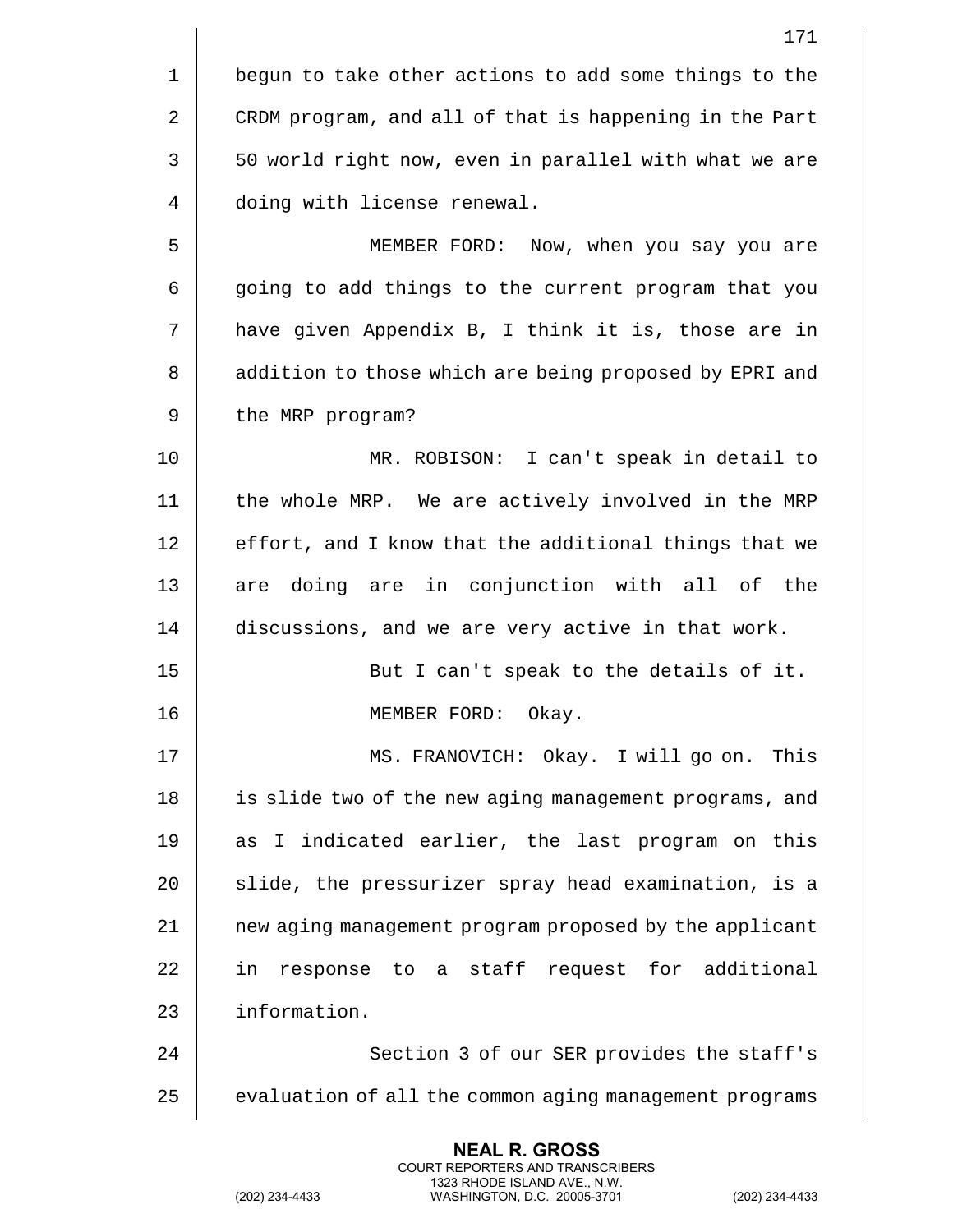|    | 172                                                    |
|----|--------------------------------------------------------|
| 1  | of which Greg has indicated there are quite a number,  |
| 2  | and this is just a list of those common aging          |
| 3  | management programs, or some of those aging management |
| 4  | programs, and it is not comprehensive.                 |
| 5  | But a combination aging management program             |
| 6  | is in the aging management program that the applicant  |
| 7  | credited for more than one system. We have one open    |
| 8  | item still under Section 3.0, or the common aging      |
| 9  | management programs of the SER.                        |
| 10 | This open item pertains to the sample of               |
| 11 | small bore class one pipe that Duke proposes to        |
| 12 | inspect to ensure that cracking is effectively managed |
| 13 | by the chemistry control program. The volumetric       |
| 14 | examination that Duke proposes to use as a risk-       |
| 15 | informed, involves a risk-informed sampling process,   |
| 16 | and we recognize that part of the risk-informed        |
| 17 | criteria is to look at those locations which will have |
| 18 | a significant consequence in the event of a crack.     |
| 19 | What the staff has tried to determine is               |
| 20 | whether or not susceptible locations are also part of  |
| 21 | the criteria used to risk inform one's sample.         |
| 22 | Is this a one-time<br>CHAIRMAN BONACA:                 |
| 23 | inspection?                                            |
| 24 | MS. FRANOVICH: No, this is an ongoing                  |
| 25 | inspection.                                            |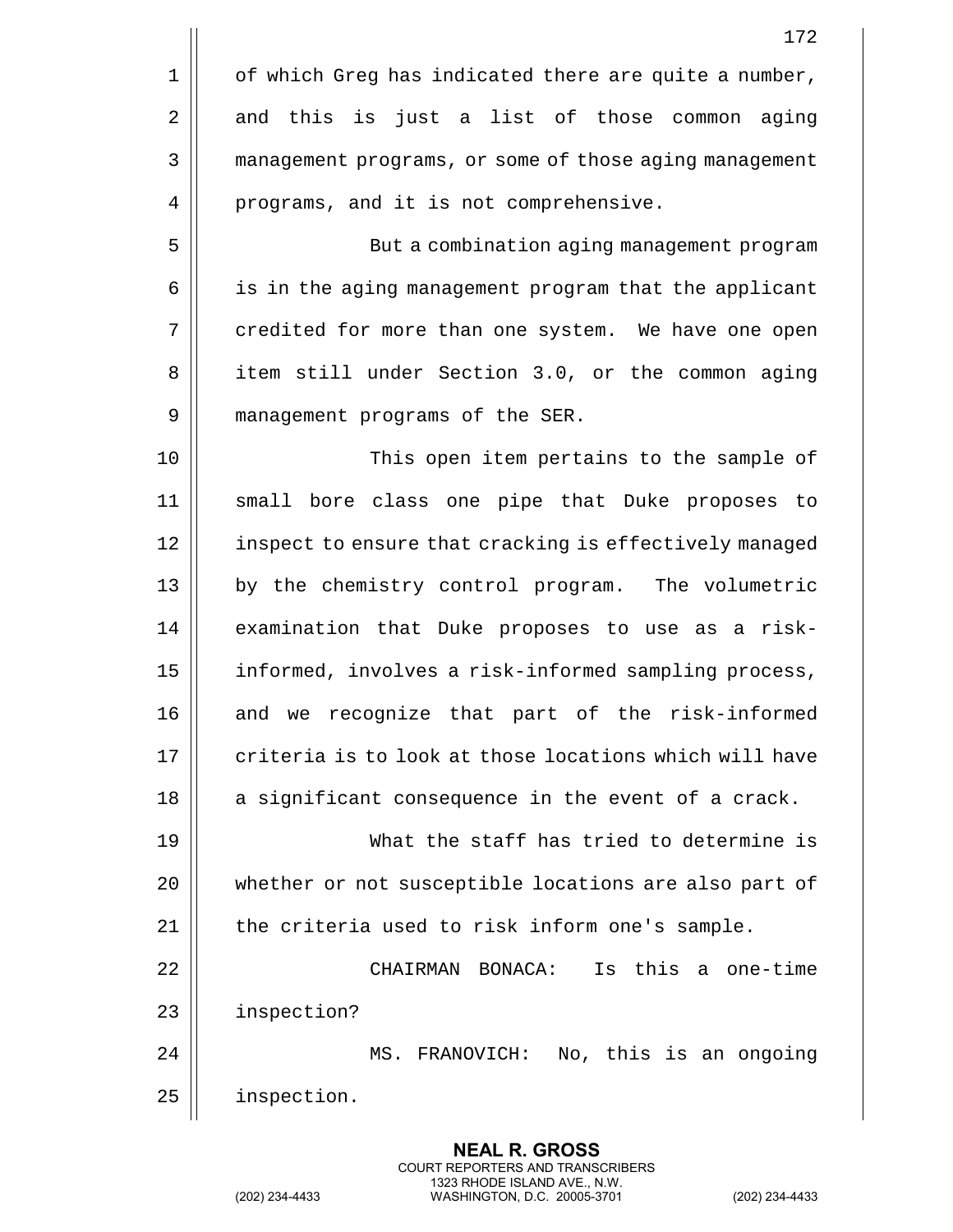|    | 173                                                    |
|----|--------------------------------------------------------|
| 1  | CHAIRMAN BONACA: And that was reflecting               |
| 2  | on that one, and it seems to me that if you want to    |
| 3  | have a one time inspection, looking at a risk-informed |
| 4  | approach is not appropriate. I mean, you want to look  |
| 5  | at the most susceptible area, because you are trying   |
| 6  | to find indications somewhere whether or not this is   |
| 7  | an issue.                                              |
| 8  | MS. FRANOVICH: Correct.                                |
| 9  | CHAIRMAN BONACA: And if it is an issue,                |
| 10 | then you can use a risk-informed approach maybe.       |
| 11 | MS. FRANOVICH: Correct.                                |
| 12 | CHAIRMAN BONACA: But first of all you                  |
| 13 | want to ensure that. But I found that this is an       |
| 14 | actual program, and it is part of the in-service       |
| 15 | inspection plan.                                       |
| 16 | MS.<br>That's true, and I<br>FRANOVICH:                |
| 17 | indicated that.                                        |
| 18 | CHAIRMAN BONACA: And they do have routine              |
| 19 | inspection of small bore pipes.                        |
| 20 | MS. FRANOVICH: Right.                                  |
| 21 | CHAIRMAN BONACA: So --                                 |
| 22 | MS. FRANOVICH: Yes, and I indicated that               |
| 23 | they verify the effectiveness of the chemistry control |
| 24 | program, and that is not incorrect. The truth is that  |
| 25 | they credit both of these programs for a<br>lot of     |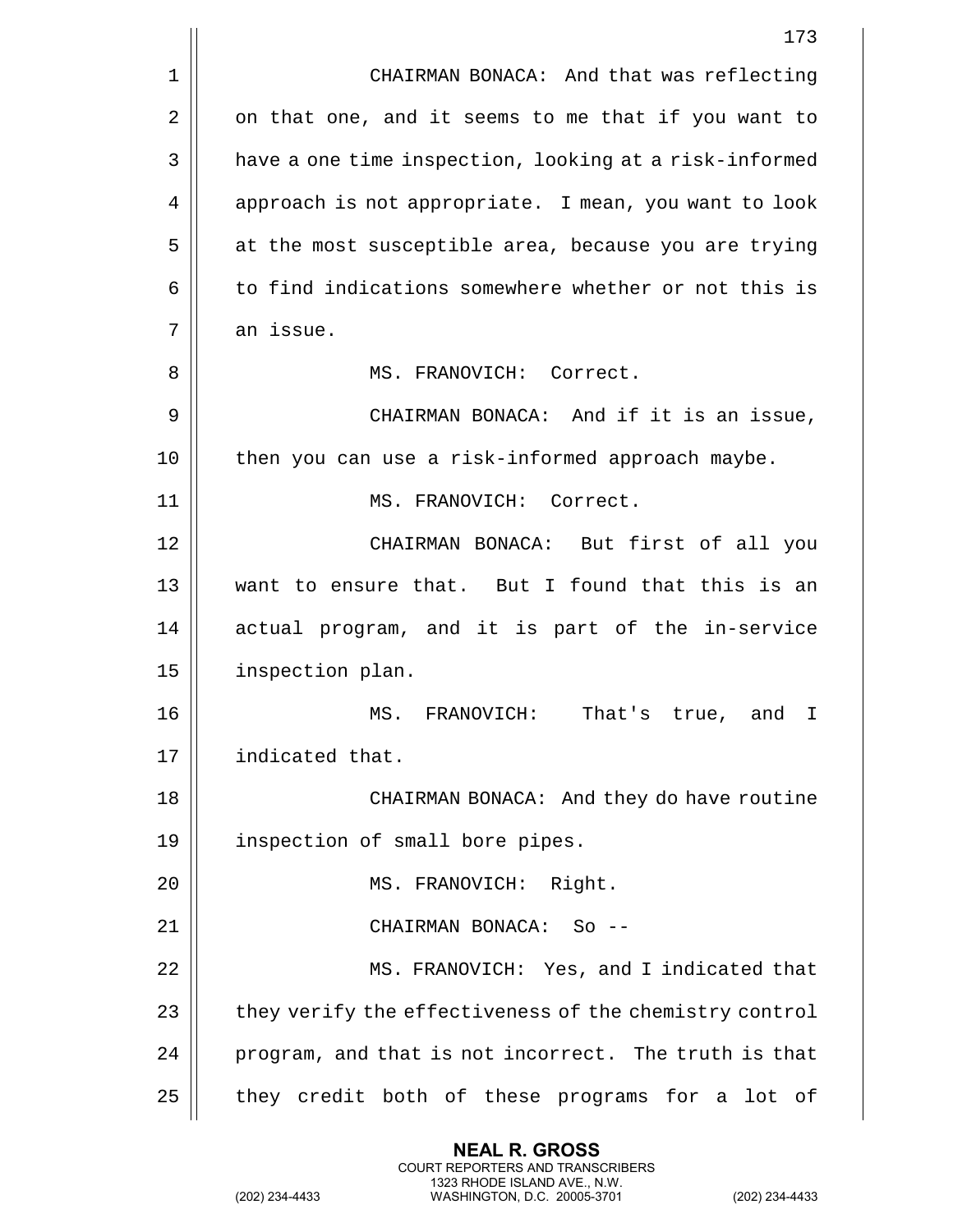|    | 174                                                    |
|----|--------------------------------------------------------|
| 1  | components.                                            |
| 2  | So this is not a one-time inspection, and              |
| 3  | they just credit a couple of on-going aging management |
| 4  | programs for some of the components.                   |
| 5  | MEMBER ROSEN: Now, the staff's concern as              |
| 6  | to whether or not they look at piping, not just from   |
| 7  | placement of piping failures that<br>have<br>the       |
| 8  | consequence, but also piping failures that are likely  |
| 9  | in fact if there is an active degradation mechanism -- |
| 10 | MS. FRANOVICH: Correct.                                |
| 11 | MEMBER ROSEN: -- of some kind understood               |
| 12 | to be present.                                         |
| 13 | MS. FRANOVICH: Or locations that --                    |
| 14 | I think that<br>MEMBER ROSEN:<br>is<br>- a             |
| 15 | fundamental precept of the risk-informed ISI programs. |
| 16 | It could be.<br>MS.<br>FRANOVICH:<br>We are            |
| 17 | trying to verify that, and we are trying to verify     |
| 18 | that the risk-informed approach does consider          |
| 19 | susceptible locations, as well as those yield the      |
| 20 | highest consequence.                                   |
| 21 | And the staff is looking to make sure that             |
| 22 | certain phenomena, like penetration turbulence, and    |
| 23 | fatigue, are addressed by that risk-informed           |
| 24 | criterion. We have received some information from      |
| 25 | Duke and we are evaluating it, and we just need to be  |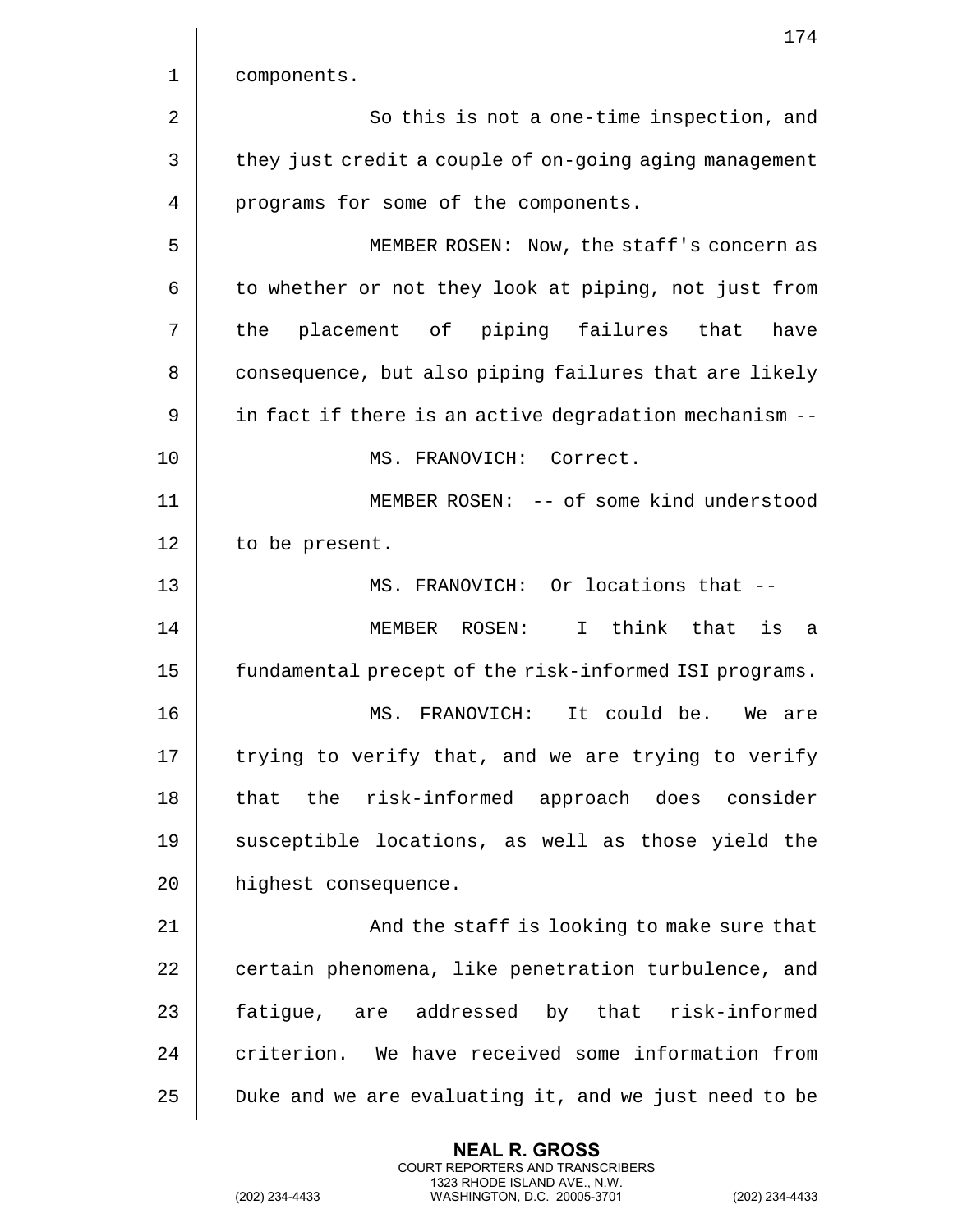|    | 175                                                    |
|----|--------------------------------------------------------|
| 1  | sure.                                                  |
| 2  | CHAIRMAN BONACA: We have to look at the                |
| 3  | positive aspect as to whether they have a visible      |
| 4  | examination in the program, and some other plants      |
| 5  | don't have it. So this is a good initiative on the     |
| 6  | part of Duke.                                          |
| 7  | MS. FRANOVICH: Yes, the staff would agree              |
| 8  | with that.                                             |
| 9  | CHAIRMAN BONACA: But certainly there is                |
| 10 | still the issue of susceptibility to be clear.         |
| 11 | MS. FRANOVICH: Right.                                  |
| 12 | CHAIRMAN BONACA: And maybe -- and I know               |
| 13 | that other plants just simply identified some of the   |
| 14 | more susceptible locations and said why don't you just |
| 15 | look there, you know. So that could be a minimum       |
| 16 | commitment from the staff.                             |
| 17 | MS. FRANOVICH: Right. And<br>my                        |
| 18 | understanding from the staff is that for Oconee, what  |
| 19 | Duke proposed is a volumetric examination of small     |
| 20 | bore class one pipe, but Oconee provided what they     |
| 21 | would propose as a representative sample based on some |
| 22 | of those worst case conditions.                        |
| 23 | And that the staff found that to be                    |
| 24 | acceptable. For this, they have just proposed the      |
| 25 | Westinghouse endorsed risk-informed process, and we    |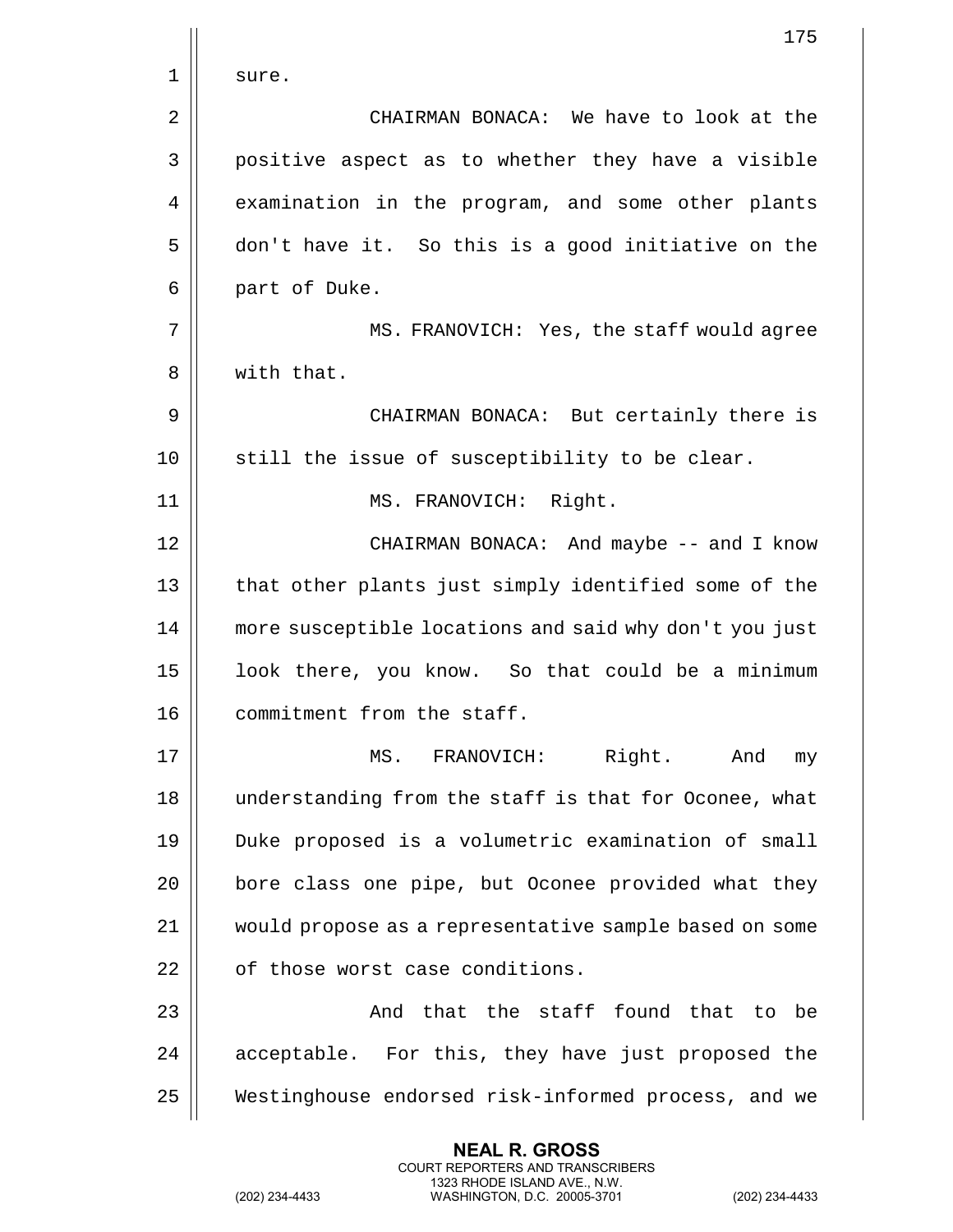|    | 176                                                    |
|----|--------------------------------------------------------|
| 1  | just want to make sure we understand the underlying    |
| 2  | tenants of that process. So the remaining items --     |
| 3  | DR, LEITCH: Excuse me, but I thought the               |
| 4  | open issue concerning class one small bore piping also |
| 5  | related to the method of examination. as well as what  |
| 6  | was to be examined.                                    |
| 7  | MS. FRANOVICH: You are absolutely right,               |
| 8  | and in the SER, as it was originally written, that was |
| 9  | a question that the staff had, and the staff has since |
| 10 | gotten clarification from the applicant that they do   |
| 11 | propose volumetric examination.                        |
| 12 | DR, LEITCH: All right. Thank you.                      |
| 13 | FRANOVICH:<br>So<br>six<br>MS.<br>have<br>we           |
| 14 | confirmatory items, and three have to do with SR       |
| 15 | supplements that we are looking for some updated       |
| 16 | information, additional detail, governing tech spec    |
| 17 | standards or guidelines. And the other three have to   |
| 18 | do with information that the staff requested the       |
| 19 | applicant to provide on weld material for their        |
| 20 | reactor coolant system piping, and their actions to    |
| 21 | address the operating experience at V.C. Summer.       |
| 22 | And the applicant has provided that                    |
| 23 | information. We characterized the weld cracking issue  |
| 24 | as a current operating issue, and is really quite      |
| 25 | beyond the scope of licensing renewal.                 |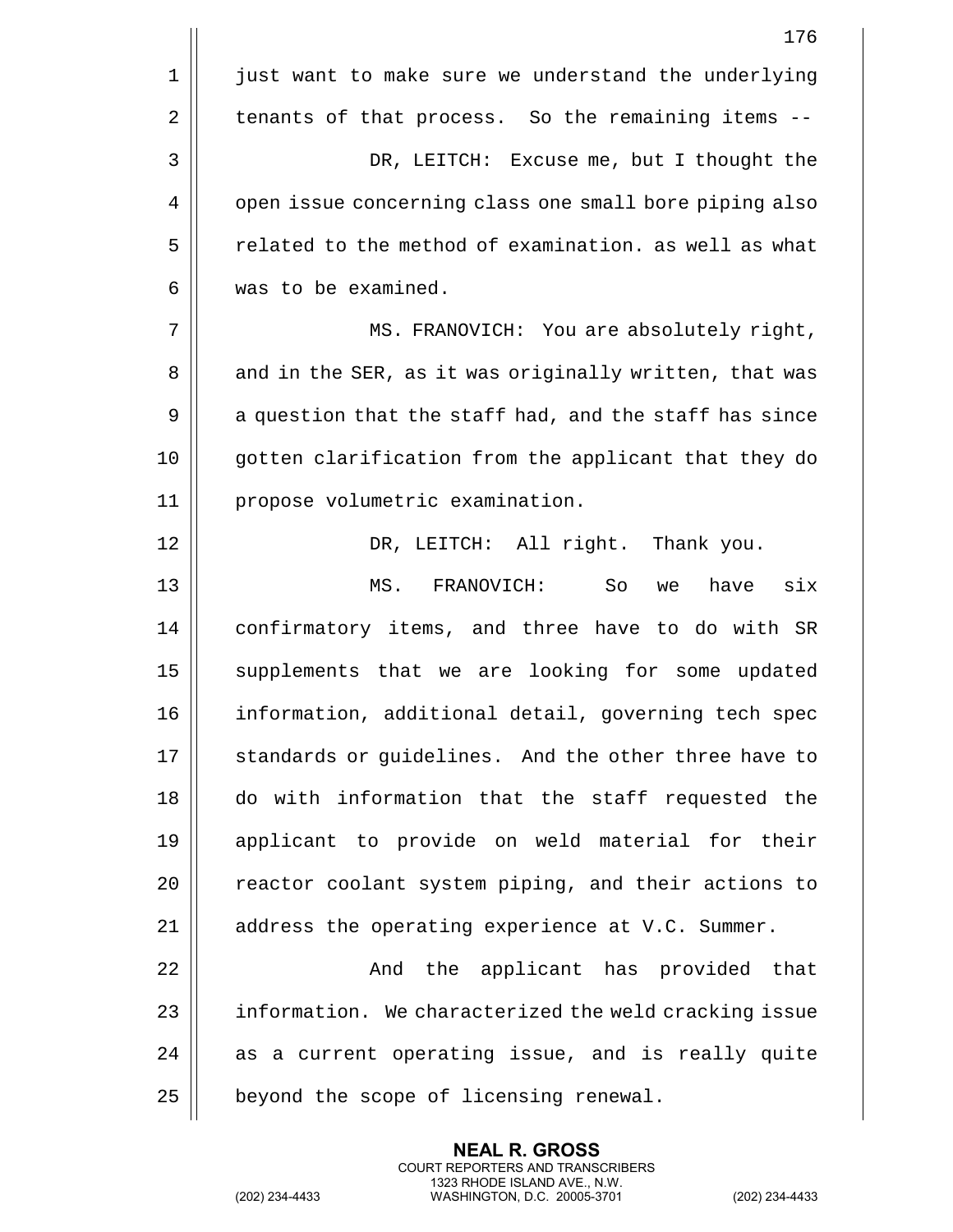1 | However, it does involve aging effects  $2 \parallel$  that are addressed in the staff's review process. But 3 || we are relying on the current Part 50 process to 4 | resolve the issue as it pertains, particularly to 5 | plants in the industry that have field welds, such as 6 I believe are Harris in North Carolina, the Harris  $7 \parallel$  plant, and is susceptible to the V.C. Summer event.

8 || And with respect to the heat exchange or 9 || PM acceptance criteria, the applicant has provided 10 || some codes and standards that they will reference in 11 their program, and in the SR supplements that will 12 help guide them in determining what the acceptance 13 | criteria will be.

14 The staff has confidence in that, and for 15 | the service water piping corrosion program, and this 16 is something that the committee was interested in 17 during the North Anna and Surry license renewal 18 presentation, the staff has accepted two kinds of 19 | programs.

20 One is where the applicant proposes to 21 | excavate buried piping and components, and perform a 22 | visual inspection of the external surface to ensure 23  $\parallel$  that the coating is not degraded, and the underlying 24 | piping is not degraded.

> **NEAL R. GROSS** COURT REPORTERS AND TRANSCRIBERS 1323 RHODE ISLAND AVE., N.W.

25 || For Oconee what Duke proposed was a visual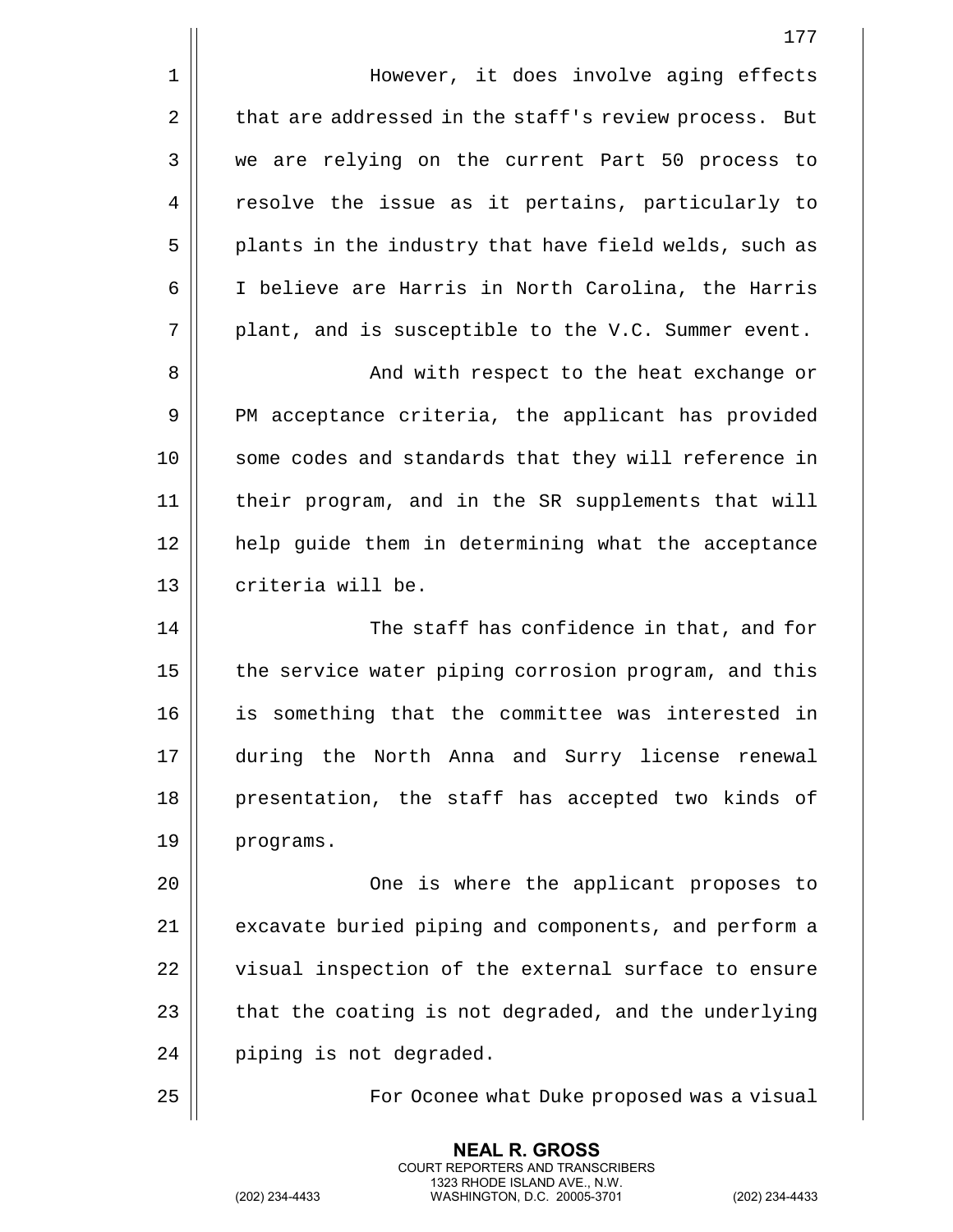|                | 178                                                    |
|----------------|--------------------------------------------------------|
| 1              | inspection of the internal surface of very large       |
| $\overline{2}$ | diameter piping associated with the condenser          |
| 3              | circulating water system, and they would identify      |
| 4              | signs of degradation of the external surface through   |
| 5              | blistering of the coating, or signs of wetting of the  |
| 6              | internal surface, and they would use that as<br>an     |
| 7              | indication of the condition of the external piping     |
| 8              | surface.                                               |
| 9              | MEMBER ROSEN: Wait a minute. You said                  |
| 10             | signs of wetting of the internal surface. Oh, when it  |
| 11             | is dry you mean?                                       |
| 12             | MS. FRANOVICH: Correct, when it<br>is                  |
| 13             | drained and somebody is actually standing in it        |
| 14             | looking around.                                        |
| 15             | Yes, then<br>CHAIRMAN<br>BONACA:<br>it<br>goes         |
| 16             | through.                                               |
| 17             | MS. FRANOVICH: And the sample size that                |
| 18             | they proposed at Oconee was, I believe, 80 percent of  |
| 19             | the buried piping that was credited by this particular |
| 20             | aging management program. For Catawba and McGuire,     |
| 21             | Duke is proposing the same program, except the sample  |
| 22             | sizes is around 90 percent of the population of piping |
| 23             | and components credited by this program.               |
| 24             | And the staff feels that that is adequate,             |
| 25             | and that it avoids unnecessary risks to the buried     |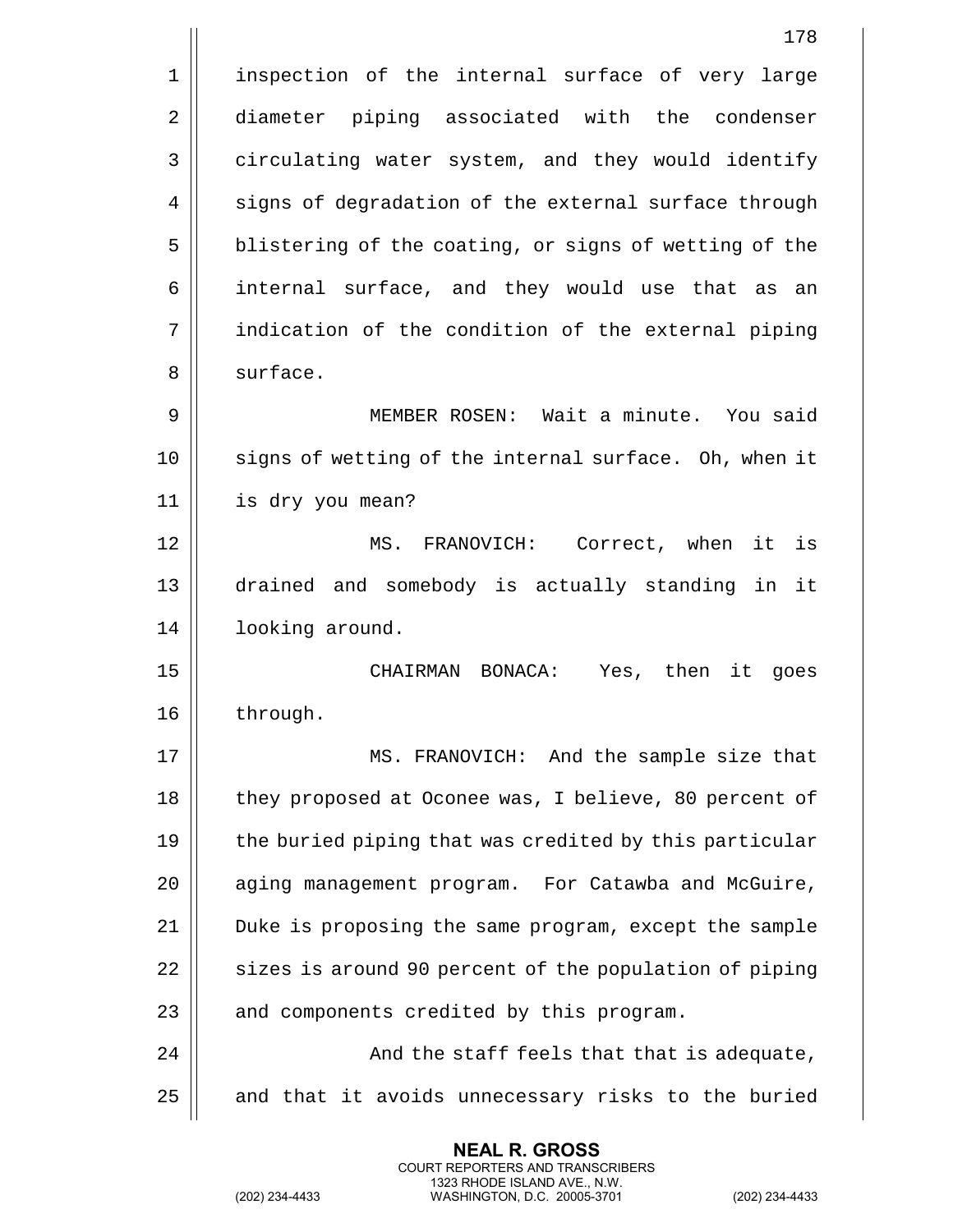|    | 179                                                   |
|----|-------------------------------------------------------|
| 1  | components and piping if you excavate it just to do   |
| 2  | this inspection.                                      |
| 3  | And for the codings susceptible locations             |
| 4  | are really hard to predict because presumably your    |
| 5  | coating is in good shape when you install it, and it  |
| 6  | is only those areas that have nicks that are going to |
| 7  | be susceptible.                                       |
| 8  | And you wouldn't know what those areas are            |
| 9  | at this point in time.                                |
| 10 | CHAIRMAN BONACA: Although, I mean, for                |
| 11 | the programs that they are committed to an external   |
| 12 | inspection, typically wasn't that they would just go  |
| 13 | after it.                                             |
| 14 | MS. FRANOVICH:<br>That's right.                       |
| 15 | CHAIRMAN BONACA: You know, just when the              |
| 16 | opportunity comes, and that they would essentially    |
| 17 | excavate that particular area.                        |
| 18 | MS. FRANOVICH:<br>That's correct.                     |
| 19 | CHAIRMAN BONACA: And so it was not really             |
| 20 | a burden on the licensee in the sense that they did   |
| 21 | not have to say, oh, today is the day that we have to |
| 22 | go and dig.                                           |
| 23 | MS. FRANOVICH: Although I believe for                 |
| 24 | North Anna and Surry they did commit to the staff,    |
| 25 | because the staff was concerned that you may not have |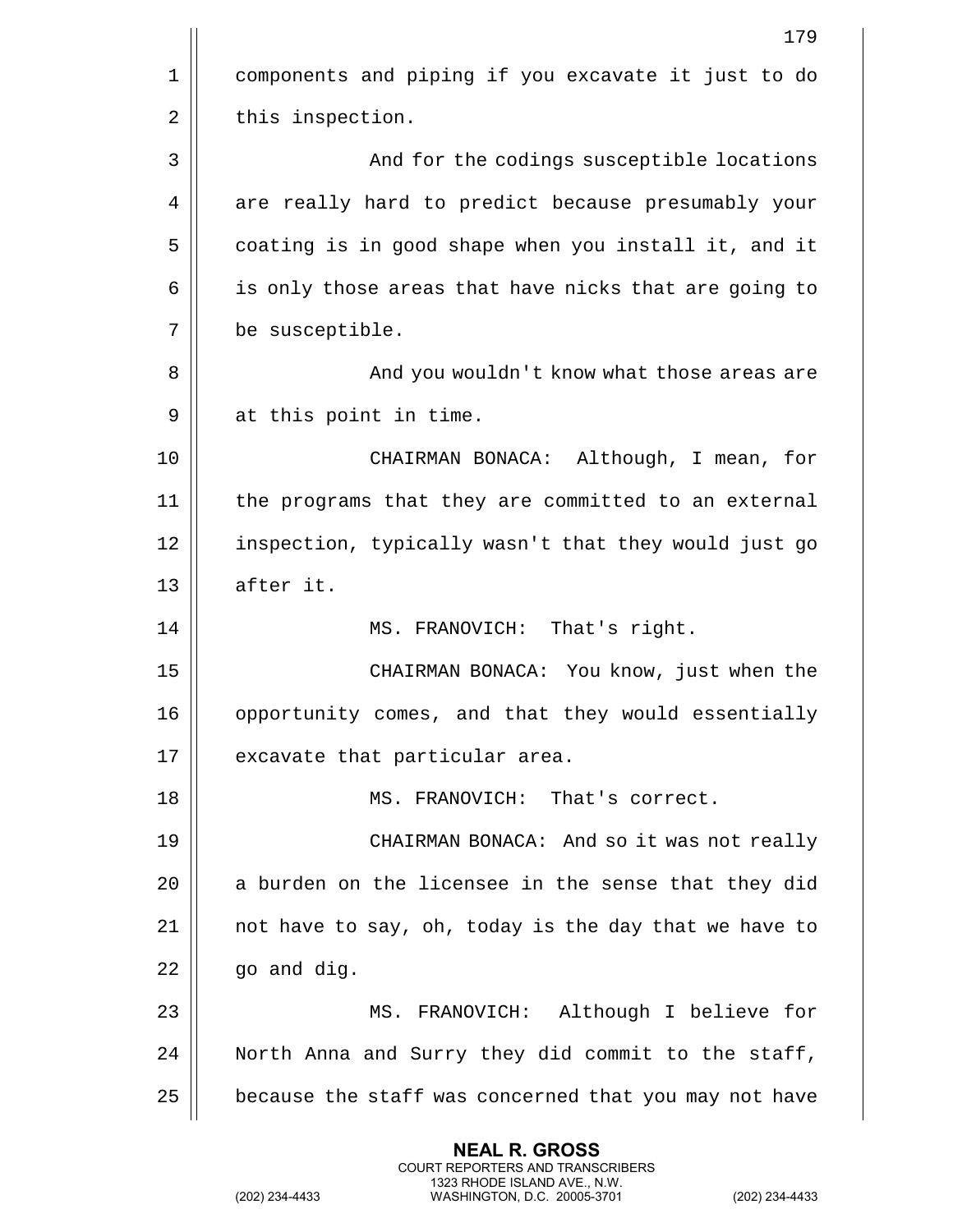|    | 180                                                    |
|----|--------------------------------------------------------|
| 1  | an opportunity to really do a representative sampling. |
| 2  | And I believe for North Anna and Surry,                |
| 3  | and I could be wrong, that they committed to ensuring  |
| 4  | that before the extended period of operation that they |
| 5  | would have a representative sample of buried piping,   |
| 6  | and that they would have had an opportunity to look    |
| 7  | at. And if not, they would go and proactively look at  |
| 8  | it.                                                    |
| 9  | CHAIRMAN BONACA: And the reason that this              |
| 10 | was an open item, and your concern or the concern of   |
| 11 | the staff, was that you may have significant pitting   |
| 12 | in an area and that under normal conditions that you   |
| 13 | would just expect to find your problem under design    |
| 14 | basis condition for the failure.                       |
| 15 | MS. FRANOVICH: That's right, and that is               |
| 16 | for the nuclear service water piping program.          |
| 17 | CHAIRMAN BONACA: That's right, and that                |
| 18 | is open that way.                                      |
| 19 | MS. FRANOVICH: Correct. Correct.<br>For                |
| 20 | that one, that is not resolved, and in fact I think I  |
| 21 | may have been confusing the result item, which is the  |
| 22 | condenser circulating water internal<br>coating        |
| 23 | inspection with the one that you just mentioned.       |
| 24 | For the service water piping corrosion                 |
| 25 | program, what we are looking for from the applicant,   |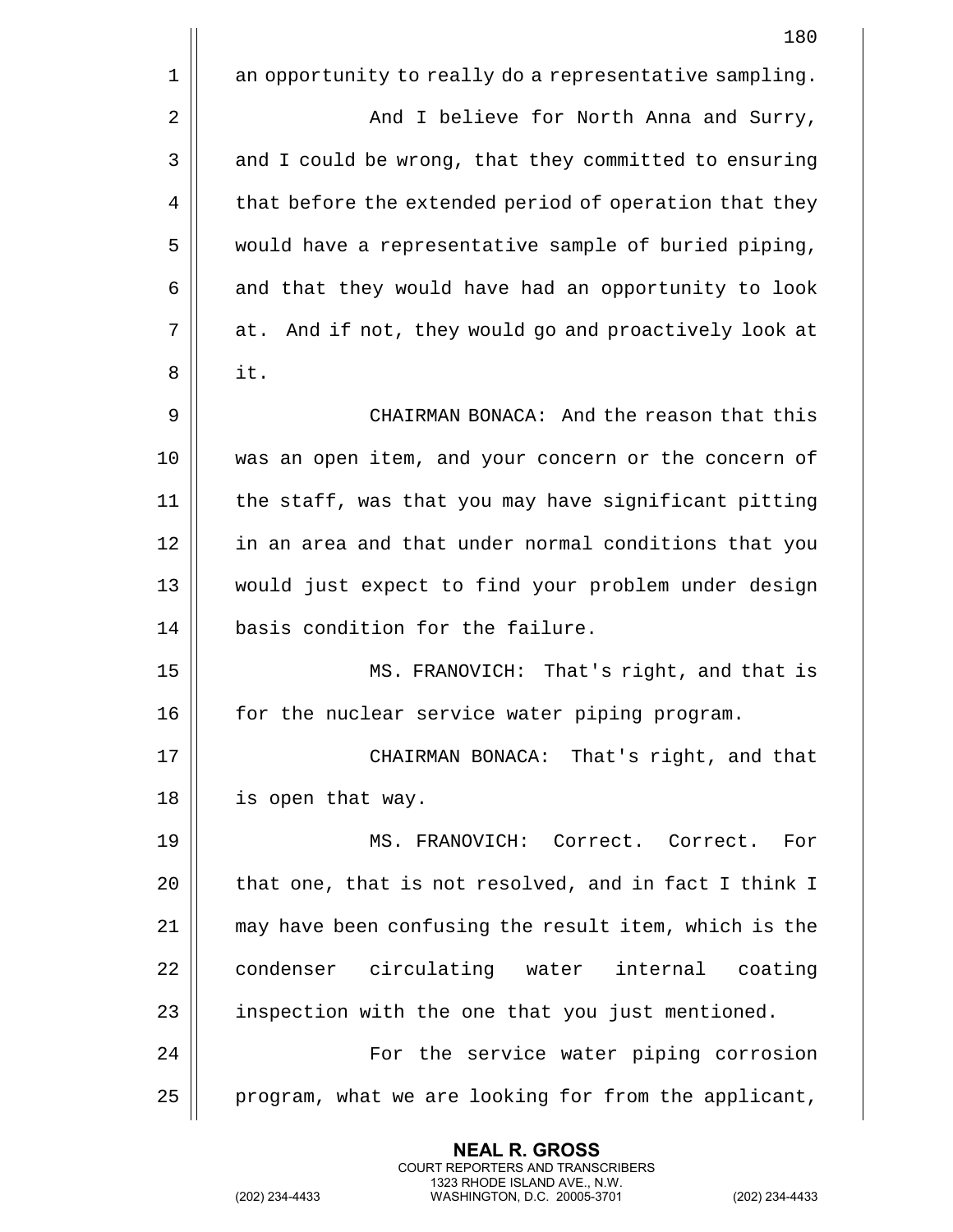|    | 181                                                    |
|----|--------------------------------------------------------|
| 1  | and I believe they provided this in their October      |
| 2  | response, or October 2nd response to the SER, and it   |
| 3  | is an interim letter, is that UT will be credited for  |
| 4  | identifying those areas where you have significant     |
| 5  | pitting before loss of intended function could be      |
| 6  | precipitated after a design basis event.               |
| 7  | So the staff found that to be acceptable               |
| 8  | and that is now a confirmatory item. But you are       |
| 9  | right. That's why we opened that item, and at first    |
| 10 | applicant appeared to be crediting leakage<br>the      |
| 11 | detection, where they would visually identify leakage  |
| 12 | from the pitting corrosion.                            |
| 13 | And the staff was concerned that that was              |
| 14 | not proactive enough, and I think what Duke has come   |
| 15 | back with is when we identify signs of leakage, we are |
| 16 | going to do a UT do determine the extent of condition  |
| 17 | and take corrective actions as needed.                 |
| 18 | CHAIRMAN BONACA: So you don't have a                   |
| 19 | broader area?                                          |
| 20 | MS. FRANOVICH: So you don't have a                     |
| 21 | broader area where you have a structural integrity     |
| 22 | concern.                                               |
| 23 | CHAIRMAN BONACA: I would almost be like                |
| 24 | a leak before break?                                   |
| 25 | MS. FRANOVICH: Yes, I guess.                           |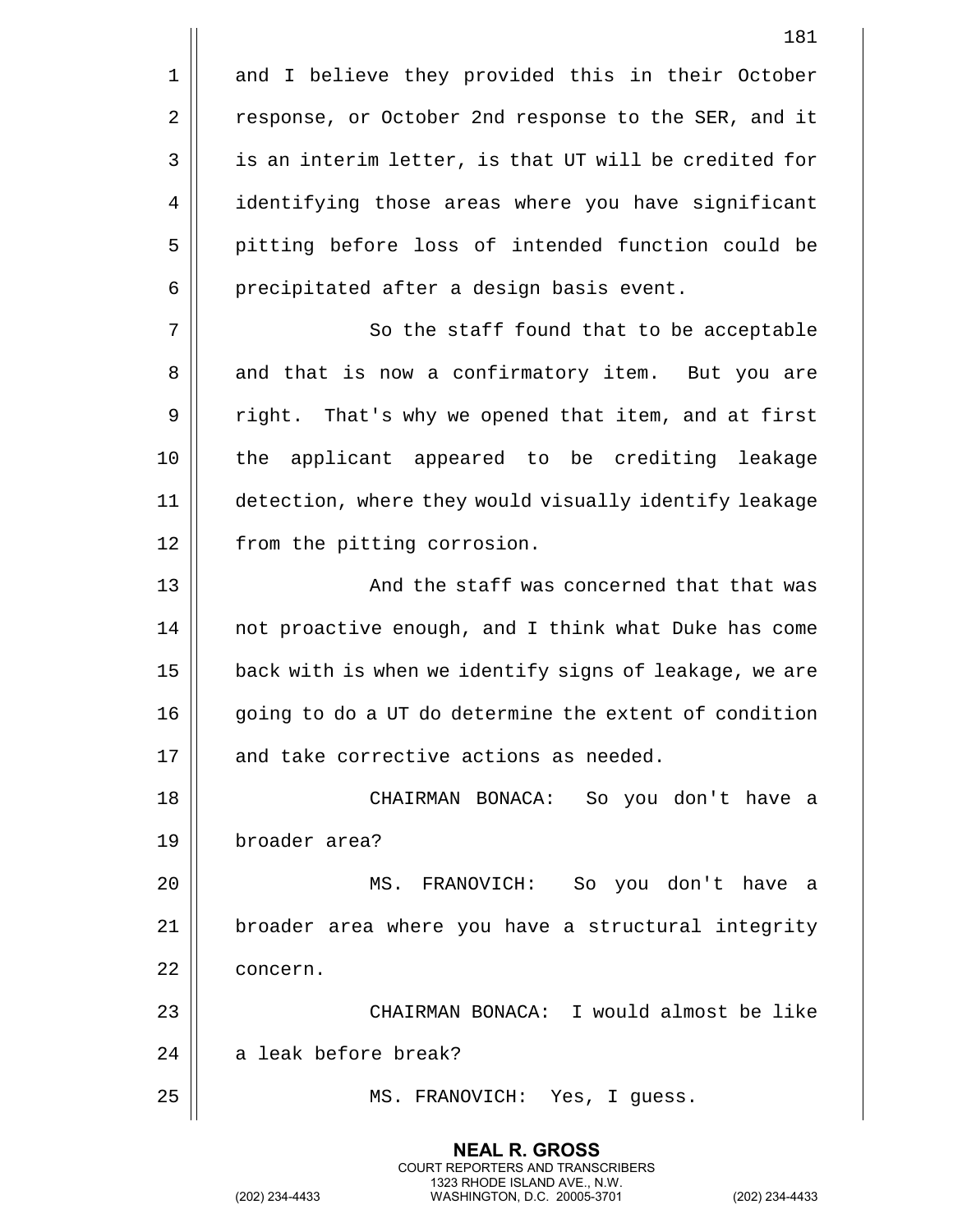|    | 182                                                    |
|----|--------------------------------------------------------|
| 1  | CHAIRMAN BONACA: Because you identify it               |
| 2  | as an early time. And how frequently do you have to    |
| 3  | make your inspections?                                 |
| 4  | MR. ROBISON: the program that Rani is                  |
| 5  | describing, we do sample points each outage.           |
| 6  | CHAIRMAN BONACA: Okay.                                 |
| 7  | MR. ROBISON: So the program has a sample               |
| 8  | set defined and frequencies for the samples that are   |
| 9  | done, and we do so many per outage. This is a          |
| 10 | perpetual program that will go on.                     |
| 11 | CHAIRMAN BONACA: Okay. That's good.                    |
| 12 | Thank you.                                             |
| 13 | MS. FRANOVICH: Sure. And that is all of                |
| 14 | the open items for the aging management program.       |
| 15 | CHAIRMAN BONACA: Before we move forward                |
| 16 | -- oh, I'm sorry, go ahead.                            |
| 17 | DR, LEITCH: I was just a little confused               |
| 18 | by the last bullet there if you were going to move on, |
| 19 | condenser circulating motor internal coating<br>the    |
| 20 | inspection.                                            |
| 21 | I thought there was an issue with regard               |
| 22 | to the external inspection of the circulating water    |
| 23 | pipe.                                                  |
| 24 | MS. FRANOVICH: Correct. This open item                 |
| 25 | was identified during the review and concurrence phase |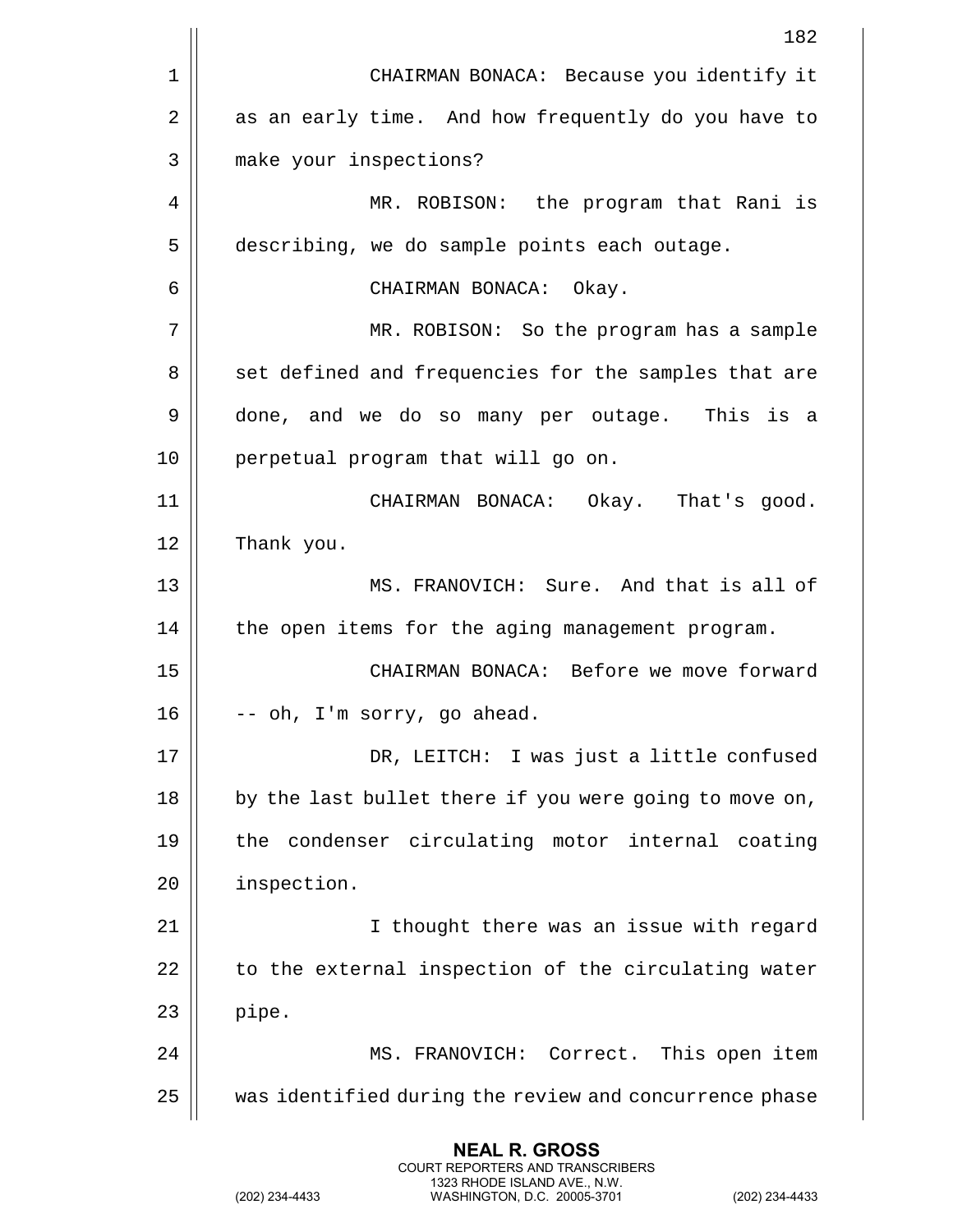|    | 183                                                      |
|----|----------------------------------------------------------|
| 1  | of the SER's issuance. And there were certain staff      |
| 2  | who were concerned that $--$ and in fact management $--$ |
| 3  | that we were applying our determination of what was      |
| 4  | acceptable inconsistently across the plants.             |
| 5  | So we wanted to make sure that we were                   |
| 6  | treating this aging management program consistent with   |
| 7  | previously determined acceptabilities. And what we       |
| 8  | found was that indeed we had credited this, or we had    |
| 9  | accepted this program for Oconee.                        |
| 10 | We wanted to make sure that the same                     |
| 11 | sample size was going to be used or better for Catawba   |
| 12 | and McGuire.                                             |
| 13 | were confident that the<br>And<br>once<br>we             |
| 14 | program was as good or better than what was proposed     |
| 15 | for Iconee, we decided to resolve this item without      |
| 16 | any additional information from Catawba from Duke. So    |
| 17 | we opened it up conservatively to make sure that we      |
| 18 | were being consistent, and then found that we were       |
| 19 | being consistent.                                        |
| 20 | DR, LEITCH: I am still a little confused.                |
| 21 | we requiring external inspection of the<br>Are           |
| 22 | circulating water pipe?                                  |
| 23 | MS. FRANOVICH:<br>No.                                    |
| 24 | CHAIRMAN BONACA: Before we move forward,                 |
| 25 | in the previous slide, you were talking about reactor    |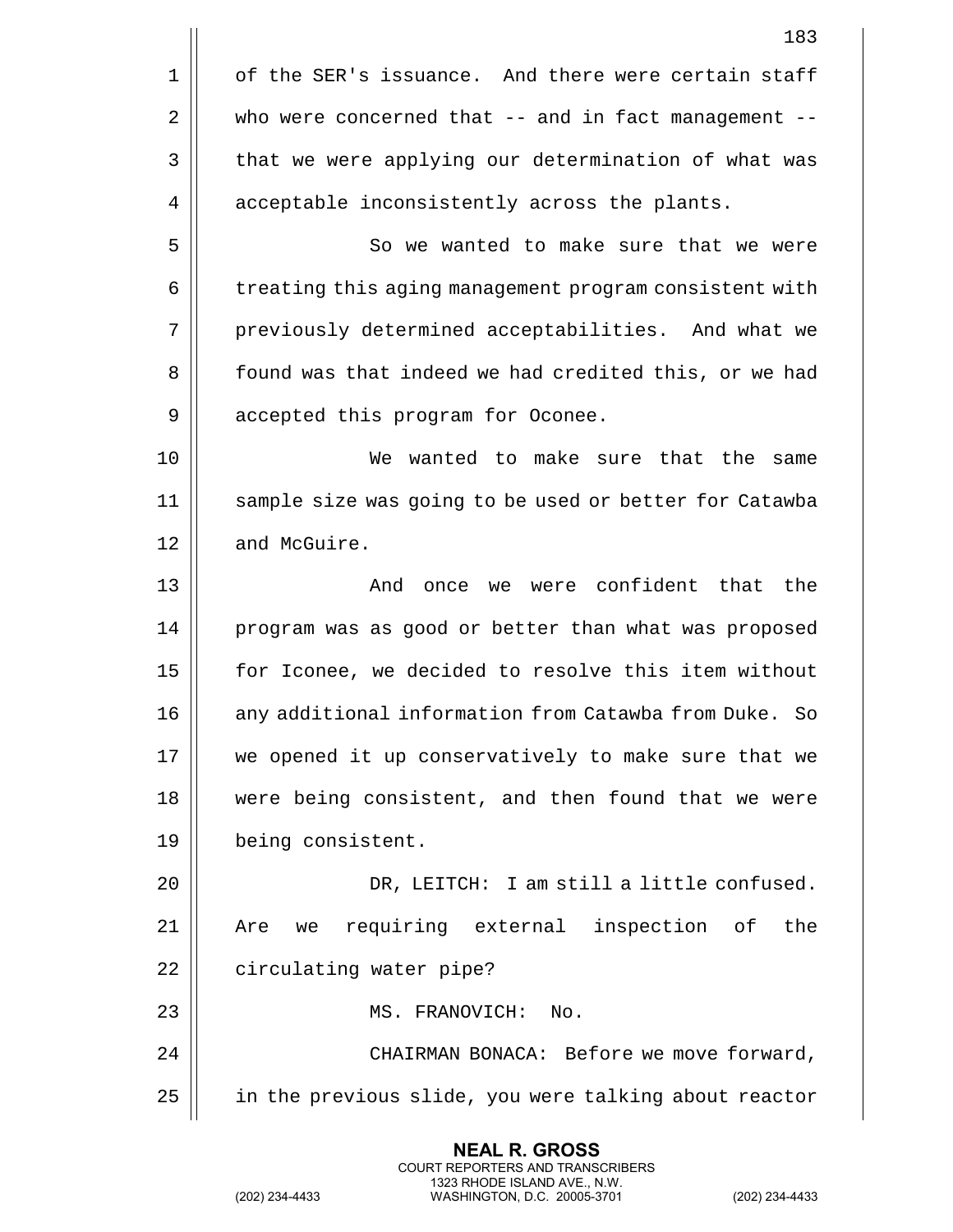|    | 184                                                   |
|----|-------------------------------------------------------|
| 1  | vessel internal inspections, and I wanted to ask a    |
| 2  | question about that. Those inspections are for, I     |
| 3  | believe cask components, and identification of        |
| 4  | critical crack size, and acceptance criteria, and I   |
| 5  | think that was an open item. I believe that has been  |
| 6  | closed? I don't know, but anyway the other thing was, |
| 7  | of course, for swelling, void swelling.               |
| 8  | MS. FRANOVICH: Void swelling, right.                  |
| 9  | CHAIRMAN BONACA: And I was looking at the             |
| 10 | program, and then it seems to me that it talks about  |
| 11 | all these inspections. But then when you come down to |
| 12 | it, really the inspection is being done at Oconee. So |
| 13 | we are still crediting the Oconee-1 inspection for    |
| 14 | crediting it for six plants, or for seven plants.     |
| 15 | MS. FRANOVICH: Right.                                 |
| 16 | CHAIRMAN BONACA: And the first question               |
| 17 | that comes to mind is why Oconee-1 representative of  |
| 18 | all these kinds of plants? I could understand it for  |
| 19 | the void swelling where Oconee may be ahead of the    |
| 20 | plant than McGuire or Catawba, but I don't know.<br>T |
| 21 | would like to know if that is the case.               |
| 22 | I mean, there are different manufacturers,            |
| 23 | different components, and maybe different<br>and      |
| 24 | materials. There is no explanation anywhere of why    |
| 25 | Oconee-1 inspections of internals would be applicable |

(202) 234-4433 WASHINGTON, D.C. 20005-3701 (202) 234-4433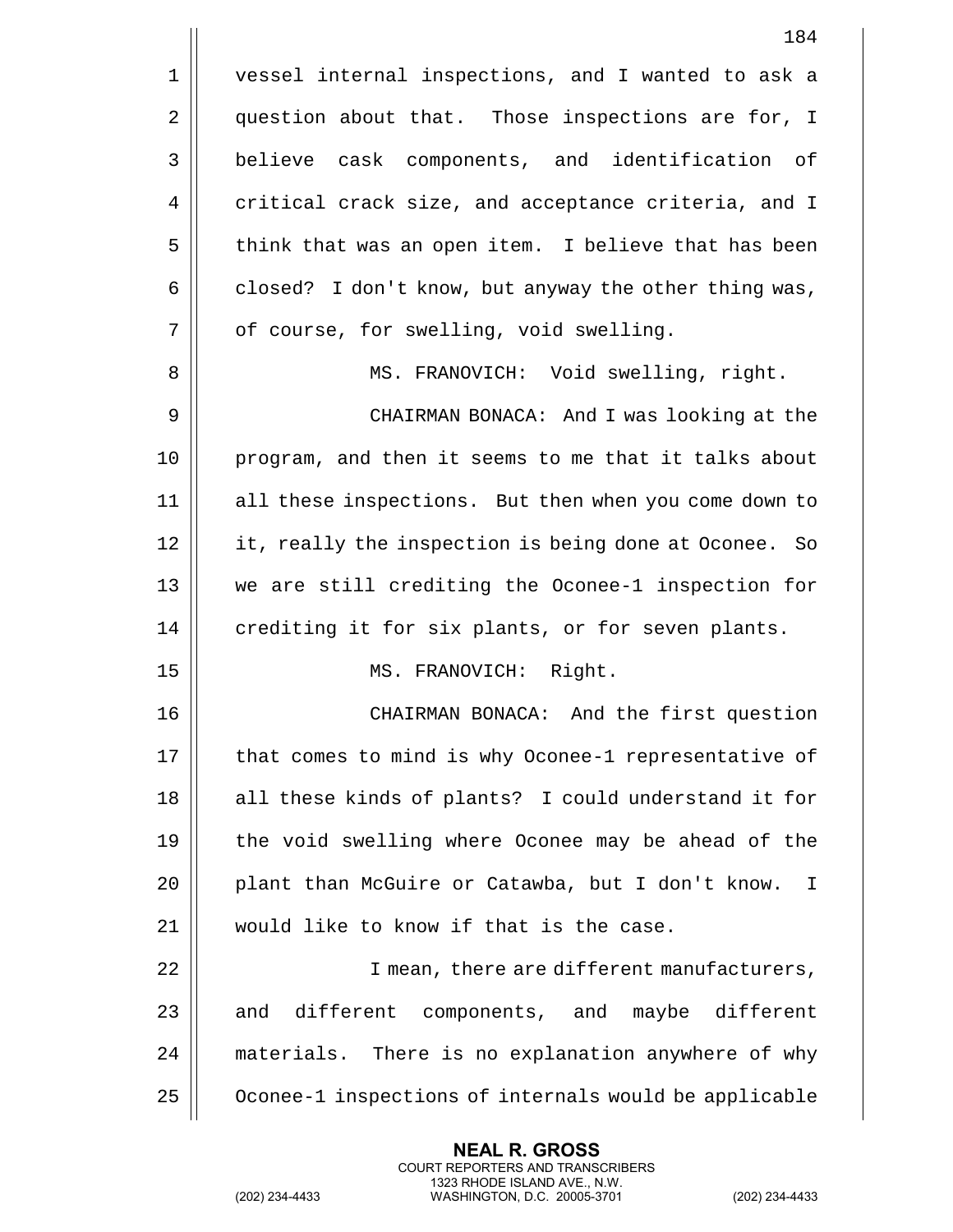|    | 185                                                    |
|----|--------------------------------------------------------|
| 1  | to all these other units.                              |
| 2  | MS. FRANOVICH: The staff had the same                  |
| 3  | concerns, and when we met with representatives from    |
| 4  | Duke in September, we found a path to resolution on    |
| 5  | this item, and the path was that they were going to do |
| 6  | an examination of the McGuire-1 internals at or around |
| 7  | year 40, and then do another examination of the        |
| 8  | McGuire-2 internals at or around year 50.              |
| 9  | And they provided some basis for why at                |
| 10 | McGuire there were some design differences that caused |
| 11 | stresses that exceeded stresses that one would be      |
| 12 | exposed to, whether the internals were exposed to at   |
| 13 | Catawba, McGuire 1 and 2, who have operated for        |
| 14 | longer.                                                |
| 15 | So the staff is characterizing this as a               |
| 16 | confirmatory item. There will be more discussion of    |
| 17 | this when we talk about the AMR results for reactor    |
| 18 | coolant systems in a few minutes here. But in short    |
| 19 | that is my understanding of how we have resolved that  |
| 20 | open item.                                             |
| 21 | CHAIRMAN BONACA: Okay. So that's why I                 |
| 22 | wanted to go back to the issue of a sell point, and to |
| 23 | have a location where all these modification changes   |
| 24 | and responses are documented so we can understand what |
| 25 | the comprehensive program is, you know.                |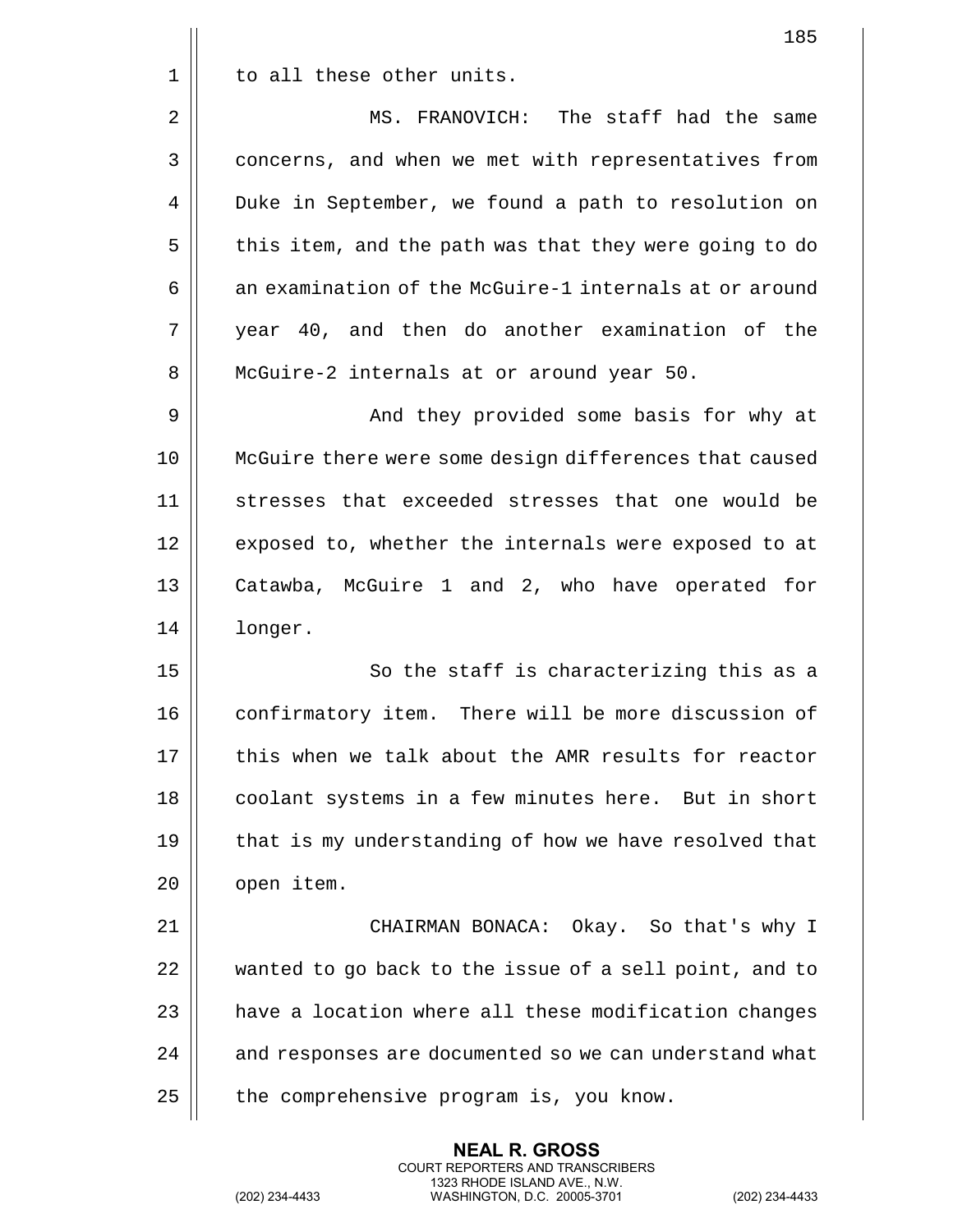|    | 186                                                    |
|----|--------------------------------------------------------|
| 1  | MS. FRANOVICH: Right.                                  |
| 2  | I have all of<br>CHAIRMAN BONACA:<br>the               |
| 3  | program descriptions and problems that they had, and   |
| 4  | this information is all there.                         |
| 5  | MS. FRANOVICH: Right. And when we resolve              |
| 6  | an open item for an aging management program, one of   |
| 7  | the things that accompanies that resolution is an      |
| 8  | update to the SR supplement, which will be the SR      |
| 9  | description of that program once the license renewal   |
| 10 | project is over.                                       |
| 11 | So that is the mechanism by which we                   |
| 12 | ensure that these changes are captured in their        |
| 13 | licensing basis documents.                             |
| 14 | CHAIRMAN BONACA: Okay. I would like to                 |
| 15 | invite Jim Medoff of the staff to the table to present |
| 16 | the staff's results of its evaluation for Section 3.1. |
| 17 | CHAIRMAN BONACA: And then, Rani, you will              |
| 18 | give us --                                             |
| 19 | (Whereupon, at 12:30 p.m., a luncheon                  |
| 20 | recess was taken until 1:32 p.m.)                      |
| 21 | CHAIRMAN BONACA: All right. Let's resume               |
| 22 | the meeting now, and starting again with Chapter 3,    |
| 23 | AMR Results.                                           |
| 24 | MS. FRANOVICH: Okay. For Chapter 3, and                |
| 25 | this is the same process that the Staff used for all   |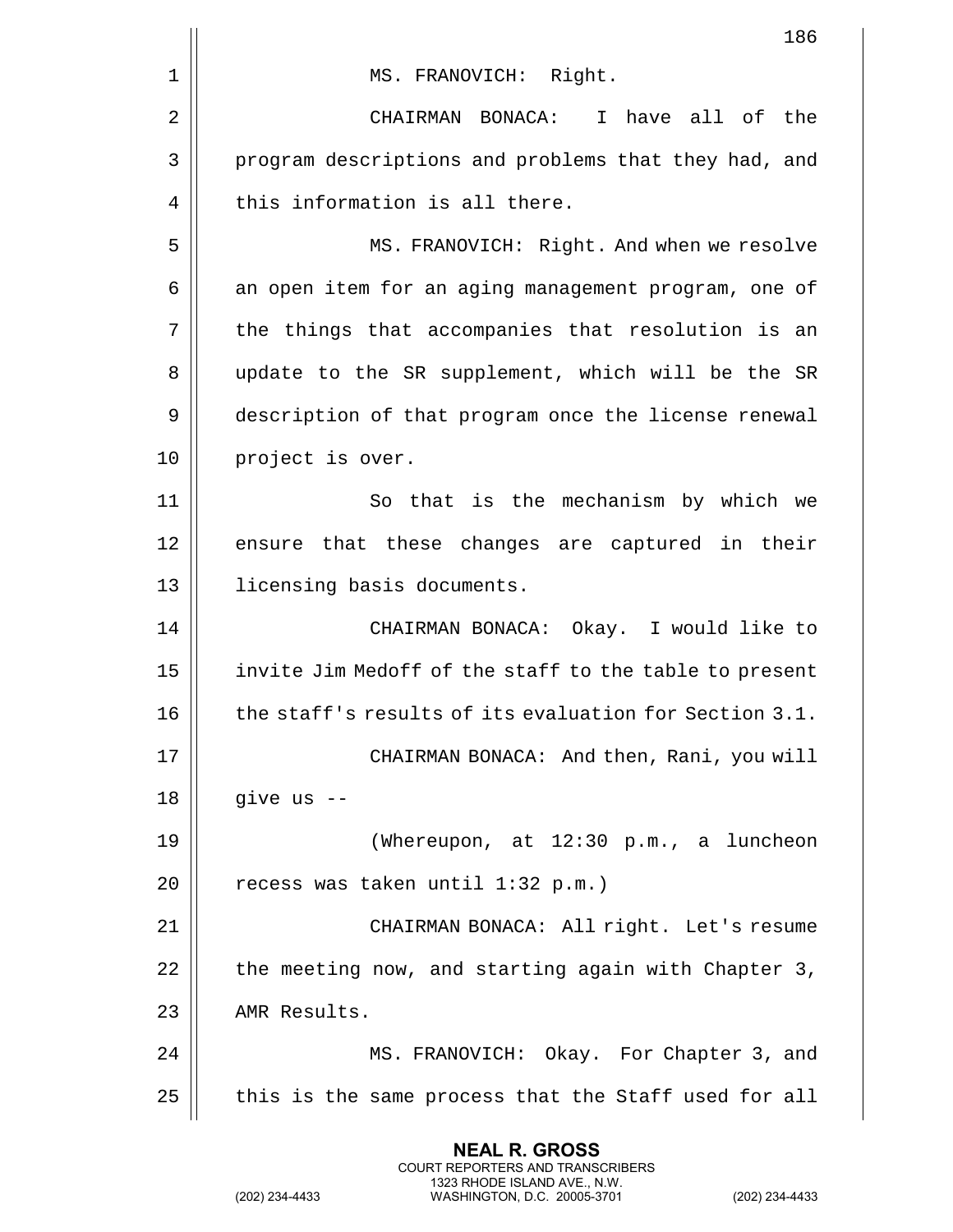|             | 187                                                    |
|-------------|--------------------------------------------------------|
| $\mathbf 1$ | the sections in Chapter 3, the Staff reviewed the      |
| 2           | materials, the environments and the aging affects.     |
| 3           | The Staff was looking for whether or<br>not all        |
| 4           | applicable aging affects were identified, and whether  |
| 5           | or not the aging affects listed were appropriate for   |
| 6           | the materials and environments that were listed in the |
| 7           | application. And the Staff was seeking to, with        |
| 8           | reasonable assurance, conclude that intended functions |
| 9           | will be maintained consistent with the CLB in the      |
| 10          | renewal period. And that's essentially the focus of    |
| 11          | the Staff's review for the AMR results on Chapter 3 of |
| 12          | the license renewal application. And with that, I'm    |
| 13          | going to turn my presentation over to Mr. Jim Medoff,  |
| 14          | who is the Lead Reviewer for Section 3.1 of the        |
| 15          | license renewal application. Jim.                      |
| 16          | MR. MEDOFF: Good afternoon, ACRS Members               |
| 17          | and Members of Duke Power, and members of the public,  |
| 18          | and fellow Staff Members. My name is Jim Medoff. I'm   |
| 19          | Materials Engineer with the Materials and Chemical     |
| 20          | Engineering Branch of NRR. I was the Lead Reviewer     |
| 21          | for the Aging Management Reviews of the reactor        |
| 22          | coolant system. That included appropriate reviews of   |
| 23          | time limiting aging analyses for the reactor vessels,  |
| 24          | as well as reviews of appropriate Aging Management     |
| 25          | Programs that were accredited for managing aging       |

(202) 234-4433 WASHINGTON, D.C. 20005-3701 (202) 234-4433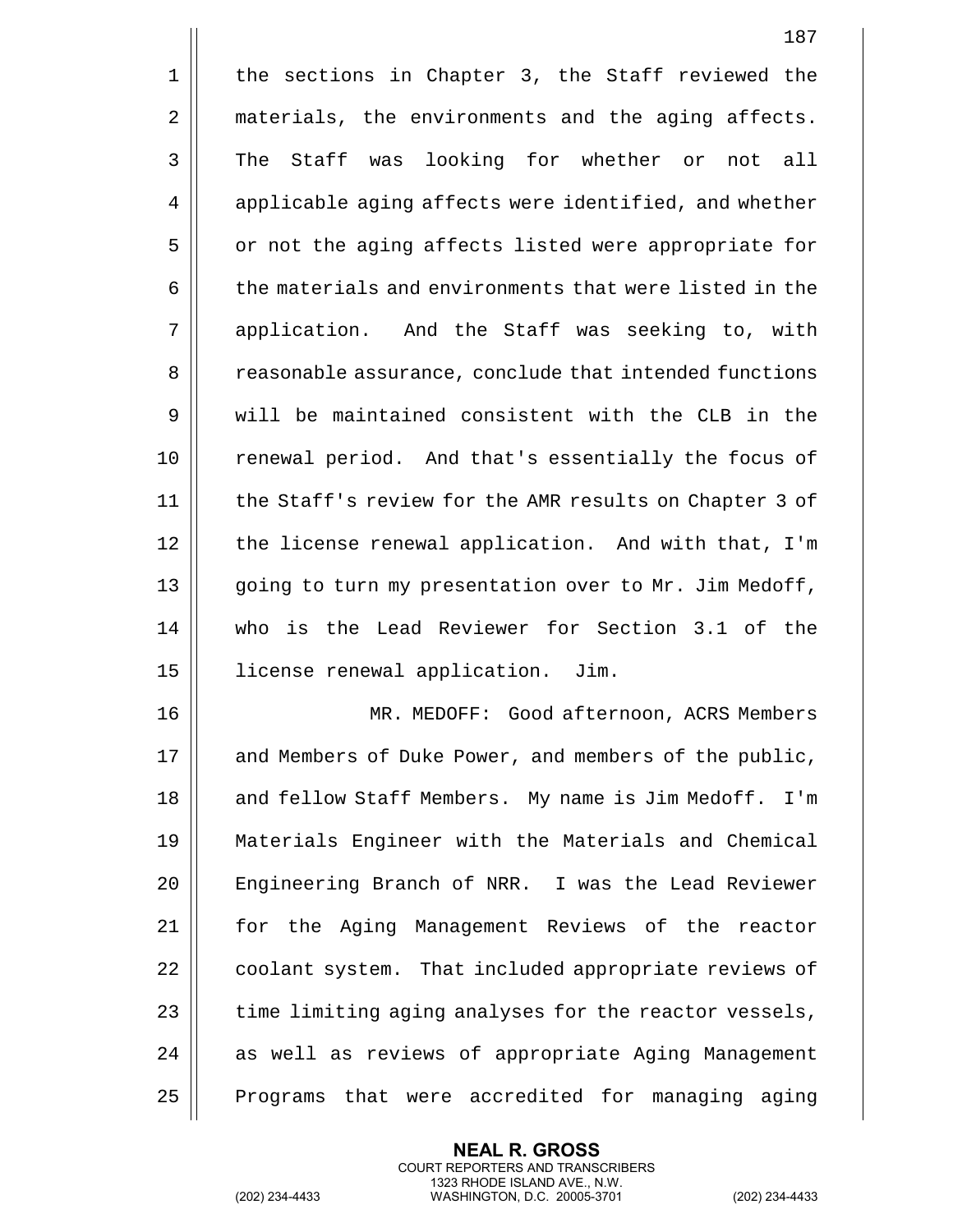|    | 188                                                    |
|----|--------------------------------------------------------|
| 1  | affects that were identified for the components of the |
| 2  | RCS.                                                   |
| 3  | The scope of my review included the Class              |
| 4  | 1 piping pumps and valves, including supports and      |
| 5  | nozzles, and applicable safe-ends, pressurizers and    |
| 6  | their sub-components, the reactor vessel in the CRDM   |
| 7  | pressure boundary, including the CRDM housings, as     |
| 8  | well as the CRDM nozzles to the reactor vessel, the    |
| 9  | reactor vessel internal components, and the steam      |
| 10 | generators.                                            |
| 11 | For the reviews of the steam generators,               |
| 12 | I'd like to identify the left-hand side of the table,  |
| 13 | Mr. John Tsao, who is the Lead Reviewer for the steam  |
| 14 | generator ARMs and Aging Management Programs. And he   |
| 15 | will answer any questions that you may have to do with |
| 16 | the Aging Management Reviews and Aging Management      |
| 17 | Programs for the steam generators.                     |
| 18 | In review of the reactor coolant system,               |
| 19 | we really evaluated each sub-system separately, but    |
| 20 | since the materials and environments are pretty much   |
| 21 | similar across the board, we're going to discuss them  |
| 22 | pretty much as a commodity group here.                 |
| 23 | Included in our review was appropriate                 |
| 24 | industry documentation, NRC guidelines. Included in    |
| 25 | were the standard review plan for license<br>these     |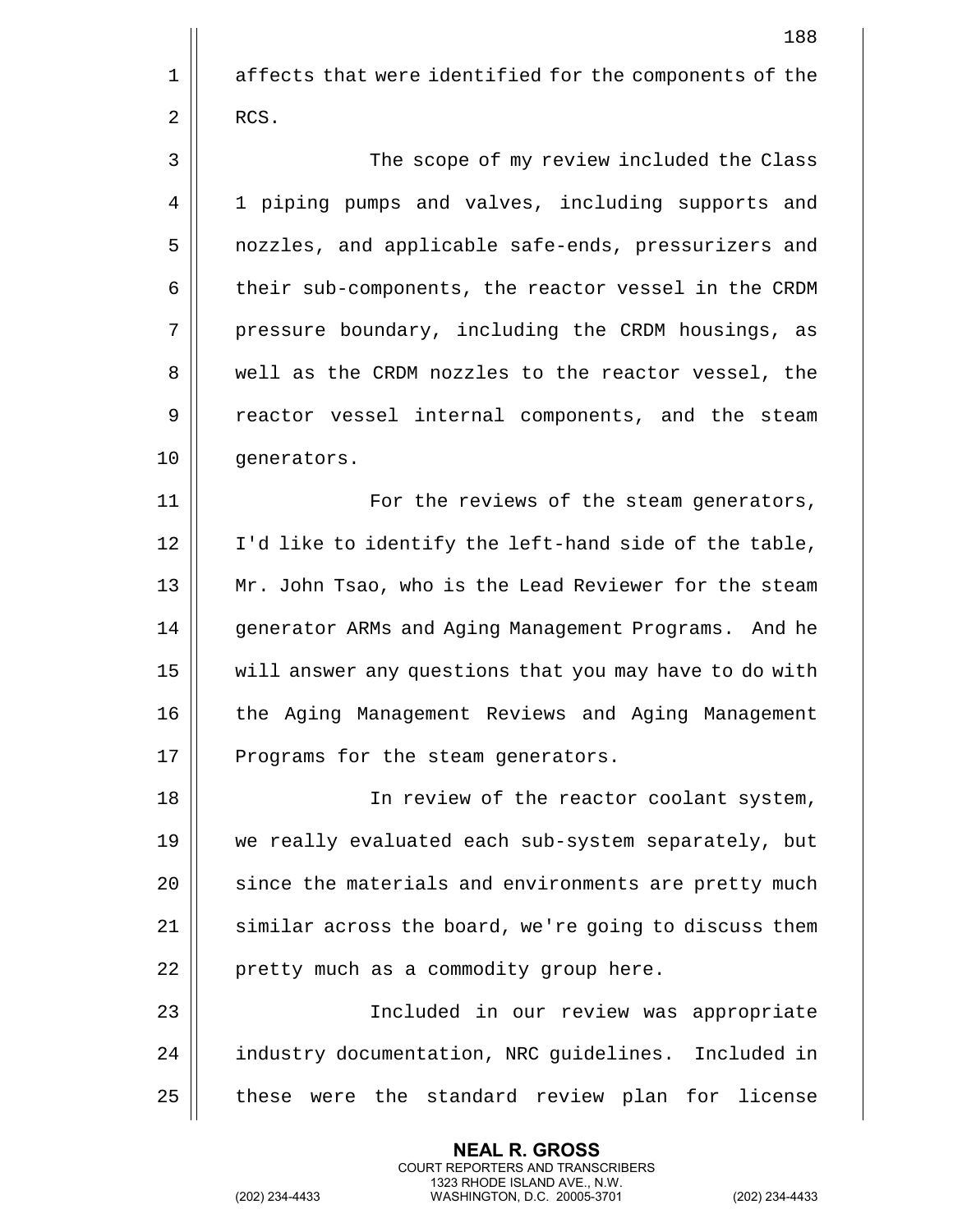1 | renewal, appropriate staff NUREG reports, regulatory 2 || guides, application information notices, generic 3 | letters and bulletins in summary of critical events 4 whose impact we needed to assess in relation to the 5 license renewal application, as well as branch 6 | technical positions and interim staff guidelines 7 || issued by the license renewal branch. 8 || For the RCS components, the materials are 9 | mainly Carbon Steel, Stainless Steel, including Cast 10 Austenitic Stainless Steel materials, as well as some 11 || Precipitation-Hardened Stainless Steels for bolding, 12 || as well as Inconel Alloys, and specifically Alloy 600, 13 || and Alloy 82/182 filler metal materials. 14 || The applicable environments for the RCS 15 were the borated reactor coolant, reactor building 16 || air, and as well as steam for the pressurizers. We 17 basically evaluated the materials under each 18 || environment that was applicable to them, and 19 identified the aging affects that were applicable to 20 | these materials. 21 || Collectively, there were five main aging 22  $\parallel$  affects associated with these materials, cracking. A  $23$   $\parallel$  number of mechanism can cause that, including fatigue 24 || and stress corrosion, loss of material. Primary

> **NEAL R. GROSS** COURT REPORTERS AND TRANSCRIBERS 1323 RHODE ISLAND AVE., N.W.

25 mechanisms are general corrosion, pitting, crevice

189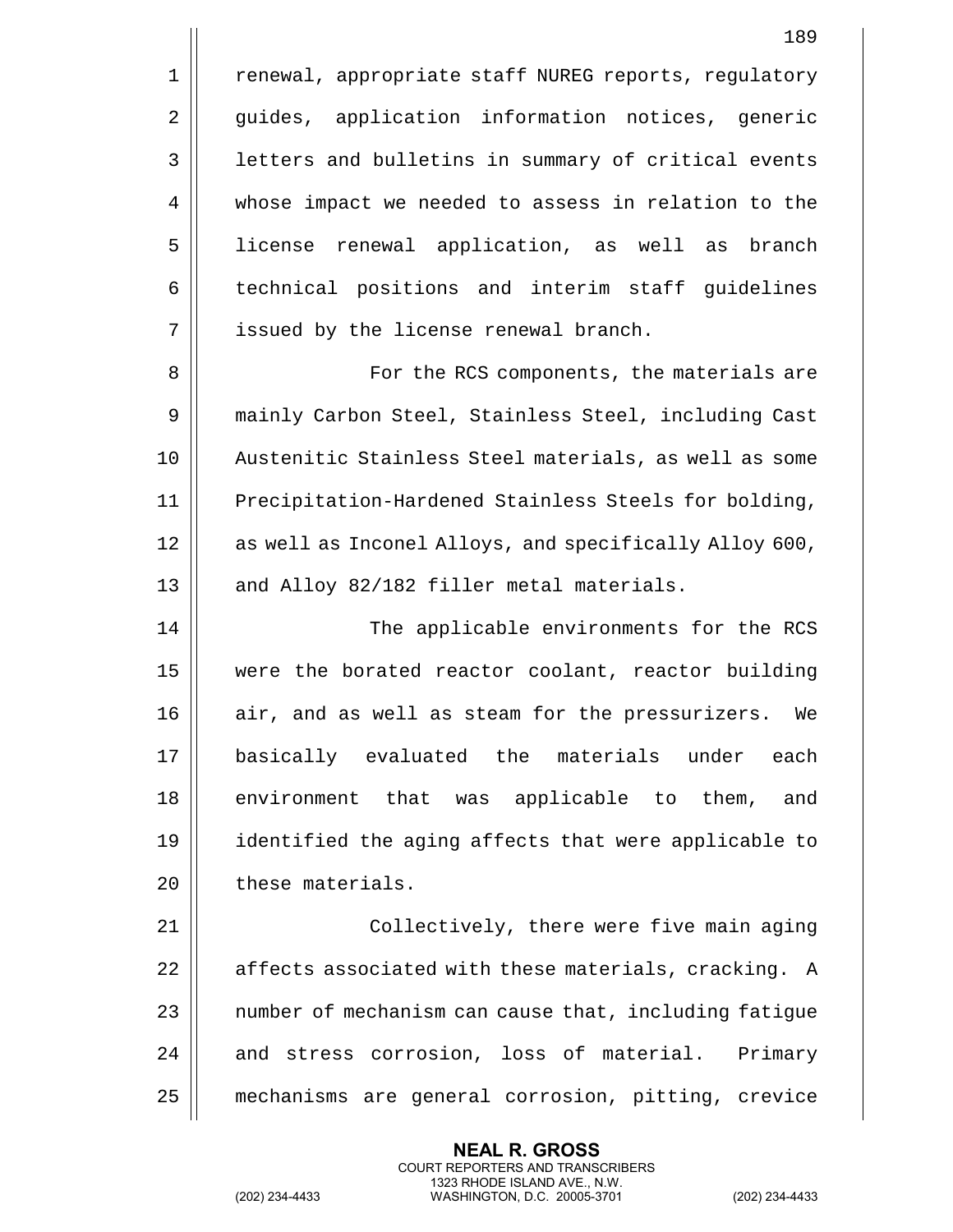1 | corrosion, wear, as well as potential wastage from 2 | Boric Acid leaks, reduction of fracture toughness to 3 || main mechanisms, thermal aging of casks and 4 | precipitation-hardened steels, as well as for the  $5 \parallel$  reactor vessel materials and reactor vessels internals 6 potential loss of fracture toughness due to

8 MEMBER LEITCH: Jim, there's one section 9 | here. It's on page 3-88, where the licensee describes 10 || a problem with loss of fracture toughness had an 11 applicable affect only for McGuire Unit 1 primary 12 nozzle, one particular elbow. Why is that? Is that 13 || elbow of a different material?

7 | irradiation embrittlement.

14 MR. MEDOFF: The McGuire cold leg elbow is 15 || a cask component. Basically, the Staff has provided 16 || the industry with interim Staff quidance on cask 17 || materials, and specifically whether the cask materials  $18$  are  $-$  the Staff considers them to be subject to 19 || thermal aging. There are certain parameters that go  $20$  || into these that may or may not affect the  $21$  susceptibility of thermal aging, including the 22 Molybdenum content, the Ferrite content of the 23 || material, as well as the fabrication method for 24 || casting materials, and specifically whether the 25 material has been statically cast or centrifugally

> **NEAL R. GROSS** COURT REPORTERS AND TRANSCRIBERS 1323 RHODE ISLAND AVE., N.W.

(202) 234-4433 WASHINGTON, D.C. 20005-3701 (202) 234-4433

190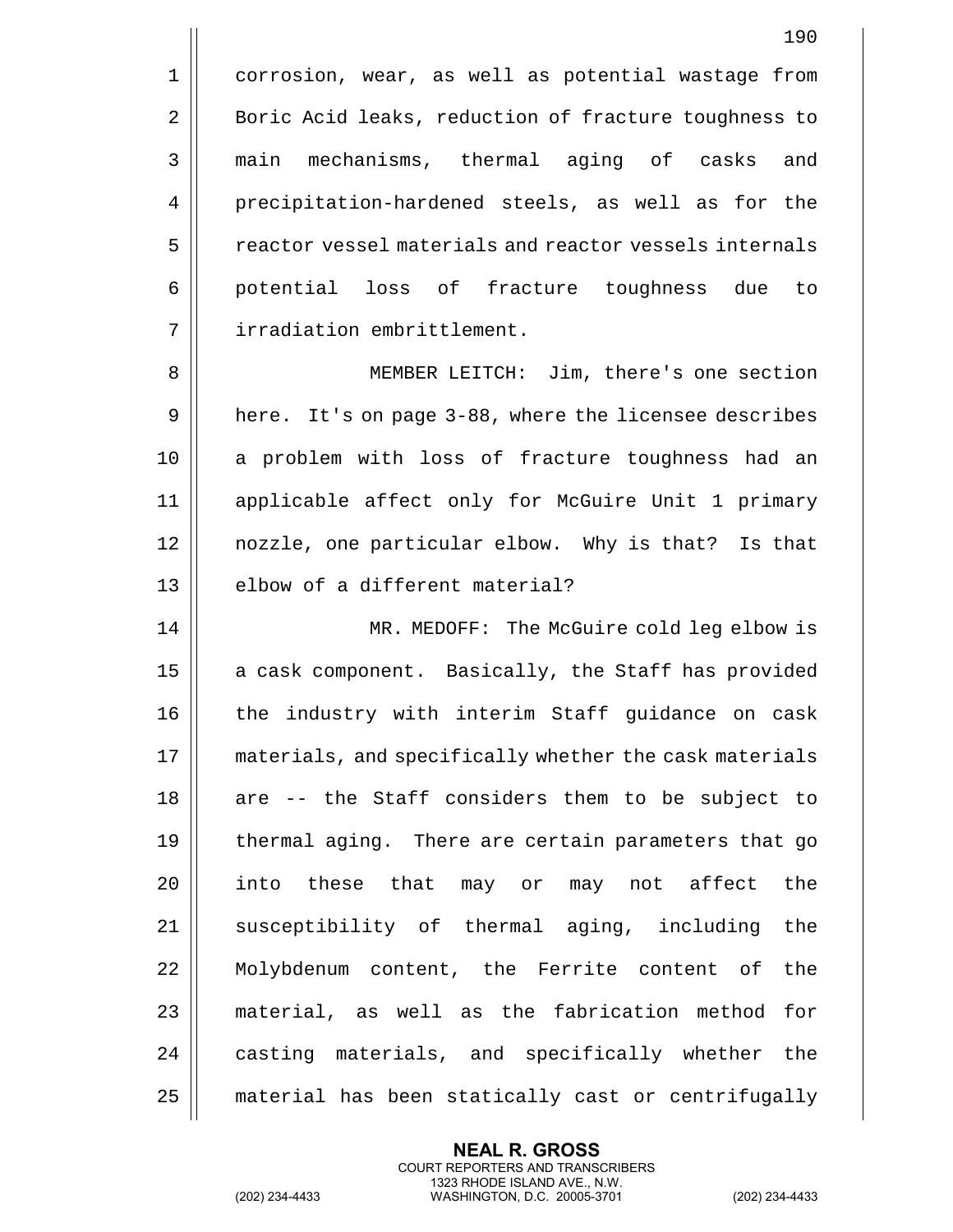|       | 191                                                    |
|-------|--------------------------------------------------------|
| $1\,$ | cast. And we performed our review of the cast          |
| 2     | materials based on the interim Staff guidelines that   |
| 3     | the Staff issued to the industry.                      |
| 4     | LEITCH:<br>So<br>the<br>other three<br>MEMBER          |
| 5     | nozzles, the elbows on the other three use the same    |
| 6     | relative elbows, are not cast, or they're<br>not       |
| 7     | statically cast?                                       |
| 8     | In Chapter 3.0 of the<br>MR.<br>MEDOFF:                |
| 9     | application, the applicant clearly identified its      |
| 10    | method for determining whether a given cast material   |
| 11    | is subject to thermal aging. With regard to the cast   |
| 12    | materials, it identified the cold leg elbow as meeting |
| 13    | the threshold for thermal embrittlement. The CRDM      |
| 14    | latch housing did not meet the threshold for thermal   |
| 15    | embrittlement in accordance with the guidelines, so we |
| 16    | didn't really have any basis for questioning that, and |
| 17    | telling the applicant that they didn't have a valid    |
| 18    | basis. So since the applicant was using the interim    |
| 19    | Staff guidelines to evaluate the cast materials, we    |
| 20    | basically took their description in the application on |
| 21    | value, because they used interim<br>face<br>Staff      |
| 22    | guidelines.                                            |
| 23    | MEMBER LEITCH: But the same relative                   |
| 24    | elbow on the other three units, is it -- this just     |
| 25    | happened to be the most limiting one?                  |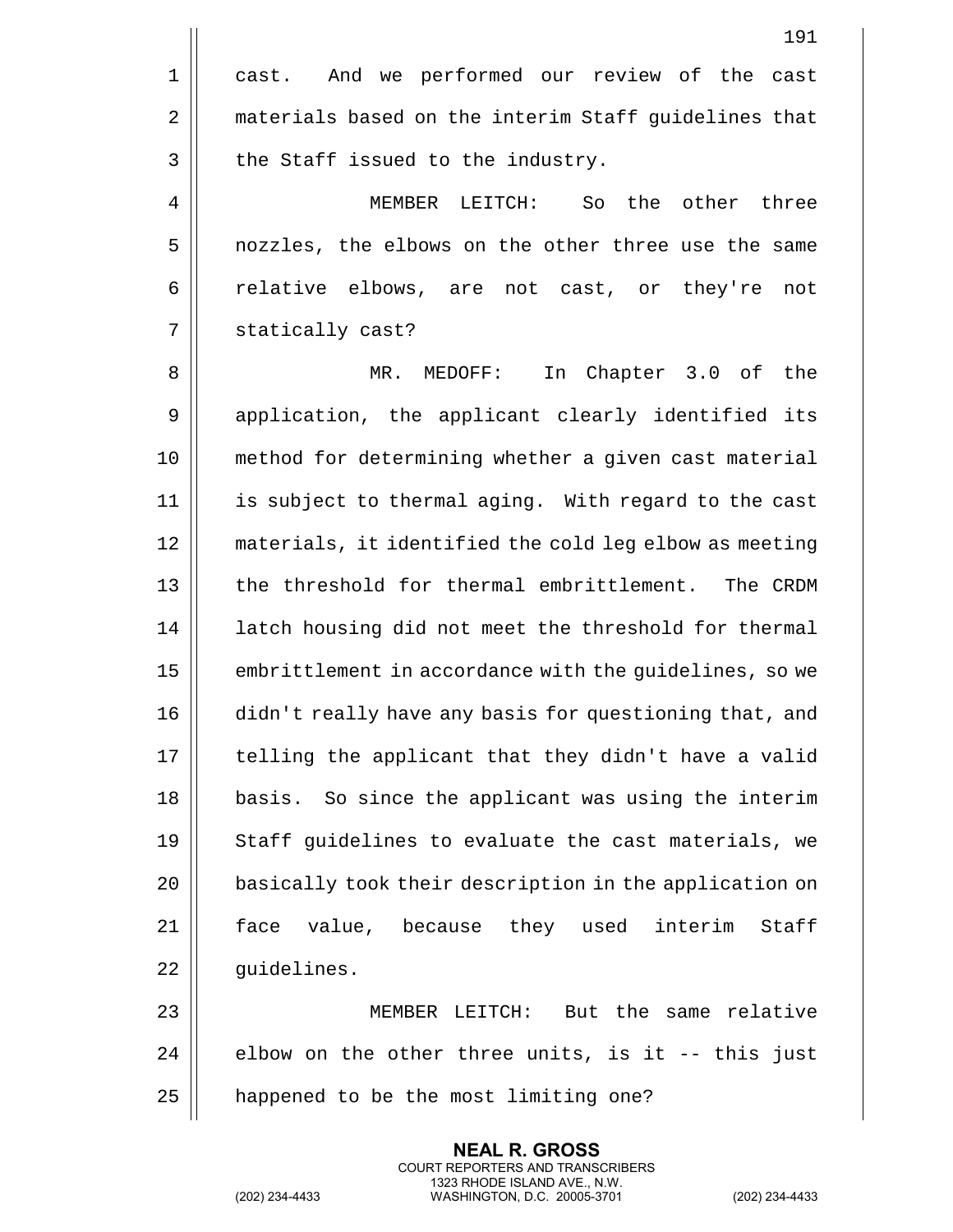|    | 192                                                    |
|----|--------------------------------------------------------|
| 1  | No. It has to do with the<br>MR. MEDOFF:               |
| 2  | Ferrite content during fabrication, so in their -- in  |
| 3  | fact $--$                                              |
| 4  | MEMBER LEITCH: On page 3-90, it describes              |
| 5  | this as being statically cast, and contains Niobium.   |
| 6  | I don't know if that's what makes the difference or    |
| 7  | not.                                                   |
| 8  | MR. MEDOFF: Bear with me for one second,               |
| 9  | please.                                                |
| 10 | MEMBER LEITCH: Sure.                                   |
| 11 | MR. MEDOFF: Okay. If you look on page                  |
| 12 | 3.1.2 and 3.1.3 of the license renewal application,    |
| 13 | not the SER --                                         |
| 14 | MEMBER LEITCH: Okay. I'm sorry. Give me                |
| 15 | those page numbers again.                              |
| 16 | $3.1 - 2$ and $3.1 - 3$ of the<br>MR.<br>MEDOFF:       |
| 17 | application. The applicant clearly defines what they   |
| 18 | used for determining whether thermal embrittlement was |
| 19 | applicable for the cast materials.                     |
| 20 | MEMBER LEITCH: Okay.                                   |
| 21 | MR. MEDOFF: Okay. So our SER was based                 |
| 22 | on those pages of the application. And because the     |
| 23 | applicant did a very good job of defining their        |
| 24 | process for either determining a given component was   |
| 25 | susceptible, for eliminating it<br>the<br>from         |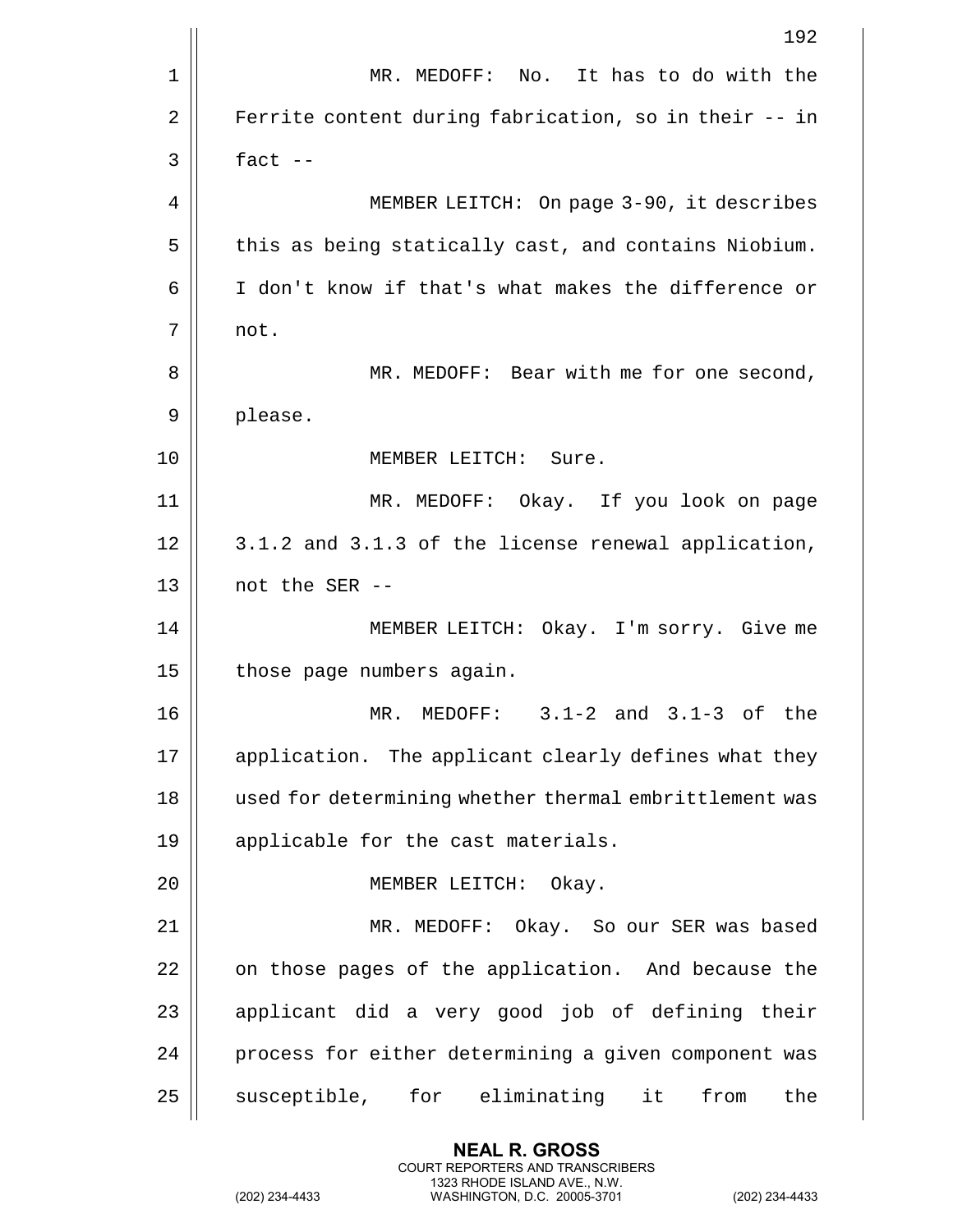1 || susceptibility criteria, we didn't have any real 2 | reason to question them on the identification of cast 3 materials. 4 || MEMBER LEITCH: Very good. Thank you. 5 CHAIRMAN BONACA: Now this is susceptible  $6 \parallel$  material. I mean, that's the  $-$ -7 || MR. MEDOFF: Right. 8 | CHAIRMAN BONACA: And they are committing 9 || to a VT-1 at the 10 years. Why is it adequate? I'm 10 || sorry. Yeah. They are committing to VT-1 every 10 11 years, and to a VT-2 ever outage. 12 || MR. MEDOFF: Right. 13 CHAIRMAN BONACA: VT-2 is really a 14 | leakage. 15 || MR. MEDOFF: Right. 16 CHAIRMAN BONACA: So VT-1, it's the only 17 || visual, you know, detailed visual of the welds. 18 MR. MEDOFF: Well, I -- 19 CHAIRMAN BONACA: Why so -- I mean, if it  $20$  || is susceptible  $-$ -21 MR. MEDOFF: I think that is accordance 22 with the current Section 11 criteria that they 23 **proposed** that. 24 MS. FRANOVICH: We're kind of getting  $25$  | ahead of Jim's presentation. Do you want to go back

> **NEAL R. GROSS** COURT REPORTERS AND TRANSCRIBERS 1323 RHODE ISLAND AVE., N.W.

(202) 234-4433 WASHINGTON, D.C. 20005-3701 (202) 234-4433

193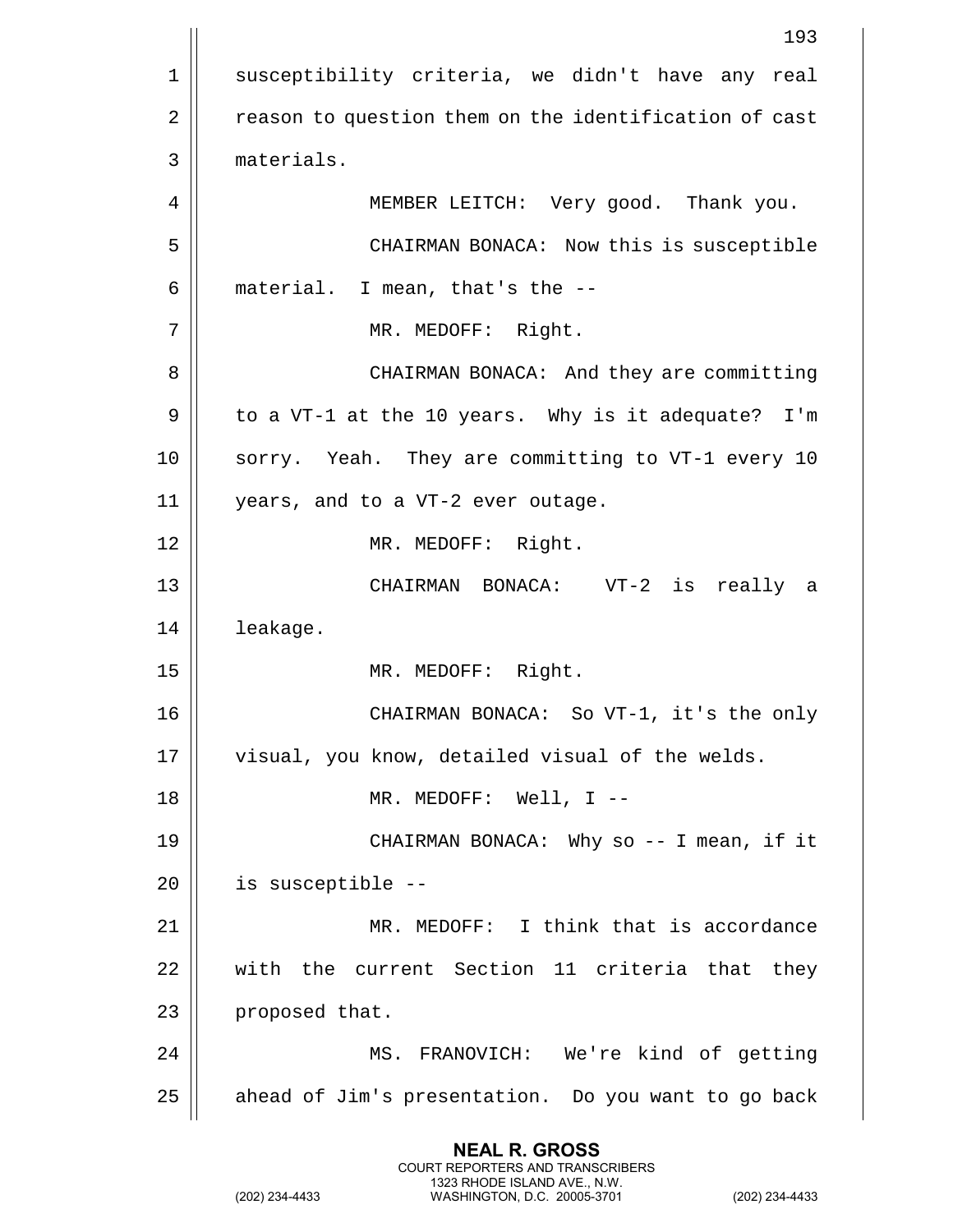|    | 194                                                   |
|----|-------------------------------------------------------|
| 1  | and address what the Aging Management Programs are,   |
| 2  | Jim? We're kind of still on this slide.               |
| 3  | CHAIRMAN BONACA: I thought this was the               |
| 4  | right time to ask.                                    |
| 5  | MR. MEDOFF: No, I'm prepared to address               |
| 6  | that. Based on the criteria for the examinations of   |
| 7  | the elbow, we didn't see any basis to challenge them, |
| 8  | since they were meeting the Section 11 rules.         |
| 9  | CHAIRMAN BONACA: So essentially, the                  |
| 10 | causation would be that you do a visual at every      |
| 11 | outage.                                               |
| 12 | MR. MEDOFF: Right. That's for leakage.                |
| 13 | CHAIRMAN BONACA: And that should give you             |
| 14 | sufficient warning --                                 |
| 15 | MR. MEDOFF: Right.                                    |
| 16 | CHAIRMAN BONACA: -- if you do have a                  |
| 17 | problem, develop a problem.                           |
| 18 | MR. MEDOFF: Right.                                    |
| 19 | CHAIRMAN BONACA: And then every 10 years              |
| 20 |                                                       |
| 21 | MR. MEDOFF: And the VT-1s are to detect               |
| 22 | surface cracks. We concluded that that combination of |
| 23 | visual examinations provided us with reasonable       |
| 24 | assurance for detecting cracks in the elbows.         |
| 25 | MEMBER FORD: Jim, maybe I'm jumping ahead             |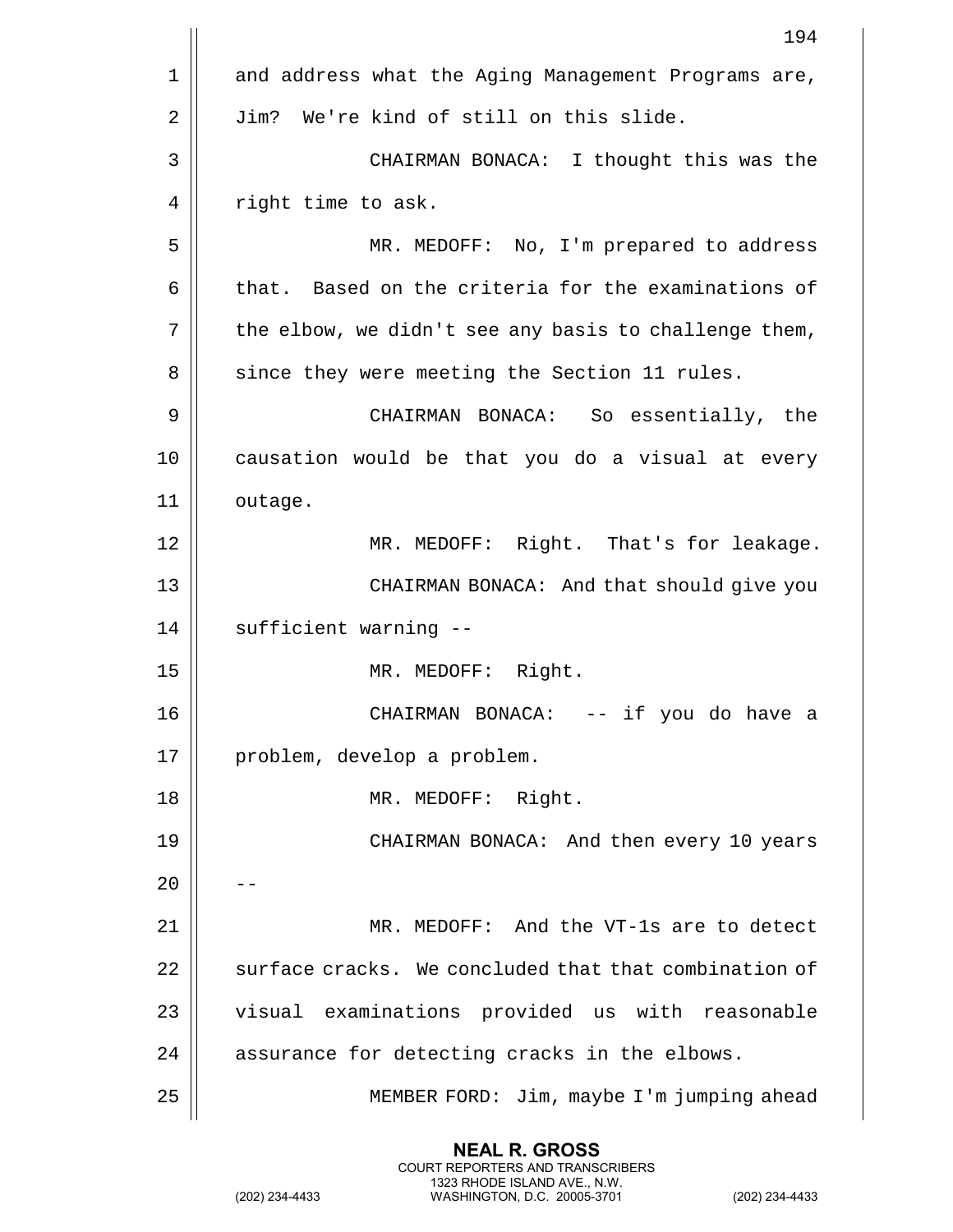1 | of the gun here too. All of these aging affects are 2 | covered in the current Aging Management Programs, many  $3 \parallel$  of which are industry, or most of them are industry 4 derived, and most of them have been approved to a 5 | certain extent by the NRC already. So the presumption  $6 \parallel$  is, therefore, that right now we are managing these 7 || aging problems.

8 However, the plant is going to go into 9 | operation into the license-renewal period about 20 10 years from now. If you look at all the current 11 managing programs, they are reactive. They were based 12 || on things that have occurred in the past, and now 13 you're trying to manage them now. There are many 14 | things that have occurred, however, like CRDM housing  $15$   $\parallel$  cracking, cracking of replacement materials that might 16  $\vert$  be used for CRDM in  $6/1982 - 52$  rather. Sorry, 1952, 17 || which will occur undoubtedly in the future.

18 What recourse does the NRC have to come 19 back and say hey, not good enough. WE've got to do 20 || yeah, yeah, yeah, in the license-renewal period.

 MR. BATEMAN: This is Bill Bateman, 22 | Division of Engineering. The answer to that question | is we followed the processes that we're following | right now. If we have an issue that comes up and it  $\parallel$  rises to the threshold of issuing a bulletin to try

> **NEAL R. GROSS** COURT REPORTERS AND TRANSCRIBERS 1323 RHODE ISLAND AVE., N.W.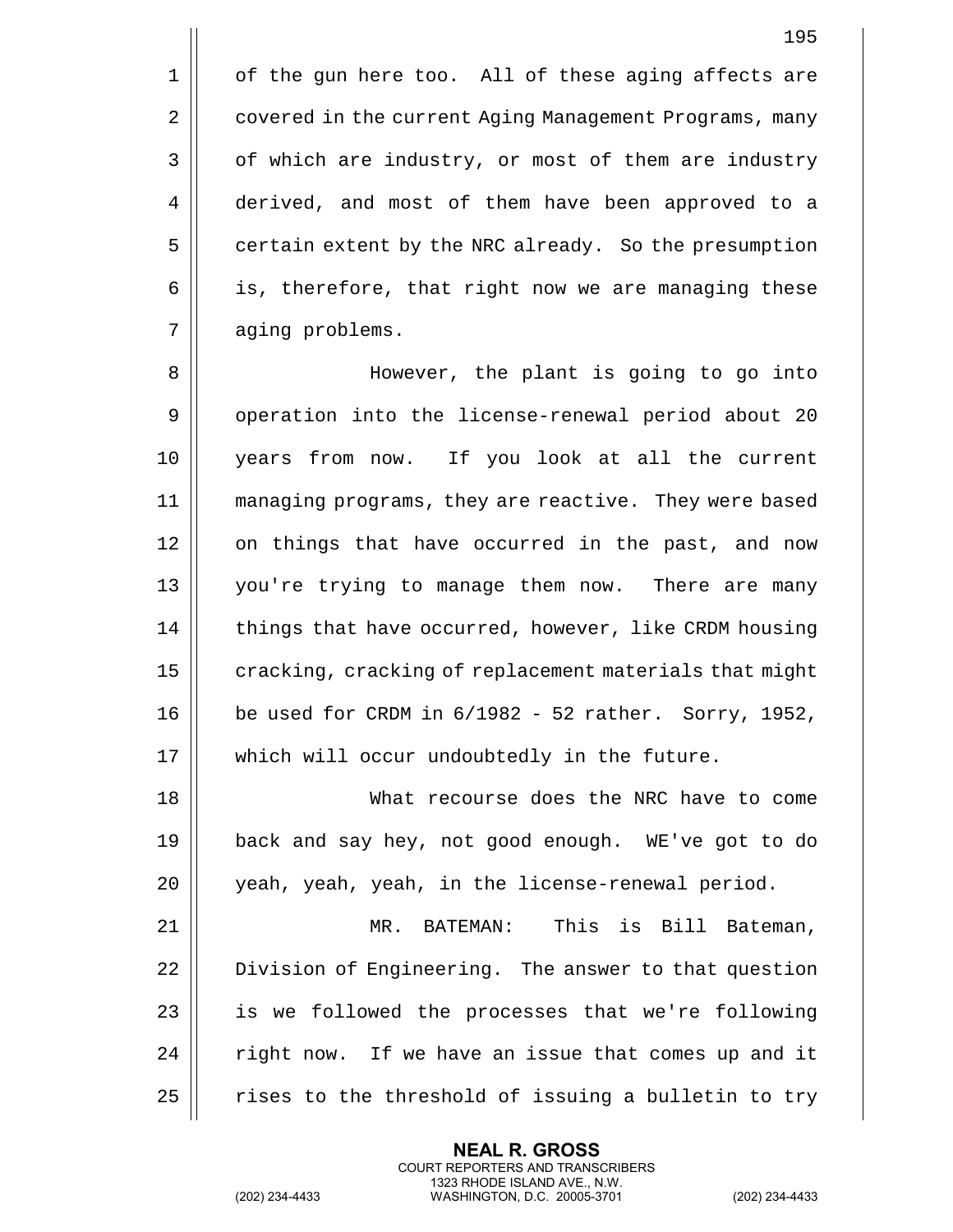|    | 196                                                     |
|----|---------------------------------------------------------|
| 1  | and determine additional information in order to make   |
| 2  | some regulatory decisions, then that's what we'll do.   |
| 3  | The process in the license-renewal term will remain     |
| 4  | the same as it is right now for those types of issues   |
| 5  | that we had not expected to occur.                      |
| 6  | CHAIRMAN BONACA: So what you're saying,                 |
| 7  | for example, the CRDM cracking is an example of how     |
| 8  | you just are implementing the requirements based on     |
| 9  | the new experience.                                     |
| 10 | MR. BATEMAN: Yes.                                       |
| 11 | CHAIRMAN BONACA: And I think you'll do                  |
| 12 | the same when applying for license-renewal, even        |
| 13 | though that degradation mechanism is<br>not<br>yet      |
| 14 | recognized.                                             |
| 15 | MR. BATEMAN: Exactly. I don't anticipate                |
| 16 | there's going to be any change in how we do business    |
| 17 | in terms of regulating licensees in the current         |
| 18 | period, as opposed to the license-renewal period.<br>We |
| 19 | use our same processes.                                 |
| 20 | MR. KUO: Well, once they are in the                     |
| 21 | renewal period, the current regulatory process will be  |
| 22 | carried forward into license-renewal period,<br>SO      |
| 23 | whatever the process, just like Bill said, is doing     |
| 24 | now, what we are doing now, we'll be doing later in     |
| 25 | the renewal period. That's the regulatory process,      |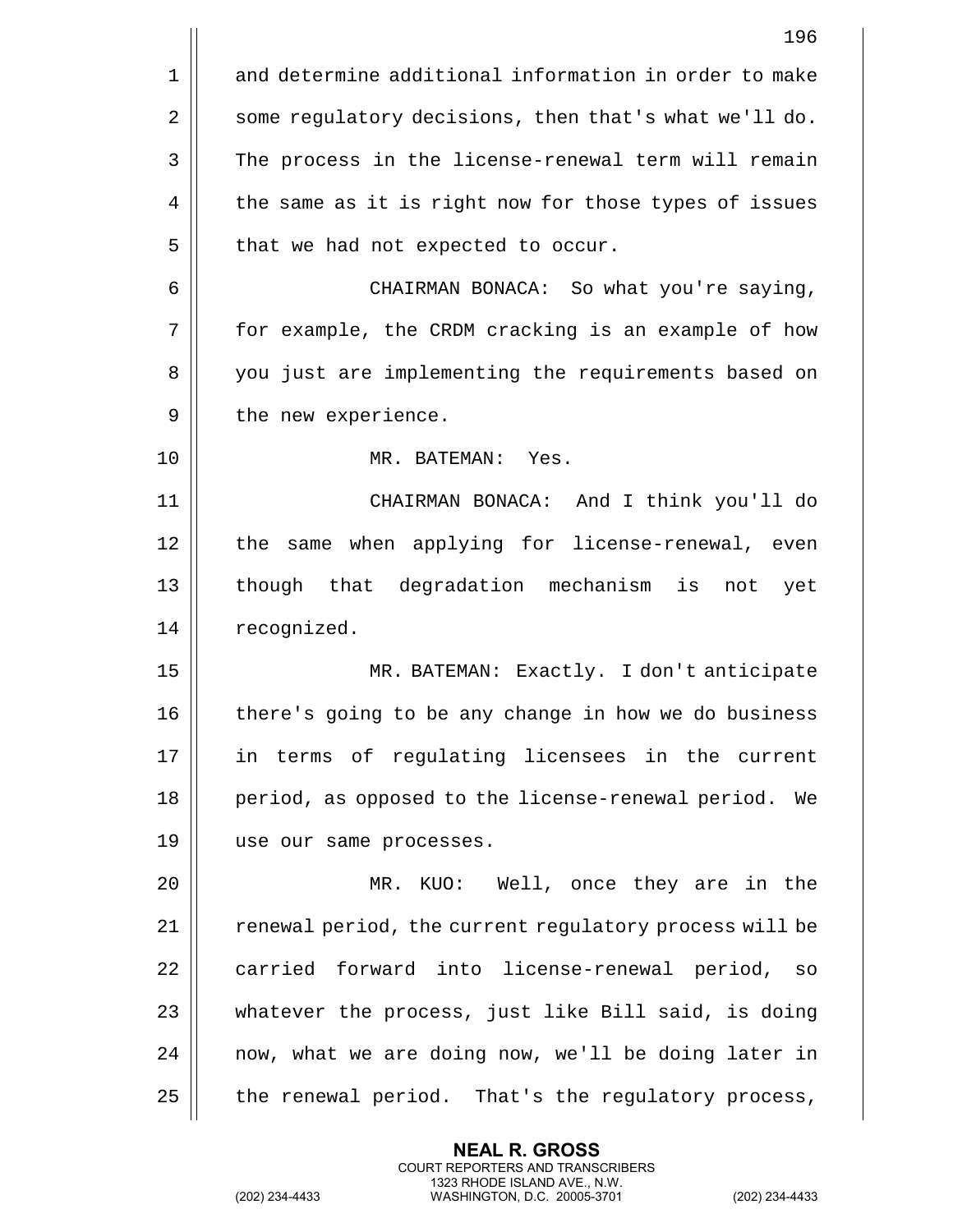|    | 197                                                         |
|----|-------------------------------------------------------------|
| 1  | you know, that we carried forward.                          |
| 2  | In addition to that, I also want to                         |
| 3  | mention that when the Staff reviews the Aging               |
| 4  | Management Program, although there are existing             |
| 5  | programs today, all the programs are subject to our         |
| 6  | ten attributes of the evaluation. That includes the         |
| 7  | scope, the detection of aging, the mitigation and all       |
| 8  | that, so when you see this -- that existing programs        |
| 9  | are being used, in our sense of license-renewal Aging       |
| 10 | Management Program, it is not only reactive. It is          |
| 11 | also proactive.                                             |
| 12 | MR. MEDOFF: And that's pretty much what                     |
| 13 | I was just going to tell you.                               |
| 14 | MEMBER ROSEN: Word for word.                                |
| 15 | MR. MEDOFF: I guess we can go onto Aging                    |
| 16 | Management Programs that were used to manage the            |
| 17 | affects that I've identified on the previous slide.         |
| 18 | Collectively, the applicant used a group of -- a            |
| 19 | combination of common Aging Programs which Rani talked      |
| 20 | about before, which are Aging Management Programs that      |
| 21 | are common to more than one system in the plant, as         |
| 22 | well as some system-specific Aging Management Programs      |
| 23 | the affects that<br>talked<br>I've<br>about<br>manage<br>to |
| 24 | previously.                                                 |
| 25 | MEMBER FORD:<br>I'm sorry. My brain has                     |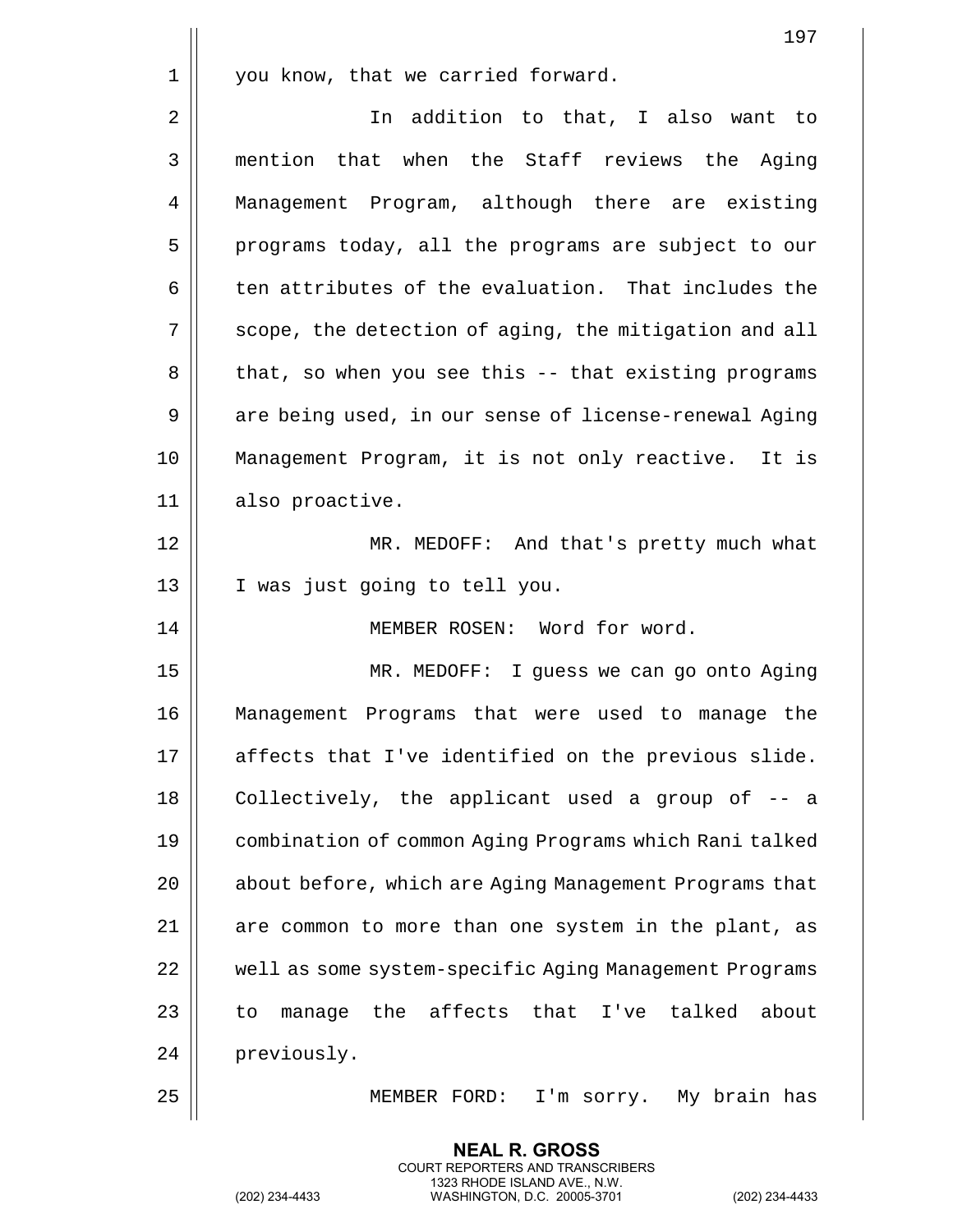1 | been going since Bill's -- the only one that we need  $2 \parallel$  to be concerned about would be one time inspections. 3 || Therefore, even if we -- you're still going to be 4 | reactive. If something fails in the system between 5 || now and 20 years, which you said, the licensee said 6  $\parallel$  that they're going to do a one-time inspection, if by 7 || their engineering judgment only inspect it once, if it 8 does fail, then that's all, obviously, null and void.  $9 \parallel$  This is coming to a new --

10 || MS. FRANOVICH: Let me address that. The 11 intent of the one-time inspections for Duke, in 12 || particular, is to either verify that aging affects, 13 || their operating experience indicates they don't have  $14$   $\parallel$  are not occurring, or they're occurring at a very slow 15 | progressing phenomenon. If their one-time inspection 16 || program, before they even do their inspection, if 17 || there is some operating experience that indicates that 18 || there is an aging affect based on some event, some 19 | equipment failure, then their one-time inspection will 20 || lead to additional inspections, because they will have 21  $\parallel$  evidence that there is an aging affect that they need 22 | to monitor and trend.

23 MEMBER FORD: So it becomes null and void. 24 MS. FRANOVICH: Right. 25 MEMBER FORD: It's no longer applicable.

> **NEAL R. GROSS** COURT REPORTERS AND TRANSCRIBERS 1323 RHODE ISLAND AVE., N.W.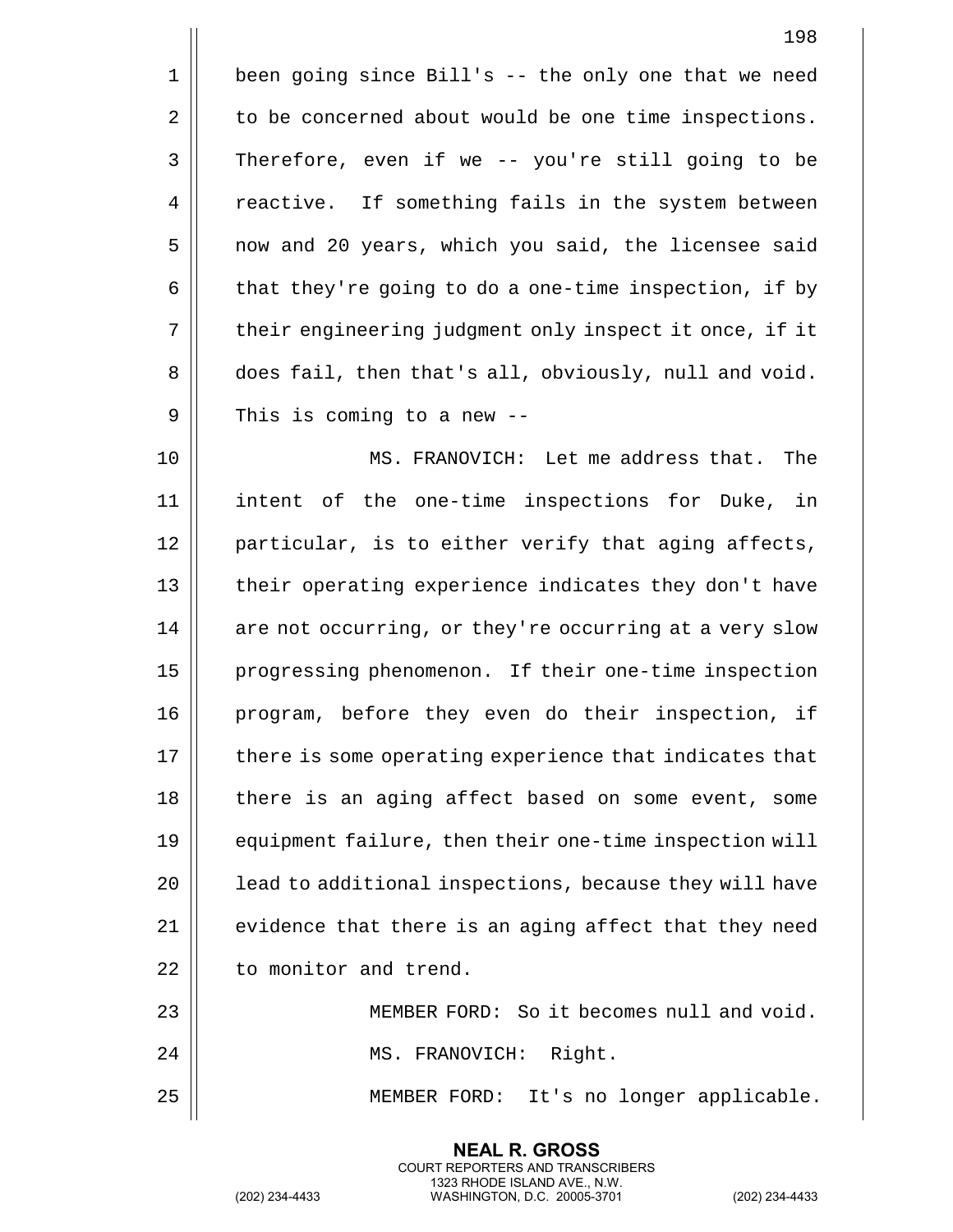|    | 199                                                    |
|----|--------------------------------------------------------|
| 1  | MS. FRANOVICH: They may come up with a                 |
| 2  | whole new inspection program to address that aging     |
| 3  | affect. The scope of the program will be defined at    |
| 4  | that point in time. Frequency of inspections will be   |
| 5  | determined, so the one time inspections are not a      |
| 6  | stagnant entity. Based on the results of the one-time  |
| 7  | inspections, or if they have indications before they   |
| 8  | perform the inspections, that there are aging affects  |
| 9  | that need to be monitored, they will take actions to   |
| 10 | do that. Does that answer your question?               |
| 11 | MEMBER FORD: Yes, it does. Thank you.                  |
| 12 | MS. FRANOVICH: Sure.                                   |
| 13 | MR. MEDOFF: The four common aging affects              |
| 14 | that were pretty much common to the RCS sub-systems    |
| 15 | were the Chemistry Control Program. They credit that   |
| 16 | program a lot for their RCS, for managing affects in   |
| 17 | their RCS sub-systems. The in-service inspection       |
| 18 | the fluid leak monitoring program, which<br>plan,      |
| 19 | actually includes monitoring for potential wastage     |
| 20 | that may result from potential leaks of the reactor    |
| 21 | coolant onto Ferritic or low alloy components, and the |
| 22 | flow assisted corrosion program for some of the steam  |
| 23 | generator components.                                  |
| 24 | The next slide provides the majority of                |
| 25 | the RCS specific AMPs that they've credited, as well.  |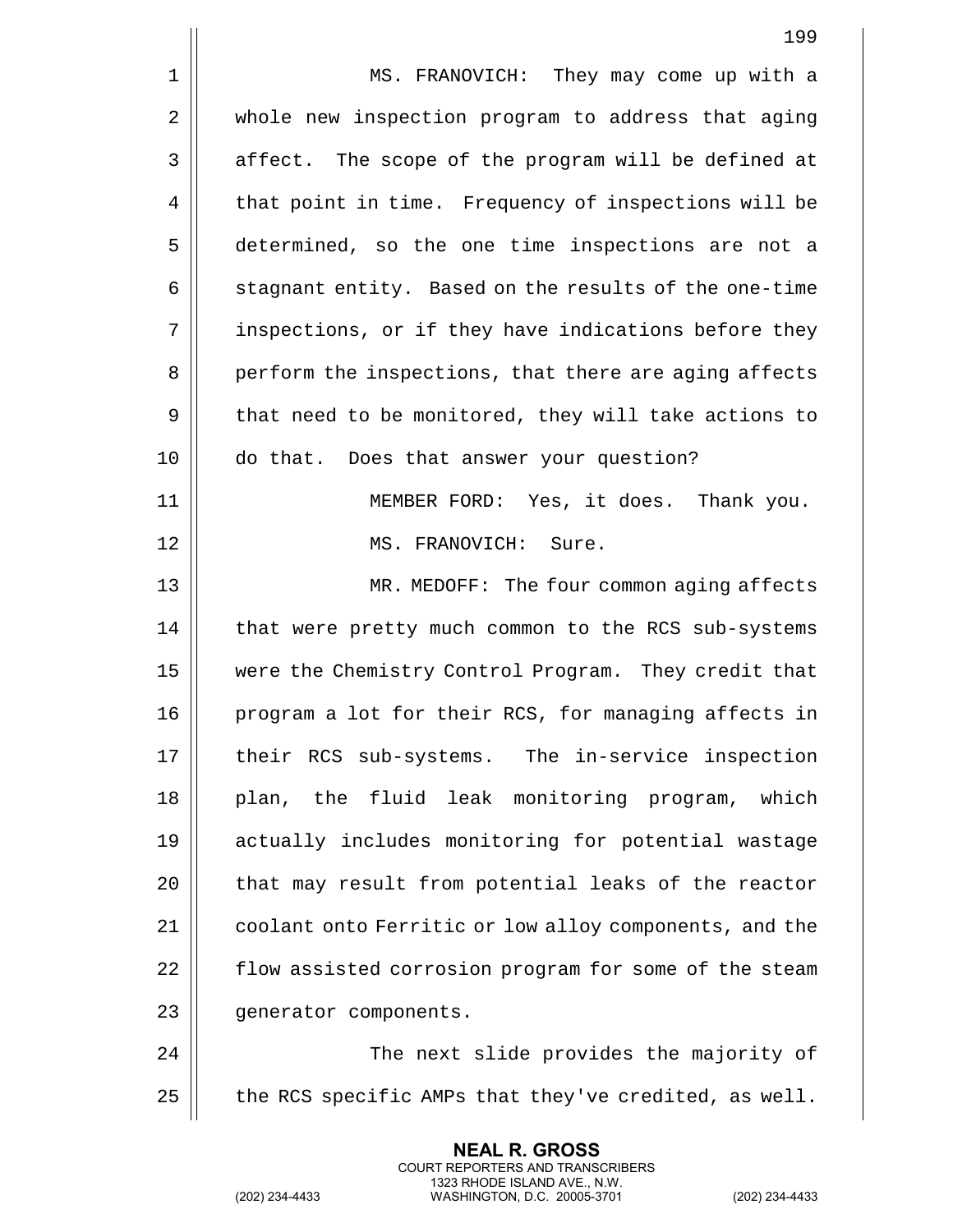200 1 || Not listed here is the RCS Operational Leakage 2 Program, but they did credit that as one of the 3 || programs, RCS-specific programs. 4 || I want to clarify a couple of things, and 5 | actually one of the things I want to clarify is that 6 | with regard to the Alloy 600 review, during our review 7 || of the AMPs, the applicant did not provide the ten 8 || attributes for the question. We did ask an RAI on  $9 \parallel$  this, and what the applicant clarified is that this is 10 not an inspection-based program. What the applicant 11 does is they use the review, they use the Alloy 600 12 || review to look at all Inconel locations in the RCS. 13 || They do a susceptibility ranking of those components, 14 and then they use the results of the review to 15 determine whether they need to augment inspection-16 | based programs that they credit for managing cracking 17 || in the Alloy 600 components, or the other Inconel 18 | components.

 CHAIRMAN BONACA: You should add the 20 | thermal fatigue management program. Right? That's  $\parallel$  part of the -- well, it's not RCS-specific. MS. FRANOVICH: It's really a TLAA. We'll | talk about that. CHAIRMAN BONACA: But that's a problem.  $25$  | Right?

> **NEAL R. GROSS** COURT REPORTERS AND TRANSCRIBERS 1323 RHODE ISLAND AVE., N.W.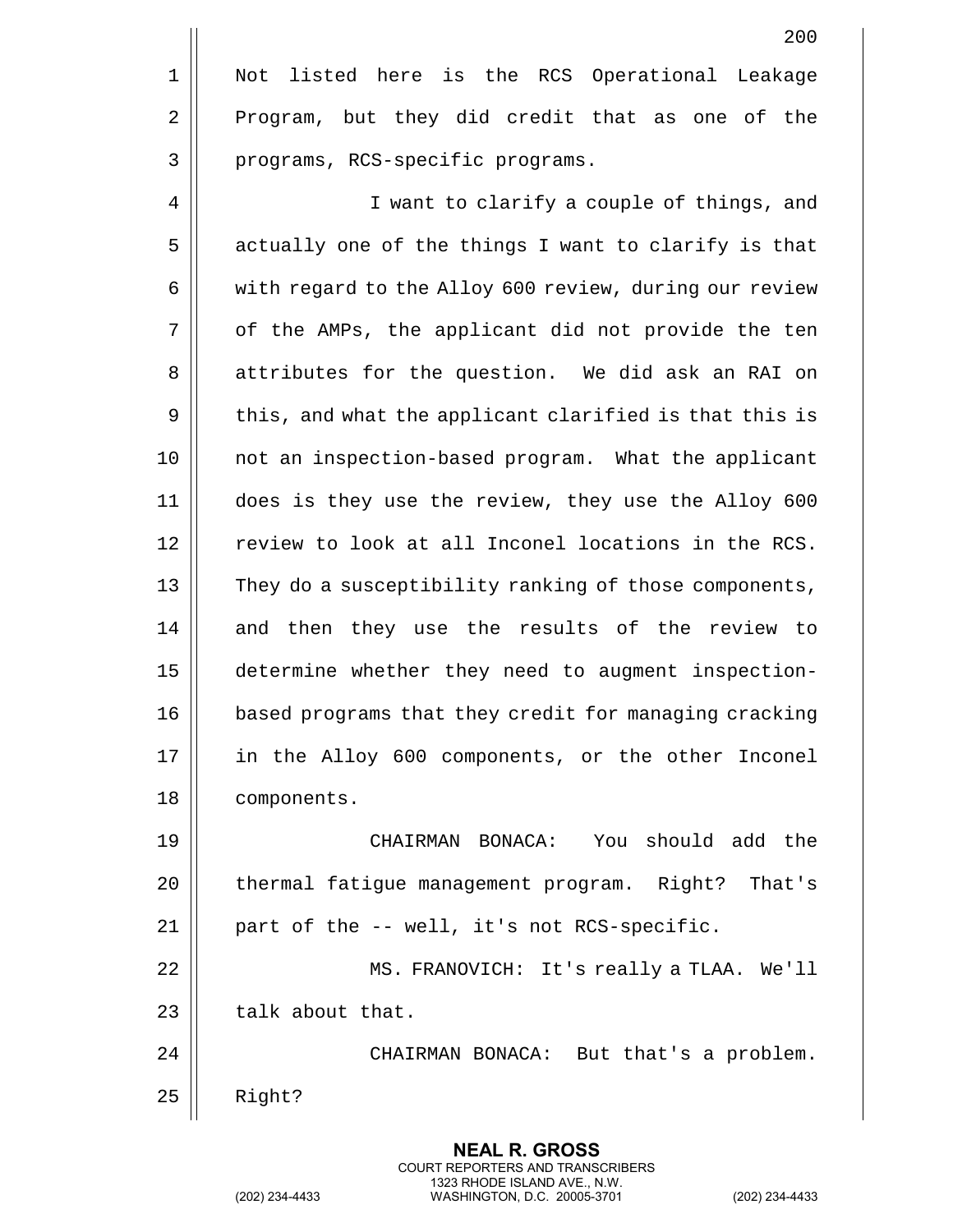|    | 201                                                    |
|----|--------------------------------------------------------|
| 1  | MS. FRANOVICH: It really is -- it's a                  |
| 2  | hybrid.                                                |
| 3  | CHAIRMAN BONACA: A couple of questions I               |
| 4  | have on this. One is, on the thimble tube inspection   |
| 5  | have that<br>do<br>bottom-mounted<br>program, you      |
| 6  | instrumentation program, and I don't remember the      |
| 7  | frequency of inspections on that one. Five years, I    |
| 8  | think. Is it five years? I think it's five years.      |
| 9  | Well, anyway, when I was reading it, it speaks about   |
| 10 | the fact that there is a program right now, that there |
| 11 | is a Westinghouse-recommended program, that leaves     |
| 12 | those thimble tubes in service with up to 80 percent   |
| 13 | wear, and I was surprised. I mean, is it a typo?<br>Is |
| 14 | Twenty percent residual thickness is<br>it correct?    |
| 15 | sufficient?                                            |
| 16 | MR. MEDOFF:<br>That's correct.                         |
| 17 | CHAIRMAN BONACA: Okay. I thought it was                |
| 18 | a typo, maybe, but it's not.                           |
| 19 | MEMBER POWERS: You were just hoping that               |
| 20 | it was.                                                |
| 21 | MR. MEDOFF: I would have to check.                     |
| 22 | CHAIRMAN BONACA: That is robust.                       |
| 23 | MS. FRANOVICH: Mary, can you help us with              |
| 24 | the answer to his first question on the frequency of   |
| 25 | this AMP?                                              |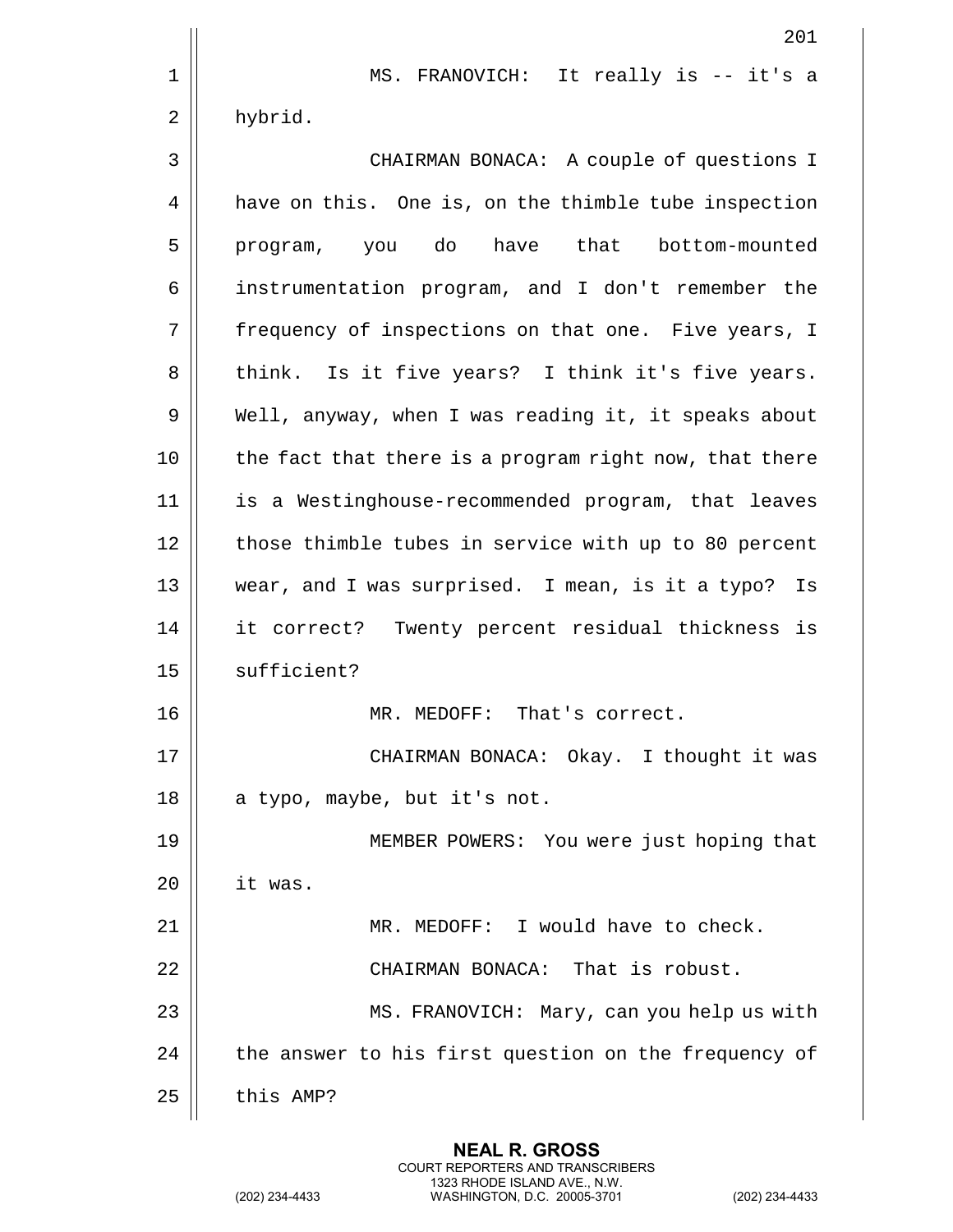1 | MS. HAZELTINE: The frequency for this AMP  $2 \parallel$  is based -- what they do is, when they do the 3 inspection, there is a calculation that they go 4 || through in order to determine how long they can 5 | | operate until they need to do the next inspection, so 6 | the frequency is actually based on inspection results  $7$  | that we see.

8 CHAIRMAN BONACA: Okay. What has been the 9 || experience with the thimble tubes at McGuire and 10 Catawba? Do you have any replacement of these thimble 11 tubes?

12 MS. HAZELTINE: No, there has not been 13 || replacement, and I think what they see is, as they 14 | operate they degrade to a certain point, and then the 15 degradation stops, which I guess you would expect with 16 || a vibration-type wear. We have a few thimble tubes 17 plugged at each site. I couldn't specifically call 18 || them out, but some are plugged due to wear, and some 19 are plugged due to other things. I think they got 20 || something stuck in one of them when they were doing an  $21$  | inspection, that type of thing.

22 | CHAIRMAN BONACA: So the strategy is to 23  $\vert$  plug them as long as you can. I mean, I'm sure you  $24$  | have a limit to how many you can plug.

> **NEAL R. GROSS** COURT REPORTERS AND TRANSCRIBERS 1323 RHODE ISLAND AVE., N.W.

25 MS. HAZELTINE: Yes. There's a tech spec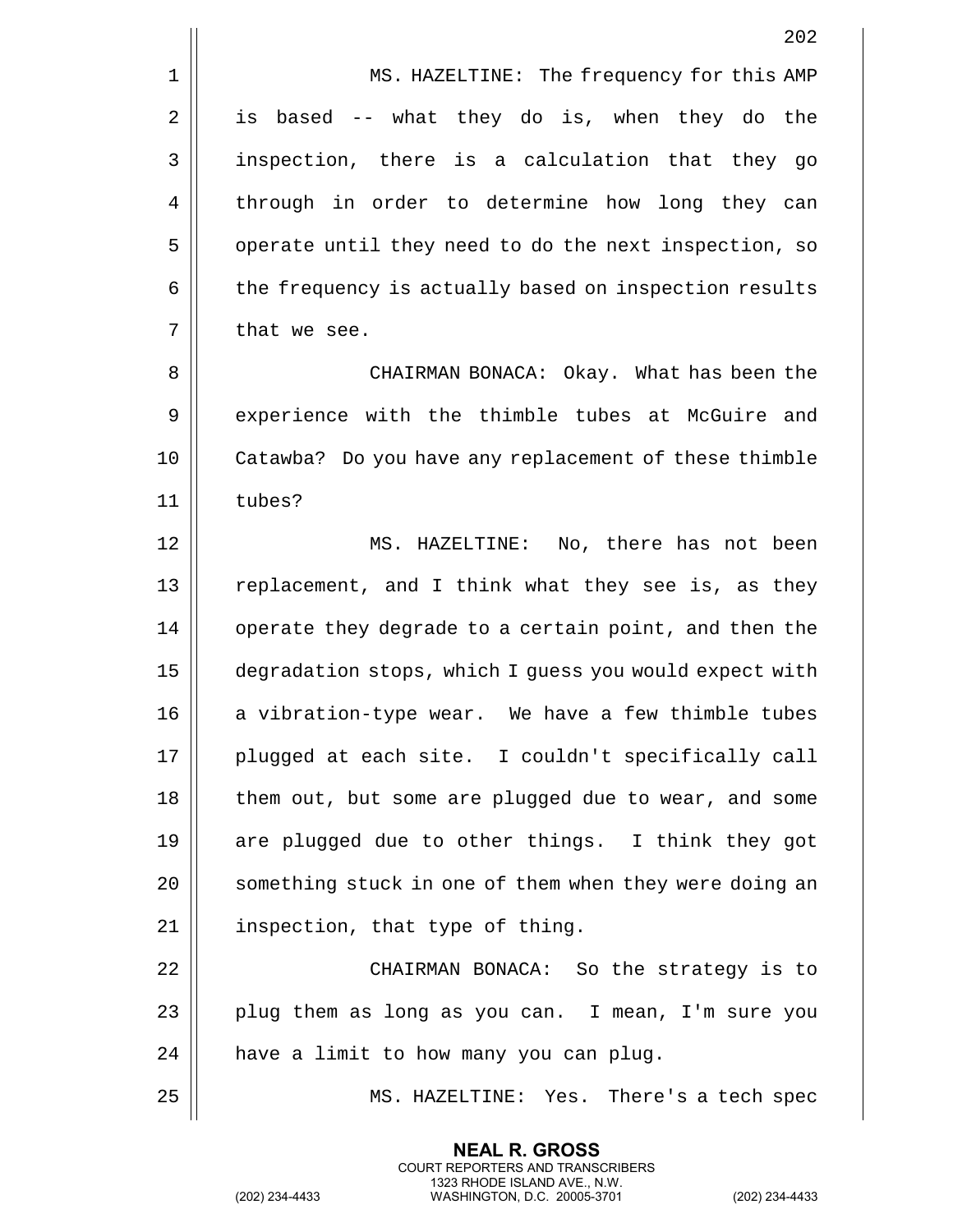|    | 203                                                    |
|----|--------------------------------------------------------|
| 1  | limit, I believe.                                      |
| 2  | CHAIRMAN BONACA: Yeah.                                 |
| 3  | MEMBER ROSEN:<br>But isn't it true that                |
| 4  | those thimbles can be replaced?                        |
| 5  | MS. HAZELTINE: I believe that they can be              |
| 6  | replaced, and that they have actually been replaced at |
| 7  | some other units, but we currently are not looking at  |
| 8  | doing that at McGuire and Catawba.                     |
| 9  | MEMBER ROSEN: But strictly speaking then,              |
| 10 | if they're replaceable, then they shouldn't be the     |
| 11 | subject of --                                          |
| 12 | MS. FRANOVICH: But the applicant would                 |
| 13 | have to demonstrate that they plan to replace them. If |
| 14 | they don't plan to replace them on a specified life or |
| 15 | based on performance, or condition monitoring, then    |
| 16 | they're within the scope of license renewal, and       |
| 17 | subject to an Aging Management Review.                 |
| 18 | CHAIRMAN BONACA: The other question I had              |
| 19 | was relating to an open item that you had, and maybe   |
| 20 | have closed. The one about V.C. Summers, Lessons       |
| 21 | Learned, implementation of those. Have you received    |
| 22 | closure on that?                                       |
| 23 | MS. FRANOVICH: Yes, we have. What we                   |
| 24 | asked for in the SER was the weld material in their    |
| 25 | reactor coolant system piping. We were looking for     |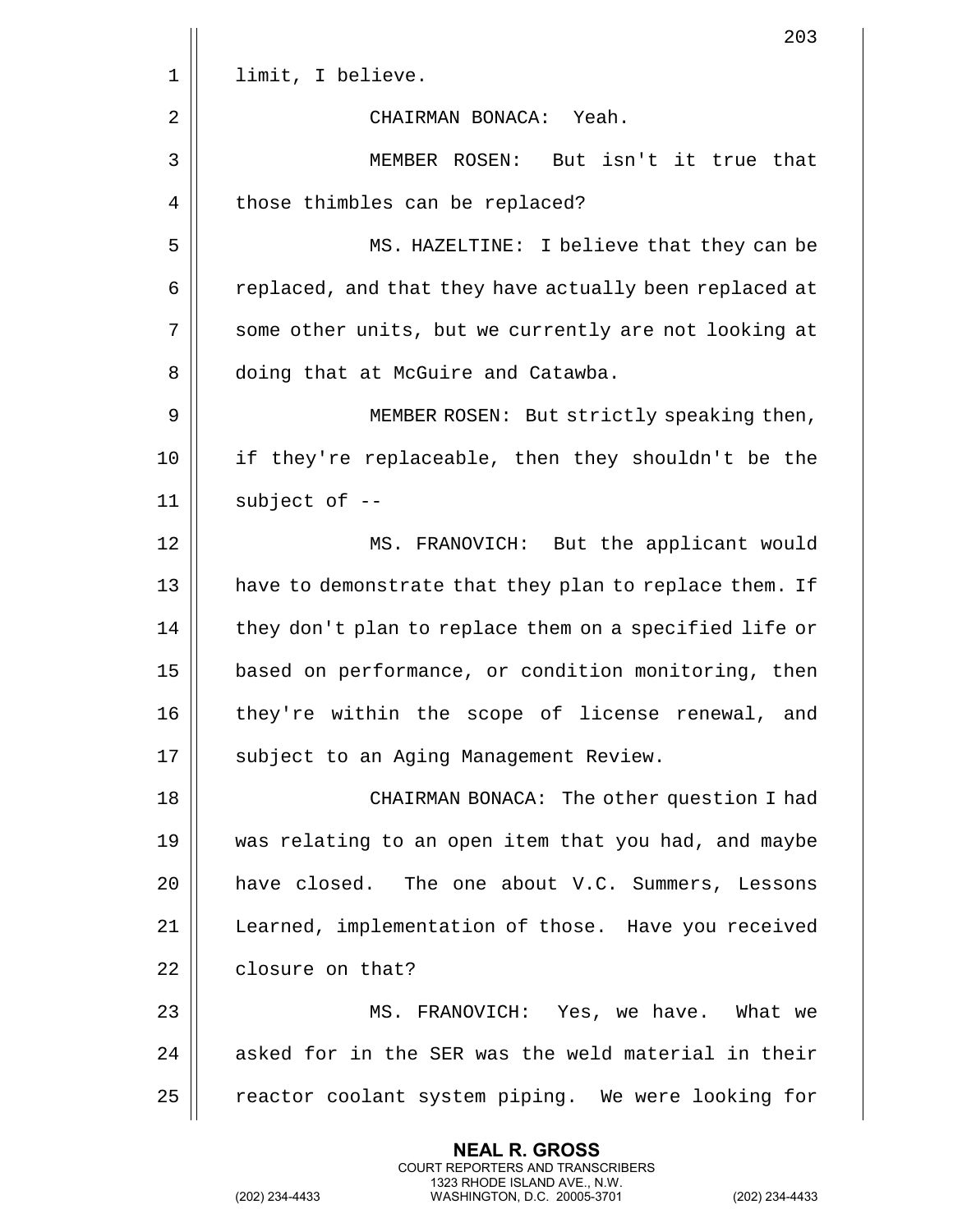$1 \parallel$  the locations that contain 82/182 weld material, and  $2 \parallel$  we also wanted them to tell us what efforts, or what 3 | actions they have taken in response to the industry 4 | operating experience of V.C. Summers. They provided  $5 \parallel$  four locations that have the Alloy 82/182 material. 6 They reference the pages of the application, Aging 7 Management Review results table, that those locations 8 | are specified in. And in those locations, they credit 9 | the Alloy 600 Aging Management Review, and several 10 other Aging Management Programs, I believe the ISI 11 Plan. And they indicated what industry initiatives 12 || Duke is participating in, and that was sufficient for 13 || the Staff to consider this item closed. 14 || I indicated earlier this morning that the 15 || Staff considers this a current operating issue, and 16 because field welds were part of the root cause of 17 || this event at V.C. Summers, and the Sherron Harris 18 || Plant is the only other plant known to the Staff to 19 have field welds, then the Staff has confidence that 20 || the Aging Management of these weld locations for 21 | McGuire and Catawba are adequate. 22 | CHAIRMAN BONACA: My concern was more, as 23  $\parallel$  I had pressed at a previous -- at another meeting, 24 more about -- and we discussed this down at Region 2. 25 | They expressed the same concern about the fact that

> **NEAL R. GROSS** COURT REPORTERS AND TRANSCRIBERS 1323 RHODE ISLAND AVE., N.W.

(202) 234-4433 WASHINGTON, D.C. 20005-3701 (202) 234-4433

204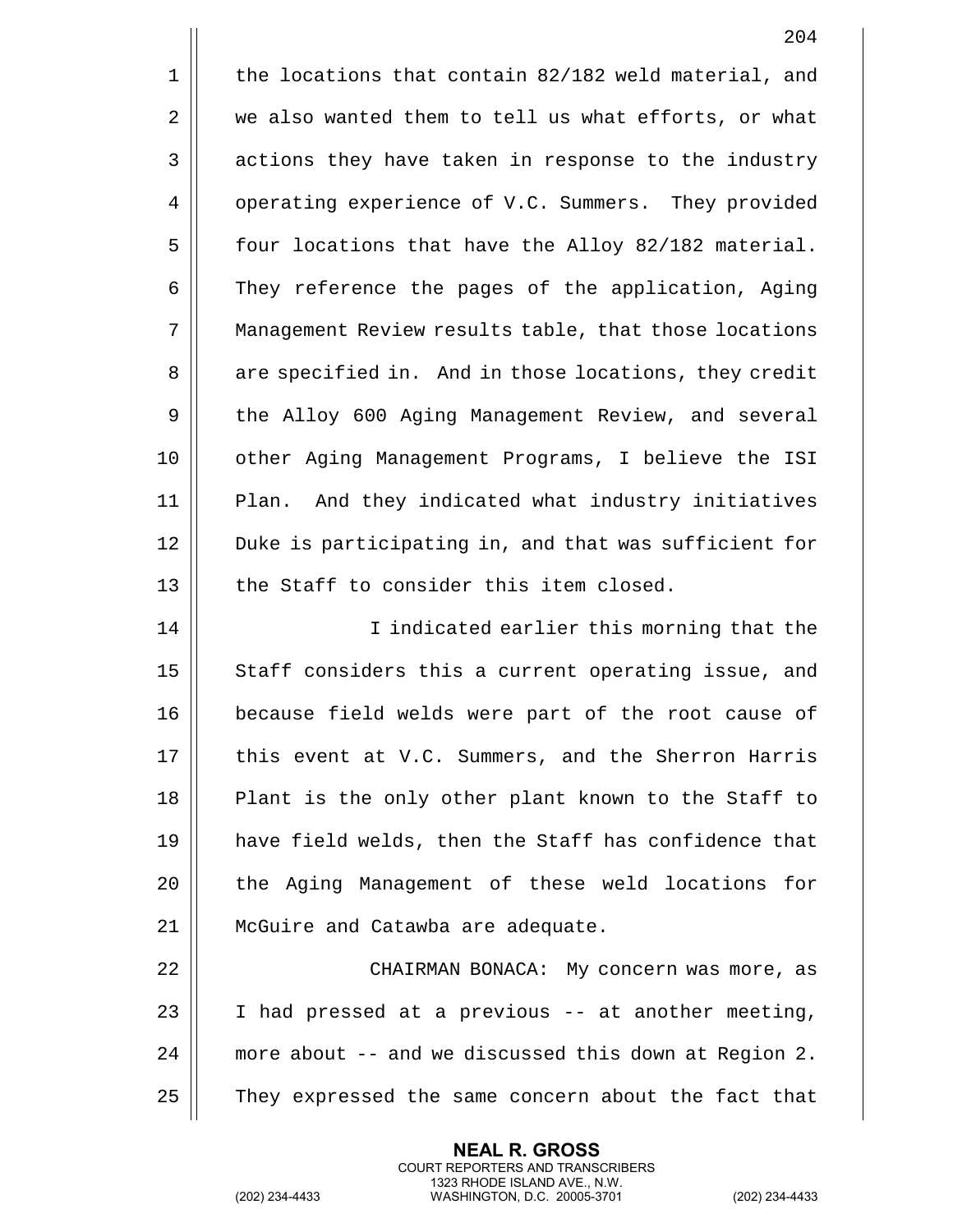|    | 205                                                    |
|----|--------------------------------------------------------|
| 1  | the previous inspections, the in-service inspections   |
| 2  | don't identify any indication of cracking in these     |
| 3  | And yet, after they had this through-wall<br>welds.    |
| 4  | leak, then they went back and they found that they, in |
| 5  | fact, had cracks in all the other nozzles.             |
| 6  | MS. FRANOVICH: Right.                                  |
| 7  | CHAIRMAN BONACA: Which says, you know,                 |
| 8  | it's a failure of the inspection system. So now that   |
| 9  | was attributed possibly to the roughness in those      |
| 10 | locations, and the fact that, I guess the small tray   |
| 11 | that is moved over with a probe may have missed        |
| 12 | contact, and so on and so forth. But that raises the   |
| 13 | question about what is the industry going to do with   |
| 14 | future inspection? If those are the lessons learned,   |
| 15 | how are they being applied in such a way that we're    |
| 16 | going to see cracks now through volumetric inspection, |
| 17 | rather than just simply waiting for a leak to come     |
| 18 | through.                                               |
| 19 | MR. BATEMAN: This is Bill Bateman of the               |
| 20 | Staff. Industry was very sensitive to that Summer      |
| 21 | event, and subsequent to then, they've improved their  |
| 22 | NDE techniques. They've gone to smaller-diameter       |
| 23 | transducers, which would have a tendency to help       |
| 24 | overcome the roughness issue. And they've also         |
| 25 | employed eddy current techniques, so they've got       |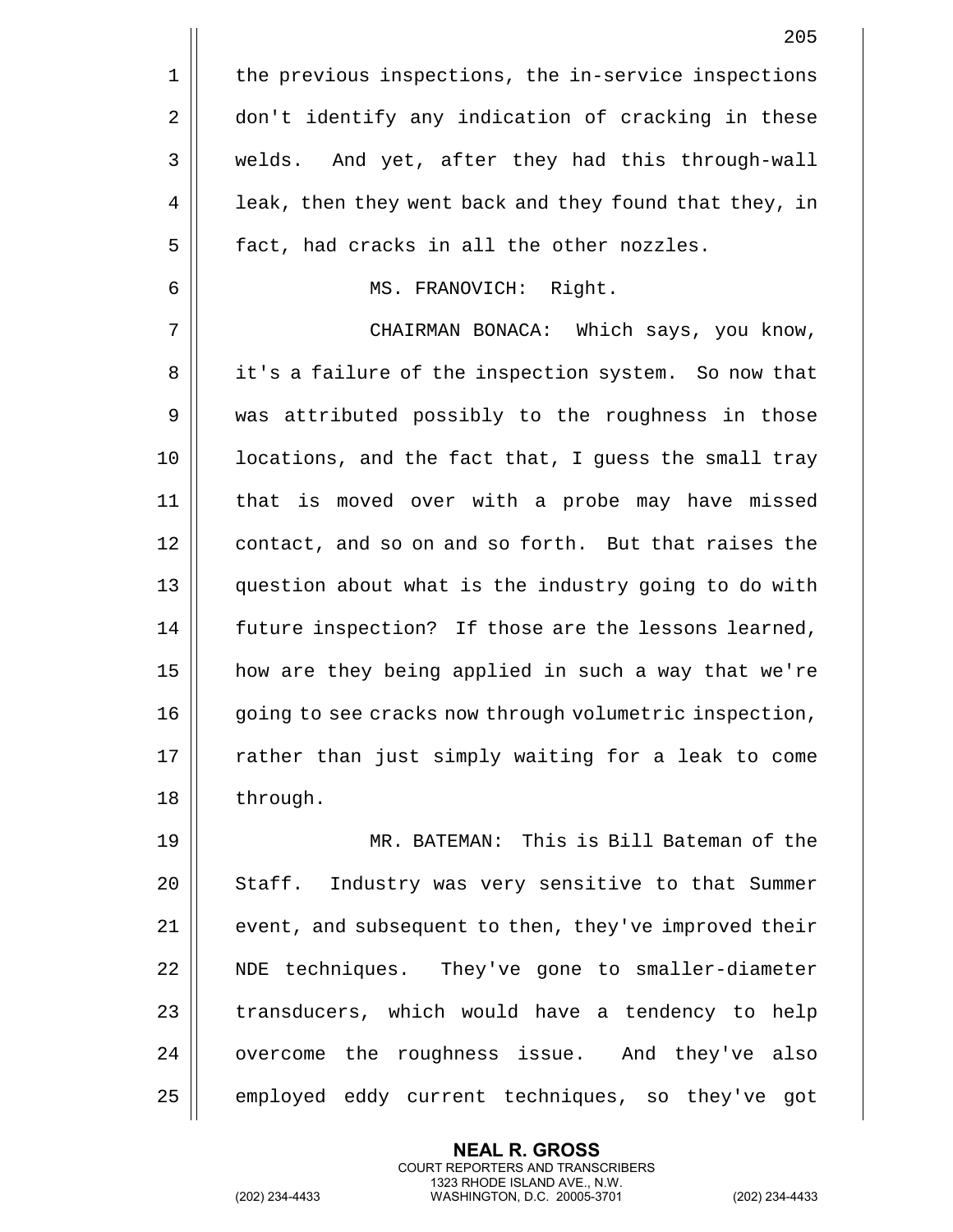|    | 206                                                              |
|----|------------------------------------------------------------------|
| 1  | improved inspection. They've made significant                    |
| 2  | improvements to their inspection techniques in an                |
| 3  | attempt to eliminate the possibility that they'll miss           |
| 4  | a crack like that.                                               |
| 5  | CHAIRMAN BONACA: So the eddy current, for                        |
| 6  | example, now it's routinely done?                                |
| 7  | MR. BATEMAN: The eddy current now is on                          |
| 8  | the inspection devices, and that would pick up any               |
| 9  | surface flaws.                                                   |
| 10 | CHAIRMAN BONACA: Okay. Thank you. All                            |
| 11 | right. That's good to know. I mean, we asked the                 |
| 12 | question before, and we didn't get an answer, so thank           |
| 13 | you.                                                             |
| 14 | MEMBER LEITCH: I'm sorry. Does that                              |
| 15 | answer apply to V.C. Summer, or is that all --                   |
| 16 | MR. BATEMAN: Well, that didn't apply to                          |
| 17 | V.C. Summer before.                                              |
| 18 | MEMBER LEITCH: No, but it does now.                              |
| 19 | Right?                                                           |
| 20 | MR. BATEMAN: Well, I don't even think                            |
| 21 | they inspected that weld this last outage. They                  |
| 22 | $\text{d}$ idn't have a -- with the new weld, I don't think they |
| 23 | had any requirement to inspect a new weld.                       |
| 24 | CHAIRMAN BONACA: But they have committed                         |
| 25 | to inspecting the other nozzles, however, every                  |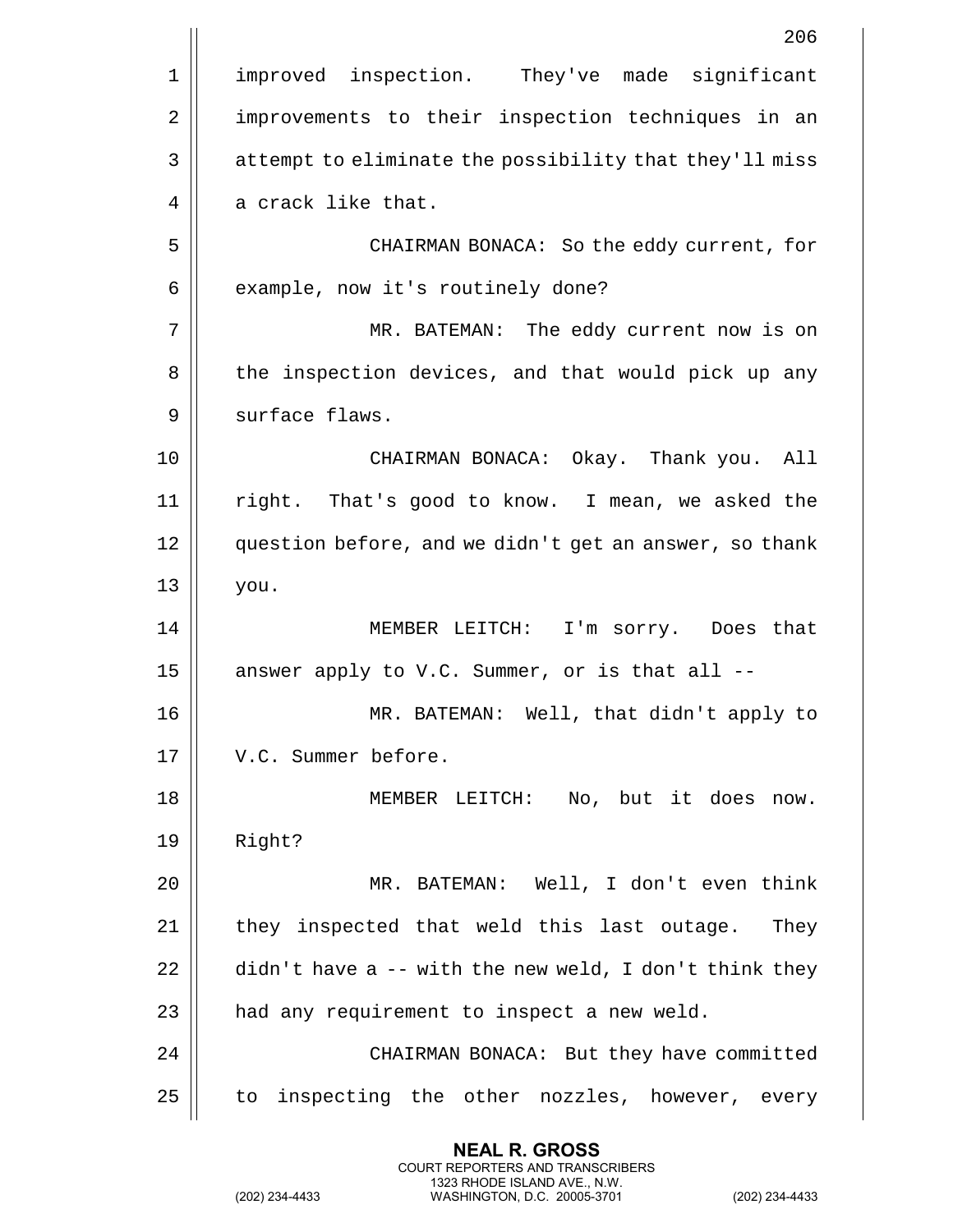|    | 207                                                    |
|----|--------------------------------------------------------|
| 1  | outage. So I would expect that --                      |
| 2  | MR. BATEMAN:<br>That's my understanding,               |
| 3  | that they've improved the inspection techniques to     |
| 4  | smaller transducers and eddy current devices. If the   |
| 5  | licensees know something different, in terms of their  |
| 6  | inspection experience, that might be useful. Is that   |
| 7  | consistent with what you folks do?                     |
| 8  | MS. HAZELTINE: I can't add anything to                 |
| 9  | that.                                                  |
| 10 | MR. BATEMAN: Okay. Well, that's what we                |
| 11 | were told by industry in a number of different forums, |
| 12 | that that's what they've done. Because certainly, we   |
| 13 | were very concerned about what improvements they were  |
| 14 | going to make in subsequent inspections at all plants  |
| 15 | to be sure this was not going to happen again.         |
| 16 | MEMBER LEITCH:<br>Okay.<br>Thanks.                     |
| 17 | MR. MEDOFF: The RCS-specific AMPs are $-$ -            |
| 18 | there's a new one. The pressurizer spray head that     |
| 19 | Rani briefly touched on before, this is a one-time     |
| 20 | inspection program. Basically determined that          |
| 21 | cracking is not an issue with the pressurizer spray    |
| 22 | heads. They were brought into the scope of license-    |
| 23 | renewal because the FSAR credits the spray heads with  |
| 24 | pressure control, and cooling temperature control      |
| 25 | following a fire event.                                |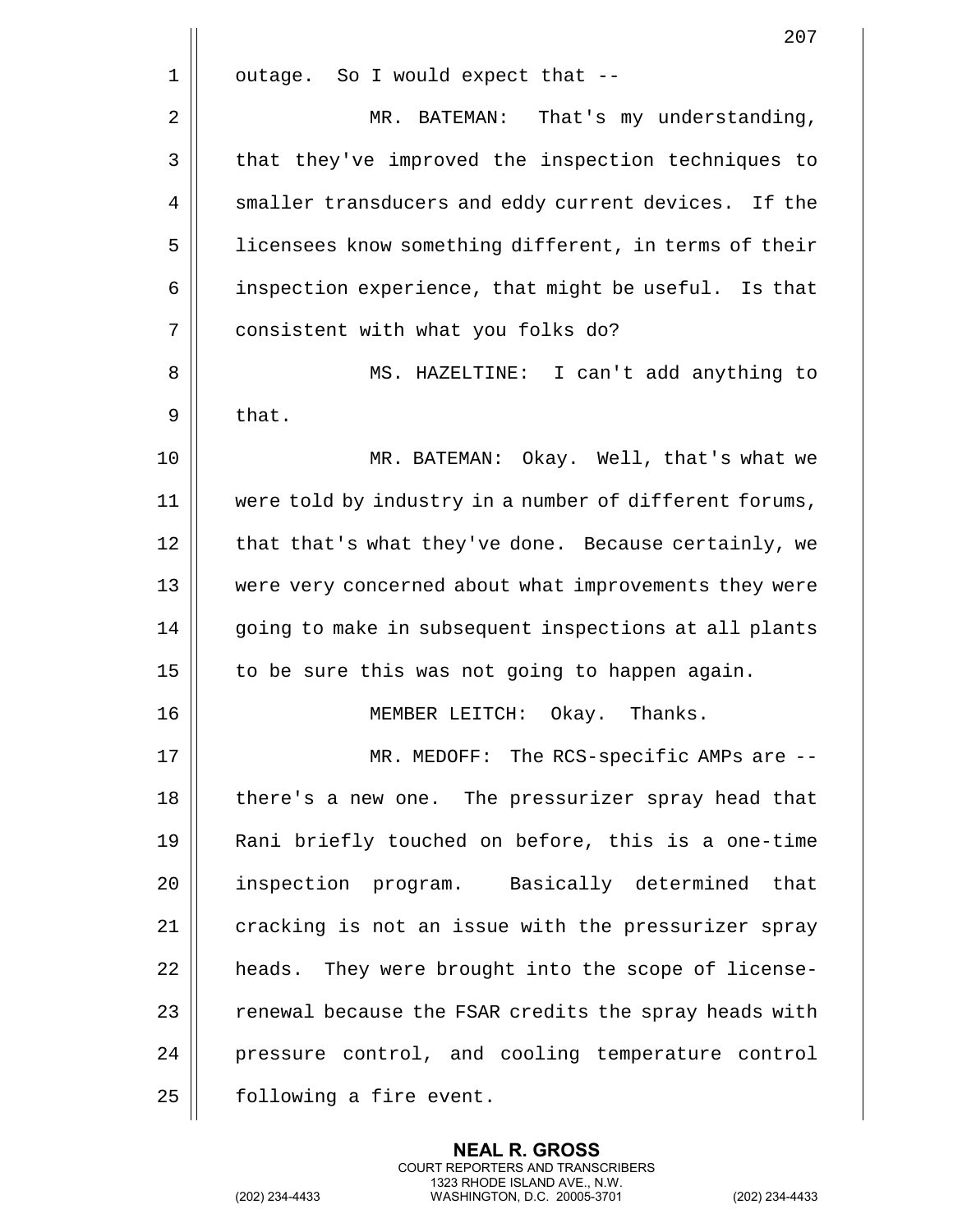1 || They have the typical reactor vessel 2 || integrity program. I would like to defer any 3 questions on this a little bit, if you have any, a 4 || little bit later, when I will discuss the time 5 | limiting aging analyses for the vessel because they're 6 inter-related. There's the CRDM and other vessel 7 closure penetration inspection program, and I can't 8 || emphasize this program enough.

 What I really want to emphasize to you is 10 || that the current licensing basis for this program keeps changing yearly up to now. There have been 12 || previous cracking events at Oconee and Arkansas, as well as the extremely significant cracking event at Davis-Besse. The Staff included the review of all pertinent generic communications issued on CRDM and vessel head penetration nozzle cracking as part of its 17 | review of this program.

 We did leave an open item on the program due to the fact that we issued a bulletin in April || that really was brought to light, the question of whether current industry practices for inspecting 22 | vessel head penetration nozzles are adequate at this || point. The licensee has come back with a draft 24 || resolution of this issue. Basically, they are 25 | committing to implementing their program as described

> **NEAL R. GROSS** COURT REPORTERS AND TRANSCRIBERS 1323 RHODE ISLAND AVE., N.W.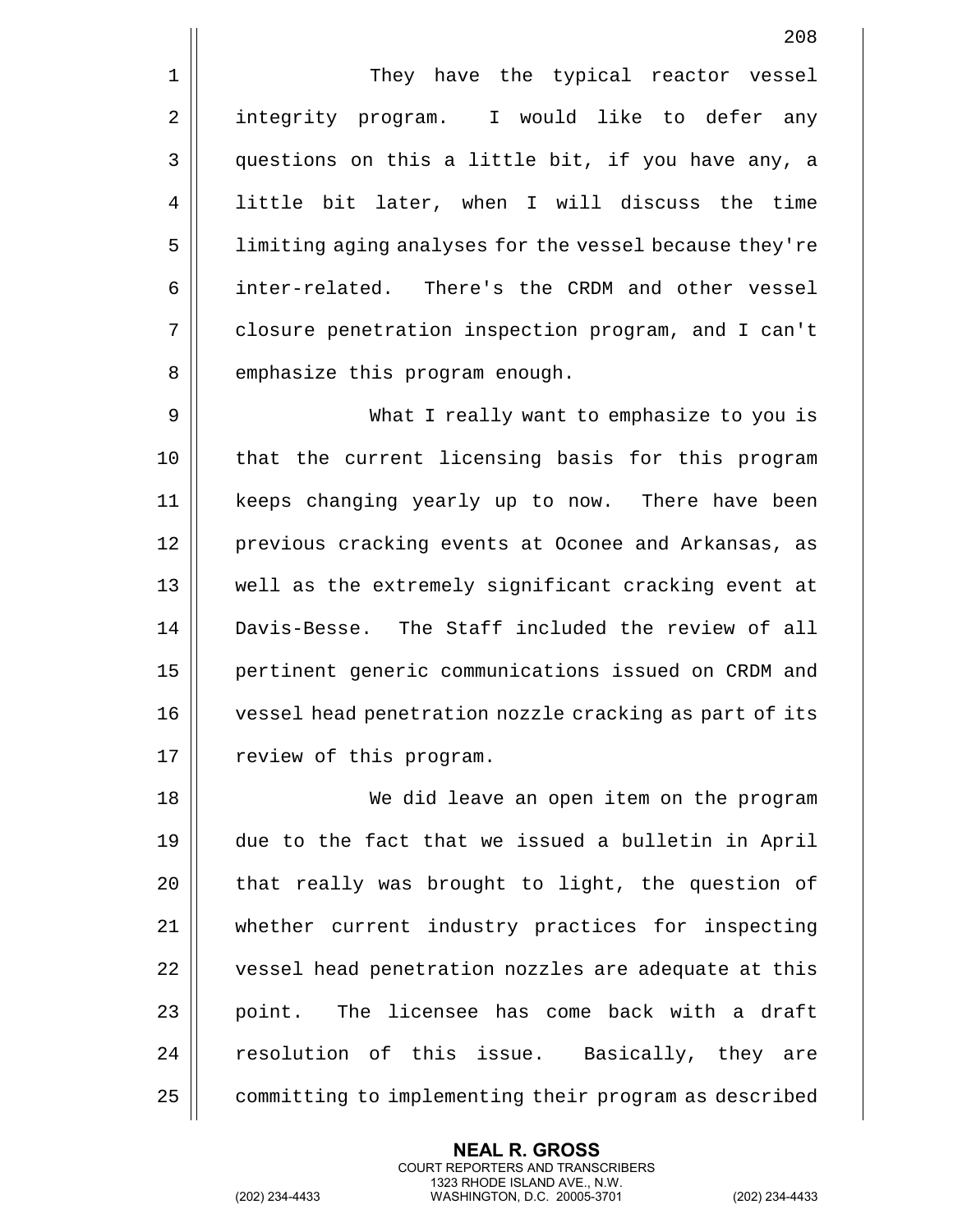|    | 209                                                    |
|----|--------------------------------------------------------|
| 1  | in the response to Bulletin 2002-02, as their means of |
| 2  | addressing this issue as it relates to the McGuire and |
| 3  | Catawba application.                                   |
| 4  | At this point, it's a confirmatory item.               |
| 5  | When they send it in, we'll look it over and make sure |
| 6  | that it's all okay.                                    |
| 7  | CHAIRMAN BONACA: I was confused a little               |
| 8  | reading the program here, and Appendix B, there's a    |
| 9  | B.3.9-2. It says, "For McGuire this new inspection     |
| 10 | would be completed following issuance of the new       |
| 11 | operating licenses." What is this new inspection?      |
| 12 | MR. MEDOFF: Where are you now?                         |
| 13 | CHAIRMAN BONACA: I'm reading the program               |
| 14 | on the application.                                    |
| 15 | MR. MEDOFF: The CRDM program?                          |
| 16 | It's page $B.3.9-2.$<br>CHAIRMAN BONACA:<br>And        |
| 17 | it refers to this new inspection, and I was confused   |
| 18 | about what new inspection is this? I thought that      |
| 19 | McGuire would be following that curve and performing   |
| 20 | the CRDM inspections when the time comes.<br>This      |
| 21 | implies that there is an additional inspection being   |
| 22 | done?                                                  |
| 23 | MS. HAZELTINE: At the time we submitted                |
| 24 | our license-renewal application, the CRDM nozzle       |
| 25 | inspection program was a new inspection. As Jim has    |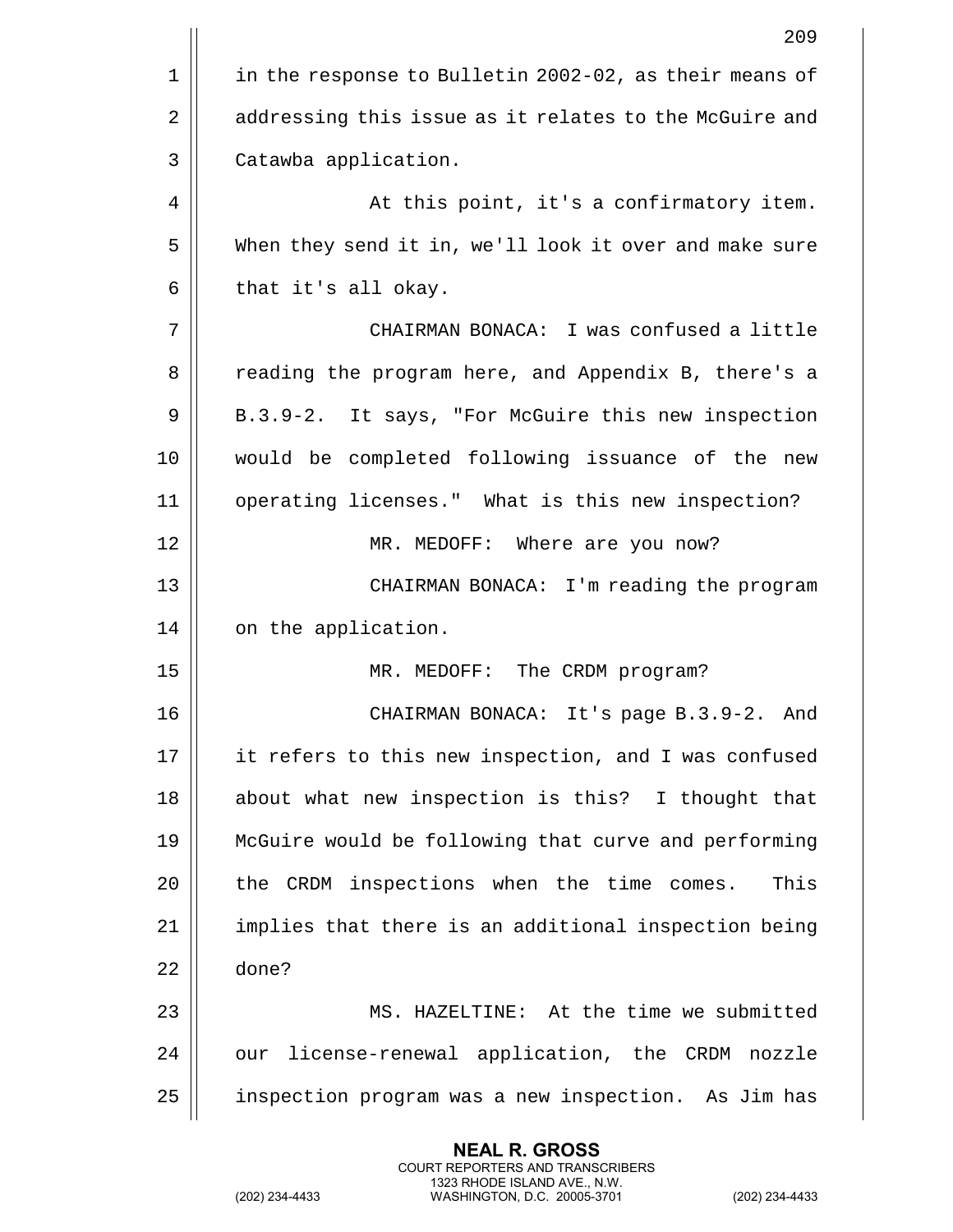|    | 210                                                    |
|----|--------------------------------------------------------|
| 1  | indicated, the state of the industry, things have      |
| 2  | continually changed, so we have things going on right  |
| 3  | now as part of our current licensing basis, that we've |
| 4  | been required to do. Some of those things happened     |
| 5  | after we presented the --                              |
| 6  | CHAIRMAN BONACA: I understand. So this                 |
| 7  | inspection is not a new inspection. It now has become  |
| 8  | the inspection that you will perform as part of the    |
| 9  | program, as the industry recommends.                   |
| 10 | MS. HAZELTINE: Right. Things<br>have                   |
| 11 | changed since we submitted our application.            |
| 12 | CHAIRMAN BONACA: I understand.<br>I just               |
| 13 | was reading it, and tried to figure out what is this   |
| 14 | new inspection.                                        |
| 15 | MR. GILL: This is Bob Gill. Our latest                 |
| 16 | response to Bulletin 2002-02 indicated we'd provide    |
| 17 | our formal plans on the McGuire and Catawba vessels    |
| 18 | within four years. They are very low susceptibility    |
| 19 | vessels. I think the written response we're going to   |
| 20 | put in reiterates those commitments in there.          |
| 21 | We went through this thoroughly with the               |
| 22 | regional inspectors on site, and brought down our      |
| 23 | experts, and liken it to, you know, the COB is the COB |
| 24 | today, but at year 40 there's a step change in what    |
| 25 | we're doing. And I think part of this submittal, we    |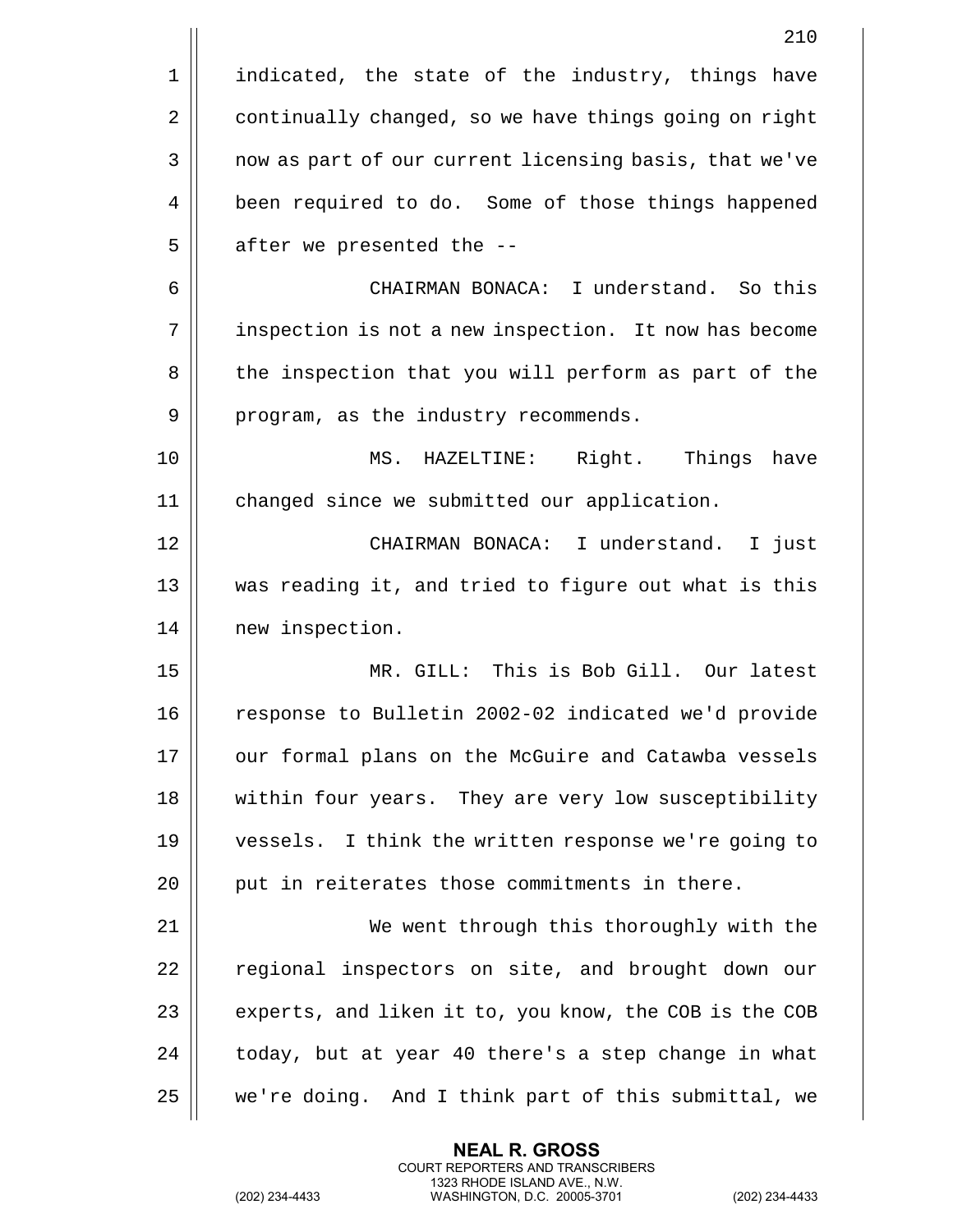1 || were aware of the recent history just prior to, and I  $2 \parallel$  think something had happened in like April of  $01$ , 3 | just prior to us making the submittal, and we put some 4 | paragraphs alluding to that operating experience. We 5 | knew something was going to happen. We just didn't  $6 \parallel$  know what. But since that time, we had 2001-01 as a 7 || Bulletin, and two 2002 bulletins on the same topic, so 8 || at least three bulletins now since this submittal that 9 | will now step-change the Part 50 commitments in that 10 || area, and will most likely equal what we've already 11 committed to for license-renewal, but just bring it 12 || forward doing something in the current term. 13 CHAIRMAN BONACA: I understand. It's just  $14$  | the way this read is -- I thought that you would 15 commit to an additional inspection, and I was 16 || surprised that you would do that. 17 MR. GILL: Yeah. Well, we had identified  $18$  || as an aging affect. 19 CHAIRMAN BONACA: Okay. 20 MR. GILL: And actually, Oconee has very 21 | similar programs, so we knew we had to do something. 22 || CHAIRMAN BONACA: Thank you. 23 MR. MEDOFF: Moving on -- 24 MEMBER LEITCH: Are these plants low 25 | susceptibility because they're relatively new, or are

> **NEAL R. GROSS** COURT REPORTERS AND TRANSCRIBERS 1323 RHODE ISLAND AVE., N.W.

(202) 234-4433 WASHINGTON, D.C. 20005-3701 (202) 234-4433

211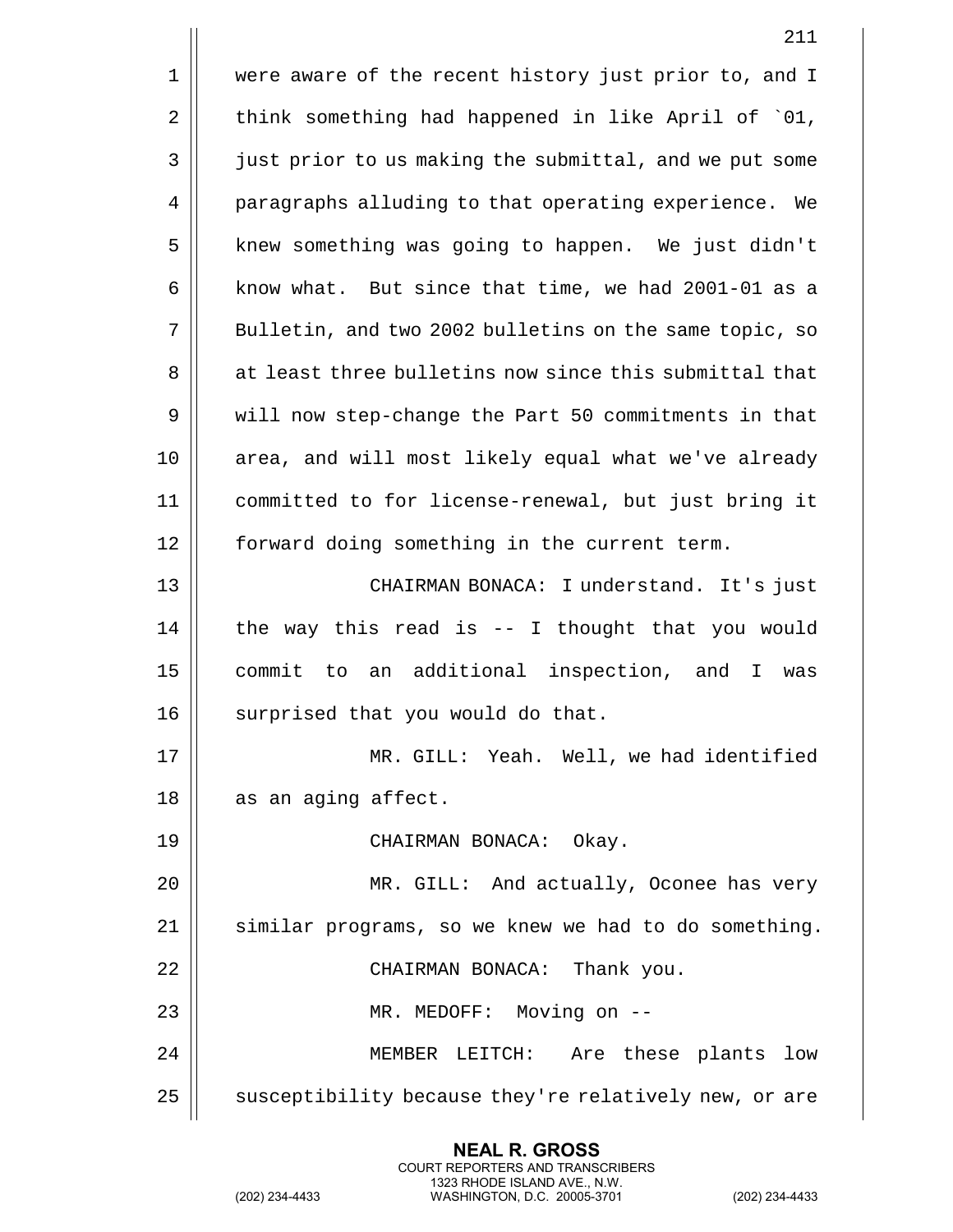|    | 212                                                     |
|----|---------------------------------------------------------|
| 1  | they in the so-called cold head?                        |
| 2  | It's the cold head.<br>MS. HAZELTINE:                   |
| 3  | The cold head.<br>MEMBER LEITCH:                        |
| 4  | MR. MEDOFF: Moving on, we briefly touched               |
| 5  | on the BMI thimble tube inspection program. There's     |
| 6  | another new program, the RV Internals Program.<br>I'm   |
| 7  | prepared to discuss any questions you have with that,   |
| 8  | as well as steam generator surveillance program.<br>And |
| 9  | John will address any questions you have with respect   |
| 10 | to that.                                                |
| 11 | We had five open items. The applicant has               |
| 12 | provided us with draft resolutions of these items.      |
| 13 | They all appear to be acceptable at this point. They    |
| 14 | haven't been formally submitted, but given what         |
| 15 | they've proposed to us, we have turned these into       |
| 16 | confirmatory items, based on their advanced notice to   |
| 17 | us.                                                     |
| 18 | MS. FRANOVICH: And when we met with the                 |
| 19 | Staff in September, they provided hand-outs for the     |
| 20 | meeting that contained proposed responses to the open   |
| 21 | items, so based upon those proposed responses, these    |
| 22 | are confirmatory items.                                 |
| 23 | MR. MEDOFF: I'll briefly touch on these                 |
| 24 | five confirmatory items. The first one, really the      |
| 25 | issue is whether VT-3 exams proposed for the one-time   |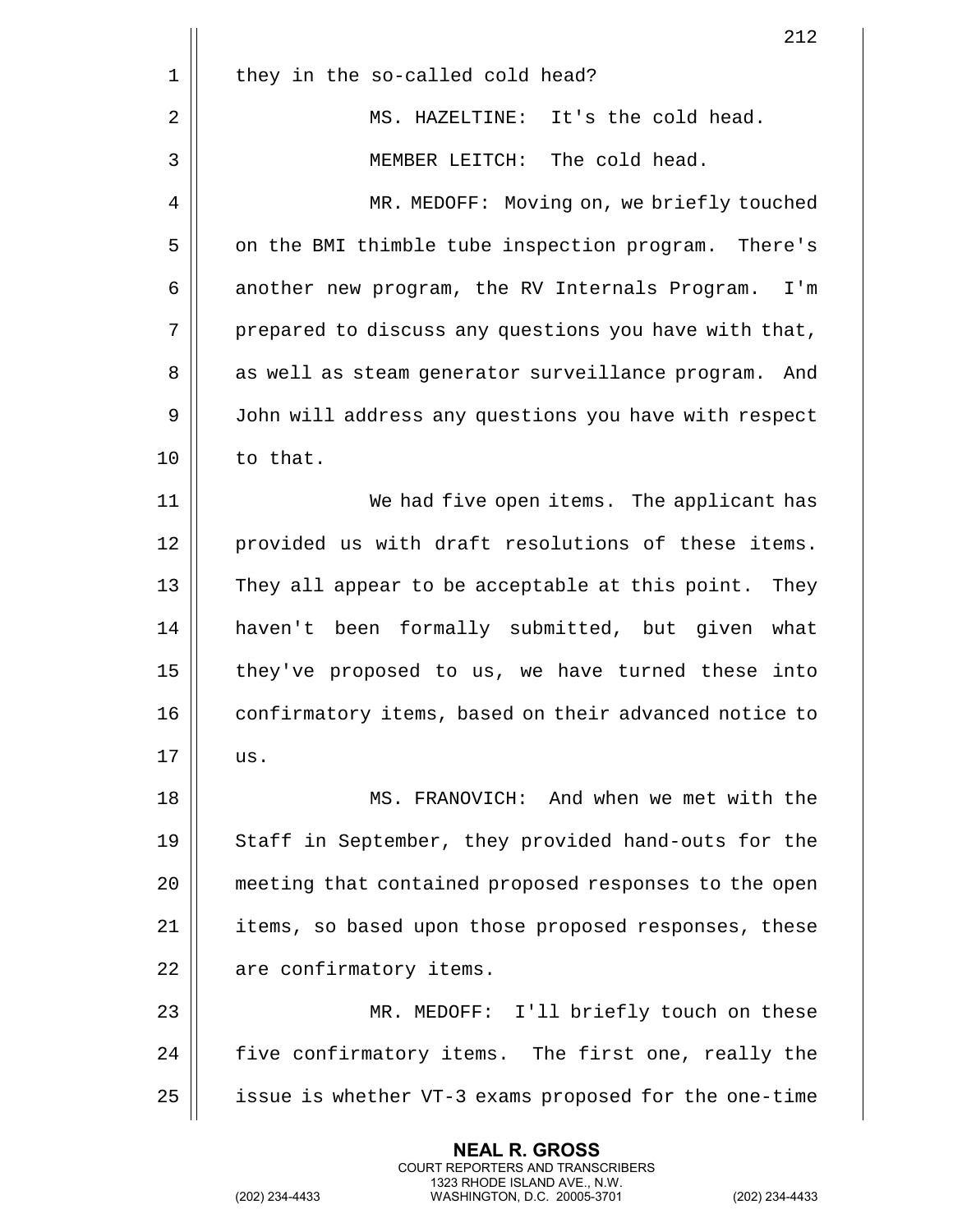1 | inspection of the McGuire pressurizer spray head would 2 | be adequate to detect cracking in the spray heads, and  $3 \parallel$  the Staff considers that VT-1s are actually the 4 | appropriate visual examinations. And the applicant 5 | has provided the draft resolution, is that they will 6  $\parallel$  change that to VT-1s.

7 In terms of the reactor vessel integrity 8 Surveillance program, there were some questions 9 | whether the capsules proposed for the extended periods 10 || of operation would provide relevant data for the 11 vessels as applicable for the extended period. You 12 don't want to amass so much fluence that it's not 13 || going to provide relevant data, nor do you want to 14 have too little fluence, so you have -- when you're 15 | irradiating the surveillance capsules in the vessel, 16  $\parallel$  there's a certain fluence criteria that we use, where 17 we would consider the data when the capsules are 18 || tested, to consider them to provide relevant data. So 19 || we had a couple of questions on that, and they're 20 || qoing to provide an updated schedule consistent with  $21$  | the Staff's questions.

22 || I just briefly touched on the vessel head 23 | nozzle inspection program. Basically, they're going 24 || to commit to their program as referenced in the 25 | response to Bulletin 2002-02. We asked a question on

> **NEAL R. GROSS** COURT REPORTERS AND TRANSCRIBERS 1323 RHODE ISLAND AVE., N.W.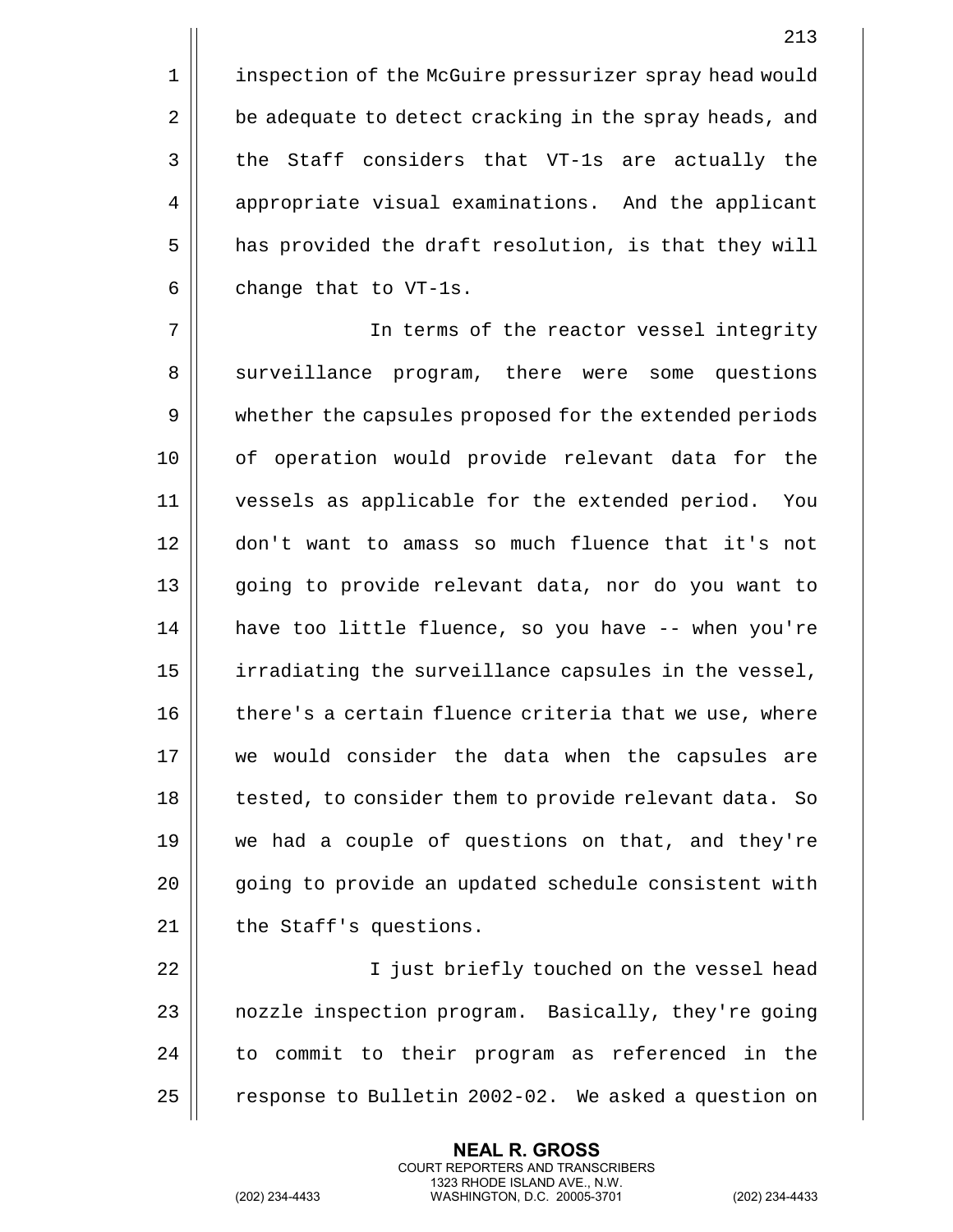$1$  | the reactor vessel internals. This really was a three 2 | part question, but the main issue was whether 3 | inspecting the baffle forgings and welds, the baffle 4 | plates and welds would provide a sufficient basis for 5 S Scheduling examinations of the remaining three units.

6 When we had our discussions with the 7 applicant in September, they pointed out some 8 differences in the RV internal designs. The applicant 9 has preferred one additional unit for these 10 || inspections, McGuire 2, and based on the differences 11 in designs, we think that the inspections at McGuire 12 || 1 and 2, as well as previous inspections at all three 13 Oconee units should provide relevant data as to 14 | whether they need to schedule further inspections at 15 **Catawba** 1 and 2.

16 MS. FRANOVICH: And the applicant, as I 17 || indicated earlier this morning, proposed to perform 18 || those inspections on a staggered basis, one around 19 || vear 40, and the other around year 50.

20 MR. MEDOFF: And the final open item was 21 || really an SR supplement issue with regard to the steam 22 || qenerator surveillance program, and I'll let John  $23$  || touch on that one a little bit.

24 MR. TSAO: Basically, this program, the 25 || applicant's steam generator surveillance program

> **NEAL R. GROSS** COURT REPORTERS AND TRANSCRIBERS 1323 RHODE ISLAND AVE., N.W.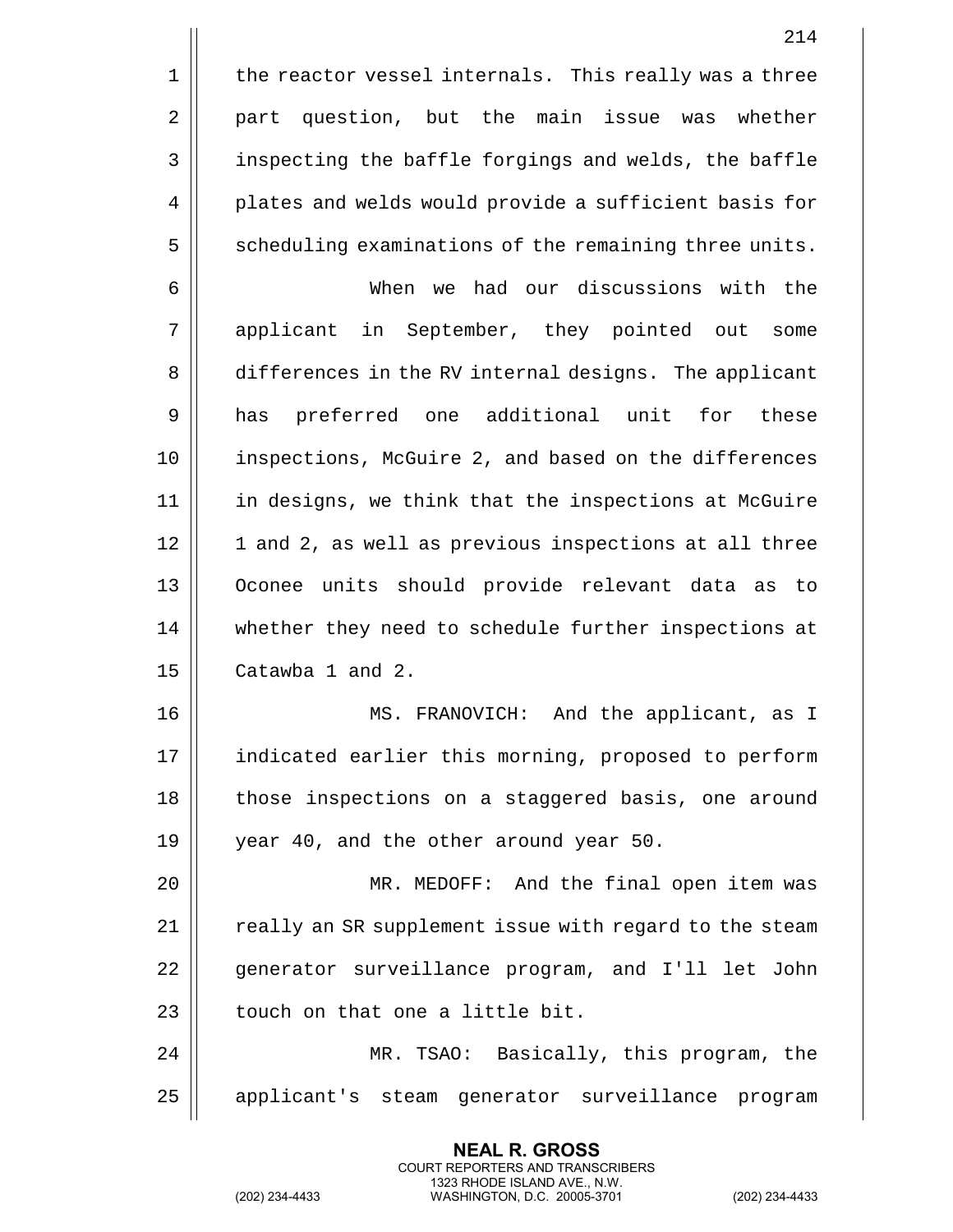215 1 || committed to NEI Directive 97-06, but in their SR 2 | supplement they forgot to mention the NEI 97-06, so we 3 || requested the applicant to include that. And 4 | basically, this is a documentation issue. And the  $5$  || applicant is going to commit to that. 6 MS. FRANOVICH: That concludes the Staff's 7 || presentation on Section 3.1, unless there are any 8 || questions we can address at this time. 9 MEMBER FORD: The one thing I couldn't 10 find, and I'm sure it's there, is a question of 11 || cracking of the baffle bolts. 12 || MR. MEDOFF: Yes. We --13 MEMBER FORD: I couldn't find it. I'm  $14$  | sure it's there. It must be there. 15 MR. MEDOFF: Yes. We address baffle bolt. 16 It's in our review of the reactor vessel internals 17 | Aging Management Program. 18 || MEMBER FORD: Okay. 19 || MR. MEDOFF: Basically, what -- bear with 20 || me, Dr. Ford. 21 MEMBER FORD: Well, I found it. It's one  $22$  | piece further on, 3.145. 23 MR. MEDOFF: There should be a table 24 || associated with that page. 25 MEMBER FORD: Yeah, 3.145. Okay.

> **NEAL R. GROSS** COURT REPORTERS AND TRANSCRIBERS 1323 RHODE ISLAND AVE., N.W.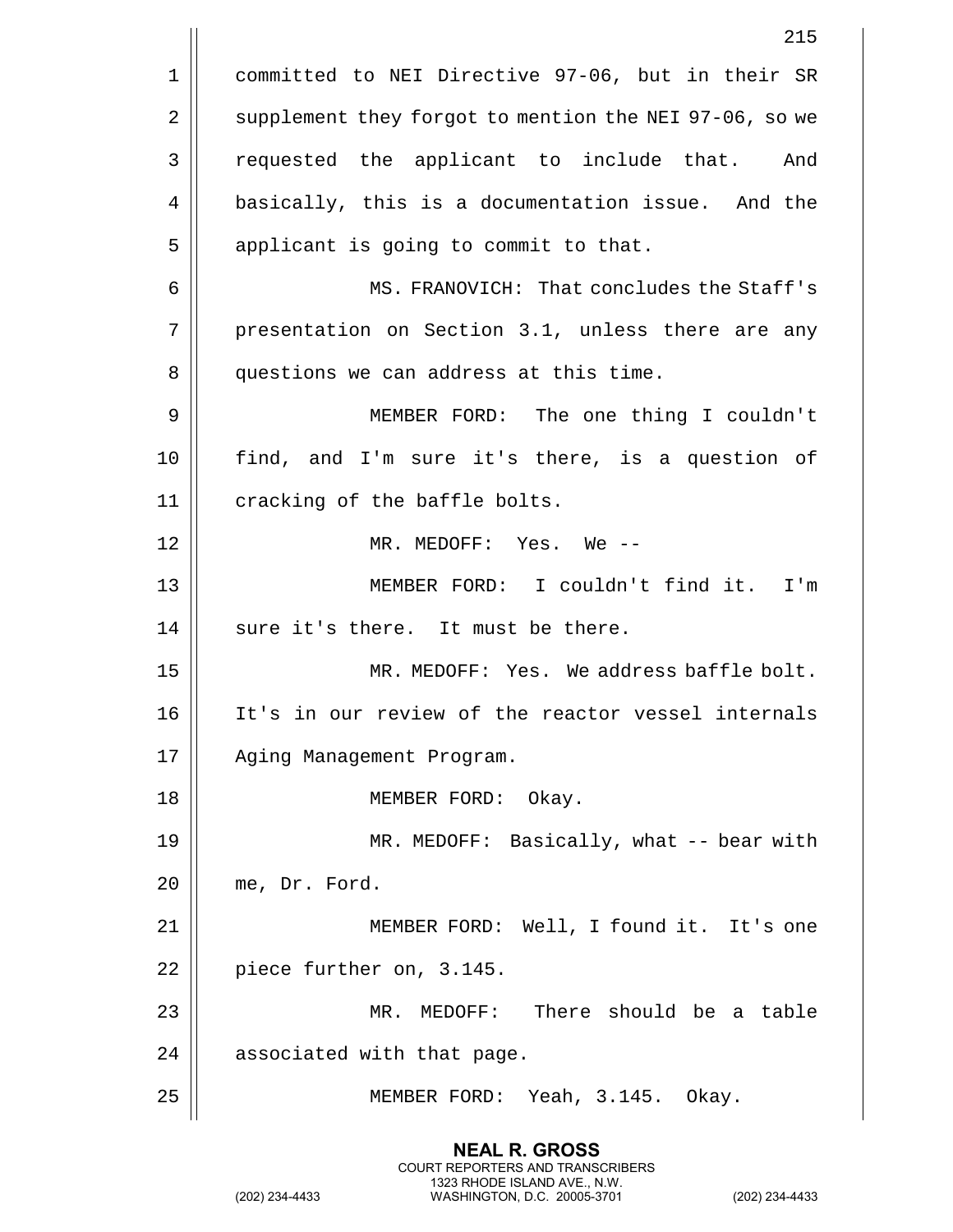|    | 216                                                    |
|----|--------------------------------------------------------|
| 1  | MR. MEDOFF: Basically, another review of               |
| 2  | They were going to use the Oconee 1 and the<br>that.   |
| 3  | McGuire 1 exams as a basis for whether they need to    |
| 4  | schedule further examinations at Catawba 1 and 2 and   |
| 5  | McGuire Unit 2.                                        |
| 6  | MEMBER FORD: I notice in this particular               |
| 7  | area, you don't take into account the extensive French |
| 8  | experience of cracking of these components. Is there   |
| 9  | a reason for that, why our industry doesn't take into  |
| 10 | account a lot of experience in 58 whatever it is, PWRs |
| 11 | in France?                                             |
| 12 | MR. MEDOFF: Well, this is definitely my                |
| 13 | fault, and I should have been aware of it before, but  |
| 14 | this is the first I've heard about the French data,    |
| 15 | because this is the first time I've done RCS.          |
| 16 | Okay.<br>MEMBER FORD:                                  |
| 17 | MS. FRANOVICH: Do you think it's                       |
| 18 | worthwhile for the Staff to go back and take a look?   |
| 19 | MEMBER FORD: No, I don't think there's a               |
| 20 | fault. I'm just looking through depth, as to whether   |
| 21 | you're looking in other places rather than just the    |
| 22 | United States.                                         |
| 23 | Domestic operating<br>MS. FRANOVICH:                   |
| 24 | experience. Right.                                     |
| 25 | MR. HISER: This is Allen Hiser of EMCB.                |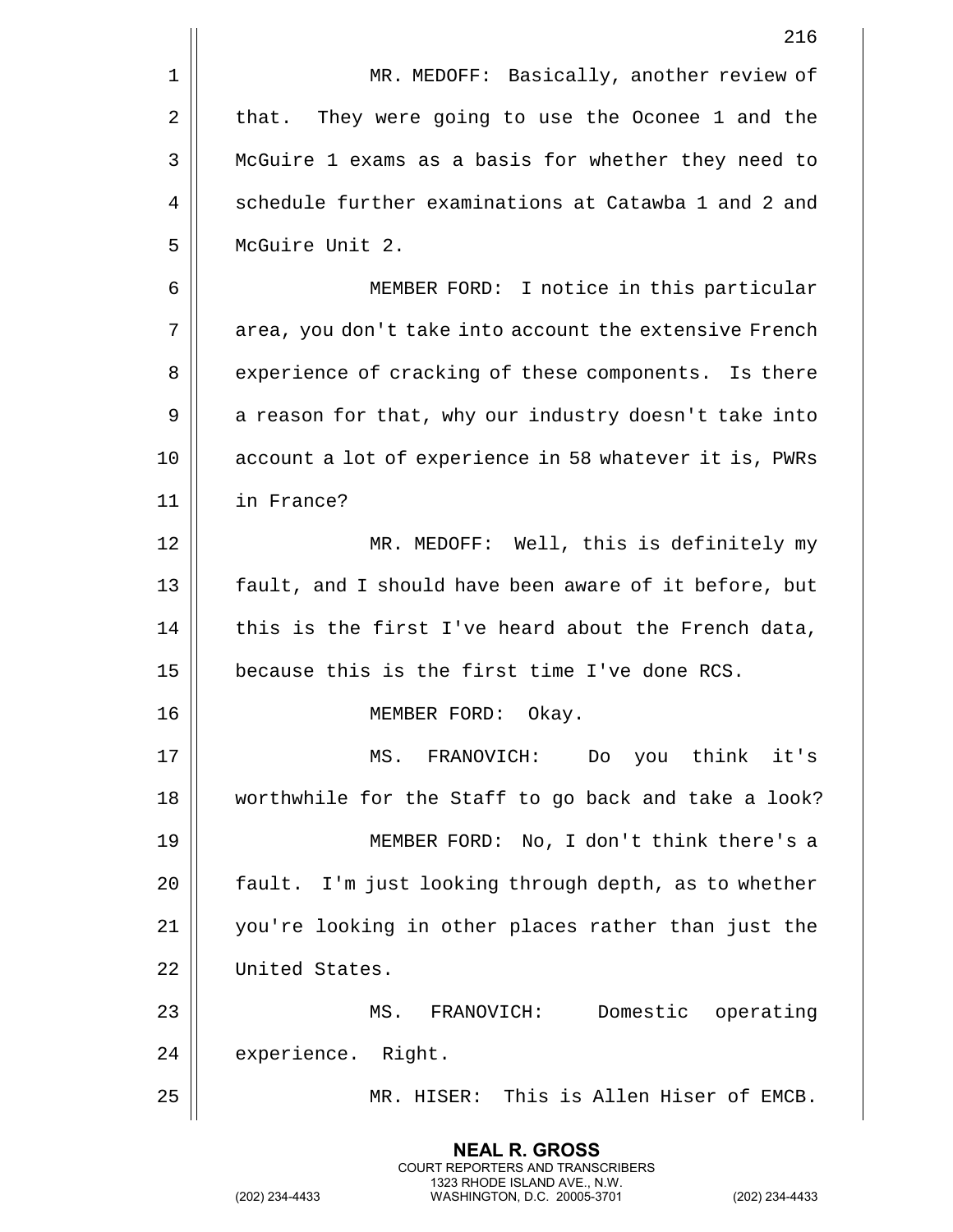|             | 217                                                    |
|-------------|--------------------------------------------------------|
| $\mathbf 1$ | U.S. plants have done some inspections on baffle       |
| 2           | bolts, and the cracking so far has been found not to   |
| 3           | be too significant. And the industry does have a       |
| 4           | continuing program to address baffle bolts and all of  |
| 5           | the internals, and that's what's integrated within the |
| 6           | license-renewal programs at Calvert Cliffs, Oconee,    |
| 7           | and all the PWRs. So there are ongoing efforts in      |
| 8           | that area, and I would assume that's integrated, those |
| 9           | results would be integrated with the Catawba/McGuire   |
| 10          | internals inspection program. So we are very much --   |
| 11          | that data very much is incorporated within the review  |
| 12          | of this.                                               |
| 13          | MEMBER LEITCH: On page 3-146 of the SER,               |
| 14          | right below the middle of the page, I don't mean to    |
| 15          | make a thing about typos, but I'm not sure if it's a   |
| 16          | typo or my lack of understanding. It speaks about      |
| 17          | inspecting the internals on McGuire 1 and Catawba 1    |
| 18          | and 2, depending upon the results of Catawba 1. I      |
| 19          | think that McGuire 1 in that line should be McGuire 2, |
| 20          | unless my understanding is --                          |
| 21          | MR. MEDOFF: Right. Right. That is a                    |
| 22          | typo. Thank you.                                       |
| 23          | MS. FRANOVICH: Any other questions for                 |
| 24          | the Staff? Okay. Jim, John, thank you very much.       |
| 25          | MR. MEDOFF: Thank you.                                 |

(202) 234-4433 WASHINGTON, D.C. 20005-3701 (202) 234-4433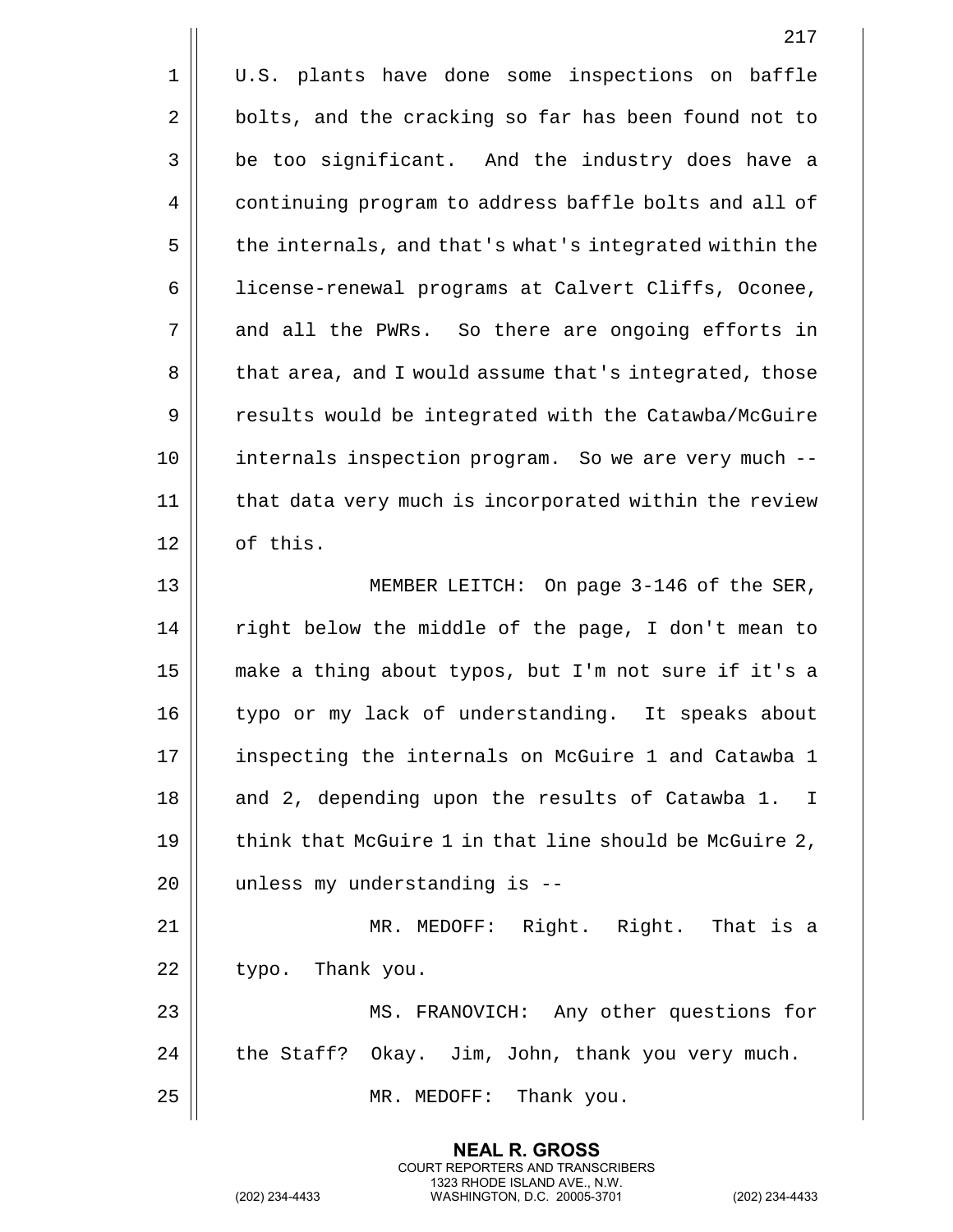1 | MS. FRANOVICH: Okay. The next section 2  $\parallel$  that the Staff reviewed is the -- or the next section 3 | in the SER is the Aging Management Review results for 4 engineer safety features, which there are eight 5 || systems. And these are just a handful of those 6 | systems.

7 The Staff concluded that all aging affects 8 || were identified. The aging affects listed were 9 | appropriate for the materials and environments listed, 10 and concluded with reasonable assurance that the 11 intended functions will be maintained consistent CLB 12 during the renewal period. There were no open or 13 | confirmatory items in this section. Any questions on 14 | Section 3.2 of the SER with open items?

15 Okay. The next section was auxiliary 16 || systems, of which there were 38. And these are just 17 || the types of auxiliary systems that the Staff 18 || reviewed. The Staff identified a number of open 19 items, two of which are now confirmatory. The 20 || remaining open item had to do with a condenser 21 | circulating water system expansion joint that was  $22$  | brought into the scope of license renewal as a result  $23$  |  $\sigma$  of a Staff request for additional information. 24 When the applicant indicated in the REI

25  $\parallel$  response that the subject component was within scope,

**NEAL R. GROSS** COURT REPORTERS AND TRANSCRIBERS 1323 RHODE ISLAND AVE., N.W.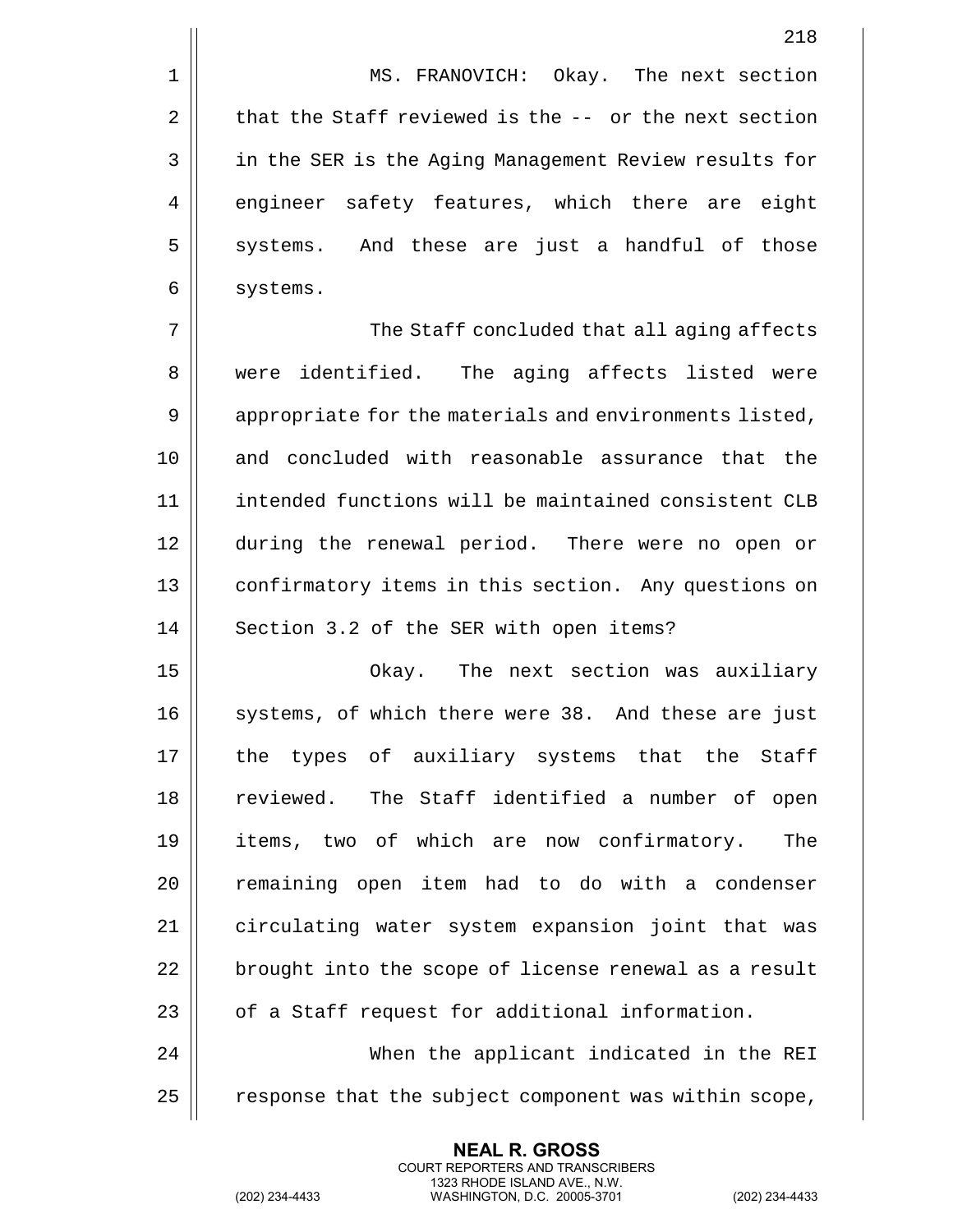1 | provided Aging Management Review results, indicating 2 | that the component was made of rubber material, and 3 || specified no aging affects. The Staff kept the item 4 | open because the Staff felt that exposure to UV rays 5 in this component was in the yard, yard environment 6 | might cause degradation. The applicant has since 7 informed the Staff that this particular expansion 8 || joint is located in a pit some 30 feet below ground 9 | level, and it doesn't get much UV exposure. But the 10 || Staff still has an intuitive lack of confidence that 11 a rubber expansion joint, a rubber component can last 12 for upwards of 60 years. So pending further Staff 13 || review and information from the applicant that 14 | indicates exactly what this rubber material is, and 15 why it's good for 60 years, this item remains open. 16 MEMBER POWERS: Is it exposed to any 17 || oxidizing material like sulfur dioxide, nitrous oxide, 18 hydrogen peroxide? 19 MS. FRANOVICH: To my knowledge it is not. 20 It's in a pit that's out in the yard beside the  $21$   $\parallel$  turbine building at Catawba. There are some motors,  $22$  || some circ water motors that are in this pit. 23 MEMBER POWERS: That's enough. 24 MS. FRANOVICH: So then perhaps that  $25$  | environment would be conducive to aging.

> **NEAL R. GROSS** COURT REPORTERS AND TRANSCRIBERS 1323 RHODE ISLAND AVE., N.W.

(202) 234-4433 WASHINGTON, D.C. 20005-3701 (202) 234-4433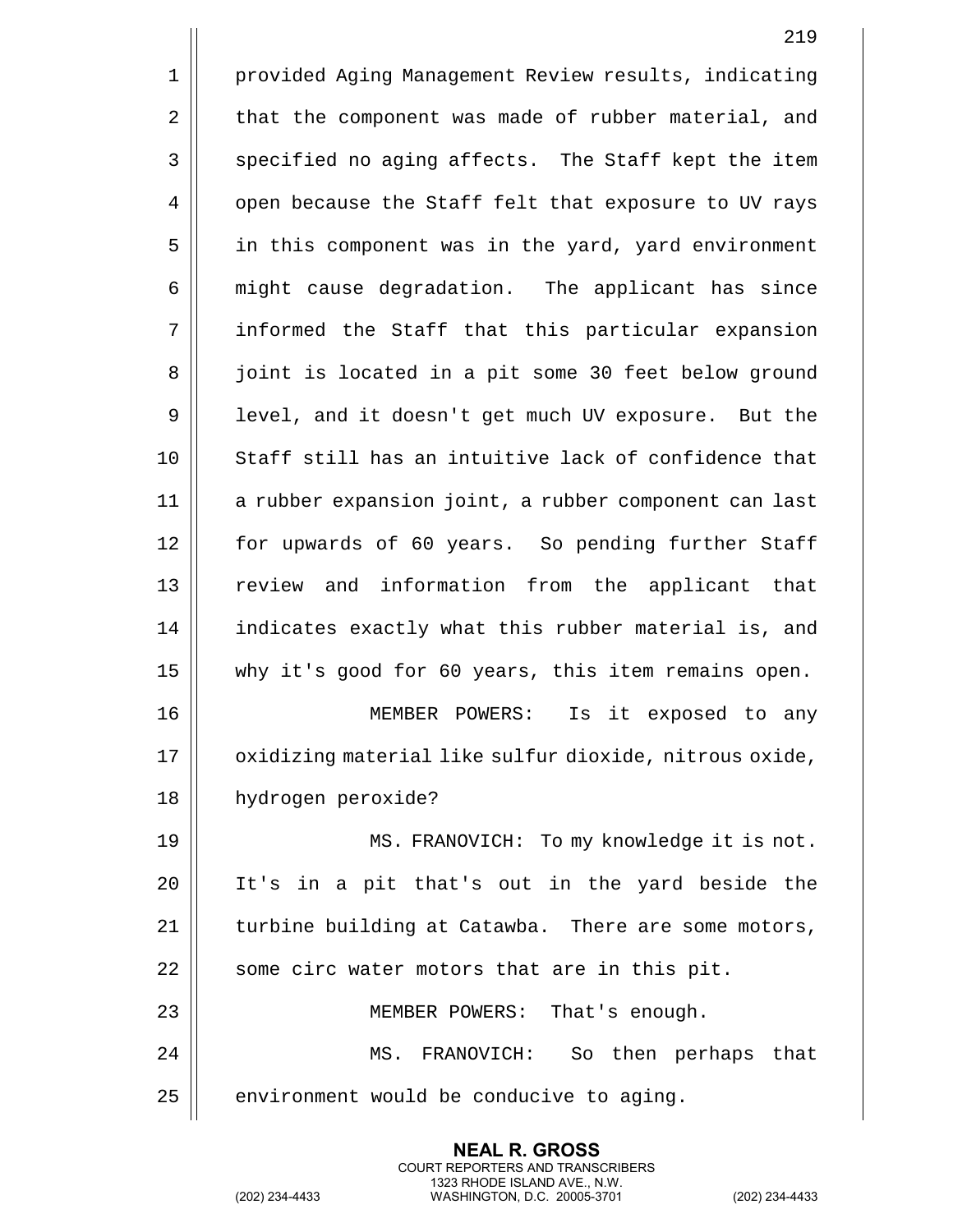|    | 220                                                   |
|----|-------------------------------------------------------|
| 1  | MEMBER POWERS: Any vigorous oxidant like              |
| 2  | ozone, any of the nitrous oxides, nitric oxide, and   |
| 3  | nitrogen dioxide, any hydrogen peroxide, all of which |
| 4  | found in combustion motor exhausts or<br>the<br>are   |
| 5  | atmosphere coming off electrical motors will attack   |
| 6  | rubber, and cause it to cross-link, thereby           |
| 7  | embrittling it.                                       |
| 8  | MS. FRANOVICH: And my understanding is                |
| 9  | that these pump motors are electric, but you say that |
| 10 | the same $-$                                          |
| 11 | MEMBER POWERS: That's enough.                         |
| 12 | MS. FRANOVICH: Okay. Thank you, Dr.                   |
| 13 | Powers.                                               |
| 14 | CHAIRMAN BONACA:<br>There<br>was<br>some              |
| 15 | experience at both Catawba and McGuire about the      |
| 16 | nitrate induced stress corrosion of Carbon Steel in   |
| 17 | the component cooling system. That was repaired.      |
| 18 | Right? And did you have any monitoring, that kind of  |
| 19 | experience there?                                     |
| 20 | MR. ROBINSON: This is not related to the              |
| 21 | expansion joints though.                              |
| 22 | CHAIRMAN BONACA: No.                                  |
| 23 | MR. ROBINSON: Okay.                                   |
| 24 | CHAIRMAN BONACA: I was talking about part             |
| 25 | of the systems, I believe the --                      |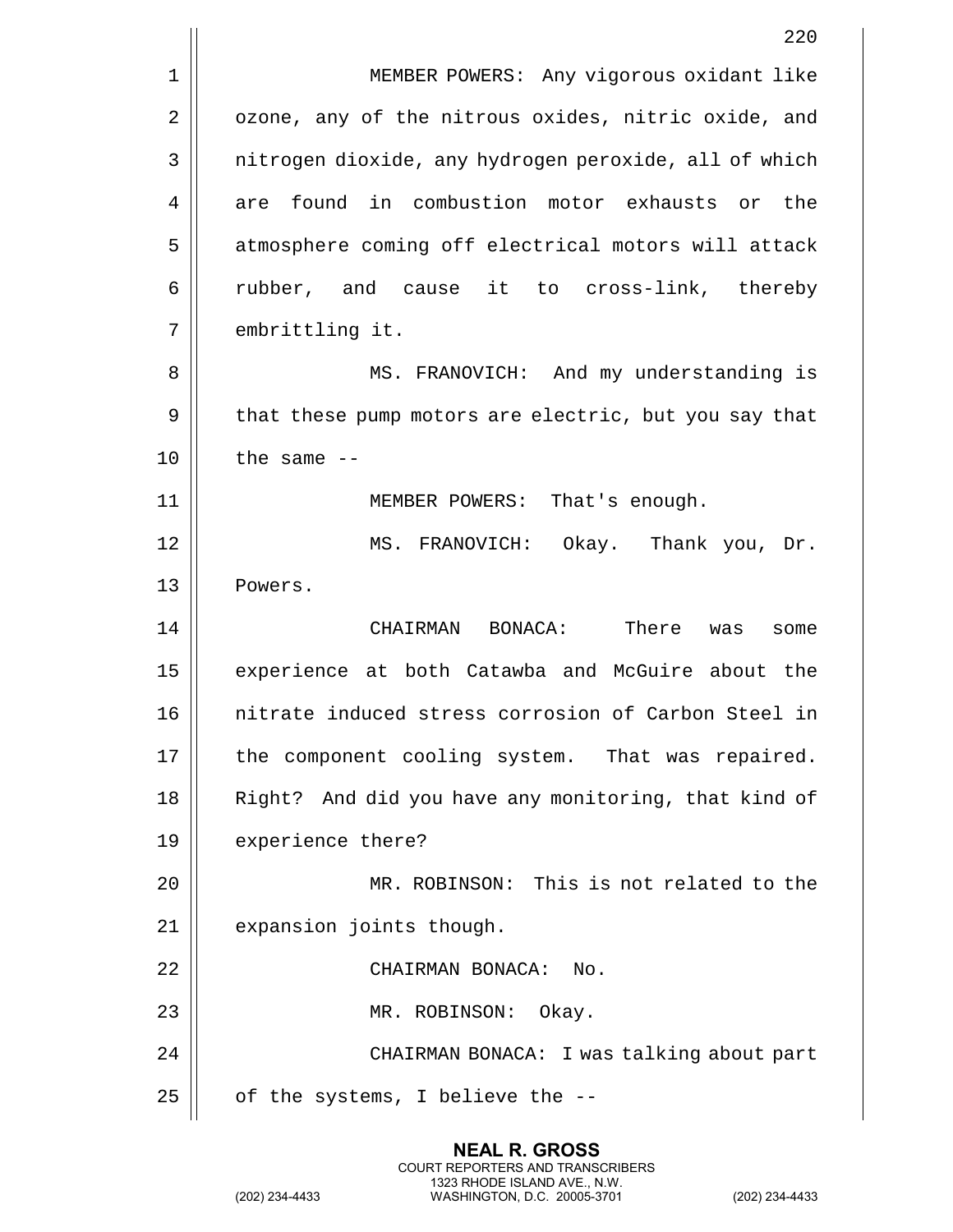|    | 221                                                    |
|----|--------------------------------------------------------|
| 1  | MR. ROBINSON: I think I'm still confused.              |
| 2  | I think Dr. Bonaca is<br>MS. FRANOVICH:                |
| 3  | asking about some operating experience that was listed |
| 4  | in the application pertaining to nitrate induced       |
| 5  | stress corrosion cracking of component cooling water   |
| 6  | systems.                                               |
| 7  | CHAIRMAN BONACA: Right.                                |
| 8  | MS. FRANOVICH: And I seem to remember a                |
| 9  | little bit about that from when I was there. I don't   |
| 10 | know if it had to do with some biocide that they were  |
| 11 | testing out, but that's a better question for Duke to  |
| 12 | field.                                                 |
| 13 | MR. SEMMLER: In their closed cooling                   |
| 14 | water system they use a corrosion inhibitor, and the   |
| 15 | chemistry program was maintaining the corrosion        |
| 16 | inhibitor at the upper-end of the recommended range by |
| 17 | the vendor. We started to have some cracking in the    |
| 18 | crevices, in the welds, and in the closed cooling      |
| 19 | water system. And in contact with the vendor, and      |
| 20 | research in metallurgy analysis of some of the         |
| 21 | cracking, they recommended that we maintain the        |
| 22 | corrosion inhibitor in the lower to mid-range of the   |
| 23 | recommendation. And chemistry folks made the changes   |
| 24 | and have not had any problems with cracking of that    |
| 25 | nature any more.                                       |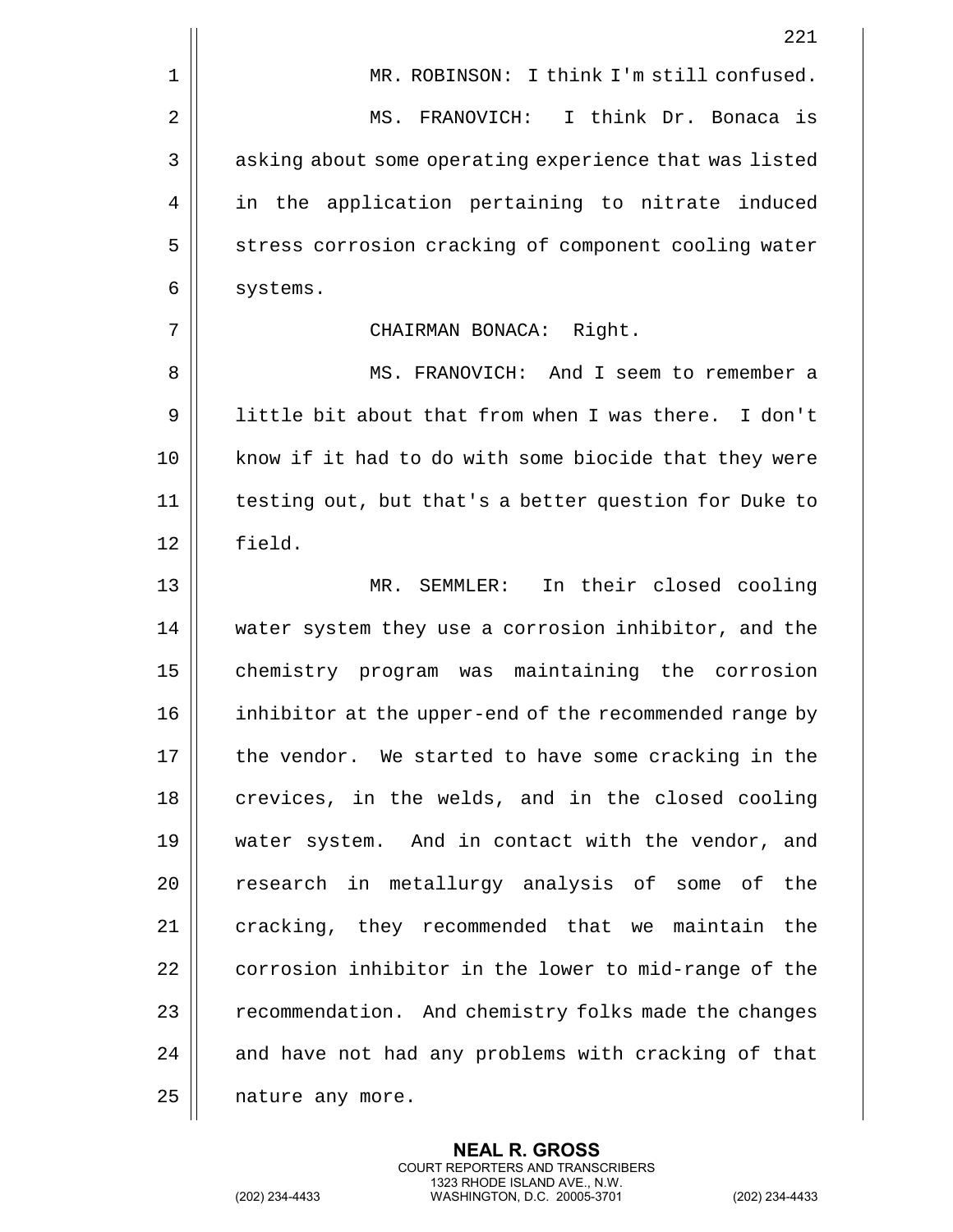|    | 222                                                    |
|----|--------------------------------------------------------|
| 1  | MS. FRANOVICH: What was the vintage of                 |
| 2  | that problem, Mike? Was that in the 80s?               |
| 3  | MR. SEMMLER: Mid-90s.                                  |
| 4  | MS. FRANOVICH: Mid-90s.                                |
| 5  | MR. SEMMLER: Yeah. It's been five or six               |
| 6  | years since they've done that, and we haven't had any  |
| 7  | more problems.                                         |
| 8  | MS. FRANOVICH: Okay. Thank you, Mike.                  |
| 9  | MR. SEMMLER: Thank you.                                |
| 10 | MS. FRANOVICH: Any other questions on the              |
| 11 | open item, or the two confirmatory items in Section    |
| 12 | 3.3? Okay. We'll go on to 3.4.                         |
| 13 | The Staff concluded that there was one                 |
| 14 | open item pertaining to one-time inspection of         |
| 15 | auxiliary feed-water system. This open item also       |
| 16 | applies to main feed-water, although we did not        |
| 17 | explicitly state that in the SER with open items.      |
| 18 | What the applicant relies on to manage the             |
| 19 | loss of material of its secondary systems auxiliary    |
| 20 | feed-water and main feed-water, in particular, is they |
| 21 | credit their chemistry control program. And it has     |
| 22 | been the Staff's position that chemistry control       |
| 23 | programs should be -- let me put it this way.<br>An    |
| 24 | inspection of the systems that credit this program     |
| 25 | should have a one-time inspection to verify the        |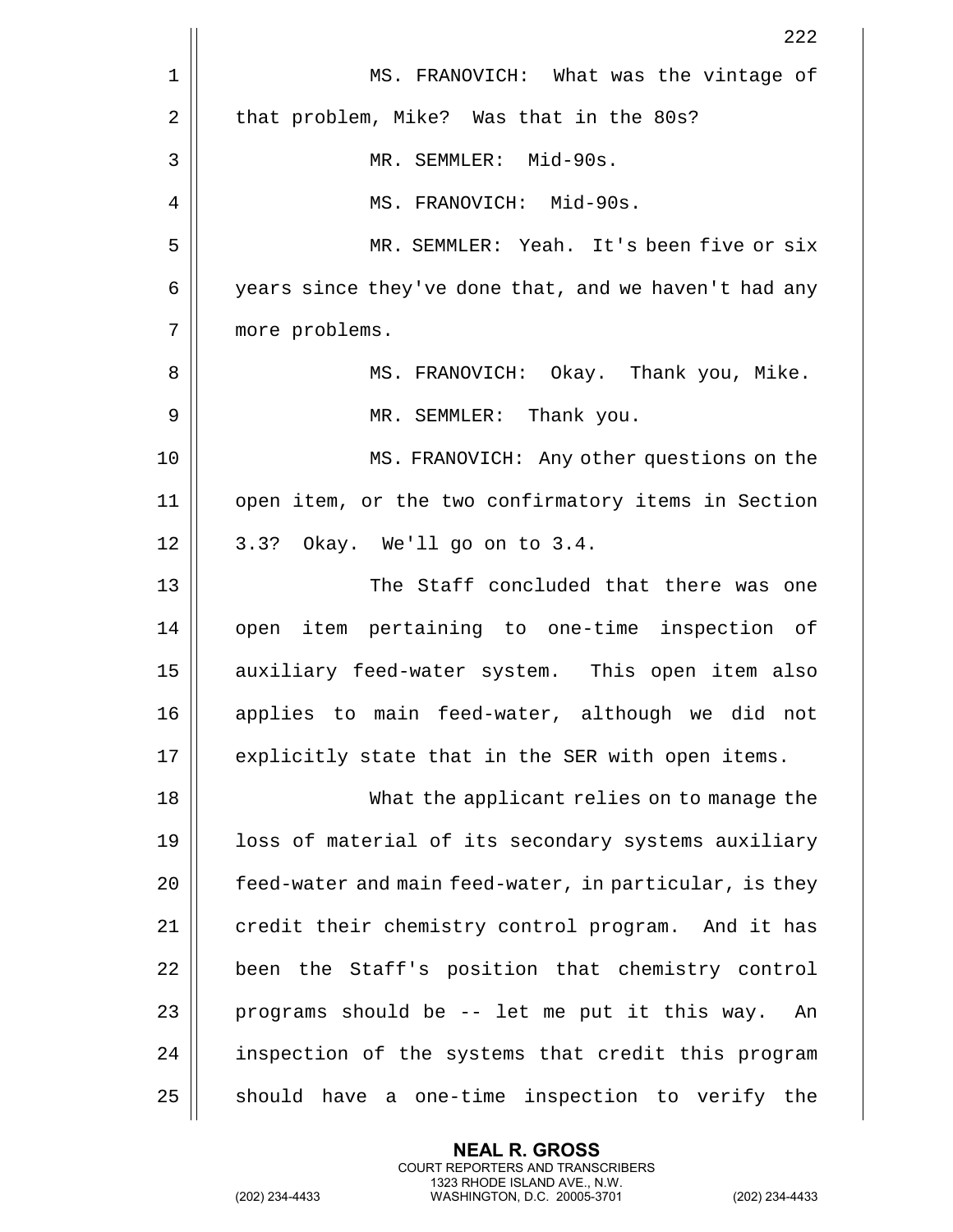223

1 | effectiveness of the chemistry control programs.

2 | When we met with Duke in September, they 3 || indicated that they often go into the condenser and 4 | the look at the material condition of the components 5 | exposed to feed-water, and indicated that they have  $6 \parallel$  not seen loss of material as an aging affect in these 7 components.

8 The Staff clarified that what it really 9 || needs is a deliberate procedure to actually seek out 10 || those aging affects, and document evidence indicating 11 that they are not present, so Duke has gone back to 12 || evaluate what they would like to propose to resolve 13 || this open item. And this open item is indicative of 14 how the Staff has treated this particular one-time 15 | inspection for previous applicants.

16 MEMBER LEITCH: Did you say that that 17 || inspection would be done in the condenser?

18 MS. FRANOVICH: No. Actually, we didn't 19 || specify where the inspection needed to be, although we 20 did indicate that the results of the inspection should 21 | be generalizable to not only the auxiliary feed-water  $22$   $\parallel$  system, which has the open item, but also the main 23 | feed-water system.

24 MEMBER LEITCH: Yeah. I would generally  $25$  | not think that the condenser would be a good place to

> **NEAL R. GROSS** COURT REPORTERS AND TRANSCRIBERS 1323 RHODE ISLAND AVE., N.W.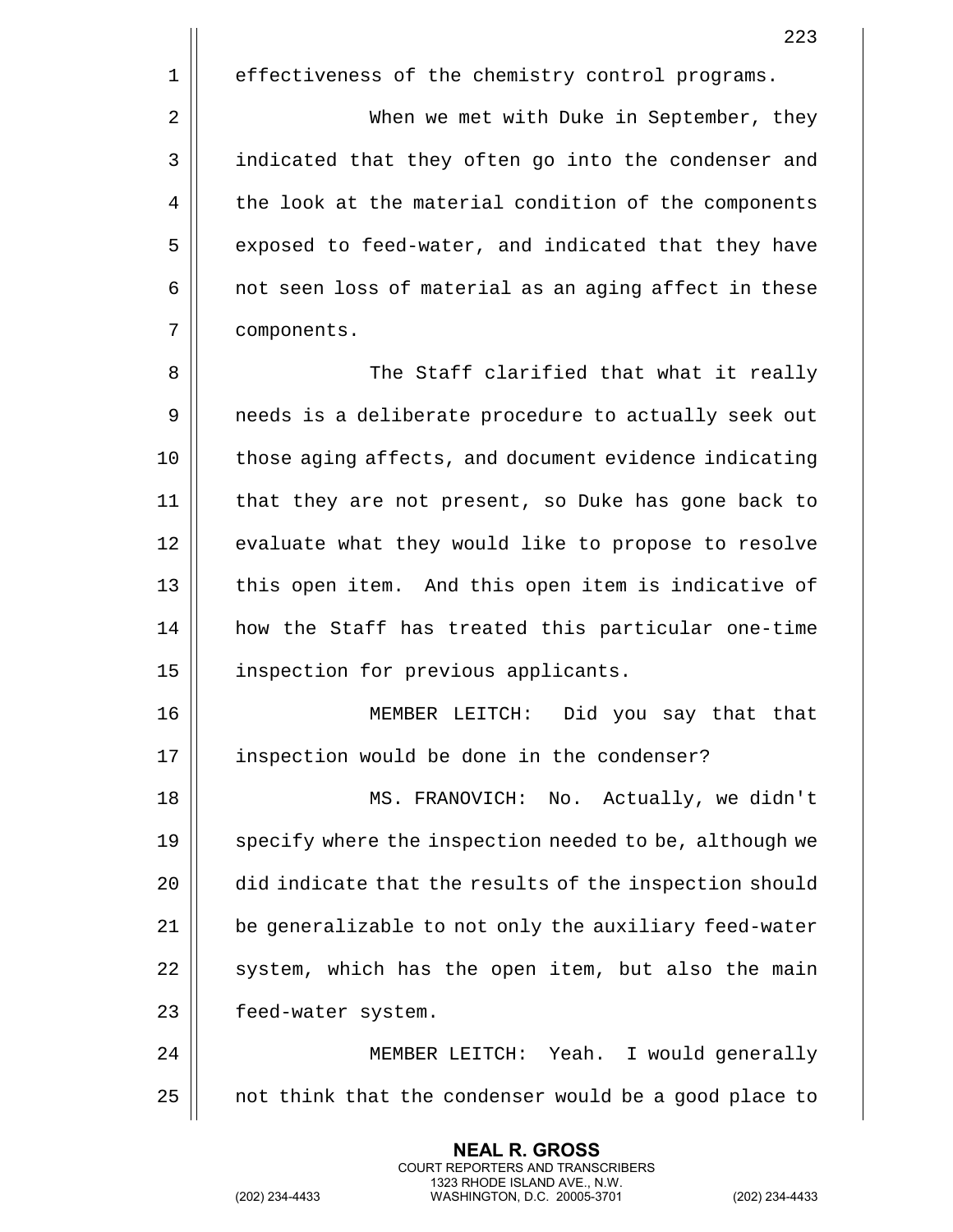|             | 224                                                    |
|-------------|--------------------------------------------------------|
| $\mathbf 1$ | do inspections.                                        |
| 2           | MS. FRANOVICH: Any other questions on                  |
| 3           | Section 3.4? Okay. Section 3.5, containments,          |
| 4           | The<br>Staff<br>structures, and component supports.    |
| 5           | identified three open items. One of those open items   |
| 6           | has been resolved, and that's the open item 3.5-2,     |
| 7           | which addresses the environment for below-grade        |
| 8           | concrete. And the applicant indicated and provided     |
| 9           | data to the Staff, indicating that their groundwater   |
| 10          | is not aggressive. They relied on 20 years of          |
| 11          | operating experience and data collection to come to    |
| 12          | that conclusion. And the Staff found that that         |
| 13          | position was acceptable, that operating experience was |
| 14          | acceptable.                                            |
| 15          | At this time, I'd like to ask David Jeng               |
| 16          | to come up and present the open items on the remaining |
| 17          | -- two SER open items that have not been resolved.     |
| 18          | David Jeng was the Lead Reviewer on the Staff for      |
| 19          | review of the license-renewal application Section 3.5. |
| 20          | David.                                                 |
| 21          | MR. JENG: Good afternoon. My name is                   |
| 22          | David Jeng. I am a member of the Mechanical and Civil  |
| 23          | Engineering Branch. As Rani said, we have two open     |
| 24          | The first one is regarding the concrete<br>items.      |
| 25          | the accessible above-grades<br>elements<br>in<br>aging |

(202) 234-4433 WASHINGTON, D.C. 20005-3701 (202) 234-4433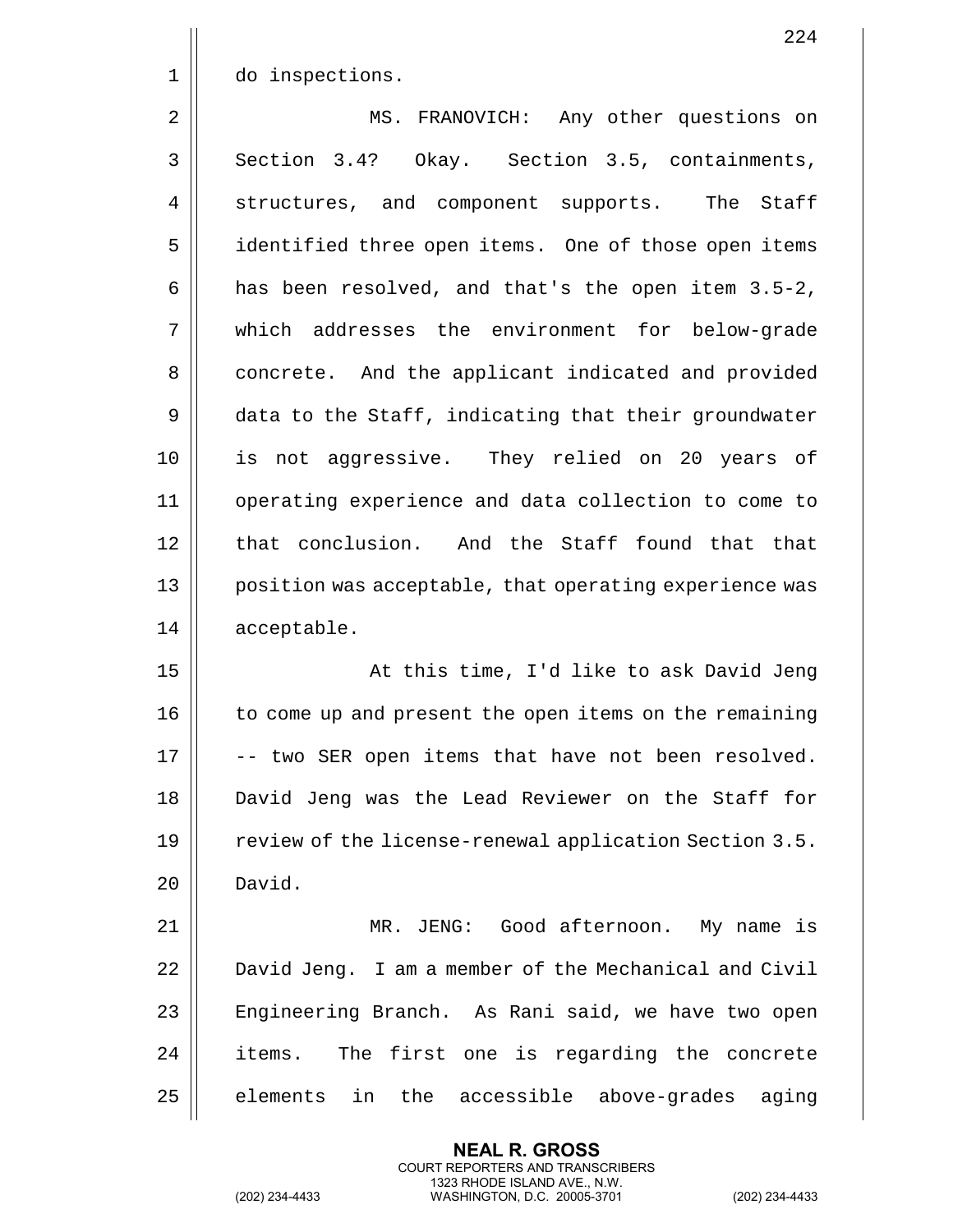1 | management issue. The applicant indicated that only 2 | those elements which are exposed to harsh or abrasive 3 | environments needs to be managed. Whereas, our ISG on 4 | concrete management position calls for all in-scope 5 | concrete need to be at least periodically inspected.  $6 \parallel$  And this is where we differ with the applicant.

However, on September 18th 7 , we had a good 8 | communication with the applicant, and I guess the 9 || indication is that response will be forthcoming from 10 || the applicant to try to resolve this issue.

11 || The second item pertain to the aging 12 management of the concrete component in the ice 13 || condenser systems. There are three concrete elements 14 | within the ice condenser. One is the wear shroud, the 15 || second is the structure of concrete supporting that 16 || shroud, and the third one is the outer ring support 17 wall, concrete which are normally inaccessible because 18 || of the insulation panel is placed upon the surface of 19 | those concrete.

20 || Again, the Staff is concerned that these  $\parallel$  elements needs to be somehow managed. The applicant 22 || also had a good discussion with us on September  $18<sup>th</sup>$ , || and there's a good understanding of how the issue | could be mutually resolved. Again, we are awaiting | the applicant's response on this second item.

> **NEAL R. GROSS** COURT REPORTERS AND TRANSCRIBERS 1323 RHODE ISLAND AVE., N.W.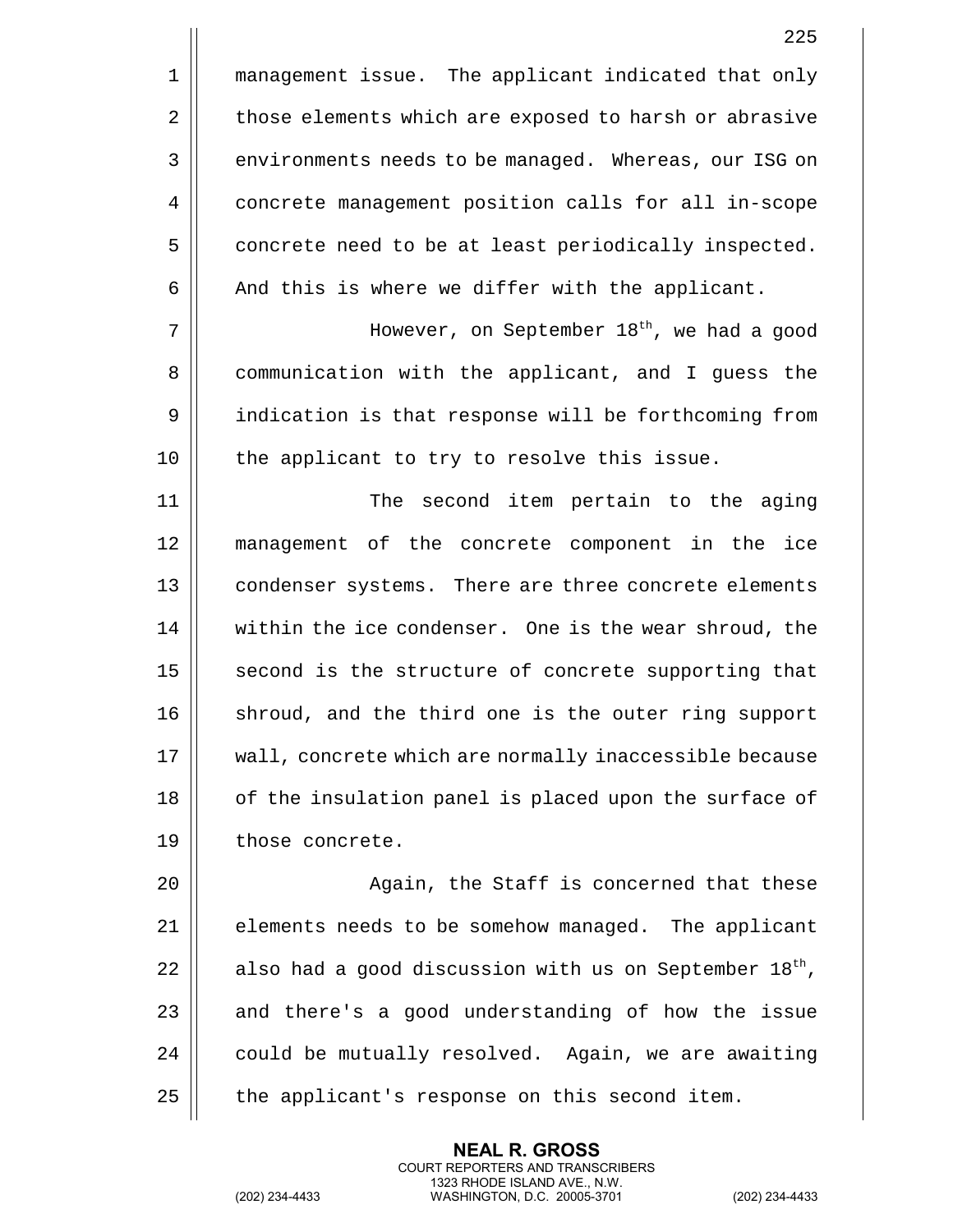|                | 226                                                    |
|----------------|--------------------------------------------------------|
| $\mathbf{1}$   | MS. FRANOVICH: Let me clarify. The                     |
| $\overline{2}$ | applicant actually did submit interim responses to our |
| $\mathbf{3}$   | open items, these two open items. The Staff is         |
| $\overline{4}$ | currently reviewing those responses to ensure that     |
| 5              | they will adequately resolve these items, so the ball  |
| 6              | is in the Staff's court at this point. Any questions   |
| 7              | for Mr. Jeng?                                          |
| 8              | MEMBER POWERS: When you think about                    |
| 9              | below-grade concrete and its exposure to the water,    |
| 10             | groundwater.                                           |
| 11             | MR. JENG: Yes.                                         |
| 12             | MEMBER POWERS: Do you think in terms of                |
| 13             | sulfate attack, or phosphate attack, or is it all      |

14 || carbon dioxide attack?

 MR. JENG: Yes. As a matter of fact, the 16 || Staff has established a position of defining what would constitute aggressive elements which would form || the concern. Three criteria. One is the pH value, 19 || and the way that you see the pH value is to stay about 20 || 5.5. Second is the fluoride content, which we maintain should no exceed 500 PPM. And the third is | the one you mentioned, sulfate attack, and we are 23 || maintaining should not exceed 1,500 PPM. So the | applicant in this particular case will submit their |  $\Box$  long duration testing data which has shown the datas

> **NEAL R. GROSS** COURT REPORTERS AND TRANSCRIBERS 1323 RHODE ISLAND AVE., N.W.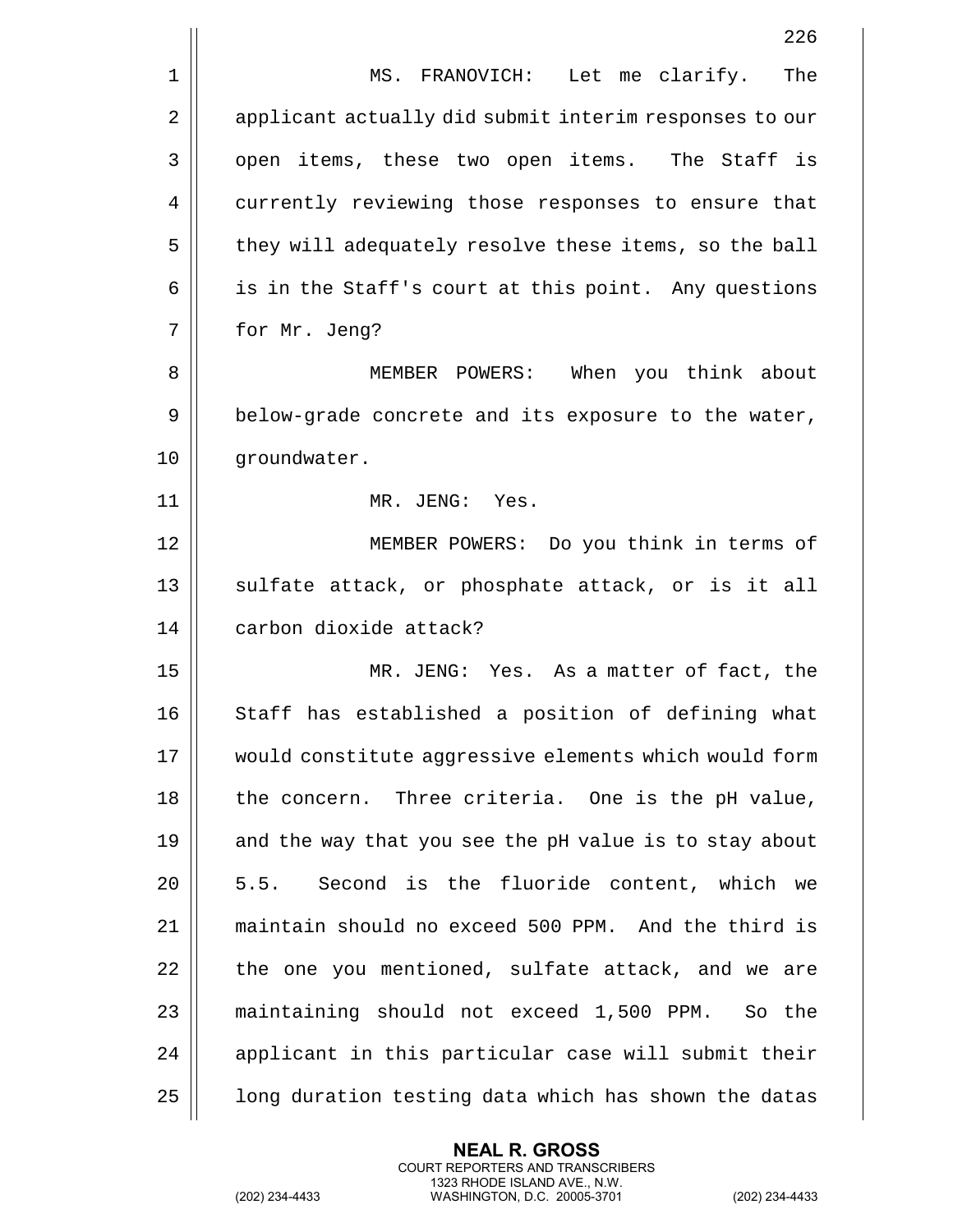|             | 227                                                    |
|-------------|--------------------------------------------------------|
| $\mathbf 1$ | way below these rates.                                 |
| 2           | you not include<br>MEMBER POWERS:<br>Do                |
| 3           | phosphate in there?                                    |
| 4           | MR. JENG: Yes. Phosphate should not                    |
| 5           | exceed 1,500 PPM.                                      |
| 6           | MEMBER POWERS: Okay. And sulfate is also               |
| 7           | 1,500 PPM.                                             |
| 8           | MR. JENG: No, Chloride.                                |
| 9           | MEMBER POWERS: Chloride.                               |
| 10          | MR. JENG: Yeah, 500 PPM.                               |
| 11          | MEMBER POWERS: Sulfate is<br>not<br>an                 |
| 12          | attacker?                                              |
| 13          | MR. JENG: The Staff set the -- actually,               |
| 14          | these are the number recommended by the expert on that |
| 15          | technology, and they recommended that these three      |
| 16          | items should be the basis for concern, what would be   |
| 17          | considered to be aggressive, and what non-aggressive   |
| 18          | environments.                                          |
| 19          | MEMBER POWERS: I've certainly seen                     |
| 20          | sulfates attack concrete surfaces. Phosphate, I have   |
| 21          | no experience with Chloride attack on concrete.        |
| 22          | MR. JENG: Well, I'm talking on Sulfate.                |
| 23          | I'm sorry. It's 1,500 PPM Sulfates.                    |
| 24          | MS. FRANOVICH: Tim, if I can have the                  |
| 25          | projector paused, we've got a slide of some of the     |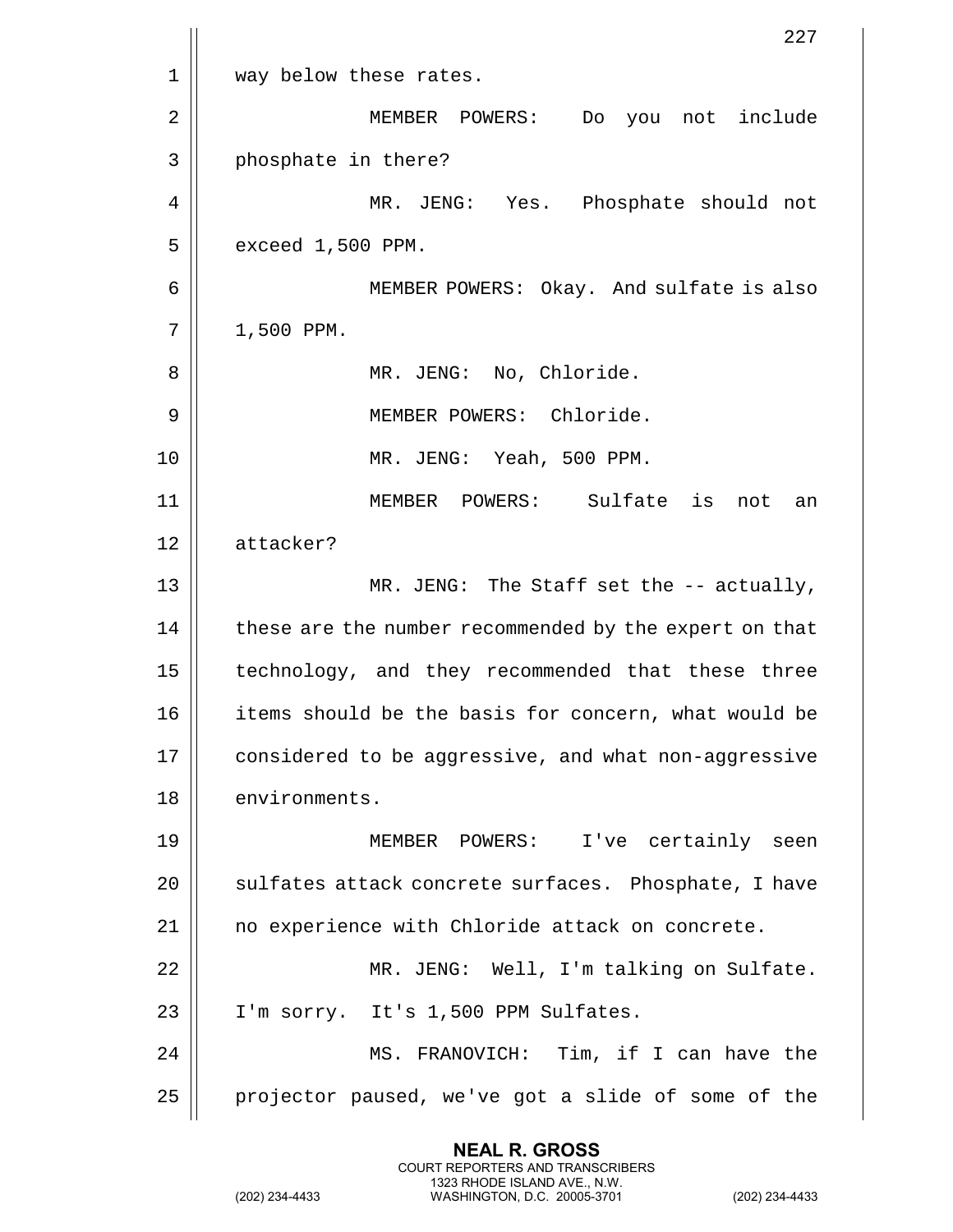1 aata and parameters that we used to evaluate this 2 | issue.

3 MEMBER ROSEN: While you're having that 4 | slide put up, let me ask you a question about drawing  $5 \parallel$  a conclusion that the sub-surface concrete structures 6 are protected because the environment meets your 7 || criteria, based on sampling of that sub-surface 8 | environment now. Is there any guidance offered by the  $9 \parallel$  Staff to the applicant, or requirements in terms of 10 || continuing to check the sub-surface environment in the 11 future? We're talking about a long term here. Is 12 | there any likelihood that the sub-surface environment 13 might shift in some way, and put it in a condition 14 || which might affect the structures in the future?

 MS. FRANOVICH: That's a really good question, and the Staff asked that same question. And what the applicant replied to the Staff was that their water contour tables indicate that any change in the 19 || groundwater on-site would result from an event on || site, a chemical spill of some sort on-site, so they didn't really have to worry about things happening  $\parallel$  off-site that could affect the groundwater environment 23 | on-site. And we looked at some water contour maps in  $\parallel$  the original licensing environmental report, and | confirmed that what they were telling us was true. So

> **NEAL R. GROSS** COURT REPORTERS AND TRANSCRIBERS 1323 RHODE ISLAND AVE., N.W.

(202) 234-4433 WASHINGTON, D.C. 20005-3701 (202) 234-4433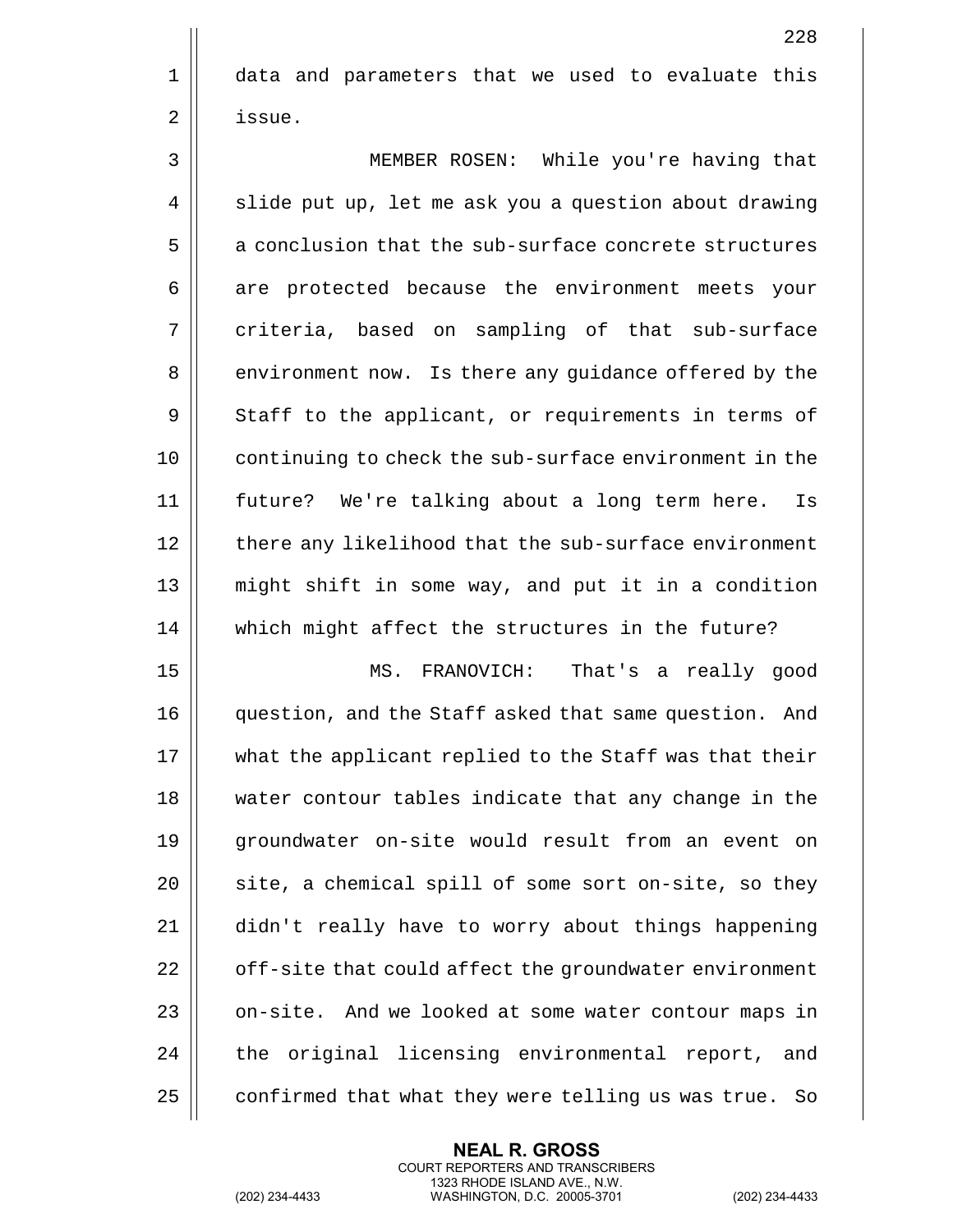1 || the Staff felt that their operating experience 2 || indicates that the groundwater is non-aggressive. 3 || It's not likely to change in the period of extended 4 | operation. And for the Staff to hypothesize an event  $5 \parallel$  on-site that would cause the groundwater to change,

 $6 \parallel$  would be hypothetical, which is not reasonable.

7 MEMBER ROSEN: Well, I'm not thinking 8 || about it based on an event that happens on-site, 9 | because clearly, Duke would know about a major, say 10 || Sodium Hydrochloride, is they used it, spill or 11 something like that. And I'm just thinking that over 12 | time, we're talking about fairly long term times here, 13 || over time maybe some activities off-site, maybe, you 14 || know, there's a lot of development going on, things 15 || shift in the environment. And it seems to me it would 16 be prudent to have some requirement to confirm, not 17 || every day, not every month, not even maybe every year 18 || to take a groundwater sample and confirm that the 19 || original conditions are still pertinent.

20 MS. FRANOVICH: Yeah. I understand your 21 || concern, and I believe that the applicant does perform 22 || groundwater monitoring, and will continue in the 23 | period of extended operation. But they don't credit 24 || that for license-renewal, because they have  $25$  | established that the groundwater is not aggressive.

> **NEAL R. GROSS** COURT REPORTERS AND TRANSCRIBERS 1323 RHODE ISLAND AVE., N.W.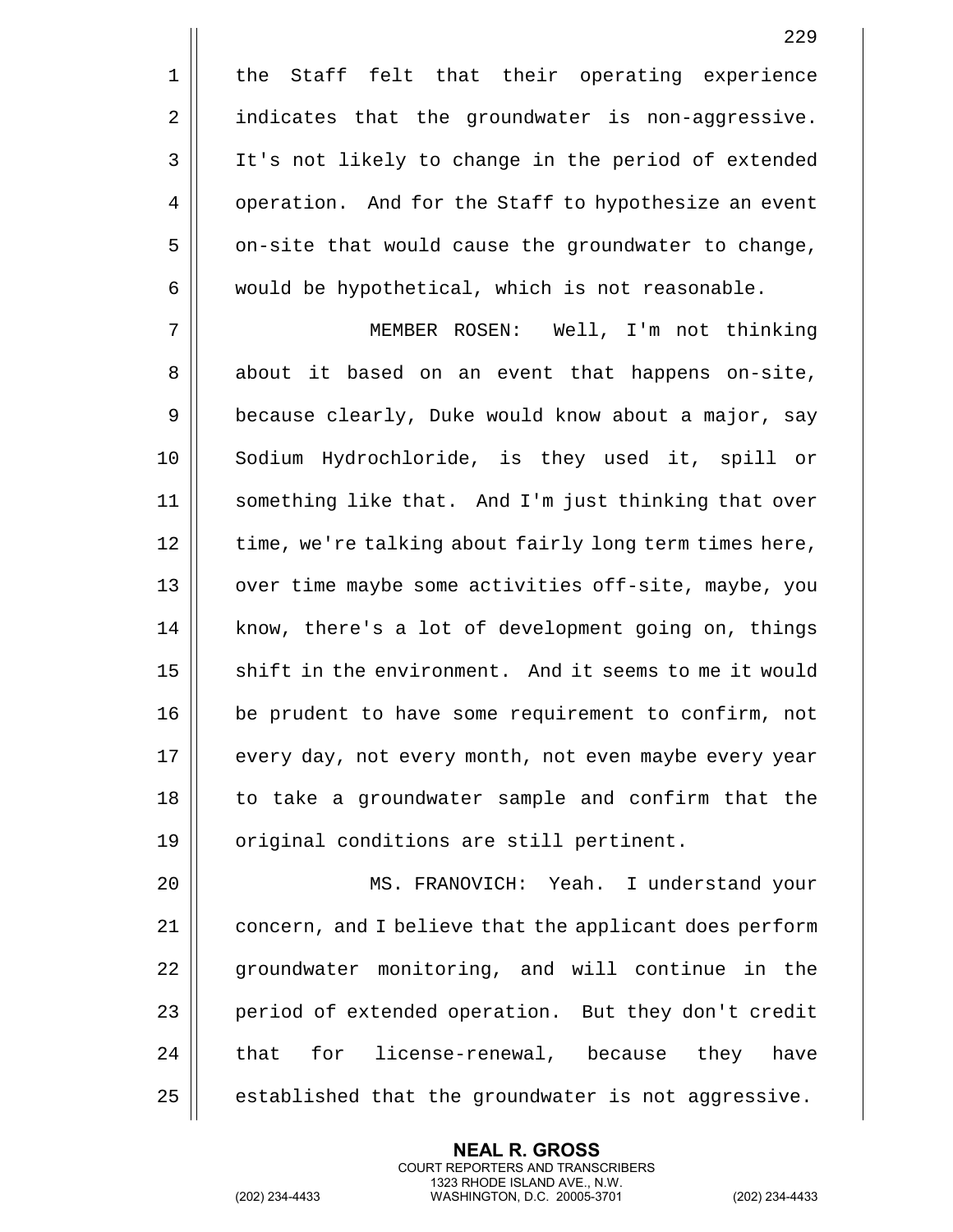|    | 230                                                    |
|----|--------------------------------------------------------|
| 1  | MEMBER ROSEN: Today.                                   |
| 2  | MS. FRANOVICH:<br>Today. And they've also              |
| 3  | established that it's not likely to change in the      |
| 4  | future. It does seem speculative, it does. I agree     |
| 5  | with you, but at the same time, the Staff doesn't have |
| 6  | a basis for --                                         |
| 7  | MEMBER ROSEN: Well, my basis, I don't                  |
| 8  | know what the Staff's basis is. My basis is the        |
| 9  | sampling of groundwater ought to be fairly cheap and   |
| 10 | simple, and it is a major criteria for concluding that |
| 11 | important safety-related structures are not going to   |
| 12 | be degraded underground.                               |
| 13 | MS. FRANOVICH: I agree with you, but this              |
| 14 | is an issue that Duke has challenged the Staff on, on  |
| 15 | principle.                                             |
| 16 | The magnitude of affect<br>MEMBER POWERS:              |
| 17 | would have to be fairly dramatic.                      |
| 18 | MR. JENG: Some additional comment.<br>The              |
| 19 | matter is very stable. You know, the core -- some      |
| 20 | specific impact, you have to put erosion, vibrations,  |
| 21 | and we believe that it should be very --               |
| 22 | MEMBER ROSEN: Well, then there should be               |
| 23 | no problem taking the sample and proving it.           |
| 24 | MS. FRANOVICH: I understand, and I don't               |
| 25 | disagree with you.                                     |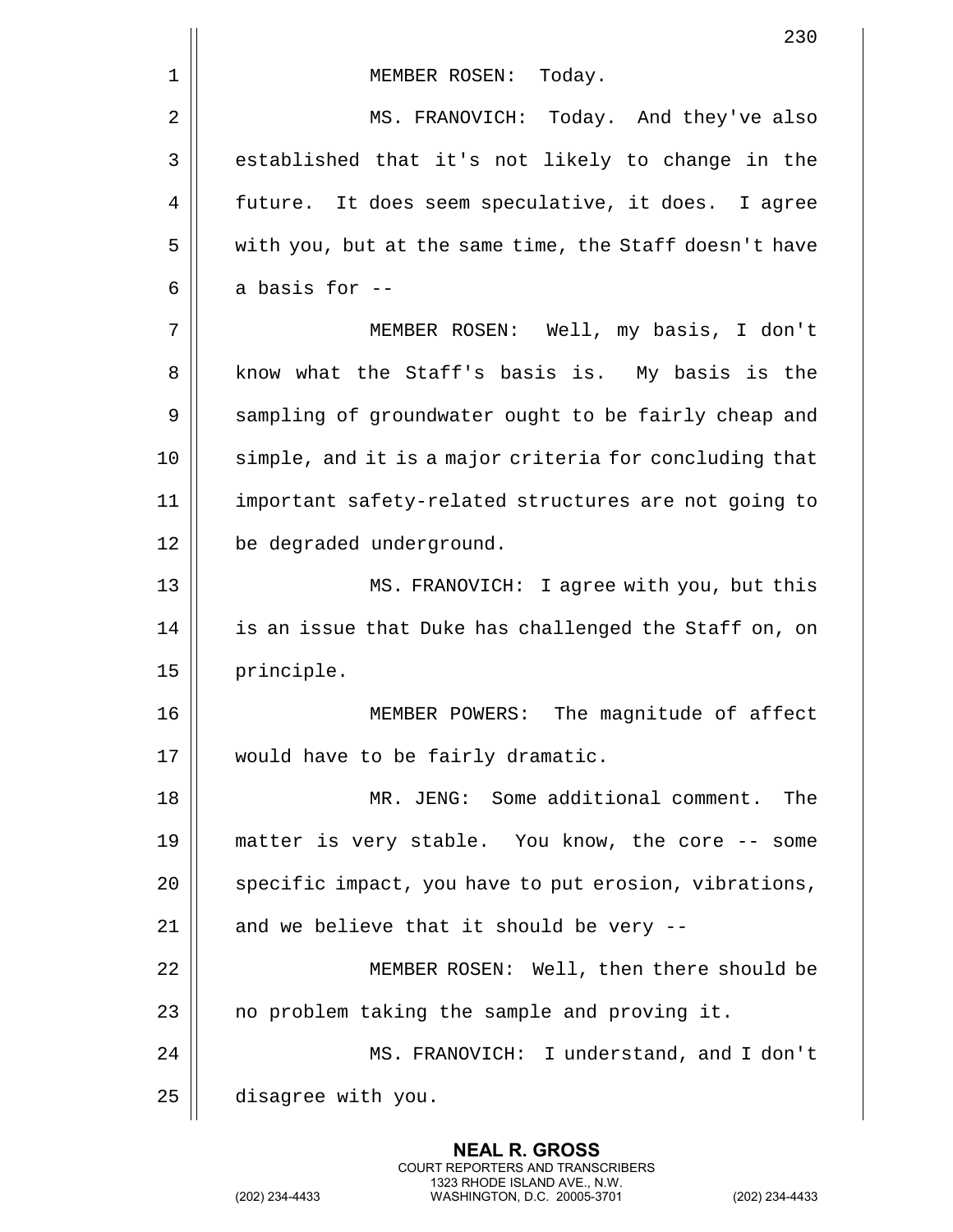|    | 231                                                   |
|----|-------------------------------------------------------|
| 1  | MR. JENG: Dr. Rosen, we will take that                |
| 2  | into consideration.                                   |
| 3  | MS. FRANOVICH: I don't know if Duke would             |
| 4  | like to comment on that. I guess not. David, do you   |
| 5  | want to talk about the data and parameters on this    |
| 6  | slide?                                                |
| 7  | MR. JENG: Yeah. The one section here are              |
| 8  | based on Duke's input. As you can tell, these are     |
| 9  | based on many, many years of on-site testing.<br>The  |
| 10 | bottom column, I call your attention, these are the   |
| 11 | acceptance limits for the pH, and the Chloride, and   |
| 12 | the Sulfate. As you can see, the main ones shown are  |
| 13 | underlined on different occasions on different sites, |
| 14 | and they are way, way below the 500 and 1,500 limits  |
| 15 | we have shown, so this is the basis upon which the    |
| 16 | Staff resolved --                                     |
| 17 | MEMBER POWERS: You don't have a limit for             |
| 18 | Phosphate.                                            |
| 19 | MR. JENG: No.                                         |
| 20 | MEMBER POWERS: You know, it might be                  |
| 21 | worthwhile just to find out. I mean, there are very   |
| 22 | few sites in the United States where you have a high  |
| 23 | Phosphate content, Texas being a notable exception.   |
| 24 | But I've seen Phosphates attack concrete. It's the    |
| 25 | same mechanism as the Sulfate. You turn Calcium       |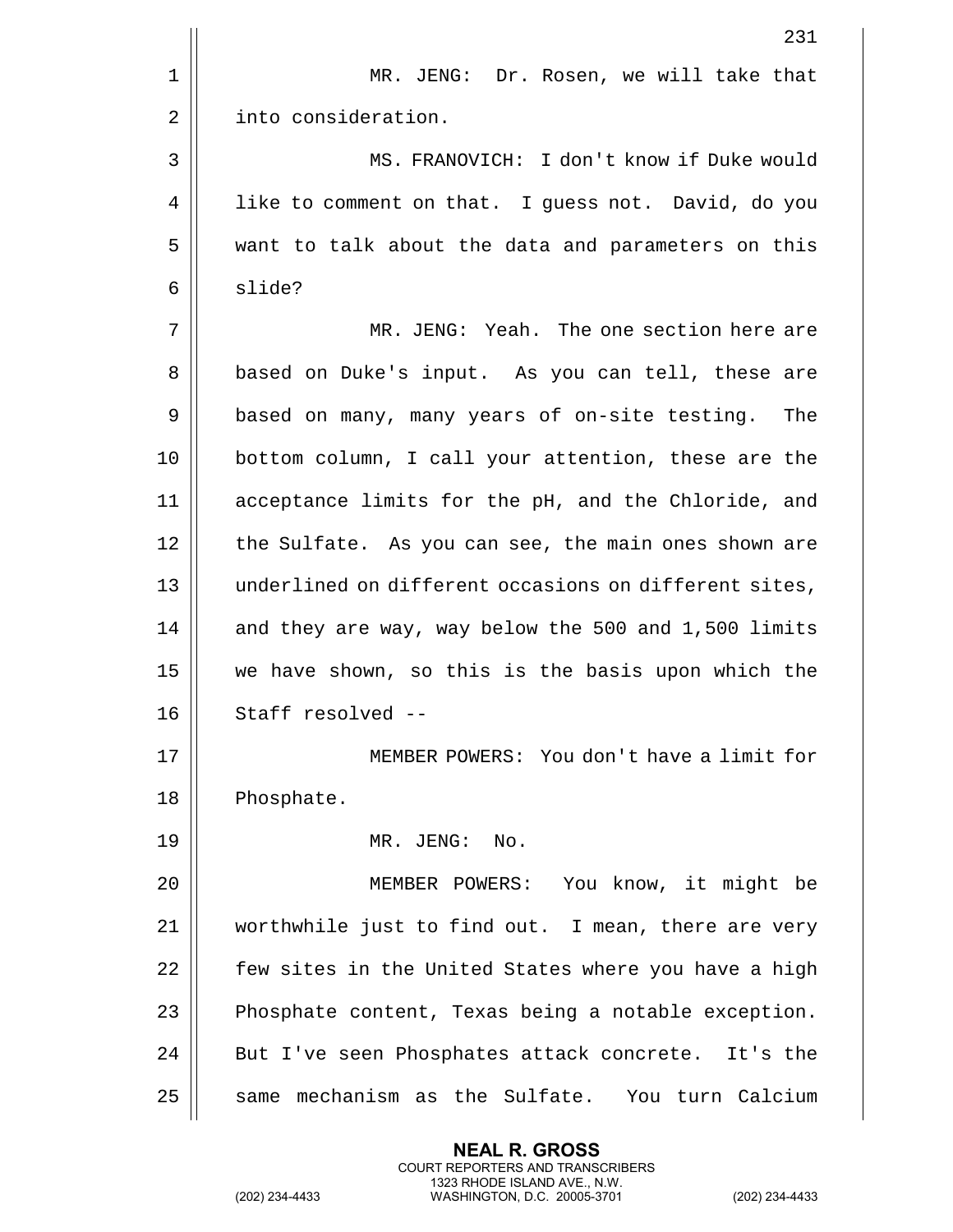|             | 232                                                    |
|-------------|--------------------------------------------------------|
| $\mathbf 1$ | Hydroxide into Calcium Phosphate, and that solubilizes |
| 2           | it, and whatnot. Your pH control keeps your CO2        |
| 3           | levels down reasonable, and whatnot.                   |
| 4           | I think I should make one<br>JENG:<br>MR.              |
| 5           | point. Based on the Staff many years of experience on  |
| 6           | the concrete performance, its quality, and the way we  |
| 7           | enforce certain criteria, HEI-318, HEI-201, all these  |
| 8           | documents which control the action, emission, design   |
| 9           | and the installation reaction and control.             |
| 10          | MEMBER POWERS: Everybody in America uses               |
| 11          | those same criteria.                                   |
| 12          | MR. JENG: But this is not so. Concrete                 |
| 13          | is very durable --                                     |
| 14          | MEMBER POWERS: It's worth looking at to                |
| 15          | see, but I mean, I bet they're not a half a dozen      |
| 16          | sites that have very much Phosphate in them. It will   |
| 17          | surprise you when it occurs.                           |
| 18          | MEMBER FORD: I'm going to show my                      |
| 19          | ignorance. What are the material properties for the    |
| 20          | reinforced concrete to which these acceptance limits   |
| 21          | apply, fragility, corrosion of the rebar?              |
| 22          | MEMBER POWERS: Decrepitation.                          |
| 23          | MEMBER FORD: Decrepitation.                            |
| 24          | MR. JENG: This is mostly concrete which                |
| 25          | is, to some extent, very porous, and they would be     |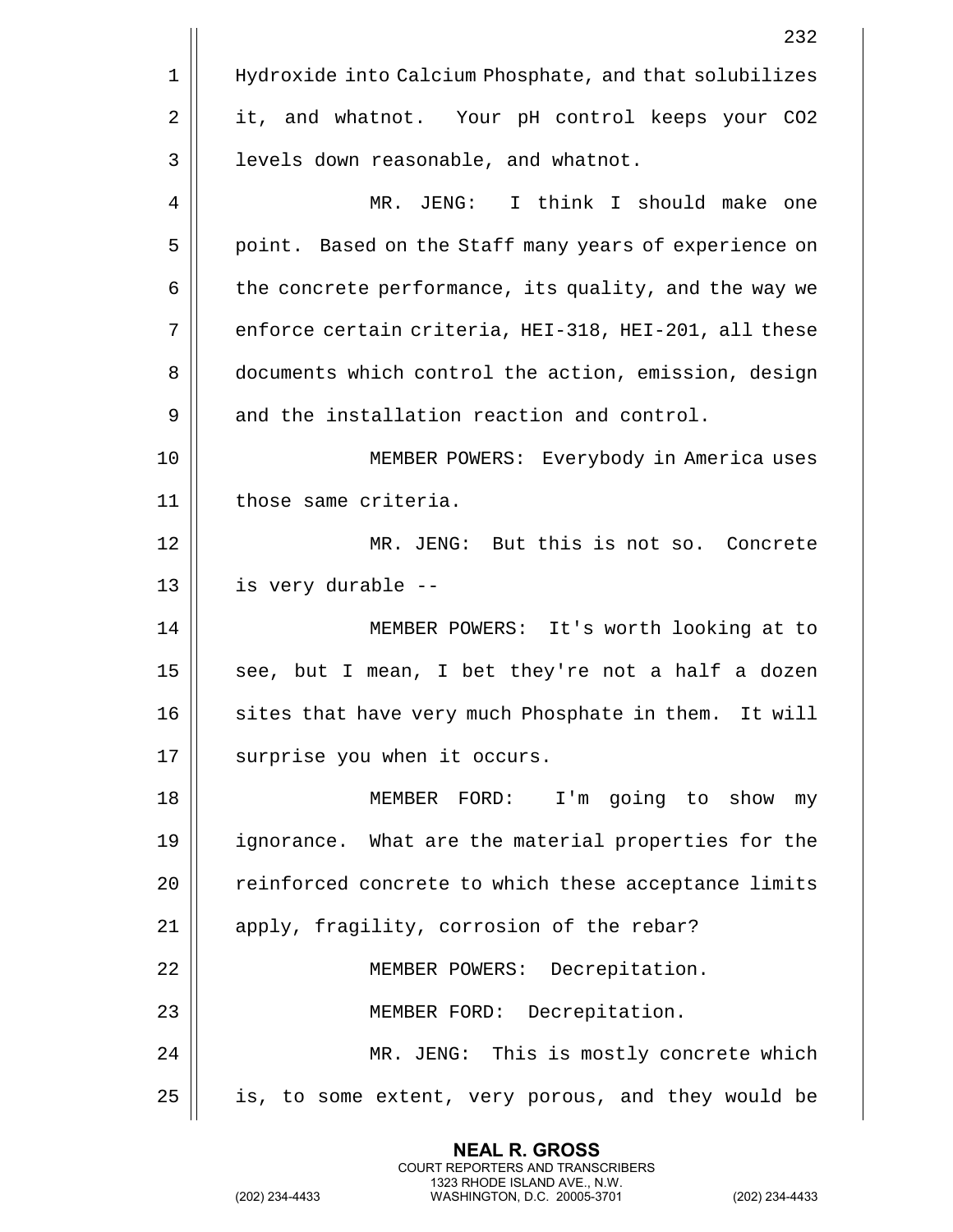1 || subject to interaction by different Chlorides and 2 | Sulfides, and in an acidity environment they tend to, 3 you know, be influenced more than in alkaline 4 environment. And the experience and the tests have  $5 \parallel$  shown that if concrete was placed in such aggressive 6 environments over the years, with 100 years 7 || experience, they are staying there in tact, strong 8 down in the ground there for 100 years, so we are 9 | quite confident these are good criteria. 10 MEMBER FORD: I seem to remember at Oyster 11 Creek ten, fifteen years ago there was a major 12 | corrosion problem of the, in this case the liner, the 13 || carbon-steel liner. And I realize it's not pertinent 14 || to this particular containment design, but there is 15 || rebar presumably in this, and it can corrode. And 16  $\parallel$  presumably, that would affect the overall strength,  $17$  | the composite strength. 18 MEMBER POWERS: You have to get to it 19 first. 20 || MEMBER FORD: I recognize that. 21 MEMBER POWERS: The decrepitation is how 22 | you get to it. 23 MEMBER FORD: Yeah. 24 MEMBER POWERS: And all that's happening 25 || here is the Chlorides and the Sulfates turn the

> **NEAL R. GROSS** COURT REPORTERS AND TRANSCRIBERS 1323 RHODE ISLAND AVE., N.W.

(202) 234-4433 WASHINGTON, D.C. 20005-3701 (202) 234-4433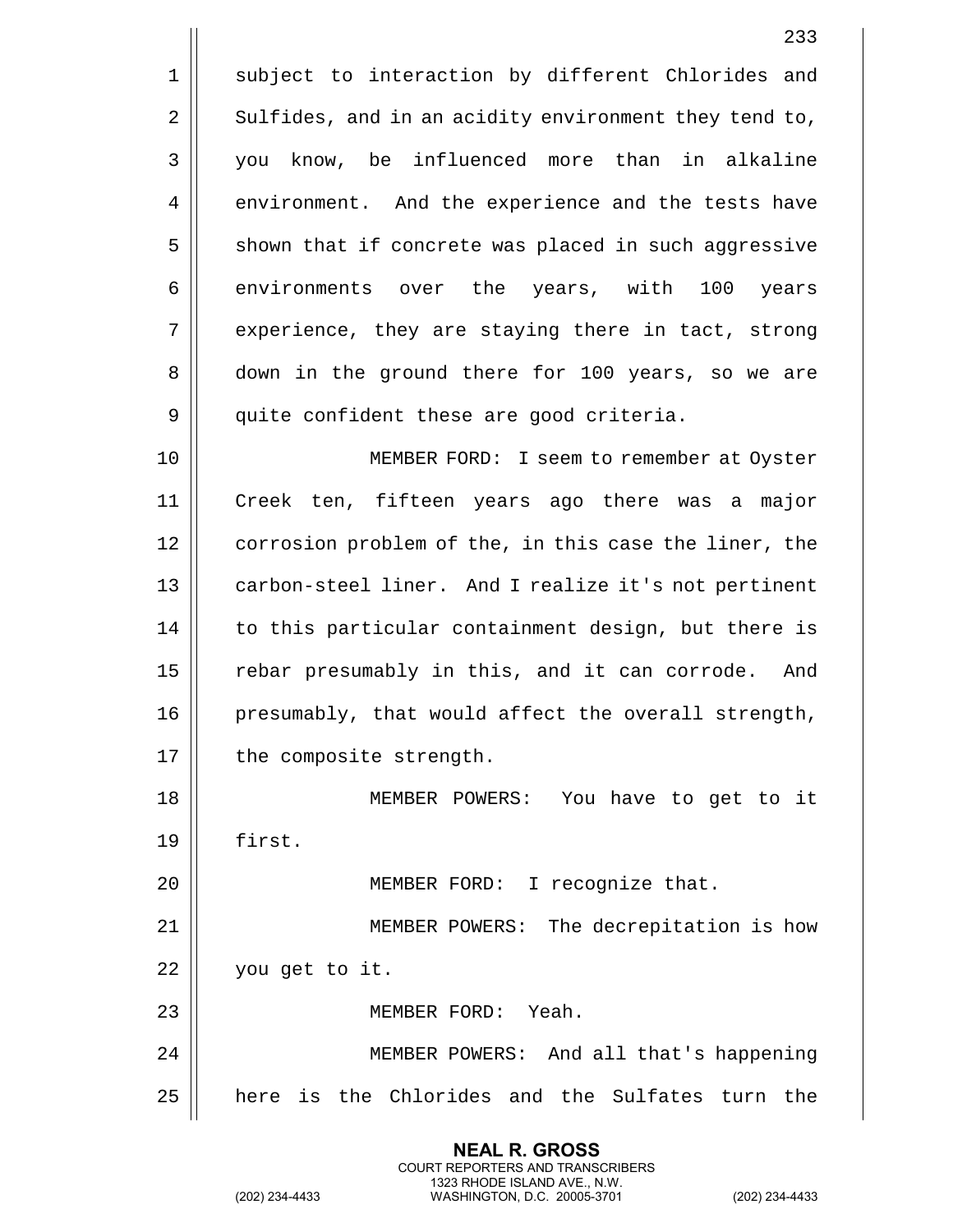|    | 234                                                    |
|----|--------------------------------------------------------|
| 1  | Calcium Hydroxide into Calcium Chloride, Calcium       |
| 2  | Sulfate, and it loses its adherence, and the lock      |
| 3  | falls out, and then you can get to the rebar. And the  |
| 4  | rebar will disappear instantly in this kind of         |
| 5  | environment.                                           |
| 6  | MEMBER FORD: Yeah. Thank you.                          |
| 7  | MS. FRANOVICH: I just wanted to follow up              |
| 8  | based upon the comment from Dr. Powers. Would Duke     |
| 9  | like to add any anecdotal information about the        |
| 10 | Phosphate levels in the groundwater or the lake water  |
| 11 | for McGuire and Catawba?                               |
| 12 | MS. KEISER: I can't give you the exact                 |
| 13 | numbers, but it is tested as part of the groundwater   |
| 14 | monitoring. And it is similar to the Chloride and      |
| 15 | Sulfate levels. It is very low compared to the         |
| 16 | limits.                                                |
| 17 | MS. FRANOVICH: Is that something that we               |
| 18 | could probably get, the Staff could get, just to       |
| 19 | confirm, verify, just for our own edification?         |
| 20 | MS. KEISER: Yes, if you needed to get                  |
| 21 | And I wanted to add about the -- doing the<br>that.    |
| 22 | testing and the idea that what we've done may not be   |
| 23 | adequate in the future to determine the aging affects  |
| 24 | for the concrete. We had at one in time in our         |
| 25 | office, the geologists at Duke Power that are familiar |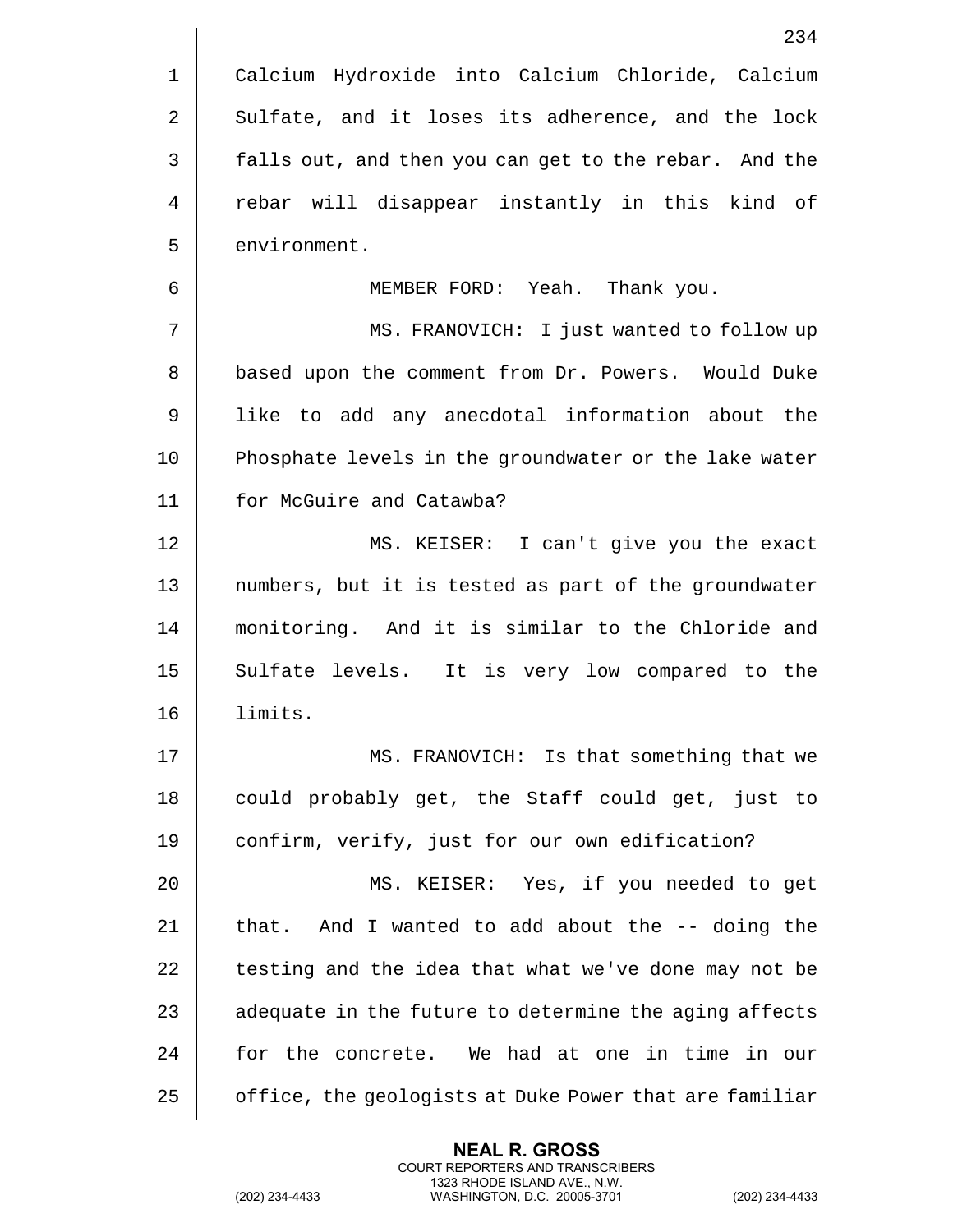1 | with the groundwater, with the soil around the plants, 2 | and they participated with Rani and some of the other  $3 \parallel$  NRC Staff that was there on-site, looking at again, 4 the topography, what would affect the groundwater  $5 \parallel$  around the site, the soil types and things like that.  $6 \parallel$  And the information they have just for that locality,  $7 \parallel$  the Piedmont area, there have not been changes over, 8 || you know, hundreds of years over the things that are 9 in that groundwater. And so we feel that what we've 10 done is adequate to show that it will not change in 11 || the future, unless there is some type of accident on 12 || the site. And again, we would be cognizant of 13 || anything that happened there. We didn't feel that it 14 was necessary to do any groundwater monitoring for 15 license-renewal. 16 || MEMBER POWERS: You don't have any Calcium 17 Aluminate concretes, do you? 18 || MS. KEISER: No, we do not. 19 MEMBER FORD: I think the remark Mr. Rosen 20 was making, for instance, relates to, for instance, 21 || someone mentioned the two lakes which are supplying  $22$   $\parallel$  separately the two reactor sites. One is, I hesitate 23  $\parallel$  to say it, brackish, but it's far less purity than the 24 | other. And if there are big housing developments to  $25$  |  $\sigma$  qo up in that area, then it could get even worse. I

> **NEAL R. GROSS** COURT REPORTERS AND TRANSCRIBERS 1323 RHODE ISLAND AVE., N.W.

(202) 234-4433 WASHINGTON, D.C. 20005-3701 (202) 234-4433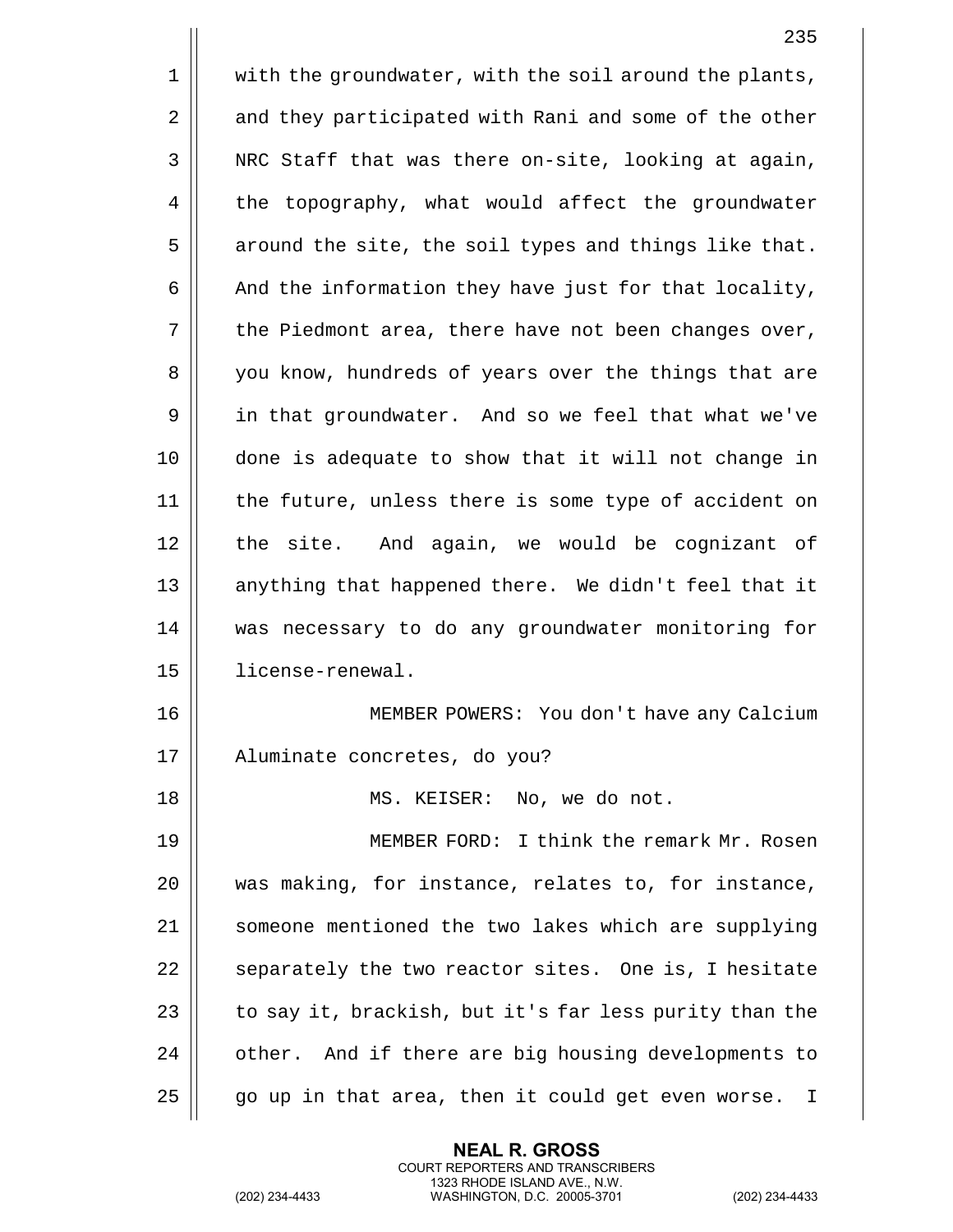1 | think that was what you were talking about, not the  $2 \parallel$  100 year geological time. 3 MS. KEISER: Right. And when we were  $4 \parallel$  showing the topography to the NRC staff, we were  $5 \parallel$  showing that that would not -- the way that the water 6 | flow would flow from the lake to the site or away from 7 || the site, like it would not yield where the water 8 || would flow to the site, the topography would not lend 9 || it where it would have any off-site affects to the 10 || ground water. 11 MS. FRANOVICH: Thank you. That was 12 Debbie Keiser, Duke Staff. Any other questions on 13  $\parallel$  Section 3.5 of the SER? Okay. With that I'd like to 14 || ask Paul Shemanski to come to the table. Paul is a 15 || seasoned veteran of license-renewal reviews, and --16 MEMBER POWERS: That's why his hairline is 17 || approaching mine and things like that. 18 MS. FRANOVICH: I will decline to comment. 19 || But I'm going to present the presentation, but I asked 20  $\parallel$  Paul to be at the table with me, because this is on 21 | the outer edges of my scope of knowledge, so he'll be  $22$  | able to address any questions that you ask that I 23 l cannot answer. 24 Okay. Section 3.6 of the SER with open 25 || items documents the Staff's evaluation of Aging

> **NEAL R. GROSS** COURT REPORTERS AND TRANSCRIBERS 1323 RHODE ISLAND AVE., N.W.

(202) 234-4433 WASHINGTON, D.C. 20005-3701 (202) 234-4433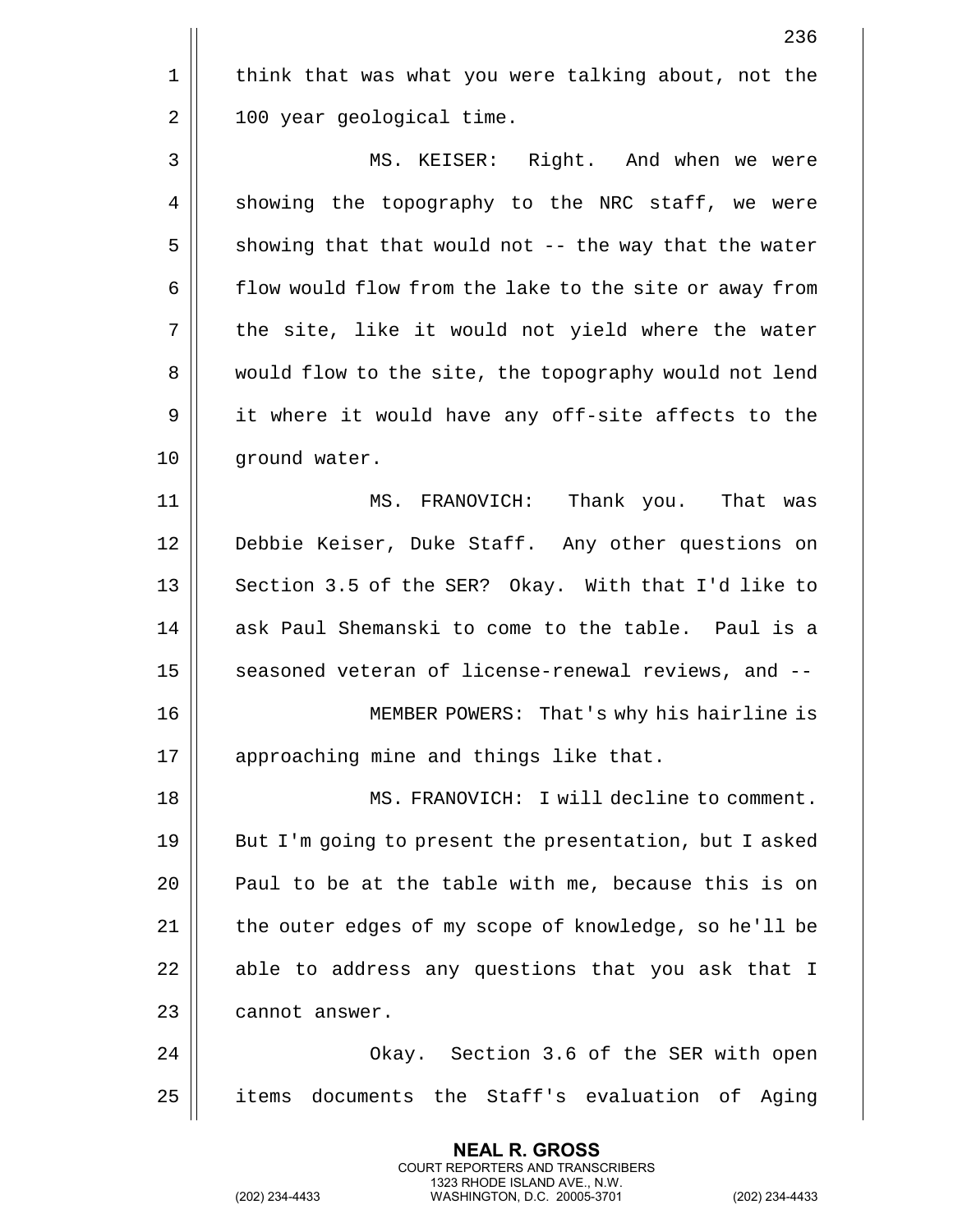1 | Management Review results provided for electrical and 2 || INC. The aging affects fall into three categories.  $3 \parallel$  The first is those that are caused by heat and 4 || radiation, and this is degradation really of the 5 | insulation covering electrical cables.

 The Aging Management Program credited by Duke is the non-EQ insulated cables and connections 8 || inspection program. Staff currently has an open item 9 || with regard to this particular program, this visual inspection proposed by Duke, and its capability of detecting cable insulation degradation that may be 12 || very minor, but for certain cables instrumentation the high range radiation and neutron monitoring 14 | instrumentation cables, the Staff is concerned that even a slight degraded condition of the insulation 16 || could cause an exponential result in the signal that's  $\parallel$  traveling through these cables. And so in the past, 18 || the Staff has found a loop calibration procedure to be acceptable for testing insulation resistance of cables  $\parallel$  of this nature, so the Staff is currently dialoguing with Duke to determine what an adequate Aging Management Program will be for Duke. But the Staff's  $\parallel$  concern is really with these two instrumentation cable  $24$  | types.

25 || Staff also has a confirmatory item with

**NEAL R. GROSS** COURT REPORTERS AND TRANSCRIBERS

1323 RHODE ISLAND AVE., N.W. (202) 234-4433 WASHINGTON, D.C. 20005-3701 (202) 234-4433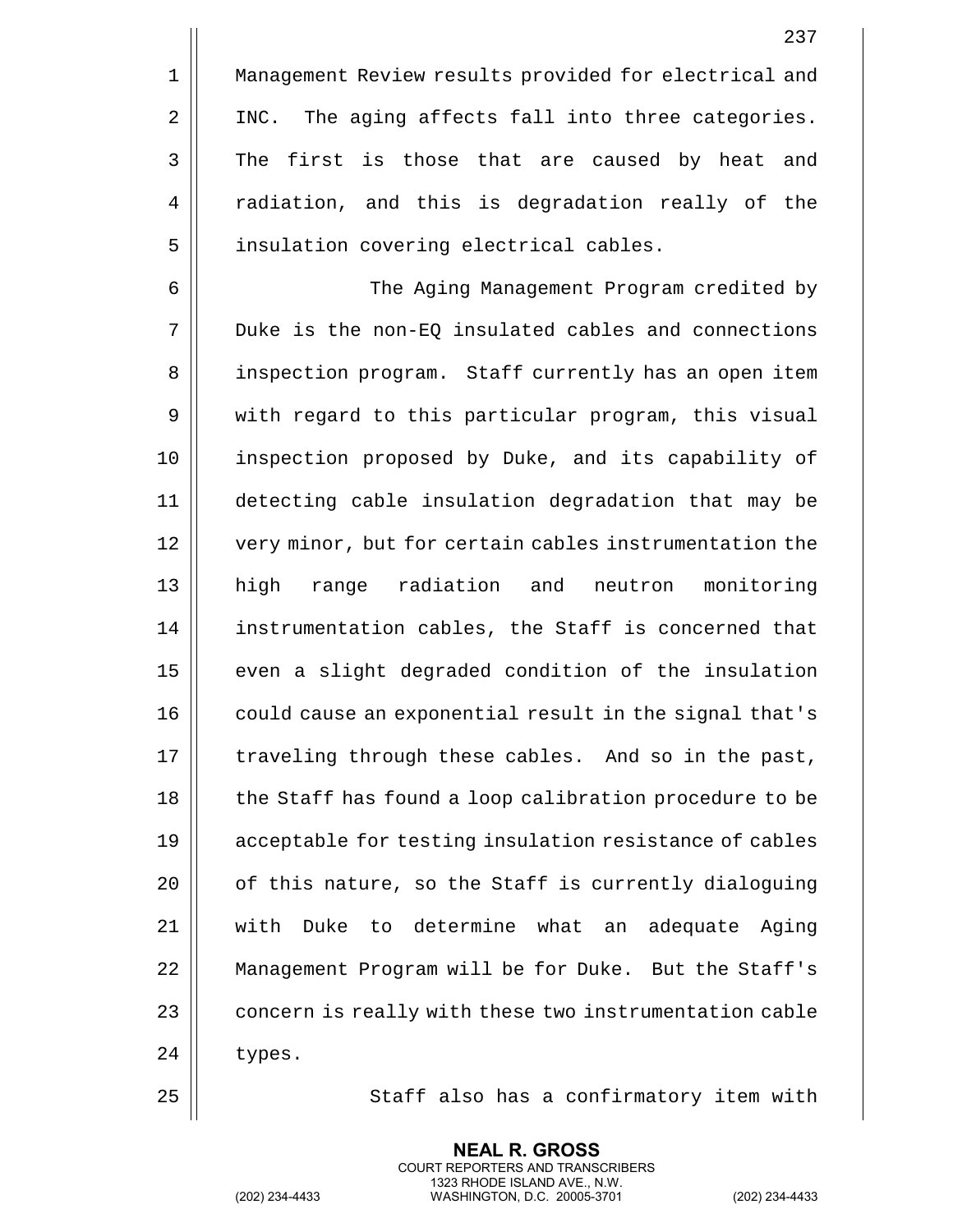|             | 238                                                   |
|-------------|-------------------------------------------------------|
| $\mathbf 1$ | regard to an FSAR supplement change that it expects   |
| 2           | based on a response to our potential open items       |
| 3           | letter, whereby the applicant indicated that the      |
| 4           | potential for moisture in the area of degradation     |
| 5           | would be considered by their inspection program.      |
| 6           | Are there any questions about this open               |
| 7           | item?                                                 |
| 8           | MEMBER LEITCH: Isn't there a -- does this             |
| 9           | touch on a generic safety issue? I can't remember the |
| 10          | number, but --                                        |
| 11          | MR. SHEMANSKI: GSI-168.                               |
| 12          | MEMBER LEITCH: That's the number. Yeah,               |
| 13          | right.                                                |
| 14          | MR. SHEMANSKI: No, not really.                        |
| 15          | MEMBER ROSEN: That's the number, but no,              |
| 16          | not really.                                           |
| 17          | MR. SHEMANSKI: No. This particular issue              |
| 18          | deals with the degradation of a specific set of       |
| 19          | cables, as Rani mentioned. The neutron monitoring or  |
| 20          | irradiation monitoring cables, they operate typically |
| 21          | with very low currents, 10 to the minus 12 amps, and  |
| 22          | the concern is that if they're exposed to a localized |
| 23          | adverse environment from temperature or radiation, a  |
| 24          | very slight change in the insulation resistance can   |
| 25          | result because of the degradation of the insulation   |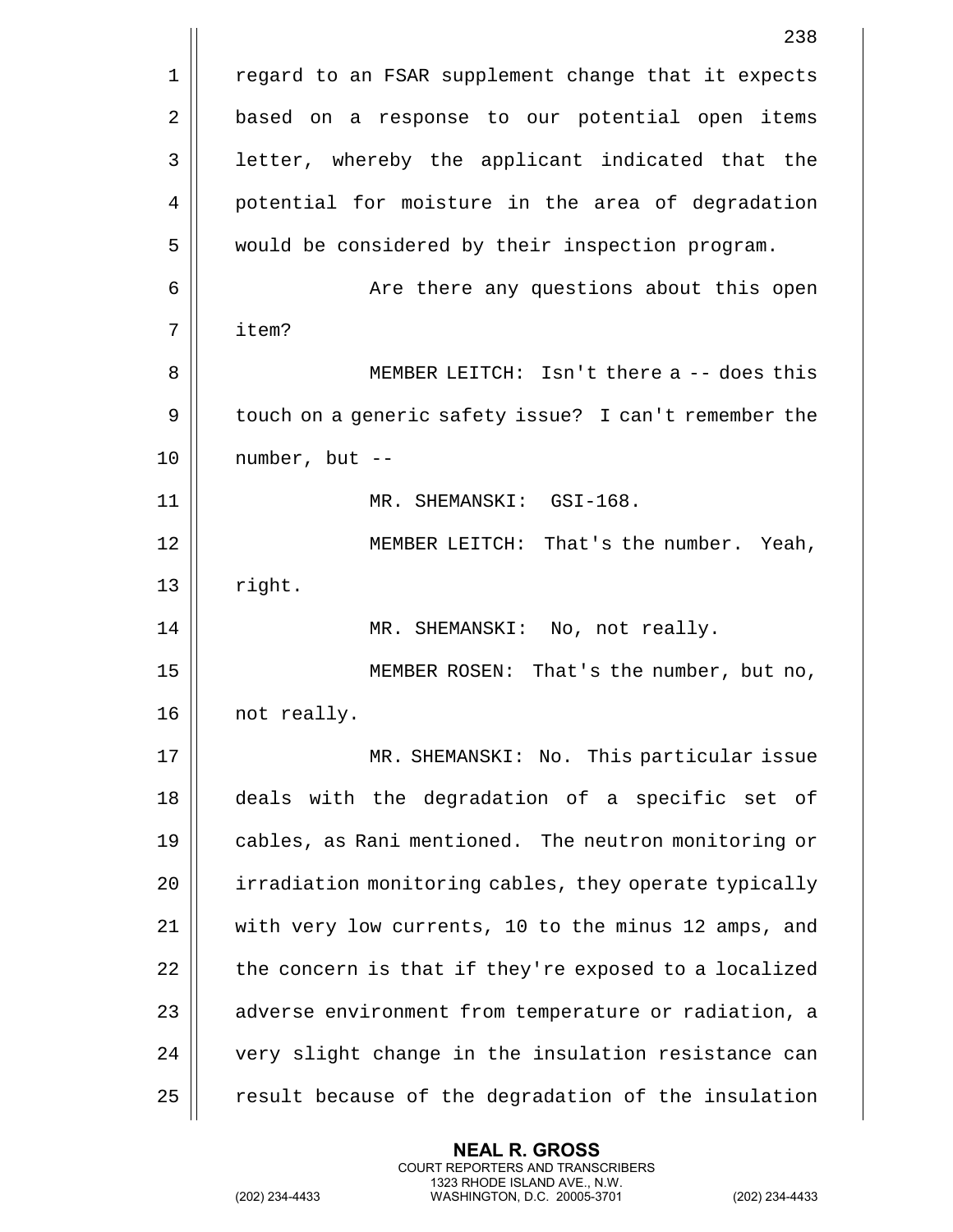1 || from the high temperature or high radiation. And a 2 | very small in insulation resistance could affect the 3 || instrument loop accuracy readings, basically, in the 4 control room, the LPRMs, APRMs, and so forth. And the 5 question really on this open item deals with which 6 technique is better for monitoring insulation 7 degradation. Staff, I think we have at this point, 8 | more confidence in the calibration program. That is 9 | a routine program. Typically, it's run about every 18 10 months in plants. It's part of their normal 11 surveillance program, where they calibrate the 12 instrument loops. And Duke is proposing an alternate 13 method; that is, a visual. They believe by looking at 14 || the cables visually, looking for swelling or 15 discoloration, or cracking that that would indicate 16 degradation of the insulation. So we're having this 17 dialogue between us, and trying to sort things out. 18 || But I think right now the Staff's position is what is 19 indicated currently in GALL. 20 This technique was identified in the first

21 | application by Calvert Cliffs, and subsequently made  $22$  | its way into GALL, so that is the current Staff 23 | position regarding these particular type of cables. 24 MEMBER LEITCH: So that an unexplained  $25$  calibration shift then might be perhaps the most

> **NEAL R. GROSS** COURT REPORTERS AND TRANSCRIBERS 1323 RHODE ISLAND AVE., N.W.

(202) 234-4433 WASHINGTON, D.C. 20005-3701 (202) 234-4433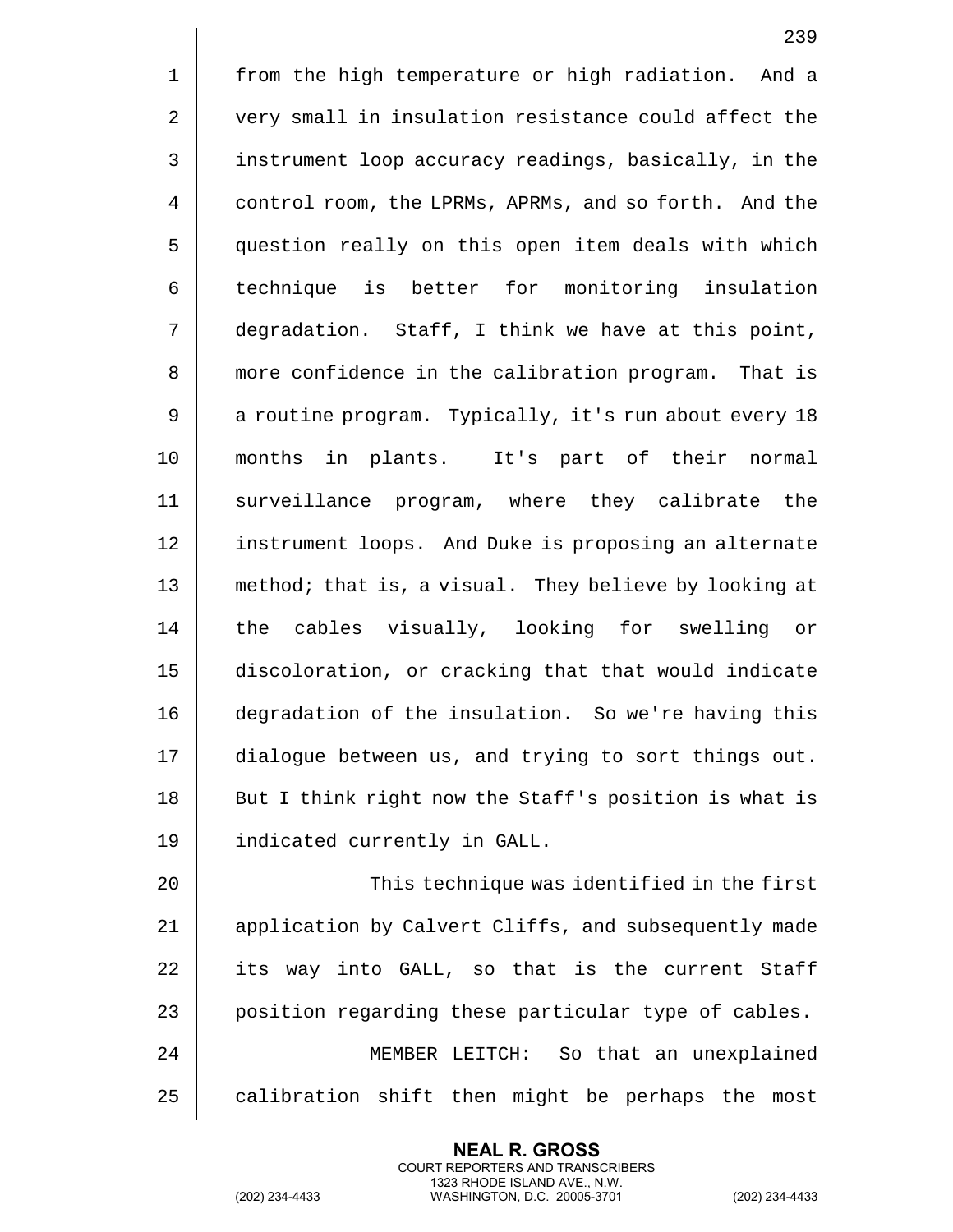1 || sensitive way of detecting cable degradation. 2 | MR. SHEMANSKI: Well, that's what we feel  $3 \parallel$  at this point, that calibration is somewhat more 4 || sensitive. We just have a better gut feel for the 5 | calibration test at this point. Again, it's done more 6 | frequently, every 18 months. And if the calibration 7 goes out of the upper or lower tolerance limits, if 8 | you're not able to recalibrate it, you know, to get it 9 | back in, then you would do a root cause. And maybe 10 || that root cause would lead to identifying the cable as 11 the culprit that is degrading. It could be the 12 || sensor, it could be the transmitter, but it gives an 13 || opportunity to do a root cause analysis. 14 | Russian and also, it's done, as I mentioned, about 15 || every 18 months. Whereas, the visual that Duke is 16 | proposing, that would be done at year 40, and at year  $17 \parallel 50$ . So it seems like the calibration program, at 18 || least, gives you more of an opportunity to detect 19 degradation. But again, we are discussing this. At 20 || this point we're not totally ruling out visual, but 21 we're looking for a stronger technical argument that  $22$   $\parallel$  visual can, in fact, detect degradation for these  $23$  | sensitive type of circuits. 24 MEMBER LEITCH: Okay. Thank you.

25 MEMBER POWERS: Do we have an experiential

**NEAL R. GROSS** COURT REPORTERS AND TRANSCRIBERS 1323 RHODE ISLAND AVE., N.W.

(202) 234-4433 WASHINGTON, D.C. 20005-3701 (202) 234-4433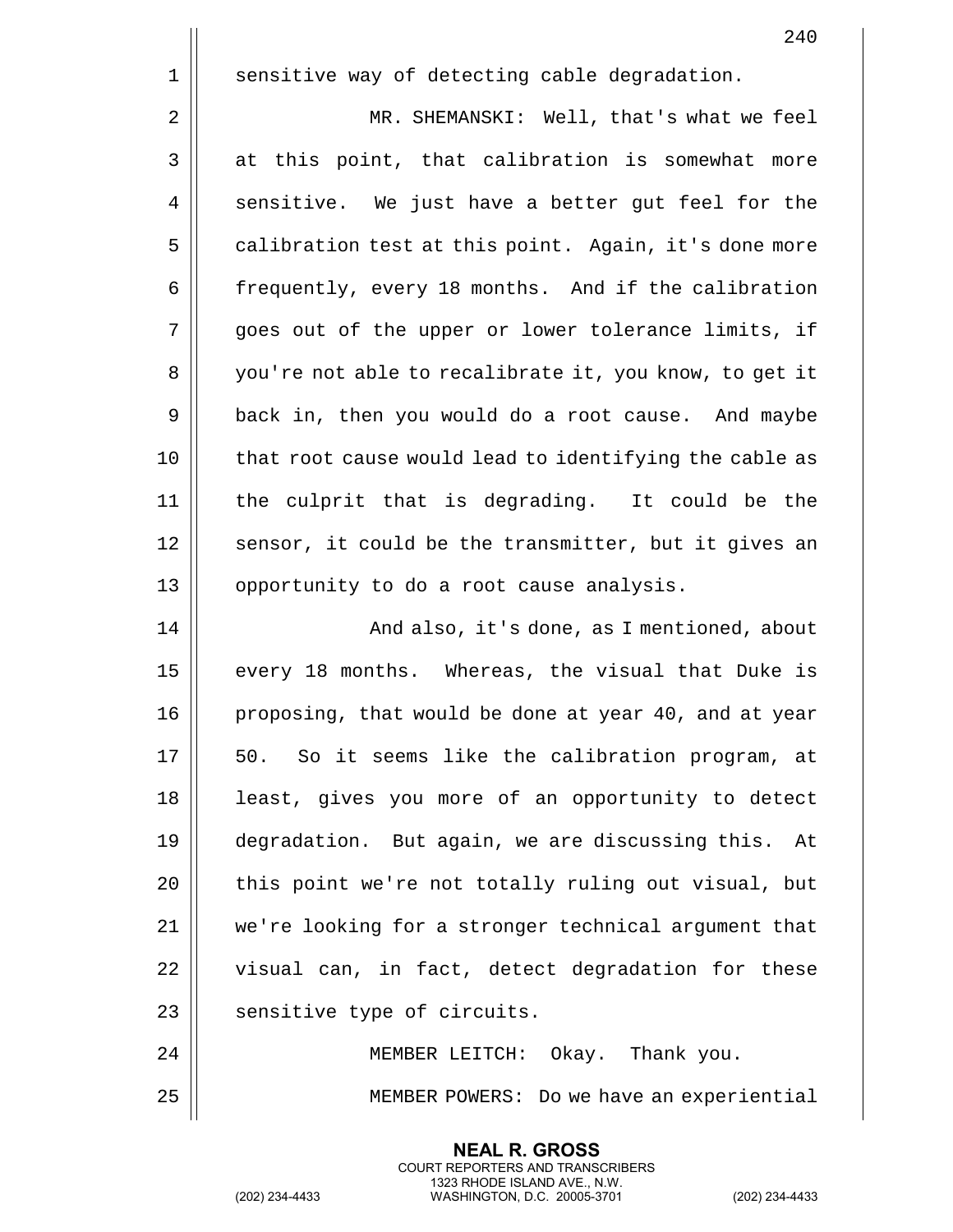|    | 241                                                    |
|----|--------------------------------------------------------|
| 1  | base that something like, since I'm color blind that   |
| 2  | I would be a terrible inspector, I suspect, for        |
| 3  | discoloration. How much color change corresponds to    |
| 4  | how much degradation and resistance?                   |
| 5  | MR. SHEMANSKI: No, right now that doesn't              |
| 6  | I mean, when you do a visual inspection on<br>exist.   |
| 7  | cables, it's kind of a screening type examination.     |
| 8  | You look for things like cracking, discoloration; that |
| 9  | is, typically the cables are dark, you know, black.    |
| 10 | And when they're exposed to high temperatures they do  |
| 11 | tend to change colors. They might become brown or      |
| 12 | white. I mean, you look for swelling, cracking,        |
| 13 | discoloration, those type of things. And if you find   |
| 14 | those visual effects, then you would probably want to  |
| 15 | go ahead and do a more detailed root cause analysis.   |
| 16 | Right now there are no real criteria that correlate    |
| 17 | any of those visual anomalies with --                  |
| 18 | MEMBER POWERS: There must be some basis                |
| 19 | for them saying gee, we can see.                       |
| 20 | MR. SHEMANSKI: Well, there is a basis.                 |
| 21 | I think what they're trying to do is extend the bases  |
| 22 | that are used for power and control cables, where      |
| 23 | visual actually has been shown to be effective as a    |
| 24 | condition monitoring technique. But the question the   |
| 25 | Staff is struggling with now is for these particular   |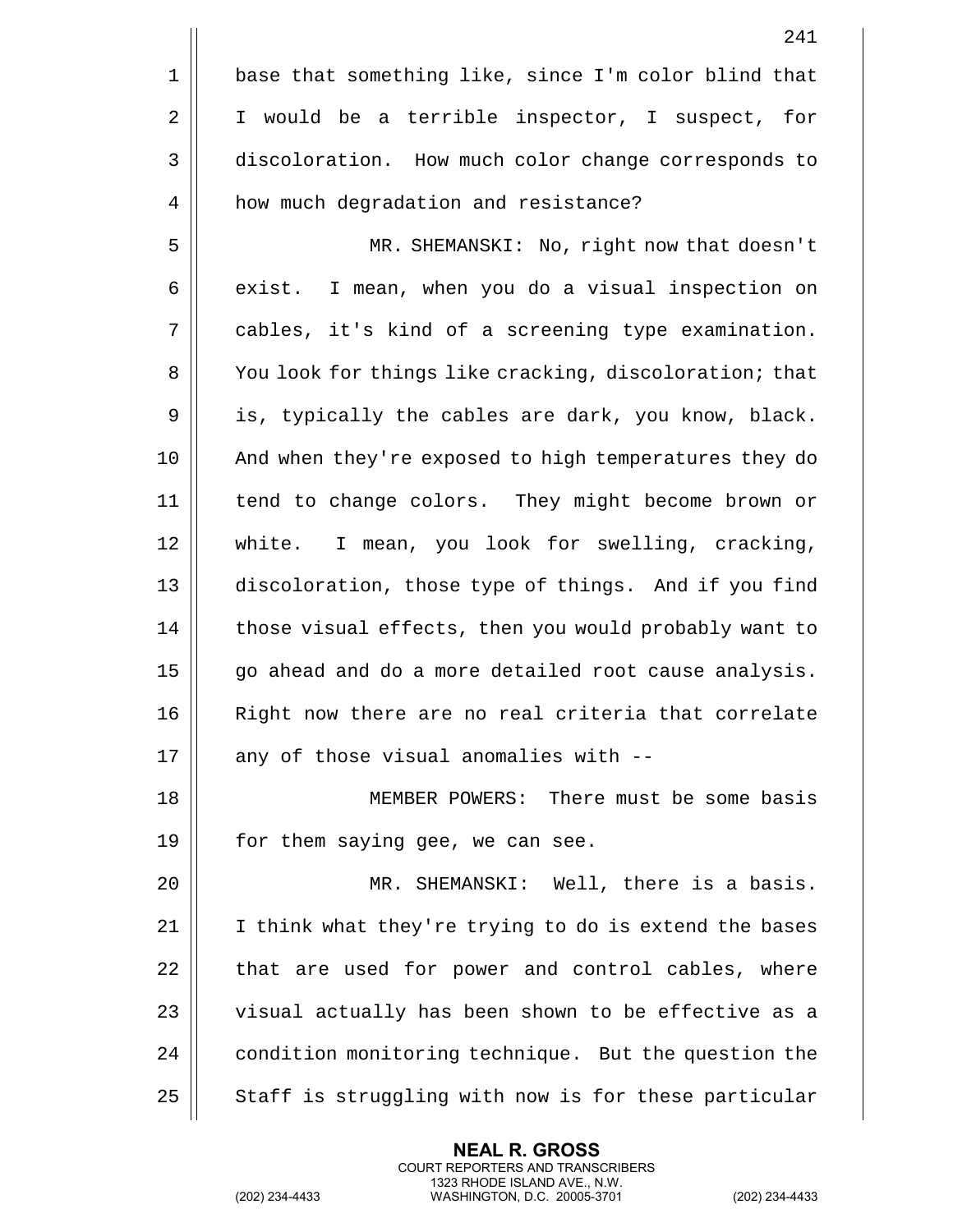1 | circuits that operate in a very low current range, 10 2 | to the minus 12 amps, is visual really good enough to 3 || give you some confidence that you will be able to 4 | detect degradation.

5 The other circuits I mentioned, the power 6 and control cables, if you lose insulation resistance  $7 \parallel$  there, it's not such a big deal. But these are very 8 | extremely sensitive circuits, and as Rani mentioned, 9 | they operate on kind of an electrical exponential 10 curve, and just a small change -- when you're dealing 11 with 10 to the minus 12 amps, you cannot afford very 12 much leakage occurring before you get into trouble, 13 || and perhaps get inaccuracies in the instrument loop 14 | readings.

15 || But again, if industry can provide us with 16 || some additional information regarding visual, you 17 || know, we'll buy into it. But at this point, I don't 18 || think we've seen enough data or information along 19 || those lines to convince us, so we're basically 20 || sticking with calibration at this point.

21 MS. FRANOVICH: And it seems like the 22 | frequency is another concern too, the opportunity to 23 | identify degradation.

24 MEMBER LEITCH: To just move briefly into 25  $\parallel$  the area of the GSI-168, if we could. That's another

> **NEAL R. GROSS** COURT REPORTERS AND TRANSCRIBERS 1323 RHODE ISLAND AVE., N.W.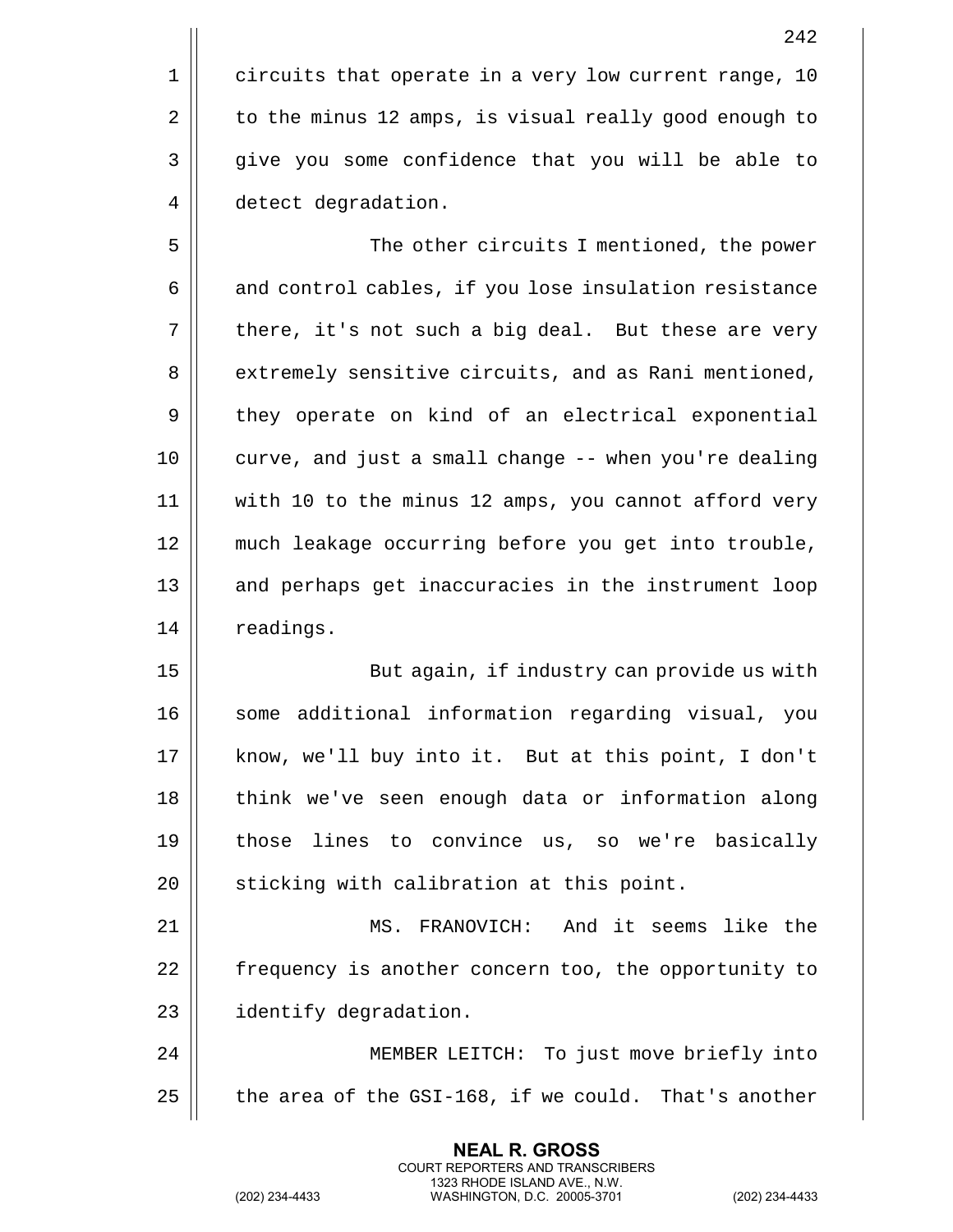|    | 243                                                       |
|----|-----------------------------------------------------------|
| 1  | one of these GSIs that's not quite resolved, and how      |
| 2  | did this deal with that, commit to doing whatever is      |
| 3  | necessary to support the resolution.                      |
| 4  | MR. SHEMANSKI: Well, first of all, the                    |
| 5  | applicant did not address the GSI in the application      |
| 6  | itself. We subsequently issued an RAI, or I forget,       |
| 7  | a telephone conversation with them. They have to come     |
| 8  | back, and they made a proposal to us that if we           |
| 9  | resolve the GSI by November $1st$ , I believe, then they  |
| 10 | would be able to address it before the final safety       |
| 11 | evaluation report has been issued.                        |
| 12 | We don't have any trouble with their                      |
| 13 | response, but we are certainly not going to have GSI-     |
| 14 | 168 resolved by November $1^{st}$ . We are working on it. |
| 15 | MEMBER POWERS: Well, you probably will.                   |
| 16 | It's just the year in question.                           |
| 17 | MR. SHEMANSKI: Right. Basically, on GSI-                  |
| 18 | 168 we received the technical assessment from the         |
| 19 | Office of Research. It has been sent over to NRR, and     |
| 20 | we are presently developing a draft of the research,      |
| 21 | technical assessment. We have a draft summary, and we     |
| 22 | are going to issue it as a generic communication          |
| 23 | probably within the next several months.                  |
| 24 | Prior to issuing it, we are going to give                 |
| 25 | the ACRS the opportunity to, whether or not you want      |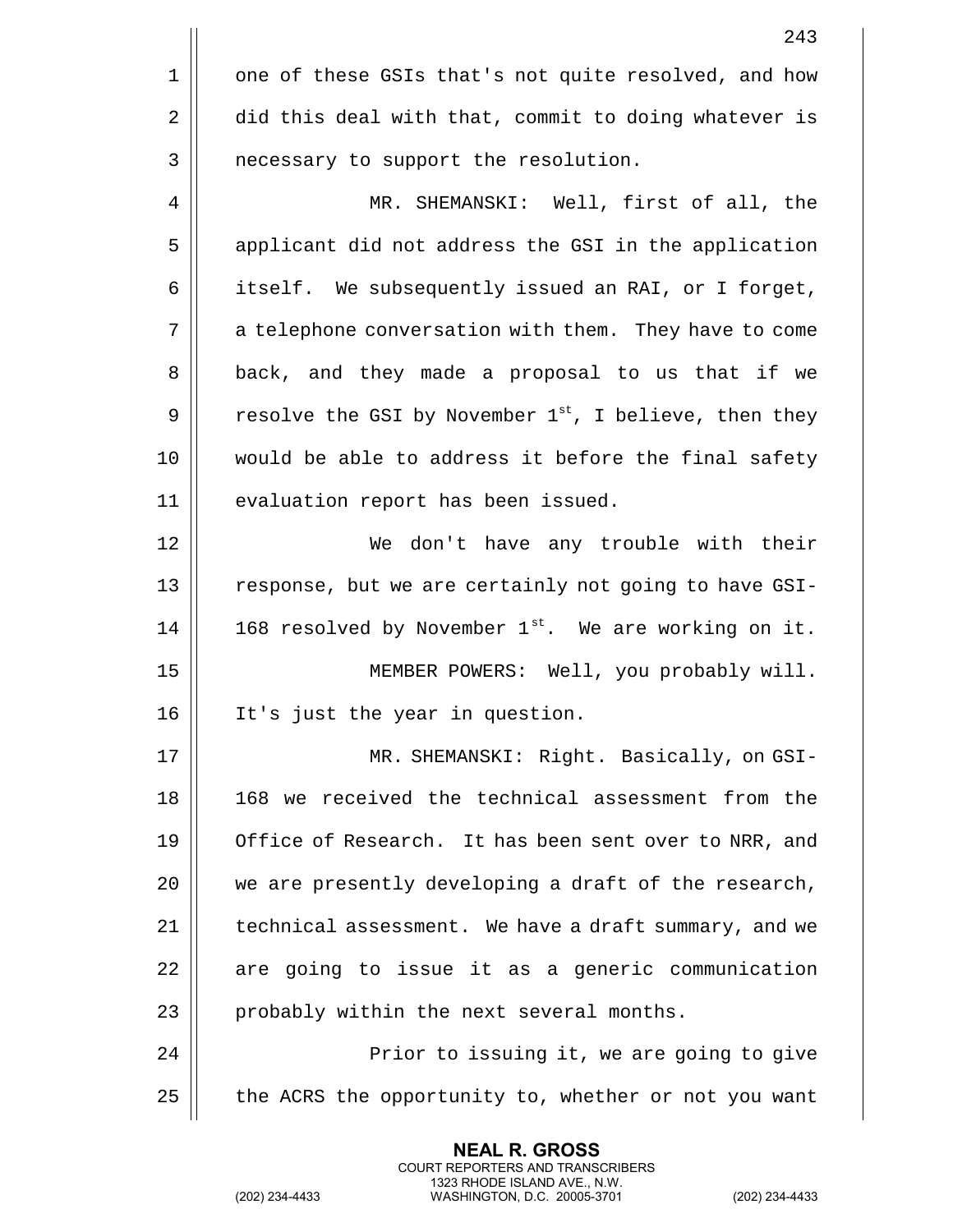|    | 244                                                    |
|----|--------------------------------------------------------|
| 1  | a presentation on the final generic communication      |
| 2  | prior to sending it out. We have not determined if     |
| 3  | it's going to be a generic letter, information notice, |
| 4  | or a regulatory issue summary, so that is going to be  |
| 5  | dealt with very shortly.                               |
| 6  | MEMBER LEITCH: So then that would be                   |
| 7  | handled then on the current licensing basis then?      |
| 8  | MR. SHEMANSKI: Yes. Whatever resolution                |
| 9  | comes out of GSI-168, it will affect all operating     |
| 10 | reactors across the board. It will become part of      |
| 11 | their current CLB.                                     |
| 12 | MEMBER LEITCH: Okay. Thank you.                        |
| 13 | MS. FRANOVICH: Any other questions on                  |
| 14 | this slide? Okay. We'll go onto the next slide.        |
| 15 | Another aging affect of electrical and I&C equipment   |
| 16 | caused by moisture and voltage<br>for<br>is<br>stress  |
| 17 | inaccessible media voltage cables. The aging affect    |
| 18 | for this is formation of water trees and localized     |
| 19 | damage. And the Aging Management Program credited by   |
| 20 | Duke for this aging affect is inaccessible non-EQ      |
| 21 | medium voltage cables inspection, I'm sorry, Aging     |
| 22 | Management Program.                                    |
| 23 | The Staff has a confirmatory item on this              |
| 24 | issue for the applicant to update its SR supplement    |
| 25 | description of this program to eliminate reference to  |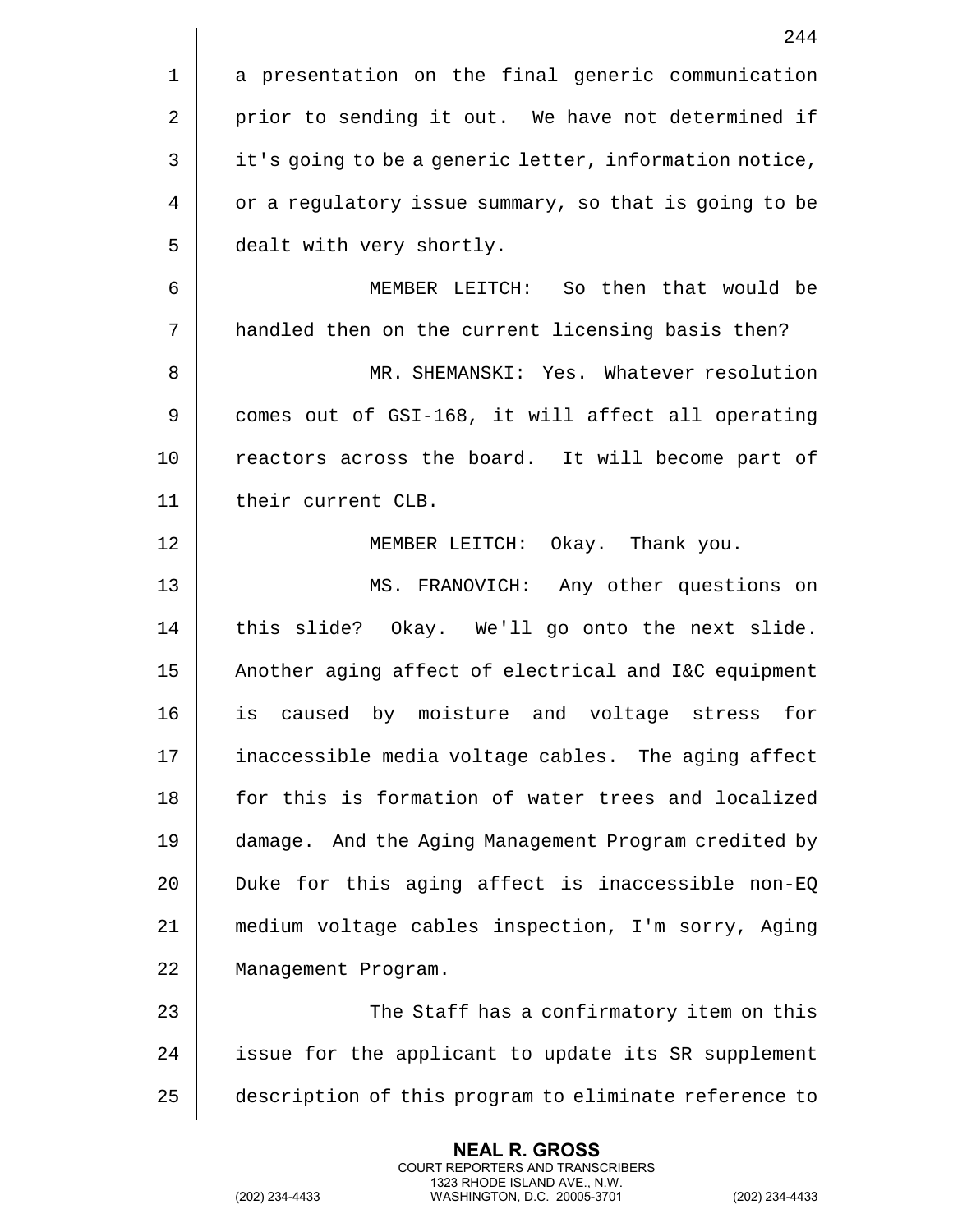|    | 245                                                     |
|----|---------------------------------------------------------|
| 1  | significant moisture. And this is a change that         |
| 2  | resulted from a response to our potential open items    |
| 3  | letter.                                                 |
| 4  | CHAIRMAN BONACA: If I remember, they                    |
| 5  | defined significant moisture as exposure, at least 25   |
| 6  | percent of the time.                                    |
| 7  | Actually, they<br>MS.<br>FRANOVICH:                     |
| 8  | characterized it as exposure that lasts three years or  |
| 9  | more. And the Staff had a lot of questions about this   |
| 10 | The AMP is to perform a test every ten years of<br>AMP. |
| 11 | the cables to ensure that they are not degrading. And   |
| 12 | the applicant proposed an alternative to that test, to  |
| 13 | do a visual inspection of the accessible cables, and    |
| 14 | determine or confirm that there has been no exposure    |
| 15 | to moisture. If they can confirm that, then they felt   |
| 16 | that that would be an adequate alternative to the ten   |
| 17 | year test.                                              |
| 18 | Staff felt that exposure or significant                 |
| 19 | exposure to moisture, being defined as exposure for     |
| 20 | three years or more, was non-conservative, and so the   |
| 21 | applicant came back and re-defined their<br>Aging       |
| 22 | Management Program to eliminate reference to            |
| 23 | significant exposure to moisture, and to eliminate      |

confirm that there is no moisture in the accessible

| their alternative of using an inspection program to

**NEAL R. GROSS** COURT REPORTERS AND TRANSCRIBERS 1323 RHODE ISLAND AVE., N.W.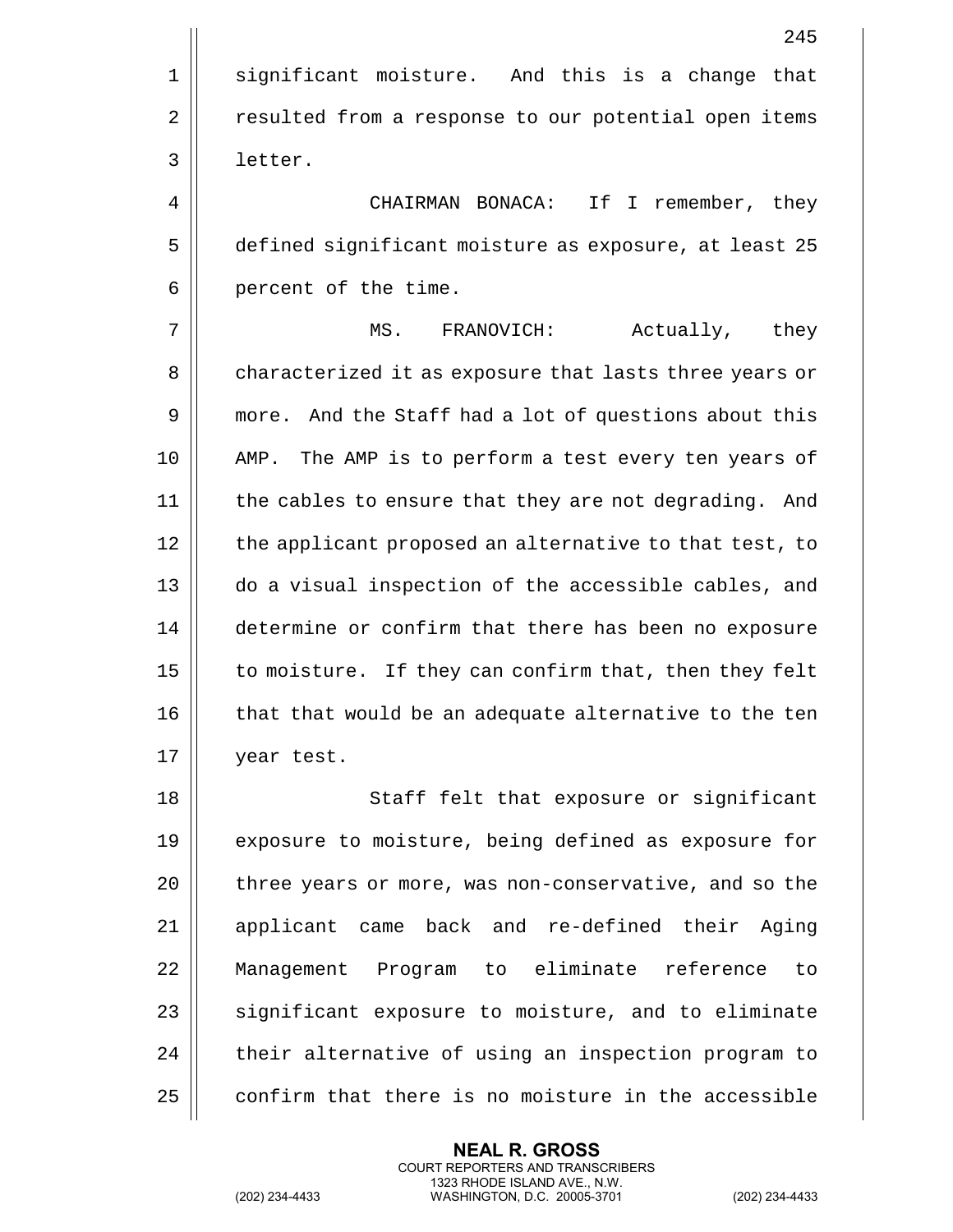1 | cables.

2 The Staff is currently asking the 3 || applicant to provide a little more information that we 4 did not take issue with when we issued the SER with 5 | open items pertaining to the proven capabilities of  $6 \parallel$  the test that they will use in the period of extended 7 | operation. We anticipate that there will be advances 8 || made in testing techniques and technologies in the 9 || next ten years, or twenty years, and we haven't asked 10 the applicant to specify what test they will use to 11 perform this ten year test, but we would like the 12 || applicant to indicate that this will be a proven test. 13 || This is language similar to what we've asked for from 14 | other applicants. It's language that's found in the 15 GALL report. It's found in some of the previously 16 || issues SERs, and we're working with Duke to get that 17 || language so that the Staff has confidence that there 18 will at least be a certain caliber test that will be 19 | capable of revealing degradation. 20 CHAIRMAN BONACA: And you're looking also 21 | for a more frequent test than ten years? 22 MS. FRANOVICH: No. I think we're still

 $23$   $\parallel$  satisfied with ten years, although the Staff may  $24$   $\parallel$  evaluate the acceptability of that frequency on a 25 || qeneric basis. But for Catawba and McGuire

> **NEAL R. GROSS** COURT REPORTERS AND TRANSCRIBERS 1323 RHODE ISLAND AVE., N.W.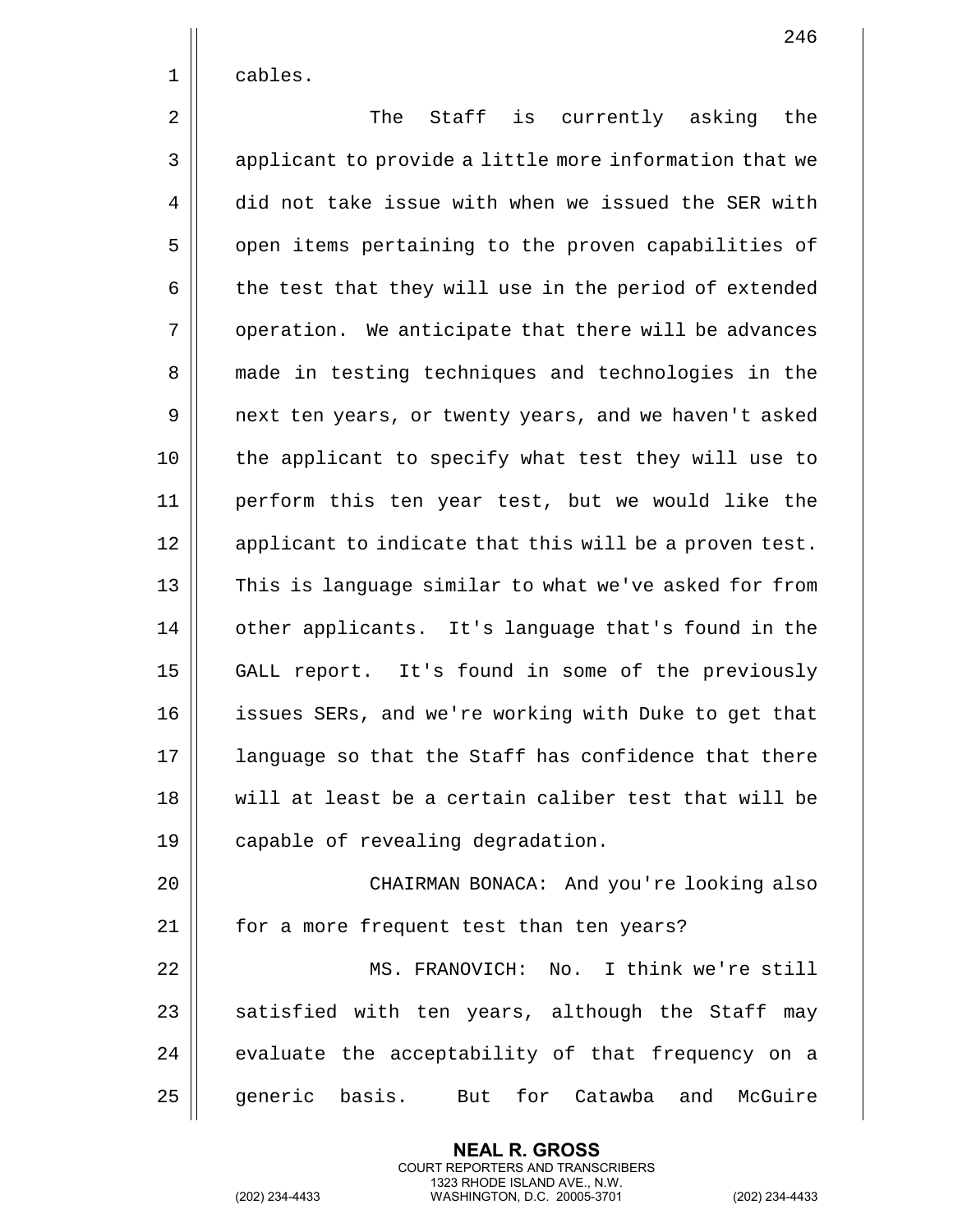|    | 247                                                    |
|----|--------------------------------------------------------|
| 1  | specifically, the Staff is satisfied with ten years.   |
| 2  | MR. SHEMANSKI: Actually, there are two                 |
| 3  | tests, one at year 40, and then one at year 50.        |
| 4  | CHAIRMAN BONACA: Yeah, well not for each               |
| 5  | site.                                                  |
| 6  | MS. FRANOVICH: I think for each site.                  |
| 7  | MR. SHEMANSKI: Yeah. That's how we have                |
| 8  | it currently described in the GALL, X-E3, I mean IX-   |
| 9  | $E3$ .                                                 |
| 10 | MS. FRANOVICH: Any other questions on                  |
| 11 | this slide? The third and last aging affect that was   |
| 12 | evaluated by the applicant and reviewed by the Staff,  |
| 13 | was caused by Boric Acid ingress into connector pins.  |
| 14 | And the aging affect there is corrosion.               |
| 15 | The applicant credits the Aging Management             |
| 16 | Program of fluid leak management program, which is the |
| 17 | program they use to identify any Boric Acid corrosion  |
| 18 | of structures or components. And there were no open    |
| 19 | items identified in this section. This is consistent   |
| 20 | with what applicants have credited in the past, and    |
| 21 | the Staff finds this acceptable.                       |
| 22 | CHAIRMAN BONACA: Going back to the                     |
| 23 | previous two issues, one of non-EQ low voltage         |
| 24 | accessible cable, and the other one, non-accessible    |
| 25 | cable. What the applicant was proposing is the same    |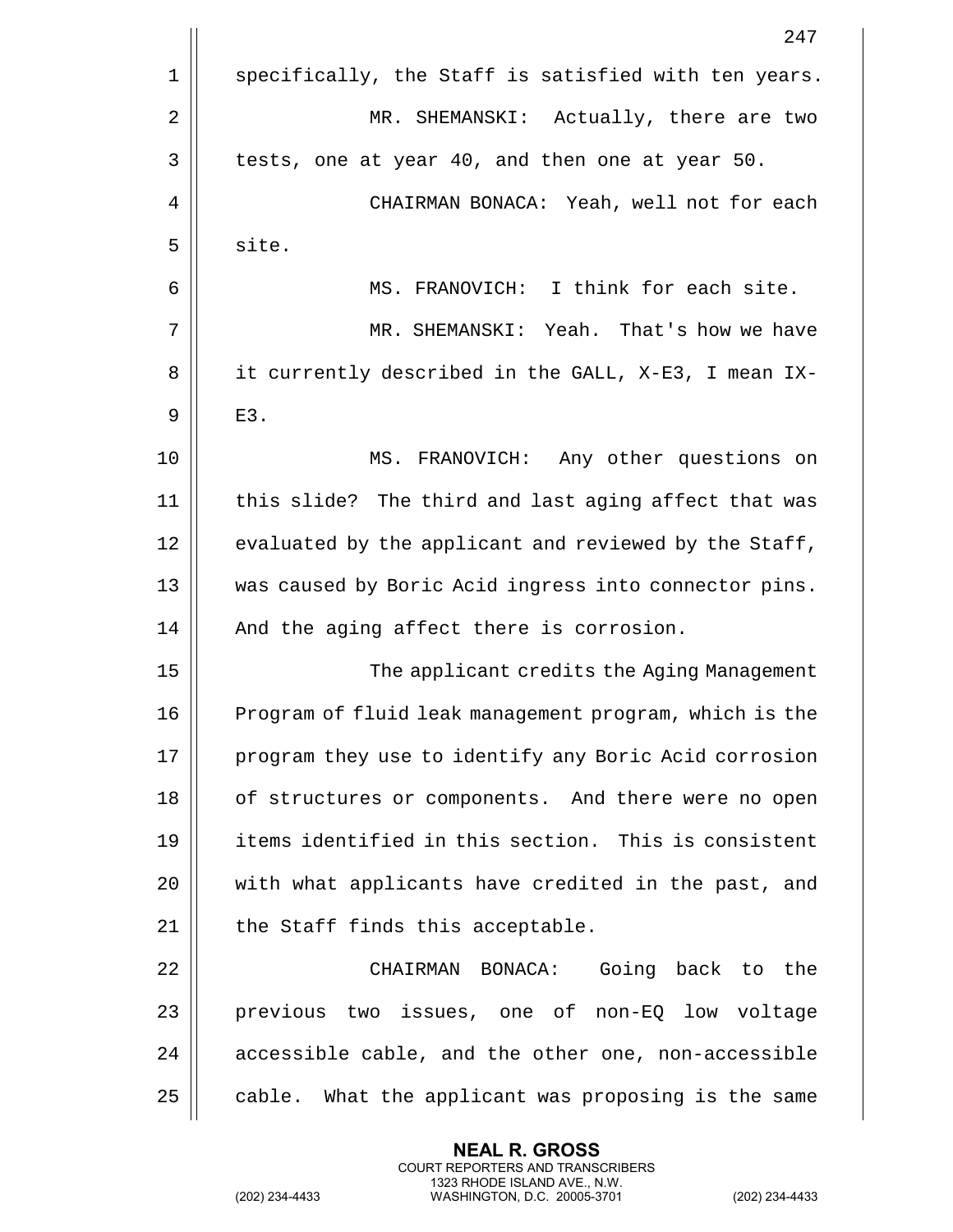|    | 248                                                    |
|----|--------------------------------------------------------|
| 1  | thing they did for Oconee. Right?                      |
| 2  | MR. SHEMANSKI: Yes.                                    |
| 3  | You accepted those<br>CHAIRMAN BONACA:                 |
| 4  | positions for Oconee.                                  |
| 5  | The<br>slight<br>Yes.<br>MR.<br>SHEMANSKI:             |
| 6  | difference is that during the Oconee review, the issue |
| 7  | of the calibration versus visual for the neutron       |
| 8  | monitoring and radiation monitoring cables, that did   |
| 9  | not surface during the Oconee review. Keep in mind,    |
| 10 | that particular program was identified during the      |
| 11 | first review of Calvert Cliffs. Calvert Cliffs         |
| 12 | proposed the calibration Aging Management Program.     |
| 13 | The main reason we did not focus in on that for the    |
| 14 | Oconee review was, at that time we were just beginning |
| 15 | to develop GALL, the cable Aging Management Programs   |
| 16 | that are currently in GALL, so we did not focus on --  |
| 17 | that is the difference that I would like to point out  |
| 18 | between the Oconee and the Catawba-McGuire reviews,    |
| 19 | the calibration program.                               |
| 20 | (Whereupon, the proceedings went off the               |
| 21 | record at 3:00 p.m., and resumed at 3:16 p.m.)         |
| 22 | CHAIRMAN BONACA: On the record.<br>Ιf                  |
| 23 | everybody is ready, we will start with one minute      |
| 24 | less.                                                  |
| 25 | MS. FRANOVICH:<br>Okay.                                |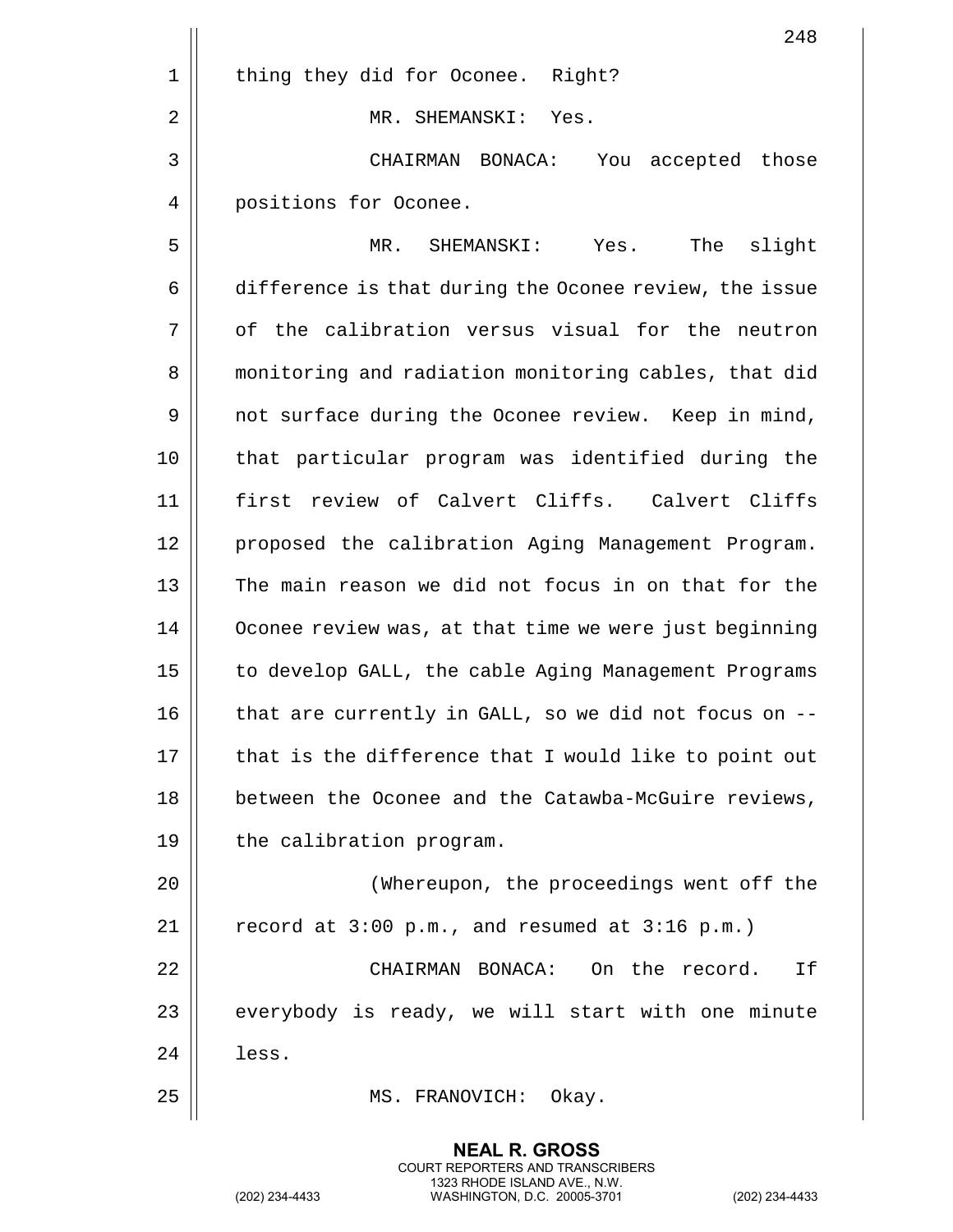249 1 CHAIRMAN BONACA: We're anxious to hear 2 | about TLAAs. 3 MS. FRANOVICH: Well, let's not keep you 4 | waiting. Chapter 4 of the SER documents the Staff's 5 | review of the time-limited aging analyses provided by 6 | the Applicant in their application. These TLAAs cover 7 || a number of areas, some are listed on this slide and 8 || a few more at the top of this slide. We have prepared 9 | presentations on the neutron embrittlement, thermal 10 fatigue and underclad cracking, and EQ program. 11 || What I wanted to do before we go to my 12 || reviewers to talk about those TLAAs is address the 13 depletion of nuclear service water pond volume due to 14  $\parallel$  run-off. This is a TLAA that was asked about earlier 15 in our presentation. For this time-limited aging 16 || analysis that I believe applies only to Catawba, the  $17$   $\parallel$  Staff indicated that there was an initial analysis 18 || that evaluated available volume of the pond over a 40 19 year period and loss of that volume due to 20 | sedimentation. 21 They indicated in their TLAA discussion  $22$  | that they have a tech spec surveillance that requires  $23$  || that they ensure that the volume of the pond is 24 monitored by elevation. I believe it's 571 feet is 25 what the water level is required to remain at or above

> **NEAL R. GROSS** COURT REPORTERS AND TRANSCRIBERS 1323 RHODE ISLAND AVE., N.W.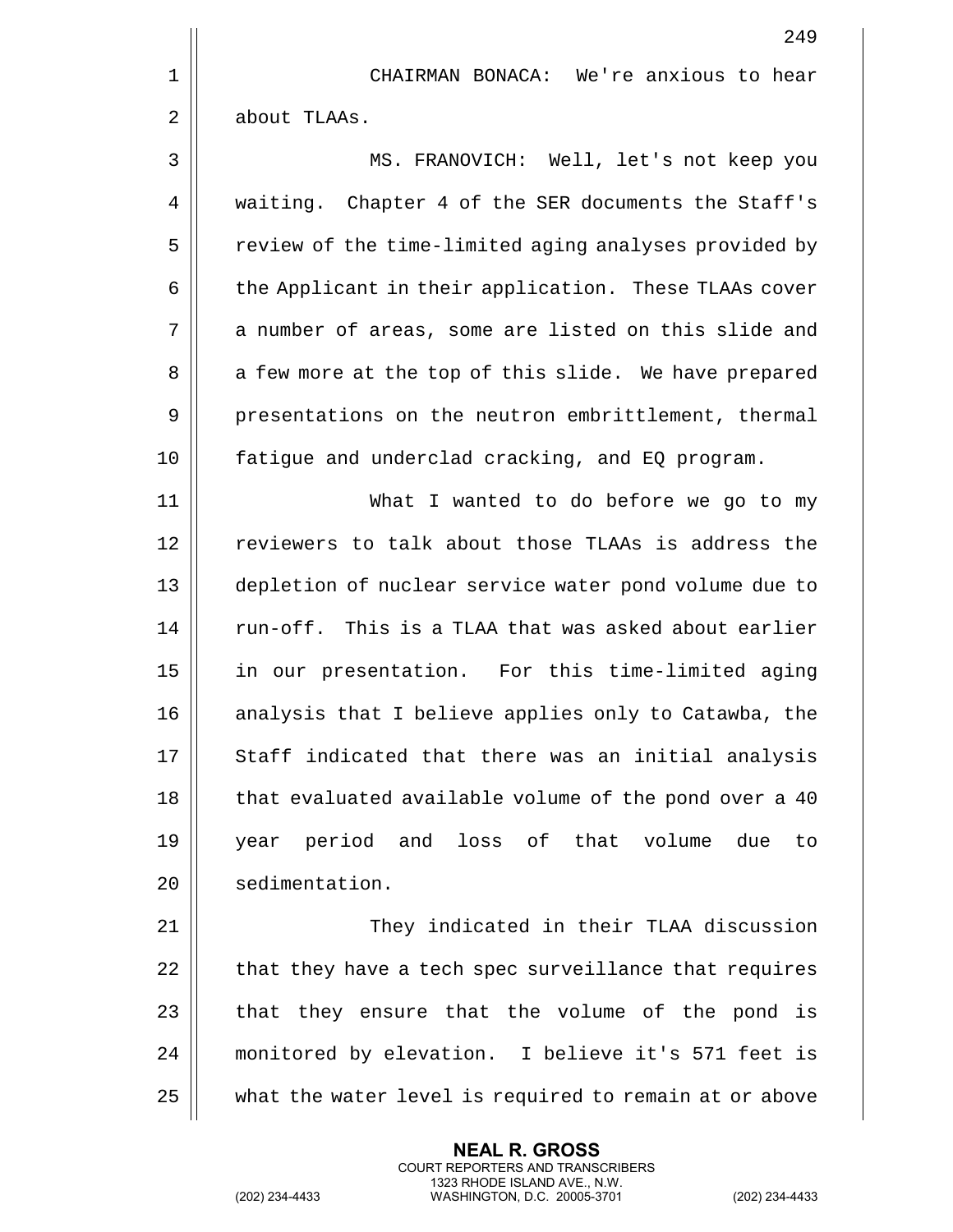5 How would Duke ensure that the volume is  $6 \parallel$  still adequate to address all the design basis events 7 | that are relied upon or that rely upon this volume of 8 || water for plant cool down? The Applicant came back 9 || and said that they would either dredge the pond or 10 they would add volume to the pond by increasing the 11 pond size, a number of actions that they could take to 12 || ensure that adequate volume is there, but ultimately 13 || they have a tech spec surveillance that ensures that 14 | they have the minimum allowable volume by elevation in 15 | the pond. Are there any questions on that TLAA?

16 MEMBER LEITCH: But the tech spec  $17$   $\parallel$  surveillance of it just applies to the water level. 18 It doesn't say anything then really about what's below 19 || the surface. That's good for the top, but how about 20 | the bottom?

21 MEMBER ROSEN: You have to have it 22 || surfaced at this level. You need only one inch of 23 water.

24 MS. FRANOVICH: Right. I understand the 25 | question. In reading this at the SER a couple of days

> **NEAL R. GROSS** COURT REPORTERS AND TRANSCRIBERS 1323 RHODE ISLAND AVE., N.W.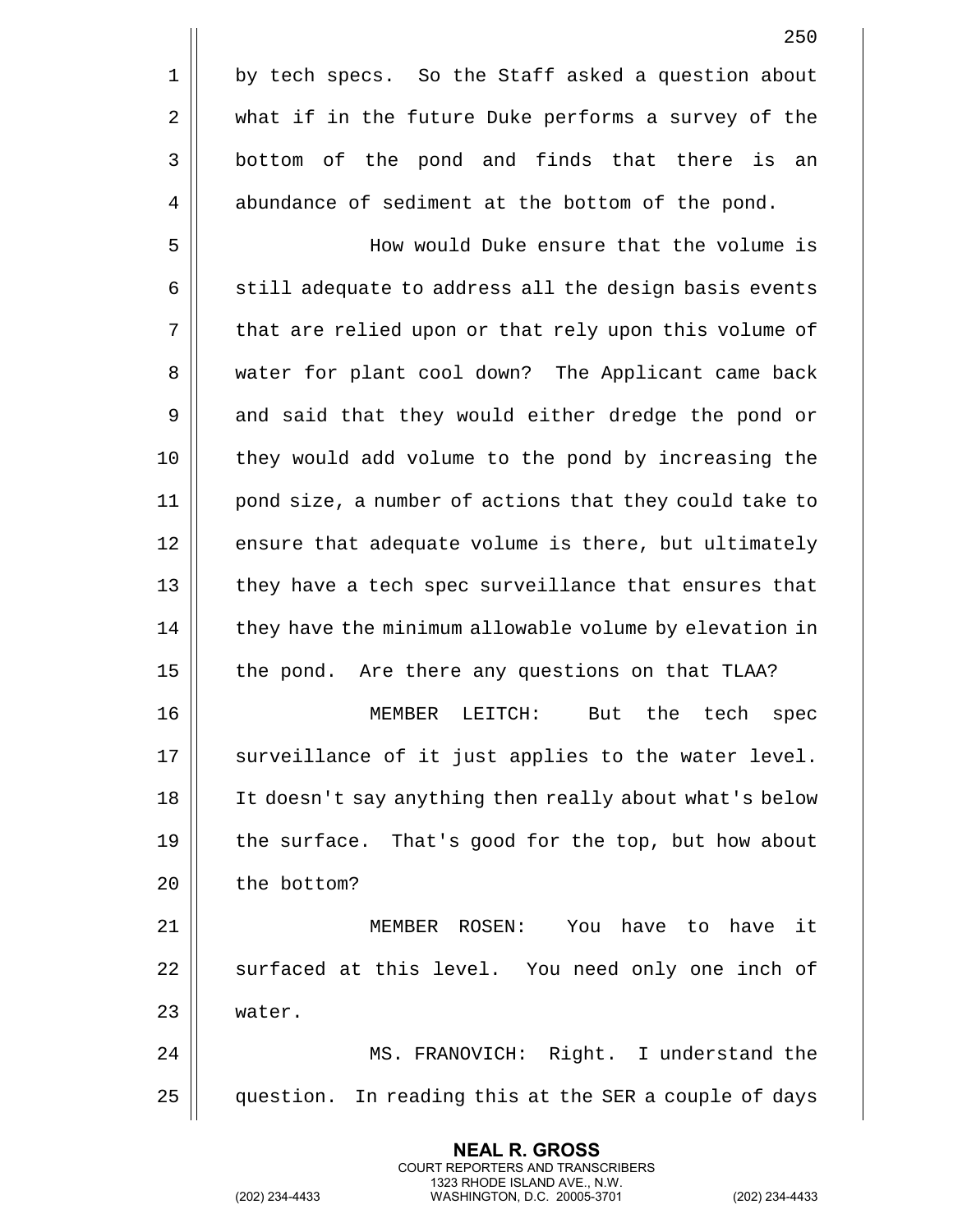|    | 251                                                     |
|----|---------------------------------------------------------|
| 1  | ago, I also saw that just because you're looking at     |
| 2  | elevation doesn't mean that you know<br>the<br>what     |
| 3  | sedimentation activity is going on in the pond. So at   |
| 4  | this point, let me go out to our reviewer. I believe    |
| 5  | it was Jai Rajan for a more elaborate discussion of     |
| 6  | the TLAA. In absence of the reviewer, then perhaps      |
| 7  | Debbie Keiser of Duke can discuss this TLAA.            |
| 8  | PARTICIPANT: Jai is here.                               |
| 9  | MS. FRANOVICH: Jai, could you please go                 |
| 10 | to the microphone? This is Jai Rajan of the NRC         |
| 11 | Staff.                                                  |
| 12 | MR. RAJAN: The actual reviewer is not                   |
| 13 | It was Dr. Pitchumani. I just put together the<br>here. |
| 14 | information that was available.                         |
| 15 | MS. FRANOVICH: Okay. Was a reviewer                     |
| 16 | assigned to this TLAA after Mr. Pitchumani retired.     |
| 17 | Kamal?                                                  |
| 18 | MR. MANOLY: Yes. This was Kamal Manoly                  |
| 19 | from the Mechanical Branch. Dr. Pitchumani finished     |
| 20 | the SPOC on the TLAA. There was no open items on it,    |
| 21 | so there wasn't really any follow up that we needed to  |
| 22 | do on it.                                               |
| 23 | MS. FRANOVICH:<br>Okay.                                 |
| 24 | MR. MANOLY: We can take the question and                |
| 25 | get back to you on it.                                  |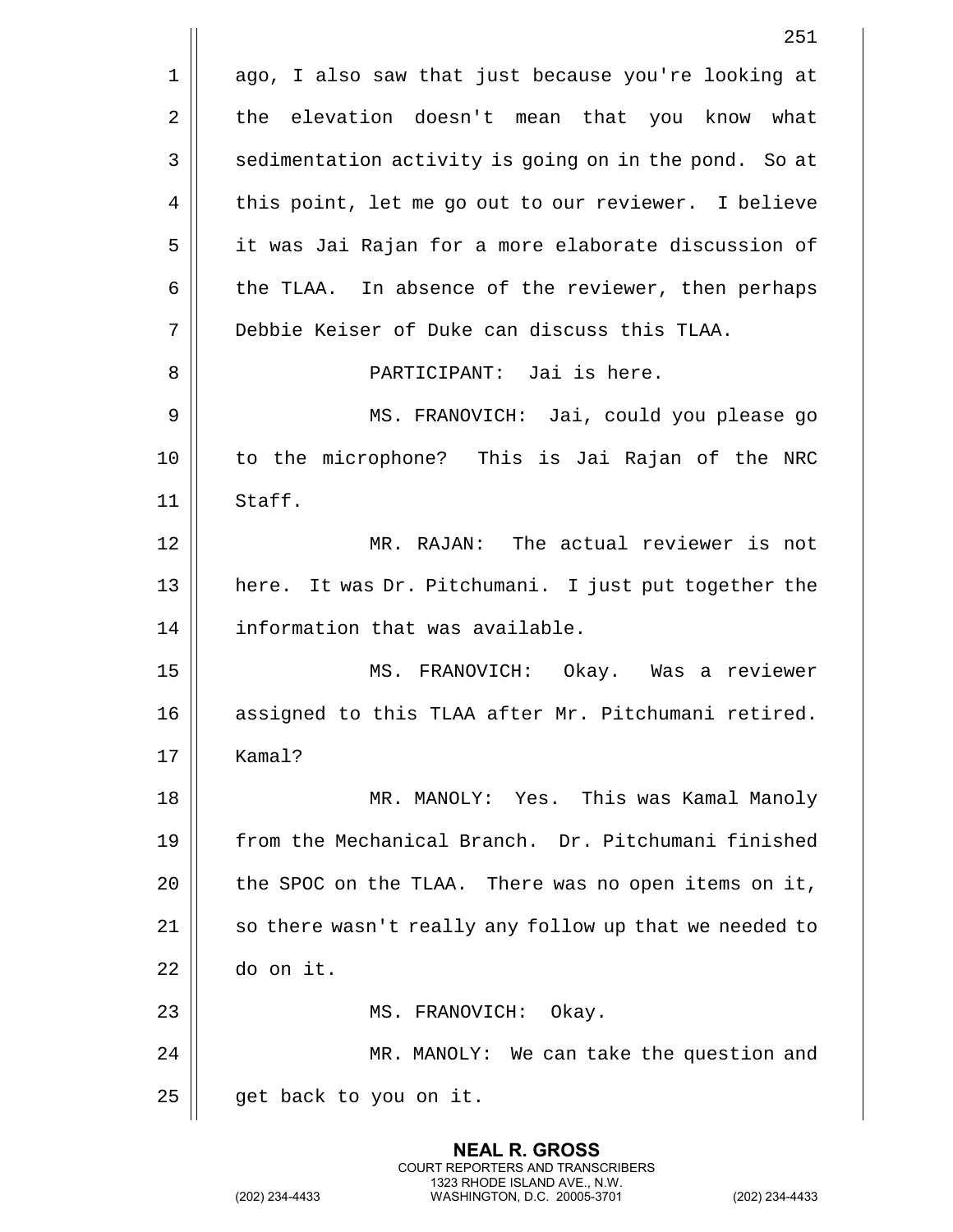|    | 252                                                    |
|----|--------------------------------------------------------|
| 1  | MS. KEISER: I can address this program.                |
| 2  | I'm Debbie Keiser from Duke. You are correct.<br>The   |
| 3  | tech spec is only the top level of the water. It does  |
| 4  | not ensure the volume of the pond.                     |
| 5  | What we do is we do soundings of the pond.             |
| 6  | They go out and do soundings to find the bottom        |
| 7  | elevation. They do it so often and there are contour   |
| 8  | elevations that are done of the water in the pond.     |
| 9  | Then they use a computer program to determine the      |
| 10 | actual volume using the contour, the elevations in the |
| 11 | areas to compute the actual volume of water that's in  |
| 12 | the pond.                                              |
| 13 | Those contour elevations are in the UFSAR,             |
| 14 | so what we determine from the soundings that we take   |
| 15 | is compared to the volumes that is in the UFSAR.       |
| 16 | There is a limit for the total volume of the pond.     |
| 17 | That program is what we credit for maintaining the     |
| 18 | There is a tech spec limit for the<br>silt.<br>top     |
| 19 | elevation, but what we credit for the silting of the   |
| 20 | pond is this program where they actually compute the   |
| 21 | volume of the pond.                                    |
| 22 | FRANOVICH:<br>And that's in<br>the<br>MS.              |
| 23 | licensed-real application, Debbie.                     |
| 24 | MS.<br>KEISER: Yes.<br>That's what<br>is               |
| 25 | described in Section 4.7.3 in the application.         |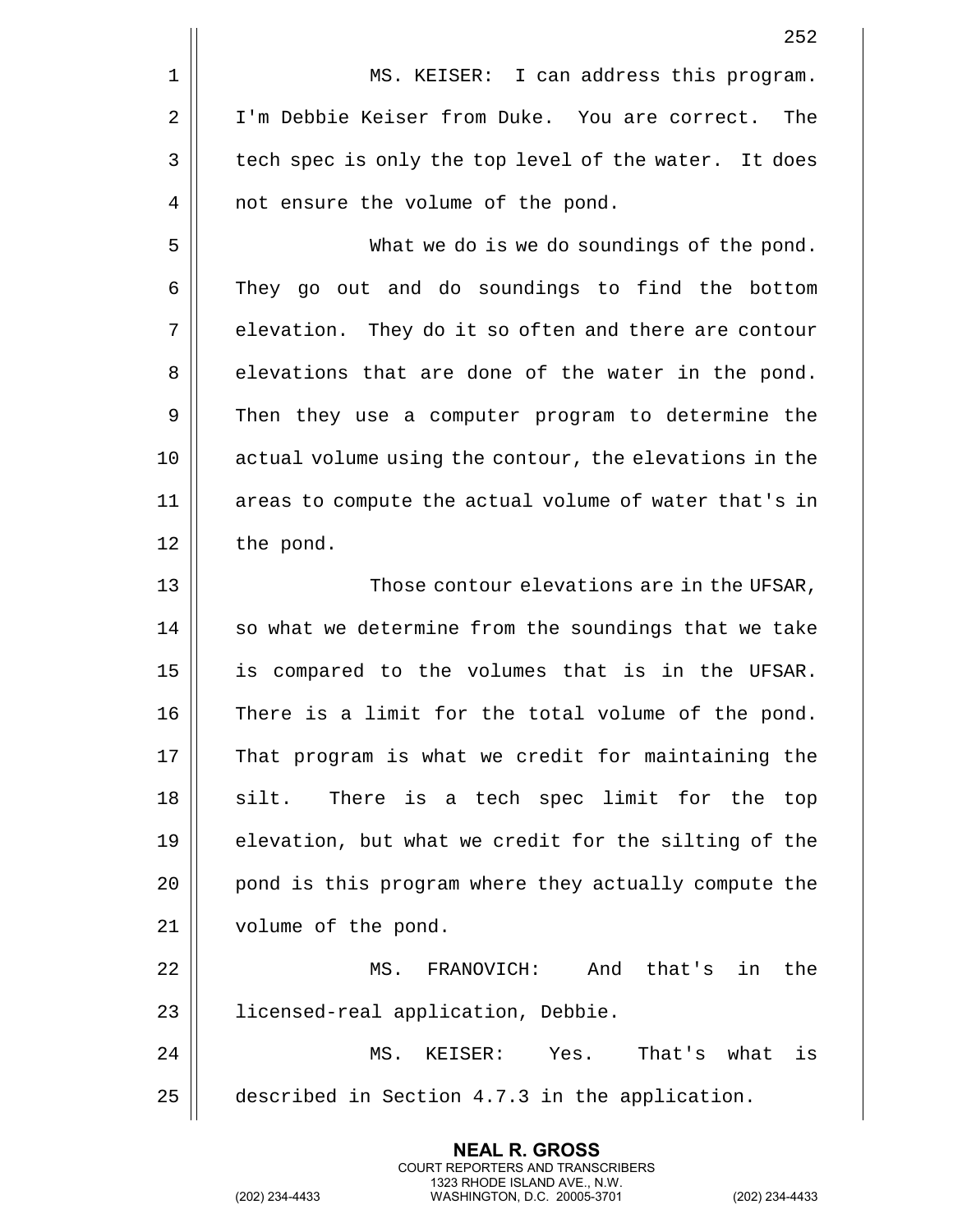1 | MS. FRANOVICH: Okay, Debbie. Thank you. 2 Sorry we didn't have a good answer for you from the 3 Staff, but thank you, Debbie. Okay. Now I'd like to 4 | turn to my reviewers to present the results of their  $5$  || evaluation of the TLAAs: the first one governing 6 | neutron embrittlement of the reactor vessel. Jim 7 Medoff was the leader. Jim, do you want to present 8 || the results of the Staff's review? 9 MR. MEDOFF: Hello. This is Jim Medoff 10 again of the Materials and Chemical Engineering Branch 11 of NRR. I was the lead reviewer for reviewing the 12 || time-limiting aging analysis for protection of the 13 | reaction vessel. 14 There are typically three TLAAs we looked 15 || at for protection of the reactor vessel. The first is 16 a TLAA to protect the reactor vessel against 17 || pressurized thermal shock events. The second is to 18 || ensure that the reactor vessel materials will have 19 adequate ductility during the extended periods of 20 | operation. We typically measure this in terms of the 21 upper shelf energy values which are determined from  $22$   $\parallel$  chart impact test results of the vessel materials.  $23$   $\parallel$  The third is a time-limiting aging analysis on 24 | pressure-temperature limits for the reactor vessel.

25 | That's really one that relates to operation of the

**NEAL R. GROSS**

1323 RHODE ISLAND AVE., N.W.

COURT REPORTERS AND TRANSCRIBERS

(202) 234-4433 WASHINGTON, D.C. 20005-3701 (202) 234-4433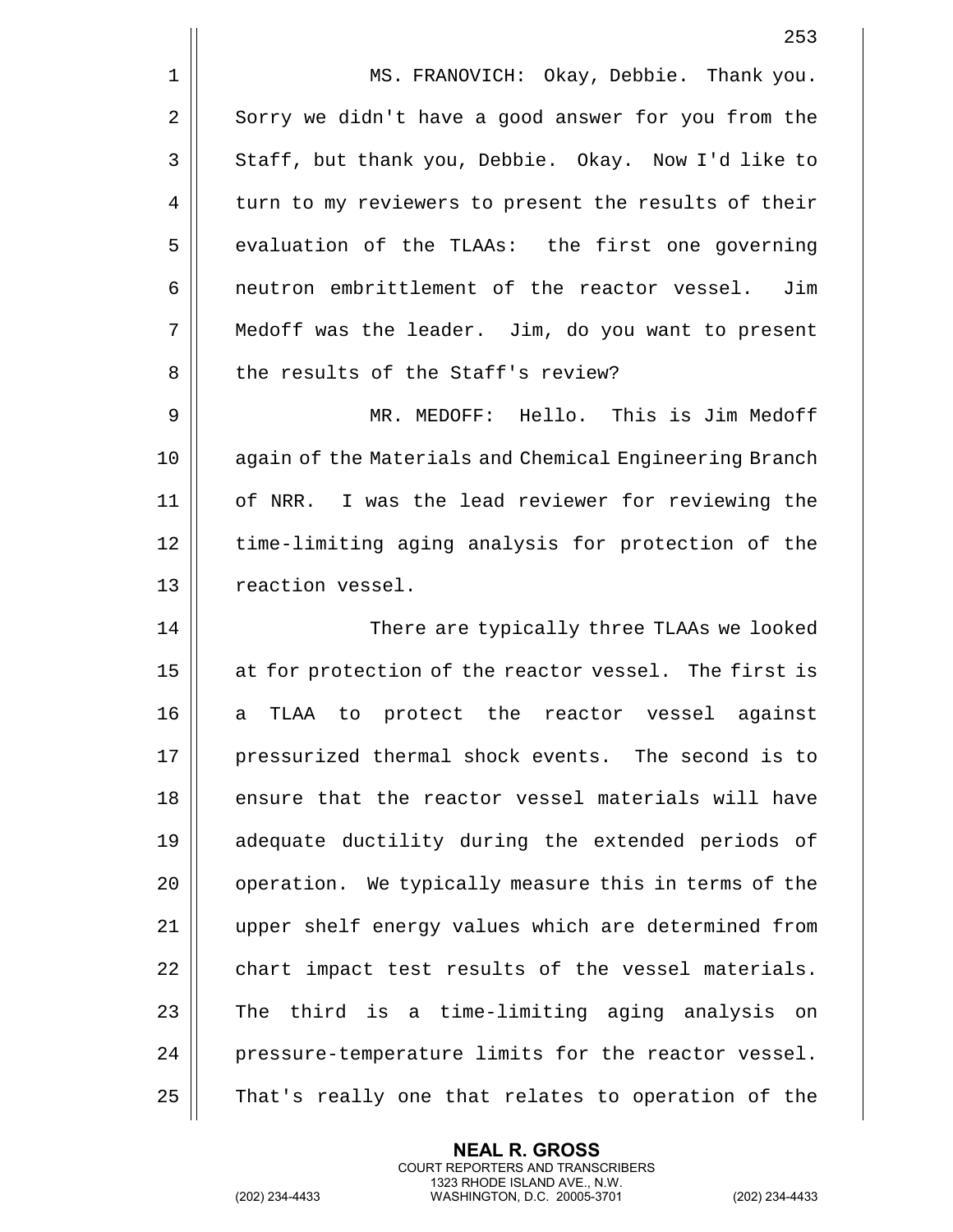|    | 254                                                    |
|----|--------------------------------------------------------|
| 1  | reactor during its license periods.                    |
| 2  | start off with the pressure-<br>Let<br>me              |
| 3  | temperature limits. We did not require the Applicant   |
| 4  | to submit the analyses for the PT limits because       |
| 5  | typically the regulatory process for reviewing PT      |
| 6  | limits is to have licensees submit them for Staff      |
| 7  | review and approval six months to a year before the    |
| 8  | expiration date of the PT limits that are contained in |
| 9  | the technical specifications for the plant.            |
| 10 | Since the 10 CFR Part 54 requires you to               |
| 11 | do your review of the application consistent with the  |
| 12 | current licensing basis for the plant, we didn't see   |
| 13 | any reason to change that process. What will happen    |
| 14 | is the Applicant will submit the PT limits for the     |
| 15 | extended periods of operation prior to entering into   |
| 16 | The Staff will review them appropriately<br>them.      |
| 17 | through the regulatory process that's consistent with  |
| 18 | 10 CFR 50.90.                                          |
| 19 | remaining two, the<br>for<br>The<br>TLAA               |
| 20 | pressurized thermal shock or PTS and the TLAA for      |
| 21 | ductility or in other words upper shelf energy or USE, |

21 | ductility or in other words upper shelf energy or USE,  $\parallel$  the Applicant did provide the analyses and the  $\parallel$  relevant data in the application consistent with 10  $\parallel$  CFR Part 54. It's required. They did the appropriate | thing. The Staff has a database of relevant data from

> **NEAL R. GROSS** COURT REPORTERS AND TRANSCRIBERS 1323 RHODE ISLAND AVE., N.W.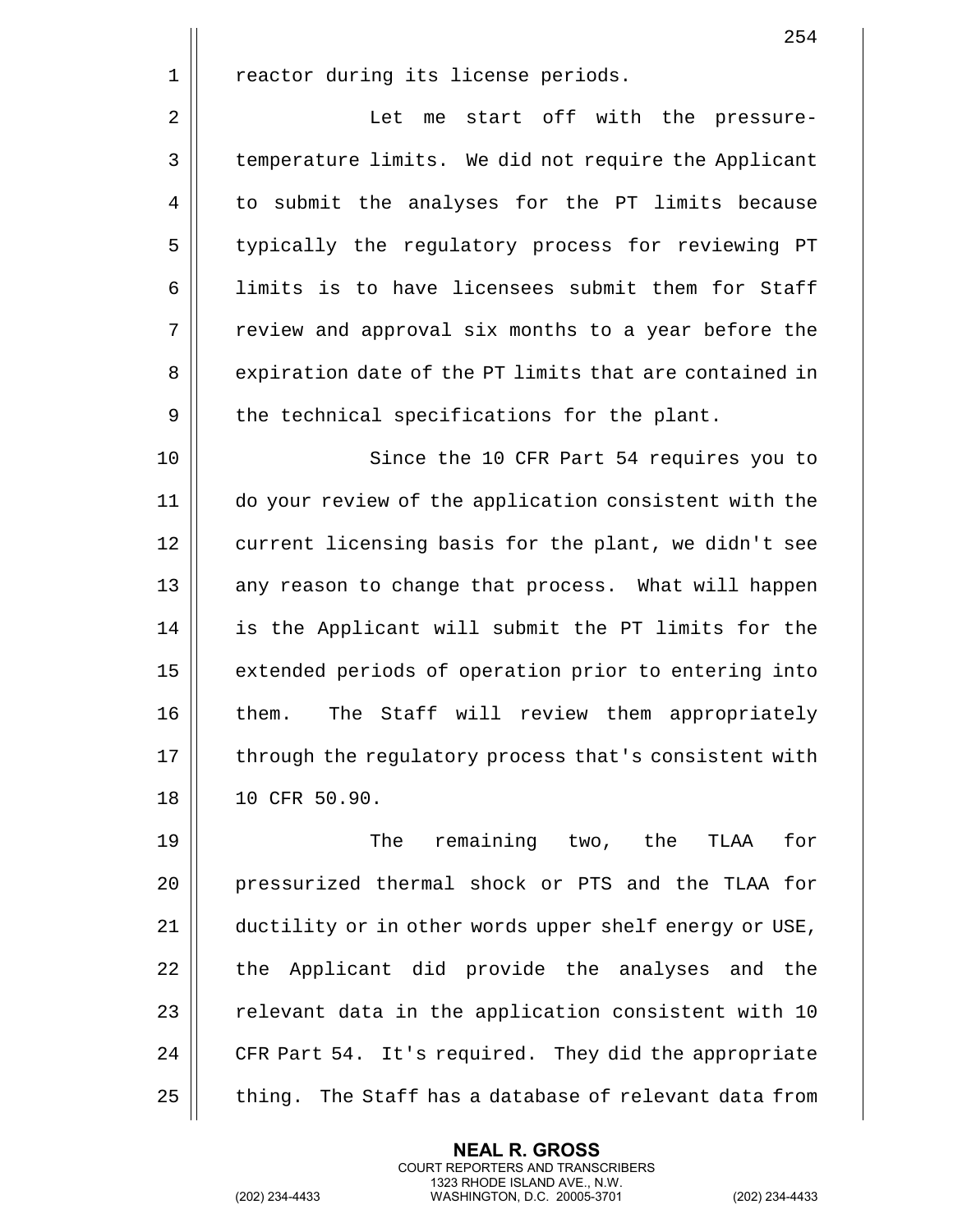|    | 255                                                    |
|----|--------------------------------------------------------|
| 1  | the industry that relate to these assessments.<br>We   |
| 2  | performed an independent assessment of the data using  |
| 3  | the appropriate calculations and the applicable rules. |
| 4  | The rules that are relevant to this are 10             |
| 5  | for protection of the vessel against<br>50.61<br>CFR   |
| 6  | pressurized thermal shock and 10 CFR Part 50, Appendix |
| 7  | G for evaluating the vessel materials for upper shelf  |
| 8  | energy. Related to these assessments is the reactor    |
| 9  | vessel surveillance program that's required by 10 CFR  |
| 10 | Part 50, Appendix H. They actually credit that         |
| 11 | program as one of their AMPs for the reactor vessel.   |
| 12 | With regard to these assessments, we did               |
| 13 | make sure and included appropriate reviewers from the  |
| 14 | Reactor Systems Branch to make sure that the neutron   |
| 15 | fluences that the Applicant was projecting for the     |
| 16 | extended periods of operation were valid. We asked     |
| 17 | RAIs on the fluences, not with regard to the TLAAs but |
| 18 | actually on the aging management program for the       |
| 19 | reactor vessel surveillance program. The Applicant     |
| 20 | provided all the relevant information we needed on the |
| 21 | fluence methodologies and actually the data that       |
| 22 | inputted into the time-limited aging analyses.<br>The  |
| 23 | Staff found the projected fluences for the reactor     |
| 24 | vessel materials to be applicable.                     |

25 | Going on with the independent assessments,

**NEAL R. GROSS** COURT REPORTERS AND TRANSCRIBERS 1323 RHODE ISLAND AVE., N.W.

(202) 234-4433 WASHINGTON, D.C. 20005-3701 (202) 234-4433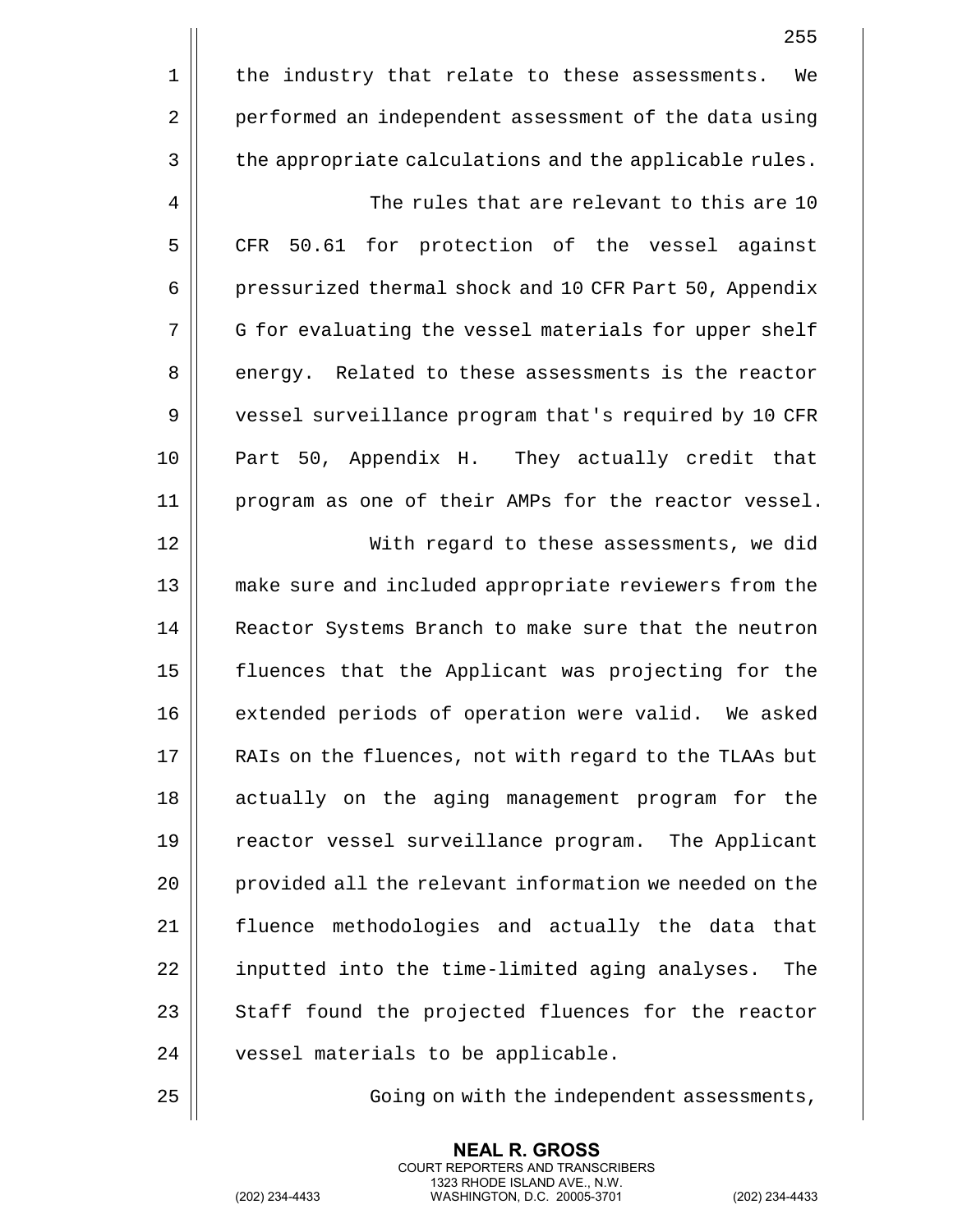|    | 256                                                    |
|----|--------------------------------------------------------|
| 1  | both the Staff's assessments and the Applicant's       |
| 2  | upper shelf energy<br>assessments were PTS and         |
| 3  | demonstrated that the reactor vessel materials will    |
| 4  | meet the applicable screening criteria stated in the   |
| 5  | regulations for each assessment and that therefore,    |
| 6  | the reactor vessel materials would be protected during |
| 7  | the extended periods of operation. So we didn't have   |
| 8  | any further need in our eyes to evaluate these         |
| 9  | programs further. We found the TLAAs to be acceptable  |
| 10 | for the periods.                                       |
| 11 | MEMBER ROSEN: What sort of margin did you              |
| 12 | find through the screening criteria?                   |
| 13 | MR. MEDOFF: I have that. If you'd like                 |
| 14 | a little bit of data.                                  |
| 15 | MEMBER ROSEN: Yes. It goes a long way.                 |
| 16 | MR. MEDOFF: Okay. For PTS, the screening               |
| 17 | criteria are 270 degrees F for axial weld materials    |
| 18 | and baseline metals, plates and forging materials.     |
| 19 | For circumferential weld materials, the screening      |
| 20 | criteria are 300 degrees F. Now, I need to state that  |
| 21 | the limiting material in terms of the PTS is not       |
| 22 | determined how close you get to that. Well, it's       |
| 23 | really determined by the delta.                        |
| 24 | So for instance, if you have an axial weld             |
| 25 | that's at 260 compared to 270, that would be a ten     |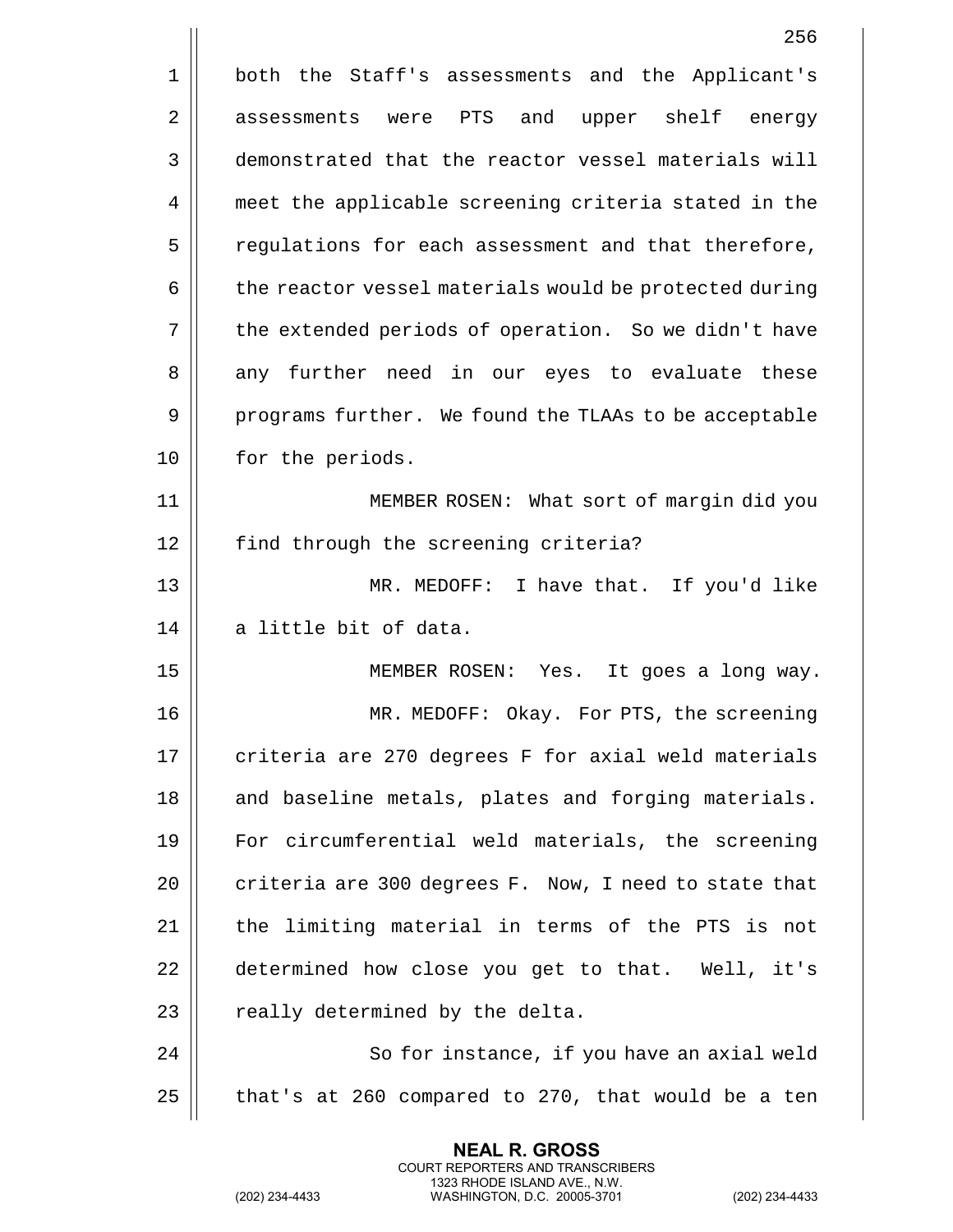1 | degree margin that they have. You might have a circ 2 | weld at 280. When you compare it to 300, it has a 20 3 | degree margin, so even though the RTPTS for the axial 4 | weld is lower, it's actually the limiting material 5 | because the margin is less, the delta is less. That's  $6 \parallel$  really what we used to determine what the limiting 7 material is for PTS.

8 MEMBER FORD: Jim, for instance, for 9 | McGuire Unit 1 using the 10 CFR 50.61 bounding color 10 collisions, they are hitting on one of the welds the 11 || PTS criteria of 270.

12 || MR. MEDOFF: We do not find that for any 13 || of the reactor vessel materials for PTS for McGuire.

14 || MEMBER FORD: No. I'll get to that. If 15 || you let me finish my question first of all. In this 16 | table 4.2-5 in their application, they have 270 as the 17  $\parallel$  criterion, the analysis using 10 CFR 50.61 to be their 18 || RTPTS value which is the criterion and yet they credit  $19$   $\parallel$  the fact that their surveillance samples show an RTPTS  $20$  | of 225, and they say it's okay.

21 Now, surely you're mixing up apples and  $22$  |  $\sigma$  oranges there. You're looking at a bounding criterion 23  $\parallel$  and the other one is the actual data from the 24 Surveillance samples. Can you do that? I'm 25 | surprised.

> **NEAL R. GROSS** COURT REPORTERS AND TRANSCRIBERS 1323 RHODE ISLAND AVE., N.W.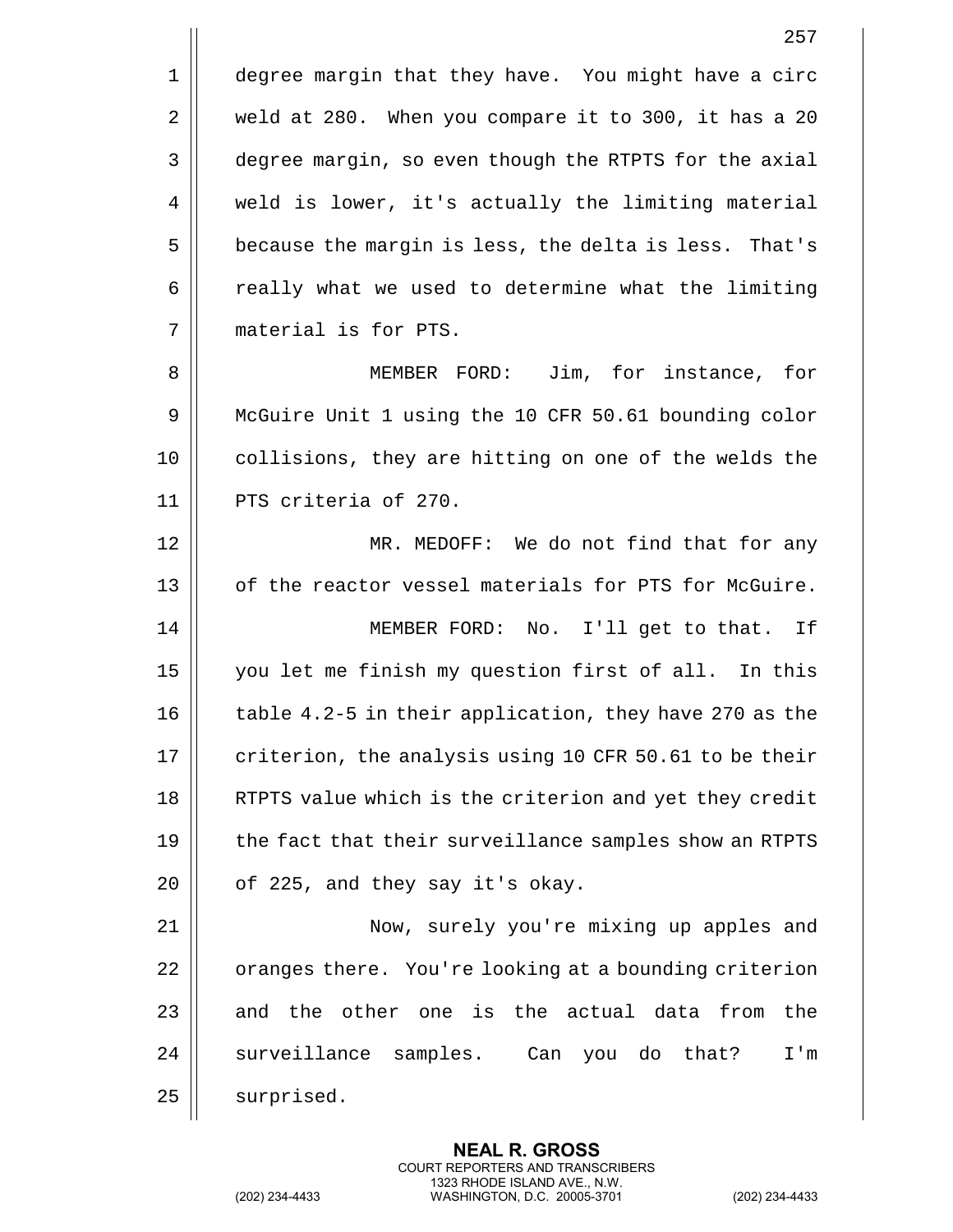|    | 258                                                    |
|----|--------------------------------------------------------|
| 1  | MR. MEDOFF: Actually, the way we handle                |
| 2  | the vessel materials is the Staff always encourages    |
| 3  | them to use surveillance data if they are available    |
| 4  | for the heat of material in question. Not all of the   |
| 5  | materials in the reactor vessel are represented in the |
| 6  | reactor vessel surveillance programs for the plants.   |
| 7  | They may be represented in some programs for sister    |
| 8  | plants where we then encourage them to use sister      |
| 9  | data. If you use the tables to establish the RTPTS,    |
| 10 | you might get a different value than you get for the   |
| 11 |                                                        |
| 12 | MEMBER FORD: Surveillance status.                      |
| 13 | That you get for using the<br>MR. MEDOFF:              |
| 14 | surveillance status. So we do encourage them to use    |
| 15 | the surveillance.                                      |
| 16 | MEMBER FORD: But they are averaging about              |
| 17 | 70 degrees F difference between their surveillance     |
| 18 | data, the 10 CFR 50.61 color collisions on the         |
| 19 | average, about 70 degrees higher.                      |
| 20 | MR. MEDOFF: Than when using the tables.                |
| 21 | MEMBER FORD: Yes. I guess my question to               |
| 22 | you is obviously you must have observed that. Did it   |
| 23 | give you any concern? The fact that they want to use   |
| 24 | a lower --                                             |
| 25 | No. Actually what the rule<br>MR. MEDOFF:              |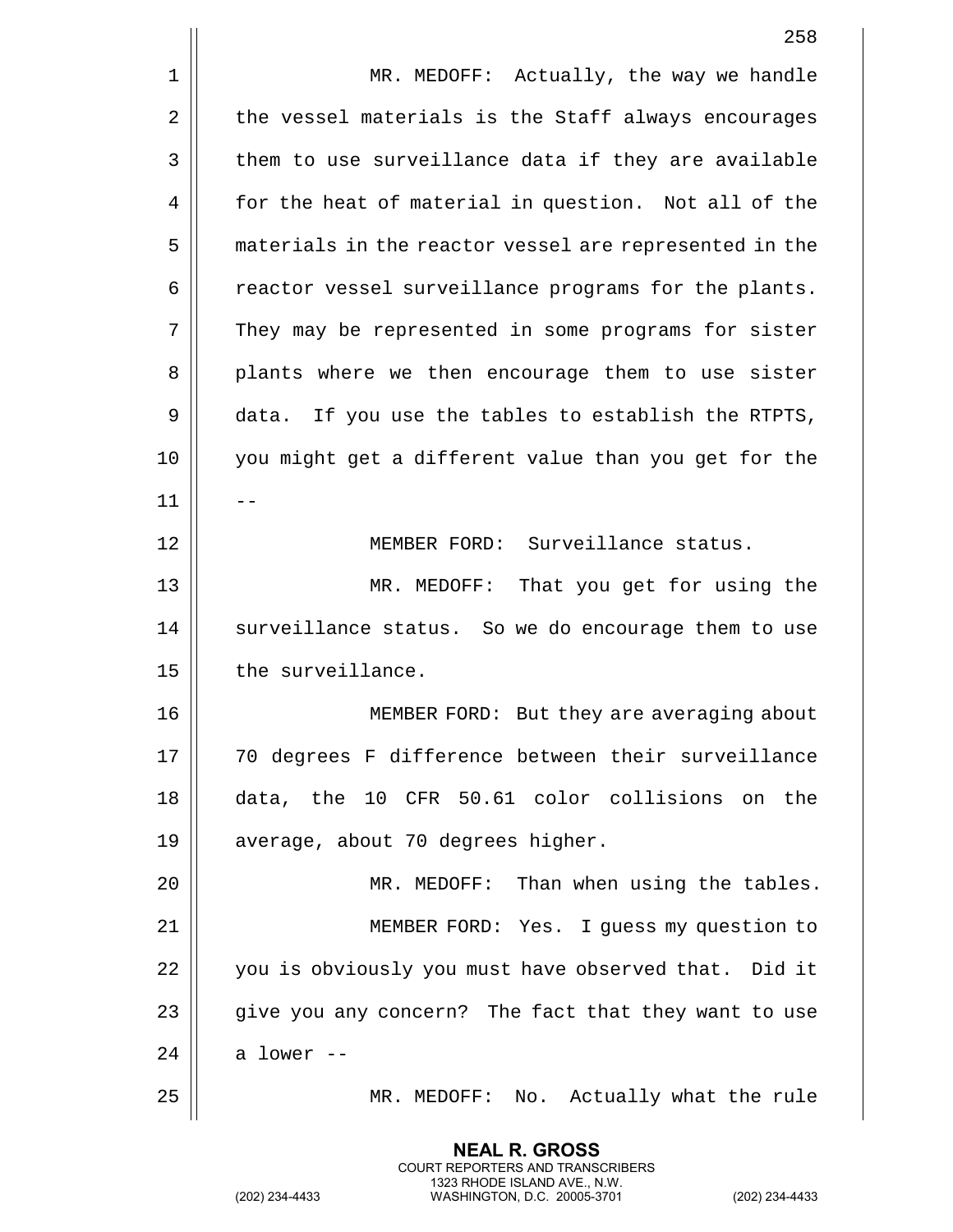1 || requires is if they have credible surveillance data 2 | and they have less margin using the surveillance data, 3 || they are required to use them as the basis for 4 || establishing the RTPTS value for the material in 5 question.

6 MEMBER FORD: I'm not really so much 7 concerned about what the rule says. It's more a 8 || question of what makes engineering sense. If in one 9 | case, you're using a bounding criterion. The 10 CFR 10 50.61 analysis, you can use that in one case. But 11 you're allowed to use a less conservative value, this 12 || case, which comes out to the surveillance data. So 13 || they're able to choose which ever one that they would 14 | like to use.

15 MS. FRANOVICH: Barry Elliot is jumping at 16 || the bit to address your question.

17 || **MEMBER FORD:** Go for it.

 MR. ELLIOT: Jim has explained the process  $\parallel$  a little bit. I want to explain how we got there and  $\parallel$  why the number you could use is surveillance material. We set up criteria which must be established before 22 || you can use the surveillance data. You just can't use 23 || any surveillance data. It's specific criteria. It's | in the Req Guide 1.99, Rev. 2. It's in the PTS Rule. If you can meet that criteria, then you

> **NEAL R. GROSS** COURT REPORTERS AND TRANSCRIBERS 1323 RHODE ISLAND AVE., N.W.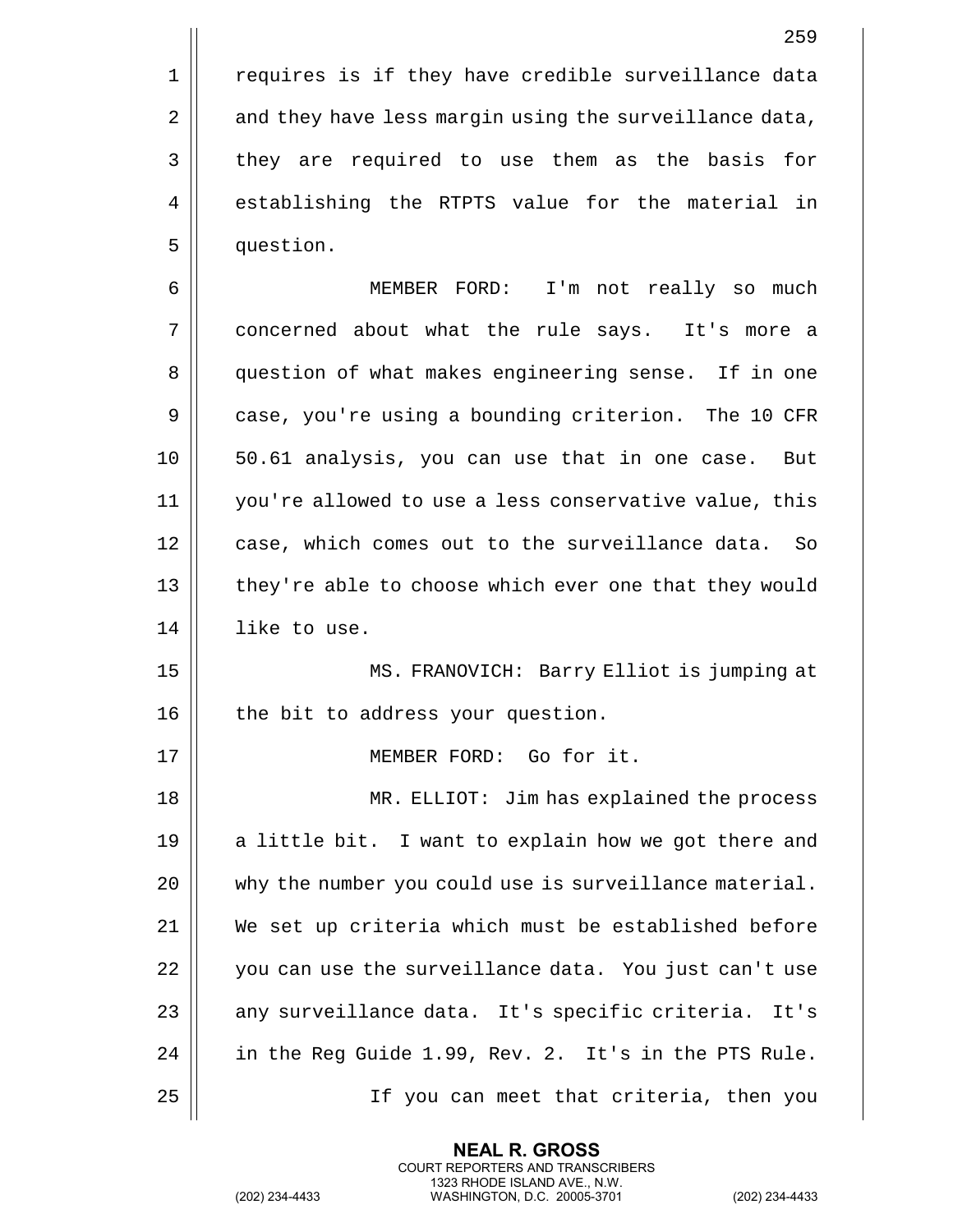1 || can use surveillance material. The reason for that is  $2 \parallel$  as you said the table of guidance is a bounding value. 3 | If you have actual data that actually represents your 4 | vessel that is much better than bounding data, then 5 || you should use it. This is what the case is here. 6 | They have proven to us using the guidance in our Reg 7 || Guide that their data is applicable to their vessel.  $8$  || So therefore, we let them use it. 9 CHAIRMAN BONACA: You said a precondition 10 is that you meet the criteria. 11 MR. ELLIOT: Right. They met the  $12$   $\parallel$  criteria, and that's the basis for our saying they 13 || could use it. But there's criteria in the guidance  $14$  || they have to meet. 15 CHAIRMAN BONACA: Okay. Criteria, not 16 || necessarily the 270. 17 MR. ELLIOT: No. It's the criteria in 18 || quidance for the material. The surveillance material 19 must meet this guidance. 20 MR. MEDOFF: This is credibility criteria 21  $\parallel$  in the Reg Guide and the rule for evaluating the data. 22 || CHAIRMAN BONACA: The only thing I would  $23$  || like to ask you is this now. Not enough information 24 | in tables is a problem, but too much information. 25 MR. ELLIOT: But also, the issue here that

> **NEAL R. GROSS** COURT REPORTERS AND TRANSCRIBERS 1323 RHODE ISLAND AVE., N.W.

(202) 234-4433 WASHINGTON, D.C. 20005-3701 (202) 234-4433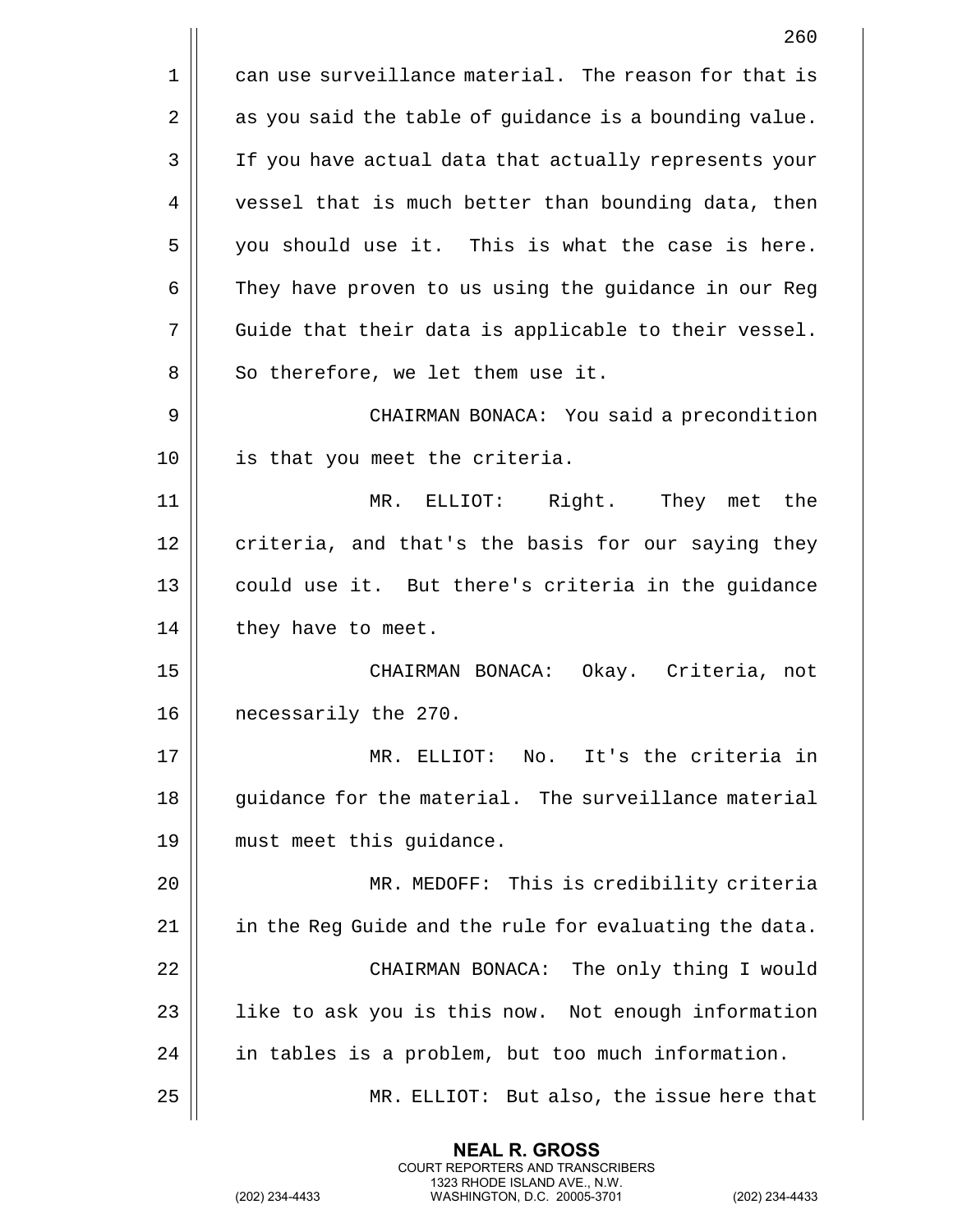|             | 261                                                    |
|-------------|--------------------------------------------------------|
| $\mathbf 1$ | affects this is --                                     |
| 2           | MR. MEDOFF: Right. I'm going to get to                 |
| 3           | that later.                                            |
| 4           | MR. ELLIOT: That's a very important                    |
| 5           | issue.                                                 |
| 6           | CHAIRMAN BONACA: In fact, I received this              |
| 7           | at the last minute before I left to come here. This    |
| 8           | is an answer for additional information. We revise     |
| 9           | tables.                                                |
| 10          | MR. MEDOFF: Right. I'm going to get to                 |
| 11          | that.                                                  |
| 12          | CHAIRMAN BONACA: And all these tables                  |
| 13          | look different from one plant to another plant and     |
| 14          | this table to this. So I'm very confused now.          |
| 15          | MR. MEDOFF: I'm going to get to all of                 |
| 16          | this.                                                  |
| 17          | MS. FRANOVICH: But before you start, Noel              |
| 18          | Dudley suggested I send that to you, so if that        |
| 19          | doesn't please you, I'll be sure to let Noel know.     |
| 20          | CHAIRMAN BONACA: Not enough information                |
| 21          | is a problem. Too much information is also a problem.  |
| 22          | MS. FRANOVICH: I understand.                           |
| 23          | CHAIRMAN BONACA: The thing is that I                   |
| 24          | understood what you were trying to do here, but there  |
| 25          | was no correspondence in the form of the tables.<br>So |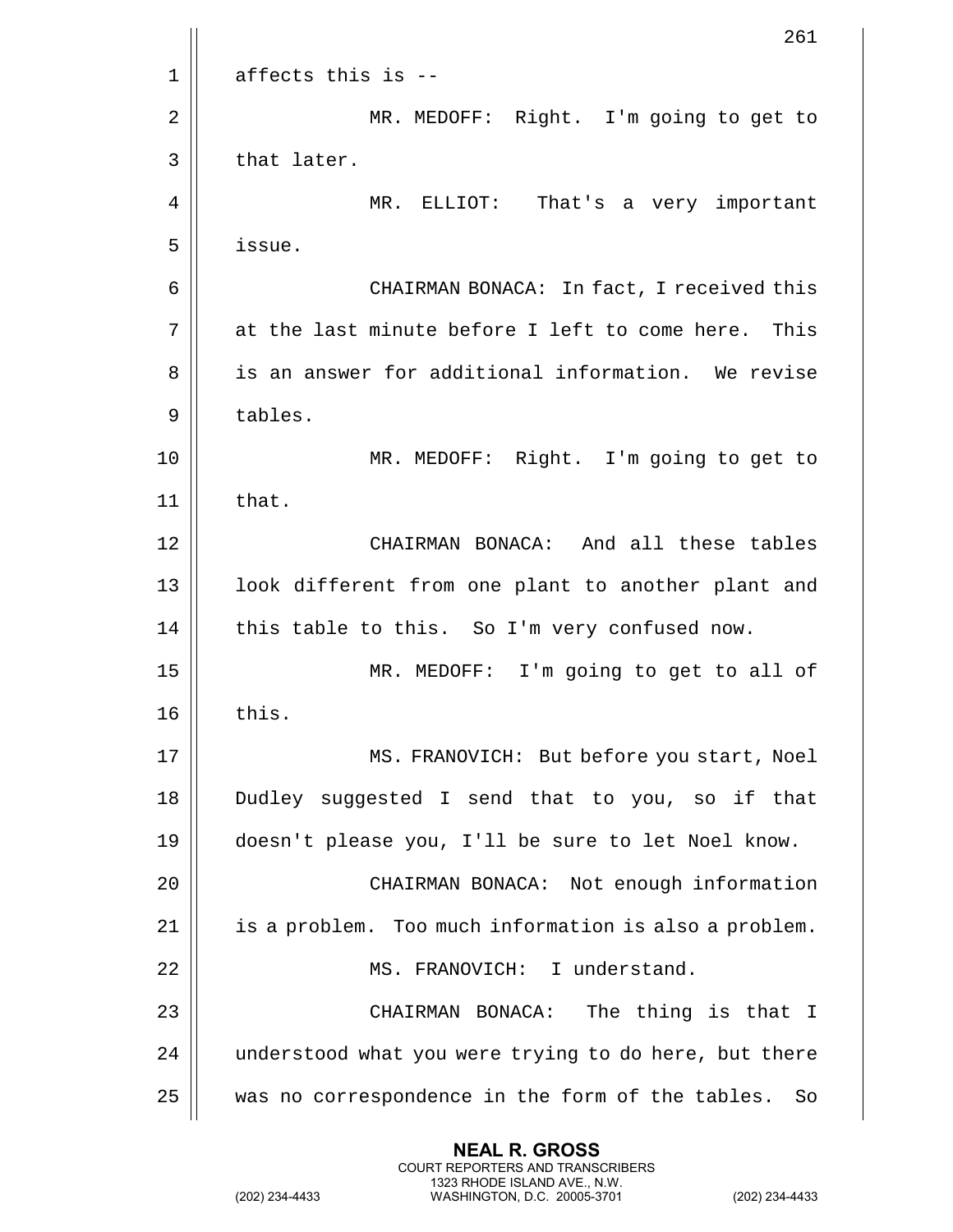|    | 262                                                    |
|----|--------------------------------------------------------|
| 1  | I could not compare table to table.                    |
| 2  | MS. FRANOVICH: Right.                                  |
| 3  | MR. ELLIOT: See, when you use the tables,              |
| 4  | you're going to get what we consider a bounding value. |
| 5  | If you use surveillance material, your subject then    |
| 6  | results in the surveillance material.                  |
| 7  | MR. MEDOFF: And that's really specific to              |
| 8  | your vessel.                                           |
| 9  | MR. ELLIOT: So that as more surveillance               |
| 10 | material comes out, it could impact where you are      |
| 11 | relative to the screening criteria and in fact it      |
| 12 | could put you over the screening criteria, not that    |
| 13 | it's going to put them over the screening criteria,    |
| 14 | but it's a part of the open issue.                     |
| 15 | MR. MEDOFF: Since Dr. Powers likes the                 |
| 16 | data so much, I'm going to give him some values here.  |
| 17 | For McGuire 1, the RTPTS value that we calculated was  |
| 18 | That's sufficient margin against a screening<br>225.   |
| 19 | criteria for a longitude and weld of 270 degrees.      |
| 20 | Actually, this was based on use of credible            |
| 21 | surveillance data where I went into the reactor vessel |
| 22 | integrity database, looked over the data. The data     |
| 23 | was credible, so we fully encourage the Applicant to   |
| 24 | use that data for that material. Actually, the         |
| 25 | McGuire 1 vessel for PTS was limiting relative to      |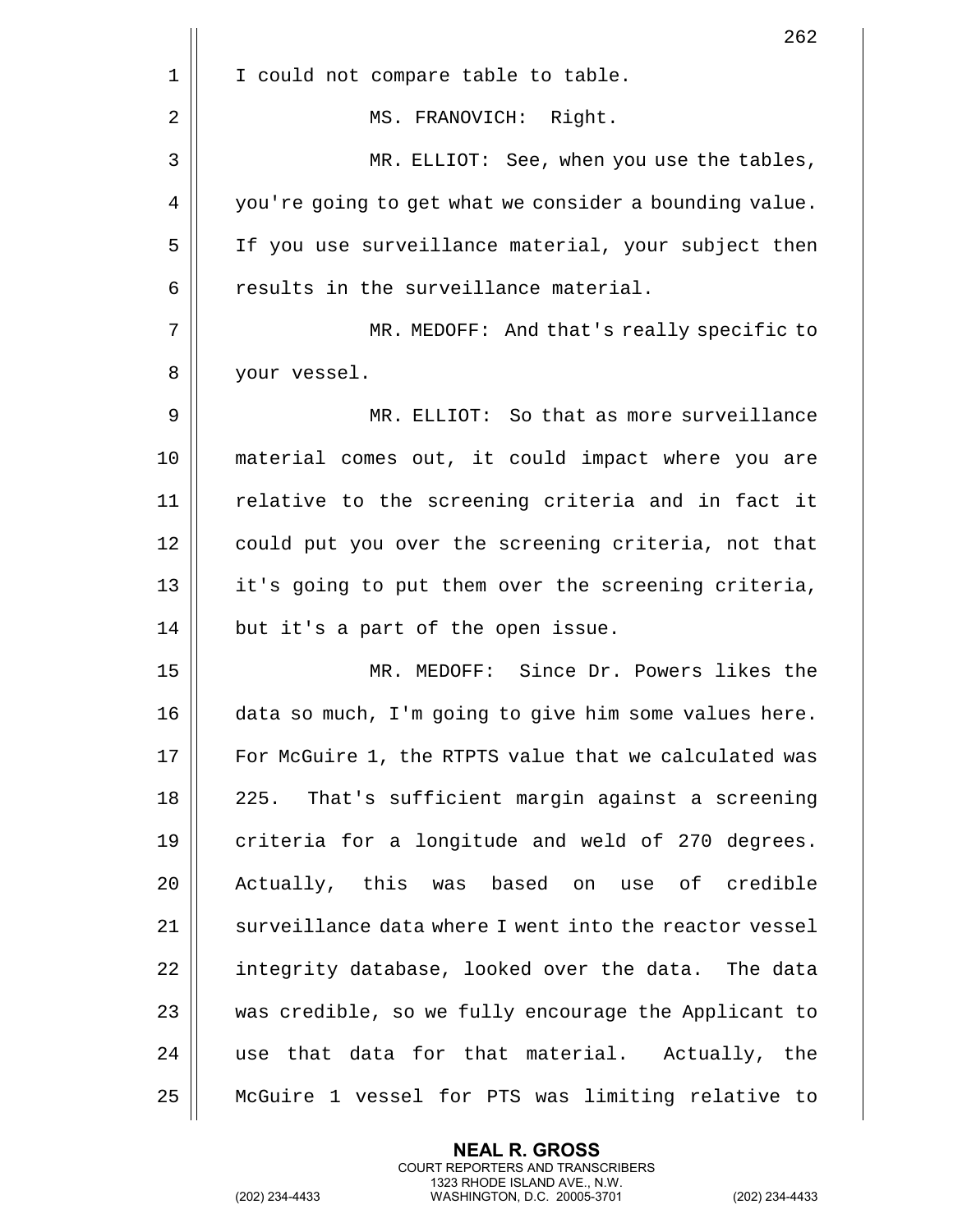|    | 263                                                    |
|----|--------------------------------------------------------|
| 1  | McGuire 2 and either of the Catawba units.             |
| 2  | For upper shelf energy, the limiting                   |
| 3  | vessel is Catawba Unit 2. It has a limiting upper      |
| 4  | shelf energy of 51 foot-pounds. What the tendency --   |
| 5  | MEMBER POWERS: In the criteria, there's                |
| 6  | $50.$                                                  |
| 7  | MR. MEDOFF: That's why I brought up the                |
| 8  | issue of fluency. Remembering the ACRS comment from    |
| 9  | the Surry, North Anna ACRS meeting, one of the         |
| 10 | concerns was that if you were close to the screening   |
| 11 | criteria, if your fluency methods were slightly off    |
| 12 | and you had a slightly higher fluency, it could make   |
| 13 | you exceed the screening criteria if you were dealing  |
| 14 | with PTS or fall under the screening criteria if       |
| 15 | you're dealing with upper shelf energy.                |
| 16 | That's why I emphasize that we did go to               |
| 17 | Lambrose Lois in the Reactor System Branch. We had     |
| 18 | them look over the McGuire and Catawba<br>fluency      |
| 19 | methodologies. He did find their methods acceptable    |
| 20 | and that the projected fluences for extended period of |
| 21 | operation were valid for the TLAAs. So right now I do  |
| 22 | not have any reason to question that 51 foot-pound     |
| 23 | value.                                                 |
| 24 | Even if they are off, and I'm not saying               |
| 25 | they are. I have no reason to say they are. If you     |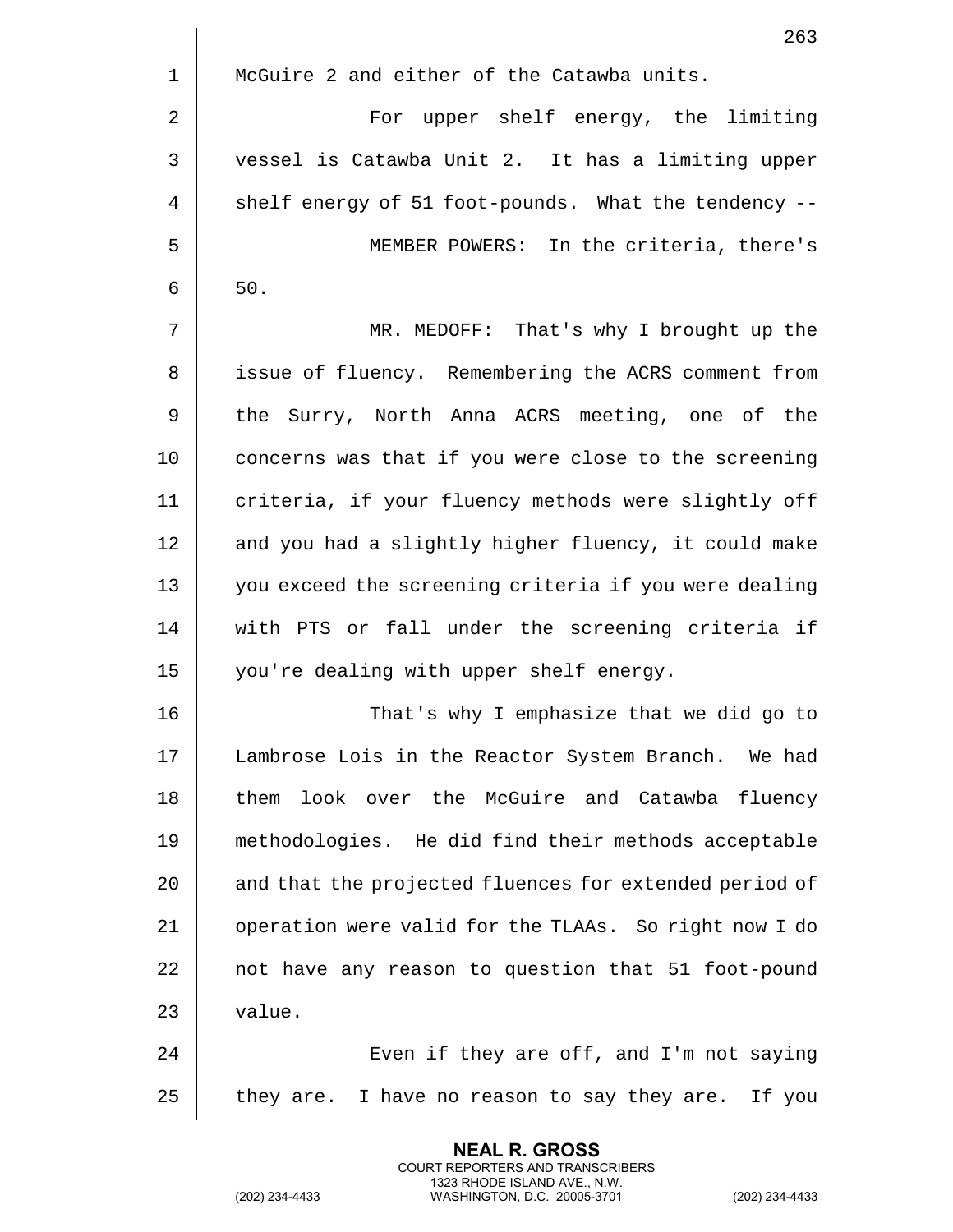|    | 264                                                    |
|----|--------------------------------------------------------|
| 1  | were below 50 foot-pounds what the rule would tell you |
| 2  | to do is perform an equivalent margins analysis to     |
| 3  | demonstrate that you still had acceptable margins.     |
| 4  | MEMBER POWERS: It seems to me that it's                |
| 5  | one worth flagging. They are going to end up doing a   |
| 6  | margins analysis on this plan by the end of life.      |
| 7  | MR. MEDOFF: And that may be so, and they               |
| 8  | will do it if when they pull the next capsule it       |
| 9  | affects it and brings it under 50 foot-pounds.<br>So   |
| 10 | it's adequately addressed in the rule and what they    |
| 11 | would be required to do.                               |
| 12 | MEMBER POWERS: See, that's what keeps it               |
| 13 | from going to the pyramids here, Steve.                |
| 14 | MEMBER ROSEN: It's not the groundwater.                |
| 15 | MEMBER POWERS: Well, if it went to the                 |
| 16 | age of the pyramids, you might have to worry about the |
| 17 | groundwater but not before.                            |
| 18 | MR. MEDOFF: With regard to the open item,              |
| 19 | it was really an open item that was issued for         |
| 20 | tracking purposes. The McGuire 1 reactor vessel has    |
| 21 | a weld heat that is common both the McGuire Unit 1 as  |
| 22 | well as Diablo Canyon Unit 2.<br>It's in both          |
| 23 | surveillance programs. The licensee for Diablo Canyon  |
| 24 | just pulled the capsule, so we really issued an open   |
| 25 | item for tracking purposes and we asked the Applicant  |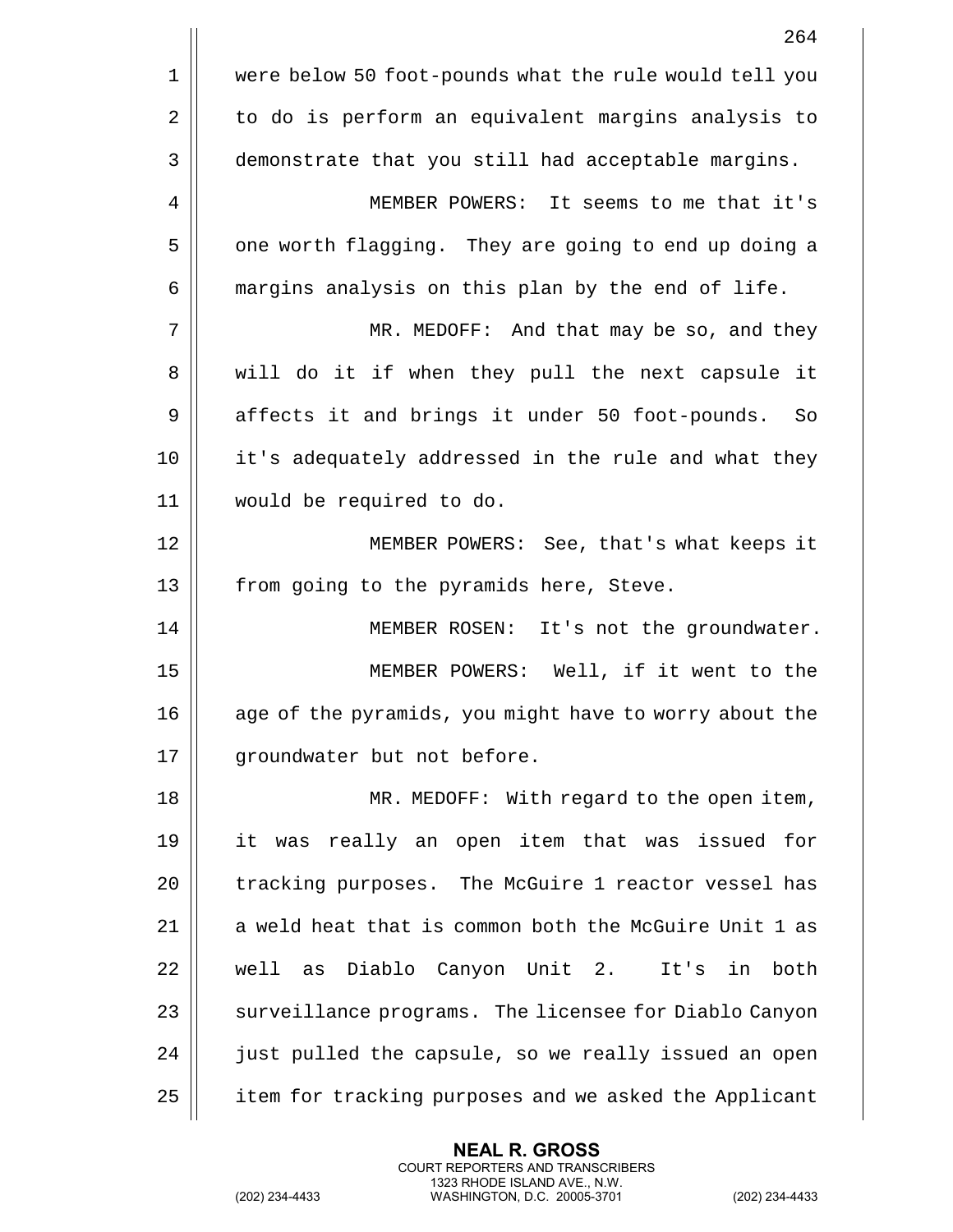|    | 265                                                    |
|----|--------------------------------------------------------|
| 1  | to submit the data just to ensure and confirm that the |
| 2  | data won't invalidate their TLAA results for the       |
| 3  | reactor vessel.                                        |
| 4  | MS. FRANOVICH: And that's just<br>for                  |
| 5  | McGuire Unit 1.                                        |
| 6  | MR. MEDOFF: Right.                                     |
| 7  | MS. FRANOVICH: Any questions on the USE                |
| 8  | and PTS TLAAs?                                         |
| 9  | CHAIRMAN BONACA: Except some of these                  |
| 10 | tables, the Section 4 would be revised. Right? There   |
| 11 | are some changes.                                      |
| 12 | MR. MEDOFF: Well, for McGuire 1 and only               |
| 13 | for the relevant heat.                                 |
| 14 | CHAIRMAN BONACA: Okay.                                 |
| 15 | MS. FRANOVICH: Thank you, Jim. Okay.                   |
| 16 | Jim, we appreciate your presentation. The next slide   |
| 17 | addresses metal fatigue. John Fair is our presenter    |
| 18 | on the Staff's evaluation of this TLAA.                |
| 19 | MR. FAIR: Yes. I'm John Fair from the                  |
| 20 |                                                        |
|    | Mechanical Engineering Branch and with me to discuss   |
| 21 | one of the issues would be Barry Elliot. In the area   |
| 22 | of metal fatigue in the SER you'll see four items that |
| 23 | were prominently addressed. One of them is the         |
| 24 | thermal fatigue management program which is a program  |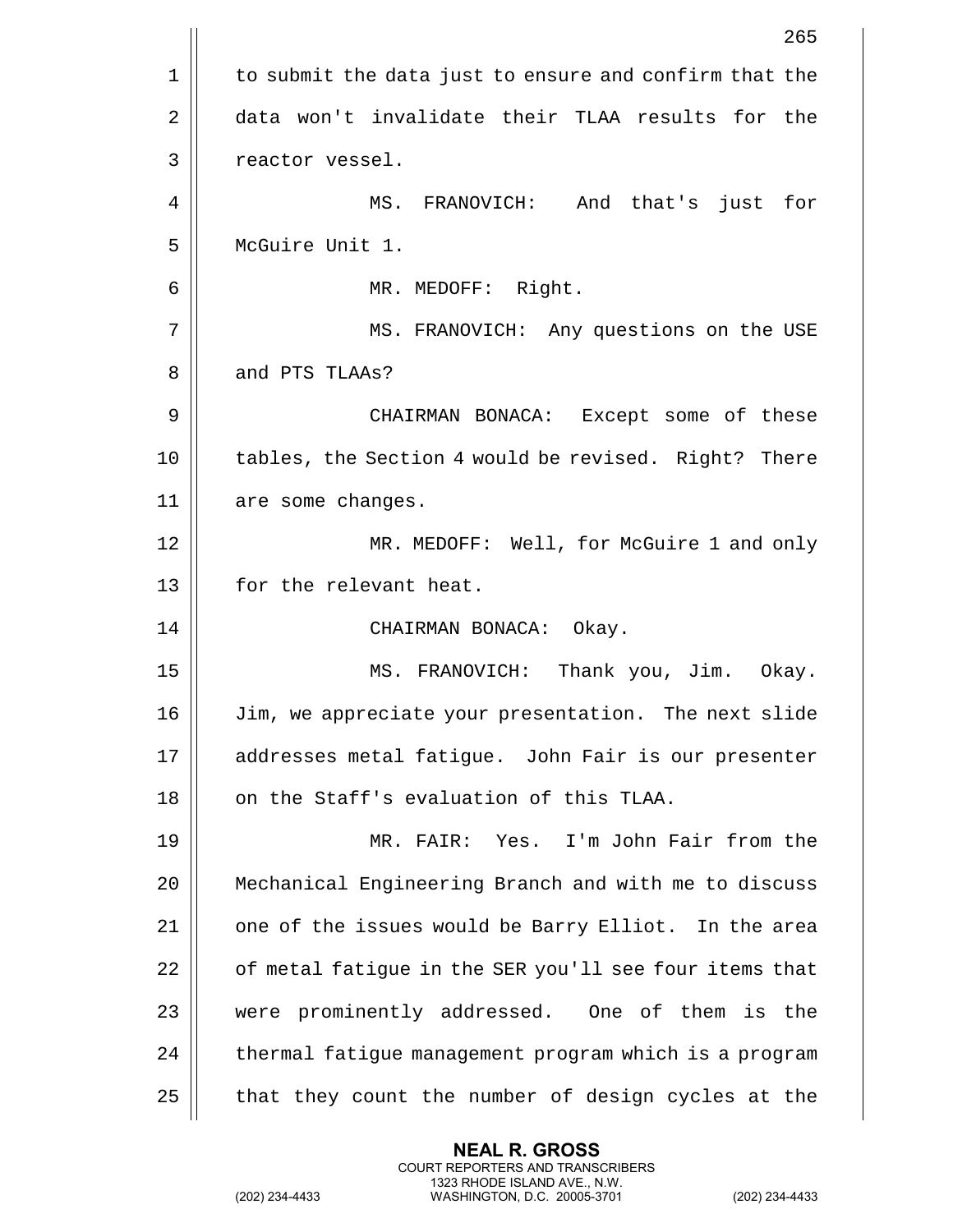1 || plant that were used in the fatigue analyses of the 2 | components and compare those to what was used in the 3 | original design to make sure they don't go outside the 4 | design limits during the period of extended operation. 5 This is similar to the programs used at other 6 facilities.

7 I'll just mention that there was one item 8 || that came up in the review of this. We asked the 9 | Applicant to tell us which cycles that were specified 10 in the FSARs for Catawba and McGuire they were 11 actually tracking. We pretty much agreed with which 12 || ones they decided they didn't have to track because 13 || they were not significant or other reviews had shown 14 | they had not been significant. However, there was one 15 | item that had to do with the charging system let-down 16 || and charging flow changes which when we went back and 17 looked at our evaluations in NUREG 6260 which is 18 || related to the environmental effects we found that 19 || they did have a significant fatigue usage when 20  $\parallel$  environmental effects were included in the evaluation 21 | of those transients.

22 || So we asked the Applicant why they  $23$   $\parallel$  considered the fatique insignificant for these 24 | transients at Catawba and McGuire. The Applicant came  $25$  | back. We had a meeting with them. They brought in

> **NEAL R. GROSS** COURT REPORTERS AND TRANSCRIBERS 1323 RHODE ISLAND AVE., N.W.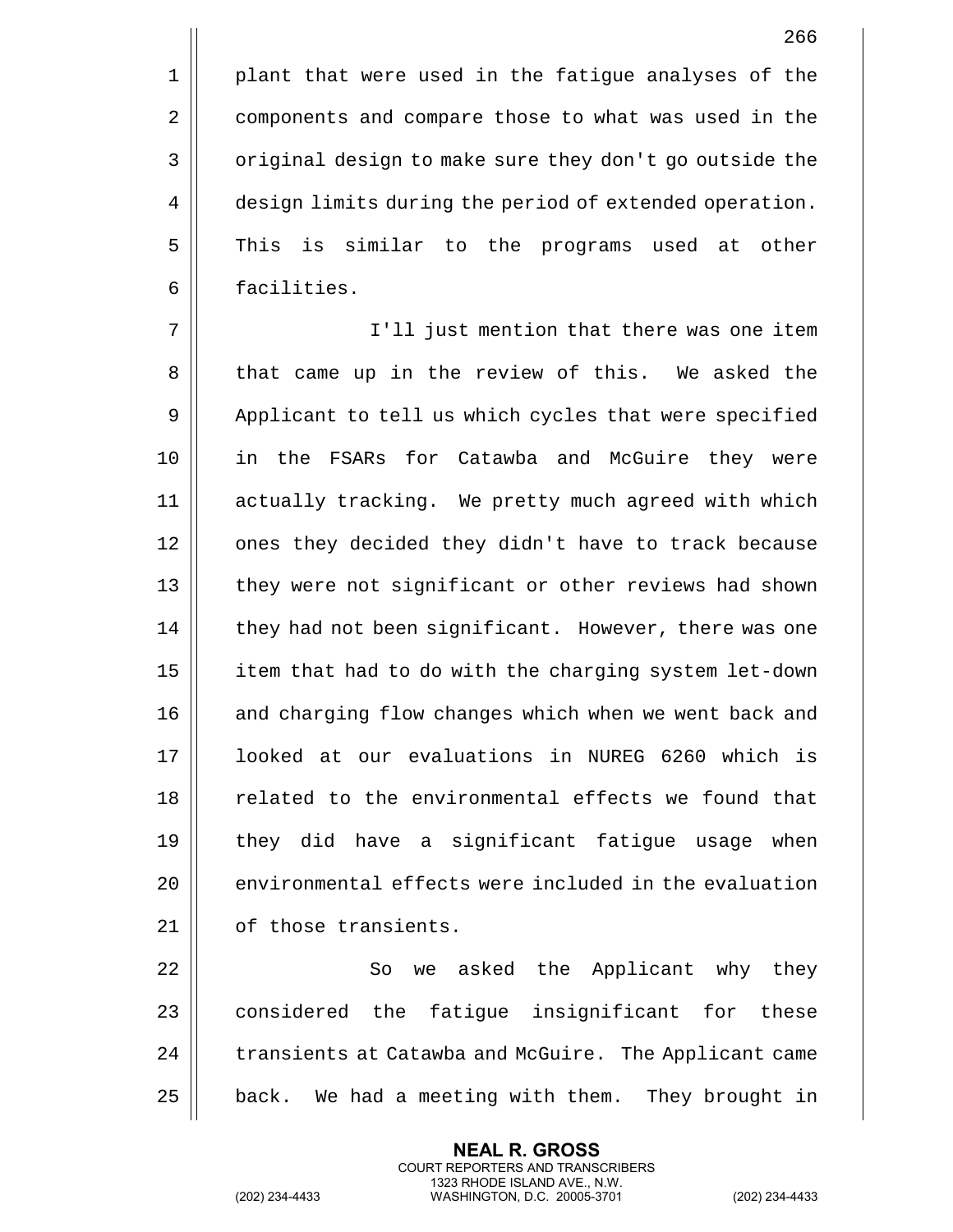1 | the actual design calculations. From reviewing the 2 design calculations, the analysts at the time took a  $3 \parallel$  look at the delta T changes for these transients. 4 | Based on their judgement, they made the judgement that 5 you would not have a significant stress and therefore  $6 \parallel$  would have an insignificant fatigue usage on these. 7 || That's the basis that they're not tracking these 8 || particular transients.

9 || Another area that we looked at in this was 10 || there's a series of Westinghouse topical reports that 11 || Staff had previously reviewed and we had identified 12 || some action items in. This Applicant did not 13 || reference these reports and did not incorporate them 14 || into the LRA. However, we did ask questions on the 15 || action items just to make sure we had the issues 16 covered.

17 The Applicant reminded us on several 18 || occasions that they did not incorporate these and did 19  $\parallel$  not necessarily agree with the action items, but they 20 did provide us responses on these. On one of them 21 which is the pressurizer WCAP report, we do have an 22 || open item which they have given us subsequent 23 let information on to resolve. I'll discuss that in a 24 minute.

25 The third major area we looked at was

**NEAL R. GROSS** COURT REPORTERS AND TRANSCRIBERS 1323 RHODE ISLAND AVE., N.W.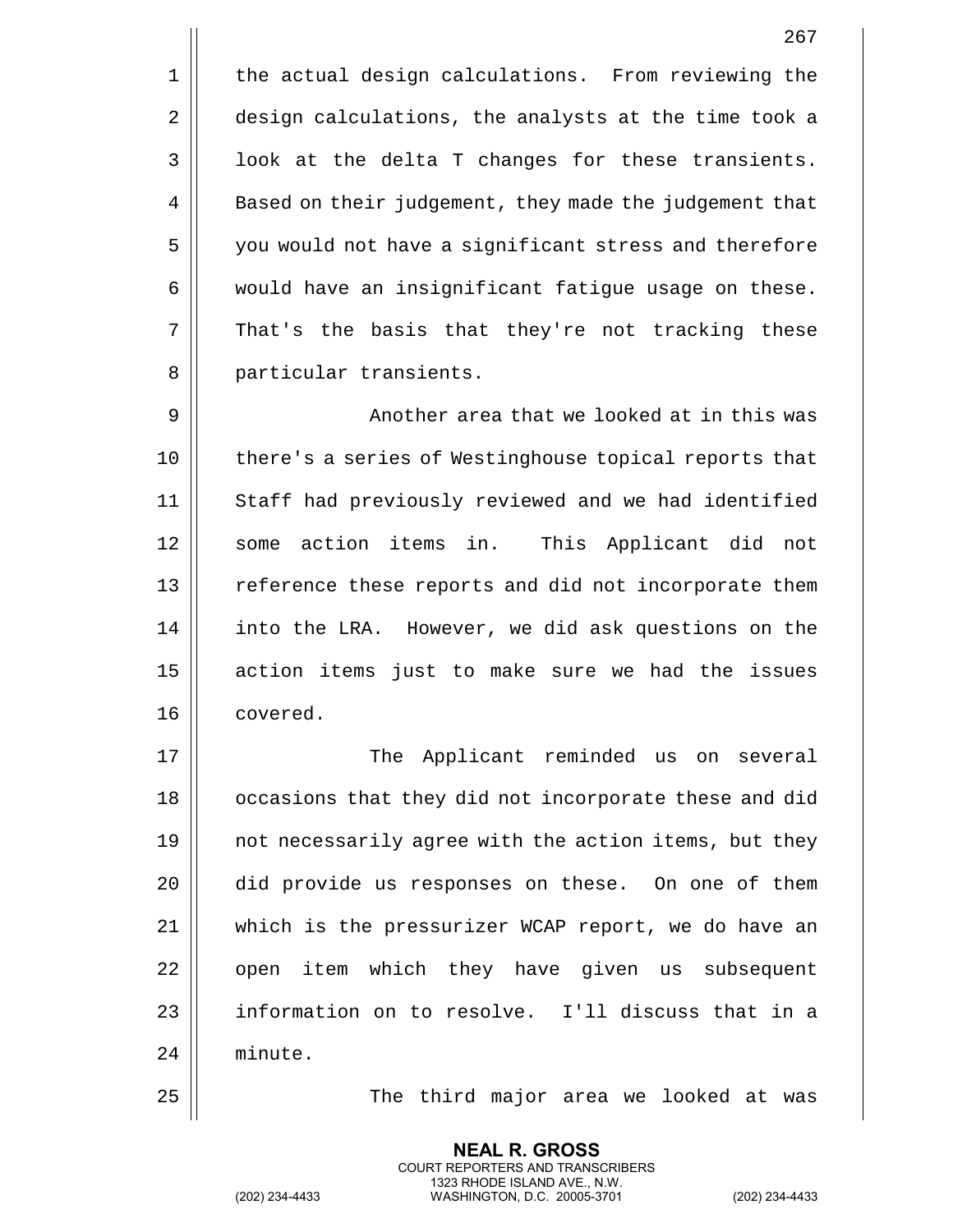|    | 268                                                    |
|----|--------------------------------------------------------|
| 1  | environmental fatigue. Again, we did the same thing    |
| 2  | we've done on past applications which is requested     |
| 3  | that they look at the six components in NUREG 6260 and |
| 4  | assessment of those environmental fatique.<br>do an    |
| 5  | Again, we have an open item on that which I'll discuss |
| 6  | in a minute. However, the Applicant on this one has    |
| 7  | given us a commitment to do the evaluation prior to    |
| 8  | the period of extended operation, so they have not     |
| 9  | done the up-front evaluation but have given the        |
| 10 | committment to do the evaluation prior to the period   |
| 11 | of extended operation.                                 |
| 12 | The fourth item that we looked at in this              |
| 13 | section had to do with underclad cracking. This was    |
| 14 | not addressed in the LRA. However, we did ask an RAI   |
| 15 | on this item. As a result of the RAI we did identify   |
| 16 | an open item.                                          |
| 17 | next thing I'll get into is a<br>The                   |
| 18 | discussion of the open item. The first one has to do   |
| 19 | with this Westinghouse topical report.<br>The          |
| 20 | Westinghouse report identified a number of pressurizer |
| 21 | subcomponents that had high fatigue usage and had a    |
| 22 | potential for exceeding a usage factor of one during   |
| 23 | the period of extended operation based on a simple     |
| 24 | extrapolation. We requested that the Applicant         |
| 25 | provide us the actual fatigue usage factors for these  |

(202) 234-4433 WASHINGTON, D.C. 20005-3701 (202) 234-4433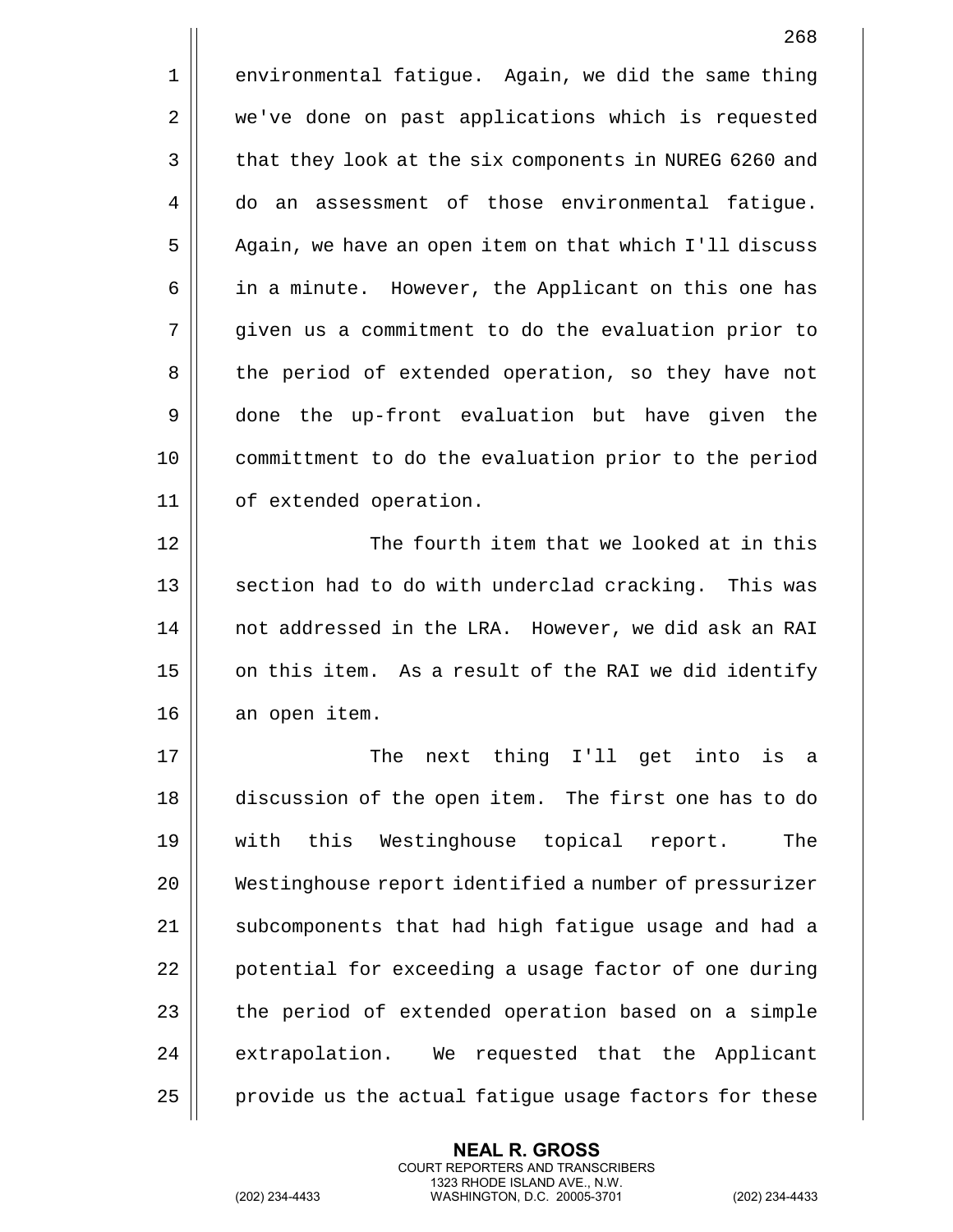5 The Applicant did say that they had  $6 \parallel$  addressed the in-surge and out-surge issue. They 7 || provided us with the design-basis fatigue usage 8 | factors for the subcomponents. They have also stated 9 | that their thermal fatigue management program is 10 || intended to make sure they don't exceed the number of 11 design cycles during the period of extended operation  $12$  || so that those usage factors won't be exceeded. 13 However, they did not do an assessment of the 14 | environmental impact, so the Staff has decided that we 15 will do the assessment for them on these components 16 || and discuss it in the final safety evaluation report.

17 What we intend to do is just do a fairly 18 || simple assessment and identify those components we 19 || think might have a problem in the period of extended 20 | operation. Similar to what we have done for other 21 Westinghouse plants which are Turkey Point and Surry, 22 || North Anna is to stick with the pressurizer surge line 23  $\parallel$  nozzle as the leading indicator for fatigue usage due  $24$   $\parallel$  to environmental effects and if that particular sample  $25$  || shows a problem during the period of extended

> **NEAL R. GROSS** COURT REPORTERS AND TRANSCRIBERS 1323 RHODE ISLAND AVE., N.W.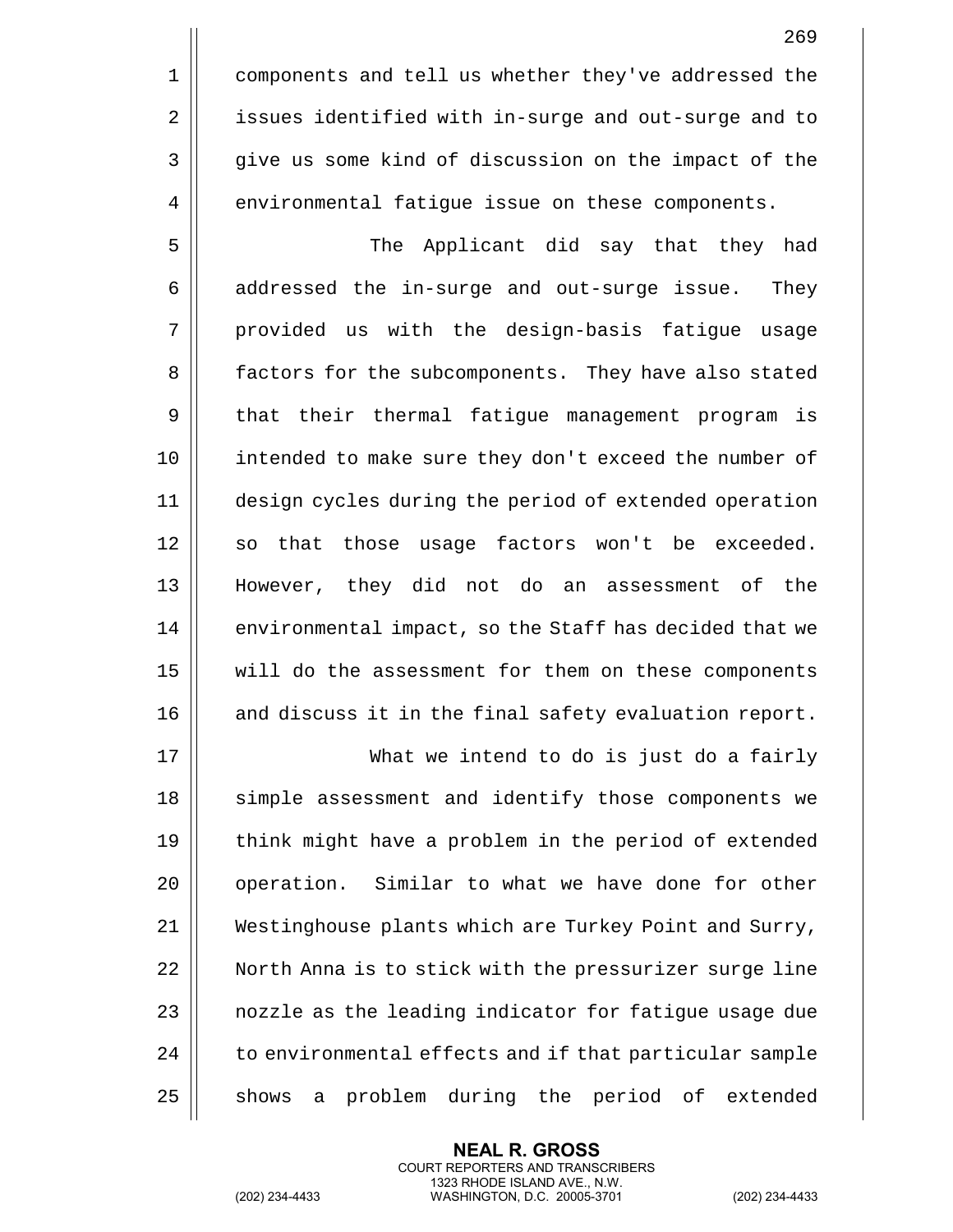270

3 | The next open item was the evaluation of  $4 \parallel$  the environmental fatigue effects. Again, as I said 5 | previously, the licensee chose to make a committment  $6 \parallel$  to do the evaluation prior to the period of extended 7 || operation. This was the same committment that they 8 **h** had made on Oconee.

2 | these particular components in the pressurizer.

9 || Some licensees are doing the evaluation 10 || right now and giving us the results and others are 11 making the committment to do it prior to the period of 12 || extended operation. So in lieu of them doing the 13 || evaluation now, we requested that they give us the 14 design usage factors so that we can make some kind of 15 internal assessment of the significance for the period 16 || of extended operation. We will discuss that in the 17 | final safety evaluation report.

 I'm going to jump the issue on underclad 19 cracking because Barry Elliot is going to discuss it.  $\parallel$  The next item that I had was the update of the FSAR 21 || supplement. Basically the FSAR supplement and the 22 || license renewal application had a very skimpy  $\parallel$  discussion of the thermal fatigue management program. We requested them to give us a little more discussion | of that and put it in the FSAR supplement. They have

> **NEAL R. GROSS** COURT REPORTERS AND TRANSCRIBERS 1323 RHODE ISLAND AVE., N.W.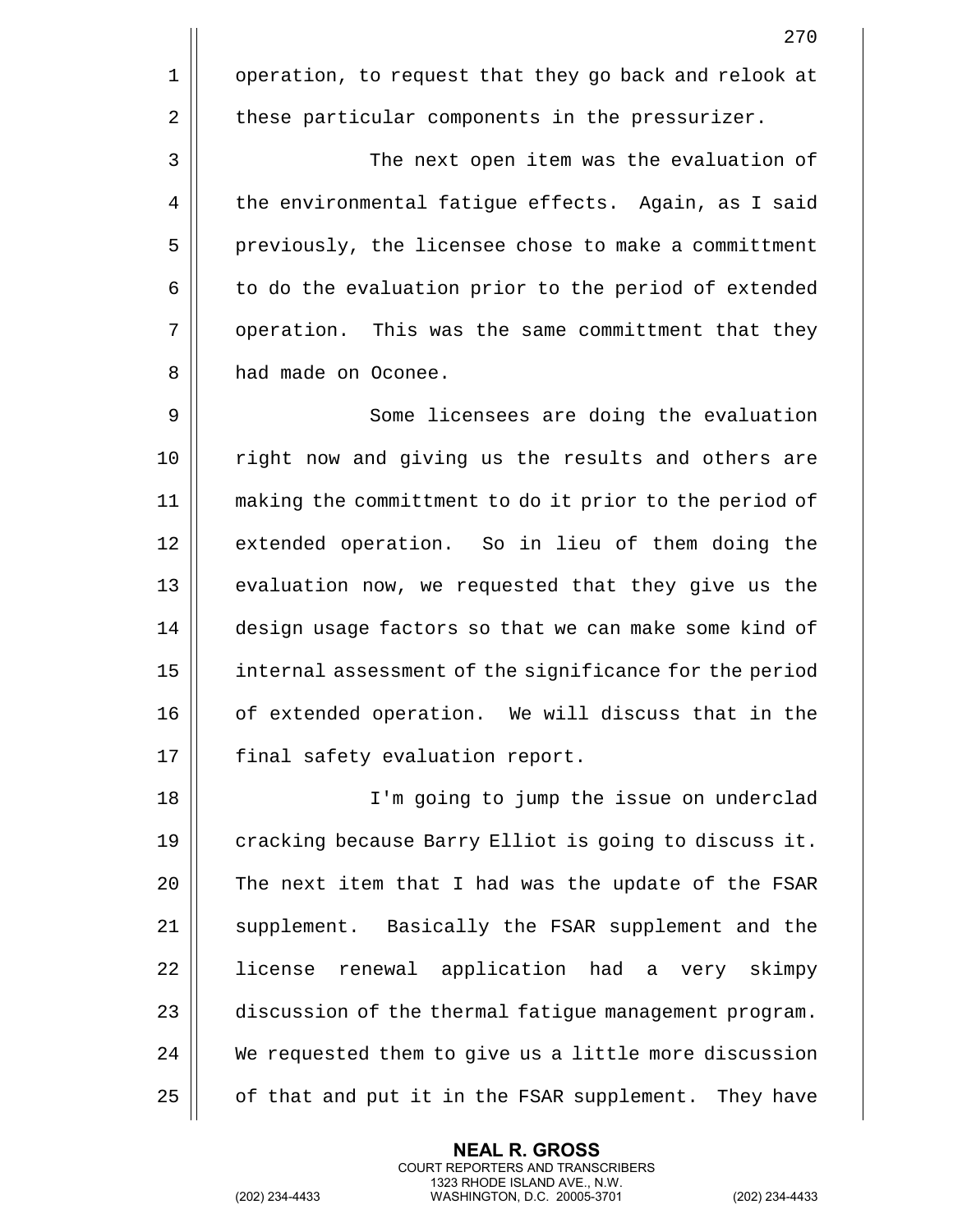1 | complied with that in their recent submittal, so that 2 | issue would be resolved.

3 We also asked them to discuss the 4 | committment to do the evaluation for the environmental 5 | effects prior to the period of extended operation. 6 | They've also supplied that additional information for  $7 \parallel$  the FSAR supplement, so that issue will be resolved. 8 The final issue in this area is the underclad 9 || cracking. I'll turn it over to Barry.

10 MS. FRANOVICH: But before you can turn it 11 over to Barry, I just wanted to indicate that for 12 | these Section 4.3 open items the only one that remains 13 || open at this point is the underclad cracking concern. 14 || That's with regard to McGuire 2. I believe the 15 handout indicates McGuire 1, but it's really a McGuire 16 || 2 concern.

17 The other three open items that John Fair 18 || just discussed are confirmatory at this point. In 19 fact, I believe they're resolved. I think we've 20 | reviewed the interim response and found it acceptable, 21  $\parallel$  so these are resolved at this point. With that, I'll 22 || turn the discussion of underclad cracking over to 23 | Barry Elliot.

24 MR. ELLIOT: Thank you. Thank you, John 25 || and thank you, Rani. Barry Elliot, Materials and

> **NEAL R. GROSS** COURT REPORTERS AND TRANSCRIBERS 1323 RHODE ISLAND AVE., N.W.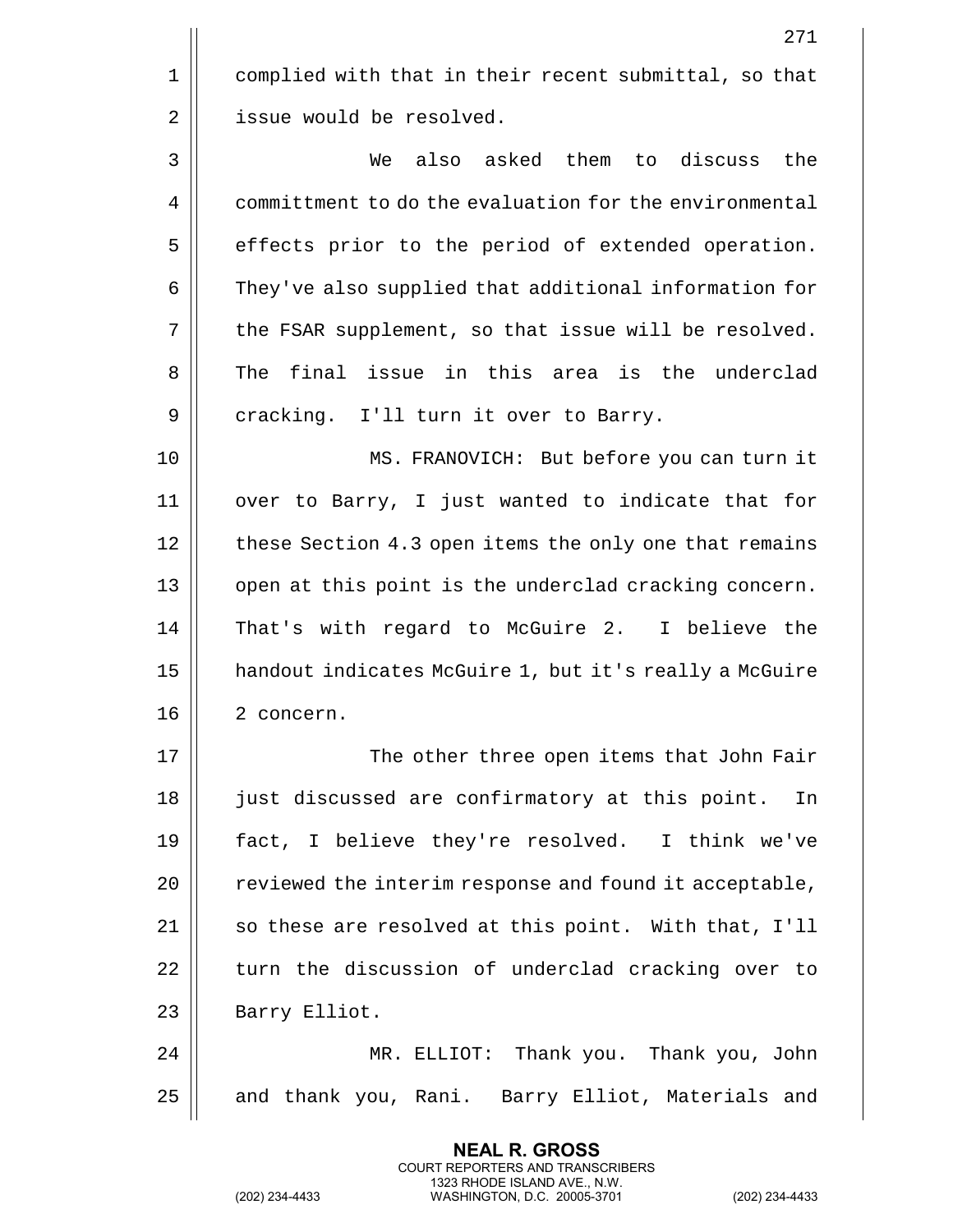|    | 272                                                    |
|----|--------------------------------------------------------|
| 1  | Chemical Engineering Branch.                           |
| 2  | Underclad cracking is<br>for<br>issue<br>an            |
| 3  | forgings which have course grain, microstructure and   |
| 4  | have clad that has been applied using high heat input. |
| 5  | It's a fabrication process problem. Guidance in this   |
| 6  | area is given by the Staff Reg Guide 1.43. This is an  |
| 7  | issue that we raised with McGuire and Catawba.<br>We   |
| 8  | raised it for all four units.                          |
| 9  | They were able to present data<br>and                  |
| 10 | information on all the units except for McGuire 2 that |
| 11 | precluded this type of cracking for those other units. |
| 12 | McGuire 2 couldn't present that type of information,   |
| 13 | so we had to assume that this type of cracking could   |
| 14 | appear. In order to resolve this issue, the Applicant  |
| 15 | needs to perform a fatigue analysis of crack growth    |
| 16 | and neutron eradiation embrittlement.                  |
| 17 | For this case, neutron erradiation                     |
| 18 | embrittlement was really not a concern. I looked at    |
| 19 | the forgings. The RTPTS values at 60 years for these   |
| 20 | forgings only go to 150 degrees Fahrenheit, so that    |
| 21 | shouldn't be a concern. The real issue here would be   |
| 22 | the need to provide their own analysis or the use of   |
| 23 | topical reporting analysis and to show that the        |

 $\parallel$  fatigue transients that are assumed in the analysis would bound the 60 years of the life of the plant.

> **NEAL R. GROSS** COURT REPORTERS AND TRANSCRIBERS 1323 RHODE ISLAND AVE., N.W.

(202) 234-4433 WASHINGTON, D.C. 20005-3701 (202) 234-4433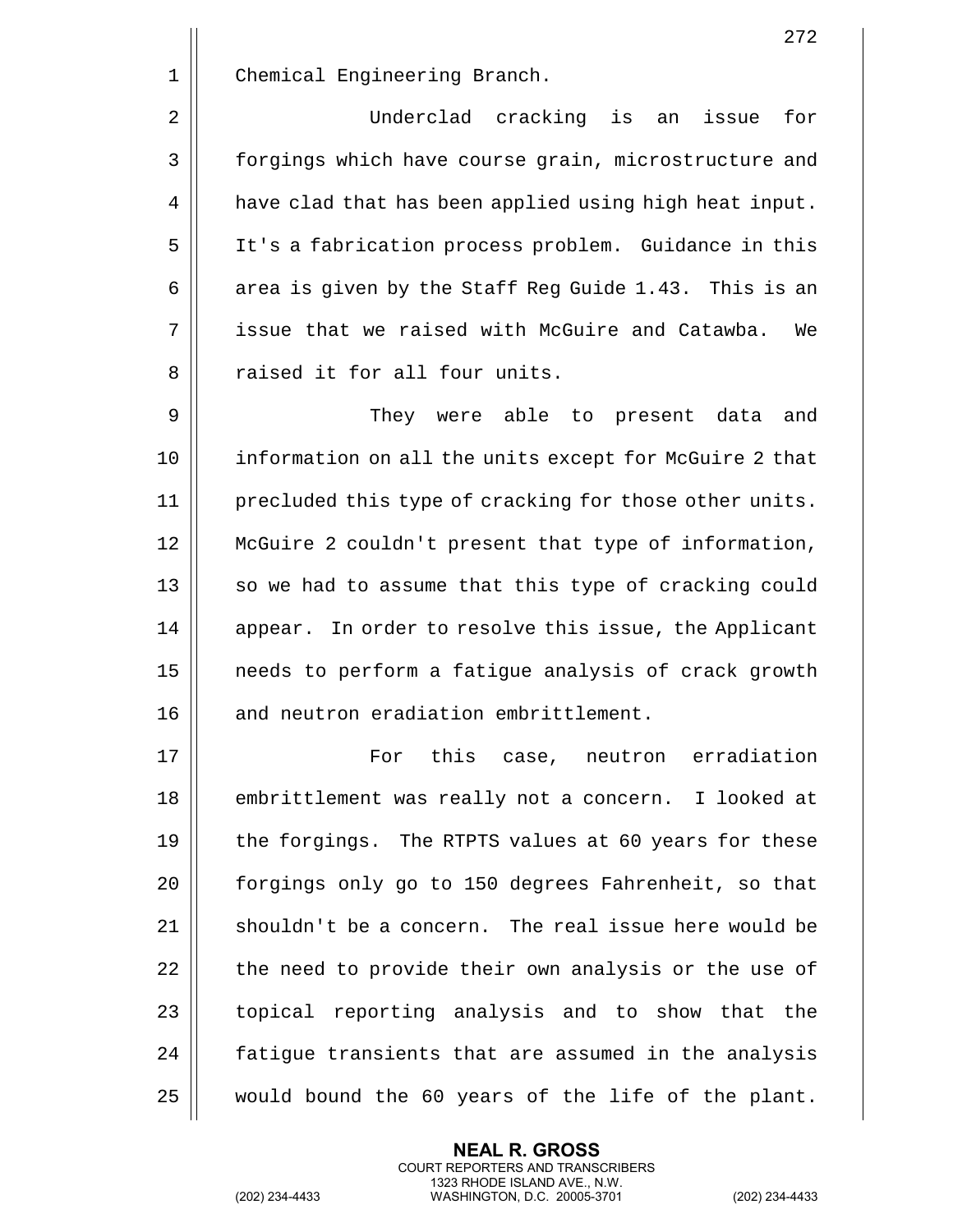|              | 273                                                    |
|--------------|--------------------------------------------------------|
| $\mathbf 1$  | Any questions?                                         |
| 2            | MS. FRANOVICH: Okay. Thank you, Barry.                 |
| $\mathsf{3}$ | With that, we'll go on to the next presentation which  |
| 4            | is Section 4.7. It's actually 4.7.2 or 1 of the SER.   |
| 5            | Simon Sheng was the lead reviewer of this TLAA         |
| 6            | governing leak before break. With that, I'll turn the  |
| 7            | presentation over to Simon.                            |
| 8            | MR. SHENG: Good afternoon. This is Simon               |
| 9            | Sheng with the Materials and Chemical Engineering      |
| 10           | Branch. Currently attending a three month bootcamp     |
| 11           | training for -- in the project.                        |
| 12           | Okay. When we review the leak before                   |
| 13           | break issue, first of course we want to know whether   |
| 14           | they have any active degradation mechanism and then of |
| 15           | course there's the thermal aging associated with the   |
| 16           | cast authentic standard steel material.<br>For this    |
| 17           | issue, basically we checked their previous analysis    |
| 18           | that they applied for the LBB application probably     |
| 19           | more than ten years ago. In that analysis, there's     |
| 20           | another issue of course because in that analysis they  |
| 21           | show only 40 years of fatigue cycles in their crack    |
| 22           | analysis. So we also need to review these items very   |
| 23           | carefully to make sure that it's also good for the 60  |
| 24           | year application.                                      |
| 25           | Let me address the thermal aging effect                |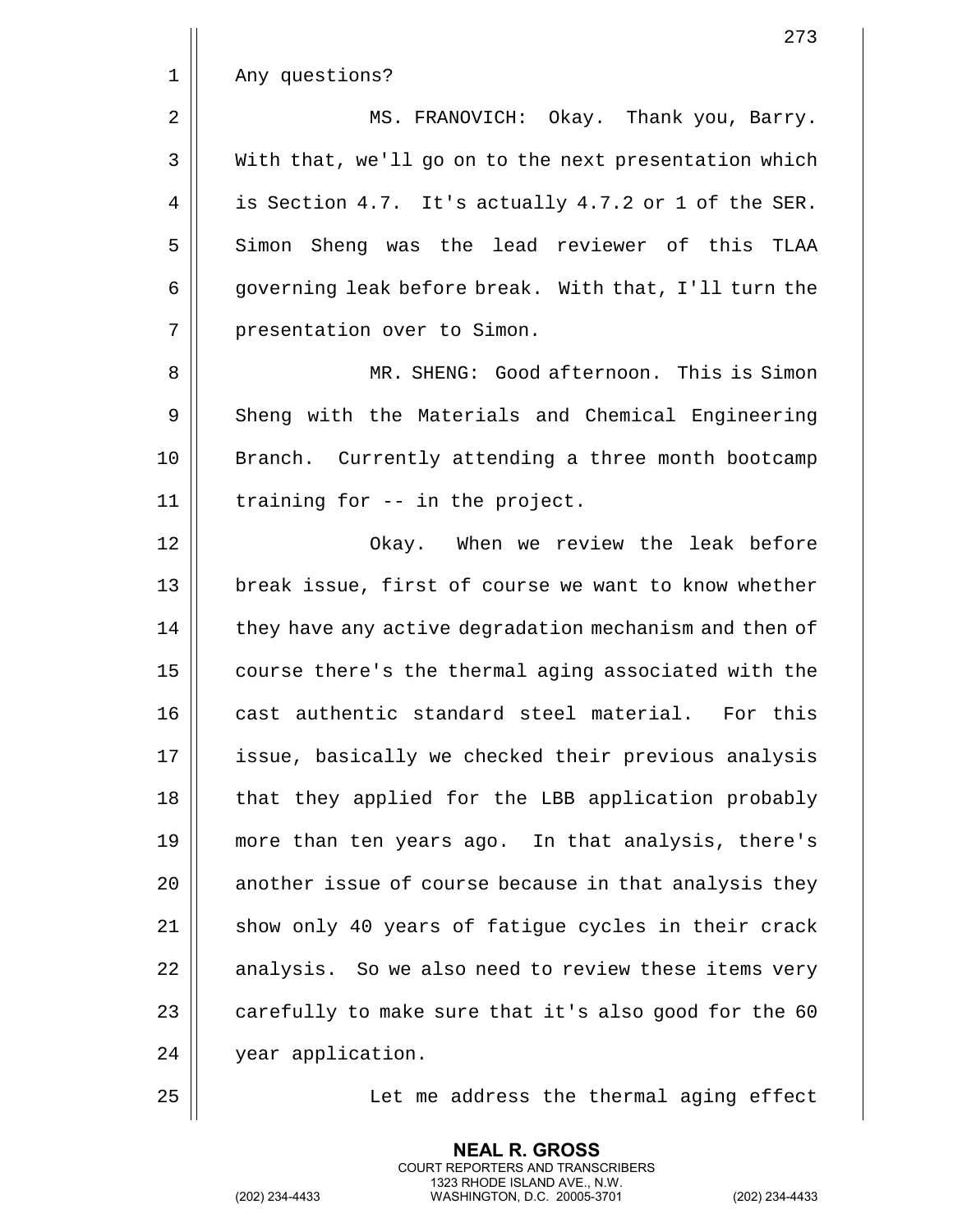|                | 274                                                   |
|----------------|-------------------------------------------------------|
| 1              | first. When we looked at the original analysis, we    |
| $\overline{2}$ | found out that in the very beginning they did not use |
| 3              | the transient properties for the material. In other   |
| 4              | words, the thermal aging will saturate and reach      |
| 5              | almost a constant property once it's beyond certain   |
| 6              | years of operation. Fortunately they used the         |
| 7              | bounding material property which is even lower than   |
| 8              | the saturated properties in the original analysis.    |
| 9              | That's why this thermal aging effect is not a problem |
| 10             | in the extended period of operation.                  |
| 11             | In the review, we're also checking their              |
| 12             | plant specific, or I should say their Westinghouse    |
| 13             | specific data against the data published in the NUREG |
| 14             | by Argonne. The data is comparable, so we are         |
| 15             | satisfied that they used a low enough material        |
| 16             | property, fracture toughness property in their        |
| 17             | original analysis.                                    |
| 18             | Of course another degradation mechanism is            |
| 19             | probably the V.C. Summer issue. Our Branch Chief Bill |
| 20             | Bateman has already addressed that thoroughly, so I'm |
| 21             | not going to talk about anything there. I just want   |
| 22             | to say for that fatigue crack growing for 40 years    |
| 23             | that they did not choose to revise the analysis but   |
| 24             | assumed a 60 year fatigue cycles. Instead, they       |
| 25             | relied on the thermal fatigue program by actually     |

(202) 234-4433 WASHINGTON, D.C. 20005-3701 (202) 234-4433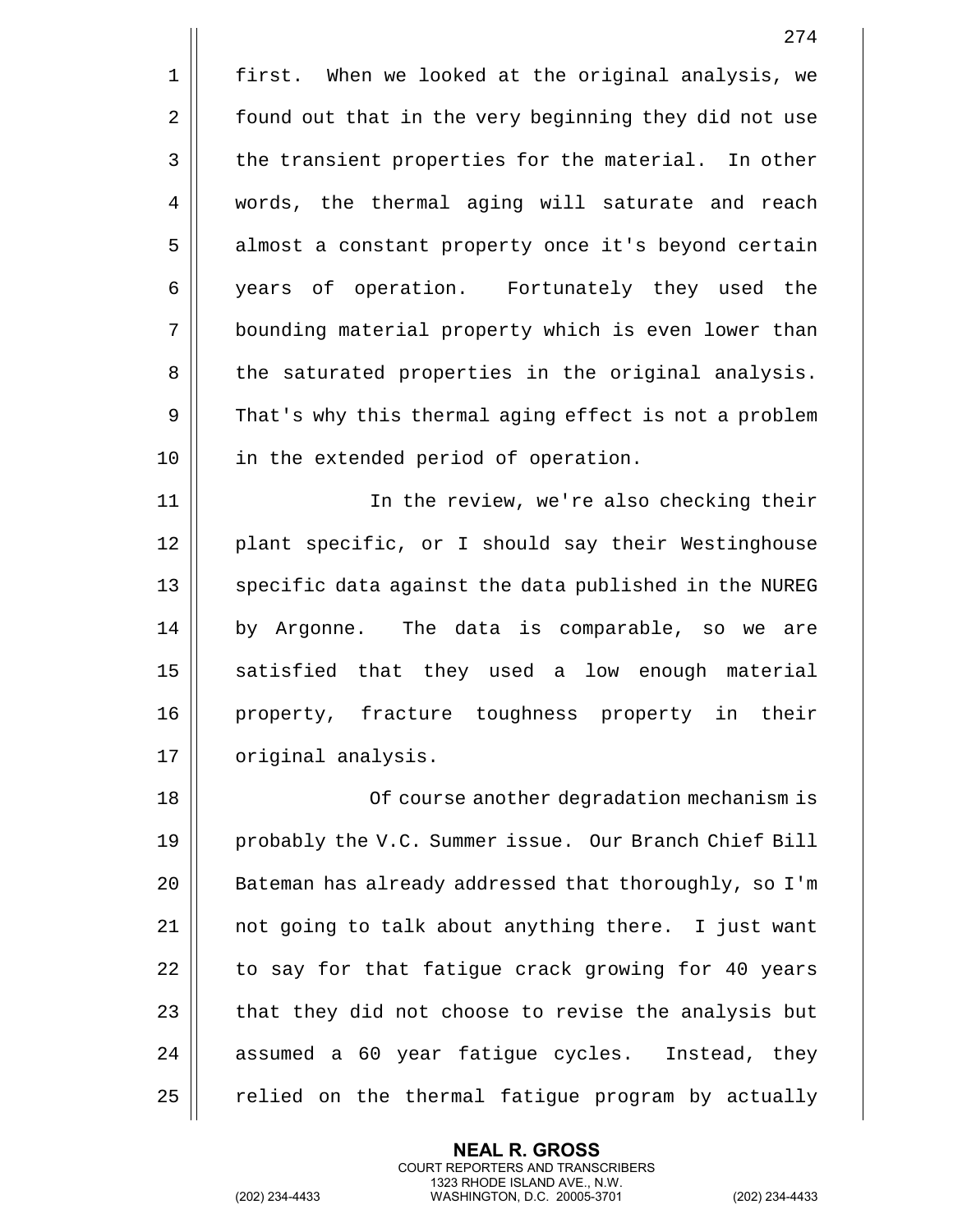1 | counting the fatigue cycles along the operation future 2 | years. The reason that they can do that is because 3 | they are very conservative in their original analysis 4 | assuming they are going to accumulate a lot of certain 5 cycles yearly but looking back they have plenty of  $6 \parallel$  margin. So they choose to do it this way.

7 || Suppose that in the future by actual 8 | counting they found out that they are going to violate 9 | the original assumptions. They would consider a lot 10 || of options while they are including revised analysis 11 by using the realistic assumptions. Basically they 12 have addressed all the important points, and we are 13 || satisfied. Any questions?

14 MS. FRANOVICH: Okay. Thank you, Simon. 15 || Before we go to our concluding remarks, I wanted to 16 || touch base on the pond volume TLAA. I've looked at 17 || the application and confirmed what Debbie Keiser told 18 || the Staff and the Committee a few minutes ago. On 19  $\parallel$  page 4.7-4 of the license renewal application, they  $20$  | talk about the sounding.

 It says "The UFSAR includes a committment  $\parallel$  that soundings will be taken around the SNS. There  $\parallel$  will be an intake structure at five year intervals to 24 || assure that sediment deposits will not adversely affect the operation of the standby nuclear

> **NEAL R. GROSS** COURT REPORTERS AND TRANSCRIBERS 1323 RHODE ISLAND AVE., N.W.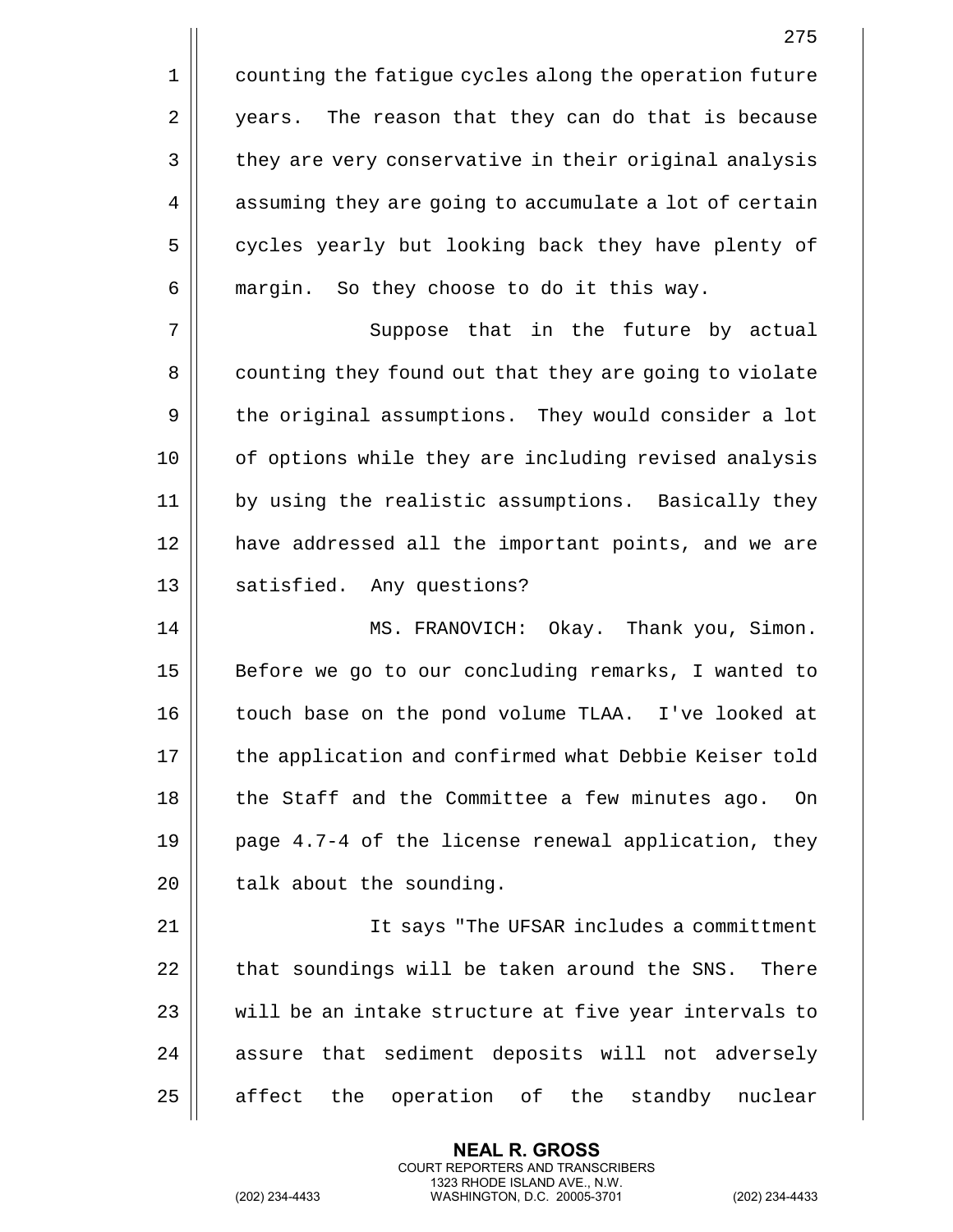1 | servicewater system. Although an earlier calculation 2 | for the volume of the pond was documented, more recent 3 | calculations have been performed which validate the 4 | volume of the pond."

5 If you look under the parameters monitored 6 | or inspected element, it says "This aging management 7 || program, the standby nuclear servicewater pond volume 8 || program requires a topographic survey of the pond to 9 | determine the topography of the bottom of the pond. 10 || Calculations are then performed using the survey data 11 to verify that pond volume is adequate." So I didn't 12 || know that off the top of my head, but I checked. It's 13 || in the application.

14 || MEMBER ROSEN: Is that something they're 15 | going to begin during the extended term or something 16 | that they're going to begin now?

17 || MS. FRANOVICH: Would you --

18 MR. GILL: This is Bob Gill. That is a 19 current program that's currently in the FSAR. If you 20 | look at Appendix A for Catawba, you'll see a summary 21 description of that program. We do it today. 22 || MEMBER ROSEN: Thank you.

23 MR. GILL: Actually, it's part of initial 24 licensing 20 some years ago.

25 MS. FRANOVICH: Described in your UFSAR

**NEAL R. GROSS** COURT REPORTERS AND TRANSCRIBERS 1323 RHODE ISLAND AVE., N.W.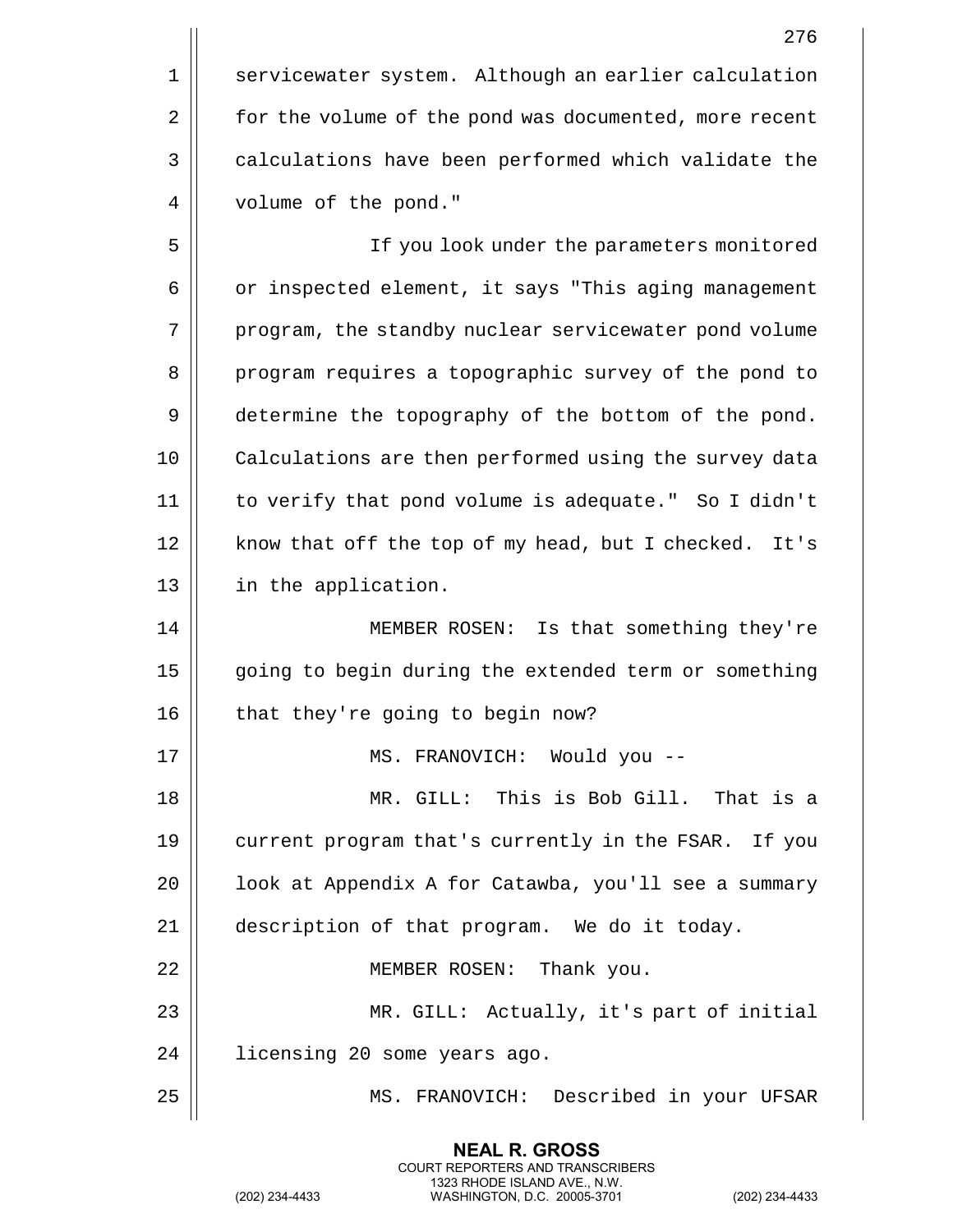|    | 277                                                    |
|----|--------------------------------------------------------|
| 1  | today.                                                 |
| 2  | MR. GILL: It's in UFSAR today, so it's a               |
| 3  | current program.                                       |
| 4  | MS. FRANOVICH: Okay. Having touched on                 |
| 5  | that, I'd just like to bring our presentation to a     |
| 6  | close with a few concluding remarks. Staff still has   |
| 7  | work to do. We have to focus on open items and         |
| 8  | confirmatory items. Duke's official response to all    |
| 9  | of our SER open items is anticipated by October 28     |
| 10 | which is just a few weeks away.                        |
| 11 | hearing process continues.<br>The<br>As I              |
| 12 | indicated, we're in abeyance now on the remaining SAMA |
| 13 | contention but pending word back from the Commission   |
| 14 | on clarification. To what extent that contention was   |
| 15 | partially admitted, we're still officially in the      |
| 16 | hearing process. The final SER will be issued on or    |
| 17 | before January 6 of next year. That concludes the      |
| 18 | Staff's presentation unless there are any other        |
| 19 | questions at this point.                               |
| 20 | CHAIRMAN BONACA: Any other questions for               |
| 21 | the Members, comments? Thank you. I certainly would    |
| 22 | like to congratulate you personally and the Staff for  |
| 23 | an excellent presentation. It was very informative.    |
| 24 | I think I'm conveying the perspectives of the Members  |
| 25 | here. So I thank you again for that.                   |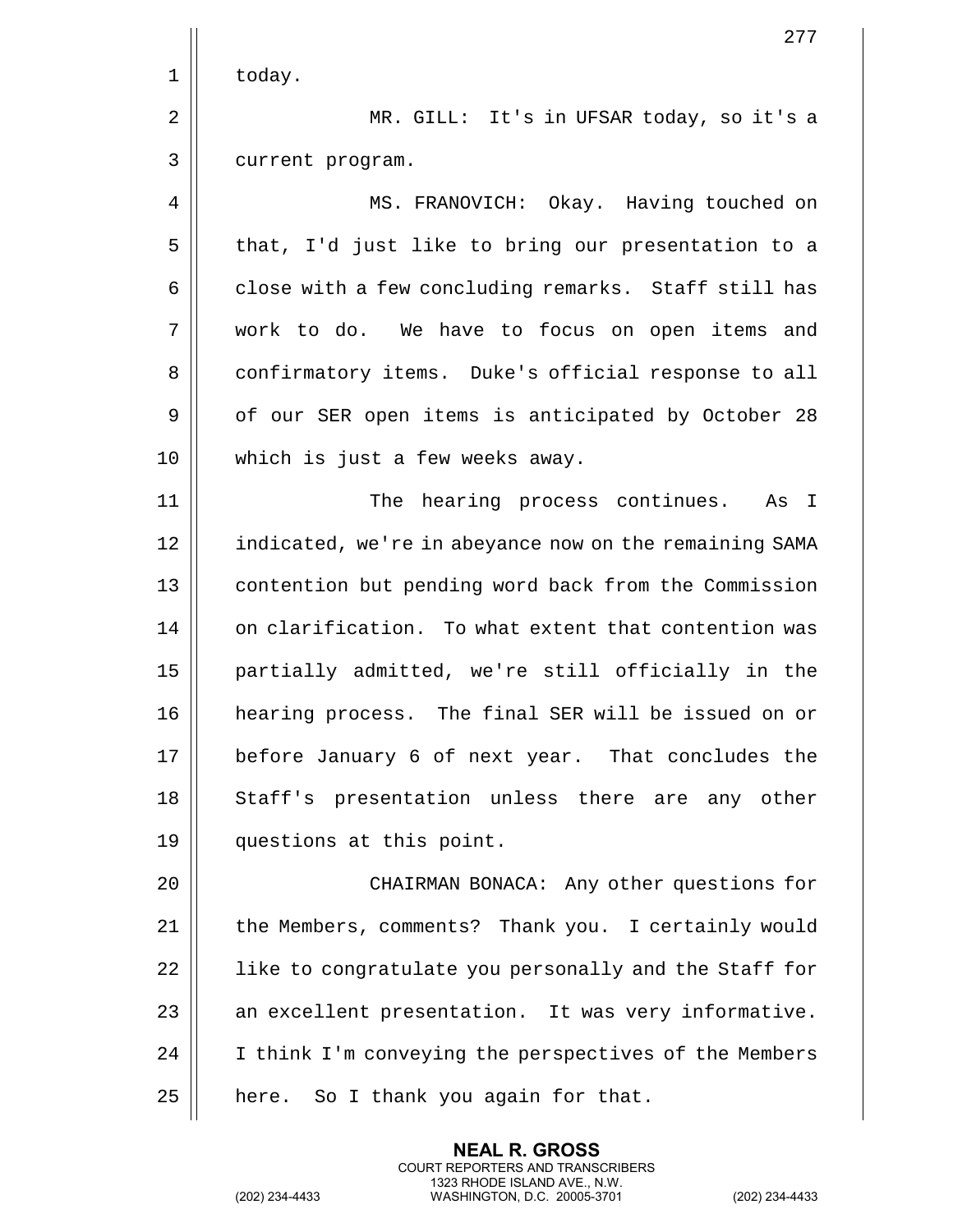|    | 278                                                    |
|----|--------------------------------------------------------|
| 1  | MS. FRANOVICH: Thank you for the                       |
| 2  | opportunity.                                           |
| 3  | CHAIRMAN BONACA: Now what we're going to               |
| 4  | do is go around the table and get from the Members     |
| 5  | their views of what they heard today. Then at the      |
| 6  | end, we'll decide how to address the full Committee.   |
| 7  | We don't need the transcriber anymore. Okay. We can    |
| 8  | just turn it off.                                      |
| 9  | (Whereupon, the foregoing matter went off              |
| 10 | the record at $4:00$ p.m. and went back on             |
| 11 | the record at $4:01$ p.m.)                             |
| 12 | CHAIRMAN BONACA: Let me just turn the                  |
| 13 | transcription on again. Let me give you first of all   |
| 14 | my sense before I get your further comments. As you    |
| 15 | know, we have to talk about what we're going to do     |
| 16 | with the full Committee. Do we have to have a          |
| 17 | presentation of the licensee and the Staff?<br>Mу      |
| 18 | judgement is that we do not. I think I would like to   |
| 19 | just prepare a summary and present it to the Committee |
| 20 | when we get to the full Committee in the later part of |
| 21 | this week.                                             |
| 22 | The reason is I feel that the application              |
| 23 | is quite effective and complete. Although there are    |
| 24 | certain issues we have to discuss. Also the SER is     |
| 25 | effective.<br>complete review has been<br>A<br>pretty  |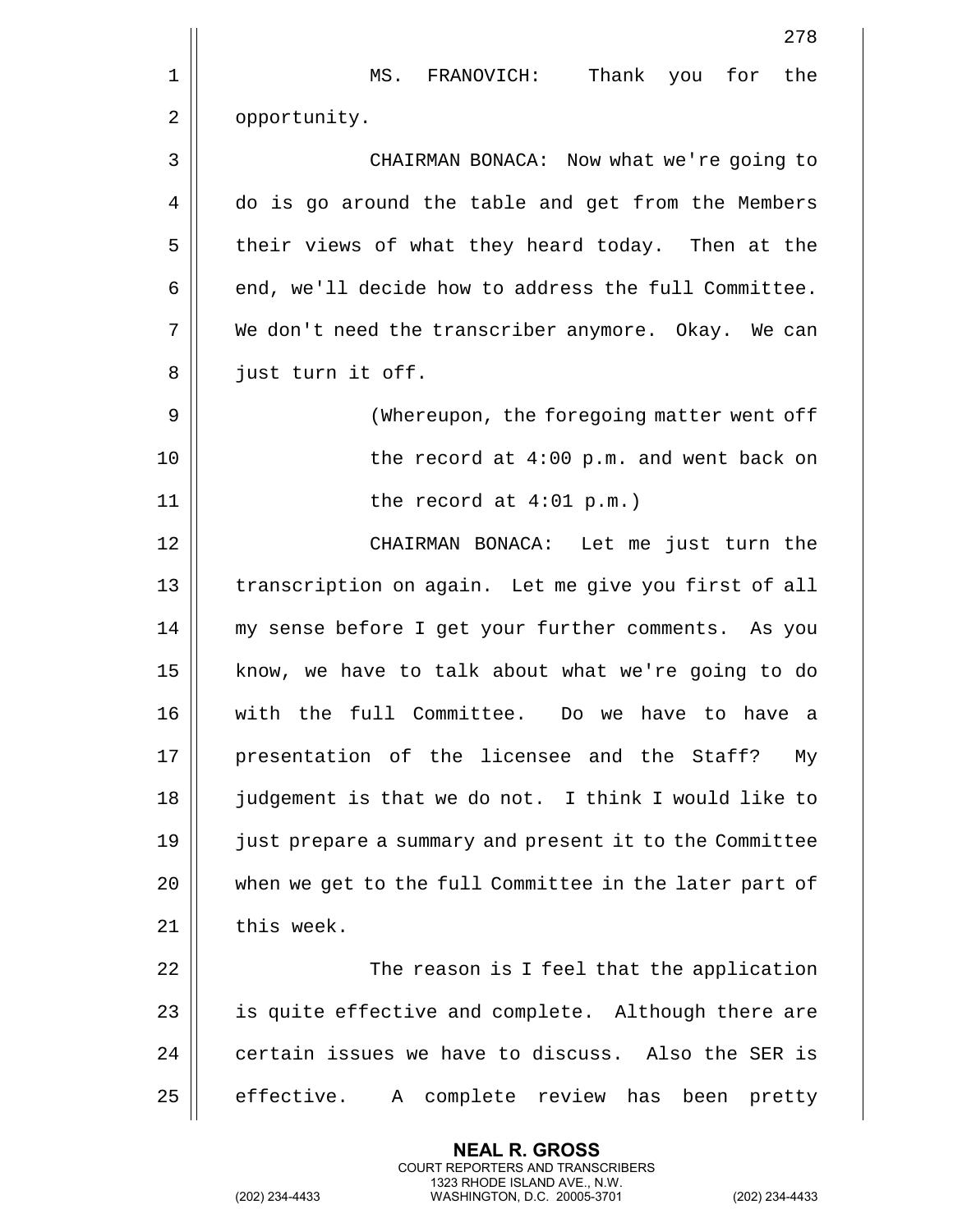|    | 279                                                    |
|----|--------------------------------------------------------|
| 1  | thorough, so that is my judgement. I would like to     |
| 2  | just propose it to you now and then go around the      |
| 3  | table and see what issues we feel we need to bring up  |
| 4  | to the full Committee and how we should handle it too. |
| 5  | So I will start with you, Peter.                       |
| 6  | MEMBER FORD: I echo, Mario, your views.                |
| 7  | I was very encouraged by the format of this meeting in |
| 8  | comparison to Peter's -- I got a much better idea of   |
| 9  | what the assumptions and what the facts are behind     |
| 10 | some of the Staff's conclusions.                       |
| 11 | I don't see any urgent safety concerns                 |
| 12 | about license renewal for specifically McGuire and     |
| 13 | Catawba plants as they apply to degradation of         |
| 14 | structure materials. Those degradation issues are      |
| 15 | covered adequately in the current aging management     |
| 16 | programs. I remain concerned that those programs are   |
| 17 | industry motivated as they should be, but they are     |
| 18 | reactive in nature.                                    |
| 19 | It'll be 20 years before these particular              |
| 20 | plants go into license renewal, and things will happen |
| 21 | in that 20 years; other things will crack, other       |
| 22 | things will corrode, et cetera. I hope that the        |
| 23 | industry as a whole have the capability of maintaining |
| 24 | that push to come into a proactive mode for the aging  |
| 25 | management programs. As far as these plants are        |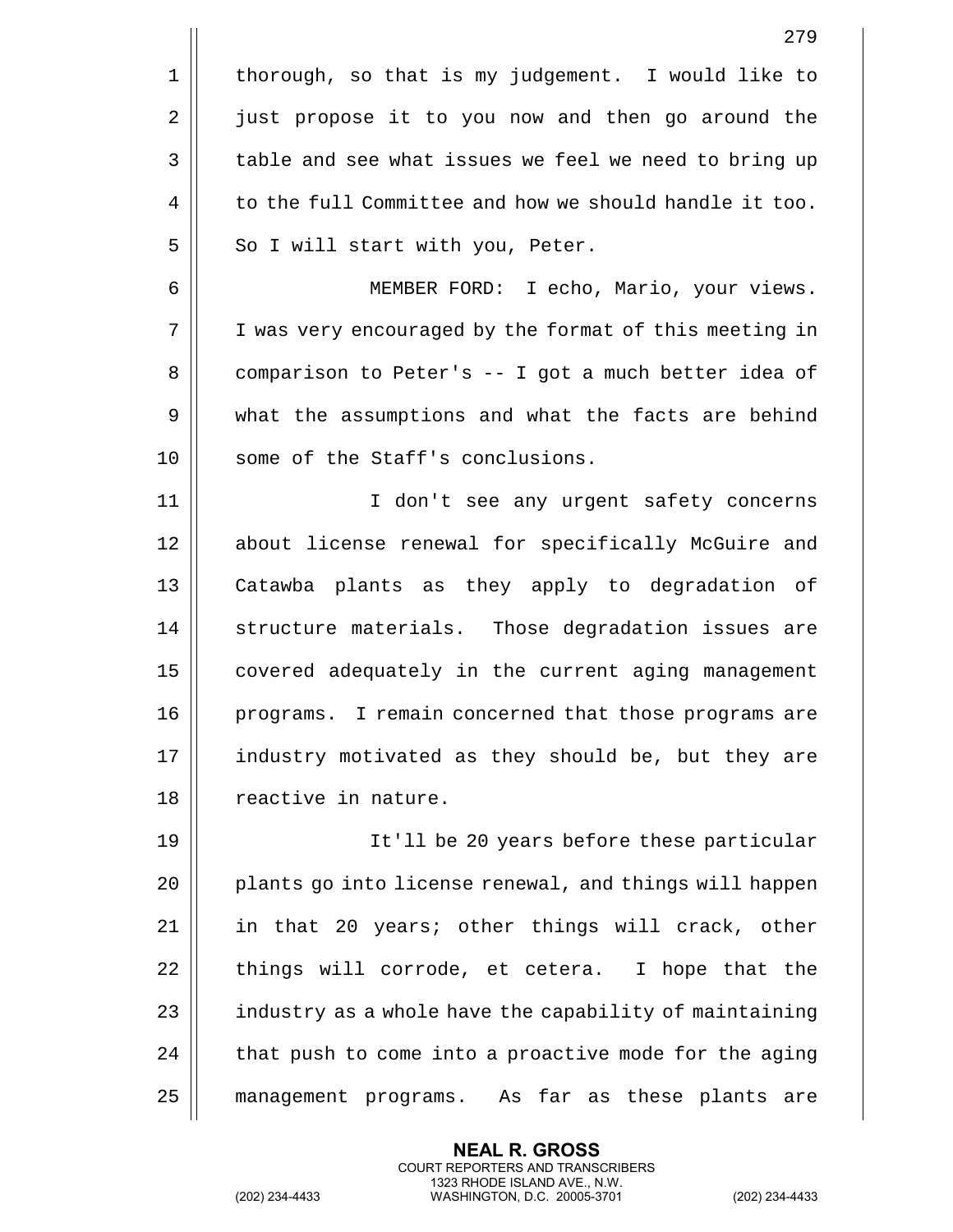|    | 280                                                    |
|----|--------------------------------------------------------|
| 1  | concerned, I'm encouraged by the fact that<br>the      |
| 2  | licensing nature is such that we can take into account |
| 3  | those improvements and plans.                          |
| 4  | I'm also concerned about the rationale for             |
| 5  | one time inspections. Again, that's mitigated by the   |
| 6  | fact that once the need for those or the inadequacy of |
| 7  | those one time inspections if it becomes apparent then |
| 8  | there is a licensing process to cover it. I agree      |
| 9  | with your finding, Mario, that there is no big concern |
| 10 | at least from my point of view.                        |
| 11 | CHAIRMAN BONACA: Thank you. Steve.                     |
| 12 | MEMBER ROSEN: Yes, Mario, thank you.<br>$\mathbb{I}$   |
| 13 | agree as well that there are no safety concerns at the |
| 14 | moment, but I do have a number of specific points I'd  |
| 15 | like to offer. In particular, I thought the license    |
| 16 | application provided on CD-ROM by the way to me was a  |
| 17 | great help and in very good shape. The Staff's SER     |
| 18 | was also very well done. I remember when<br>we         |
| 19 | complained about the degree of information in it. It   |
| 20 | is now very nicely complete. I wish it was on CD-ROM.  |
| 21 | It wasn't, but it has the information.                 |
| 22 | I had a few items here, some very good.                |
| 23 | I'd like to offer my kudos to the Staff on the         |
| 24 | pressure of picking up the problem with<br>the         |
| 25 | pressurizer nozzles needed for the post-fire safe      |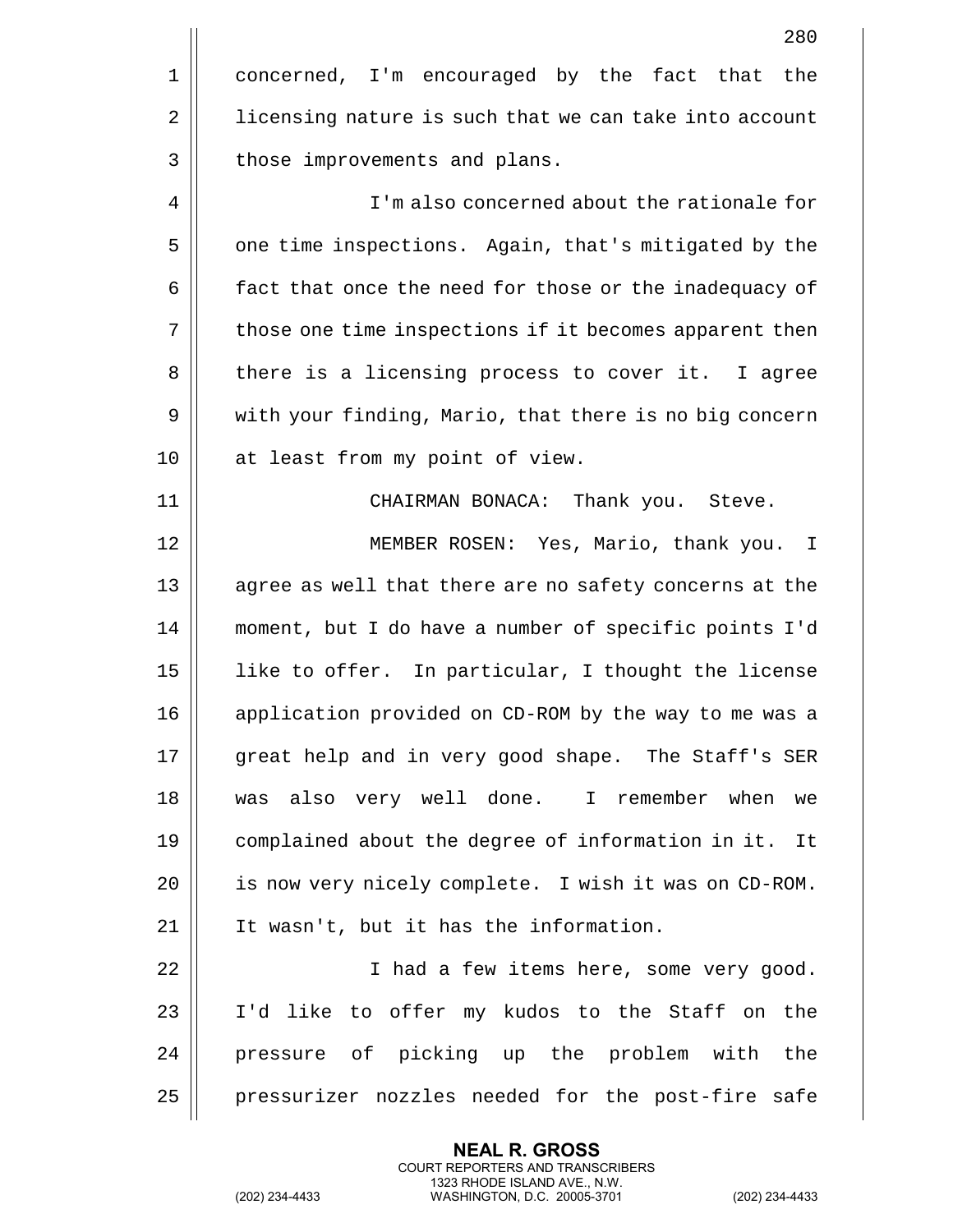$1 \parallel$  shutdown. The fact that it has already been put into  $2 \parallel$  the interim Staff Guidance, that is a good 3 | demonstration not only of an alert reviewer but a good 4 process to pick up the value of an alert reviewer for 5 | future plans and to look at whether or not this needs  $6 \parallel$  to be back-fit to past plants. All of that I can't 7 || say enough about the very complete response.

8 In the middle of places where I'm a little 9 || bit concerned, the fire protection issue, in 10 particular, the jockey pump issue and the question of 11 crediting fire barriers in the turbine building. 12 || Those are matters that I know Duke is still working on 13 || responses to those issues. I will follow that with a 14 | great interest.

15 || I also had a feeling that we have perhaps 16 || a problem in the way we review things. I'm not sure. 17 Let me just lay it out. We, the Staff, use the P&IDs 18 || to basically focus the scope of the review. I know 19 || from having been there and done that, that there's a  $20$  || lot of subsidiary documents that are in the 21 | engineering mix at the plant, for instance, instrument 22 | | loop diagrams, the piping isometrics, the electrical  $23$  || elementaries, et cetera. It's not limited to those 24 || three, but beyond. If they were reviewed by the  $25$   $\parallel$  Staff, it might come to some additional conclusions

> **NEAL R. GROSS** COURT REPORTERS AND TRANSCRIBERS 1323 RHODE ISLAND AVE., N.W.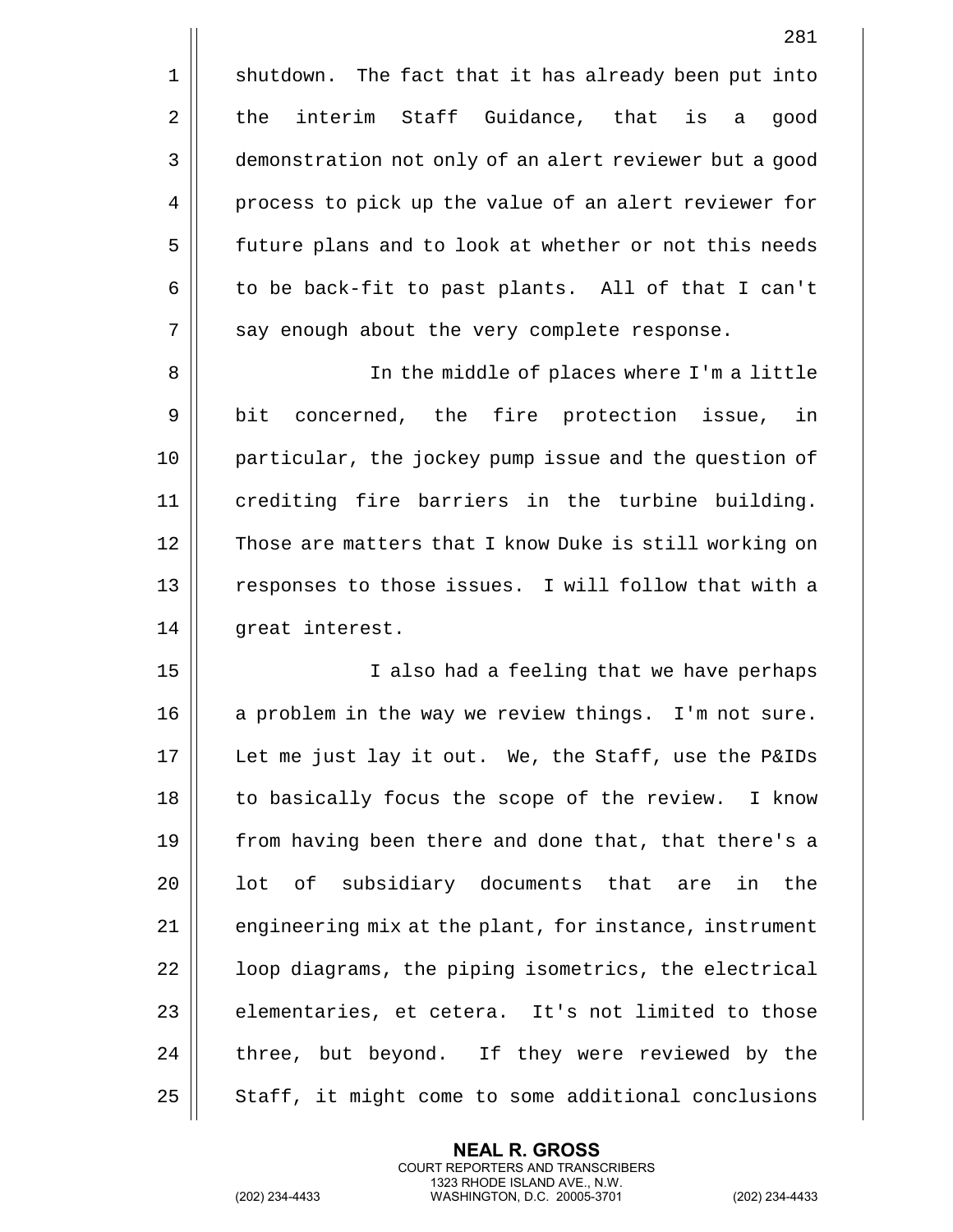| 282                                                    |    |
|--------------------------------------------------------|----|
| about what components need to be in the scope and what | 1  |
| components may not need to be in the scope.            | 2  |
| So just looking at the P&IDs, it might be              | 3  |
| possible that we could be missing something. I don't   | 4  |
| I'm uncomfortable about that and raise that<br>know.   | 5  |
| issue as for something for Staff to think about        | 6  |
| perhaps and might want to do something different. So   | 7  |
| that's in the middle.                                  | 8  |
| On the other side, I am concerned about                | 9  |
| the question of groundwater sampling. In my view, the  | 10 |
| Staff should require a groundwater sampling program to | 11 |
| continue to confirm the basis for the subsurface       | 12 |
| structural lifetimes. It seems one of those things     | 13 |
| where the cost benefit would be very positive to do    | 14 |
| that. It's very easy to do and it's very important.    | 15 |
| If you find the wrong answer out, you'll be very glad  | 16 |
| you did if you find it out promptly. So those are my   | 17 |
| conclusions. I thought the review was very useful,     | 18 |
| and Staff's presentation was very strong.              | 19 |
| CHAIRMAN BONACA:<br>Thank you, Steve.                  | 20 |
| Graham.                                                | 21 |
| MEMBER LEITCH: Let me say at the outset                | 22 |
| I'd like to echo the positive comments that have been  | 23 |
| made about the Staff's presentation. I thought this    | 24 |
| was very well done, very well organized, formatted     | 25 |

(202) 234-4433 WASHINGTON, D.C. 20005-3701 (202) 234-4433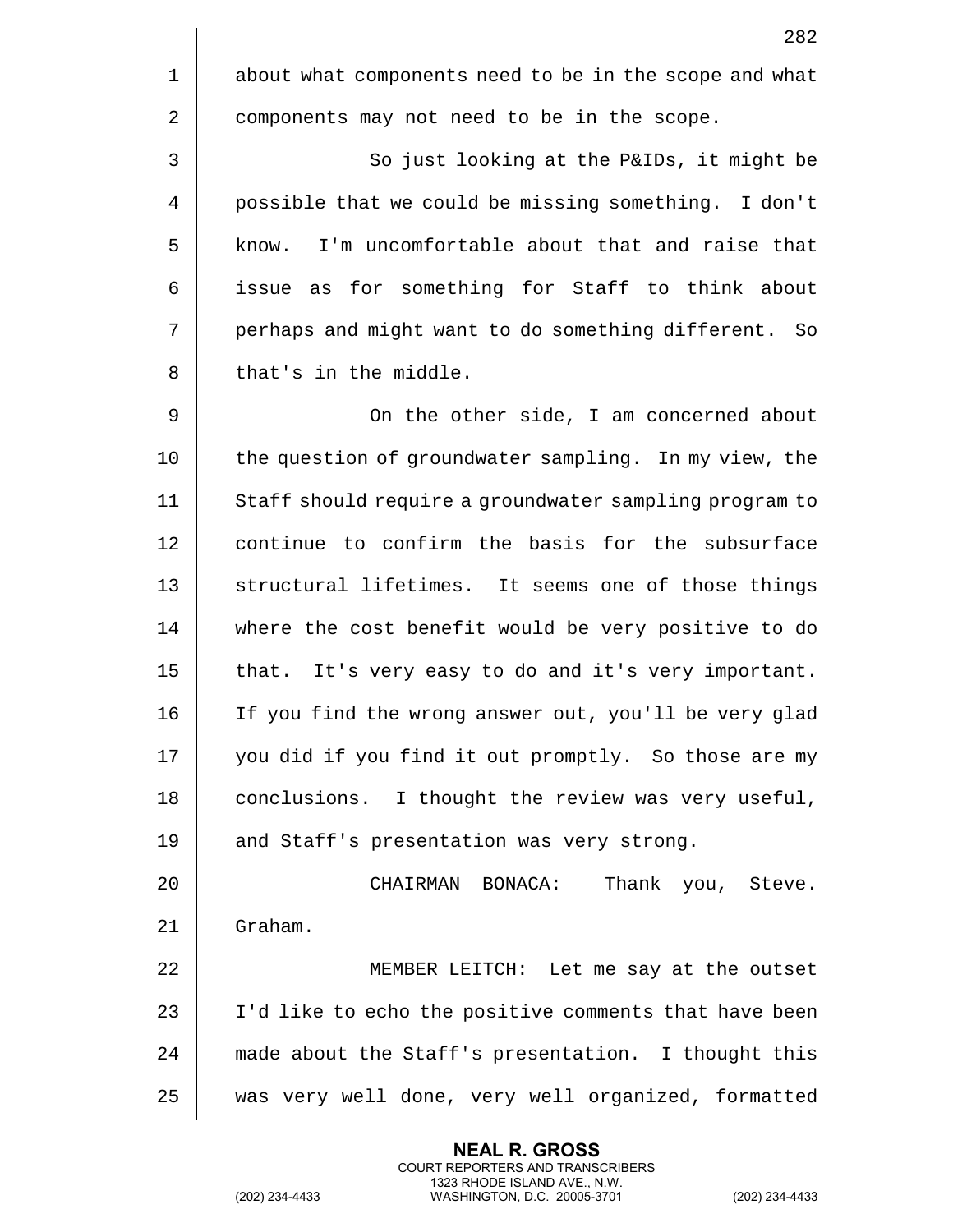1 || very nicely. It made it very understandable and 2 | logical.

3 || Concerning the application itself, I was 4 | initially quite concerned with the large number of 5 | open items, 41. As the discussion went on however 6 | that concerned lessened. It appears as though many of  $7 \parallel$  these are well on their way to resolution. Those 8 || relatively few that are not, I think there are some 9 | honest differences of opinion that are still going to 10 be resolved. But it seems as though there are good 11 || legitimate reasons for those differences and not just 12 hard unreasonable positions being taken on one side or 13 || the other. I think there's good movement in that 14 direction to resolve these issues.

15 || Like Steve, I was concerned about the open issues in the fire area. Again, it appears those 17 || issues are well on their way to resolution but not yet 18 || resolved. The data provided in Section 4, the time- limited aging analysis, I thought was very useful and  $\parallel$  qave me a lot more confidence than what I saw in the previous application because there were specific | numbers and data there that were really helpful.

23 If you were asking, Mario, for us to give 24 | comments as to how we proceed from here, I agree with 25 your thought. I notice there's a spot on the agenda

> **NEAL R. GROSS** COURT REPORTERS AND TRANSCRIBERS 1323 RHODE ISLAND AVE., N.W.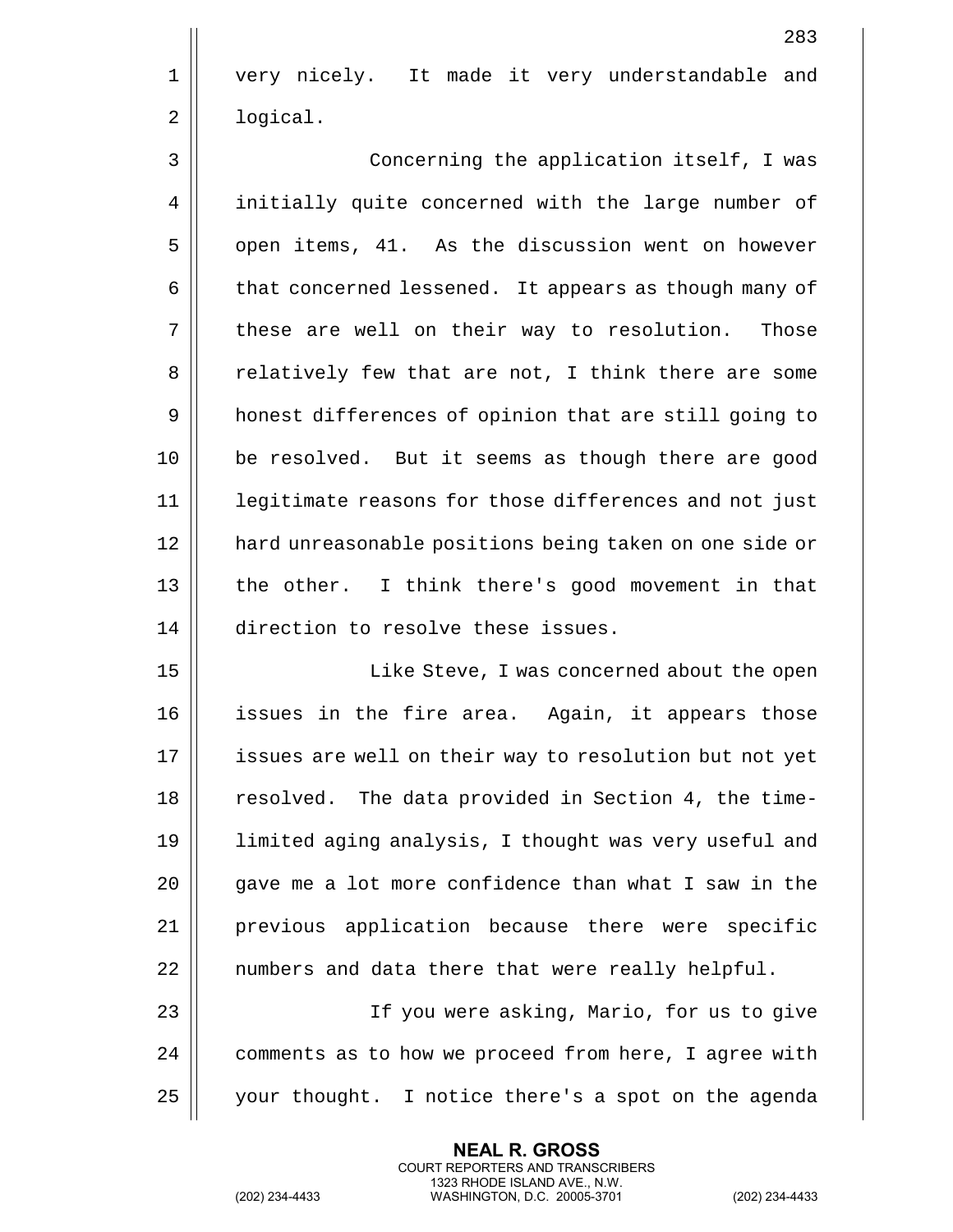|    | 284                                                    |
|----|--------------------------------------------------------|
| 1  | for the full Committee meeting Thursday or Friday, I   |
| 2  | forget which, to talk about this issue.                |
| 3  | CHAIRMAN BONACA: We'll have<br>some                    |
| 4  | intermediate time because they said maybe there are so |
| 5  | many open issues there may be something we may have to |
| 6  | bring up to the full Committee, but clearly we're      |
| 7  | flexible on their time. It can be shrunk down.<br>It   |
| 8  | will be welcomed by the Chairman of the Committee that |
| 9  | we give back some of their time.                       |
| 10 | MEMBER LEITCH: I think really a brief                  |
| 11 | summary by you as to what went on at this meeting      |
| 12 | would be adequate for the full Committee meeting at    |
| 13 | this time.<br>I don't see any particular reason to be  |
| 14 | writing an interim letter on this matter. I think if   |
| 15 | we were going to write any letter, not that I'm        |
| 16 | proposing that we do, but I think one thing that we    |
| 17 | need to signal in any letter we write with regard to   |
| 18 | the license renewal program, and I think one issue     |
| 19 | that perhaps has come into more clear focus as a       |
| 20 | result of today's discussion is this tremendous amount |
| 21 | of future inspection activity that is out there.       |
| 22 | I think the Commission needs to understand             |
| 23 | that this is a significant workload for the future.    |
| 24 | And as we approve these license renewal applications,  |
| 25 | the work is far from done. There's a significant       |

(202) 234-4433 WASHINGTON, D.C. 20005-3701 (202) 234-4433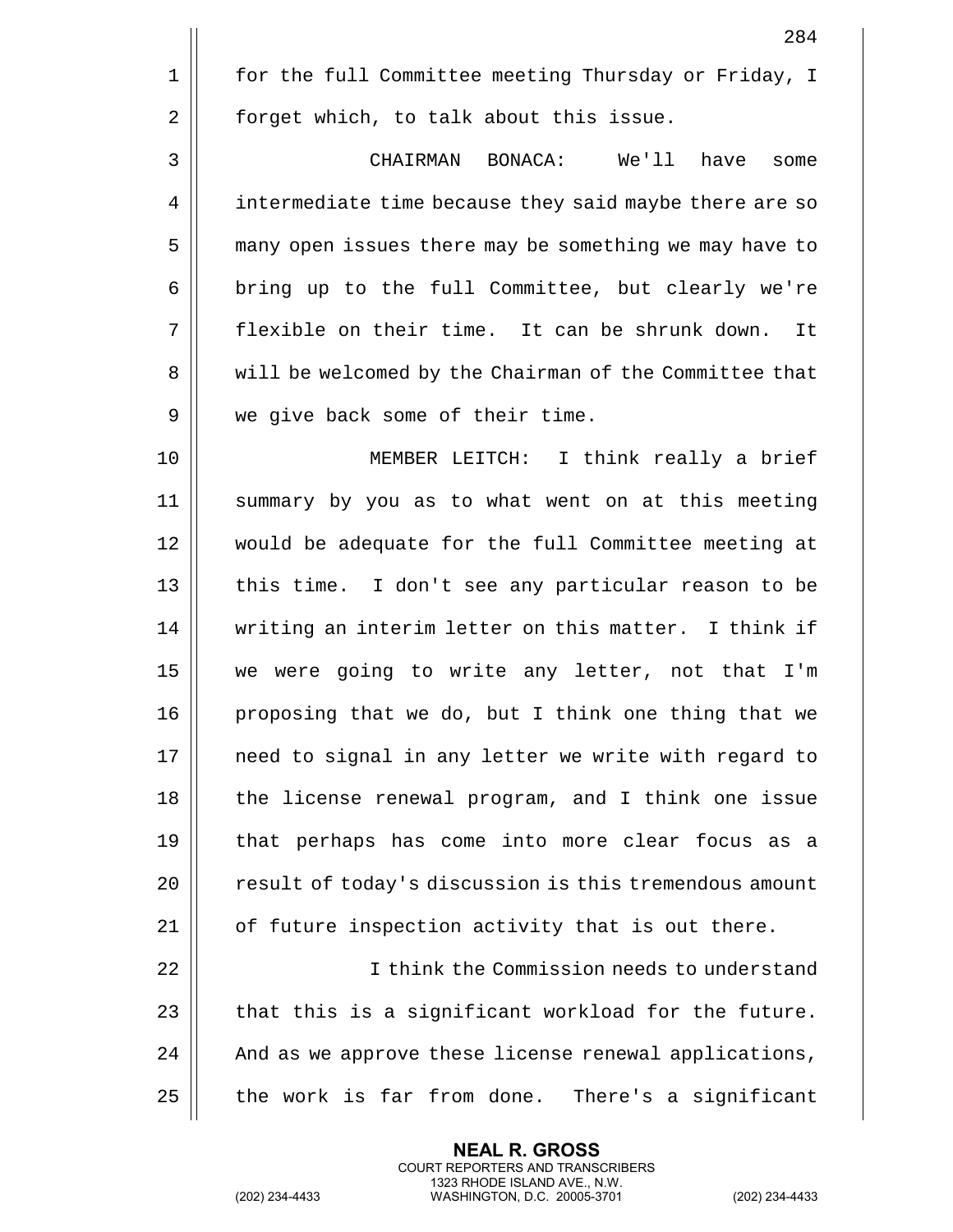|             | 285                                                         |
|-------------|-------------------------------------------------------------|
| $\mathbf 1$ | amount of inspection activity out there. I know from        |
| 2           | what PT says they're already working on that, but I         |
| 3           | think we need at some point in time, I don't say that       |
| 4           | it necessarily relates to Catawba and McGuire, but          |
| 5           | perhaps some of these periodic discussion we have with      |
| 6           | Commission we should<br>the<br>make<br>that<br>they<br>sure |
| 7           | understand that --                                          |
| 8           | CHAIRMAN BONACA: Maybe it's an item that                    |
| 9           | we should bring up in a separate presentation.              |
| 10          | MEMBER LEITCH: That there's a significant                   |
| 11          | effort I guess.                                             |
| 12          | MR. KUO: And I would suggest that as soon                   |
| 13          | as we get the Inspection Procedure 71003 ready, we          |
| 14          | will come to the Committee and give you a briefing on       |
| 15          | that.                                                       |
| 16          | CHAIRMAN BONACA: We do have a commitment                    |
| 17          | to address the request by the Commission. That may be       |
| 18          | the time to include a note from this organization.          |
| 19          | MEMBER LEITCH: That's right. I think                        |
| 20          | that's a good time to bring that up as well.                |
| 21          | MEMBER ROSEN: Mario, the only thing I                       |
| 22          | would add to that is I think we need with the full          |
| 23          | Committee to characterize the comments that are being       |
| 24          | made around the table in terms of some of these             |
| 25          | issues. I think that this is really a subcommittee of       |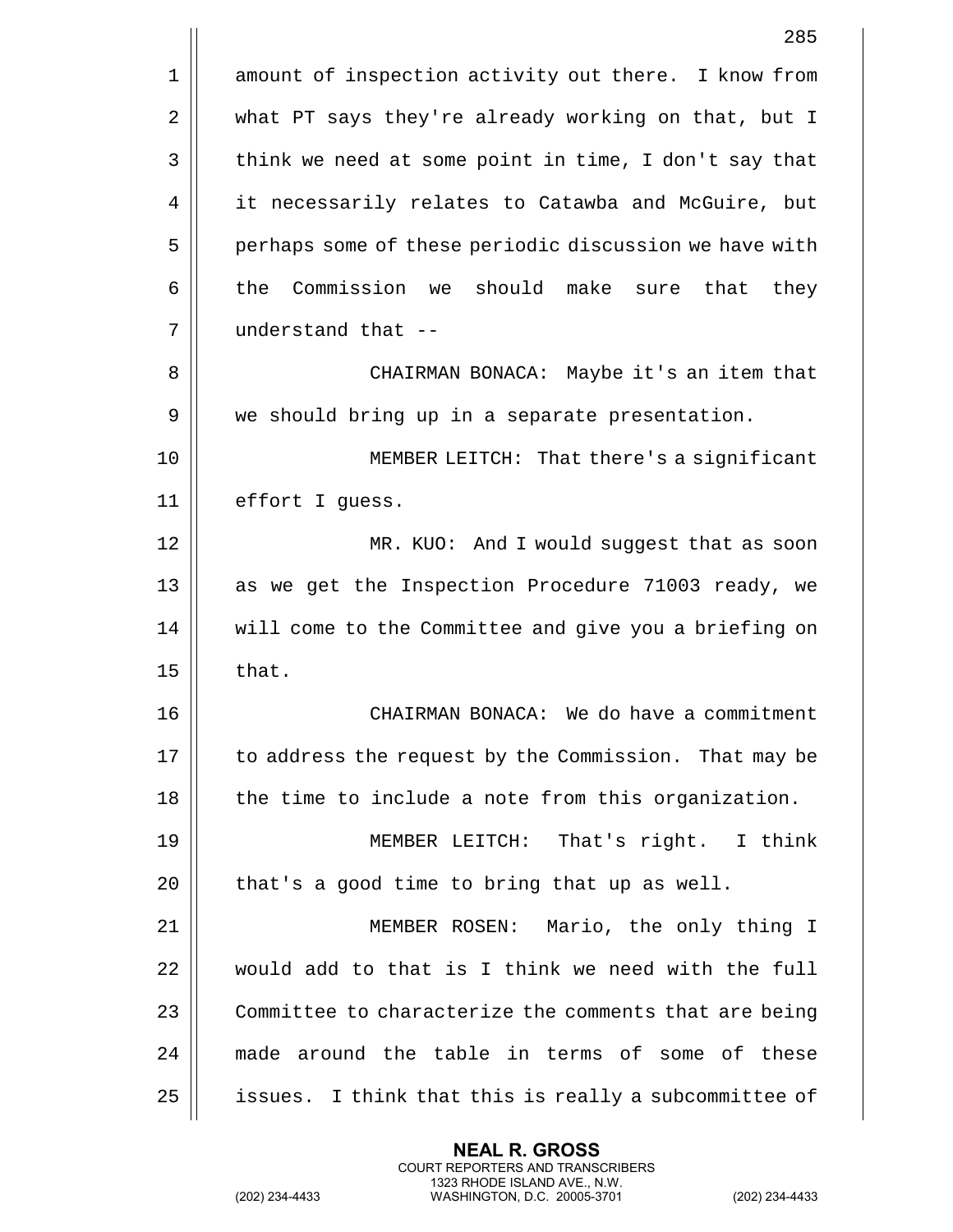|    | 286                                                    |
|----|--------------------------------------------------------|
| 1  | the full Committee. Sometimes we have eight members    |
| 2  | out of the 11 come to these meetings, but here we      |
| 3  | really only have five members. What I'm trying to say  |
| 4  | is don't try to do it too quickly. The rest of the     |
| 5  | other Committee members need to hear some of this      |
| 6  | discussion on the key issues we've raised.             |
| 7  | CHAIRMAN BONACA: Sure.                                 |
| 8  | MEMBER LEITCH: That's all I had, Mario.                |
| 9  | CHAIRMAN BONACA: Dana.                                 |
| 10 | MEMBER POWERS: The first point I want to               |
| 11 | make is it's relatively important that we take the     |
| 12 | opportunity as we go through this license renewal for  |
| 13 | McGuire and Catawba to make sure the ACRS as a whole   |
| 14 | understands these plants well because the plants have  |
| 15 | the potential of coming up in deliberations in         |
| 16 | connection with other subjects and their possible      |
| 17 | role. So let us not downplay and creep to tersely the  |
| 18 | discussion of these plants.                            |
| 19 | things have appeared in this<br>Some                   |
| 20 | discussion that I think have generic interest to the   |
| 21 | Committee.<br>I comment particularly on the safety     |
| 22 | culture implications of some of our discussions of the |
| 23 | fire protection surveillances and what it might mean   |
| 24 | for the future aging management programs here. I note  |
| 25 | that we continue to see fire protection play a role    |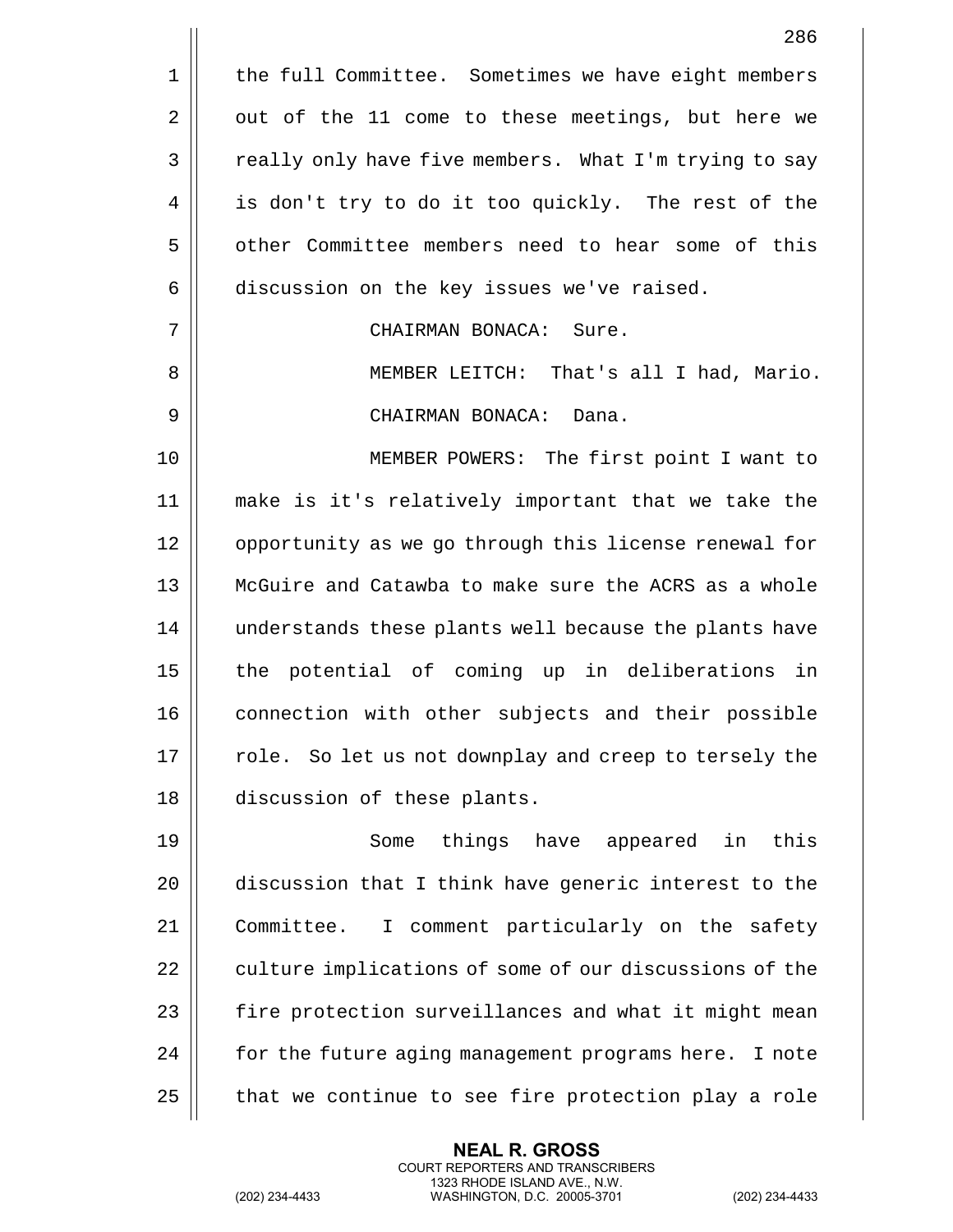|    | 287                                                    |
|----|--------------------------------------------------------|
| 1  | but may not be entirely consistent with what we        |
| 2  | currently perceive with this significance.             |
| 3  | That's it. Many members have brought up                |
| 4  | points that I don't need to reiterate here. I will     |
| 5  | say that I personally think we need to discuss a       |
| 6  | little more this business of breaking down components  |
| 7  | like fans to get at the housings and whatnot. I grow   |
| 8  | itchy over this as perhaps circumventing the           |
| 9  | Commission's intent when I wrote the rule. Maybe it    |
| 10 | would be worth discussing that a little more.          |
| 11 | CHAIRMAN BONACA: And the concern there                 |
| 12 | would be looking at the --                             |
| 13 | MEMBER POWERS: Well, the comment made by               |
| 14 | the Applicant here that a fan is a fan is a fan. You   |
| 15 | have to break it down resonated with me. If I recall   |
| 16 | the language of the rule, I think whomever wrote it    |
| 17 | said a fan is a fan is a fan and didn't break it down. |
| 18 | CHAIRMAN BONACA: It also says a pump is                |
| 19 | a propeller and is a casing in this.                   |
| 20 | MEMBER POWERS: Well, they might well do                |
| 21 | that. I'd be interested in a little more discussion    |
| 22 | of that. There may be a good reason that I think a     |
| 23 | fan is not a fan but a collection of parts and         |
| 24 | whatnot. I would not like to circumvent or play games  |
| 25 | with what the Commission's intent was, whomever wrote  |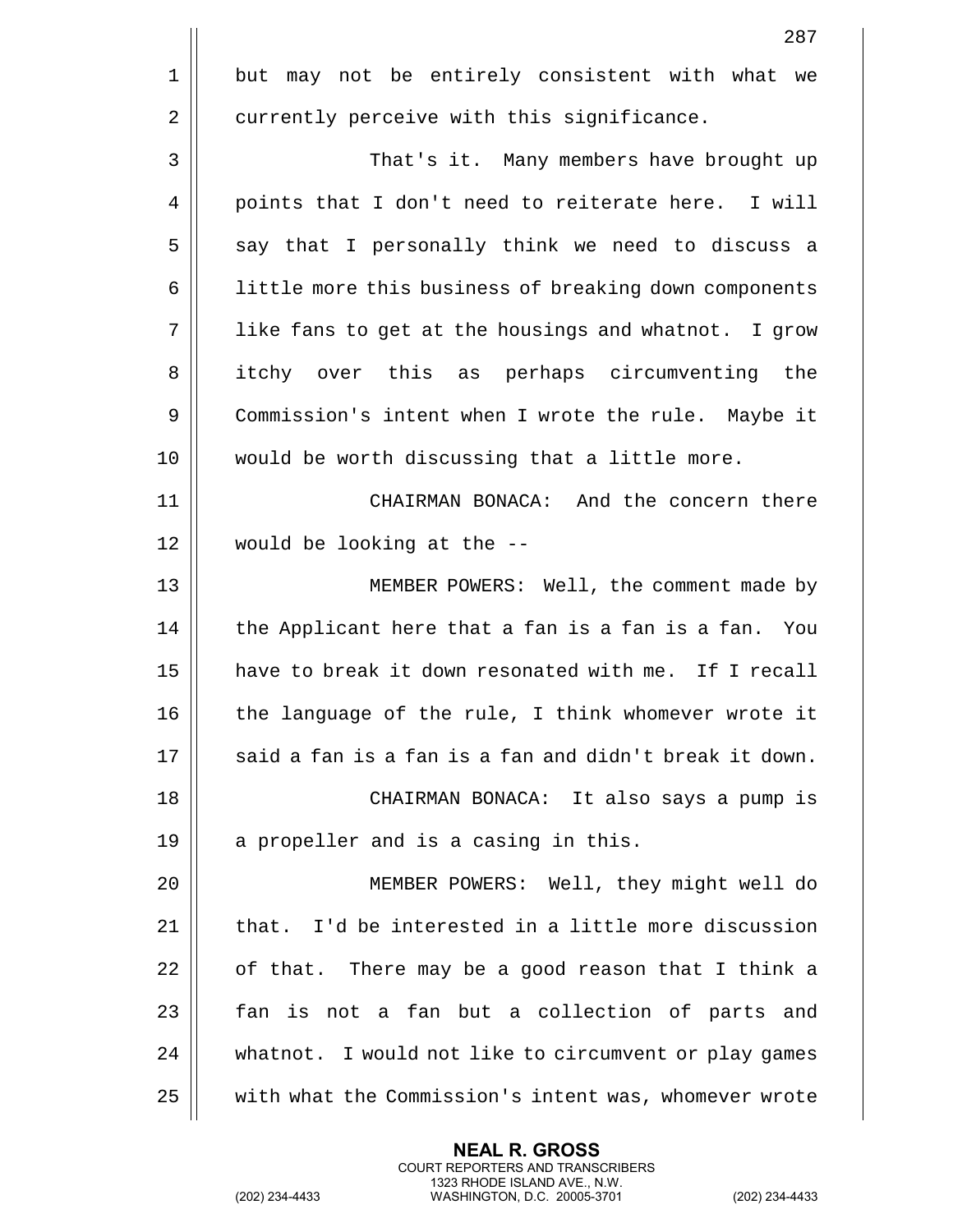|    | 288                                                  |
|----|------------------------------------------------------|
| 1  | the rule.                                            |
| 2  | Finally, I'll note that I'm not at all               |
| 3  | concerned with the potential changes in the          |
| 4  | groundwater over the coming 40 or 50 years affecting |
| 5  | concrete structures at this particular site. If it   |
| 6  | was Texas, I'd be very concerned, but here, no       |
| 7  | problem.                                             |
| 8  | MEMBER ROSEN: Most of what we're                     |
| 9  | concerned with in Texas is above-ground.             |
| 10 | MEMBER POWERS: They haven't got any water            |
| 11 | above-ground right now.                              |
| 12 | MEMBER ROSEN: The critters in the water              |
| 13 | are above-ground you want to be concerned with.      |
| 14 | MEMBER POWERS: That's true. And the                  |
| 15 | critters that walk the land in Texas you want to be  |
| 16 | concerned about too.                                 |
| 17 | MEMBER ROSEN: Them too.                              |
| 18 | MEMBER POWERS: Especially the two-legged             |
| 19 | variety. Birds. I'm talking about birds.             |
| 20 | CHAIRMAN BONACA: As far as my perspective            |
| 21 | on this, again, I voiced at the beginning the belief |
| 22 | that was a very good presentation. I think it was a  |
| 23 | good application too. I must say that I came to the  |
| 24 | conclusion after thinking that maybe there were some |
| 25 | problems in here because there were forty-plus open  |

**NEAL R. GROSS** COURT REPORTERS AND TRANSCRIBERS 1323 RHODE ISLAND AVE., N.W.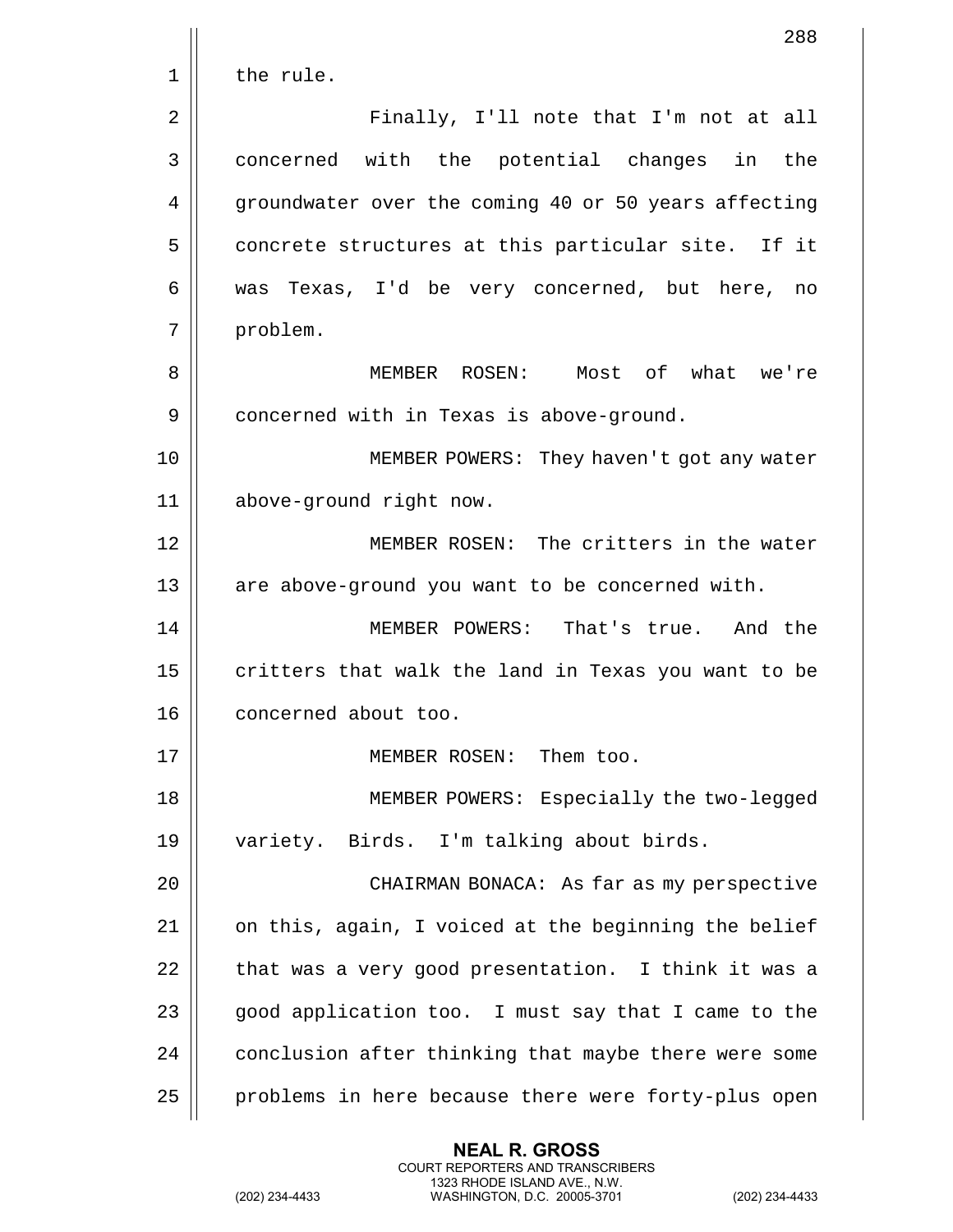1 | items there that there is no way to correlate number 2 | of open items with the quality of the application. We  $3 \parallel$  just can't do that. Actually, I think in some cases 4 || some of the open items are important. They're 5 | stimulating and presenting different perspectives. I 6 | appreciate that.

7 || A concern I really am developing somewhat 8 || is with the lead time over the time before we enter 9 | into the license renewal period. A lot of things will 10 happen over the next 20 years, not only the programs 11 will have to be revised. They may be totally 12 different because the realities that are going to 13 || confront them are going to be very substantial and 14 different from now.

 Therefore, somebody mentioned the word bow 16 || wave, I believe, was that you, Steve, of commitments  $\parallel$  that may come and have to be addressed in the future. 18 || I'm not sure that there is a full appreciation for what that may mean for not only the Applicants but most of all the Staff that's going to be involved in all of these applications. It's going to be a huge 22 | amount of work.

23 MEMBER ROSEN: I'm more concerned with the  $24$  || Staff than the Applicant. I think Duke, for instance,  $25$  | answered the question of how they are going to manage

> **NEAL R. GROSS** COURT REPORTERS AND TRANSCRIBERS 1323 RHODE ISLAND AVE., N.W.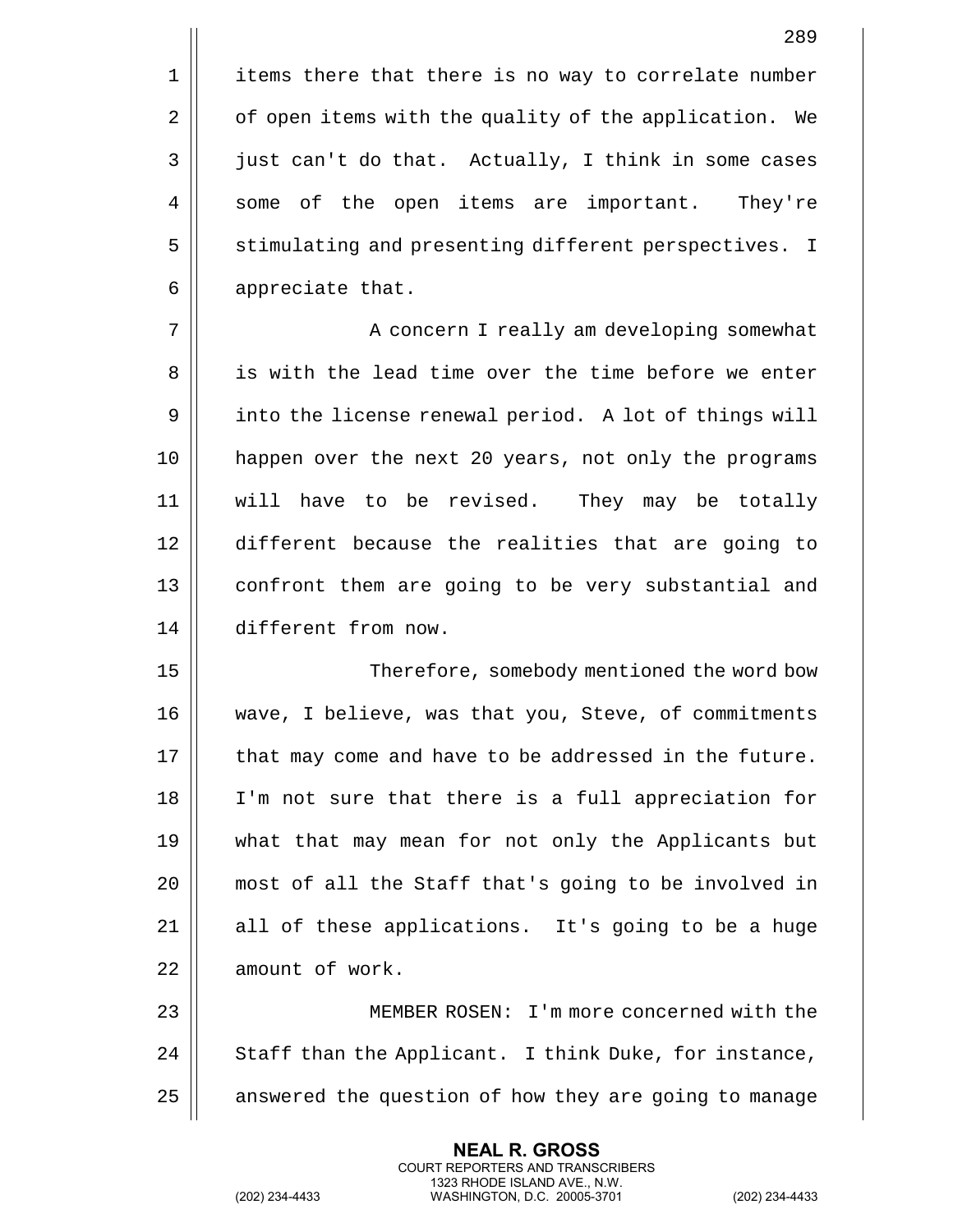|    | 290                                                    |
|----|--------------------------------------------------------|
| 1  | these commitments quite adequately. It's really how    |
| 2  | they manage a lot of things that they commit to now.   |
| 3  | It's part of their system.                             |
| 4  | They'll document these things internally.              |
| 5  | They'll track the hell out of them. They'll get the    |
| 6  | lead on them. They'll get people assigned. They'll     |
| 7  | do all those things. They have seven plants to do it   |
| 8  | in and the fairly stable workforce.                    |
| 9  | On the other hand, the NRC has not nearly              |
| 10 | as stable a workforce. It has 100 plants that will     |
| 11 | soon have the license renewal in my opinion. It's a    |
| 12 | bigger problem for the Staff than for the licensees.   |
| 13 | CHAIRMAN BONACA: The last comment I would              |
| 14 | like to make is regarding the timing for providing the |
| 15 | SER with open items to the ACRS. You may want to pay   |
| 16 | attention to it. I find that when you have a big,      |
| 17 | large number of open items and then they get closed    |
| 18 | between the moment when we see the SER and the moment  |
| 19 | you come here, we're coming with all kinds of signals. |
| 20 | looking at the reactor vessel<br>I.<br>was             |
| 21 | internals, and I had a real problem of having just     |
| 22 | Oconee being inspected for all the other units. So I   |
| 23 | spent a little time looking back and going back and    |
| 24 | confirming this thing. Then I come here and find it    |
| 25 | was an issue and it was resolved. I had spent quite    |

**NEAL R. GROSS** COURT REPORTERS AND TRANSCRIBERS 1323 RHODE ISLAND AVE., N.W.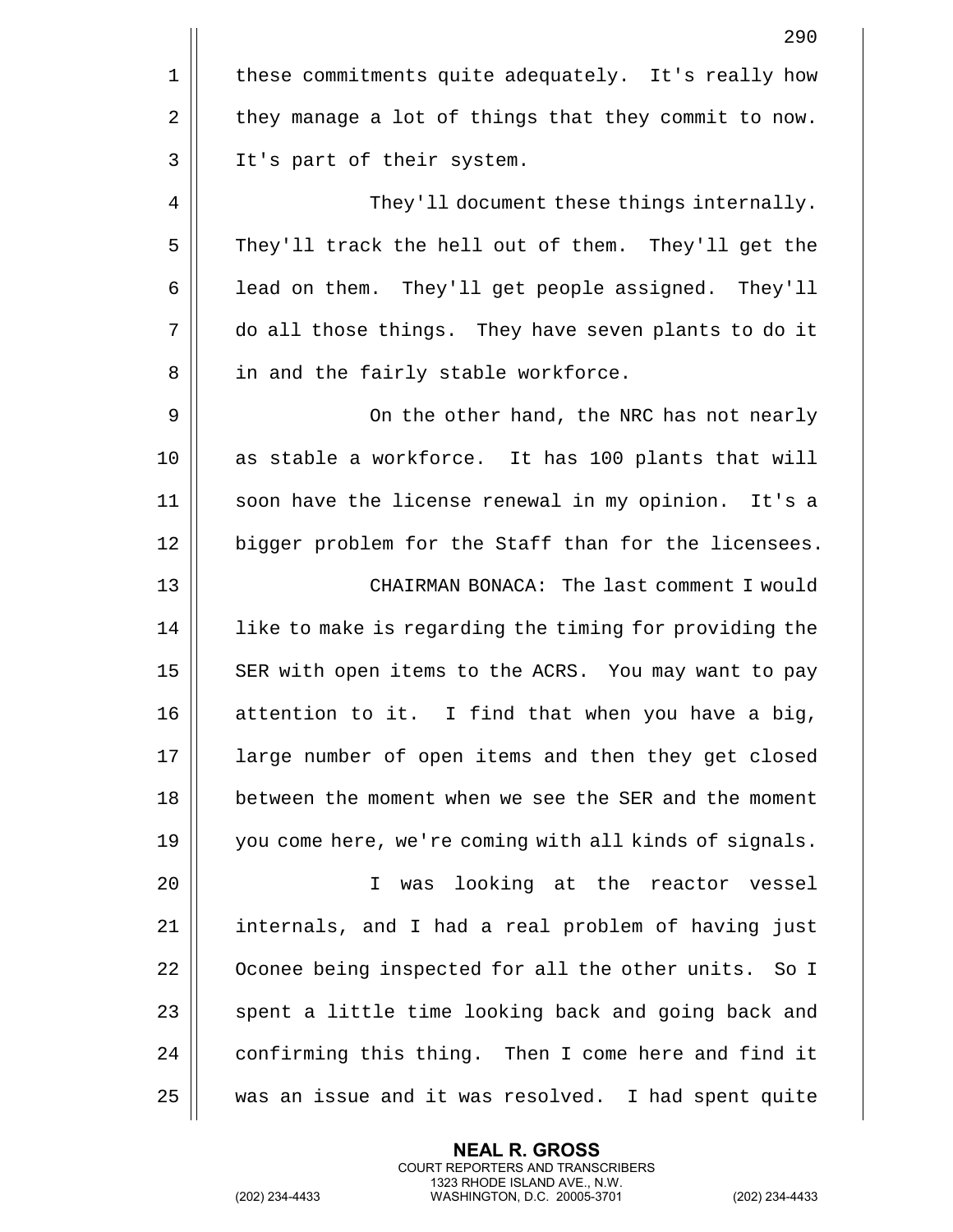|      | 291                                                    |
|------|--------------------------------------------------------|
| 1    | a bit of time running around about nothing.            |
| 2    | MS. FRANOVICH: That's a good comment.                  |
| 3    | We'll take that back. I don't think it would be much   |
| 4    | burden on the Staff to just keep the ACRS apprised of  |
| 5    | the status of these open items, so we'll take that     |
| 6    | back.                                                  |
| 7    | CHAIRMAN BONACA: Or, I mean, I understand              |
| 8    | you have firm commitments you are making for certain   |
| 9    | dates. If you could move the meeting by one month,     |
| 10   | you probably would capture most of the items and wrap  |
| 11   | them up to where now there are only 11 out of the      |
| 12   | original 43. It's just a suggestion. I understand      |
| 13   | you have scheduling problems too.                      |
| 14   | MR. KUO: Dr. Bonaca, just one thing that               |
| 15   | we are looking at with the schedule. Originally for    |
| 16   | uncontested application or in the schedule it is 25    |
| $17$ | months. Actually, this plant's schedule is issued as   |
| 18   | months, but since then we got the SRM<br>25<br>from    |
| 19   | Commission that shortened this schedule from 25 to 22  |
| 20   | months. In their rationale, they say in the schedule   |
| 21   | you saved us three months for us to make our decision. |
| 22   | Therefore, now that we are authorizing the             |
| 23   | NRR Director to issue the license, therefore we can    |
| 24   | cut three months. In reality, that's not so because    |
| 25   | in those three months we are not sitting there idle.   |

**NEAL R. GROSS** COURT REPORTERS AND TRANSCRIBERS 1323 RHODE ISLAND AVE., N.W.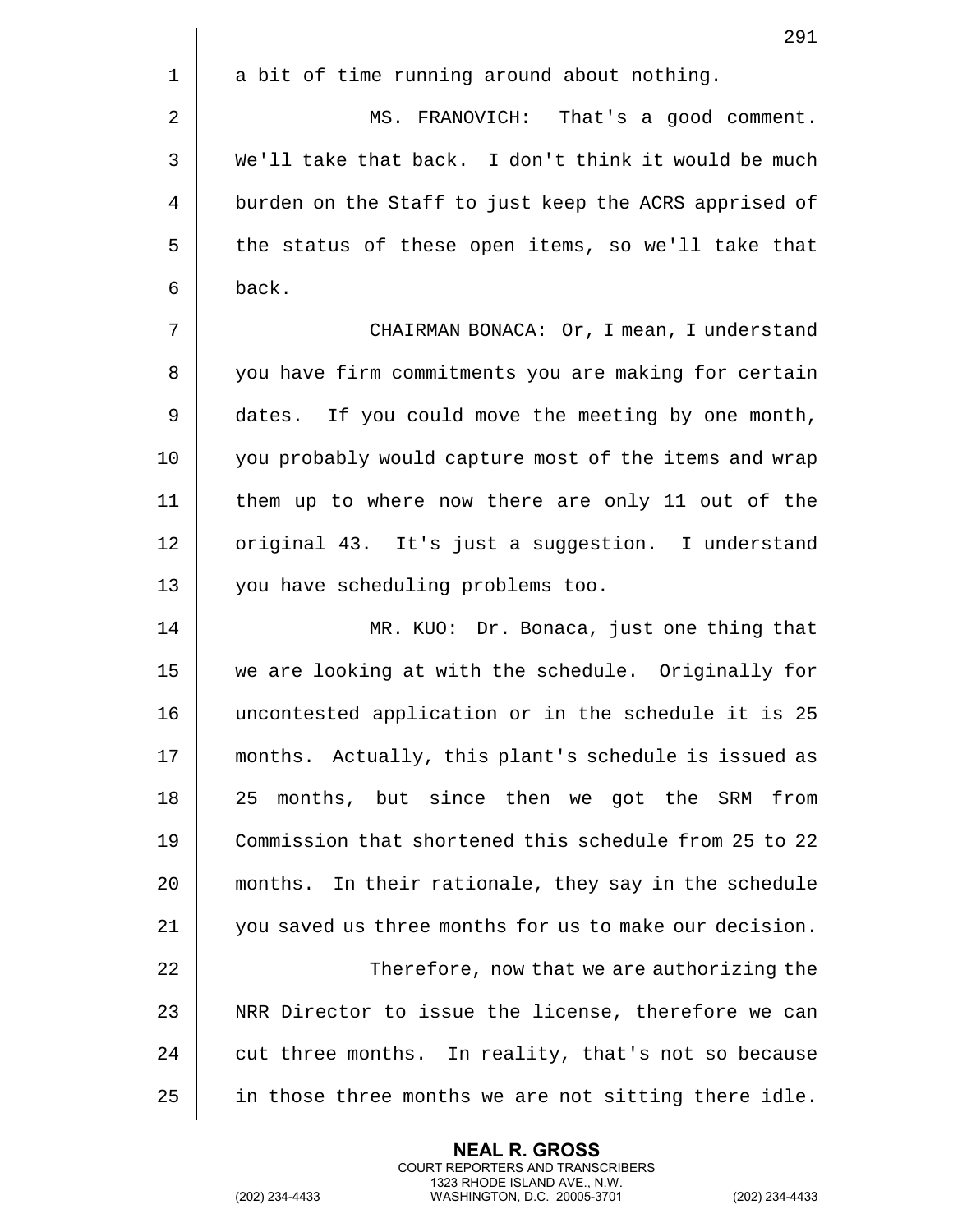1 | We have other things to do. We have to prepare a 2 | license package. We have to do a lot of other things. 3 | That really cut us down by one to two months. We will 4 | have to somehow find a place to get that to one to two 5 months.

6 | So in one way we are thinking about it to 7 | change the up-front schedule. Right now we have eight 8 || months from the date we received the application to 9 | the date we issue RAIs. That's eight months. That 10 might be a little to liberal, so we probably can push 11 that a little bit. Doing it that way, we could 12 || probably save a little time at the end, so the ACRS 13 meeting is not going to be so pressing.

14 CHAIRMAN BONACA: Yes. One last thing is 15 || we were asked about the efficiency and effectiveness 16 || of the Commission admitting. I think it is going to 17 be made out of a number of conformance. One of them 18 || certainly is not collapsing any further the size of 19 || the applications because the less information we get 20 more RAIs are going to be asked and more time it is 21 || for all of us to review it.

22 || So as you work with industry you might try 23  $\parallel$  to focus on what is an ideal format that is concise 24 | enough but provides sufficient information that 25 | maintains the number of RAIs to a limited number. I

> **NEAL R. GROSS** COURT REPORTERS AND TRANSCRIBERS 1323 RHODE ISLAND AVE., N.W.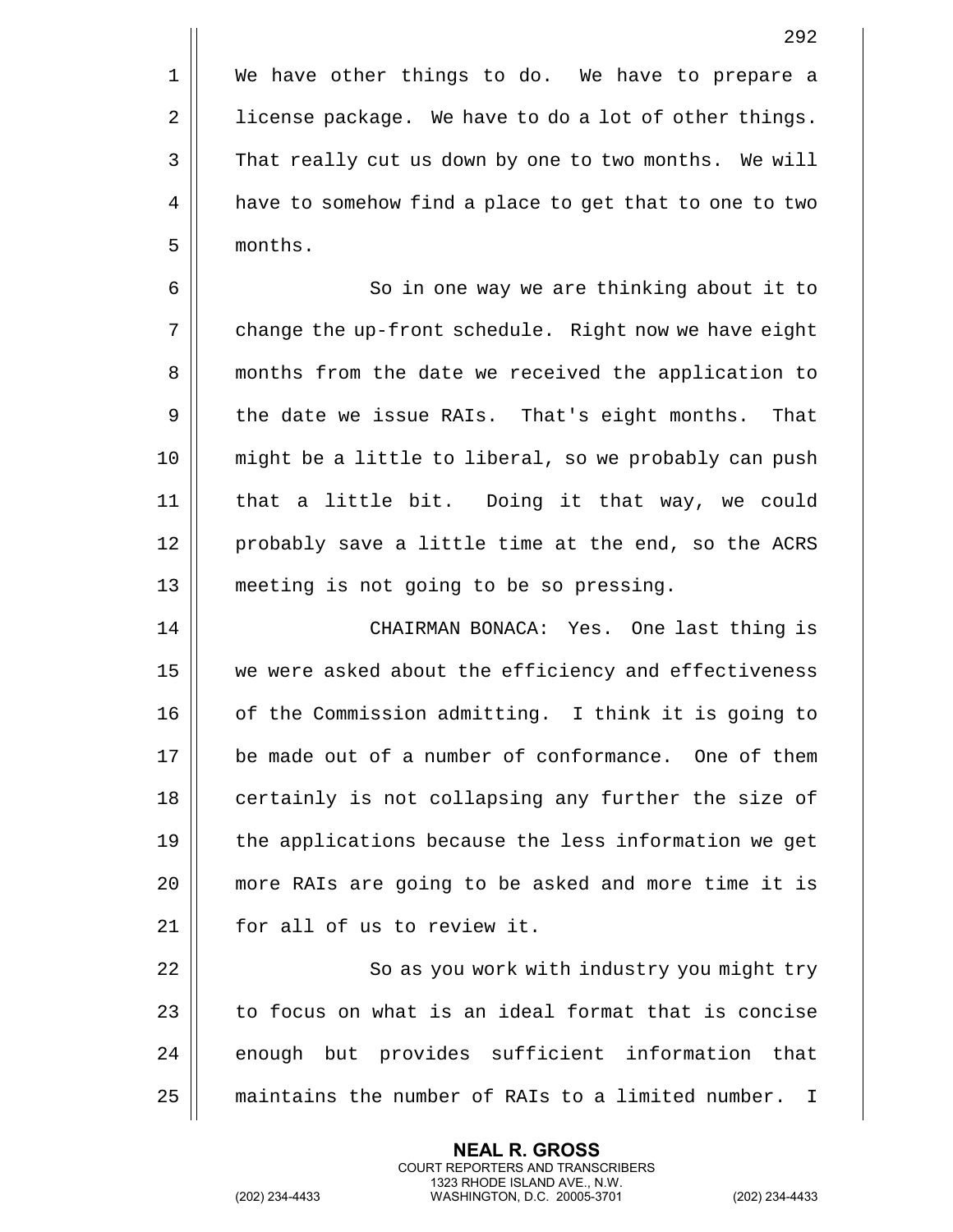1 mean, you've gone up from more than 100 from the 2 | previous application to 207 for this one. I don't 3 | know what the factors are, but in part I think it's 4 | the aggressive review that you gave to this one. With 5 || that, I think again it's a good application and good  $6 \parallel$  SER, so I'm looking forward to having the final SER 7 | coming to us in January. 8 || So let me again complete this by saying 9 || what I sense from the Members the way I'm going to 10 handle it is I'm going to prepare a summary. It may 11 be a 20 minute summary. Then I'll have your help 12 doing the presentation to the full Committee. I'll 13 || brief the full Committee on the salient issues of this 14 | application and SER. Then we will not have an interim 15 letter at this time. 16 MEMBER LEITCH: Would it be your intention  $17$  || that a few of the key Staff people would be at that 18 || presentation? 19 CHAIRMAN BONACA: It may be worthwhile to 20 have as a medium the Project Manager here present so  $21$  || that I can rely on you for specific details. 22 MS. FRANOVICH: I'd be delighted. 23 MEMBER ROSEN: It's always been useful in 24  $\parallel$  the past if we can impose on the Applicant to have a 25 | few key people who might want to listen to the full

> **NEAL R. GROSS** COURT REPORTERS AND TRANSCRIBERS 1323 RHODE ISLAND AVE., N.W.

(202) 234-4433 WASHINGTON, D.C. 20005-3701 (202) 234-4433

293